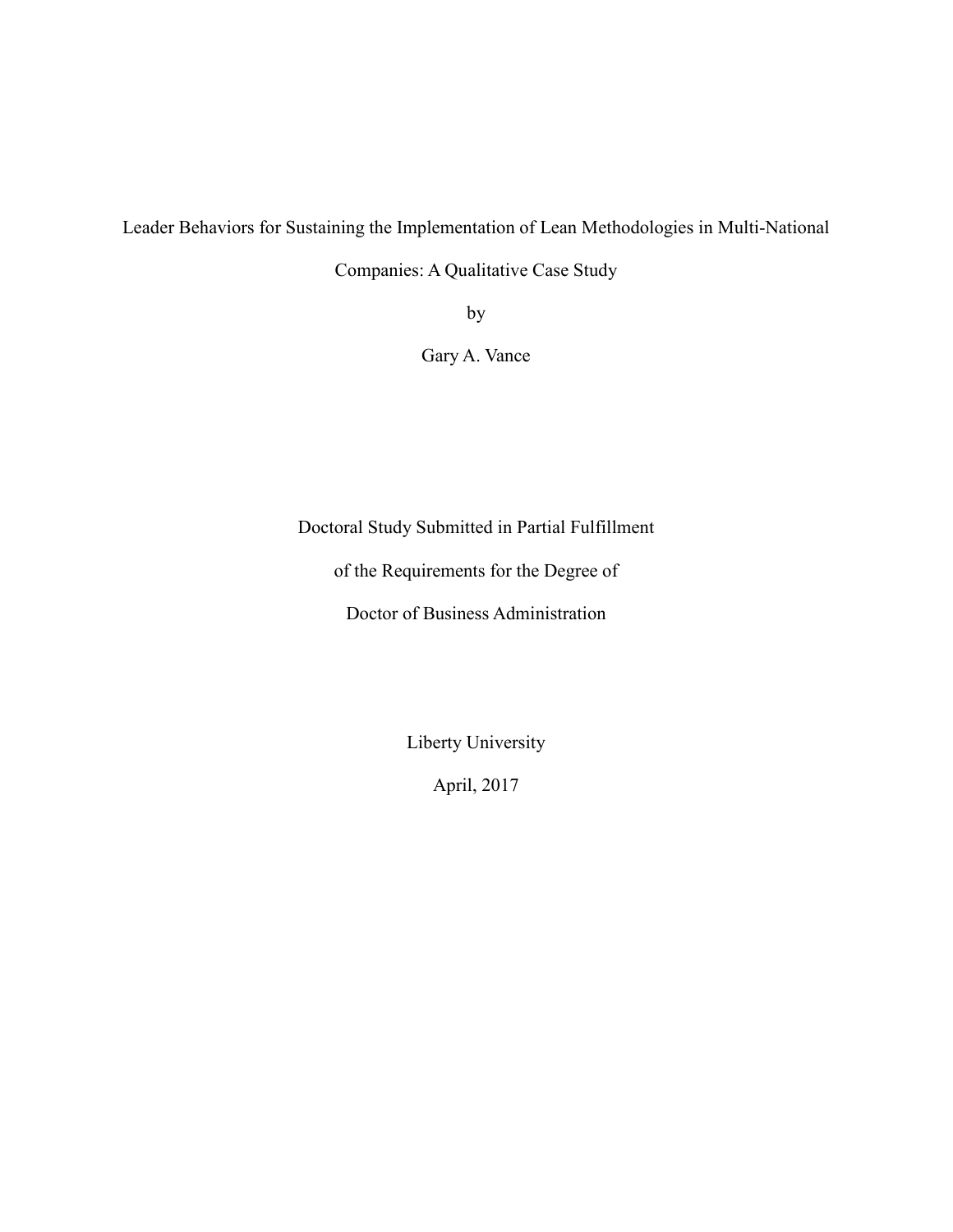#### **Abstract**

Increasing global competition has led many business leaders to implement Lean methodologies to drive operational improvement and deliver increased customer satisfaction. However, not all business leaders have been successful in sustaining Lean implementation with the majority failing within the first three years. In addition, the challenge related to implementing Lean in multi-national companies is exacerbated by the cultural differences associated with the various business units involved. Recent research has suggested that business leaders who have sustained their Lean implementations have utilized specific behaviors to do so. Therefore, this study explored how leaders of multi-national companies utilized specific behaviors to sustain the implementation of Lean methodologies. Research for this study utilized case study methodology to investigate how three multi-national companies have sustained Lean implementation for more than three years. This approach consisted of open-ended interviews with leaders, on-site observations, and document reviews to develop a rich base of data for analysis. The findings of this study explain how leaders sustained the implementation of Lean. Also, the associated discussion explores the implications of these findings for the contemporary Lean leader and offers recommendations for future research and application. The intent of the recommendations is to contribute to the improvement of the rate at which Lean implementations are sustained.

*Key words:* leadership, leadership behavior, Lean, Lean implementation, multi-national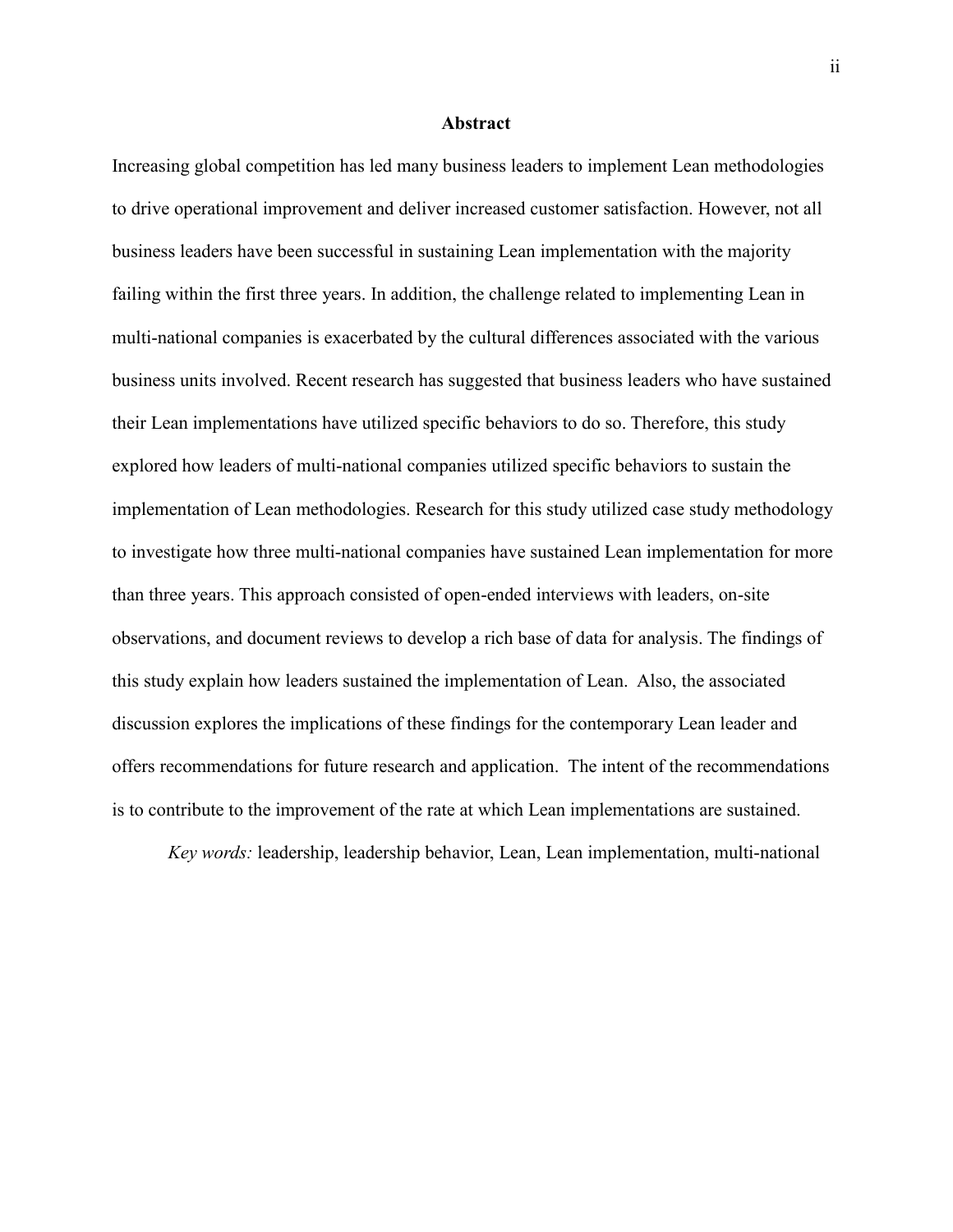# **Dedication**

This study is dedicated to my grandmother, Gertrude Vance and my mother, Annette Vance. My grandmother instilled in me a love for education and she nourished my inquisitive nature. My mother has always been my greatest supporter and she provided great encouragement all through the process of completing this study.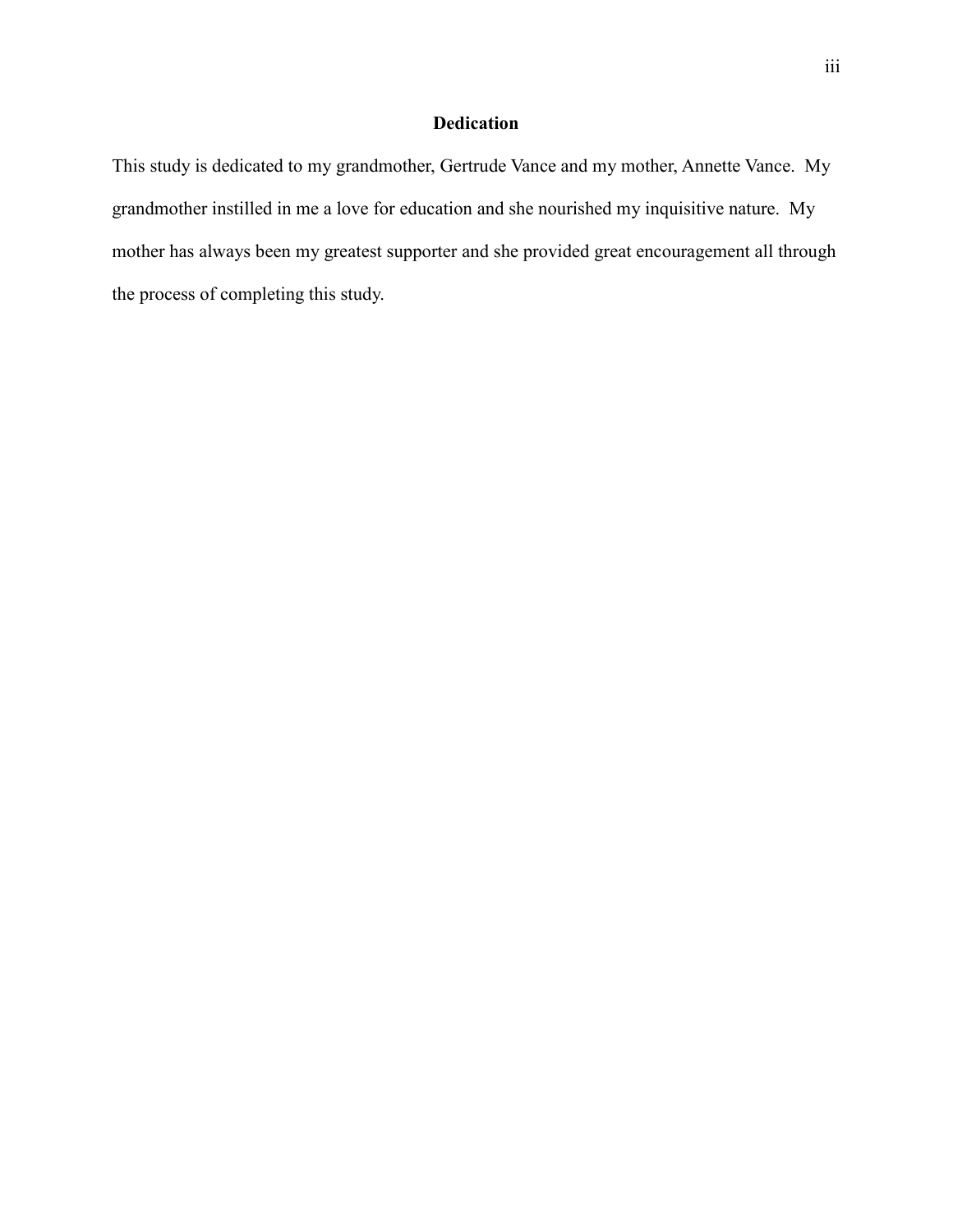### **Acknowledgments**

I would like to thank my family, Cindy, Sarah, and David Vance for the many sacrifices that they made while I pursued my education. I would also like to thank the leaders at my workplace who supported my education financially. Finally, for their support and guidance, I would like to thank the members of my Applied Doctoral Research Project Committee: Dr. David Duby, Dr. Gene Sullivan, Dr. David Welch, and Dr. Ken Brunson.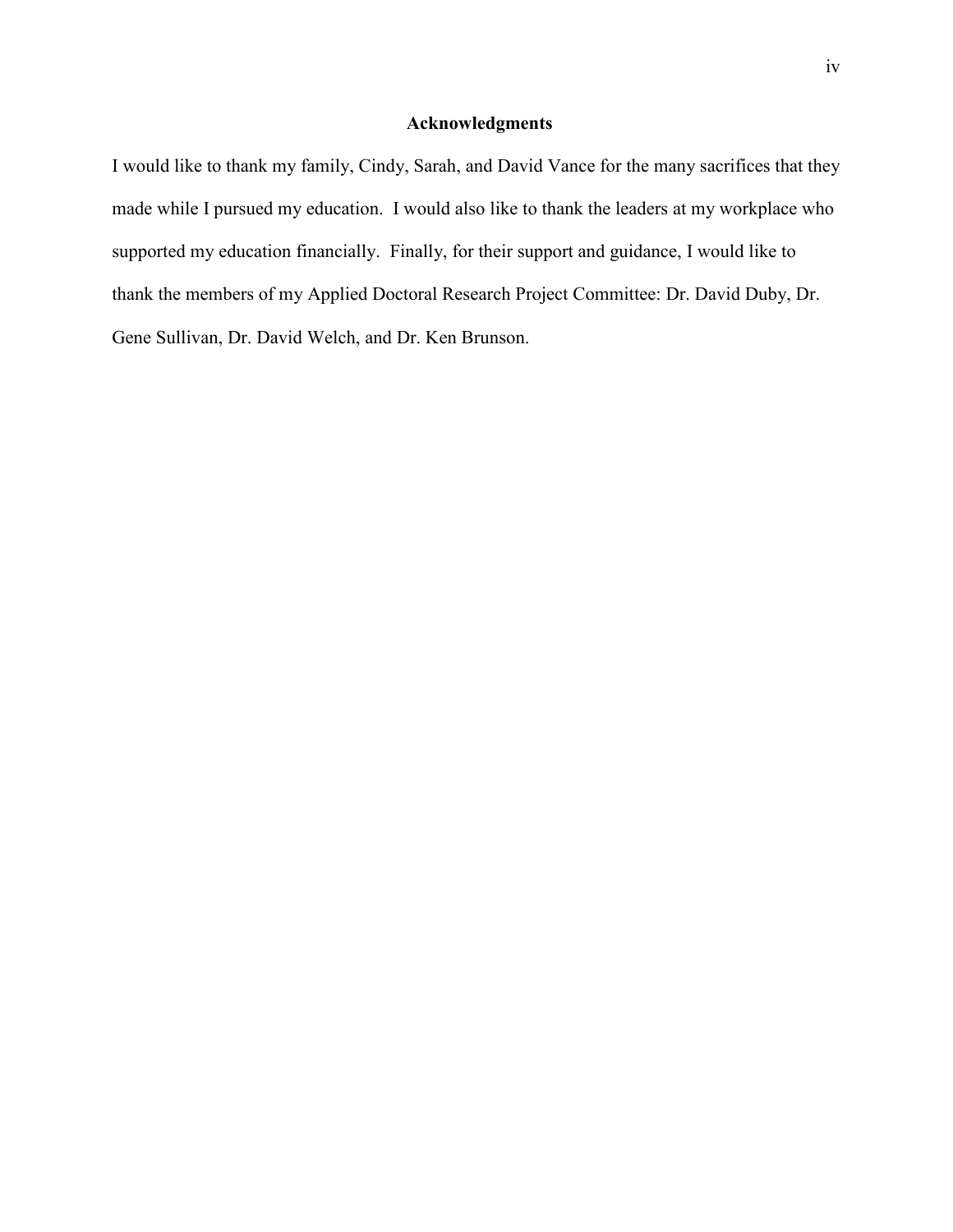# **Table of Contents**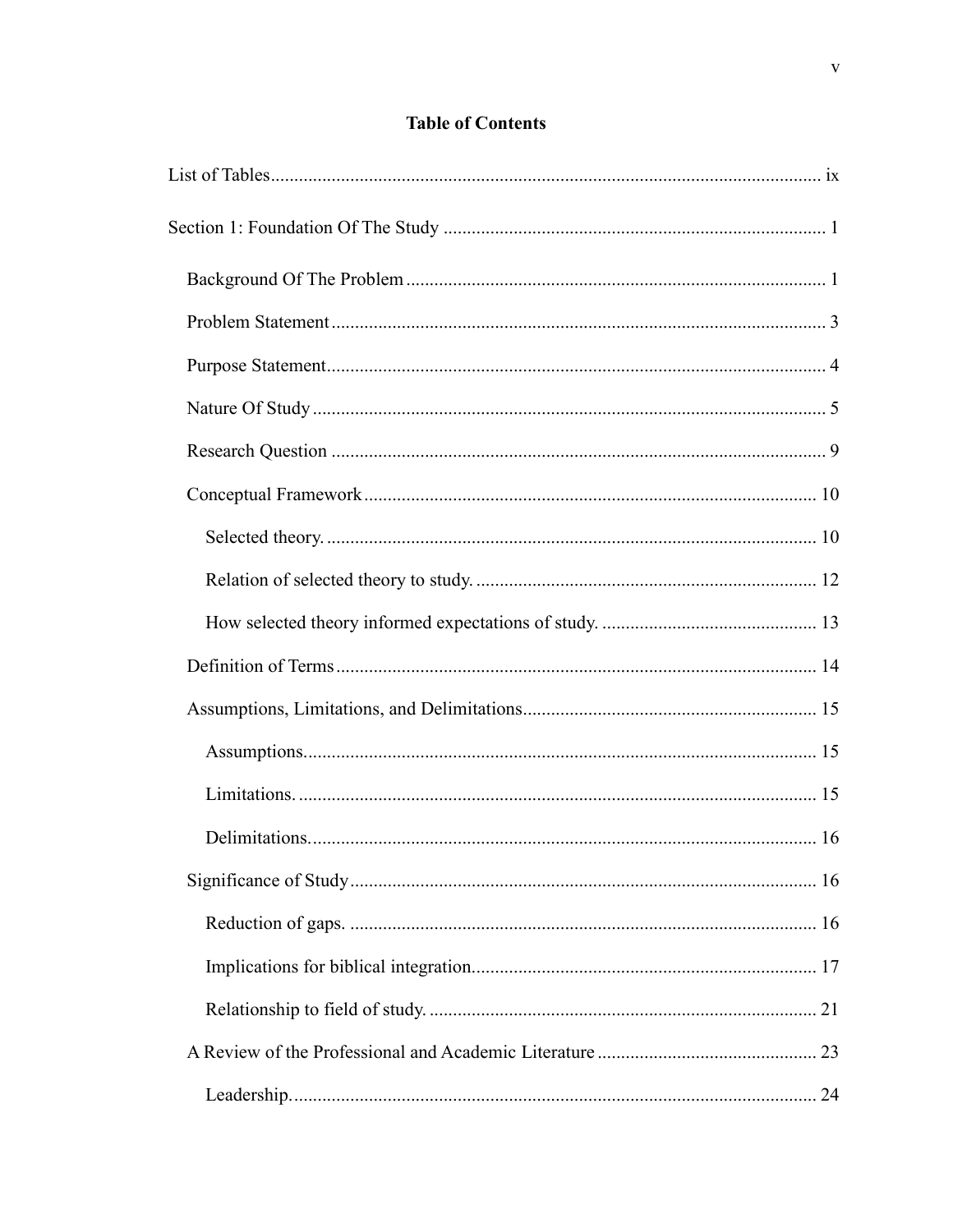| Section 3: Application to Professional Practice and Implications for Change  84 |  |
|---------------------------------------------------------------------------------|--|
|                                                                                 |  |
|                                                                                 |  |
|                                                                                 |  |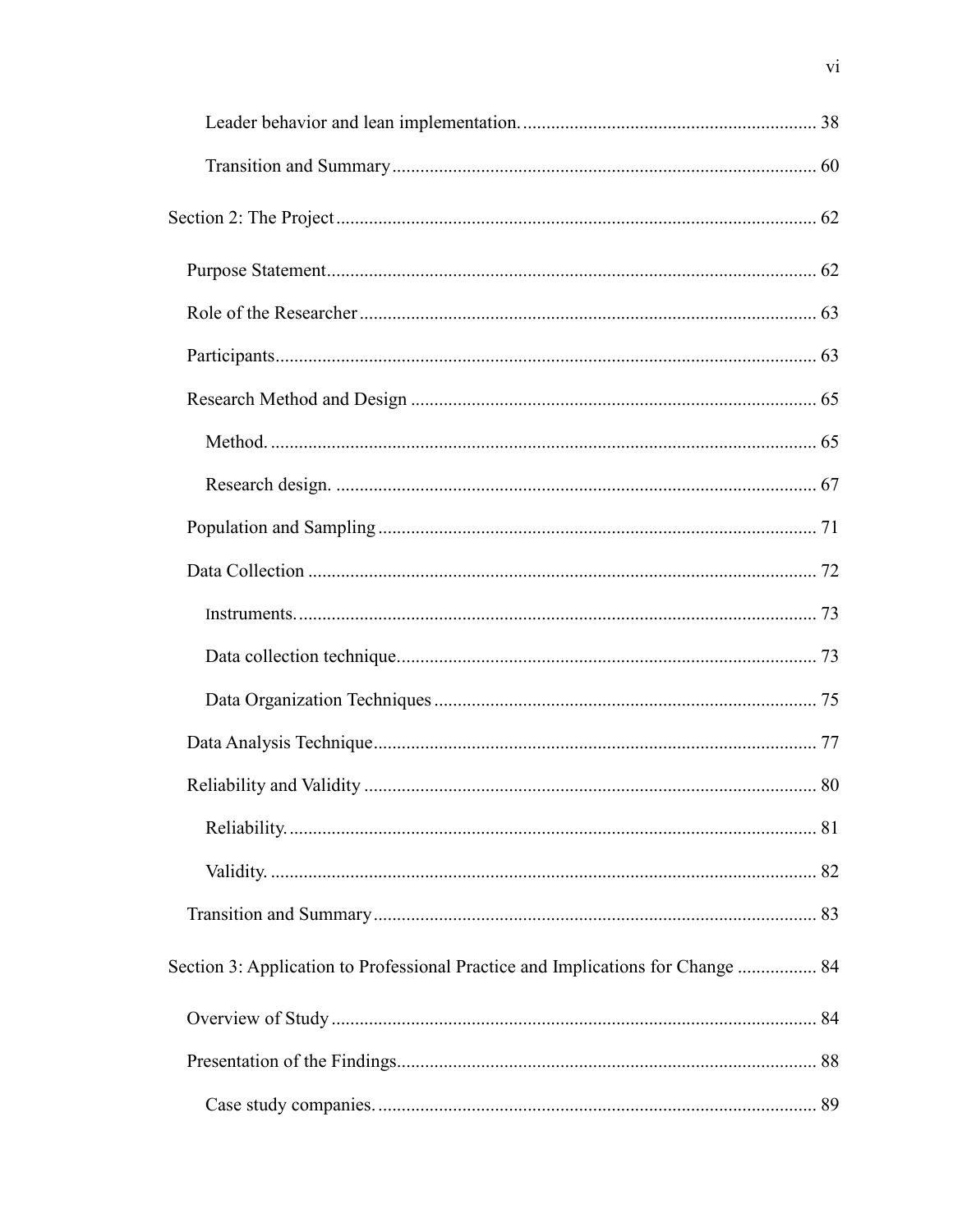| How leaders utilize specific behaviors to address cultural differences. 112      |  |
|----------------------------------------------------------------------------------|--|
|                                                                                  |  |
|                                                                                  |  |
| How leaders utilize specific behaviors to sustain Lean implementations 122       |  |
| How leaders utilize specific behaviors to address cultural differences.  134     |  |
|                                                                                  |  |
|                                                                                  |  |
|                                                                                  |  |
|                                                                                  |  |
|                                                                                  |  |
|                                                                                  |  |
|                                                                                  |  |
| Recommendation 1: Investigate the impact of cultural differences 151             |  |
| Recommendation 2: Investigate if culture change is an outcome or a precursor 152 |  |
| Recommendation 3: Investigate if empowerment is an outcome or a precursor 152    |  |
|                                                                                  |  |
|                                                                                  |  |
|                                                                                  |  |
|                                                                                  |  |
|                                                                                  |  |
|                                                                                  |  |
|                                                                                  |  |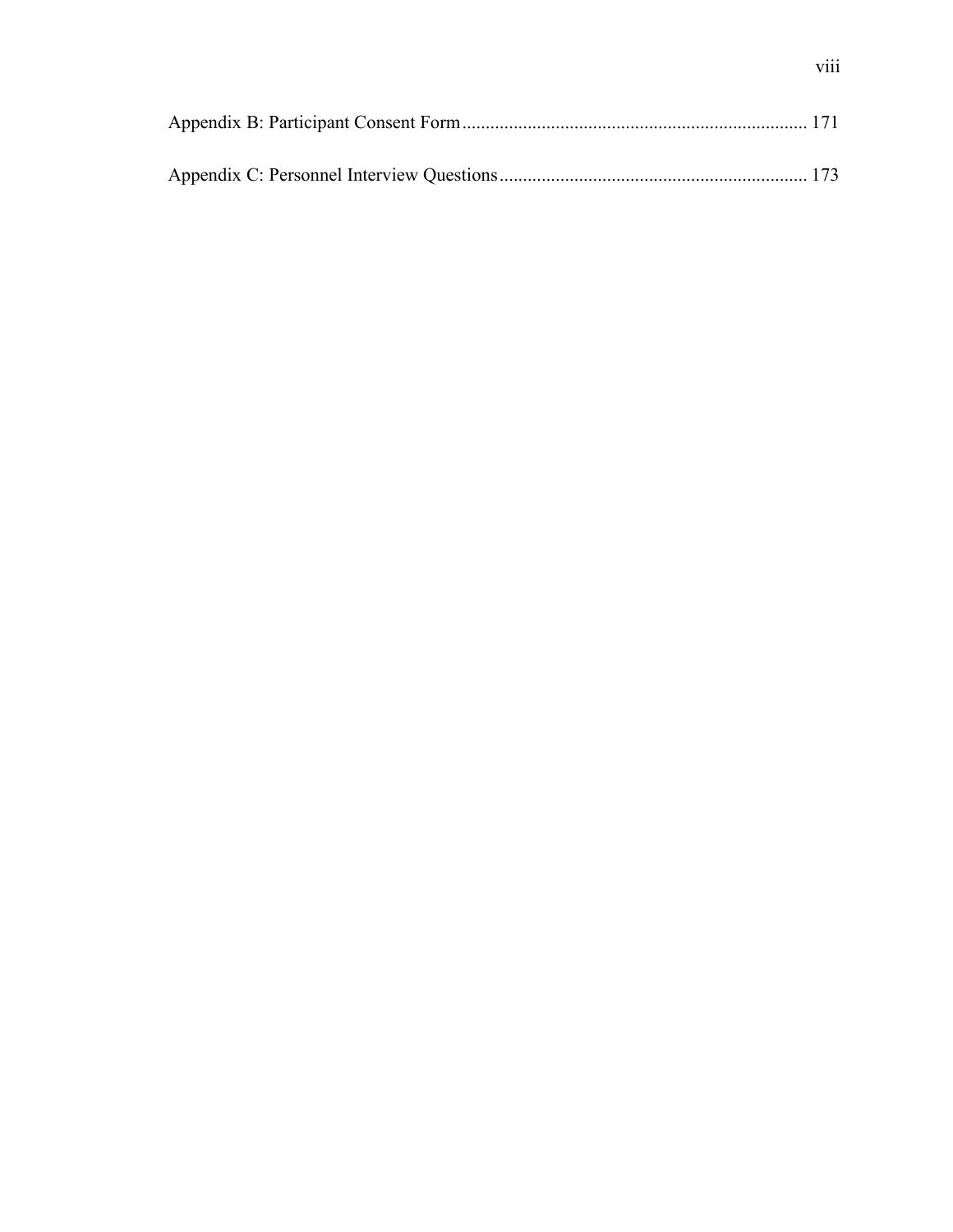# **List of Tables**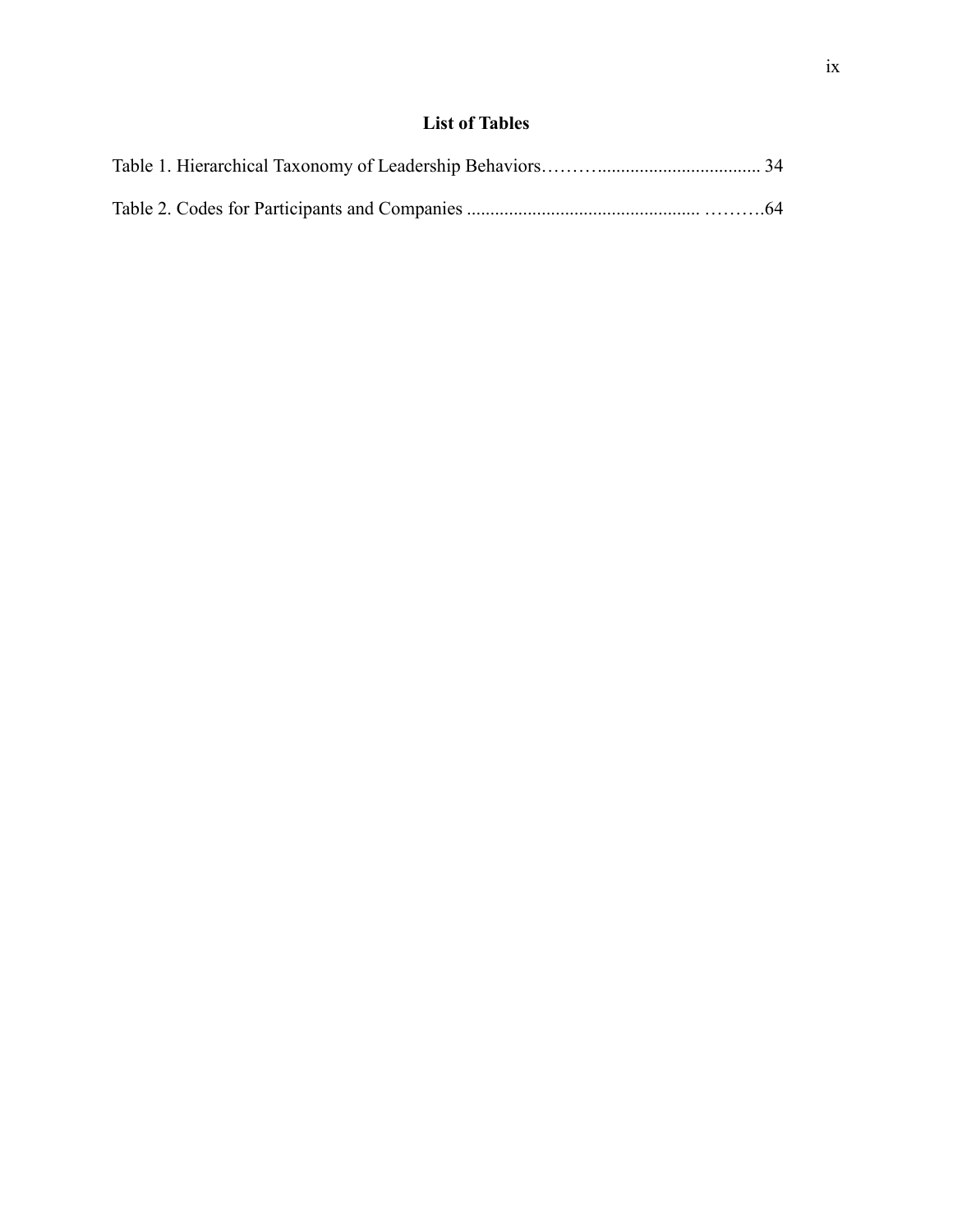#### **Section 1: Foundation of the Study**

Increasing global competition has required businesses to continuously improve the quality, delivery, and cost of their products and services. This requirement has led business leaders to seek out methods for improving their business processes. One such method utilized by business leaders is Lean. The effective implementation of Lean methodologies has enabled companies to deliver increased customer satisfaction and make significant improvement in quality, productivity, and employee satisfaction (Liker & Convis, 2012). However, nearly 60% of Lean implementations fail within the first three years and over 92% fail within ten years (Pope, 2016). In addition, Found, Hines, Griffiths, and Harrison (2008) postulated that leaders of multi-national companies frequently failed to adjust Lean implementation strategies and tactics to account for cultural differences that existed within their companies. Therefore, this study explored how leaders of multi-national companies utilized specific behaviors to sustain the implementation of Lean methodologies.

As a foundation to the overall study, this section provides important information about the problem to be explored and the overall purpose to be achieved. Also, the approach utilized for research is described, several key terms and assumptions are presented, and the significance of the study is discussed. Finally, a thorough review of the associated professional and academic literature is presented. This literature review compares and contrasts different points of view found in previous research and examines their relationship to this study.

# **Background of the Problem**

Lean is a management philosophy and strategy with long-term perspective that can be summarized as doing more with less (Liker, 2004). The intent of Lean is to enable organizations to provide customers with the product or service they need, exactly when they need it, while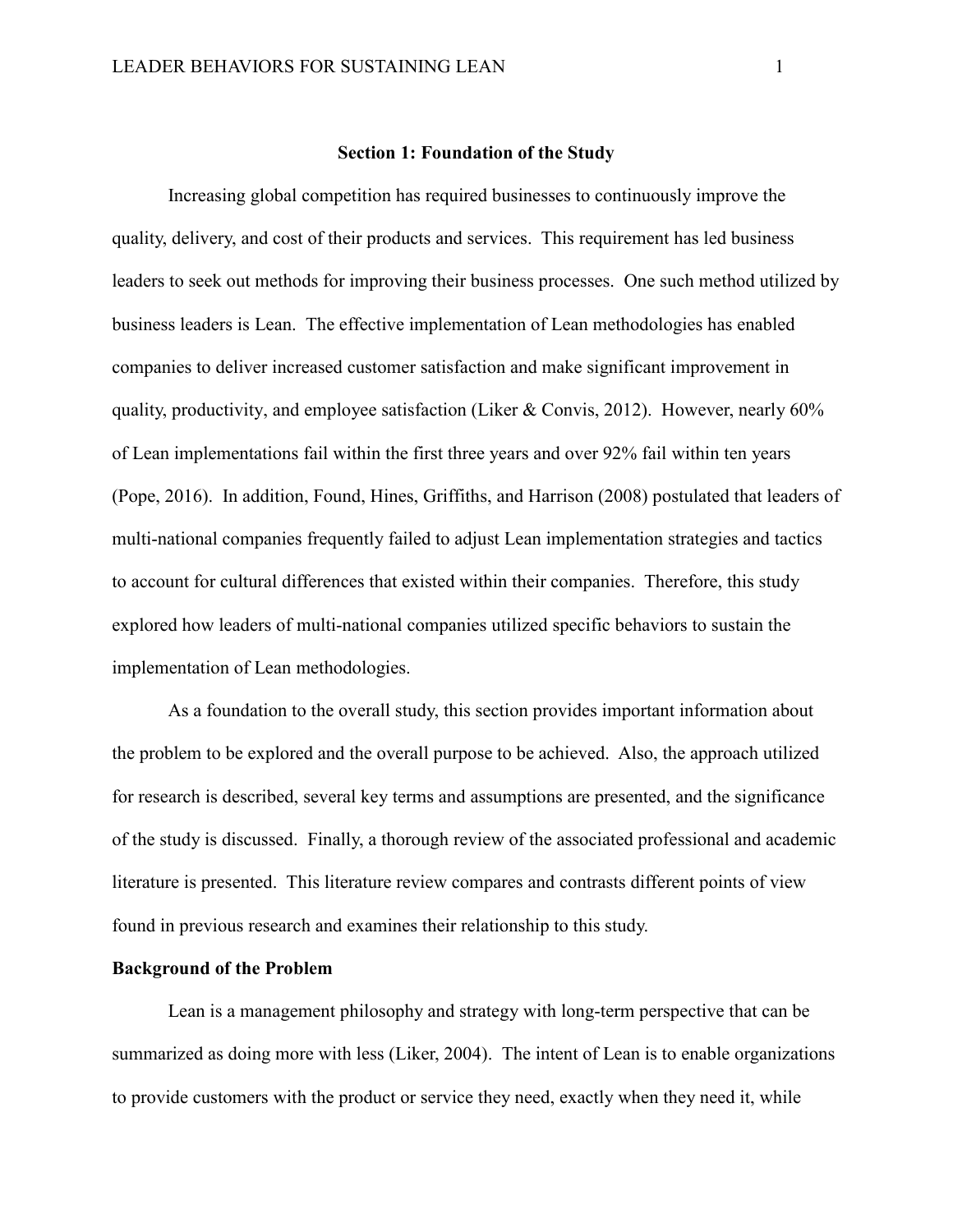simultaneously identifying and eliminating sources of waste in order to achieve and maintain high quality and low manufacturing costs (Shah & Ward, 2003). Chief principles of the Lean approach include respect for people, putting the customer first, continuous improvement, and elimination of waste. In order to implement these Lean principles, several tools have been developed including value stream mapping, mistake-proofing, standardized work, just-in-time inventory management, changeover reduction, and preventative maintenance of equipment. Many of these tools originated with the methodologies of Total Quality Management and the Toyota Production System, which several researchers posited were precursors to Lean (Jones & Womack, 2011; Krafcik, 1988; Liker, 2004; Naslund, 2013). While the practice of Lean involves many principles and tools, it is essentially a philosophy that guides the user to the associated tools when they are needed (Liker, 2004).

Many multi-national manufacturing companies have introduced their own Lean programs, especially in the last decade. Caterpillar, DuPont, Electrolux, Heinz, Honeywell, Johnson Controls, Siemens, Volvo, and Whirlpool are a few examples (Netland & Ferdows, 2014). These programs are a collection of Lean principles, methods, tools and techniques with the goal of providing a clear and stable structure for instilling a culture of continuous improvement in every location within the company (Netland  $&$  Ferdows). Significant benefits have been derived from the sustained implementation of Lean methodologies. According to Plenert (2012), the benefits have included more than a 40% decrease in process cycle times, 75% lead-time reduction, 93% reduction in order processing time, 99% increase in record processing efficiency, and greater than 90% accuracy in data input quality (an increase from less than 20%).

However, a high percentage of companies have failed to sustain their Lean implementation (Bhasin & Burcher, 2006; Found et al., 2008; Pope, 2016). An inherent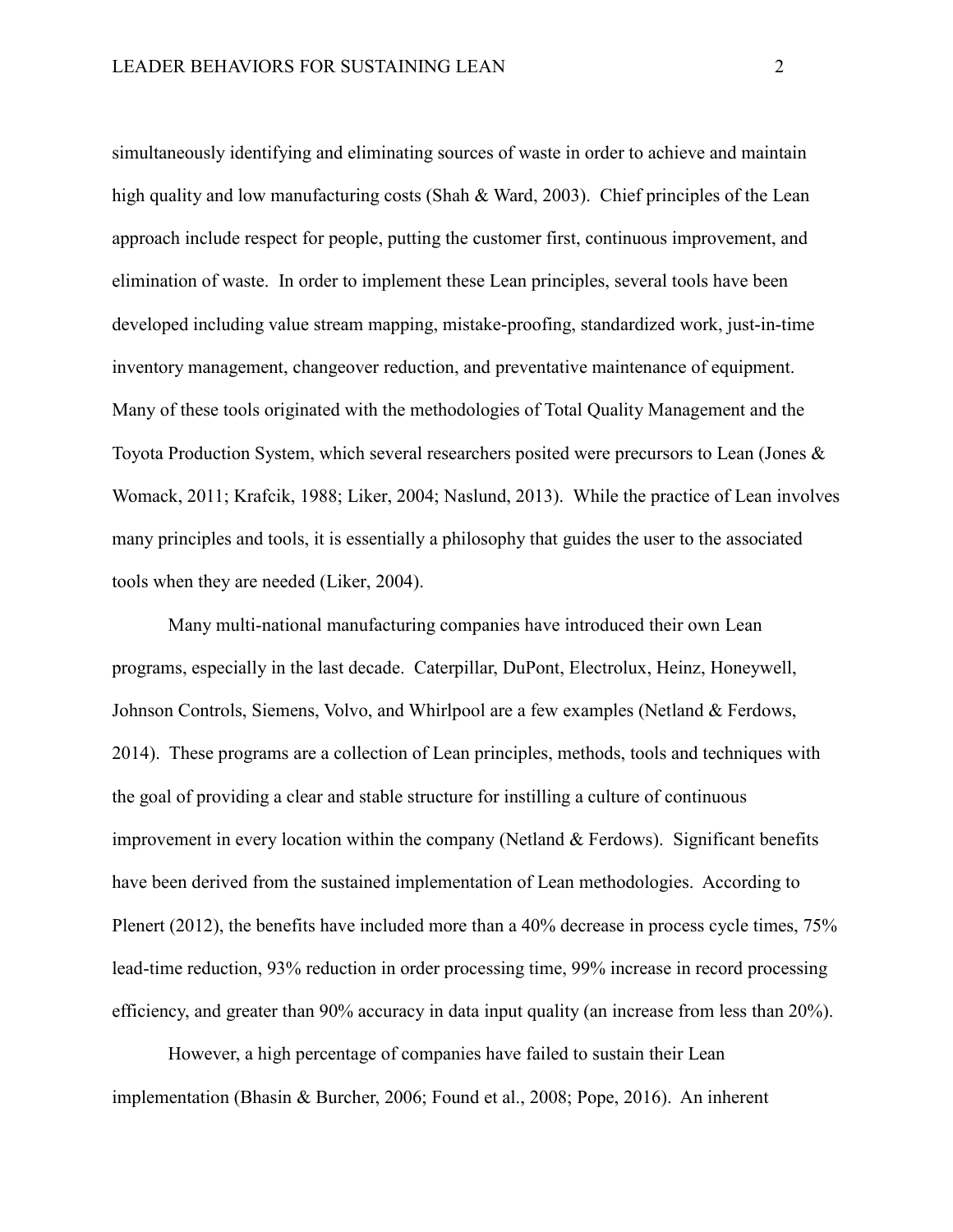challenge in implementing these programs domestically and internationally is that every location is different with variation in culture, language, size, history, technology, labor situation and other circumstances (Netland & Ferdows, 2014). These variations can become a barrier to the effective implementation of Lean and may greatly limit its effectiveness (Jadhav, Mantha, & Rane, 2014). This is especially true in multi-national companies where efforts to effectively communicate and standardize are exacerbated by the variation in culture, language, and social norms (Found et al.).

This inability to sustain the Lean implementation represents an important gap in current business practices (Jadhav et al., 2014). This challenge is made more difficult within multinational companies when leaders failed to adjust their implementation strategies and tactics to account for cultural differences (Found et al., 2008). Several potential solutions for closing this business practice gap identified in the literature involve the behaviors of the organizational leader. According to Dibia, Dhakal, and Onuh (2014) effective leadership is critical to the successful implementation of Lean methodologies and several key functions must be wellunderstood by leaders. A few of the fundamental leadership behaviors include communication of the need for change, clear and consistent communication of the organization's vision, and longterm commitment (Dumitrascu, 2014; Liker & Convis, 2012). Similarly, Gieskes, Hyland, and Magnusson (2002) posited that leaders must recognize and accommodate differences in competence levels and time pressure tolerance to successfully manage in a multi-national company.

# **Problem Statement**

Companies throughout the world have been implementing the continuous process improvement methodology known as Lean for over thirty years (Rymaszewska, 2014). While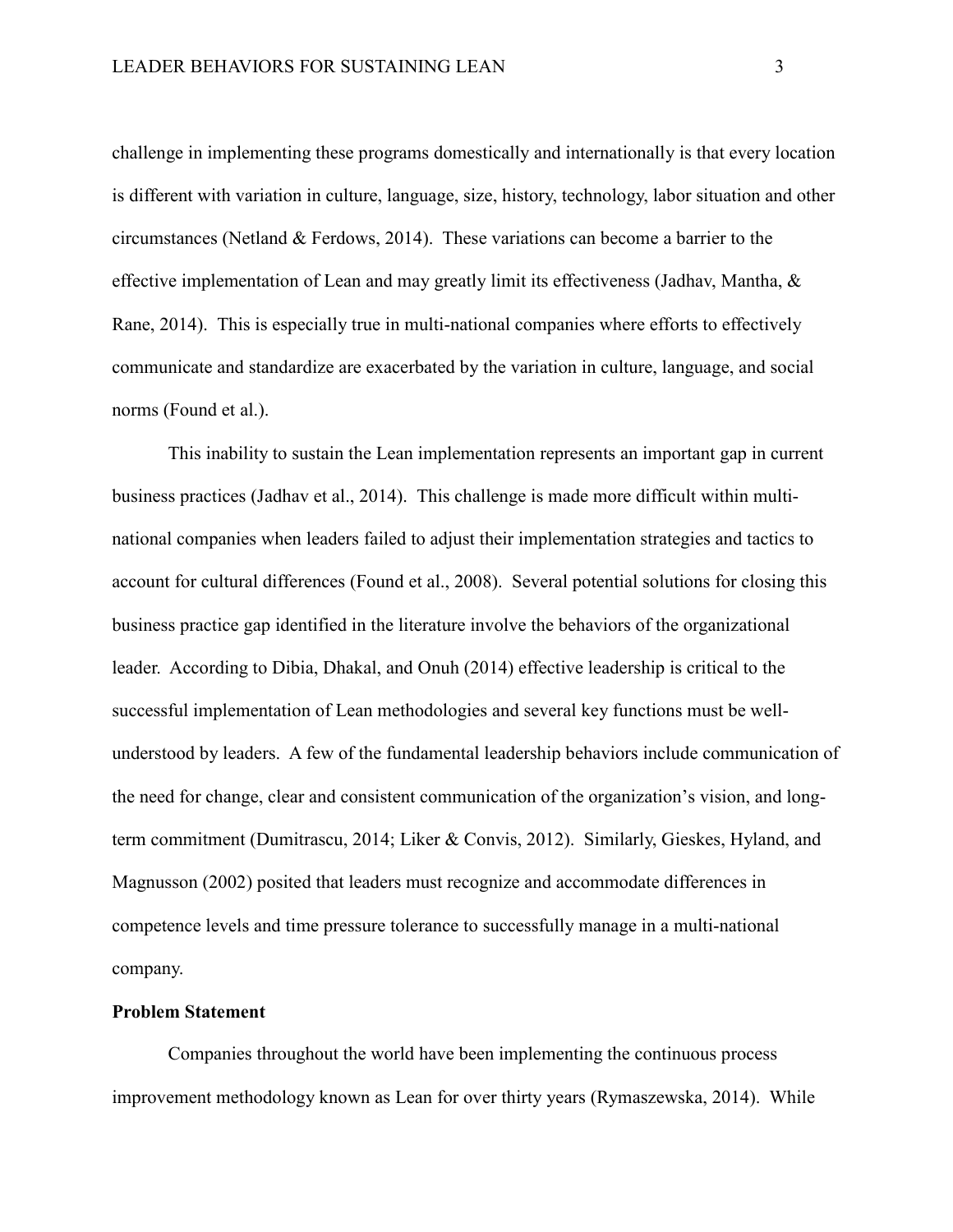some companies have achieved staggering improvements in quality and productivity, the great majority have failed to implement or have fallen well short of their desired targets (Rymaszewska). According to van der Merwe, Pieterse, and Lourens (2014), a high percentage of companies failed to achieve the benefits of increased customer satisfaction, revenue, and profit due to an inability to successfully implement Lean. More specifically, researchers have estimated that the Lean implementation failure rate was in the range of 50% to 70%, with some suggesting it may have been as high as 90% (Bhasin & Burcher, 2006; Found et al., 2008). Pope (2016) found that nearly 60% of companies had abandoned Lean implementation efforts within three years and over 92% failed within ten years.

The specific problem addressed by this study is the inability of leaders of multi-national businesses to sustain the implementation of Lean. According to Dibia et al. (2014), leadership was not only important, but was actually the most critical factor in the implementation of Lean. Similarly, Liker (2004) posited that leaders who fail to lead and embrace the Lean implementation inevitably interrupt or derail the effort. One key reason identified for Lean implementation failure was the lack of the leaders' knowledge of the behaviors associated with a successful Lean implementation (Jadhav et al., 2014). Therefore, the focus of this study was the identification of the critical behaviors exhibited by the leaders of multi-national businesses that had sustained their Lean implementations for at least three years.

## **Purpose Statement**

The purpose of this qualitative case study was to increase the empirical knowledge of multi-national company leader behaviors required to sustain the implementation of Lean methodologies for at least three years. More specifically, the intent of this investigation was to make the relationship between leader behavior and sustained Lean implementations better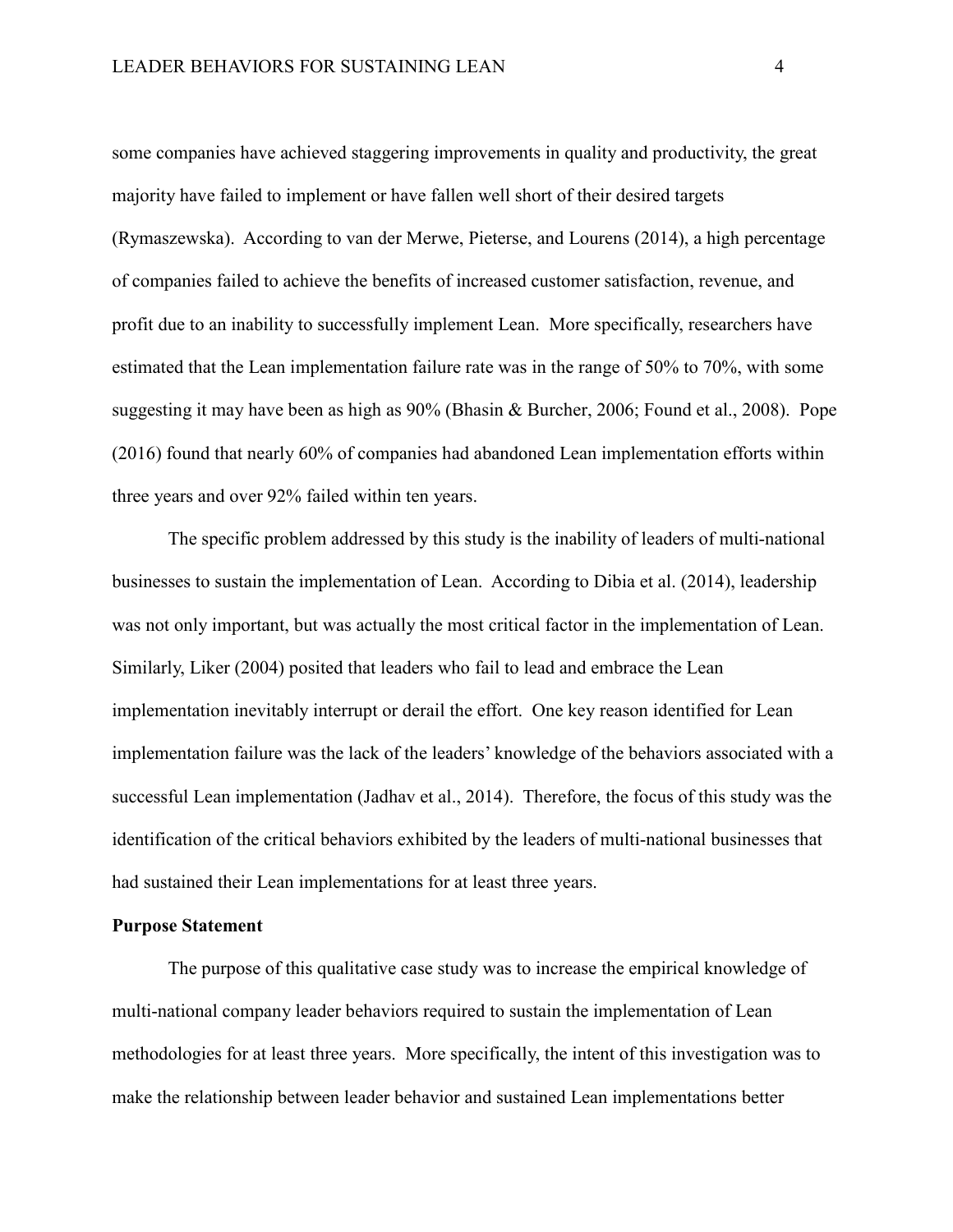understood. According to Stake (2010), such an increase in the understanding of a key relationship is a leading purpose of scholarly and applied research.

In addition, this study was intended to identify and communicate specific leader behaviors that supported sustained Lean implementations. The intention of communicating these leader behaviors was to better equip business leaders to address the problem of the relatively poor Lean implementation sustainment rate described in the Problem Statement. Therefore, the ultimate purpose of this study was to improve the practice of Lean implementation so that higher rates of sustainment would be achieved. Such improvement in business practice is a key purpose of scholarly research (Creswell, 2012; Merriam, 2009).

Several steps were taken to accomplish the purpose of this study. A review of the associated professional and scholarly literature was conducted to establish the current understanding of this topic. In addition to the information gleaned from the literature review, new research data was gathered by investigating three multi-national companies that had sustained their Lean implementations for more than three years. This approach included personal interviews, direct observation, and a review of relevant documents.

#### **Nature of Study**

The nature of this study guided the research method and design that was utilized. According to Creswell (2014), the three types of research methods are:

**Quantitative - a** means for testing objective theories by examining the relationship among variables. These variables, in turn, can be measured, typically on instruments, so that numbered data can be analyzed using statistical procedures.

**Qualitative -** a means for exploring and understanding the meaning individuals or groups ascribe to a social or human problem. The process of research involves emerging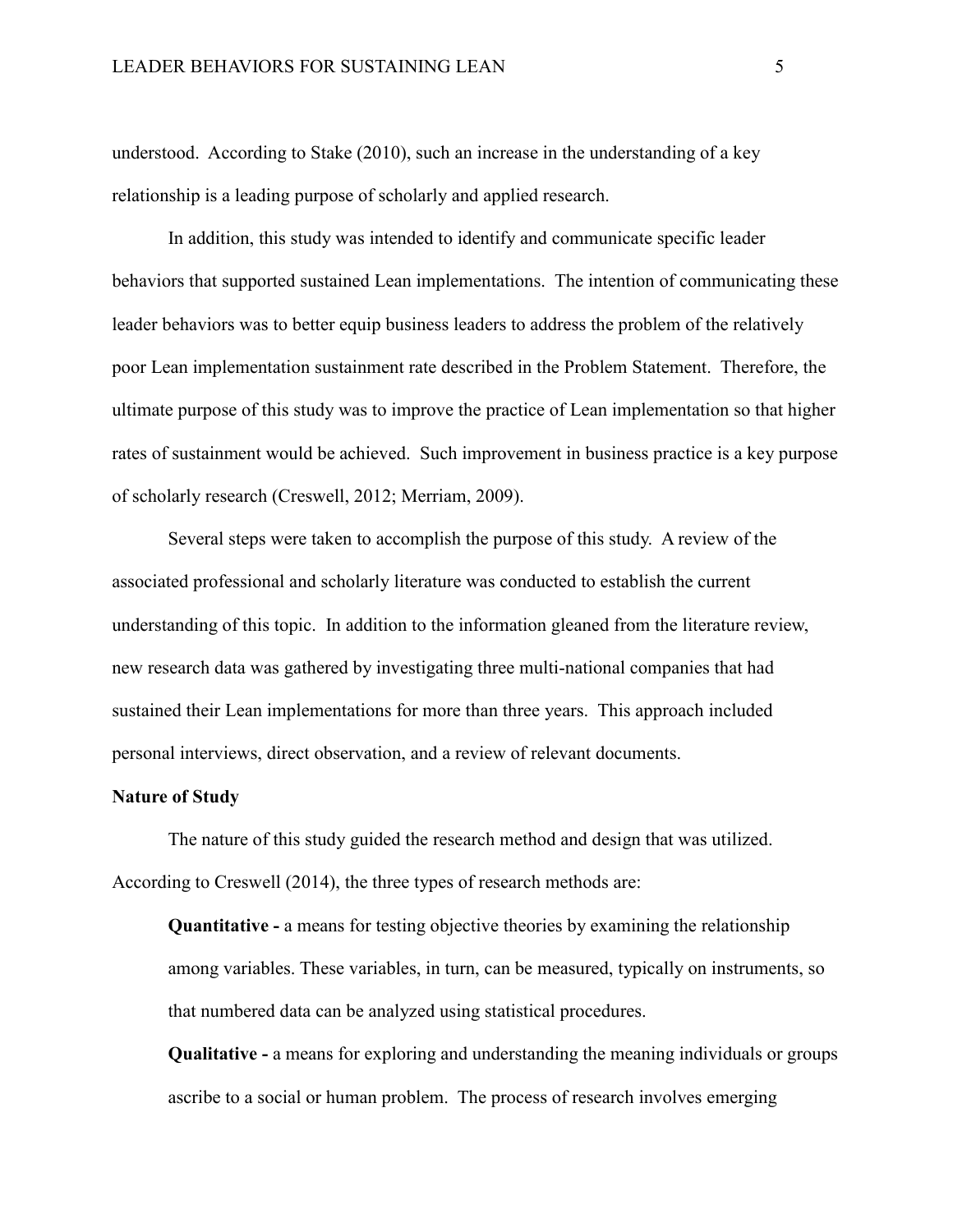questions and procedures, data typically collected in the participant's setting, data analysis inductively building from particulars to general themes, and the researcher making interpretations of the meaning of the data.

**Mixed methods -** an approach to inquiry that combines or associates both qualitative and quantitative forms. It involves philosophical assumptions, the use of qualitative and quantitative approaches, and the mixing of both approaches in a study.

The qualitative research method was selected for this study of critical behaviors of the leaders of multi-national companies implementing Lean methodologies. This method was selected because the study was interpretive (gained insights through the discovery of meanings) and naturalistic (the research took place in real world settings as they unfolded naturally), which are two key elements of the qualitative method according to Stake (2010). In addition, this approach was chosen because the study largely involved words and open-ended questions rather than numbers and statistics, which is often the distinction between qualitative and quantitative methods (Corbin &Strauss, 1990; Creswell, 2014).

This study did not include the testing of an objective theory by analyzing data with statistical procedures, which was a condition for quantitative methods according to Creswell (2014). Also, this study did not involve precise numerical findings, large random samples, or inanimate data collection instruments, which Merriam (2009) purported are characteristics of quantitative research. Therefore, the quantitative approach was not appropriate. Finally, this study was not a mixture of quantitative and qualitative approaches, which is a required condition for mixed methods approach according to Creswell and Yin (2009); therefore this approach was not utilized.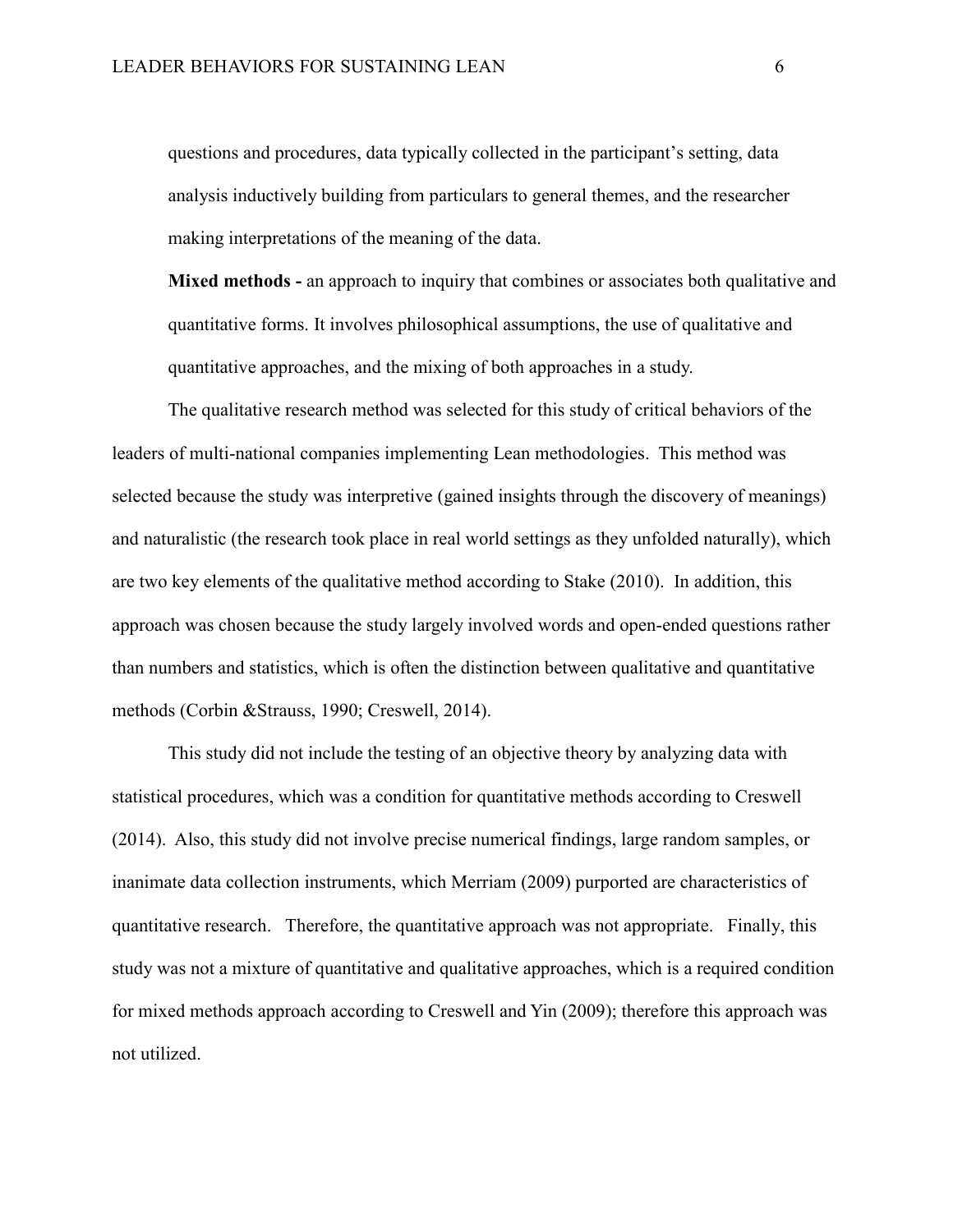According to Merriam (2009), the designs of the qualitative method are narrative analysis, ethnography, phenomenology, grounded theory, and case study. Each of these designs has something to offer for this study, however, the qualitative design deemed as the most appropriate for this study was the case study approach. Creswell (2012) posited that the "case study design is an in-depth exploration of a system (e.g. activity, event, process, or individuals) that is bounded by specific time, place, or physical boundaries" (p. 465). This description fits well with this study as it is focused upon the system of Lean implementation and is bounded by the associated time and place.

Additionally, Yin (2009) posited that the selection of the qualitative design is dependent upon three conditions: the type of research question posed (how, why? or who, what, where, how many, how much?), the need for investigator control over actual behavioral events of the participants (yes or no), and the focus on contemporary as opposed to historical events (yes or no). For this study, the research question was a how question (How were leaders of multinational companies able to utilize specific behaviors to sustain the implementation of Lean methodologies within their organizations?), which fit Yin's first condition for the case study design. Also, Yin's second case study condition was met as control over the behavioral events of the study participants was not required. Finally, this study focused solely on how leaders are currently implementing Lean methodologies, thus Yin's third case study condition was met. The other qualitative designs (narrative analysis, grounded theory, ethnography, and phenomenology) were not selected for this study for the reasons cited in the following paragraphs.

According to Creswell (2012), narrative analysis involves "qualitative procedures in which researchers describe the lives of individuals, collect and tell stories about these individuals' lives, and write narratives about their experiences" (p. 22). As the name implies, the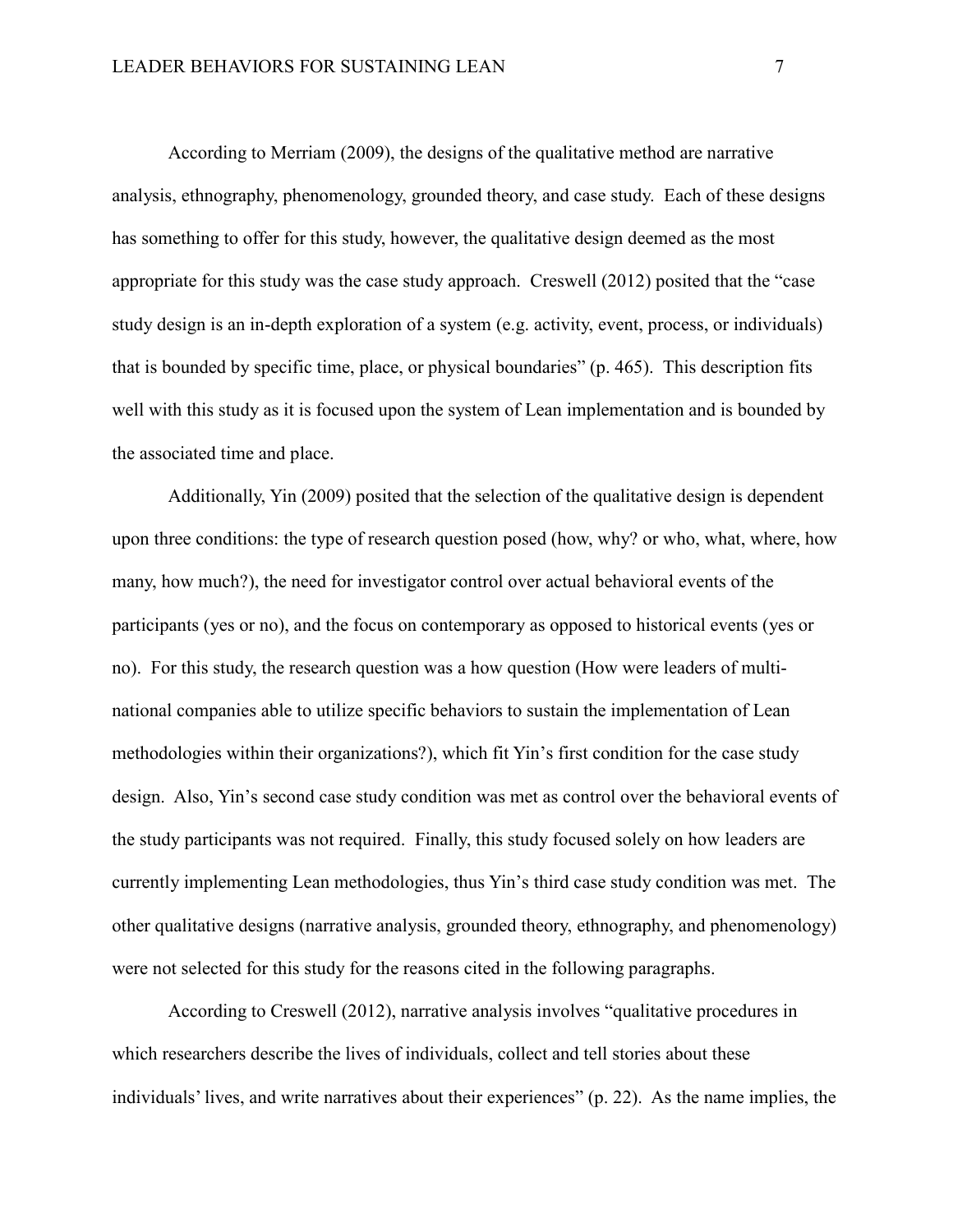narrative analysis is best used to tell a story to help make sense of a person's experience (Merriam, 2009). An example of a narrative analysis would be the utilization of first-person stories of students in an attempt to better understand the classroom experience (Creswell). For the study of leader behaviors in Lean implementations, the researcher believed that gathering information through personal interviews (a form of storytelling) was important, however, other methods of data collection were also deemed useful. In order to base conclusions on more than personal accounts, it was desired to use direct observations and document reviews as well. Because of these additional dimensions of data collection, the narrative analysis approach was not the most appropriate option for this study.

Ethnographic designs seek to "describe, analyze, and interpret a cultural group's shared patterns of behaviors, beliefs, and language that develop over time" (Creswell, 2012, p. 21). According to Merriam (2009), the heart of ethnography is the thick description of a group's culture. For the study of leader behaviors in Lean implementations, the researcher believed that it was important to learn about the impact of culture and the behaviors of leaders (which are aspects of ethnography); however, the data was to be collected over a very short period of time as opposed to a long-term study. Therefore, the ethnographic approach was not the most appropriate option for this study.

Phenomenology seeks to describe experiences as they are lived (Merriam, 2009). The experiences are associated with a specific phenomenon or event and they are best conveyed through interview and direct observation to elicit the perceptions and feelings of the participants (Merriam). For the study of leader behaviors in Lean implementations, the researcher believed that it was important to learn from leaders who experienced the phenomenon of Lean implementations, however, the intent was more related to fact finding as opposed to an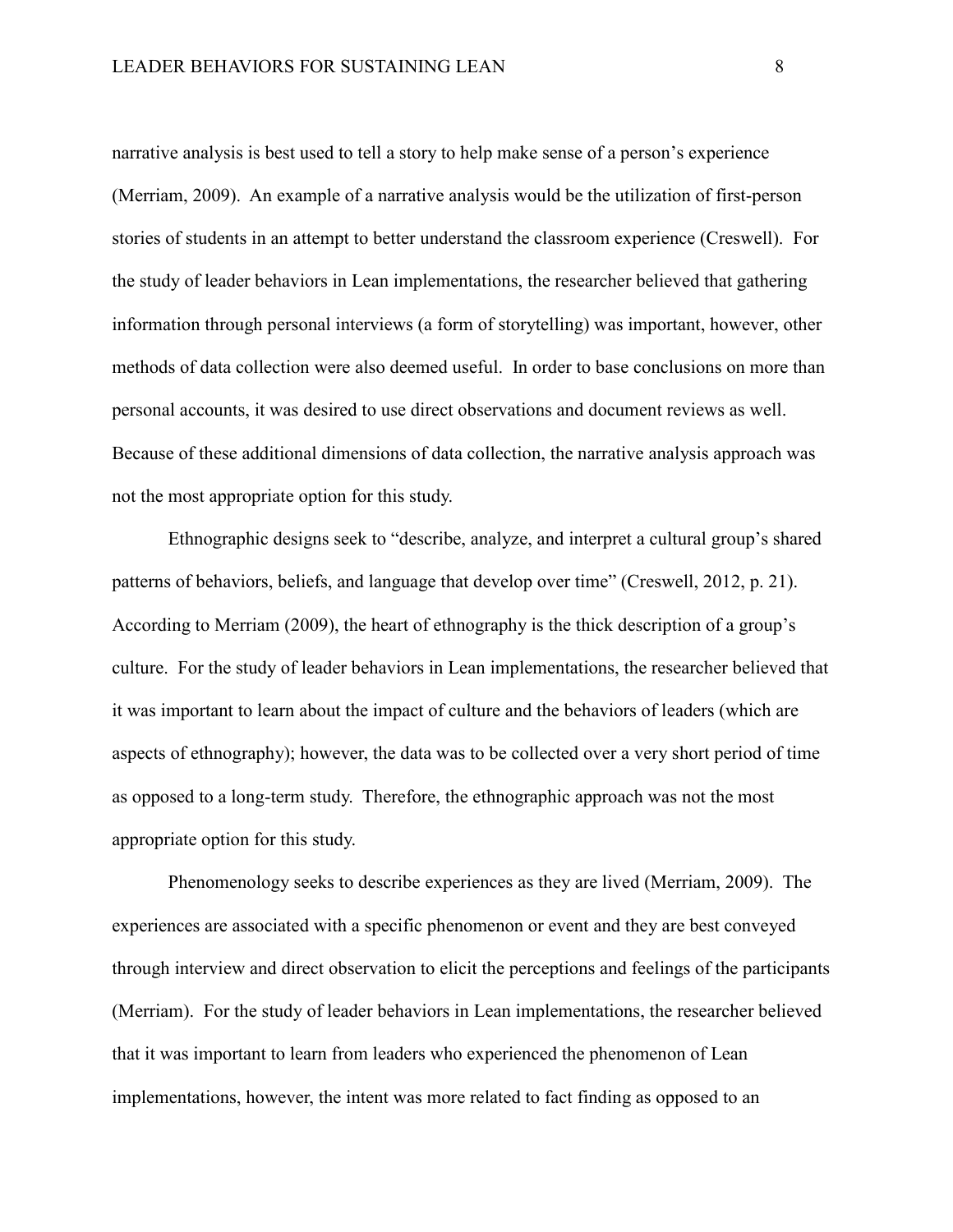understanding of feelings or perceptions. Therefore, the phenomenology approach was not the most appropriate option for this study.

Grounded theory designs are used to generate a general explanation for a process or action that is grounded in the views of the participants (Creswell, 2012). According to Merriam (2009), the focus on building theory is what differentiates grounded theory from the other qualitative designs. For the study of leader behaviors in Lean implementations, the researcher believed that it was important to explore certain leadership theories and their applicability for Lean implementations within multi-national organizations; however, the intent was not to build new theories. Therefore, the grounded theory approach was not the most appropriate option for this study.

# **Research Question**

This study explored the critical leader behaviors associated with the sustained implementation of Lean methodologies in multi-national companies. Lean implementation has been the subject of a significant amount of scholarly research (Dibia et al., 2014). However, academic research of specific leader behaviors associated with Lean implementation remains limited (Goodridge, Westhorp, Rotter, Dobson, & Bath, 2015; van Dun, Hicks, & Wilderom, 2016). In addition, this study focused on Lean implementation in multi-national companies which has not seen significant study (Boscari, Danese, & Romano, 2016; Found et al., 2008). The critical leader behaviors associated with the implementation of Lean methodologies in multinational companies were examined by exploring the research question with respect to three multi-national companies that have sustained Lean implementations for at least three years. This information could be very valuable to leaders of multi-national companies who are considering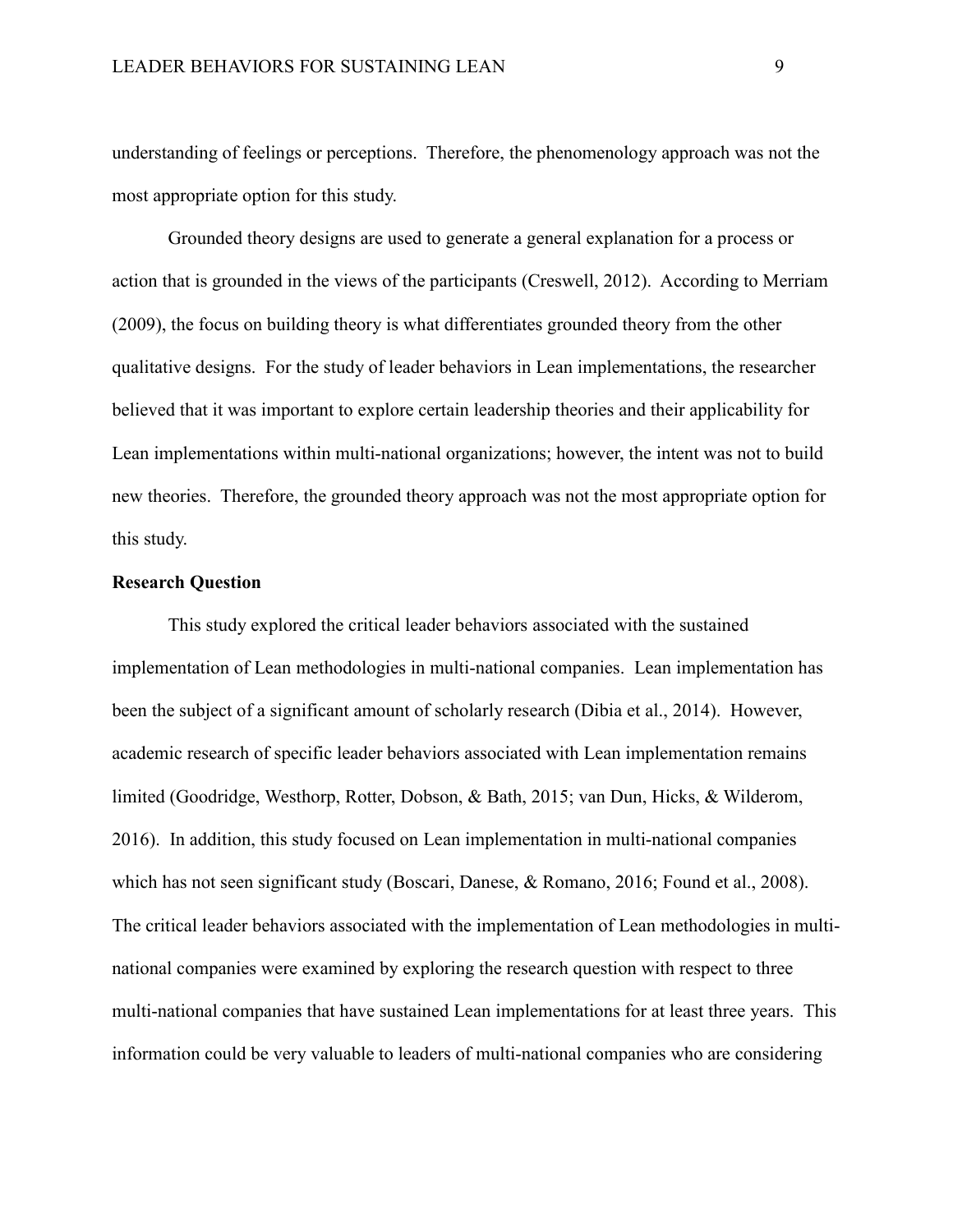the implementation of Lean methodologies and desire to learn from those who have preceded them. To undergird this study, the following research question was utilized:

1. How were leaders of multi-national companies able to utilize specific behaviors to sustain the implementation of Lean methodologies within their organizations?

### **Conceptual Framework**

#### **Selected theory.**

The conceptual framework for this study was built upon the idea that leadership is a process whereby the leader influences a group of individuals to achieve a common goal (Bass, Bass, & Bass, 2008; Burns, 1978; Northouse, 2013). According to Yukl (2013), leaders influence a group of individuals most directly through their behavior. This behavior-based approach to the conceptualization of leadership resulted in the development of the Behavioral Theory of leadership (BT) in the middle part of the 20th century (Hall, 2013). BT is classified as such because it focuses on the study of specific behaviors of a leader (Yukl). Leadership behavioral theorists posited that leader behavior is the best predictor of leadership influence and as a result, is the best determinant of leadership success (Derue, Nahrgang, Wellman, and Humphrey, 2011; Yukl). Because the purpose of this study was to better understand the relationship between leader behavior and Lean implementation, BT was selected to ground the associated research.

According to Northouse (2013), the emphasis on leader behavior distinguishes this theory from "the trait theory, which emphasizes the personality characteristics of the leader, and the skills theory which emphasizes the leader's capabilities" (p. 75). Similarly, Hall (2013) posited that BT dealt with what leaders actually do as opposed to their inborn traits or capabilities. A compelling strength of this theory of leadership is the possibility of defining leadership success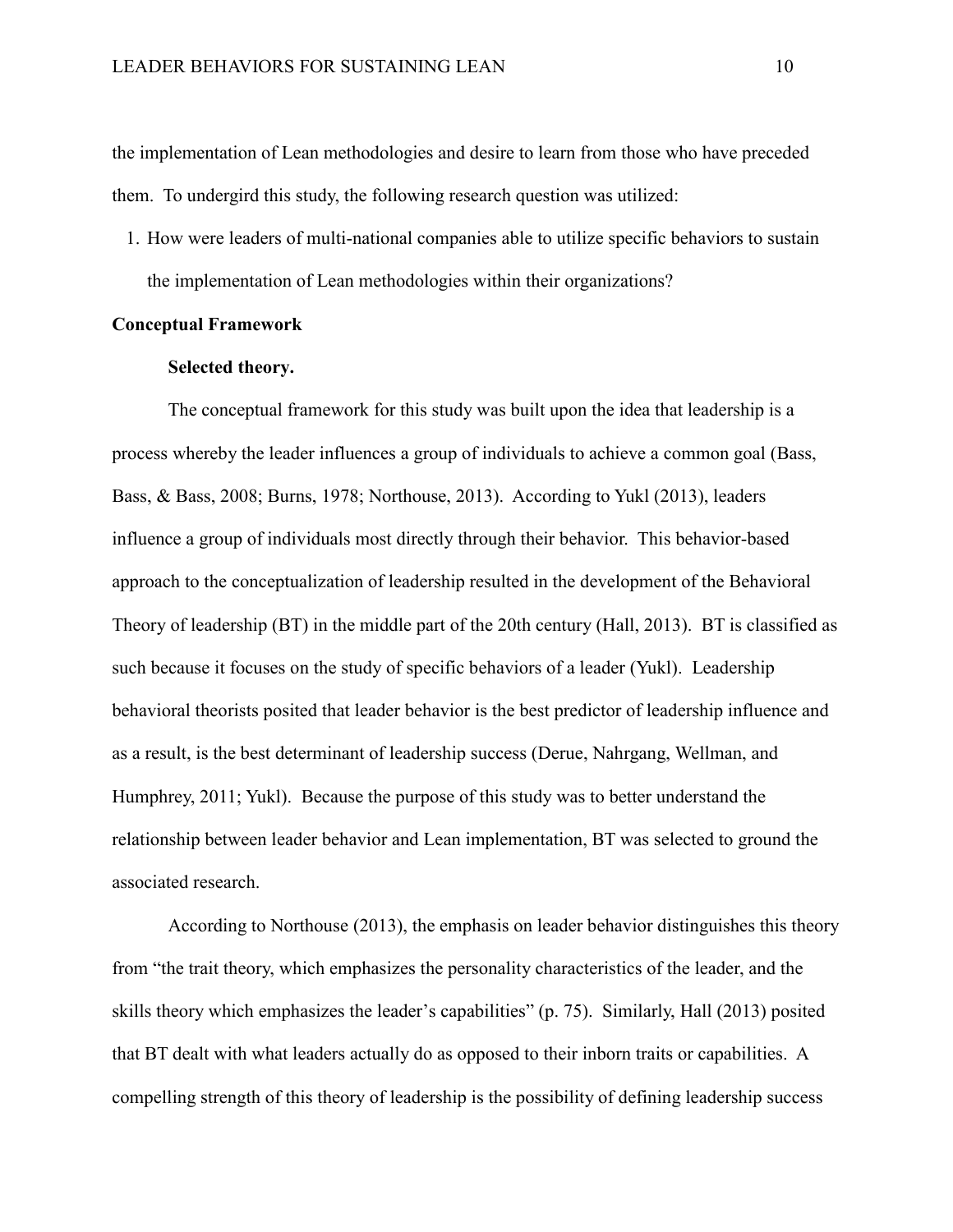in terms of describable actions that can be learned. Theoretically, it is easier to teach and learn behaviors than to adopt or develop the more ephemeral "traits" or "capabilities" (Yukl, 2012). Therefore, BT was a big leap from Trait Theory and Skill Theory because it assumed that leadership capability can be learned, rather than being inherent. Because of this underlying assumption, BT greatly broadened the possibilities associated with leadership development. Instead of subjecting employees to psychometric assessments in an attempt to judge their leadership potential, the goal would be to teach the desired leader behaviors to existing and aspiring leaders. The identification of the desired behaviors can be facilitated by assessing leadership outcomes and correlating specific behaviors with successful outcomes. In addition, behaviors which contribute to failure can be identified, thus adding a second layer of understanding (Fishbein & Ajzen, 2010).

Stogdill's (1948) efforts to explore behavior-based leadership served as a major impetus for other similar studies (Yukl, 2012). The studies at Ohio State, Michigan, and by Blake and Mouton all broke important ground in this emerging leadership theory (Northouse, 2013). Researchers at Ohio State found that leaders' behaviors clustered around two general types of behaviors: initiating structure and consideration (Stogdill, 1974). The research efforts at Michigan identified two types of leadership behavior: production orientation and employee orientation (Northouse). Finally, research performed by Blake and Mouton (1964) resulted in a model emphasizing two key leadership factors: concern for production and concern for people (Yukl, 2012). In each of these studies, the two categories of leader's behavior addressed how leaders provided structure for employees and how they nurtured them. Researchers have categorized these two general kinds of behavior as task-based and relationship-based (Yukl, 2013). The task-based behaviors aided in the achievement of objectives, while relationship-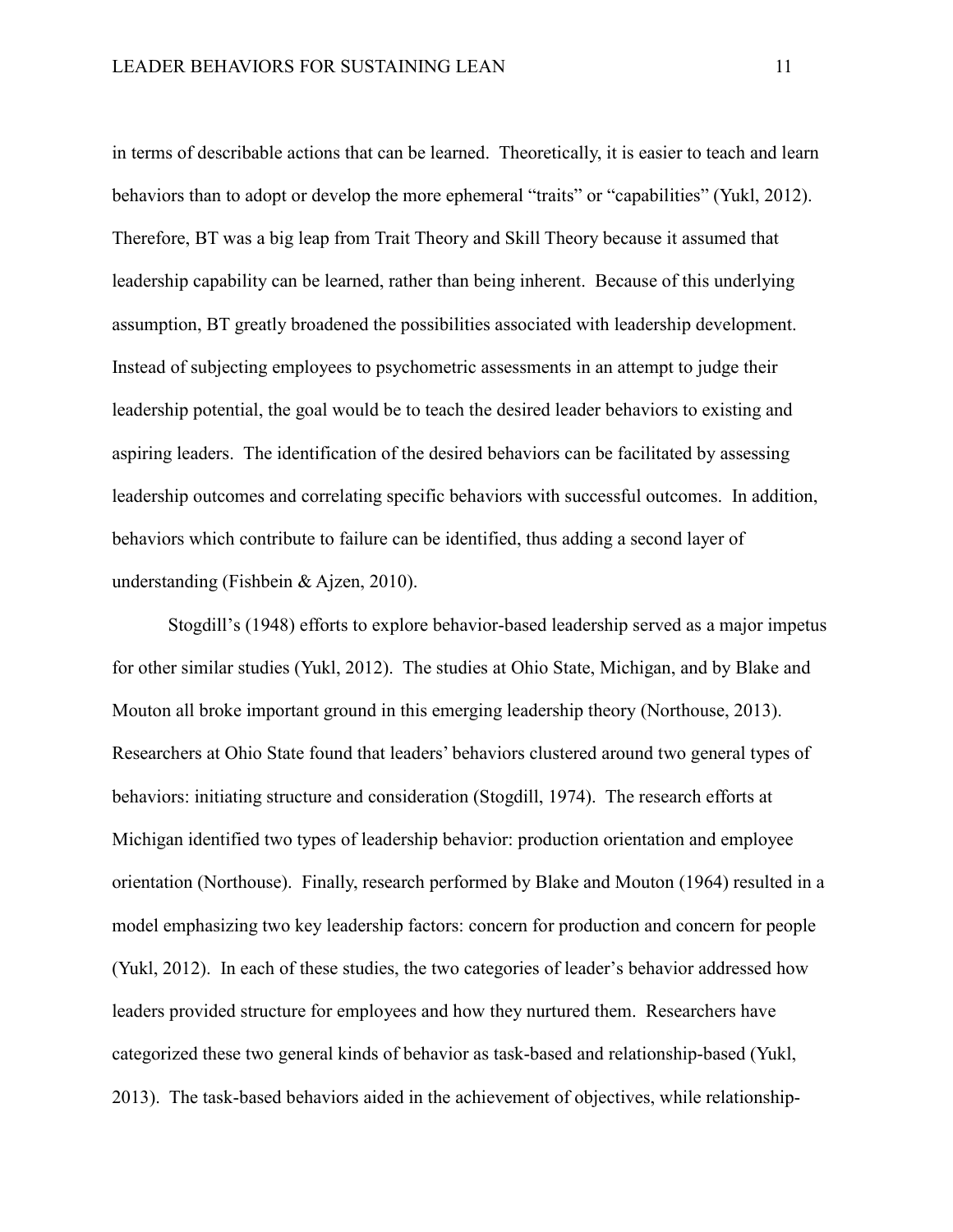based behaviors assisted employees to feel more comfortable with themselves, their co-workers, and their situations (Northouse). A chief aim of BT was to assist in the explanation of how leaders' task-based and relationship-based behaviors combine to influence employees in their achievement of objectives.

## **Relation of selected theory to study.**

BT relates to this study because several Lean researchers have emphasized the importance of leadership and leader behavior in the implementation of Lean methodologies. Dibia et al. (2014) proposed that leadership was not only important, but was actually the most critical factor in the implementation of Lean. This proposition was based on the presumption that leaders must provide a sense of purpose; set and communicate the vision, strategy, and goals; encourage and facilitate the integration of all infrastructure and people; assign resources; and inspire the employees (Dibia et al.). According to Liker (2004), leadership that fails to take action and embrace the Lean implementation would inevitably interrupt or derail the effort.

Specific leader behaviors were identified in the literature as supportive of Lean implementation. For example, according to Laureani and Antony (2015) and Naslund (2013), the most important behaviors for leaders implementing Lean were the facilitation of cultural change, linking Lean to the existing business strategy, and actions that empowered employees. Additionally, Worley and Doolen (2006) posited that demonstrated management support and communication are the two most important behaviors affecting the success of a Lean implementation. Overall, the five most consistently referenced leadership behaviors were actions that demonstrated management commitment, the facilitation of cultural change, actions that empowered employees, communication, and linking Lean to the existing strategy.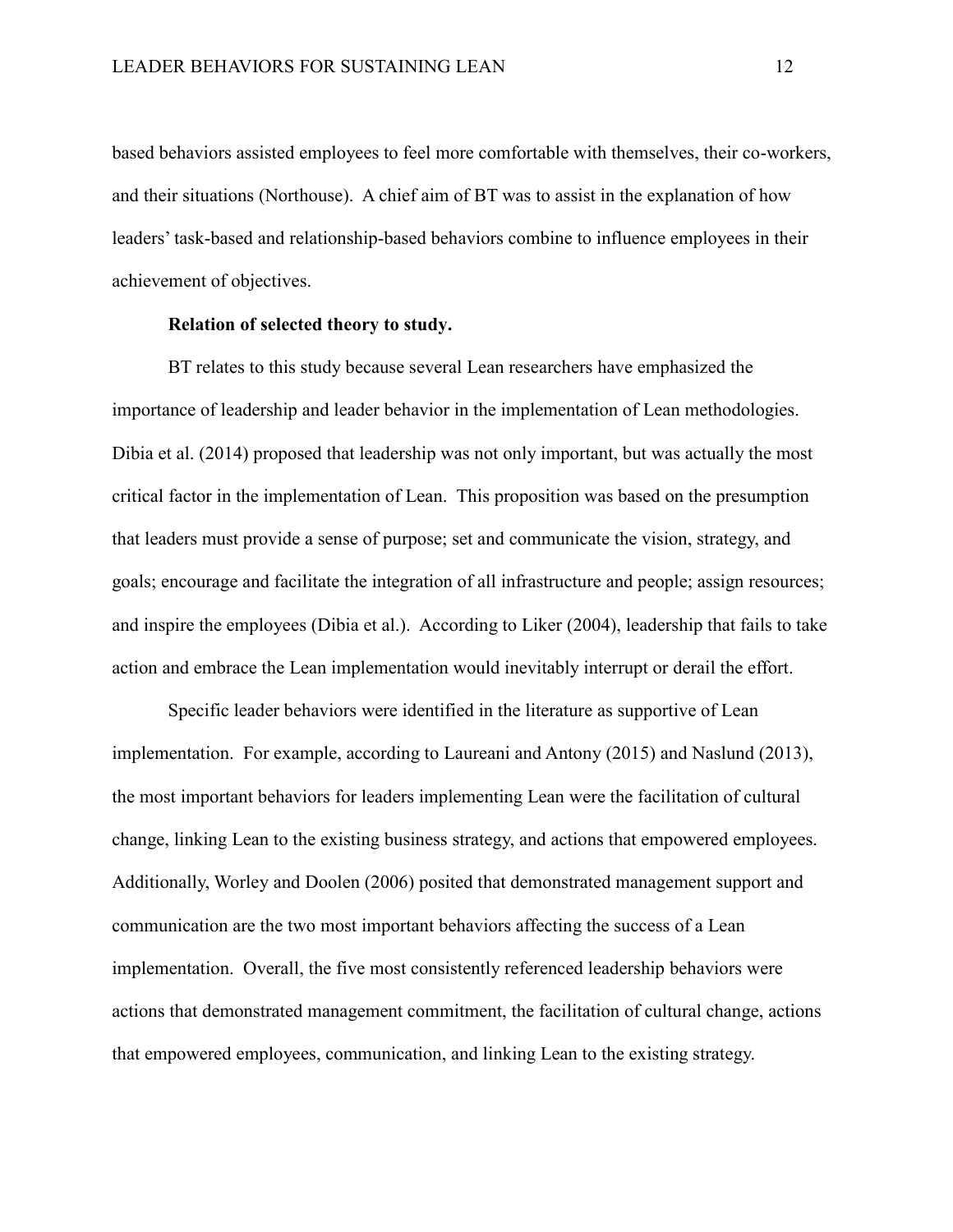In addition, illustrations of the two types of leader behaviors (task-based and relationshipbased) were found in the Lean literature. For example, Deming's (1985) fourteen management points include task-based elements (eliminate inspection for quality) and relationship-based elements (drive out fear from the organization). Similarly, Liker's (2004) description of The Toyota Way included task-based behaviors (implementation of "pull" systems) and relationshipbased behaviors (grow leaders and develop people). Also, the five leader behaviors predominantly identified in the literature as critical to sustained Lean implementation (actions that demonstrated management commitment, the facilitation of cultural change, actions that empowered employees, communication, and linking Lean to the existing strategy) offer illustrations of both task and relationship-based behaviors. For example, to demonstrate management commitment, researchers found that leaders should participate in Lean projects (task-based) and spend time with employees to develop excitement for the Lean implementation (relationship-based).

## **How selected theory informed expectations of study.**

BT informed the expectations of this research in three important ways. First, the underlying premise that leader behaviors correlate to leadership success is extremely useful (Yukl, 2012). The research question of this study was: How were leaders of multi-national companies able to utilize specific behaviors to sustain the implementation of Lean methodologies within their organizations. This question was based on the presumption that there was a correlation between leader behaviors and organizational outcomes (e.g. successful Lean implementations), which was grounded in BT (Blake & Mouton, 1985; Stogdill, 1974; Yukl, 2012). Second, the purpose of this study was to better equip business leaders for Lean implementation by communicating desired leader behaviors. The idea that desired leader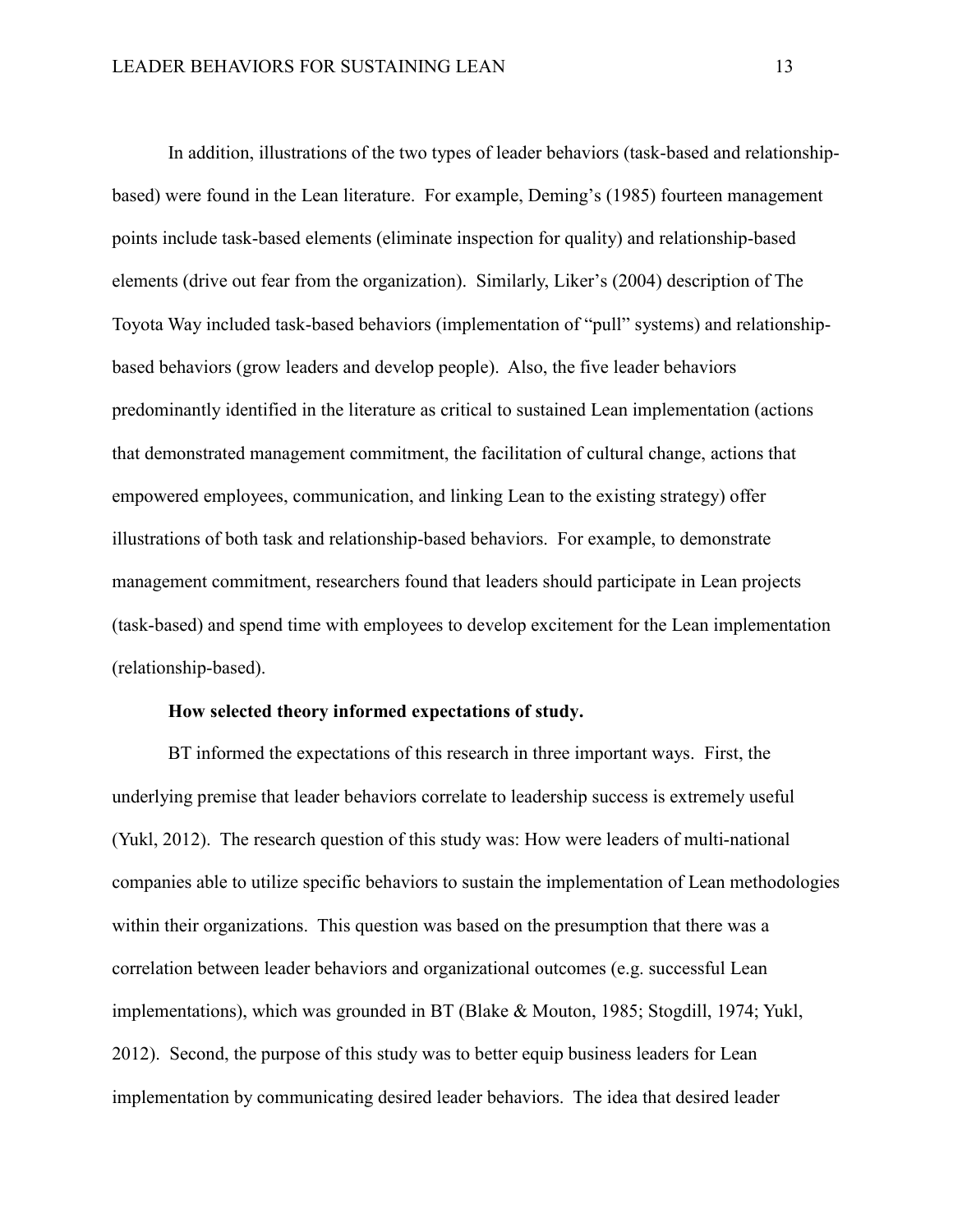behaviors can be identified and taught to others was grounded in BT, thus this expectation of the study is sound (Stogdill, 1974; van Dun, Hicks, & Wilderom, 2016; Yukl, 2012). Third, the researcher assumed that there may be "soft" (working relationship-centered) and "hard" (taskcentered) leader behaviors necessary for successful Lean implementation. This combination of behavior types was confirmed by the inclusion of task-based and relationship-based behaviors within BT norms (Blake & Mouton; Stogdill, 1974; Yukl, 2012). Therefore, the researcher's efforts to identify both types of behaviors were grounded in this theory.

### **Definition of Terms**

The focus of this study was the leader behaviors associated with the sustained implementation of Lean in multi-national companies. The following definitions are provided to clarify the intended use of these terms in this study:

*Leader:* An individual utilizing a process to influence a group of individuals to achieve a common goal (Northouse, 2013).

*Leader behaviors*: How leaders influence the tasks and relationships of subordinates in their efforts to reach a goal (Yukl, 2012).

*Lean:* A system of techniques and activities for running an operation with the core idea being to maximize customer value while minimizing waste. Simply, Lean means creating more value for customers with fewer resources (ASQ online glossary, n.d.).

*Lean implementation:* The transformation of each and every value-adding activity by relentlessly removing the waste and letting value flow to the customer (Byrne, 2013). *Multi*-*national company*: An enterprise operating in several countries but managed from one (home) country. Generally, any company or group that derives a quarter of its revenue from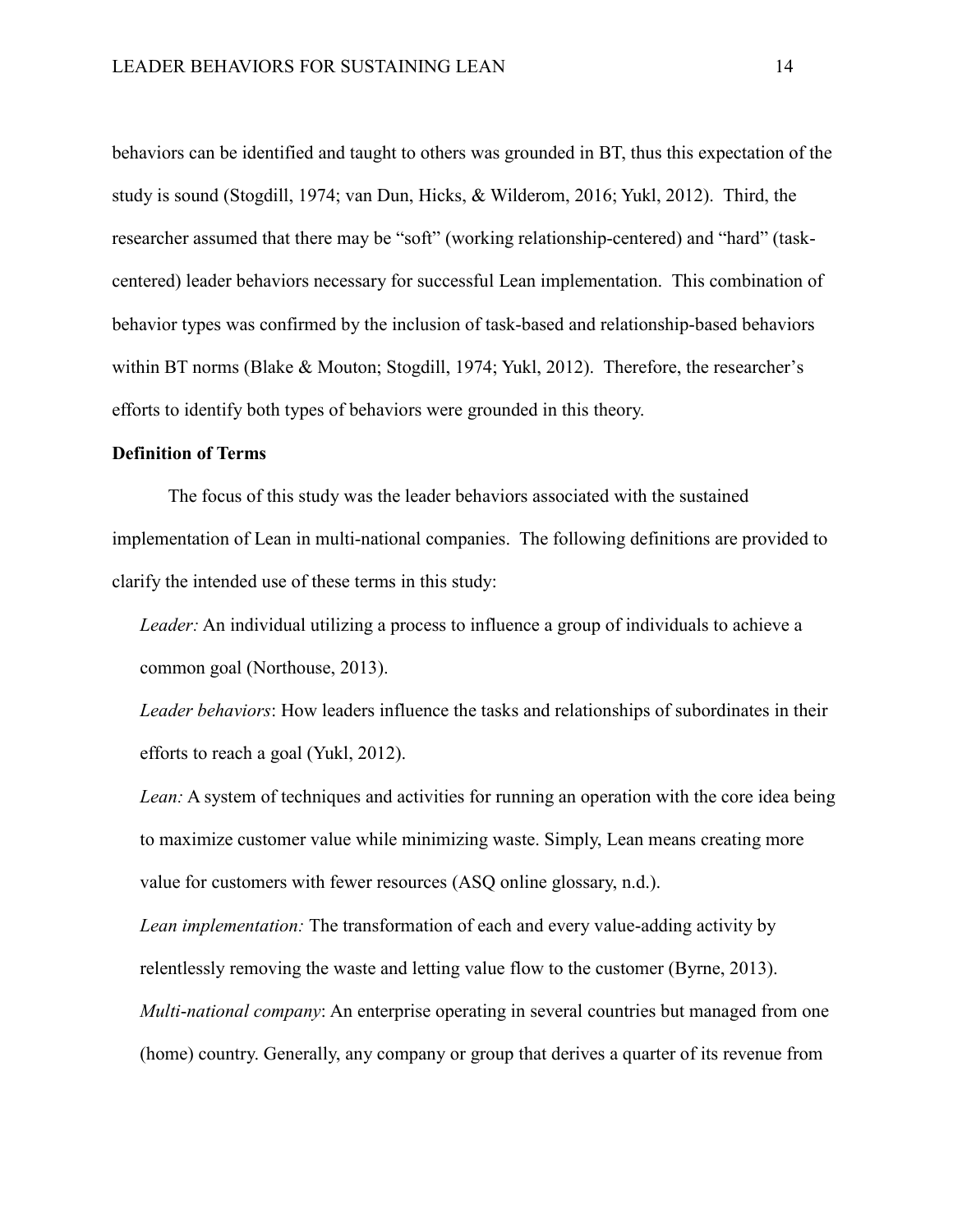operations outside of its home country is considered a multi-national corporation (businessdictionary.com, n.d.).

#### **Assumptions, Limitations, and Delimitations**

## **Assumptions.**

There are two important assumptions associated with this study. First, it was assumed that the researcher had adequate access to the leaders of the multi-national companies and that the related information obtained was an accurate reflection of the actual events. To help ensure that this was the case, the principal investigator strove to secure the appropriate participants and remained diligent and thorough while collecting data through participant interviews, direct observation, and document review. Further, the techniques associated with triangulation, which are discussed in detail in Section 2, were utilized for this purpose to aid in the interpretation of data from multiple perspectives. Second, it was assumed that the multi-national companies implementing Lean methodologies had done so across the entire company. The intent of this research was to learn about the implementation of Lean methodologies in various locations and cultures, so it was important that the multi-national companies studied did so. Therefore, the principal investigator probed this issue with participants to ensure that it was indeed the case.

#### **Limitations.**

Two potential weaknesses of this study are the lack of generalizability and the challenges associated with gathering full and accurate data from the study participants. Both Yin (2009) and Merriam (2009) purported that the qualitative case study method has been perceived to offer limited opportunity to draw general conclusion about a population based on the findings of a single case. One approach recommended by Yin to counter this challenge was the use of multiple cases so that a wider sampling could be obtained. For this case, three multi-national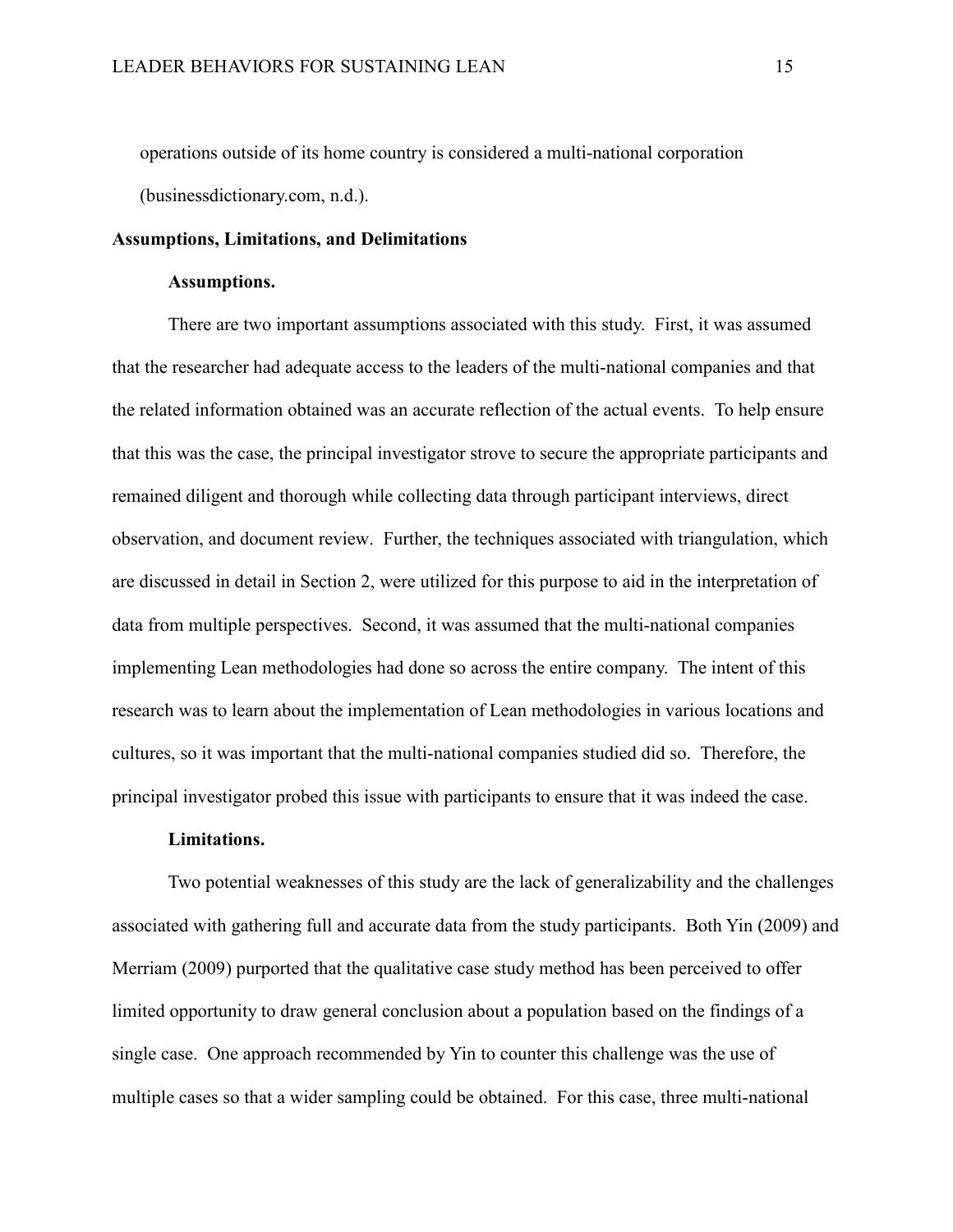companies were studied to mitigate this potential limitation. To moderate the potential limitation resulting from incomplete or inaccurate data, the triangulation approach along with the diligent and thorough data collection efforts discussed in the previous paragraph were employed.

### **Delimitations.**

The scope of this study was the behaviors of leaders of multi-national companies that have sustained their implementations of Lean methodologies for at least three years. Therefore, non-multi-national companies as well as those who had not yet implemented Lean methodologies were outside of the scope of this study. Further, multi-national companies that had failed to sustain the implementation of Lean methodologies for at least three years were outside of the scope of this study.

# **Significance of Study**

### **Reduction of gaps.**

The significance of this study is that the information obtained may reduce the existing gap in the knowledge of critical leader behaviors needed for sustaining the implementation of Lean methodologies in multi-national companies. Because researchers have estimated that the Lean implementation failure rate is in the range of 50% to 70%, with some suggesting it may even be as high as 90% (Bhasin & Burcher, 2006; Found et al., 2008), any reduction in that gap would be important. Well informed business practitioners will be better equipped to understand the particulars of this topic and to make more effective decisions regarding implementation. This understanding will increase the leadership knowledge in this area and will aid in the reduction of the existing gap in the effectiveness of Lean implementation.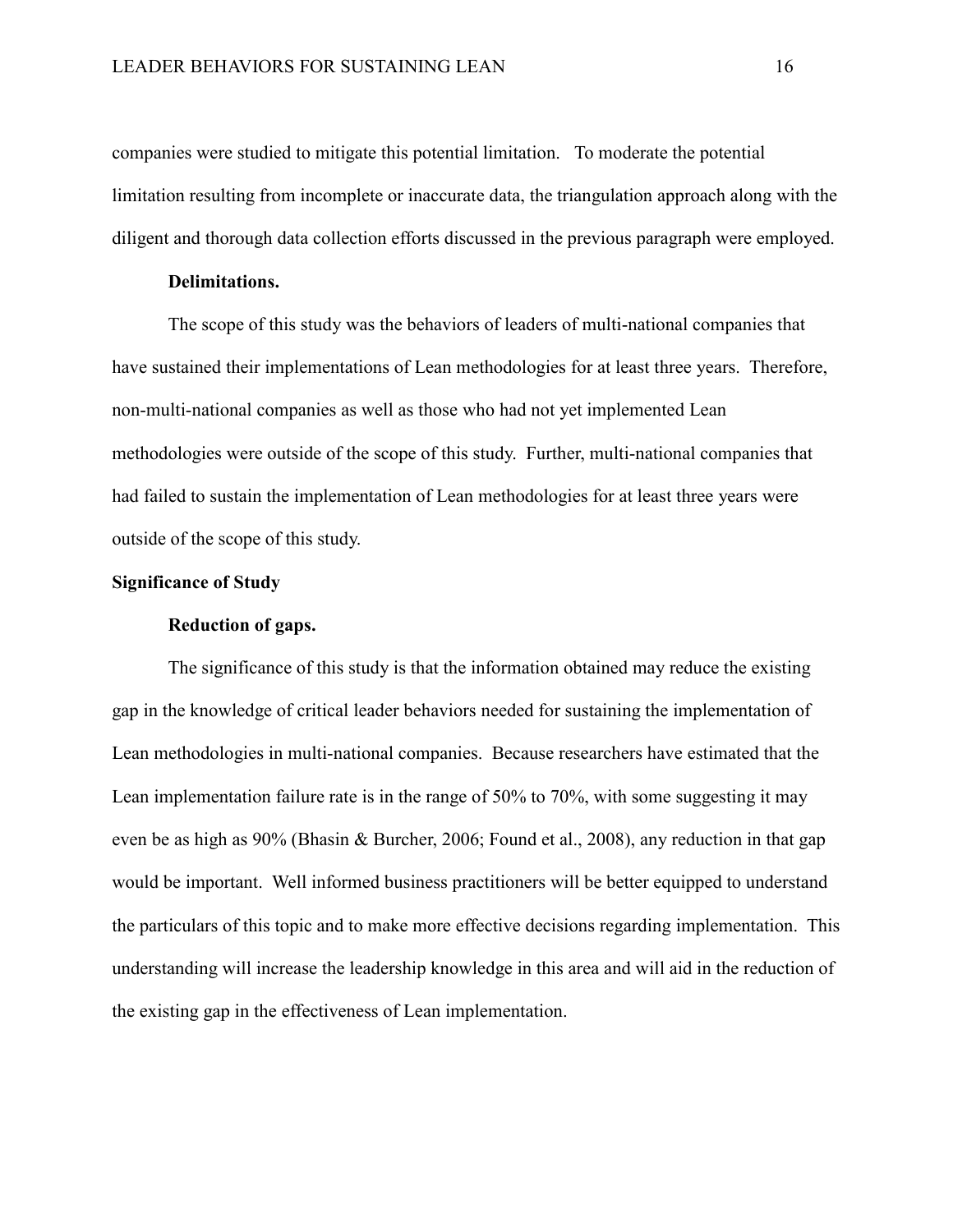#### **Implications for biblical integration.**

The research question for this study was: How were leaders of multi-national companies able to utilize specific behaviors to sustain the implementation of Lean methodologies within their organizations? Therefore, this study dealt closely with the topics of leader behavior, Lean, cultural differences, and business in general. The implications for biblical integration associated with each of these topics were explored and reflected upon.

The Bible contains considerable information about leaders and leadership. The implications for biblical integration of leader behaviors were explored by examining the behaviors of various leaders who are chronicled throughout the Bible. Both the Old and New Testament contain descriptions of the biblical concepts of leadership as revealed by the behaviors of the leaders chosen by God.

From the Old Testament of the Bible, Noah, Abraham, Joseph, and Joshua provide examples of the behavior of biblical leaders. Noah's predominant behavior was doing what was right in God's eyes even when all others around him were not. This was emphasized when God said to Noah, "Go into the ark, you and all your household, for I have seen that you alone are righteous before me in this generation. (Genesis 7:1, NRSV). Two significant behaviors of Abraham were taking risks and staying the course when faced with uncertainty. This was demonstrated when Abraham responded in the affirmative when God instructed, "Go from your country and your kindred and your father's house to the land that I will show you. (Genesis 12:1, ESV). Joseph behaved persistently as he responded to several adverse situations described in Genesis 37-47. For example, even after being sold into slavery by his brothers and eventually imprisoned for a crime he did not commit, Joseph continued to demonstrate his faith in God by praying to Him and praising Him publicly. Joshua was the acknowledged leader of the Israelites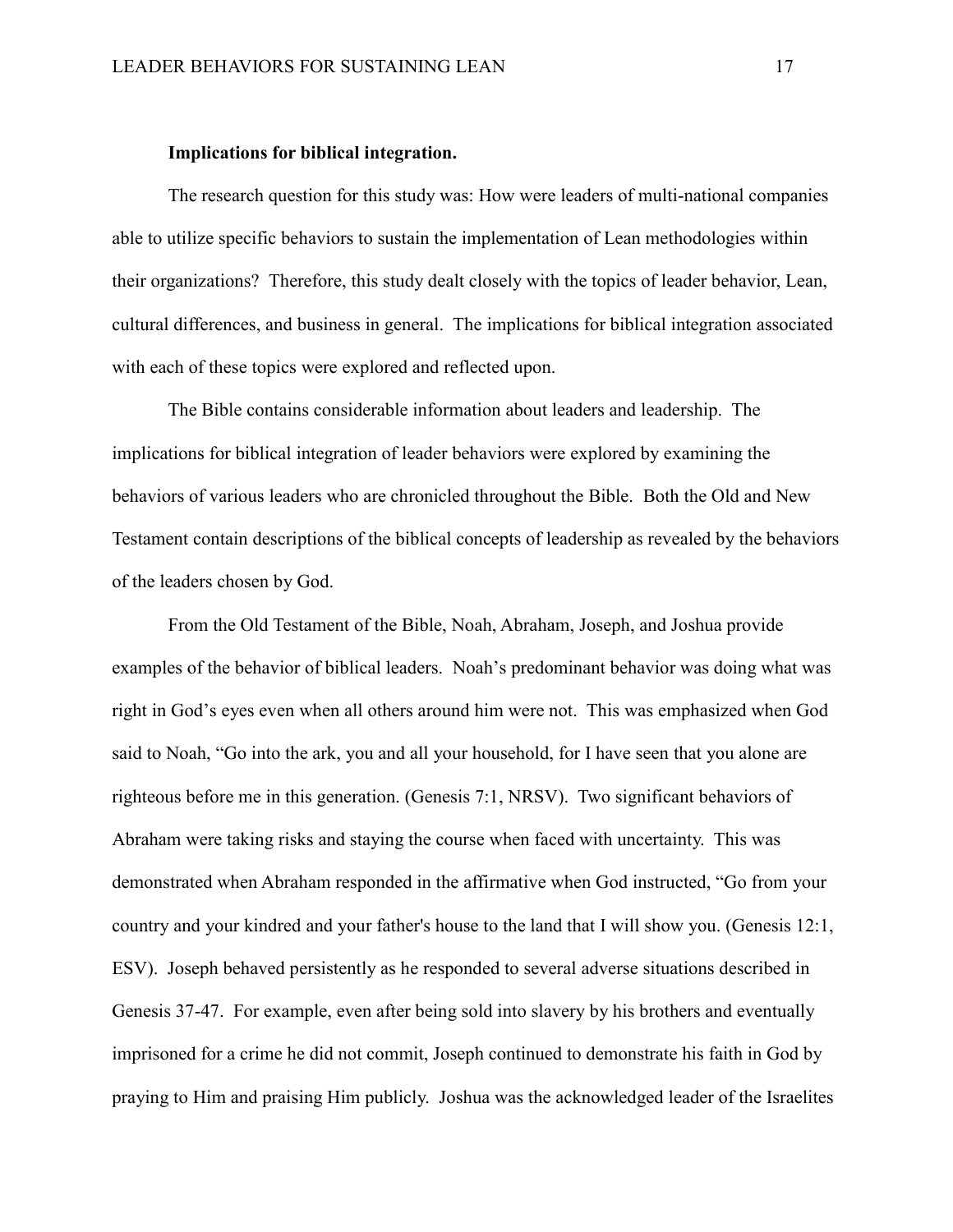and he led them by modeling specific behavior. When faced with the option of serving the God who led the Israelites out of Egypt or the gods of the surrounding lands, Joshua stated, "But as for me and my house, we will serve the Lord (Joshua 24:15, ESV).

From the New Testament of the Bible, John the Baptist, Jesus, and Peter provide examples of the behavior of biblical leaders. In Matthew 3, John the Baptist was approached by religious leaders wanting to be baptized because they believed it was the popular thing to do and not because they actually wanted to change their ways. John the Baptist demonstrated a willingness to speak in honesty and with conviction when he rebuked the insincere religious leaders by stating, "Even now the axe is laid to the root of the trees. Every tree therefore that does not bear good fruit is cut down and thrown into the fire" (Matthew 3: 10, ESV). Jesus provided one of the most powerful examples of biblical leadership when he washed the feet of the disciples. When Jesus finished, He said to the disciples, "You call me Teacher and Lord, and you are right, for so I am. If I then, your Lord and Teacher, have washed your feet, you ought to wash one another's feet. For I have given you an example, that you also should do just as I have done to you" (John 13:13-15, ESV). Jesus wasn't just talking about washing feet; he was teaching the disciples that leaders focus on serving those who they lead. Peter, one of Jesus's disciples, demonstrated that leaders don't give up in the face of failure and they learn from their mistakes. After denying that he even knew Jesus while He was being persecuted (Matthew 26: 69-75, ESV), Peter later publicly praised Jesus in what is described as the first sermon of the gospel message (Acts 2:14-41, ESV).

In addition to examining leadership behavior from a biblical perspective, the implications of the integration of biblical concepts and Lean were explored. According to Shah and Ward (2003), the intent of Lean is to enable organizations to provide their customers with the product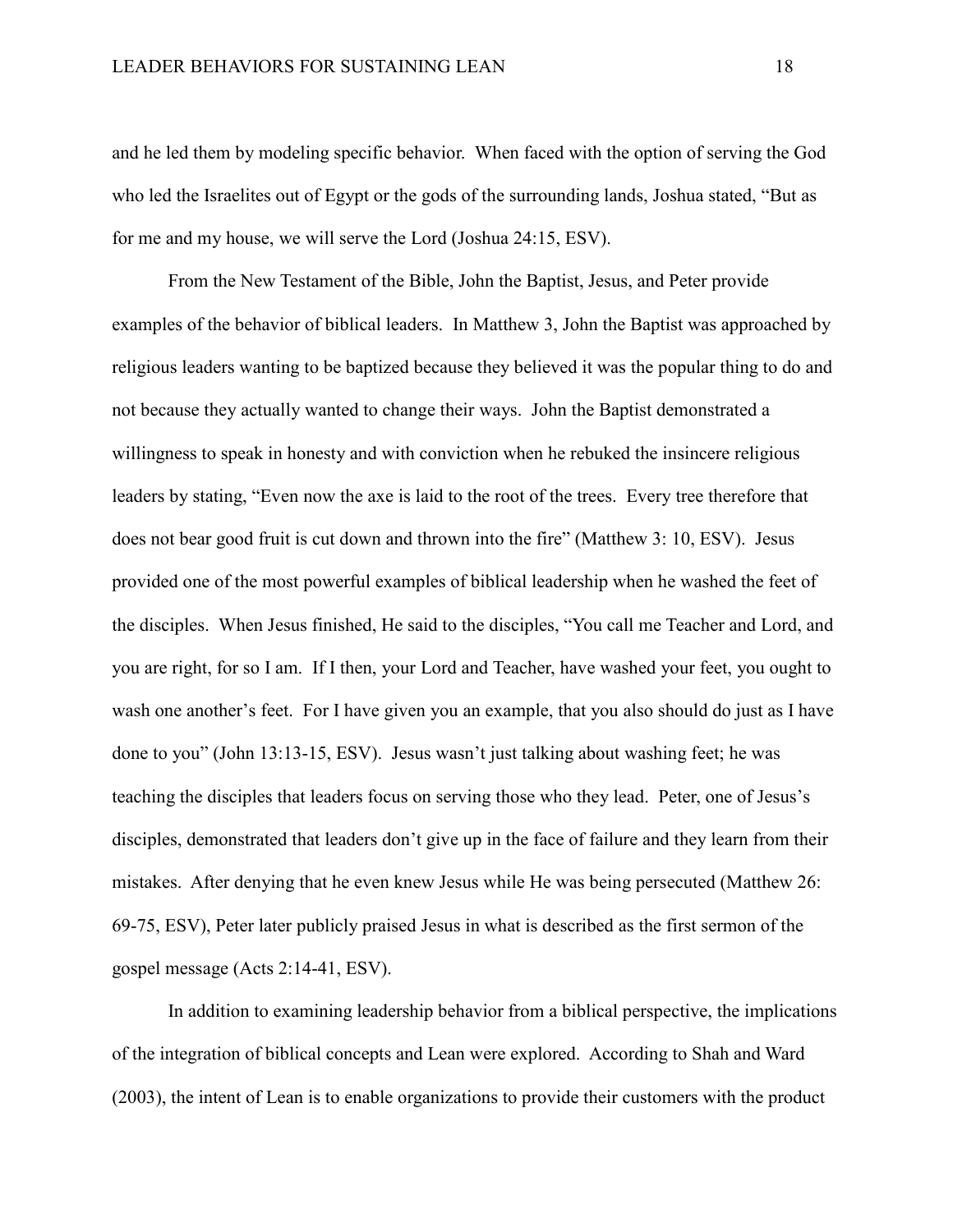or service they need exactly when they need it while simultaneously identifying and eliminating sources of waste in order to achieve and maintain high quality and low manufacturing costs. The concepts of high quality and waste elimination are consistent with the biblical concepts of excellence and stewardship, respectively. For example, in his letter to the Colossians Paul wrote, "So as to walk in a manner worthy of the Lord, fully pleasing to him, bearing fruit in every good work and increasing in the knowledge of God." (Colossians 1:10, ESV). The call to walk in a manner worthy of the Lord beckons the reader to do so in an excellent way. Also, the writer of Proverbs offered this sage advice pertaining to stewardship: "A good man leaves an inheritance to his children's children, but the sinner's wealth is laid up for the righteous" (Proverbs 13:22, ESV) and "Precious treasure and oil are in a wise man's dwelling, but a foolish man devours it." (Proverbs 21:20, ESV). In both cases the reader is encouraged to avoid wasting the resources that they have and are warned against the peril associated with not heeding this advice. Therefore, the implication is that the improved implementation of the Lean concepts of high quality and waste elimination will result in the increased practice of the biblical principles of excellence and stewardship.

Another relevant area examined were the implications of integrating biblical concepts and the issues related to cultural differences found in multi-national companies. According to Netland and Ferdows (2014), an inherent challenge in implementing Lean methodologies in multi-national companies is that every location is different with variation in culture, language, history, technology, labor situation and other circumstances. This challenge is made more difficult when leaders failed to adjust their implementation strategies and tactics to account for cultural differences (Found et al., 2008). According to Van Duzer (2010), God delights in the diversity of the created order and several scripture passages emphasize the importance of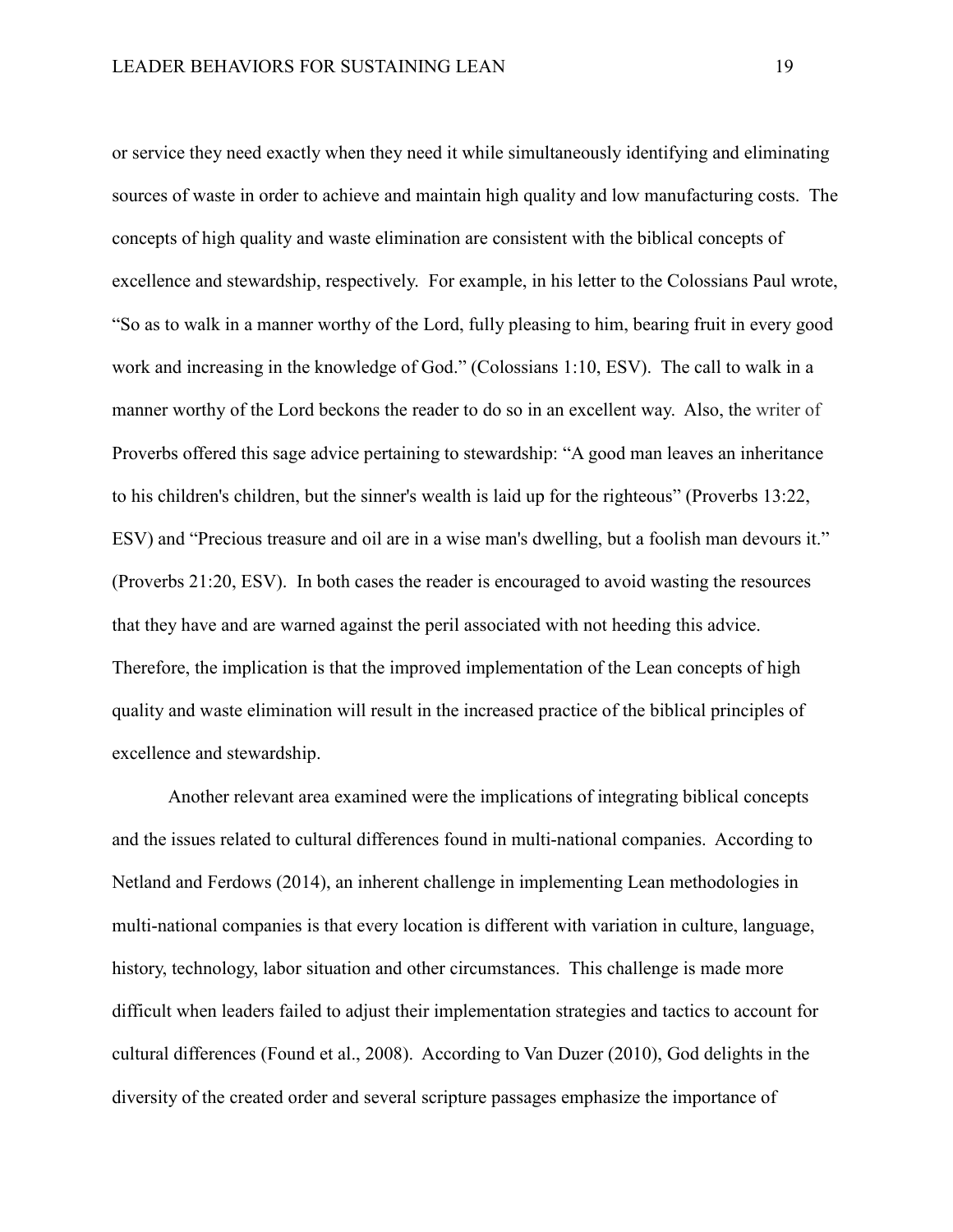recognizing that the whole is made up of several parts, all of which are necessary (e.g. 1 Corinthians 12:12-30). Therefore, the implication is that effective implementation of Lean methodologies within multi-national companies requires the recognition of and adjustment for cultural differences.

The final implication of the integration of biblical concepts to be examined was that of the field of business. Van Duzer (2010) posited that work and business have significant biblical implications and importance. According to Van Duzer, "If Christians can understand that the work they are doing is God's work they can bring a sense of joy, meaning, purpose, and hope to their tasks that might otherwise elude them" (p. 19). Similarly, Hardy (1990) purported that "by working we actually participate in God's ongoing providence for the human race" (p. 47). Van Duzer expanded upon the work of the individual and described God's purpose for business:

There are two legitimate, first-order, intrinsic purposes of business: as stewards of God's creation, business leaders should manage their businesses (1) to provide the community with goods and services that will enable it to flourish, and (2) to provide opportunities for

meaningful work that will allow employees to express their God-given creativity. (p. 42)

Van Duzer (2010) based this on the grand narrative of the Bible (i.e. creation, fall, redemption, and consummation) as opposed to a specific set of scripture passages. However, Van Duzer does draw upon verses from Genesis to describe God's original intention for His creation, which by extension includes business. For example, according to Van Duzer, the call for mankind to be stewards of God's creation (including business) stems from Genesis 2:15, "The Lord God took the man and put him in the Garden of Eden to work it and take care of it".

The integration of business and God's purpose for humanity had implications for this study as it dealt with business leaders and practices associated with Lean implementation.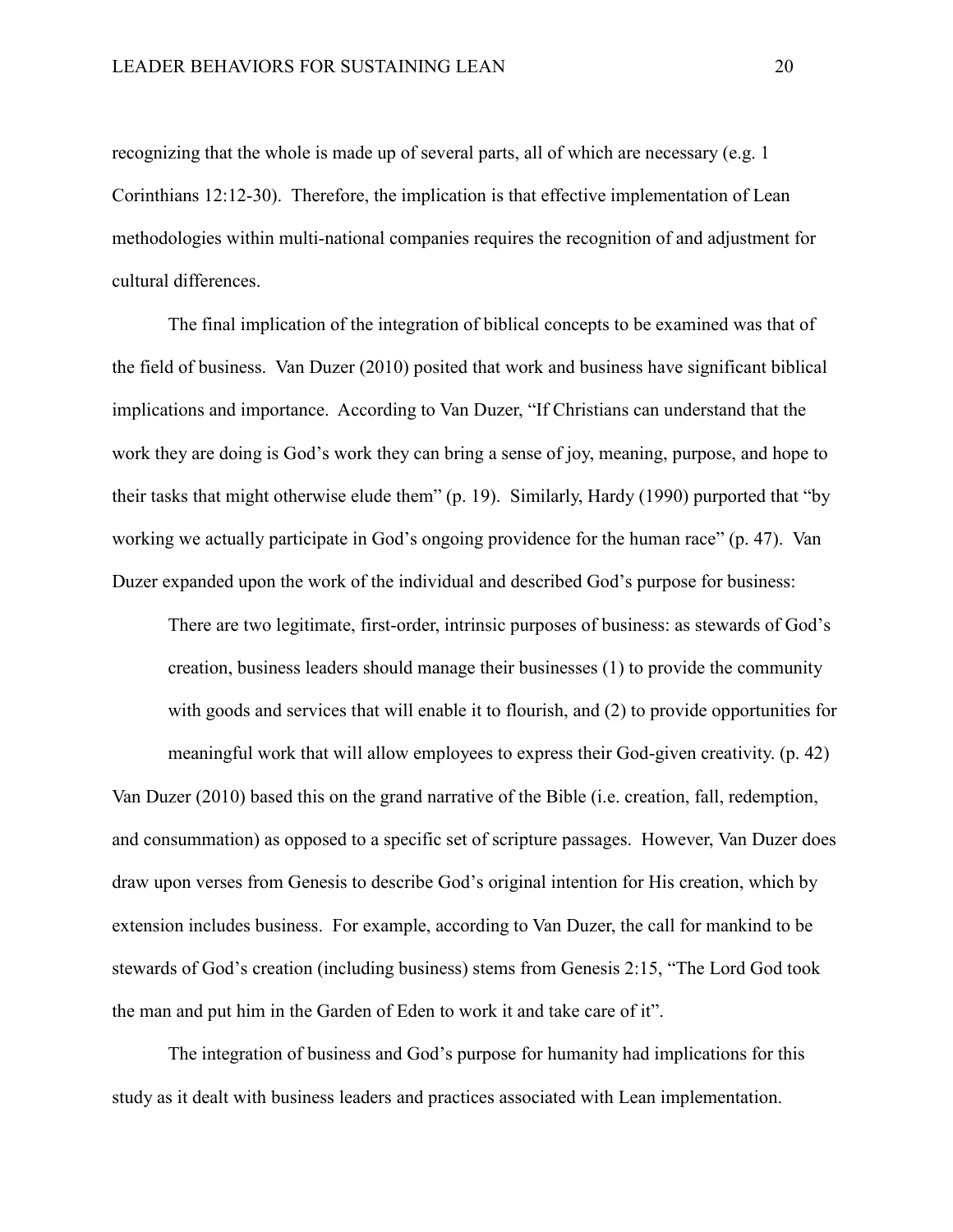Business leaders were not able to consistently sustain Lean implementations as nearly 60% failed within the first three years and over 92% failed within ten years (Pope, 2016). These failure rates were problematic because the benefits of sustained Lean implementations included 40+% decrease in process cycle times, 75% lead-time reduction, 93% reduction in order processing time, and 99% increase in record processing efficiency (Plenert, 2012). Therefore, providing empirical information that aided in the improved sustainment of Lean implementation resulted in business leaders being better equipped to improve their businesses and achieve God's purpose for business.

In conclusion, the implications described above combine to form a biblical framework from which this study may be applied. The overarching aspect of this framework is the biblical view of the leader and leader behavior. The other key elements of the framework include the pursuit of excellence and stewardship, delighting in the diversity of God's creation, and God's purpose for business. Each aspect of this framework is explored by this study of how leaders of multi-national companies were able to sustain the implementation of Lean methodologies within their organizations.

#### **Relationship to field of study.**

The researcher's field of study is leadership as it relates to business. Therefore, this study was directly related to the field of leadership in the business setting as it explored how leaders of multi-national companies were able to sustain the implementation of Lean methodologies within their organizations. This study focused upon the implementation of Lean methodologies in multi-national companies, which is heavily guided and influenced by leaders and their behaviors (Dibia et al., 2014; Dumitrascu, 2014; Liker & Convis, 2012). Because of this focus on leader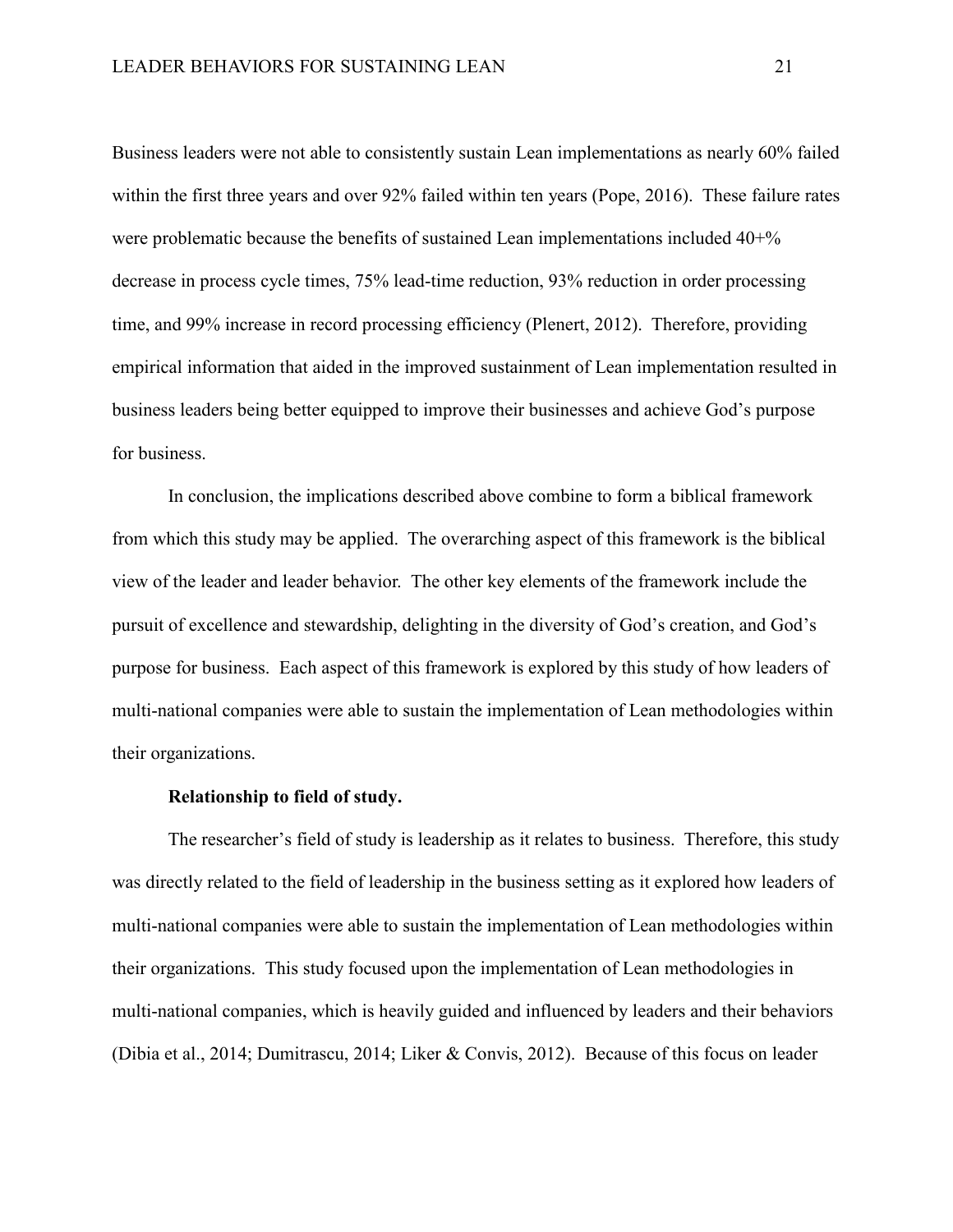behaviors, the specific theory of leadership that was integrated in this study was the Behavioral Theory (BT).

Leadership researchers have developed numerous theories over the past several decades to provide systematic frameworks for the study of leadership (Bass et al., 2008; Bryman, 1992; Day & Atonakis, 2012; Rost, 1991). BT is one of those frameworks and its proponents sought to identify key leader behaviors that could be taught. An important objective of BT research was to identify aspects of behavior that explained leader influence on the performance of a team, work unit, or organization (Yukl, 2012). Further, early BT researchers posited that leadership consisted of two general kinds of behavior: task-based and relationship-based (Yukl). The taskbased behaviors aided in the achievement of objectives, while relationship-based behaviors assisted employees to feel more comfortable with themselves, their co-workers, and their situations (Northouse, 2013). The chief aim of the BT approach was to assist in the explanation of how leaders' task-based and relationship-based behaviors combined to influence employees in their achievement of objectives (Derue et al., 2011). The chief aim of this study with respect to the field of leadership was to identify and communicate specific leader behaviors that supported sustained Lean implementations. The intention of communicating these leader behaviors was to better equip business leaders to address the problem of the relatively poor Lean implementation sustainment rate (Byrne, 2013). According to Liker (2004), leaders that fail to perform specific behaviors and embrace the Lean implementation would inevitably interrupt or derail the effort.

Other aspects of the leadership field that were less significantly connected to this study include global leadership and change management. Global leaders in multi-national companies face varying cultures in each location. Indeed, Netland and Ferdows (2014) found that the effectiveness of the communication of the organization's key initiatives, such as Lean, is often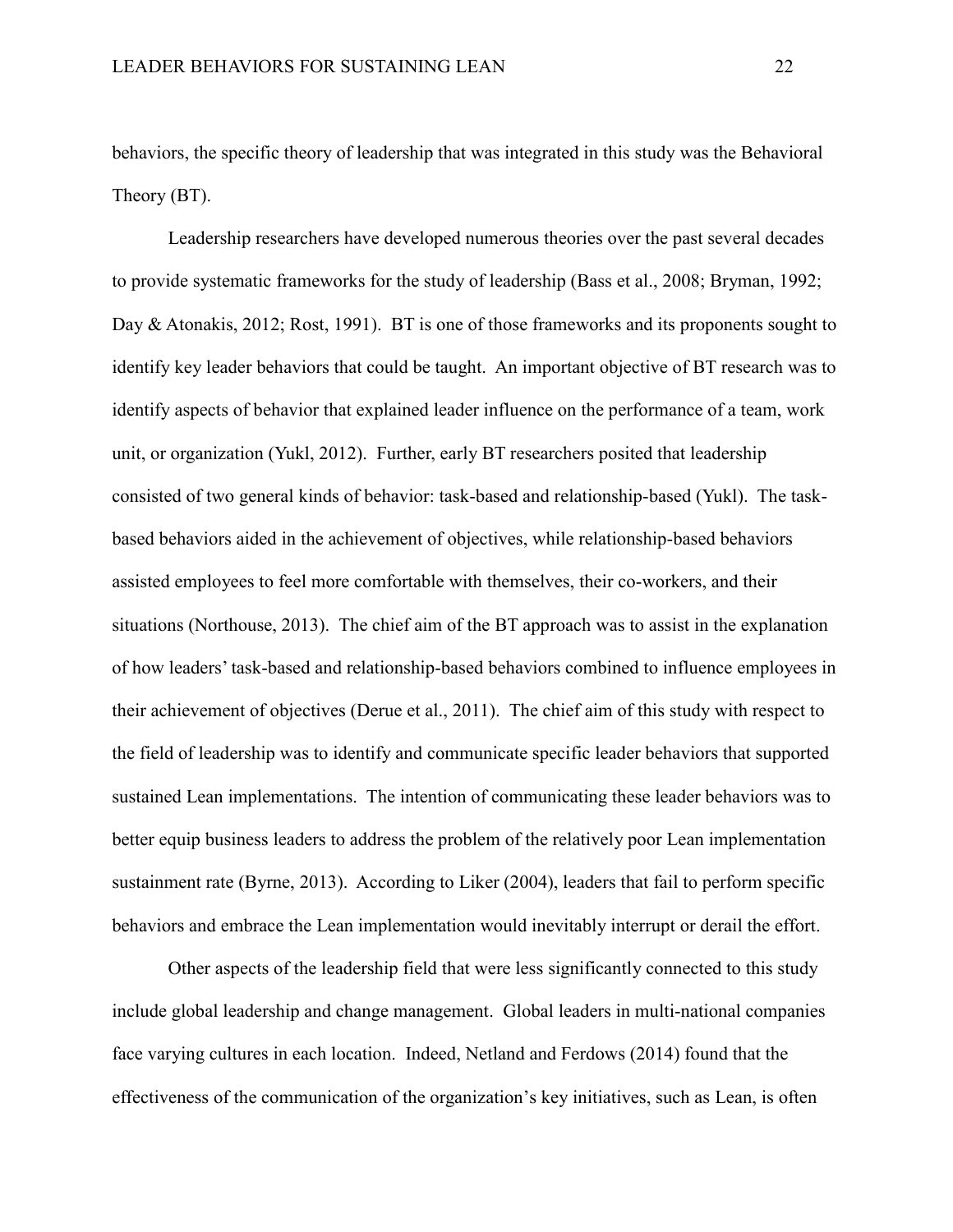less than ideal because every location within an organization is different with variation in culture, language, size, history, technology, labor situation, and other circumstances. These variations can become barriers to the effective implementation of Lean and may greatly limit its effectiveness (Jadhav et al., 2014). According to Cudney and Elrod (2010), cultural and language barriers introduce particular challenges for inclusively implementing Lean techniques globally. In addition, a common challenge faced by leaders pursuing Lean implementation is the need for organizational change. According to Spector (2013), "change implementation consists of the actions taken by organizational leaders in order to support strategic renewal and achieve outstanding performance" (p. 3). Leader behaviors that support open communication, top-level support, employee involvement, accountability, adequate resources and expertise, organizational integration, and appreciation of company culture have been identified as critical to successful organizational change management (Peus, Gerkhardt, Fischer, & Traut-Mattansch, 2009; Spector). According to McCreery, Mazur, and Ruthenberg (2011), there is increasing evidence that success in achieving sustainable Lean transformation is at least partially attributable to the effectiveness of the change management process. Therefore, this study of how leaders utilized specific behaviors to sustain Lean implementation involved a limited amount of exploration of global leadership and change management.

#### **A Review of the Professional and Academic Literature**

The purpose of this literature review was to provide a foundation for the understanding of the relationship between leader behaviors and Lean implementation. The literature reviewed was related to the study's problem statement as expressed in the research question: How were leaders of multi-national companies able to utilize specific behaviors to sustain the implementation of Lean methodologies within their organizations? The researcher explored the Leadership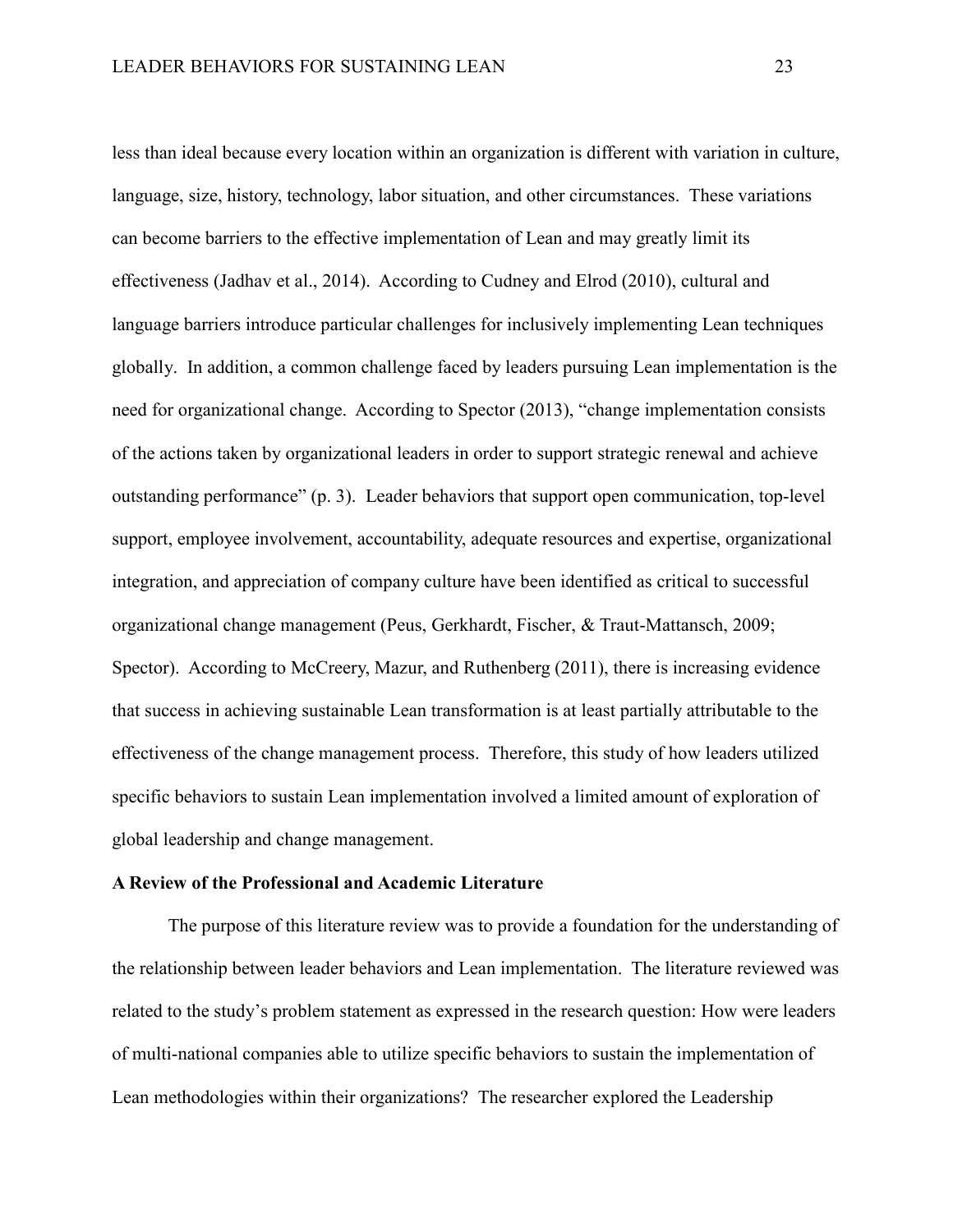literature to learn about the theory-based information describing the general connection between leader behaviors and organizational outcomes and examined the Lean literature to better understand the link between leader behaviors and sustained Lean implementations. Peerreviewed academic journals and associated professional books were reviewed to define the most important aspects of the study's theory for understanding and explaining the role of leaders' behavior in Lean implementation.

The summarization of this review of the Leadership and Lean literature provides a synthesis of multiple points of view and the relationship of the study to previous research and findings. The first major section covered is Leadership which consists of the sub-sections of Leadership Definition; Leadership Theory Development–Trait, Skill, Behavior, and Situation; Selected Leadership Theory for the Study-Behavioral Theory, and Behavioral Theory Examination. This is followed by the second major section entitled Leader Behavior and Lean Implementation which is comprised of the sub-sections of Lean Overview and Specific Leader Behaviors That Support Lean Implementation.

# **Leadership.**

To begin understanding how leaders of multi-national companies utilized specific behaviors to sustain the implementation of Lean methodologies within their organizations, a broad overview of leadership was explored. The exploration consisted of an examination of the definition of leadership and the study of the several theories of leadership to identify the theoretical groundwork for the relationship between leader behaviors and organizational outcomes (e.g. the implementation of Lean).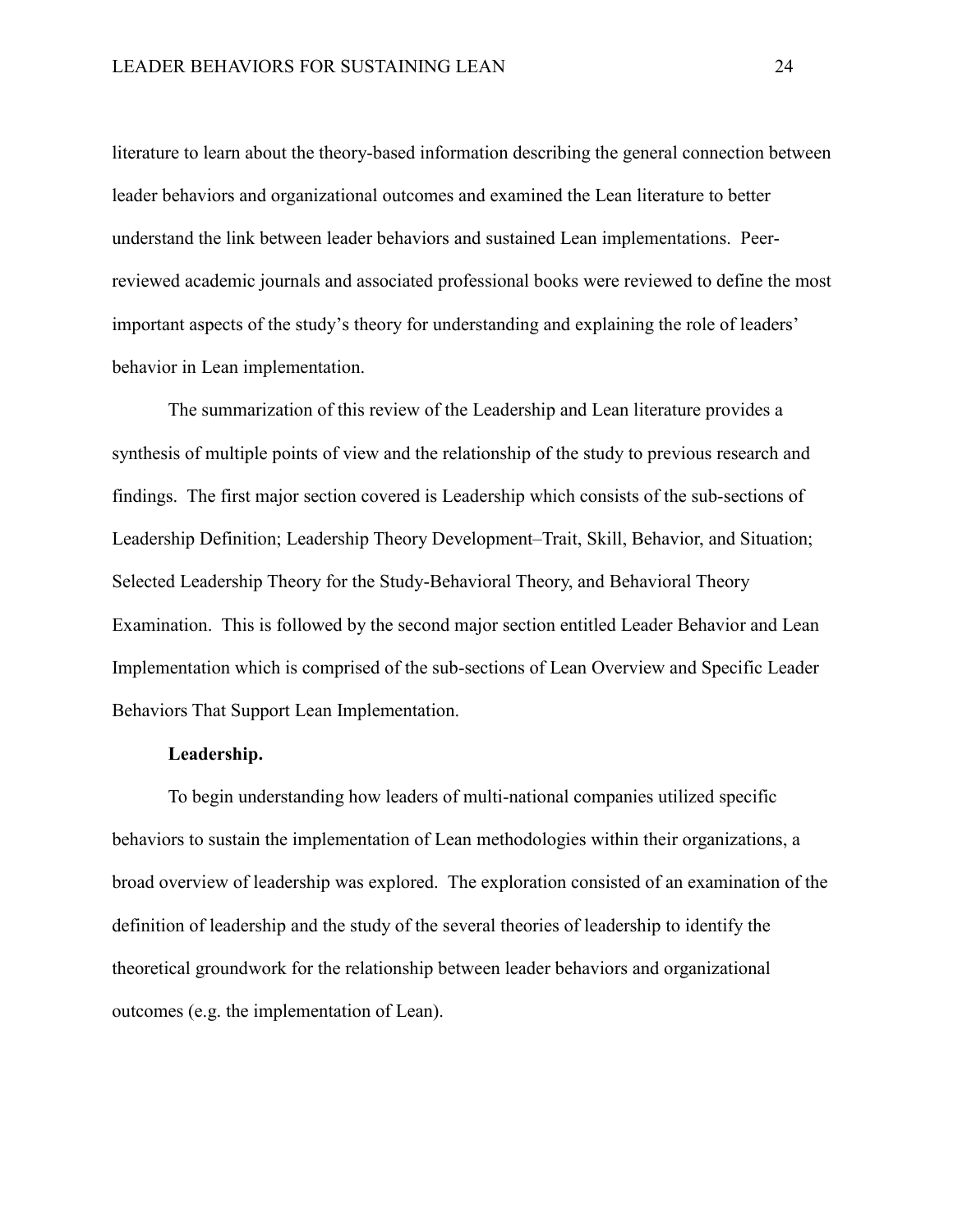#### *Leadership definition.*

According to Yukl (2012), the essence of leadership is the process of influencing and facilitating collective efforts to accomplish shared objectives. Similarly, Larsson and Vinberg (2010) posited that leadership consists of a process whereby an individual influences a group to achieve a common goal. Both of these definitions emphasized four key components: influence, process, groups of people, and common goals. In addition, Dumitrascu (2014) provided further definition by delineating four key functions of leadership: structuring and communicating the vision for the future of the organization; obtaining and assigning resources; providing encouragement and motivation; and managing the change process. The one performing these functions of leadership is known as the leader, who Northouse (2013) defined as an individual utilizing a process to influence a group of individuals to achieve a common goal. These defining elements established the guidelines for identifying the leaders that were to be the subject of this study.

#### *Leadership theory development – Trait, skill, behavior, and situation.*

In addition to providing evolving definitions for leadership and leader, researchers have developed numerous leadership theories over the past several decades (Bass et al., 2008; Bryman, 1992; Day & Atonakis, 2012; Rost, 1991). From the earliest theories, which placed the focus upon the traits of the leader, to more recent theories which emphasized behavior and situations, much has been researched and written on the subject (Bennis & Nanus, 2007; Maslanka, 2004). According to Northouse (2013), the broad categories of leadership theory include Trait, Skill, Behavior, and Situation.

The trait-based leadership theories represent one of the first systematic attempts to study leadership (Bass et al., 2008; Mann, 1959; Stogdill, 1948). The theories that were developed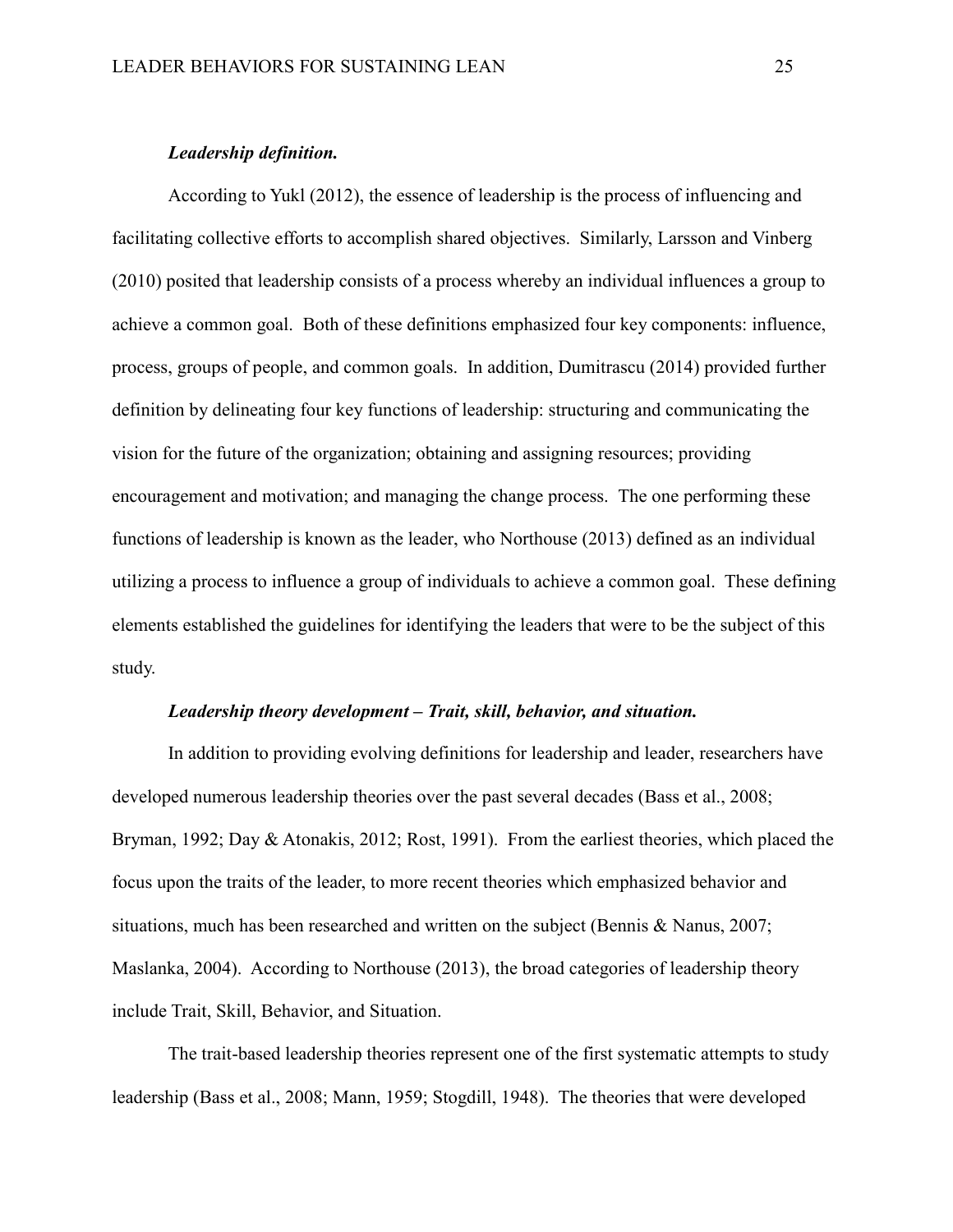were called "Great Man" theories because they focused on identifying the innate traits of known great leaders. It was believed that people born with these traits were leaders. Mann (1959), Stogdill (1974), Lord, DeVader, and Alliger (1986), and Zaccaro, Kemp, and Bader (2004) conducted extensive research to identify the key leadership traits. Some of the traits that were central to those studies included intelligence, self-confidence, determination, integrity, and sociability (Northouse, 2013). One of the criticisms of the trait-based theory of leadership is the lack of a definitive list of commonly accepted traits (Yukl, 2013).

As researchers struggled to identify a definitive list of leader traits, Katz (1955) attempted to transcend this obstacle by addressing leadership as a set of developable skills. The skill-based leadership theories represented another of the efforts to systematically define key aspects of a leader. Katz posited that leader skills were technical, human, or conceptual competencies utilized to accomplish an objective. Several years later, Mumford et al. (2000) conducted extensive studies of US Army officers to develop a skill-based model for leadership. At the heart of this model were three competencies: problem-solving skills, social judgment skills, and knowledge (Northouse, 2013). Regardless of the chosen model, the leadership skills theorist consistently posited that a significant benefit of this approach, versus the trait approach, was the notion that leadership skills could be learned while leadership traits were inherent to the individual (Yukl, 2012).

As the study of leader traits and skills continued, it became clear that the circumstances associated with leadership situations and employee experiences also mattered (Maslanka, 2004). Thus, situation-based leadership theories focused on leadership in situations and the developmental level of the employees involved in the situation (Northouse, 2013). The situational leadership theories represented another of the proposed frameworks for the key facets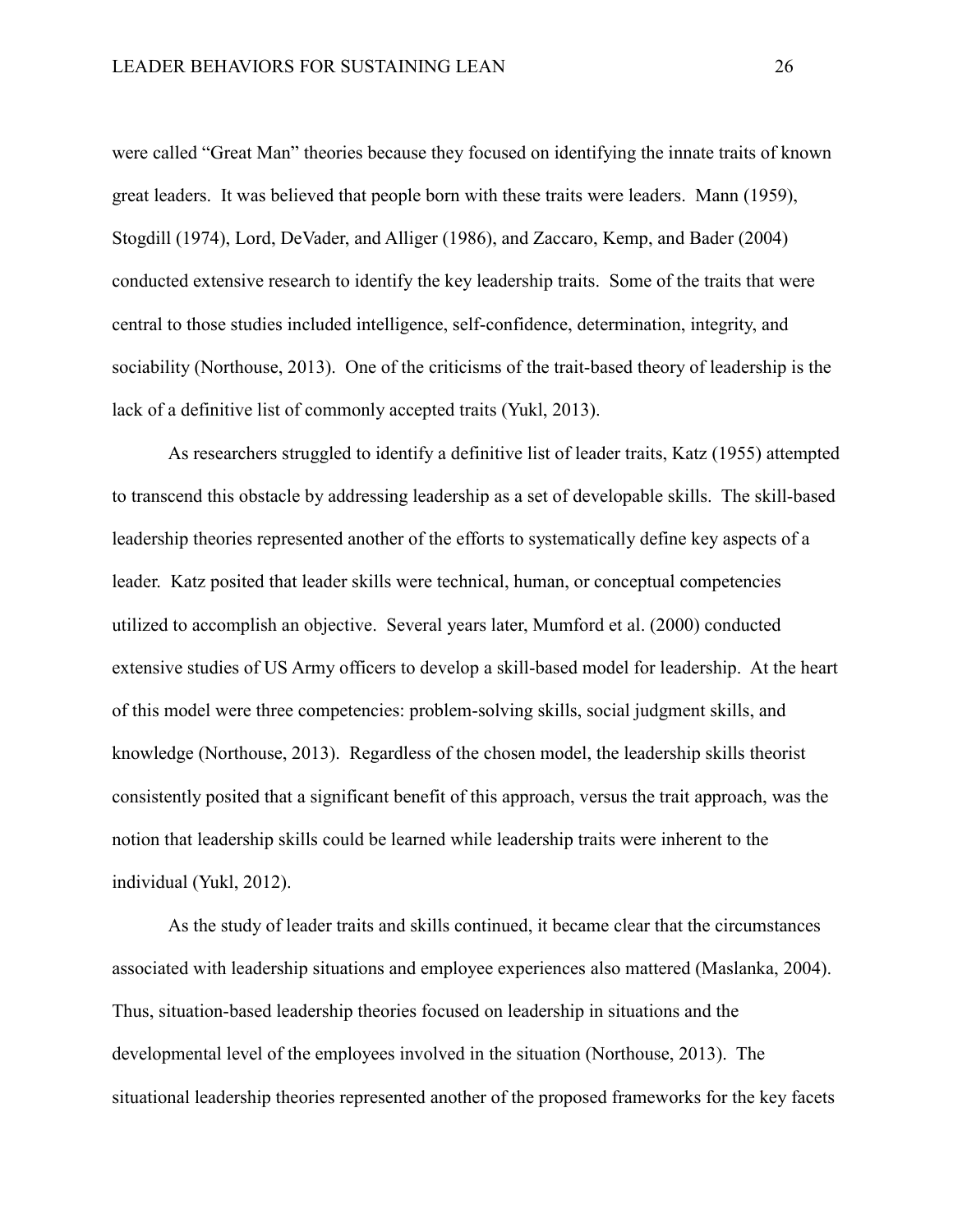of leadership. According to Blanchard (1985), an effective leader must adopt the leadership style to fit the demands of different situations. Situations required both supportive and directive behaviors from the leader and the employee developmental level also required specific types of behavior (Hersey & Blanchard, 1977). Similarly, contingency theory is dependent upon the situation and those being led. Fiedler and Chemers (1974) identified contingency theory as a leader-match theory and they posited that to understand leader performance, it was essential to understand the situations in which leaders led. Fiedler and his colleagues produced grounded generalizations about the styles of leadership that were best and worst for given conditions based upon the analysis of hundreds of leadership situations. Fiedler (1967) postulated that by characterizing three factors associated with a leadership situation and assessing the leadership style of the leader, it was possible to predict the effectiveness of the leader of the situation. The factors include leader-member relations (good or bad), task structure (high or low), and position power (strong or weak).

Yet another effort to identify the basis of leadership resulted in the behavior-based leadership theories. This systematic attempt to study leadership and provide a framework for the key aspects of a leader sought to identify key leader behaviors that could be taught. An important objective in this area of the leadership research was to identify aspects of behavior that explained leader influence on the performance of a team, work unit, or organization; thus the leadership behavior approach emphasized leader behavior (Yukl, 2012). Further, early researchers studying the leadership behavior approach posited that leadership consisted of two general kinds of behavior: task-based and relationship-based (Blake & Mouton, 1985; Fleishman et al., 1991; Mann, 1059; Sorgdill, 1974; Yukl) . The task-based behaviors aided in the achievement of objectives, while relationship-based behaviors assisted employees to feel more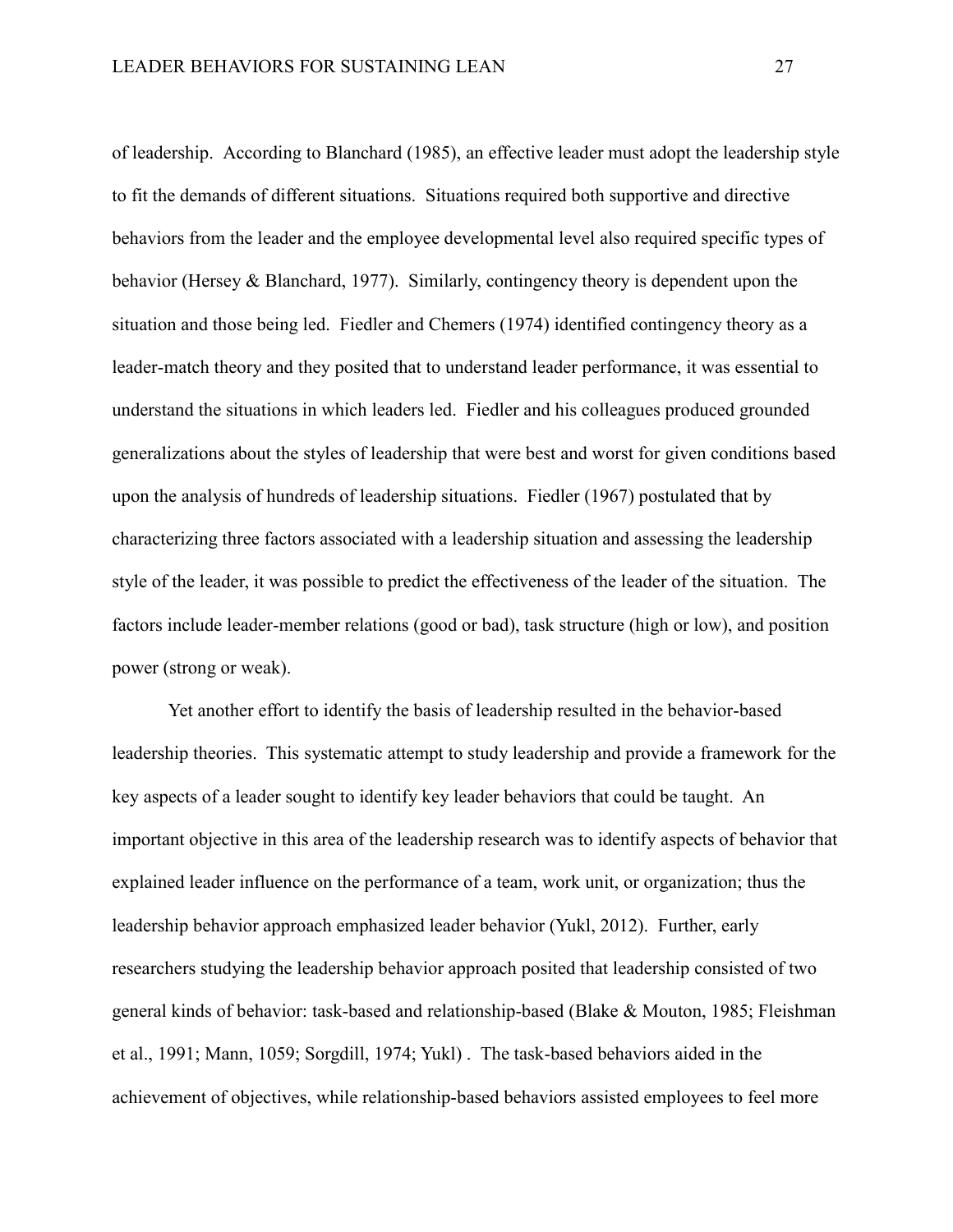comfortable with themselves, their co-workers, and their situations (Northouse, 2013). The chief aim of the leadership behavior approach was to assist in the explanation of how leaders' taskbased and relationship-based behaviors combined to influence how employees achieved objectives (Derue et al., 2011).

# *Selected leadership theory for this study – Behavioral Theory.*

The leadership theory that was determined to be the most applicable to the study of leader behaviors and Lean implementation was the Behavioral Theory (BT). That is because the purpose of this study was to identify and communicate specific leader behaviors that supported sustained Lean implementations. The intention of communicating these leader behaviors was to better equip business leaders to address the problem of the relatively poor Lean implementation sustainment rate (Byrne, 2013). According to Liker (2004), leaders that fail to perform specific behaviors and embrace the Lean implementation would inevitably interrupt or derail the effort. Therefore, it was important to establish a solid grounding in the theory of leadership through the lens of leader behaviors and their connection with organizational outcomes. BT concepts provided this grounding, while the trait, skill, and situation-based leadership theories were less well-suited for this study.

The relative weakness of the Trait Theory was three-fold. First, the research has not resulted in a definitive list of leadership traits, so the actual traits needed for effective leadership remain unclear (Northouse, 2013; Yukl, 2012). Second, according to Derue et al. (2011), leader behaviors are better predictors of leader effectiveness than leader traits. Third, leadership traits are inherent, so they cannot be taught to potential leaders. This was problematic for the study because a key aspect of implementing Lean was that existing leaders would be required to lead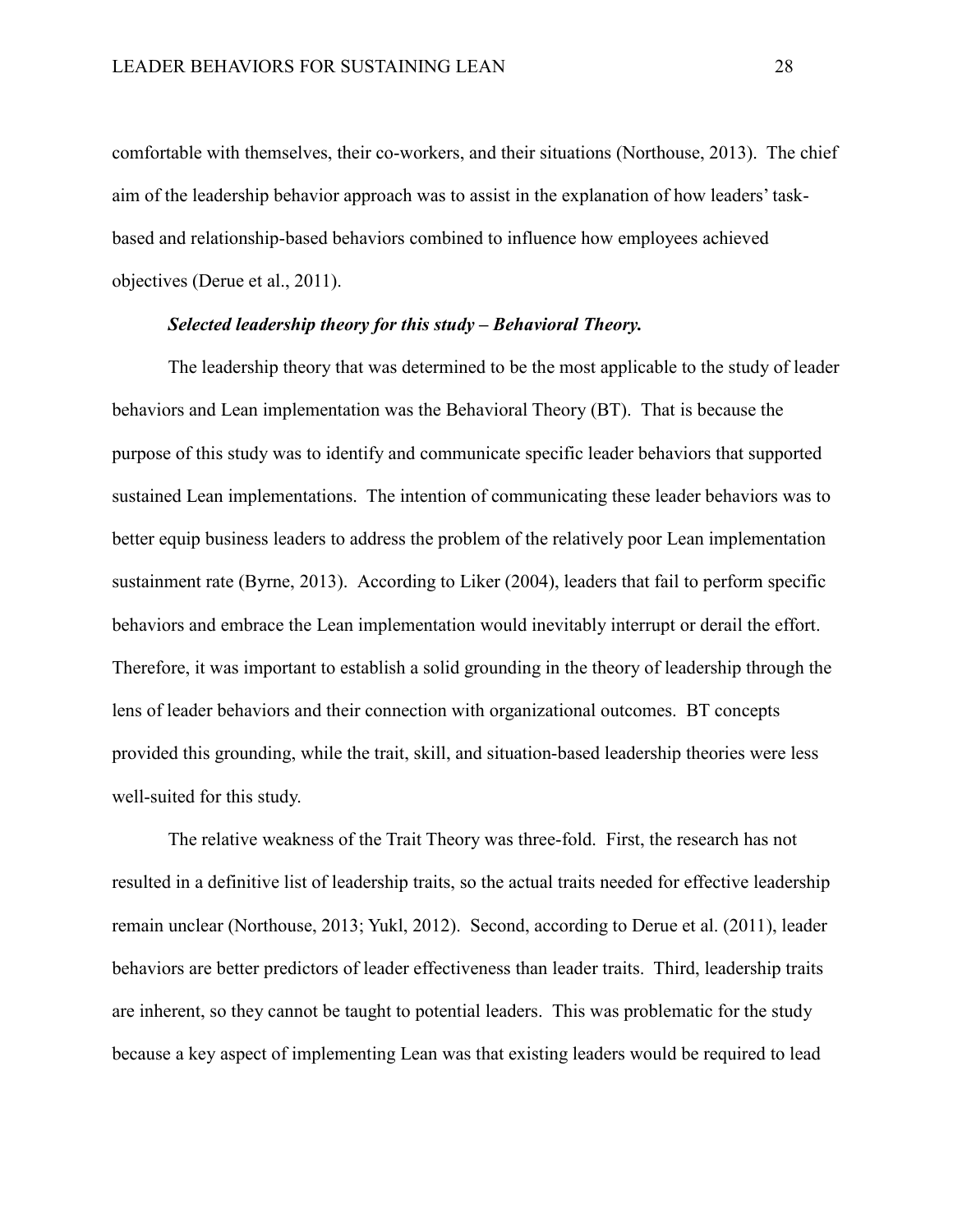the effort, regardless of their inherent traits (Byrne, 2013). It would not be possible to imbue existing leaders with desired traits, even if a definitive list were available.

Similarly, many of the "skills" associated with the Skill Theory are typically considered to be individual attributes or traits (Northouse, 2013). Therefore, the Skill Theory was not the best choice to undergird this study because of the aforementioned weaknesses associated with the Trait Theory. In addition, because much of skills model research was based on samples from US Army personnel, there is some question if the findings can be generalized to other populations (Mumford et al., 2000).

The chief concern regarding the Situation Theory as a theoretical basis for this study was the failure to explain what organizations should do when there is a mismatch between the leader and the situation in the workplace. With BT, it was possible to envision identifying and teaching key behaviors to help equip leaders for given situations (e.g. Lean implementation), but the Situation Theory only aids in the identification of fit without indicating what is to be done when the fit is not good (Northouse, 2013). In addition, the robustness of the Situation Theory research seems to be lacking when compared to other theories. Only a few research studies have been conducted to justify the assumptions and propositions set forth by the theory, thus questions about the theoretical basis of the approach exist (Northouse, 2013; Vecchio & Boatwright, 2002; Vecchio, Bullis, & Brazil, 2006).

# *Behavioral Theory (BT) examination.*

BT emphasized the behavior of the leader and sought to explain how leader behaviors influenced subordinates in their efforts to reach a goal. Because BT was the basis for this study, the associated literature was closely examined. The history, description, taxonomy, and relation to organizational outcomes were explored in depth.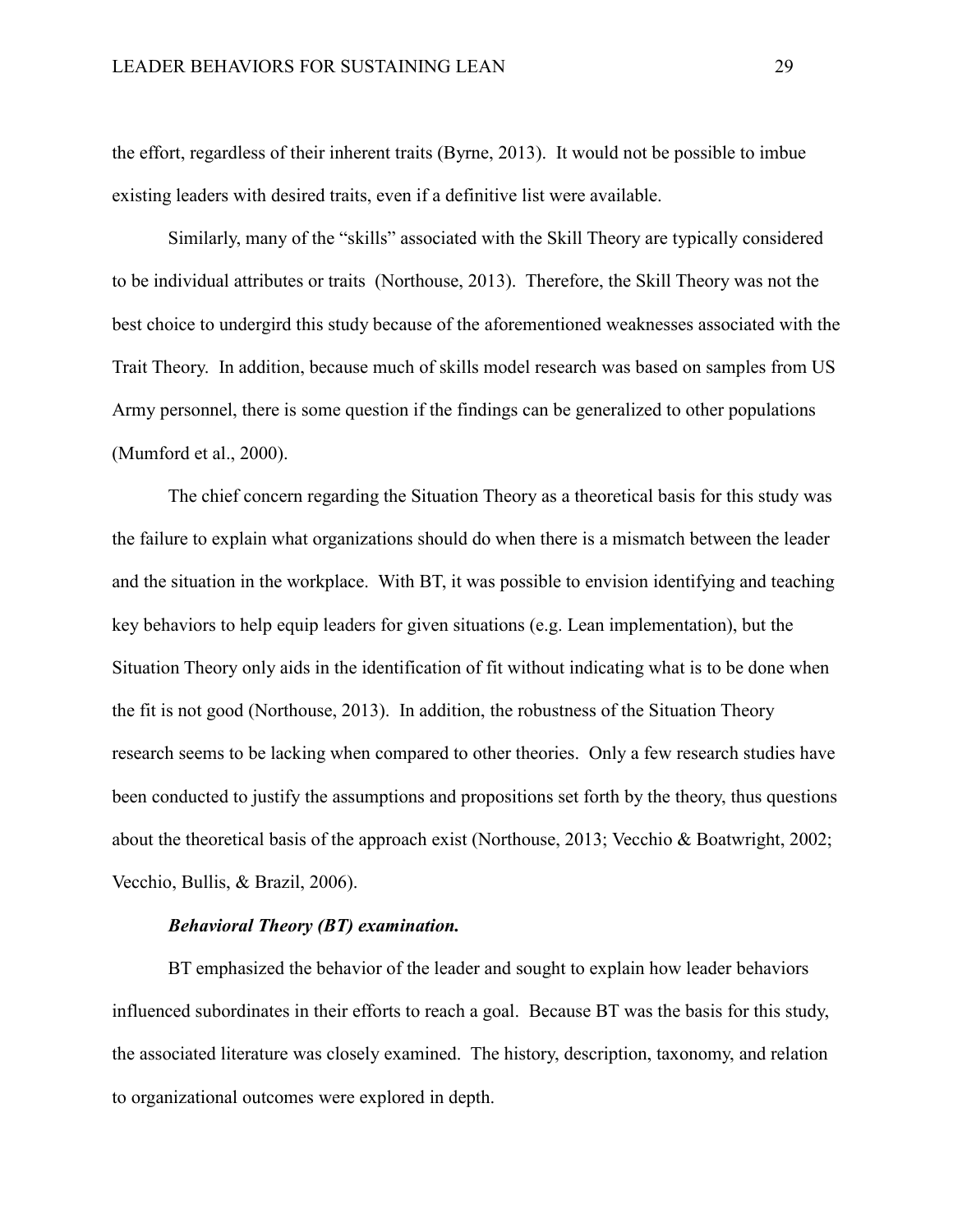#### *BT history and description.*

The BT conceptualization of leadership was classified as such because it focused on the study of specific behaviors of a leader as the best predictor of leadership influences and the best determinant of leadership success (Yukl, 2013). A significant amount of research has been conducted in this area as evidenced by the 65 distinct classifications of leader behaviors identified by Fleishman et al. (1991) in their review of the BT literature. Early behavioral researchers differentiated between authoritarian, democratic, and laissez-faire leadership behaviors (Lewin, Lippitt, & White, 1939). The later studies of Ohio State (1964), Michigan (1978), and Blake and Mouton (1985) broke important ground in this emerging leadership theory (Northouse, 2013). Examination of these three studies provided a picture of the underpinnings and implications of the BT approach.

In 1945, the Ohio State Leadership Studies began the exploration of descriptive dimensions of leadership behavior and led to the development of the Leader Behavior Description Questionnaire (LBDQ). The LBDQ was composed of 150 questions that were formulated from 1,800 items that described different aspects of leader behavior (Northouse, 2013). Through the administration of the LBDQ to hundreds of people in educational, military, and industrial settings, researchers at Ohio State found that leaders' behaviors clustered around two general types of behaviors: initiating structure and consideration (Stogdill, 1974). The initiating structure behaviors included such tasks as organizing work, defining roles and responsibilities, and scheduling work while the consideration behaviors included such relational activities as rapport-building and mentoring. According to Stogdill, these two distinct and independent types of behavior enabled leaders to provide structure and nurturing for their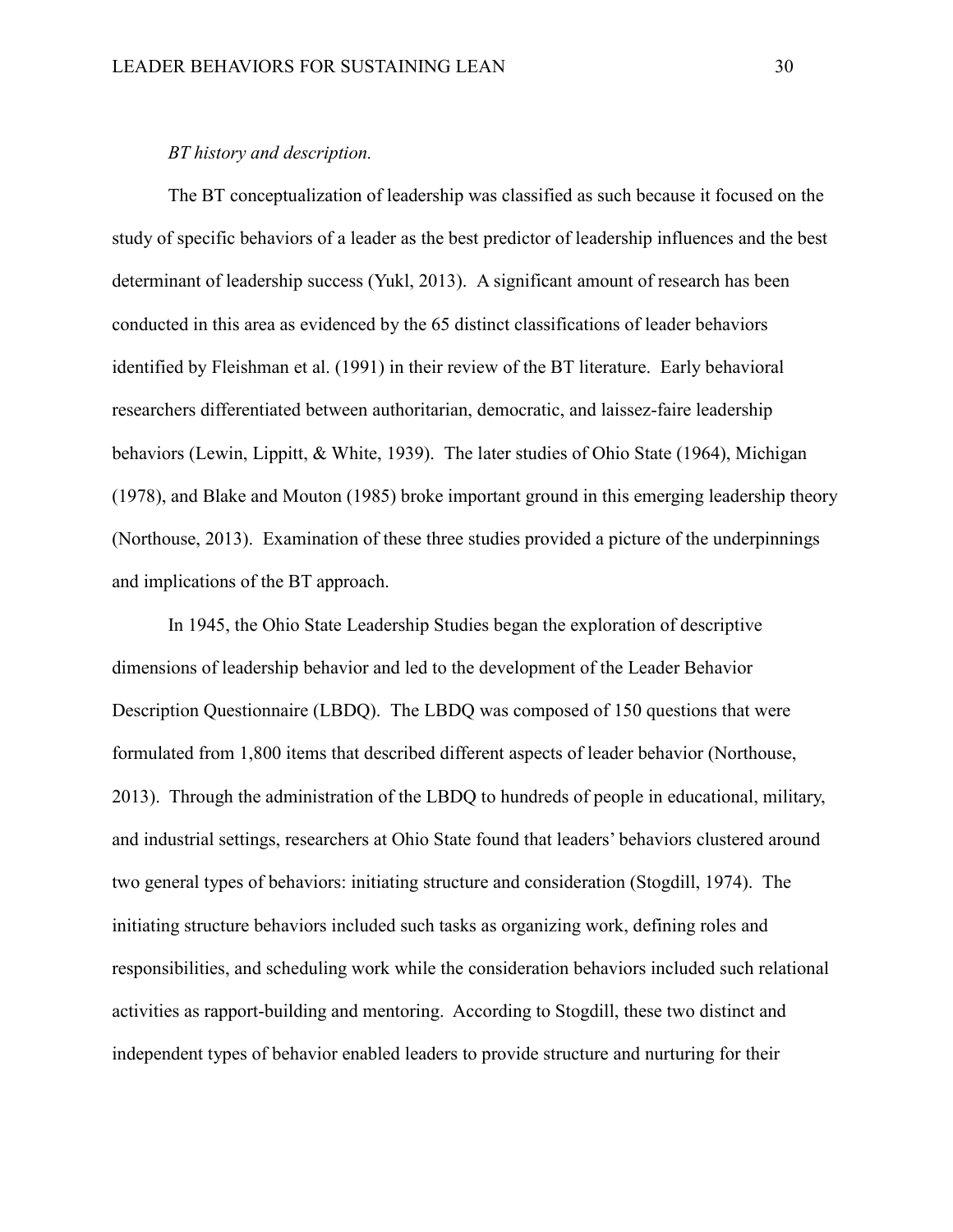subordinates. The Ohio State researchers did not explore the relative effectiveness of the two behavior types nor the preferred balance between the two (Northouse).

At approximately the same time as the Ohio State studies were being conducted, researchers at The University of Michigan performed a similar examination of leader behavior. The objective of the Michigan studies was to identify the principles and types of leadership styles that led to greater productivity and enhanced job satisfaction among workers (Likert, 1961). The studies identified two broad leadership styles - an employee orientation and a production orientation as well as three critical characteristics of effective leaders - task-oriented behavior, relationship-oriented behavior and participative leadership (Northouse, 2013). The employee orientation and production orientation behavior types corresponded with the consideration and initiating structure behavior types (respectively) identified by the Ohio State studies (Likert, 1961; Mann, 1959). According to Bowers and Seashore (1966), leaders with an employee orientation approach subordinates with a strong human relations emphasis and take an interest in them as human beings. The production orientation is comprised of leadership behaviors focused upon technical and production aspects of a job with the leader viewing the subordinate as a resource for accomplishing work (Bowers & Seashore). Similar to the Ohio State studies, the Michigan researchers posited that the two behavior types were distinct and independent. Interestingly, more recent studies have attempted to identify the optimal balance of the task and relational behaviors. However, the findings were largely unclear and contradictory (Yukl, 2013).

Building on the work of the researchers at Ohio State and Michigan, Blake and Mouton (1964) performed studies that resulted in a leadership model that emphasized two key leadership factors: concern for production and concern for people (Yukl, 2012). These leadership factors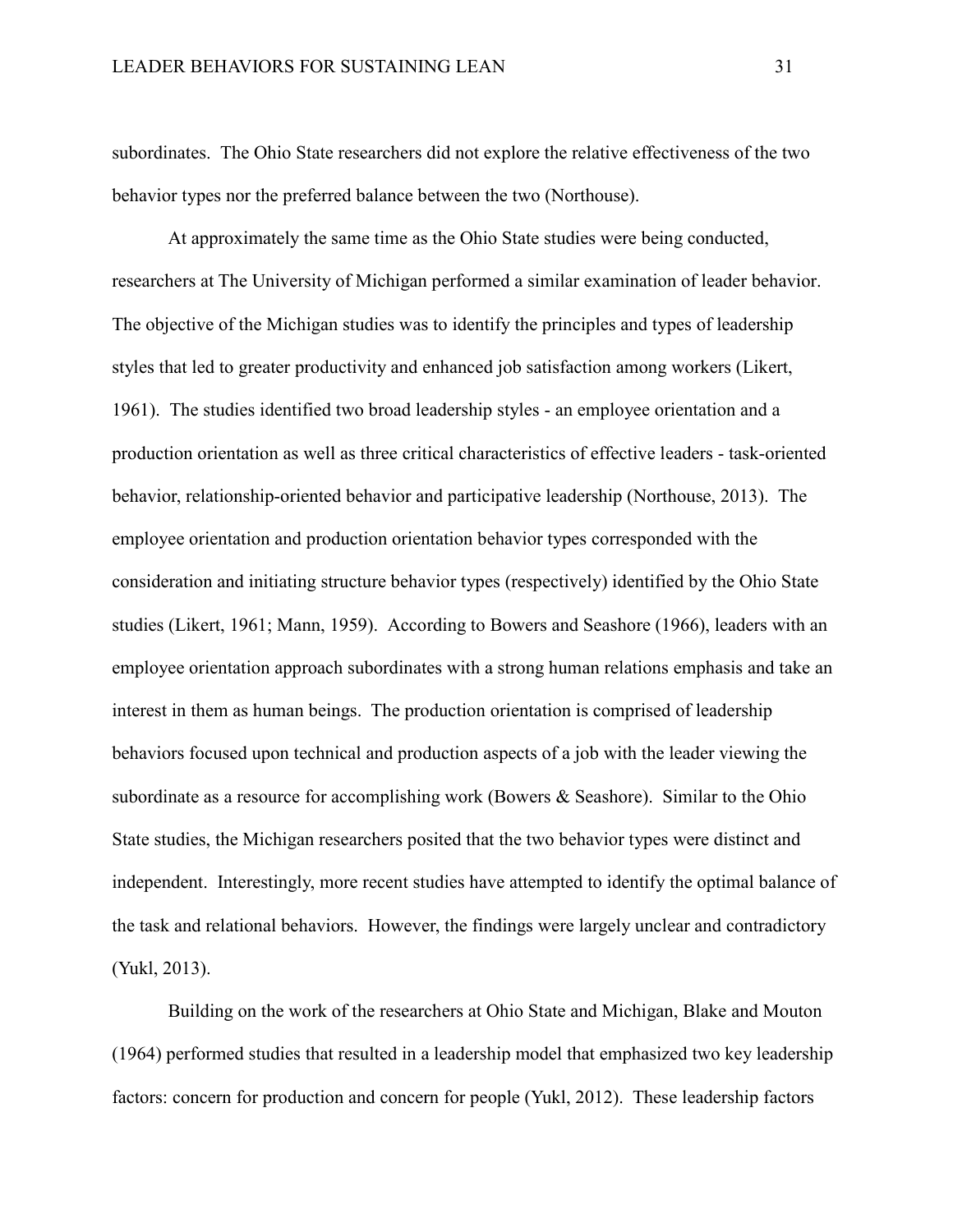closely paralleled the task and relational behavior types identified by the Ohio State and Michigan studies. According to Blake and Mouton (1964), concern for production referred to such organizational tasks as policy decisions, workload, and sales volume while concern for people referred to such relational tasks as providing good working conditions, maintaining a fair salary structure, and building trust. A major contribution of this work was the introduction of the Leadership Grid (Yukl). This tool was used to graphically portray a leader's style with respect to concern for people and concern for production. Northouse (2013) described the grid thusly:

On this grid, the horizontal axis represented the leader's concern for production and the vertical axis represents the leader's concern for people. Each of the axes is drawn as a 9 point scale on which a score of 1 represents minimum concern and 9 represents maximum concern. Each of these areas of concern was rated from 1 to 9 and by plotting scores from each axes, various leadership styles can be illustrated. The grid portrays five major leadership styles: authority-compliance (9,1), country-club management (1,9), impoverished management (1,1), middle-of-the road management (5,5), and team management (9,9) (p. 79).

Blake and Mouton (1985) posited that leaders typically have a dominant leadership style that can be demonstrated by the Leadership Grid.

#### *BT taxonomy.*

As was described in the previous section, from about 1950 to 1980 BT researchers categorized leader behaviors as task-oriented and relations-oriented (Yukl, 2012). Since the 1980s, additional categories were added by researchers to account for behaviors that didn't fit into the task or relational categories. As the categories grew, specific taxonomies were put forward to aid in the ordered classification of leader behavior groupings (Yukl). In an effort to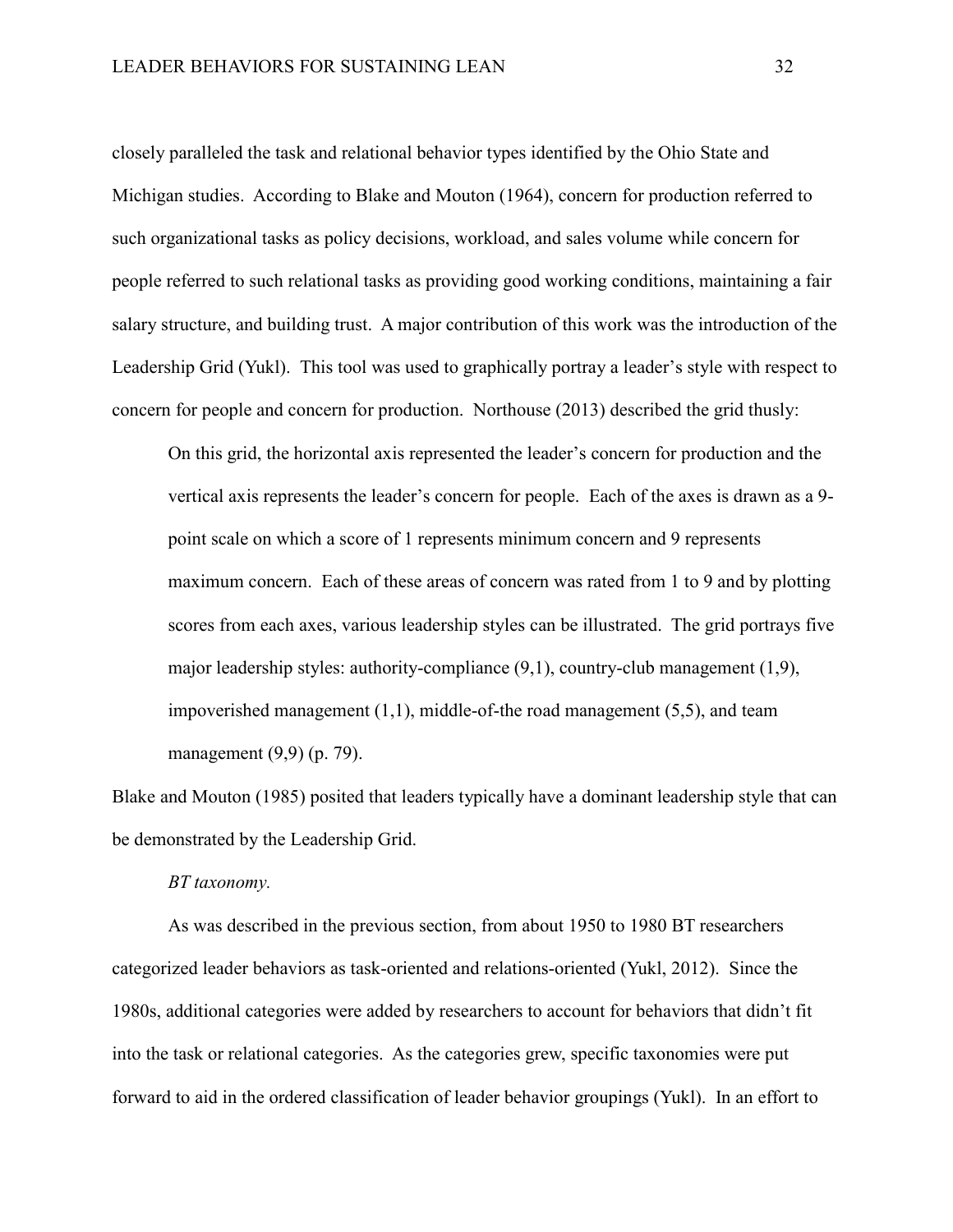combat confusion surrounding the differing BT taxonomies generated by thousands of studies over a fifty-year period, Yukl sought to integrate results from a large number of studies to develop a comprehensive behavior taxonomy (see Table 1). According to Yukl, "leader behavior categories should be observable, distinct, measurable, and relevant for many types of leaders and taxonomies of leader behaviors should be comprehensive and parsimonious" (p. 66). Understanding of the BT taxonomies was important for the study of leader behavior and Lean implementation especially regarding the relationship between specific leader behavior categories and the associated organizational outcomes.

According to Yukl (2013), the predominant leadership behaviors that influenced the performance of a team, work unit, or organization could be captured within four meta-categories: task-oriented, relations-oriented, change-oriented, and external. In addition, Yukl identified the fifteen most significant leader behaviors that research had shown to enhance a leader's effectiveness. The addition of the change-oriented meta-category was supported by the identification of four change-related behaviors that were not task or relations-oriented. Similarly, the addition of the external meta-category was deemed necessary due to the identification of three behaviors that were neither task, relations, or change-oriented. Interestingly, in a metaanalysis of the BT literature conducted at about the same time as that of Yukl, Derue et al., (2011) identified the meta-categories of task, relations, and change-oriented behaviors, but the fourth meta-category was passive leadership as opposed to external. Nevertheless, Yukl's taxonomy enhanced the ability of researchers to consistently and universally categorize the leader behaviors that most significantly enhance a leader's effectiveness (Hoption, 2016). In addition, it enabled practicing leaders to understand which behaviors were most likely to contribute toward their own effectiveness. However, some researchers cautioned that it would be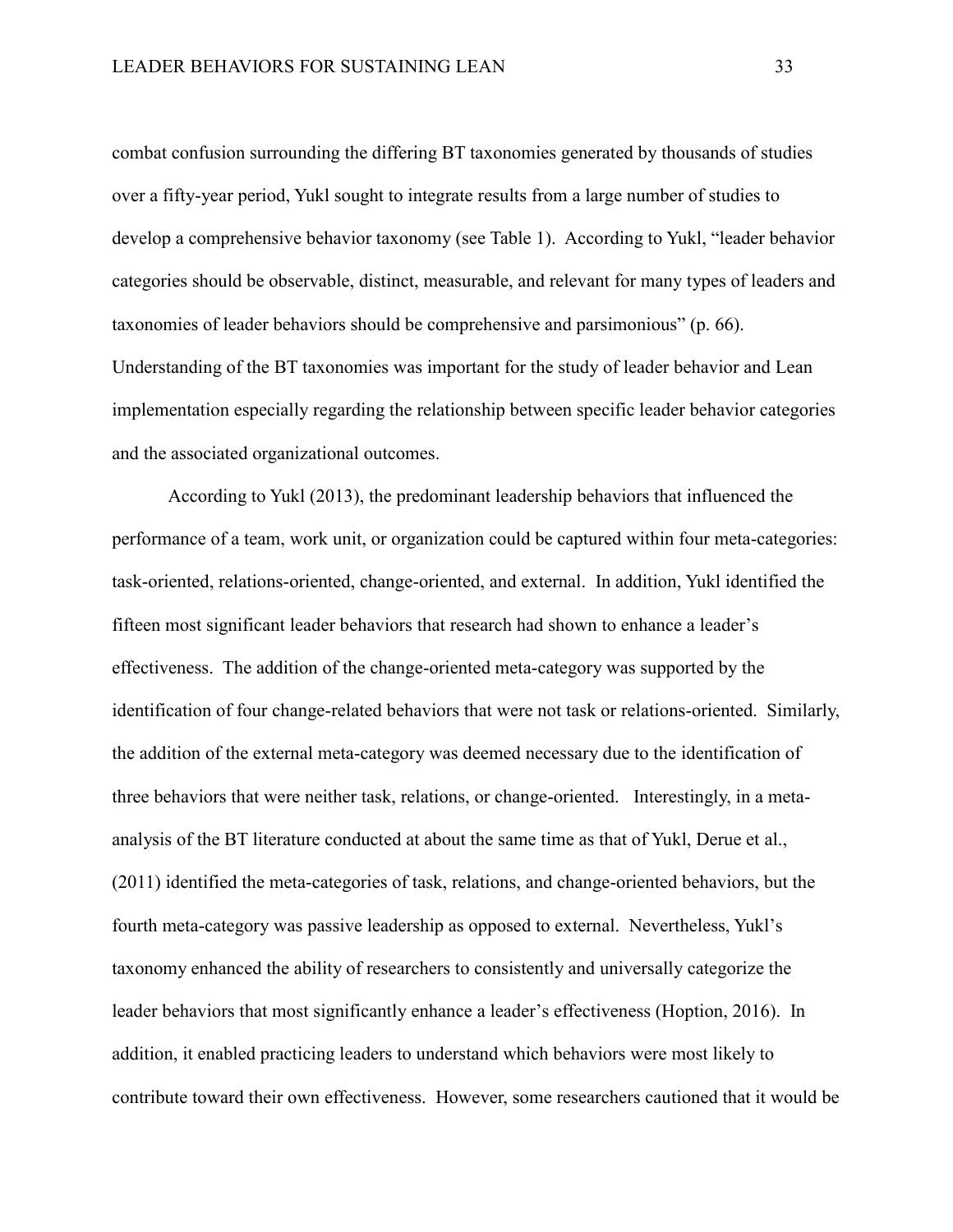important to continue to validate and modify the taxonomy based upon further studies (Hoption;

Yukl).

Table 1

# *Hierarchical Taxonomy of Leadership Behaviors*

| <b>Meta-Categories</b>                                                                                                                                           | <b>Behaviors</b>                       | <b>Behavior Examples</b>                                                                                                                                                                                                                                                                               |
|------------------------------------------------------------------------------------------------------------------------------------------------------------------|----------------------------------------|--------------------------------------------------------------------------------------------------------------------------------------------------------------------------------------------------------------------------------------------------------------------------------------------------------|
| <b>Task-oriented</b><br>Primary objective<br>is to accomplish<br>work in an efficient<br>and reliable way.                                                       | Clarifying                             | explaining work responsibilities; assigning tasks; communicating objectives,<br>priorities, and deadlines; setting performance standards; and explaining<br>rules, policies, and procedures                                                                                                            |
|                                                                                                                                                                  | Planning                               | making decisions about objectives and priorities; organizing work; assigning<br>responsibilities; scheduling activities; and allocating resources among<br>different activities                                                                                                                        |
|                                                                                                                                                                  | Monitoring<br>operations               | directly observing activities; examining recorded activities or<br>communications; examining reports; and holding performance review<br>sessions                                                                                                                                                       |
|                                                                                                                                                                  | Problem<br>solving                     | problem identification and categorization; root cause identification;<br>corrective action development, communication, and implementation;<br>damage control with customers and employees; disciplinary action                                                                                         |
| <b>Relations-</b><br>oriented<br>Primary objective<br>is to increase the<br>quality of human<br>resources and<br>relations.                                      | Supporting                             | showing concern for the needs and feelings of individual team members;<br>listening carefully when a team member is worried or upset; providing<br>support and encouragement when there is a difficult or stressful task; and<br>expressing confidence that a team member can perform a difficult task |
|                                                                                                                                                                  | Developing                             | providing helpful career advice; informing people about relevant training<br>opportunities; making assignments that allow learning from experience;<br>providing developmental coaching; and asking a team member to help<br>another                                                                   |
|                                                                                                                                                                  | Recognizing                            | presenting an award in a public ceremony; recommending a promotion or<br>pay increase; and praising the work of a team member privately or publically                                                                                                                                                  |
|                                                                                                                                                                  | Empowering                             | giving team members more autonomy and influence over work decisions;<br>asking for input when making decisions; delegating authority and decision<br>making; utilizing participative leadership                                                                                                        |
| <b>Change-oriented</b><br>Primary objectives<br>are to increase<br><i>innovation.</i><br>collective learning,<br>and adaption to the<br>external<br>environment. | Advocating<br>change                   | providing competitive or industry information that demonstrates the need for<br>change; communicating potential negative outcomes if change is not made;<br>involving team members in change process                                                                                                   |
|                                                                                                                                                                  | Envisioning<br>change                  | developing and communicating the vision for change; clearly describing the<br>desired outcome of the change; "sell" the benefits of change                                                                                                                                                             |
|                                                                                                                                                                  | Encouraging<br>innovation              | encouraging team members to look at problems from different perspectives,<br>think "outside the box", and experiment with new ideas; creating a safe<br>environment for experimentation and potential failure                                                                                          |
|                                                                                                                                                                  | Facilitating<br>collective<br>learning | implementing organizational "lessons learned" practices; actively supporting<br>formal education and industry benchmarking; rotating work assignments so<br>that team members learn about other processes; participating in industry<br>organizations and utilizing information gained from them       |
| <b>External</b><br>Primary objectives<br>are to acquire                                                                                                          | Networking                             | attending meetings, professional conferences, and ceremonies; joining<br>relevant associations, clubs, and social networks; socializing informally or<br>communicating with network members; and using relationship-building<br>tactics                                                                |
| necessary                                                                                                                                                        | External                               | studying relevant publications and industry reports; conducting market                                                                                                                                                                                                                                 |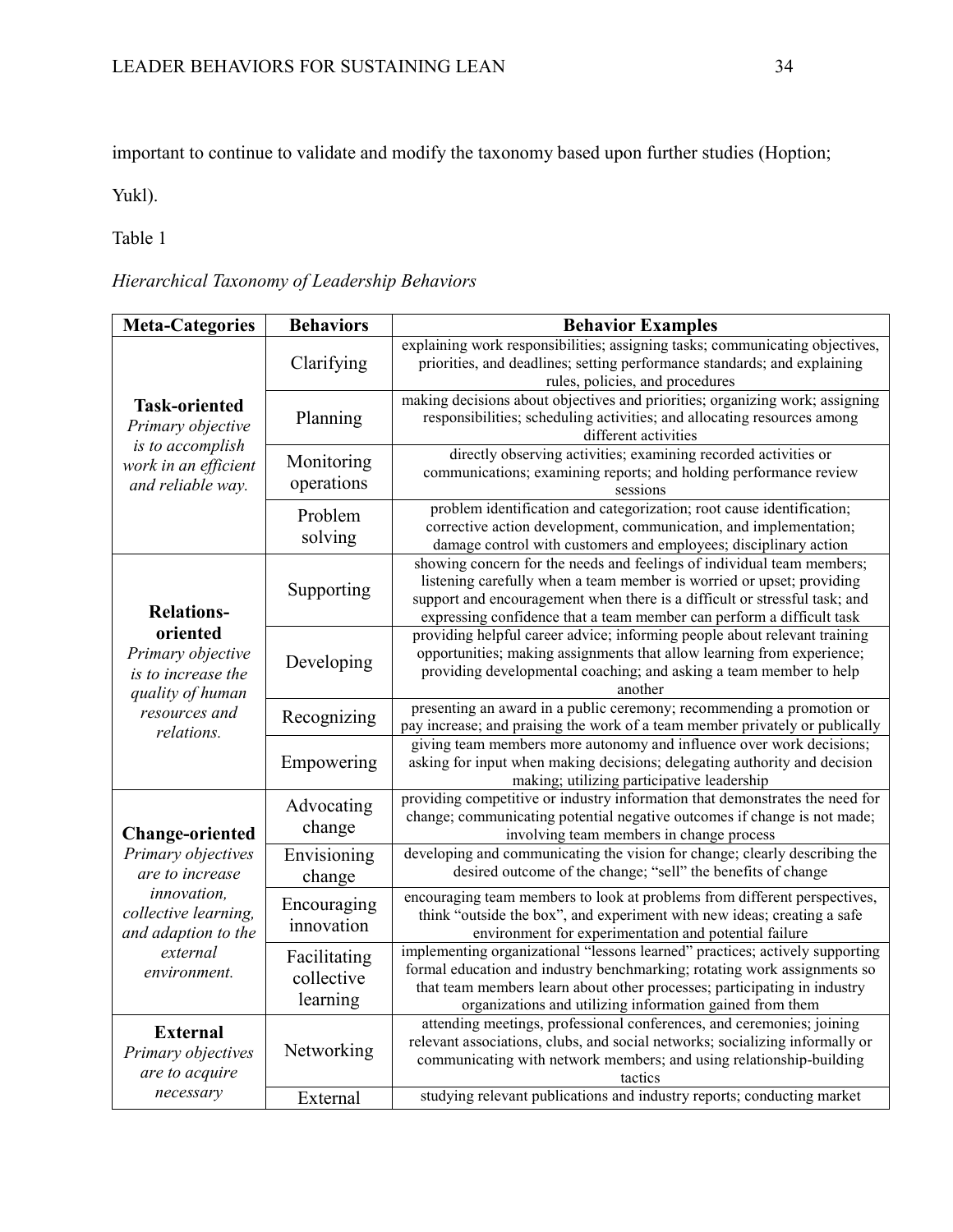| <i>information and</i>                                                   | monitoring   | research; studying the decisions and actions of competitors; analyzing        |
|--------------------------------------------------------------------------|--------------|-------------------------------------------------------------------------------|
| resources, and to<br>promote and defend<br>the interests of the<br>team. |              | information about relevant events; and identifying potential external threats |
|                                                                          |              | and opportunities                                                             |
|                                                                          | Representing | lobbying for resources and assistance; promoting and defending the            |
|                                                                          |              | reputation of the team; negotiating agreements; and coordinating related      |
|                                                                          |              | activities                                                                    |

#### *Leader behavior relation to organizational outcomes.*

In addition to the categorization of leader behaviors discussed in the previous section, the link between leader behaviors and organizational outcomes was also explored. Several studies that were designed to explore this link through a meta-analysis of other existing studies were examined. A meta-analysis is a quantitative statistical analysis of several separate but similar experiments or studies in order to test the pooled data for statistical significance. Another common approach to this research problem was the factor analysis of information gained through the survey of multiple respondents. Discussion of a few examples of these studies follows.

Burke, Stagl, Klein, Goodwin, Slas, and Halpin (2006) performed a meta-analysis of over 50 studies to explore the relationship between leader behaviors and team performance outcomes. In essence, the study was designed to determine the correlation between task and relationsoriented leader behaviors and team productivity, team learning, and perceived team effectiveness. The results indicated that the use of task-oriented leader behavior was positively related to team productivity and perceived team effectiveness (Burke et al.). Interestingly, the results indicated that the use of relations-oriented leader behavior was also positively related to team productivity and perceived team effectiveness, although to a lesser degree than taskoriented leader behaviors (Burke et al.) Relations-oriented leader behavior was also found to be positively related to team learning, while the task-oriented leader behavior was not. In the concluding remarks of the study, Burke et al. posited that the results suggest that both task- and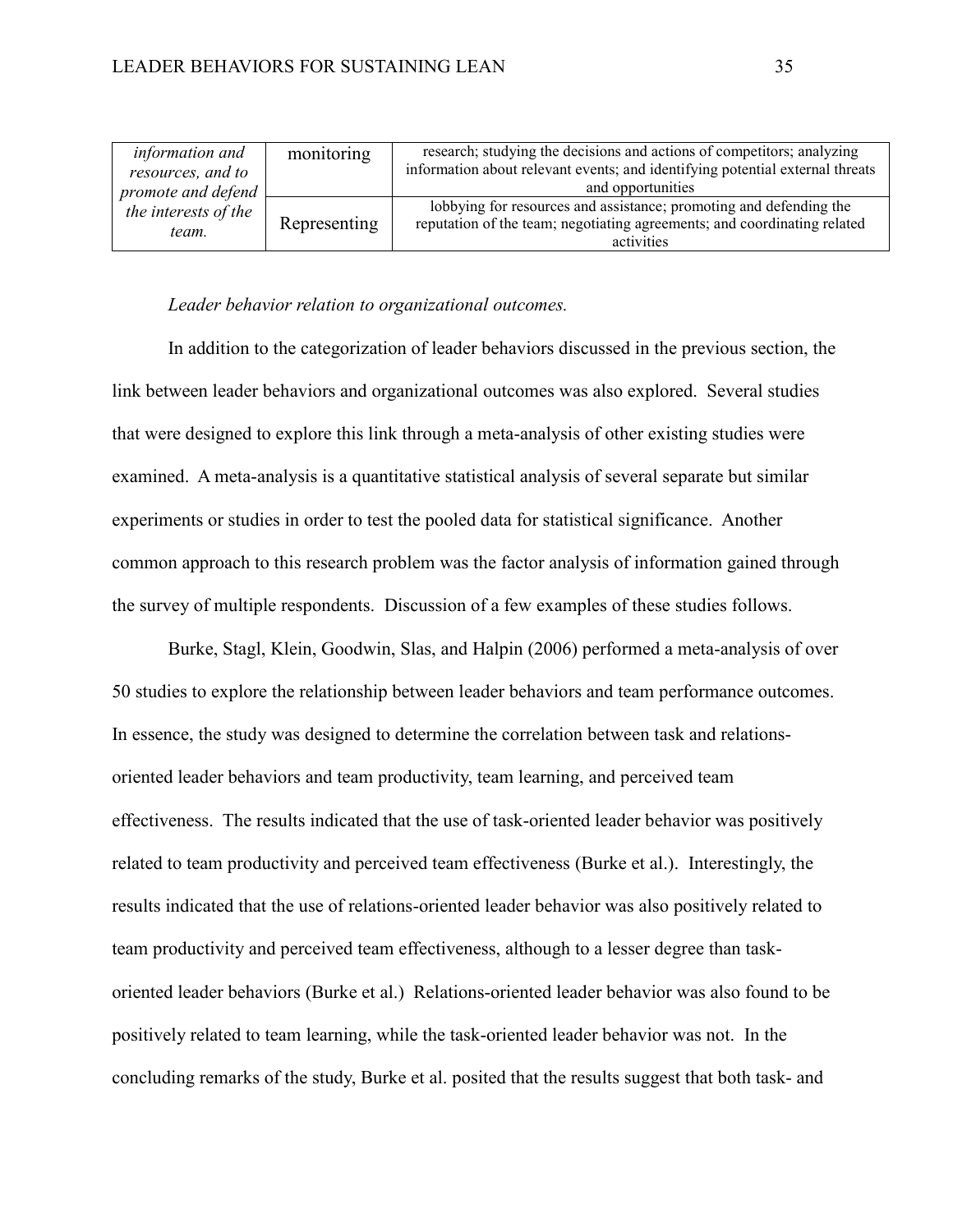relations-oriented leader behaviors are important in perceived team effectiveness and team productivity which provided support for the recommendation that leaders need to be trained in both types of behavior.

In another meta-analysis study, Derue et al. (2011) synthesized 79 studies to determine the validity of the relationship between both leader traits and leader behaviors (task and relations-oriented) and leader effectiveness, group performance, follower job satisfaction, and satisfaction with the leader. Overall, results indicated that the positive correlation between leader behaviors and the performance variables was greater than that of leader traits (Derue et al.). Results also indicated that the task-oriented leader behaviors had the most positive correlation with group performance, while the relations-oriented leader behaviors had the most positive correlation with leader effectiveness, follower job satisfaction, and satisfaction with the leader (Derue et al.). Finally, results indicated that the correlation between task- and relations-oriented leader behaviors and all four of the leadership effectiveness outcomes was positive (Derue et al.). Therefore, just as Burke et al. (2006) had recommended, Derue et al. suggested that leadership development programs touch upon both task- and relations-oriented behavior as both contribute to leader effectiveness.

Yukl, O'Donnell, and Taber (2009) conducted a study to explore the relationship between leader behaviors (task- and relations-oriented) and the quality of the leader-team member relations. This survey of 248 American respondents from a diverse set of industries, organizations, and occupations asked respondents to complete the LMX7 instrument to rate their specific situation. Results indicated that four out of five relations-oriented leader behaviors were strongly related to good leader-team member relations while the task-oriented behaviors were not significantly related to leader-team member relations. The four specific relations-oriented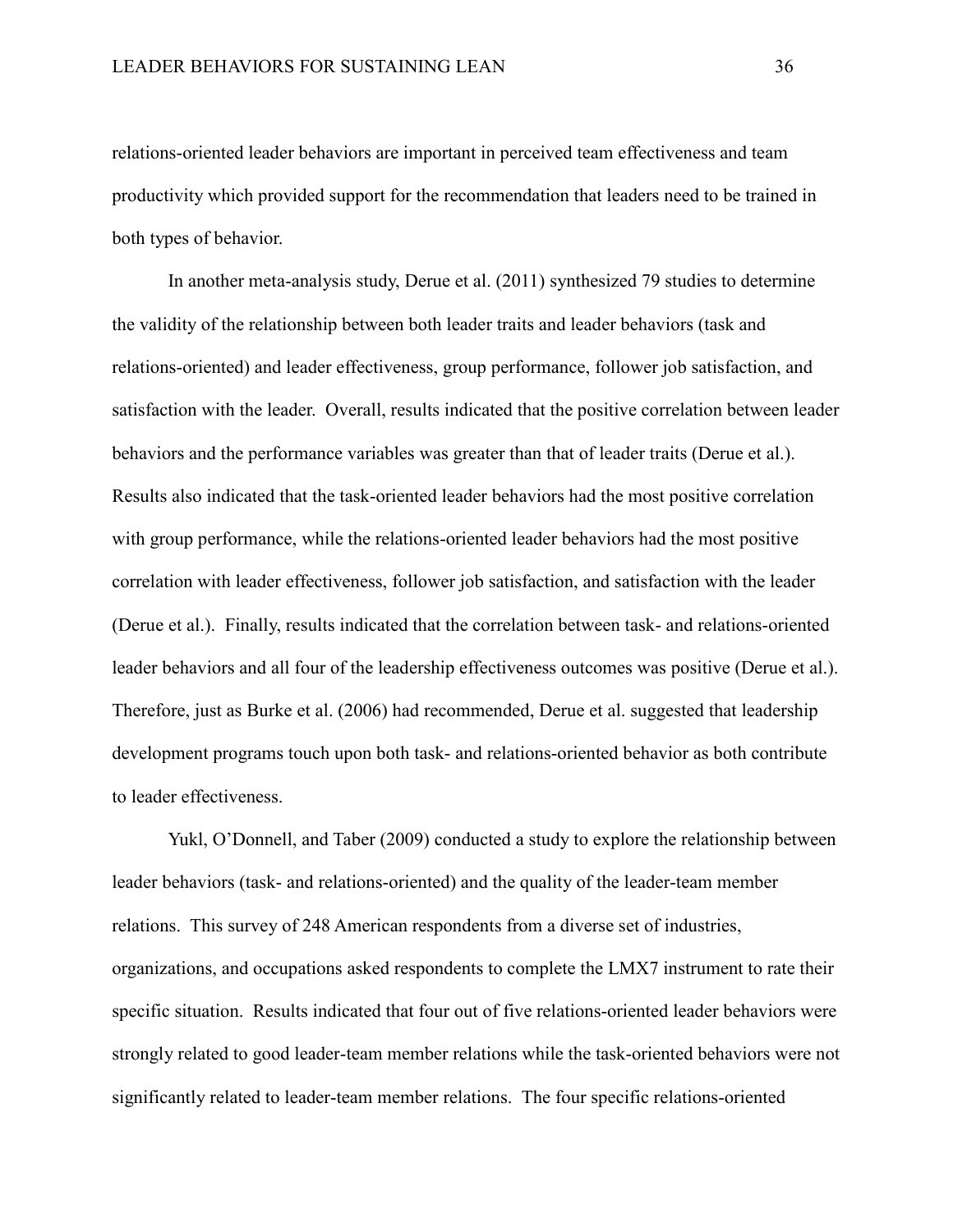behaviors were supporting, recognizing, consulting, and delegating (Yukl et al.). According to Yukl et al., leaders who utilized relations-oriented behaviors improved their relationship with subordinates and experienced increased job satisfaction, task motivation, and performance by subordinates.

In another survey study, Wang, Tsiu, and Xin (2011) examined the relationship between CEO leadership behaviors (task- and relations-oriented), organizational performance, and employee attitudes. Surveys were completed by 739 middle managers from 125 firms in China. Consistent with aforementioned studies, results from this study indicated that CEO's taskoriented behaviors were directly related to organizational performance while relations-oriented behaviors were directly linked to employee attitudes (Wang et al.). According to Wang et al., the practical implications were:

Both task- and relations-oriented leadership behaviors are important for the CEO. Ideally, a CEO should be able to demonstrate both types of behavior. Such behavioral flexibility is important to strategic leadership according to Boal and Hooijberg (2000). If a CEO is inclined toward only one set of behaviors or is singular in focus, the missing behaviors should be provided by another executive in the top management team to ensure the firm's optimal performance (p. 104).

In summary, as a starting point for understanding how leaders of multi-national companies utilized specific behaviors to sustain the implementation of Lean methodologies within their organizations, the Leadership literature was explored. Leadership was defined as the process of influencing and facilitating collective efforts to accomplish shared objectives (Yukl, 2012) and several theories of leadership were explored. BT was identified as the leadership theory that provided the most suitable grounding for this study. Within the BT literature, it was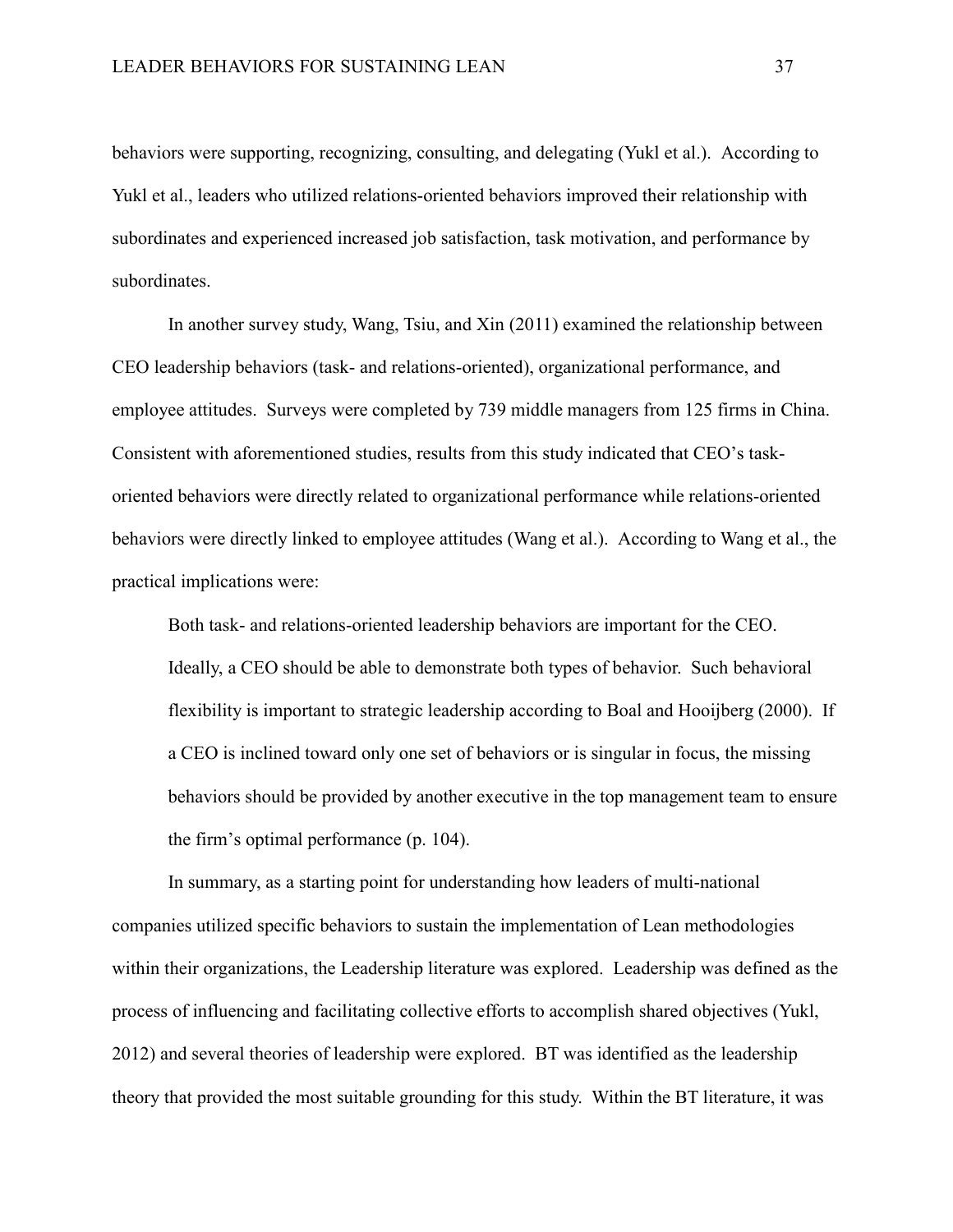found that two key categories of leader behavior were task- and relations-oriented. Several studies indicated a strong positive correlation between the task- and relation-oriented leader behaviors and desired organizational outcomes (Burke et al., 2006; Derue et al., 2011; Wang et al., 2011; Yukl et al., 2009). The application of this general correlation will be explored in the following section as the specific case of leader behaviors and Lean implementation was examined.

#### **Leader behavior and lean implementation.**

To further understand how leaders of multi-national companies utilized specific behaviors to sustain the implementation of Lean methodologies within their organizations, the Lean literature was explored. The exploration began with an overview of Lean consisting of the definition, history, and implementation challenges. This was followed by an in-depth examination of the important relationship between leader behaviors and sustained Lean implementation. As an indication of this important relationship, Laureani and Antony (2015) found that when study participants were asked to indicate if they agreed (using the Likert scale) that leadership behavior was important to sustained Lean implementation, the average of the ratings provided was 4.14 out of 5.

## *Lean overview.*

The term *Lean* was first coined by Krafcik (1988) and made popular worldwide by Womack and Jones in their best-selling book, *The Machine That Changed the World* (TickFei, YuChun, Ashutosh, & FooSoon, 2015). According to Liker (2004), Lean is a management philosophy and strategy with long-term perspective that can be summarized as doing more with less. The chief focus of Lean is the identification and elimination of waste. According to Plenert (2012), "lean is a systematic approach that focuses the entire enterprise on continuously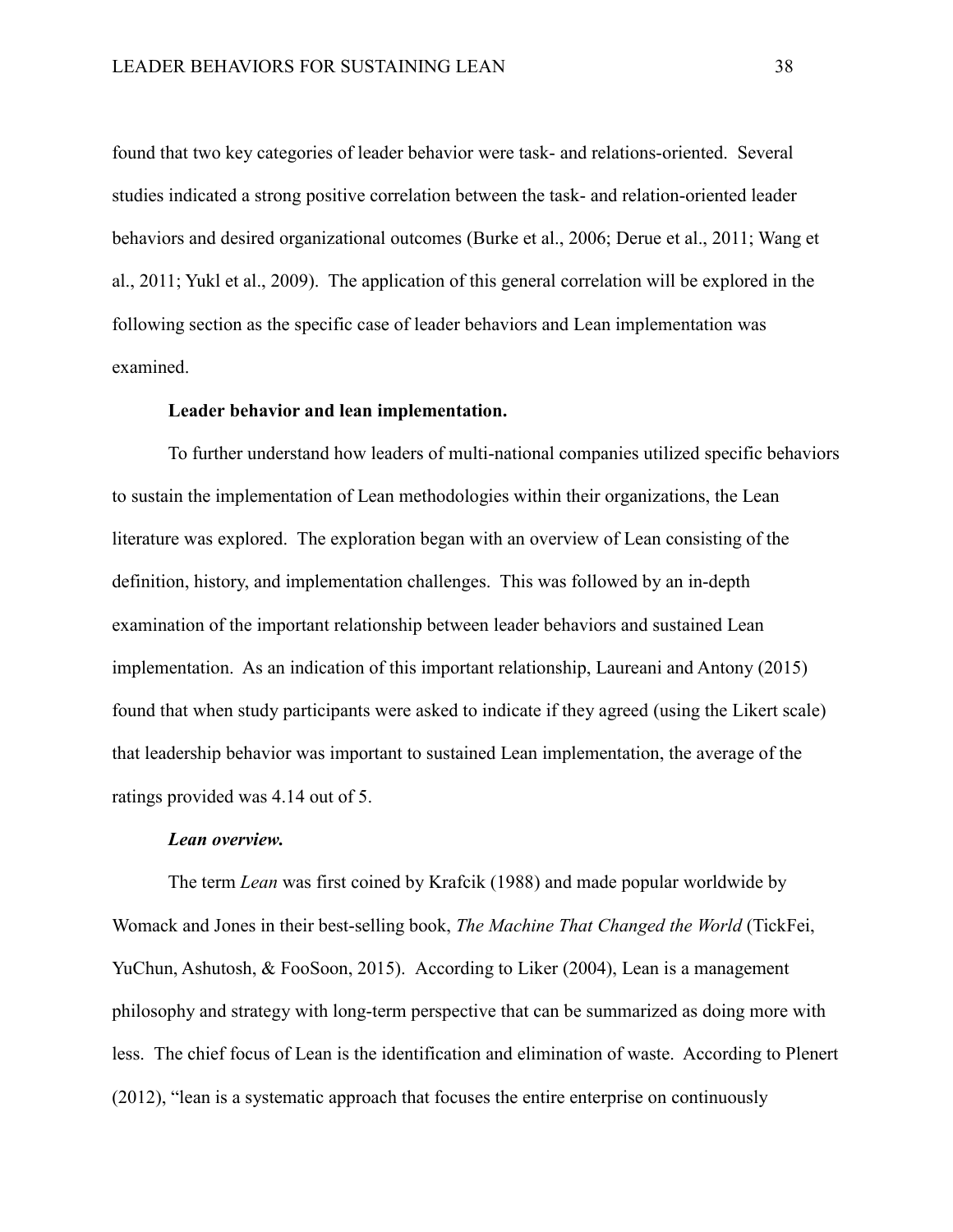improving safety, quality, delivery, and cost by seeking to eliminate waste, create flow, and increase the velocity of the system's ability to meet customer demand" (p. 53). Another purpose of Lean is to create an environment where employees are able to contribute their ideas and provide input regarding their work content and design (Antony, 2014). Key principles of Lean include respect for people, putting the customer first, continuous improvement, and elimination of waste (Liker, 2004). While the practice of Lean involves many principles and tools, it is essentially a philosophy that guides the user to the associated tools when they are needed (Bhasin & Burcher, 2006). Lean has attracted a great deal of attention within academic and practitioner literature because it suggests an approach that leaders have utilized to deliver higher performance and continuous improvement (Jayaram, Vickery, & Droge, 2008; Jones & Womack, 2011; Marley & Ward, 2013; Shah & Ward, 2003).

The precursors to what eventually became known as Lean were Total Quality Management (TQM) and the Toyota Production System (TPS) (Mann, 2008). Beginning early in the 1900s, Toyota utilized TQM and TPS to eventually develop into the leading producer of automobiles in the world (Holweg, 2007; Spear & Bowen, 1999). This resulted in global interest from business leaders who sought to replicate Toyota's success by implementing Lean (Holweg). According to Holweg, the oil crisis of 1973 served as an impetus for better understanding of global manufacturing efficiency and quality, including that of Toyota. At about this time, Ohno and Shingo published some of the first literature about TPS in English, which was of great interest to a growing number of westerners (Liker, 2004). Also, researchers from the Massachusetts Institute of Technology headed the International Motor Vehicle Program which began a study entitled The Future of the Automobile (Holweg). The purpose of this study was to determine the range of productivity performance for automobile manufacturers around the globe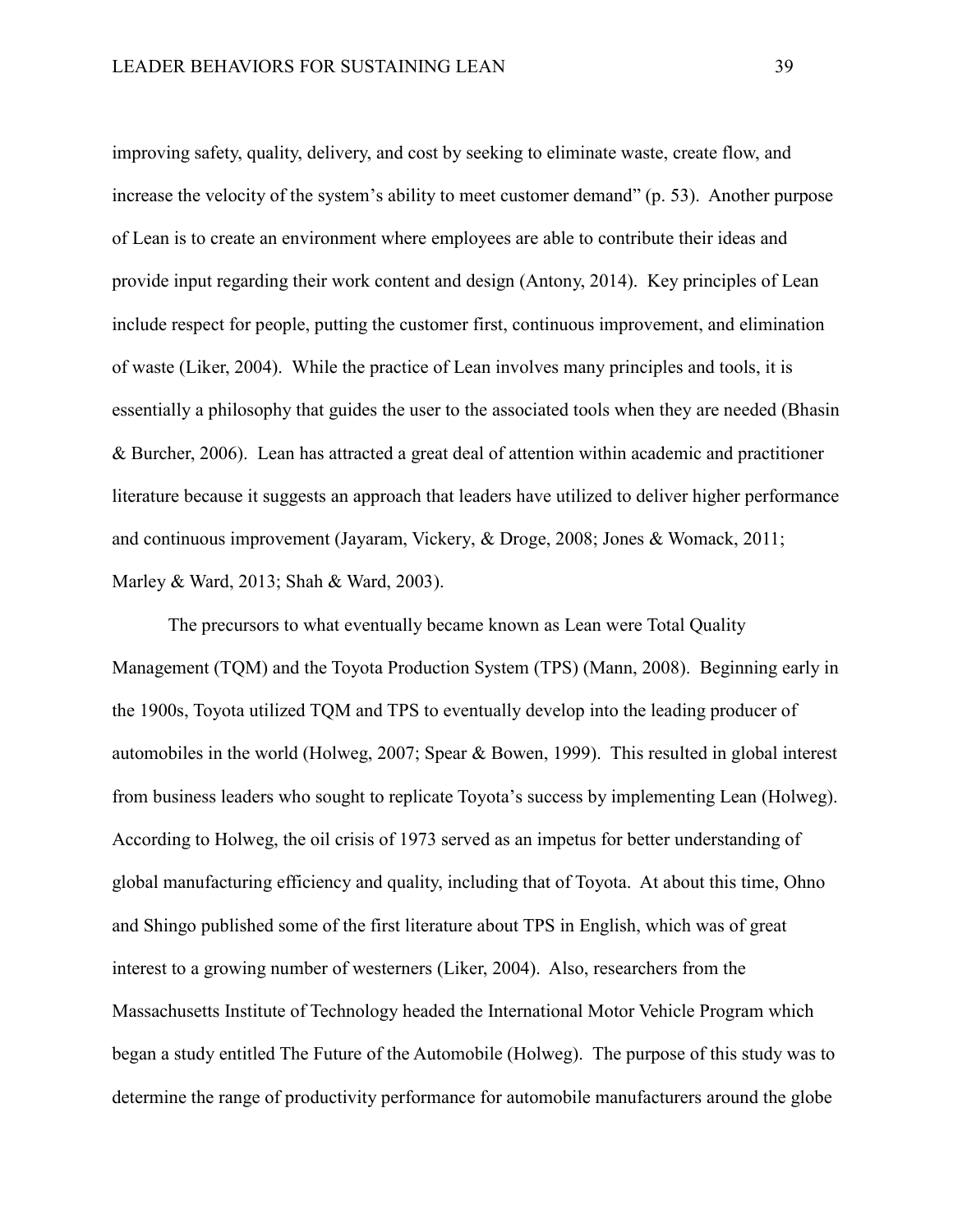(Krafcik, 1988). The study results documented the effectiveness of TPS which was highlighted in a 1980 documentary entitled *If Japan can….Why can't we?* (Macdonald, 1998).

As global interest in TPS grew, the International Motor Vehicle Program, headed by Womack, began its second phase of automobile operations research (Holweg, 2007). This provided material for Womack to publish two books: *The Machine that Changed the World* (Womack, Jones, & Roos,1990) and *Lean Thinking* (Womack & Jones, 1996). These books provided a significant catalyst for the broad application of TPS (Holweg, 2007; Liker, 2004; Schonberger, 2007). According to Plenert (2012), a race to mimic TPS ensued and the broader names of Lean Manufacturing and Lean evolved. Through the 1980s, 1990s, and 2000s, Lean spread to nearly every manufacturing and business sector and then migrated into healthcare, government, and higher education (Naslund, 2013).

Several organizations have successfully implemented Lean and reaped significant benefits. Plenert (2012) provided a list of examples of process improvement results including more than a 40% decrease in process cycle times, a 75% lead-time reduction, a 90% reduction in non-value added time, a 93% reduction in research time, a 93% reduction in order processing time, a 99% increase in record processing efficiency, greater than 90% accuracy in data input quality (increase from less than 20%), and a 100% decrease in laboratory labeling errors. These impressive results are attainable in a shorter span of time and with fewer resources when compared to other improvement approaches (Gershon & Rajashekharaiah, 2011). The results of these implementations have been mixed with some companies achieving staggering improvements in quality and productivity, while others have failed to implement or have fallen well short of their desired targets (Rymaszewska, year?). Researchers have estimated that the Lean implementation failure rate is in the range of 50% to 70%, with some suggesting it may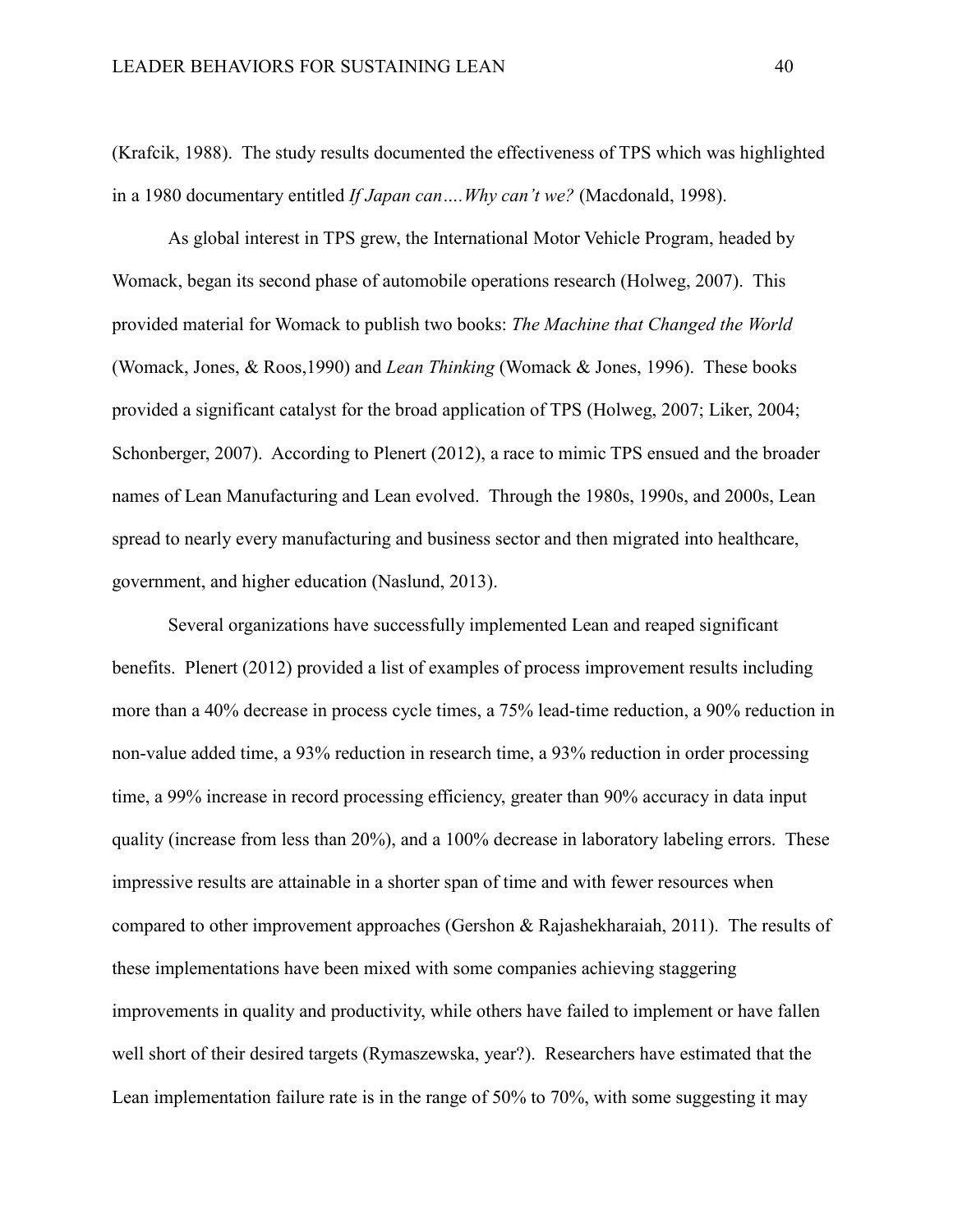even be as high as 90% (Bhasin & Burcher, 2006; Found et al., 2008). Arthur (2014) cited a similar failure rate by indicating that an estimated 50% to 75% of Lean implementations fail and Naslund (2013) estimated the failure rate at 65% to 80%. Pope (2016) found that nearly 60% of companies had abandoned their Lean implementation efforts within three years and over 92% failed within ten years. According to Jadhav et al. (2014), about 70% of companies adopting Lean fail in that they experience decay and return to their original way of doing business. Coleman, Brooks, and Ewart (2013) also highlighted the difficulty of implementing Lean by describing an organization that required three attempts over a fifteen-year period to do so. This high failure rate for Lean implementation represents a significant gap in existing business practices.

# *Specific leader behaviors that support lean implementation.*

Sustained Lean implementation is largely dependent upon the behaviors of the associated leaders (Byrne, 2013; Mann, 2005). Dibia et al. (2014) proposed that leadership is not only important, but is actually the most critical factor in the implementation of Lean. This proposition was based on several supporting factors: Lean implementation must be driven by the organization's leadership team as they provide a sense of purpose; set and communicate the vision, strategy, and continuous improvement goals; encourage and facilitate the integration of all infrastructure and people within the organization; assign resources; and inspire an organization to bring out the best in its people (Dibia et al.). Leadership that fails to lead and embrace the Lean implementation would inevitably interrupt or derail the effort (Liker, 2004).

Specific leader behaviors that were identified as supportive of Lean implementation were found upon review of the Lean literature. These academic journals and professional books shared a focus on the relationship between leadership and Lean implementation. For example,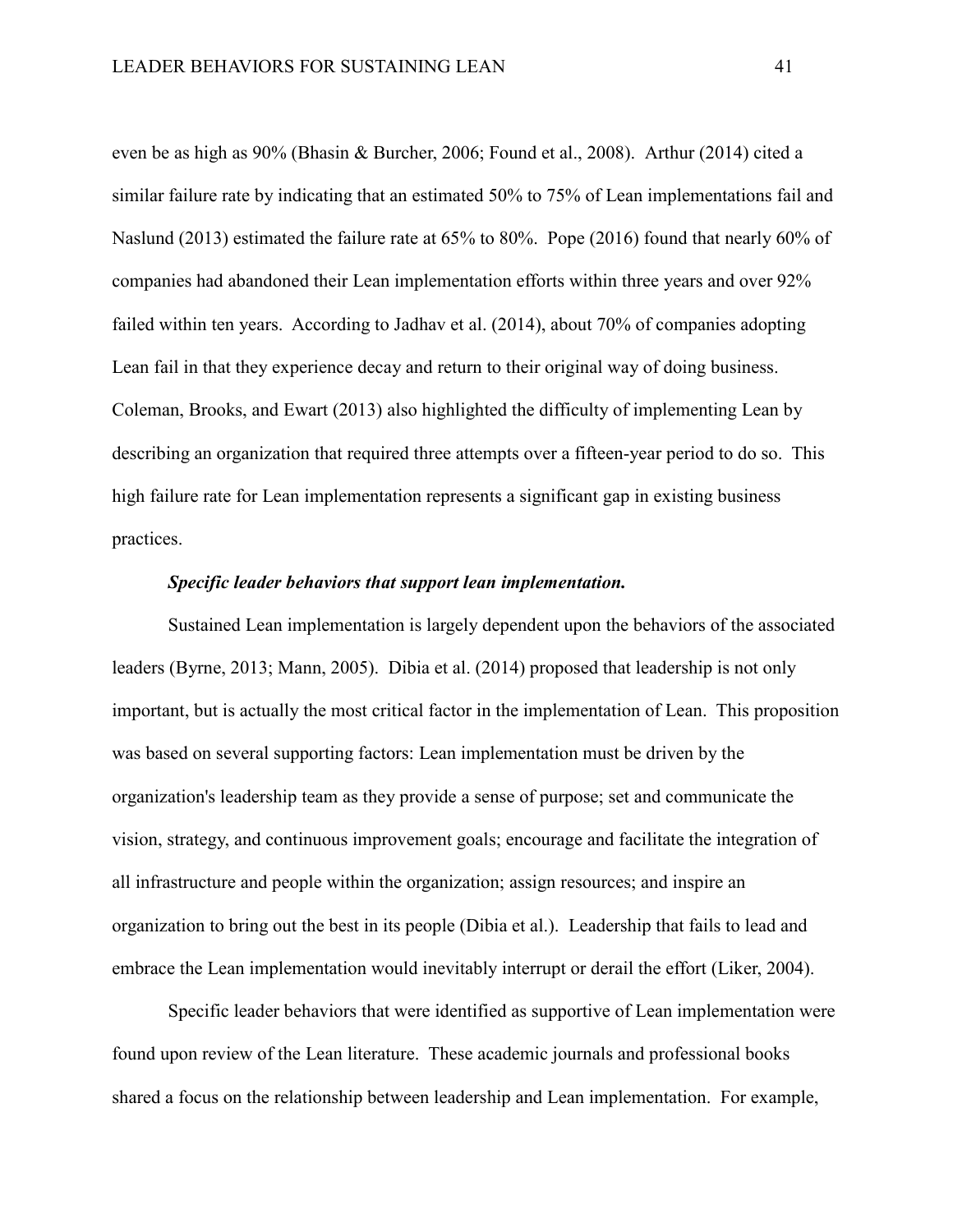according to Laureani and Antony (2015) and Naslund (2013), the most important behaviors for leaders implementing Lean are those that support management commitment, cultural change, linking Lean to business strategy, and empowerment. Additionally, Worley and Doolen (2006) posited that management support and communication are the two most important behavior categories affecting the success of a Lean implementation. Overall, the five most consistently referenced categories of leadership behavior were management commitment, cultural change, empowerment, communication, and linkage to business strategy. The following sections will explore each of these leader behavior categories as they relate to Lean implementation.

# *Leader behavior and management commitment.*

The demonstration of management commitment by leaders of organizations implementing Lean was found to be critically important to the sustained success of the implementation (Arthur, 2014; Dibia et al., 2014; Laureani & Antony, 2015; Sisson & Elshennawy, 2015; Worley & Doolen, 2006). In two studies where participants were asked to indicate if they agreed (using the Likert scale) that the management commitment was important to sustained Lean implementation, the average of the ratings provided were 4.5 and 4.63 (Brun, 2010; Laureani & Antony, 2015). While the term *management commitment* was not always defined in the literature, the common conception utilized seemed to be the direct participation by the highest level executives in a specific and critically important aspect or program of an organization (Achanga, Shehob, Roy, & Nelder, 2006).

According to several researchers, direct participation by the highest level executives in Lean implementation was demonstrated in several ways that involved hands-on involvement (Byrne, 2013; Liker & Convis, 2012; Mann, 2005). Coronado and Antony (2002) posited that senior leaders needed to participate in Lean projects and regular progress updates to demonstrate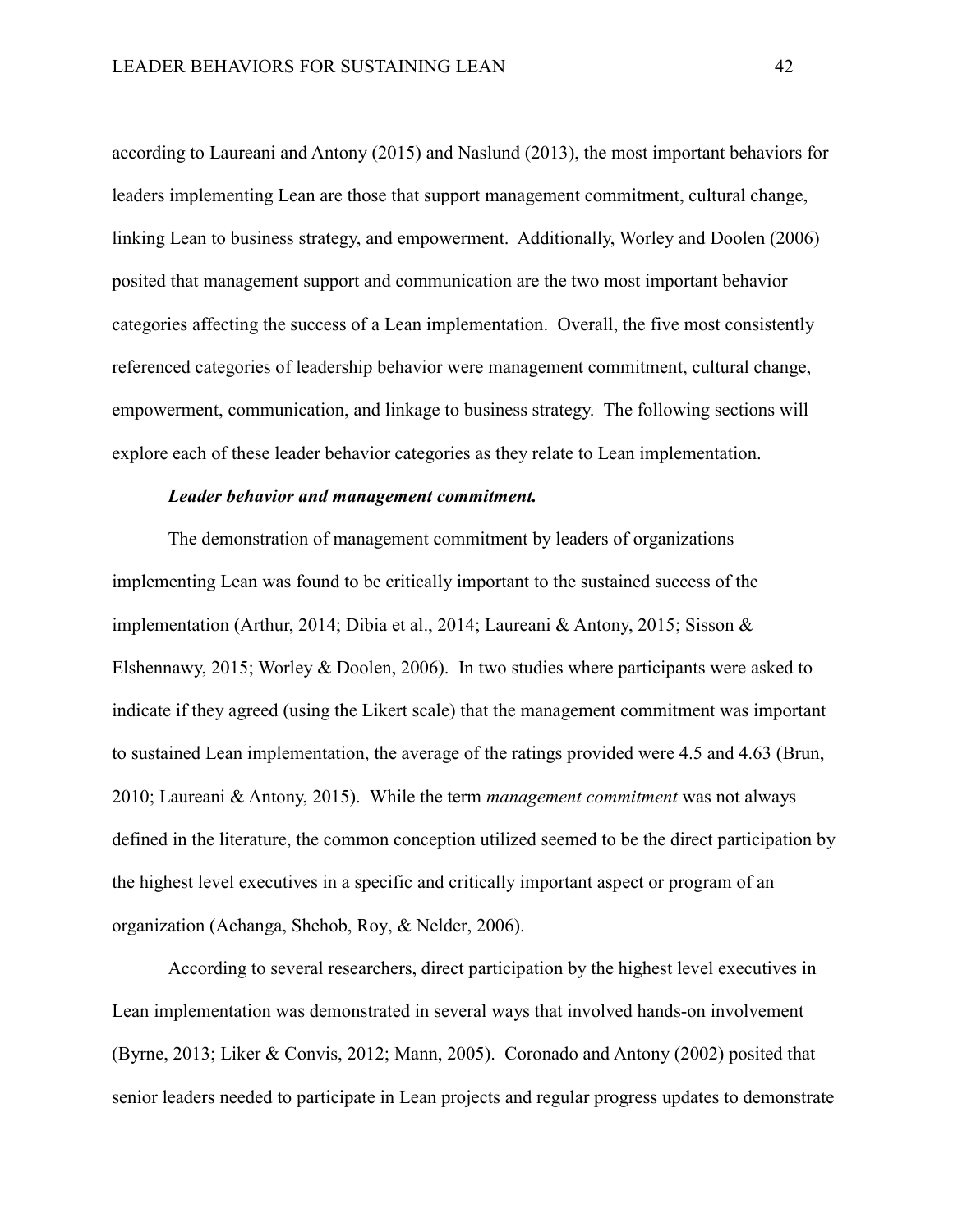their commitment. Worley and Doolen (2006) echoed the need for senior leader involvement in Lean projects while Antony and Banuelas (2002) emphasized the importance of senior leader participation in Lean training classes.

Another key method for senior leaders to demonstrate management commitment was the visible driving of the Lean implementation transformation (Coronado & Antony, 2002; Dibia et al., 2014; Worley & Doolen, 2014). By serving as champions of the Lean implementation, senior leaders drive the implementation of Lean by consistently attaching their presence and name to the associated activities (Byrne, 2013; Worley & Doolen). Sisson and Eishennawy (2015) proposed that leaders should drive Lean implementation from the top down to enable effective deployment. This is because it is important for employees to see that top leadership supports the change that is being made (Sisson & Eishennawy). Coronado and Antony identified Bossidy of Allied Signal and Welch of General Electric as two CEOs who drove their company's continuous improvement implementations by visibly supporting and participating in companywide activities. Dibia et al., (2014) postulated that "leadership must be the key drivers of a competent and empowered people that efficiently optimized the performance in the business processes to achieve highly competitive products and services as outcomes" (p. 698). This driving by the leadership consists of identification of the issues to be addressed, the prioritization of improvement actions, and the assigning of resources (Dibia et al.).

The assigning of resources by leaders is critically important for Lean implementation according to Antony and Banuelas (2002). This is because it not only provides for proper staffing but it also demonstrates leadership's commitment to the Lean implementation (Antony & Banuelas). Dibia et al. (2014) echoed the general need for resources and also posited that the specific appointment of a Lean champion and several Lean experts was necessary for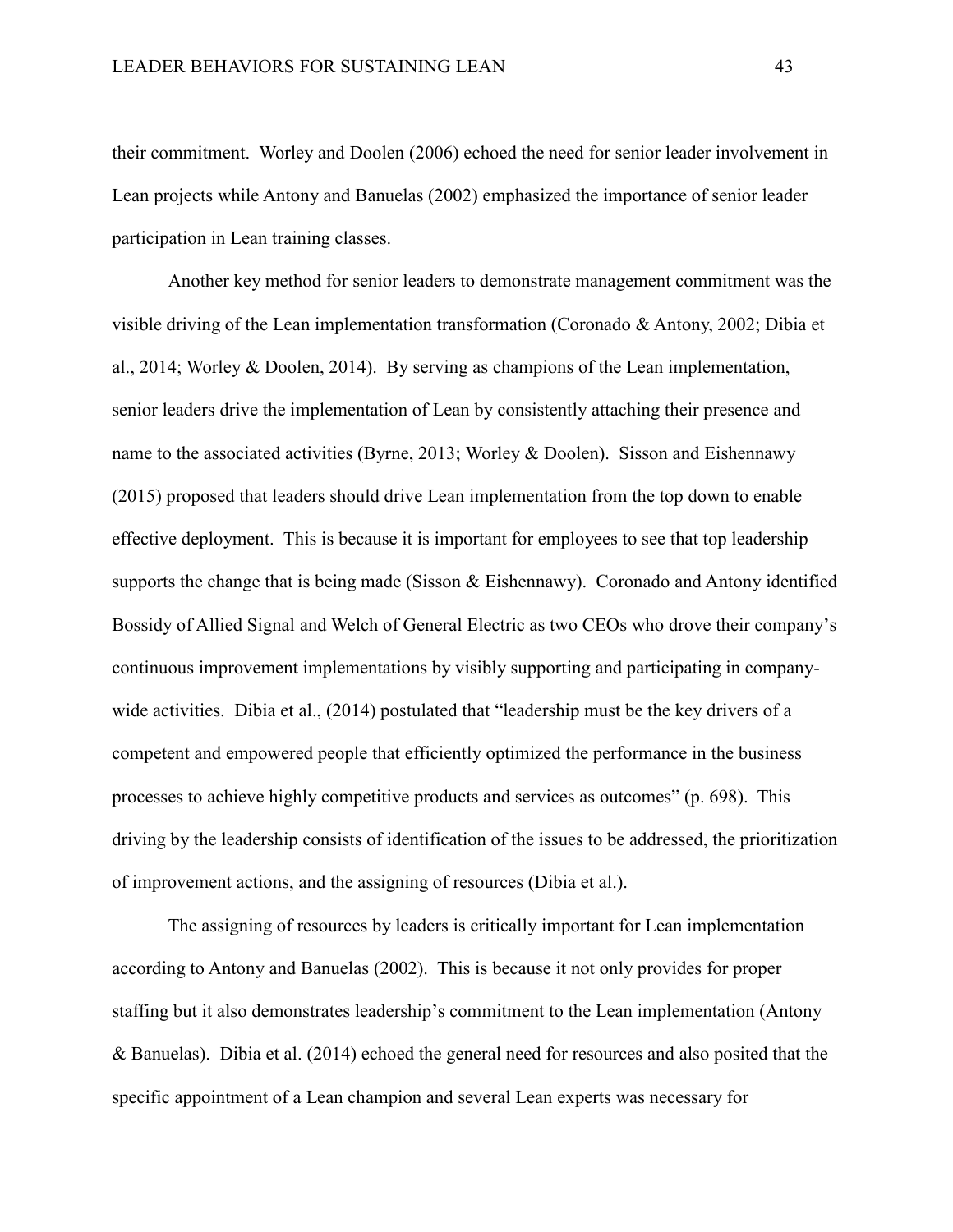sustainment. In addition to a Lean champion and Lean experts, Laureani and Antony (2015) emphasized that existing resources would need to be made available to participate in training, 5s, and improvement project activity. Achanga et al. (2006) also emphasized the need for resource integration in addition to simply ensuring that an adequate number of resources were provided. This helped to ensure that the Lean experts were seen as part of the existing organization and not a separate, disconnected unit (Achanga et al.). Finally, Jadhav et al. (2014) identified the unwillingness of business leaders to provide adequate resources as one of the leading barriers to sustained Lean implementation because it stunts the organization's capabilities and demonstrates a lack of commitment.

Training of resources was also consistently identified in the literature as a sign of management commitment to the Lean implementation. Sisson and Eishennawy (2015) proposed that leaders of successful Lean implementation invest in training, which involves the classroom dissemination of relevant Lean information and the hands-on application of Lean principles and tools. According to Antony and Banuelas (2002), early training in a Lean implementation helped to communicate the "why" and "how" of Lean so that employees became familiar with the subject and could all speak the same language. Laureani and Antony (2015) emphasized the need for company-wide basic Lean training as a method for engaging employees and achieving buy-in to changes driven by improvement activities. Also, any classroom training must be followed by practical application and "students" should become "teachers" whenever possible (Sisson & Eishennawy). Interestingly, Arthur  $(2014)$  cautions against an entirely trainingfocused Lean implementation as it can tend to de-emphasize results while costing a great deal of money and time. The utilization of a balanced approach, with training immediately preceding application, being the recommended practice according to Arthur.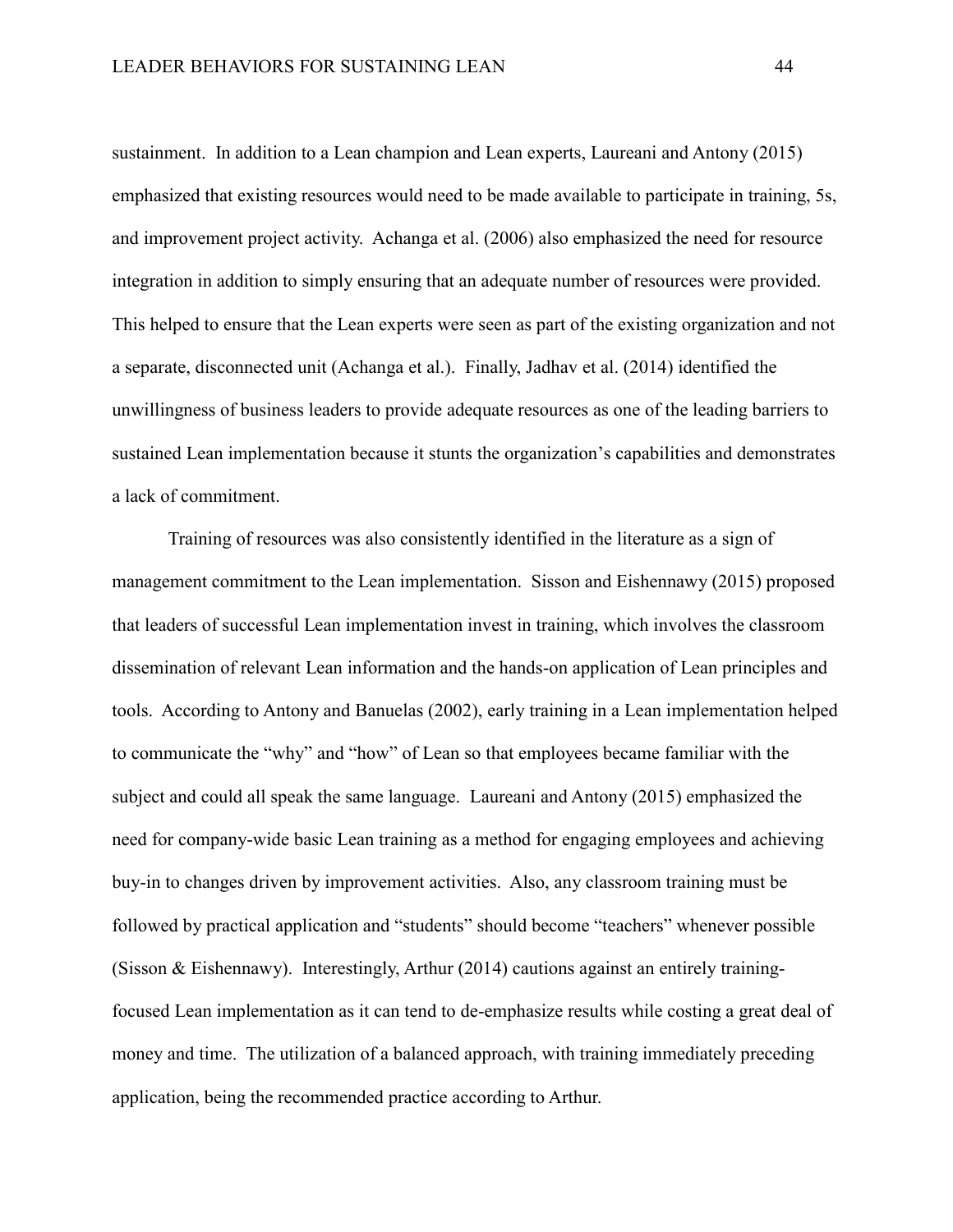In conjunction with training, the need for leaders to create excitement for the Lean implementation was frequently identified in the literature as evidence of management commitment. According to Dibia et al. (2014), leaders must create interest in the Lean implementation at each stage of deployment and at every level of the organization in order to sustain the implementation. An excellent method for accomplishing this end is the establishment of regular events and conferences that celebrate the Lean improvement activities (Laureani & Antony, 2015). These opportunities allow leaders to visibly reiterate their support and passion for Lean and provide an opportunity for employees to become re-invigorated as they are recognized for their improvement efforts (Laureani & Antony).

Another aspect of management commitment as it relates to Lean implementation is the need to set expectations and establish appropriate performance measurement systems. According to Arthur (2014), leaders need to reinforce the message that improvement is not only good, but is expected. Additionally, Sisson and Elshennawy (2015) posited that defining expectations and how employees will be measured was a critical aspect of leadership's role in sustained Lean implementations. The findings of Jadhav et al. (2014) support this contention as they revealed the incompatibility of Lean with the organization's compensation and promotion systems was a leading barrier to the sustained implementation of Lean. To help counter such incompatibility, Laureani and Antony (2015) strongly recommended financially rewarding and promoting employees that perform well in the Lean environment.

An illustration of the importance of management commitment to Lean implementation was provided by a participant in the study of Laureani and Antony (2015):

There is one critical issue which I have felt in my experience of some organizations, where the top management is directly getting involved in the processes of Lean activities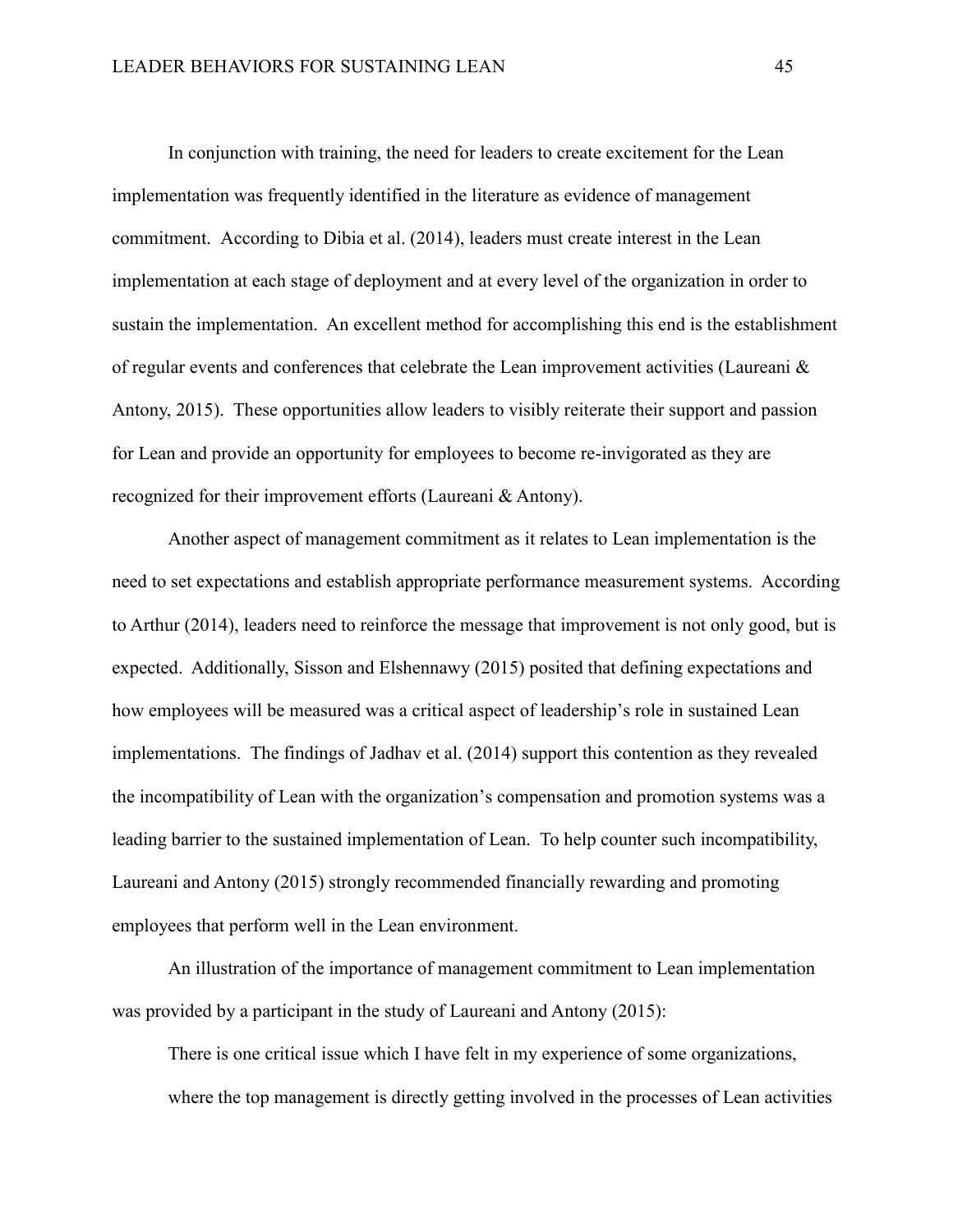the things were more successful, things were much faster, and people were more serious; whereas in the organizations where top management involvement is not as much of an issue, there the people were not that much serious, things were taking more time and eventually the progress was not good. I'd say that wherever there is the leadership involvement and participation of the top management and wherever the top management is really committed to work with the initiative, there is success (p. 13).

With regard to the hierarchical taxonomy of leadership behaviors provided by Yukl (2012), the leader behaviors that demonstrated management commitment were largely taskoriented. However, some relations-oriented behaviors were also found to exist. The taskoriented leader behaviors of clarifying, planning, and monitoring operations were clearly identified in the literature along with the relations-oriented leader behaviors of supporting and developing.

## *Leader behavior and cultural change.*

The impact of leader behavior on cultural change of organizations implementing Lean was found to be extremely important to the sustained success of the implementation (Ali  $\&$ Ivanov, 2015; Doval, 2015; Eckes, 2000; Naslund, 2013; van der Merwe, Pieterse, & Lourens, 2014). According to Achanga et al. (2006), the creation of a supportive Lean culture is an essential platform for the implementation of Lean. Additionally, Bhasin and Burcher (2006) posited that "whilst Lean is concerned with reducing waste at all levels; it is also about changing corporate culture" (p. 58). Interestingly, this finding is consistent with the second of Deming's fourteen points for leaders pursuing Total Quality Management (a precursor to Lean) which states that a new culture of focusing on quality and the needs of the customer is required (Ali & Ivanov).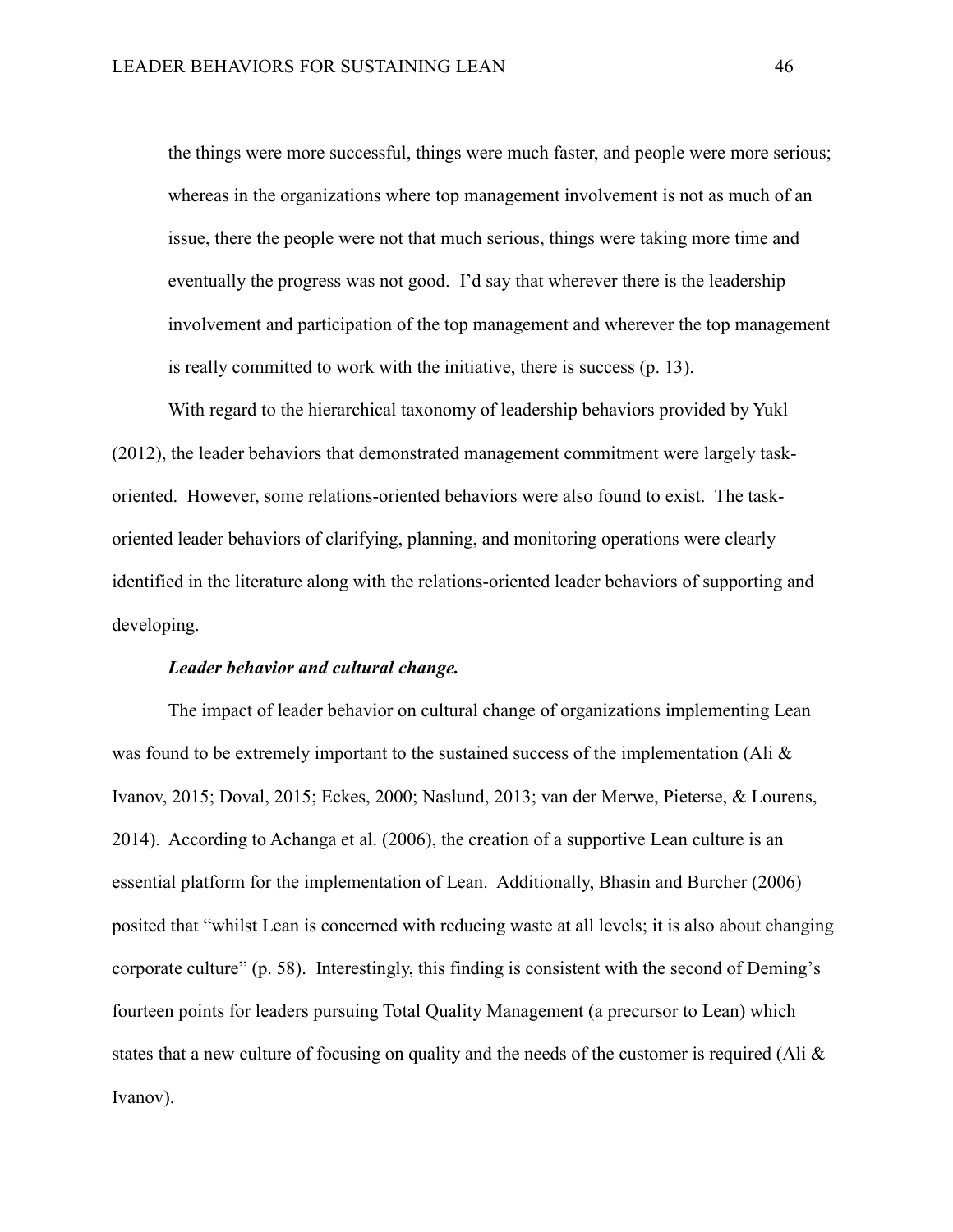According to Mann (2005), culture in a work organization is the sum of employees' beliefs and behaviors related to how work gets done. Sisson and Eishennawy (2015) proposed that leaders develop their own version of the Toyota Production System (TPS) to enable the development of their own Lean culture. The method for accomplishing this involves recognizing the purpose and principles behind the TPS, and then determining how they can be incorporated in their business model (Sisson & Eishennawy).

To aid in building the Lean culture, Doval (2015) and Mann (2005) found that it was necessary for leaders to change traditional thinking to Lean thinking. Sisson and Elshennawy posited that this process of culture change was lengthy and never-ending. Significant aspects of Lean thinking and Lean culture include the willingness to transparently expose problems publically and to strive for continuous improvement (Coronado & Antony, 2002). Antony and Banuelas (2002) found that in addition to changing culture, it was often necessary to make organizational changes to fit the Lean environment.

Therefore, a common challenge faced by leaders pursuing Lean implementation was the need for organizational change. The necessity for skillful navigation of the organizational change management process by the leader was emphasized by the relatively low success rate often achieved. According to Burnes (2000), it is estimated that between 40% and 70% of organizational change efforts fail. Because of the relatively high failure rate associated with organizational change, leaders must become knowledgeable about organizational change management (Dibia et al., 2014).

According to Spector (2013), "organizational change management consists of the actions taken by organizational leaders in order to support strategic renewal and achieve outstanding performance" (p. 3). More specifically, Spector posited that "transformational organizational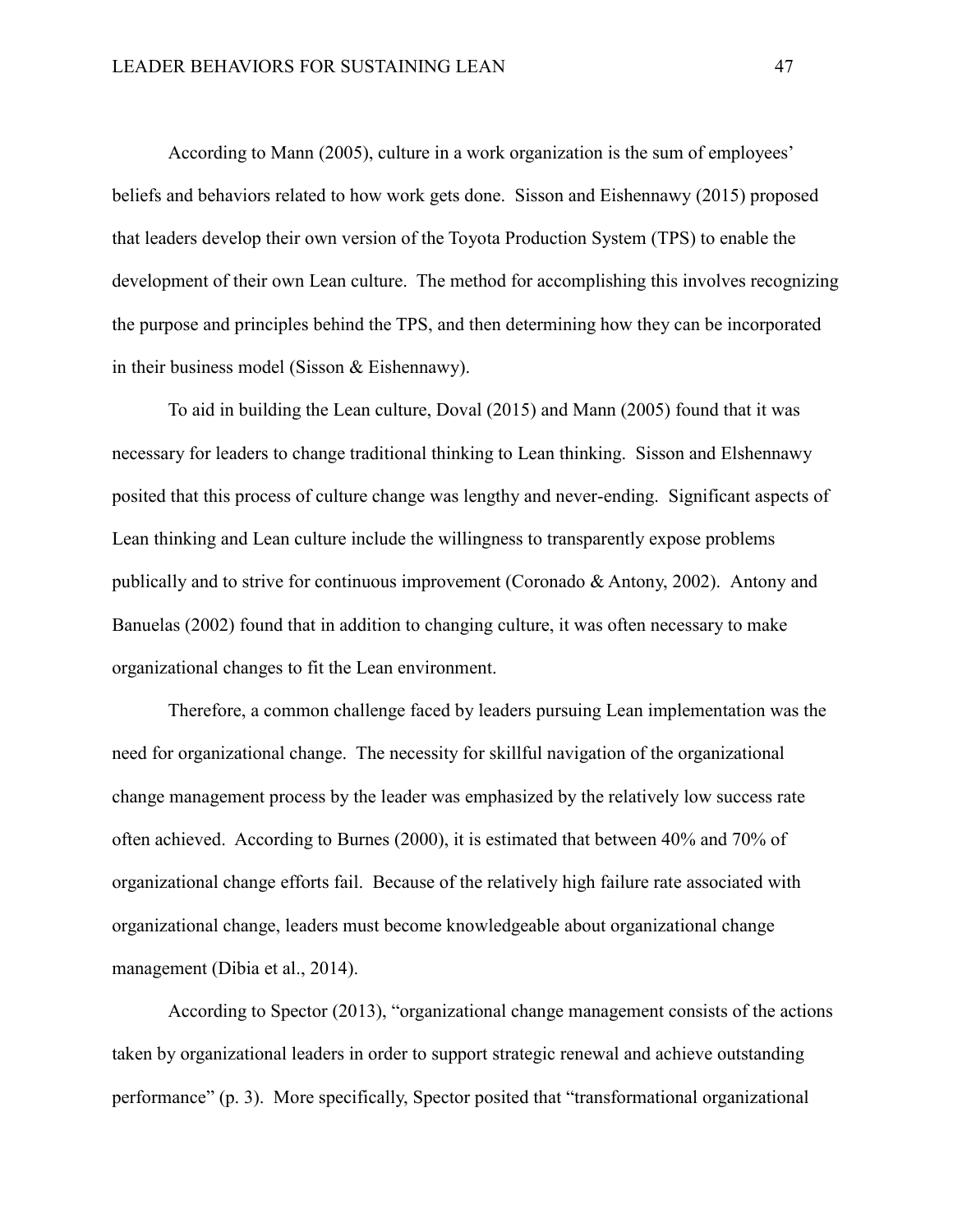change seeks to create long-term, sustainable alterations in employee behaviors" (p. 8). Interestingly, Peus et al. (2009) found that while organizational change was indispensable for long-term economic growth, such changes were often met with resistance. To help leaders to recognize that such employee resistance was multi-faceted, Eckes (2000) postulated that the resistance stemmed from issues that were technical, political, individual, or organizational and each required attention from leaders. Similarly, Spector postulated that employee resistance to change had multiple sources: satisfaction with the status quo; perception of a personal threat; the cost of change outweighs the benefits; management is mishandling the process; and the change is not likely to succeed. Additionally, Antony and Banuelas (2002) posited that resistance to change grew out of employee fear of change and fear of not meeting new standards; which needed to be key concerns for leaders implementing Lean.

According to McCreery et al. (2011), there is increasing evidence that success in achieving sustainable Lean transformation is at least partially attributable to the effectiveness of the change management process. Similarly, Dibia et al. (2014) posited that change must be communicated effectively at each stage of Lean implementation and at every level of the organization to bring about success. Dumitrascu (2014) posited that the need for leadership to clearly and consistently communicate the organization's vision throughout the entire organization is particularly important during Lean implementations. Liker (2004) emphasized that for Lean implementation to be successful, there must be a long-term commitment from the leaders.

In order to better equip themselves for the organizational change process, leaders are able to utilize information and tools developed by researchers in this important field. For example, Found et al. (2008) expanded on the Change Management Iceberg model developed by Kruger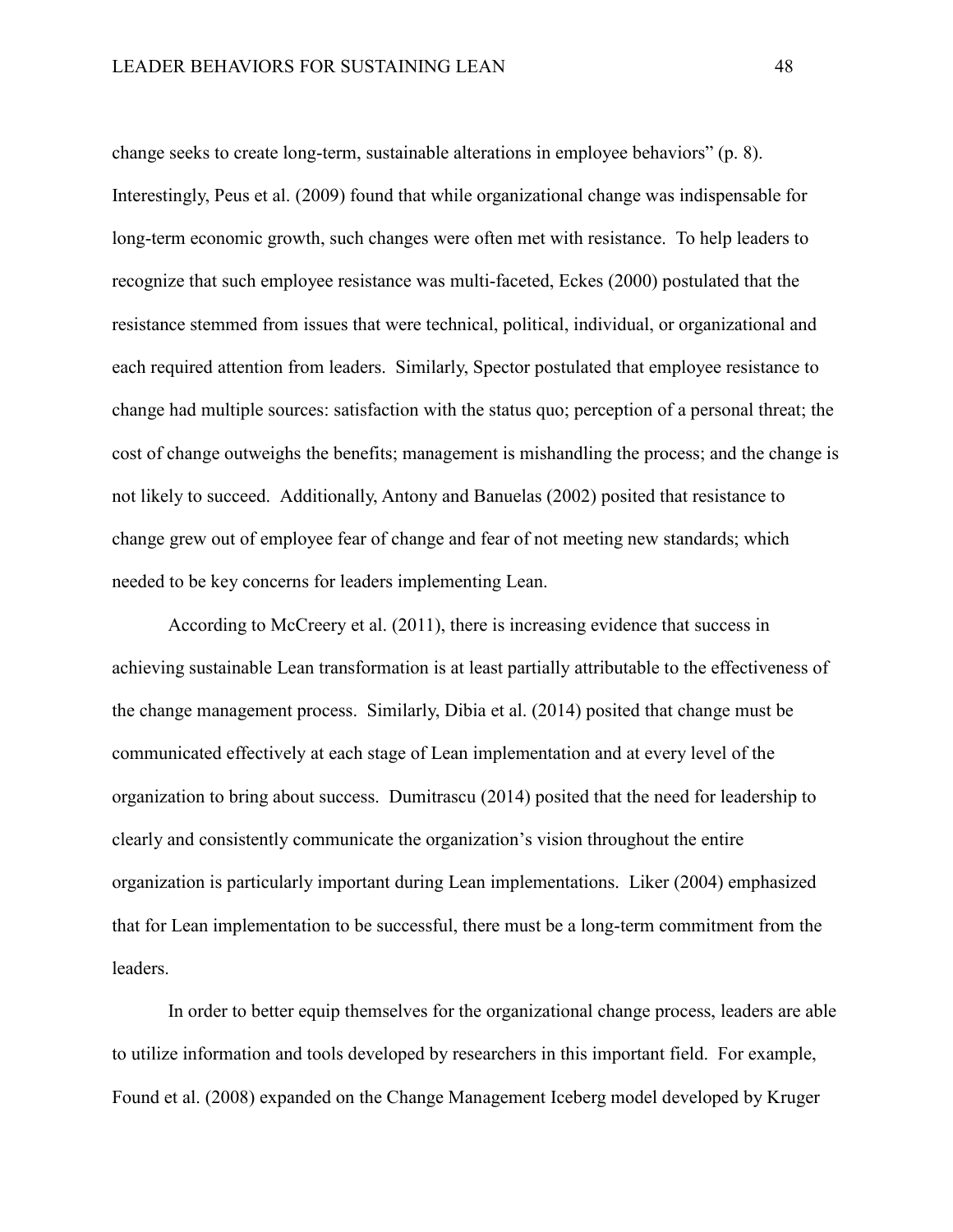(2004) to create the Lean Iceberg Model of Sustainability. In this model, Found et al. posited that the visible changes represent about 30% of the total change and is supported by several activities that occur "behind the scenes." Also, Lewin developed a change model consisting of the stages of unfreezing, moving, and refreezing to help in the understanding of how change progresses in an organization (Spector, 2013). In addition, van der Merwe et al. (2014) developed Lean culture change casual categories and activities that can be utilized by leaders to navigate a Lean implementation. Just a few of the recommended activities included identify the need for change, create the vision, identify skill gaps, develop objectives that align with the vision, identify the value streams, challenge employees, and follow up on commitments (van der Merwe et al.).

Company culture is especially relevant in the case of organizational change in a multinational company. An organization change in a multi-national company will likely face varying cultures in each location (Boscari et al., 2016; Found et al., 2008). Indeed, Netland and Ferdows (2014) found that the effectiveness of the communication of the organization's key initiatives, such as Lean, is often less than ideal because every location within an organization is different with variation in culture, language, size, history, technology, labor situation and other circumstances. These variations can become barriers to the effective implementation of Lean and may greatly limit its effectiveness (Jadhav et al., 2014). As mentioned, researchers have estimated that the Lean implementation failure rate is in the range of 50% to 70%, with some suggesting it may even be as high as 90% (Bhasin & Burcher, 2006; Found et al., 2008). This daunting failure rate is especially pertinent for the leader of a multi-national Lean implementation because of the need to transform multiple locations with disparate languages and cultures (Found et al.). According to Cudney and Elrod (2010), cultural and language barriers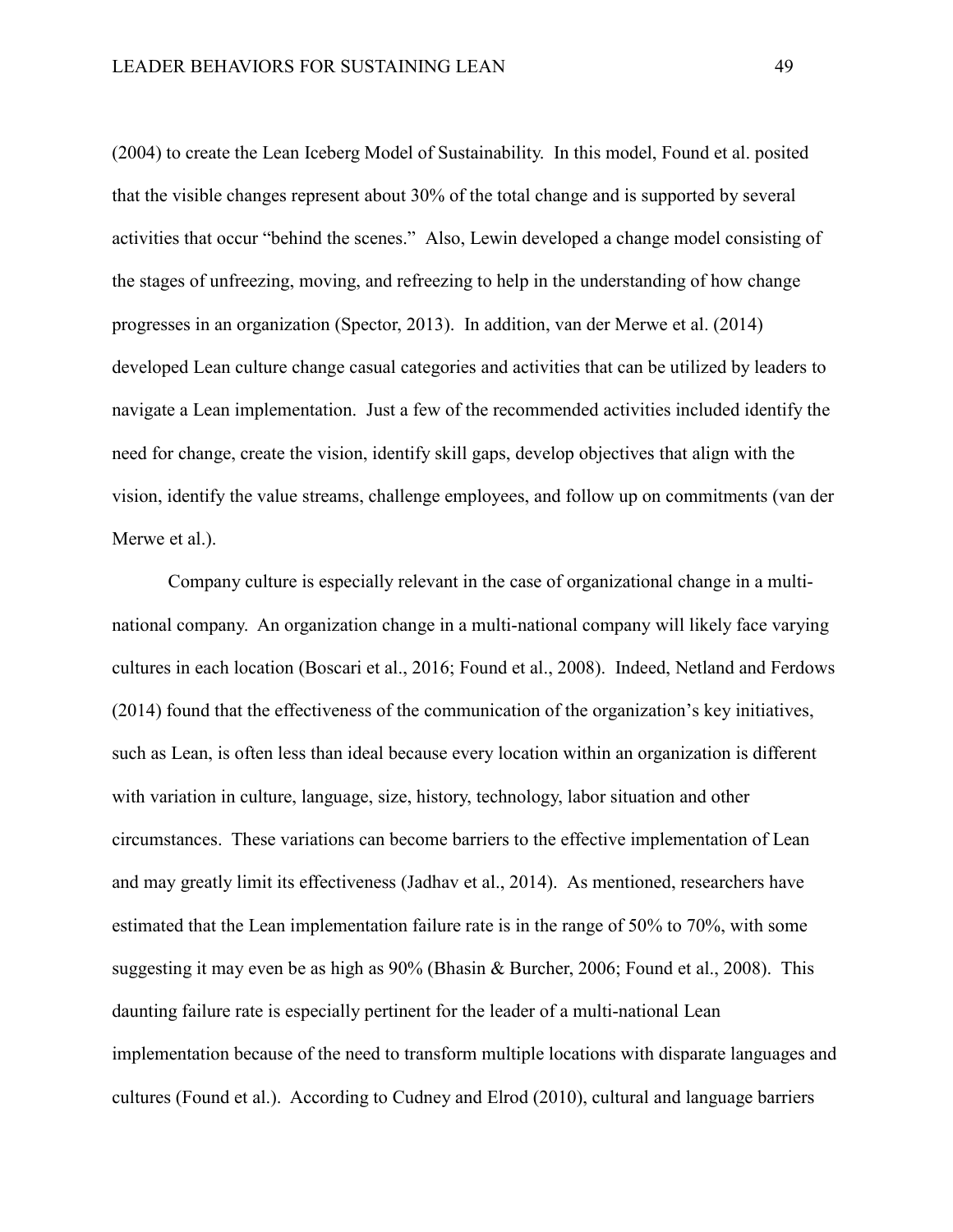introduce particular challenges for inclusively implementing Lean techniques globally. Specific leadership challenges inherent in the management of multi-national companies are examined in the following section.

The practice of leadership within a multi-national company is fraught with challenges (Found et al., 2008; Gieskes et al., 2002). Multi-national company sites are found in different geographic locations, resulting in variation in native language, time zone, and culture, all of which can present challenges for the leader (Found et al.). Gieskes et al. cite the challenges of local patriotism, differences in tolerance of time pressure, and variation in competence levels as issues specific to multi-national companies.

#### *Cultural dimension studies.*

To aid in the understanding of the theory of cultural differences, the associated literature was examined. Prominent in this examination were two studies that utilized cultural analysis to learn about the cultures of various countries. These were the studies of Hofstede (2001) and Trompenaar and Hamden-Turner (1997), both of which resulted in the identification of five cultural dimensions for the analysis of country culture.

The study conducted by Hofstede (2001) was comprised of 116,000 questionnaires taken by 60,000 people from 50 nations. Based on the study findings, Hofstede posited five cultural dimensions: Power Distance Index (PDI), Individualism, Masculinity, Uncertainty Avoidance Index (UAI), and Long/Short Term Orientation (LTO). Each dimension will be discussed in the following paragraphs.

The PDI dimension represents the way in which people utilize hierarchy and follow the "chain of command." In countries with a low PDI rating, the people value equality and prefer to work together in teams (Hofstede, 2001). Understanding of the PDI is important for the Lean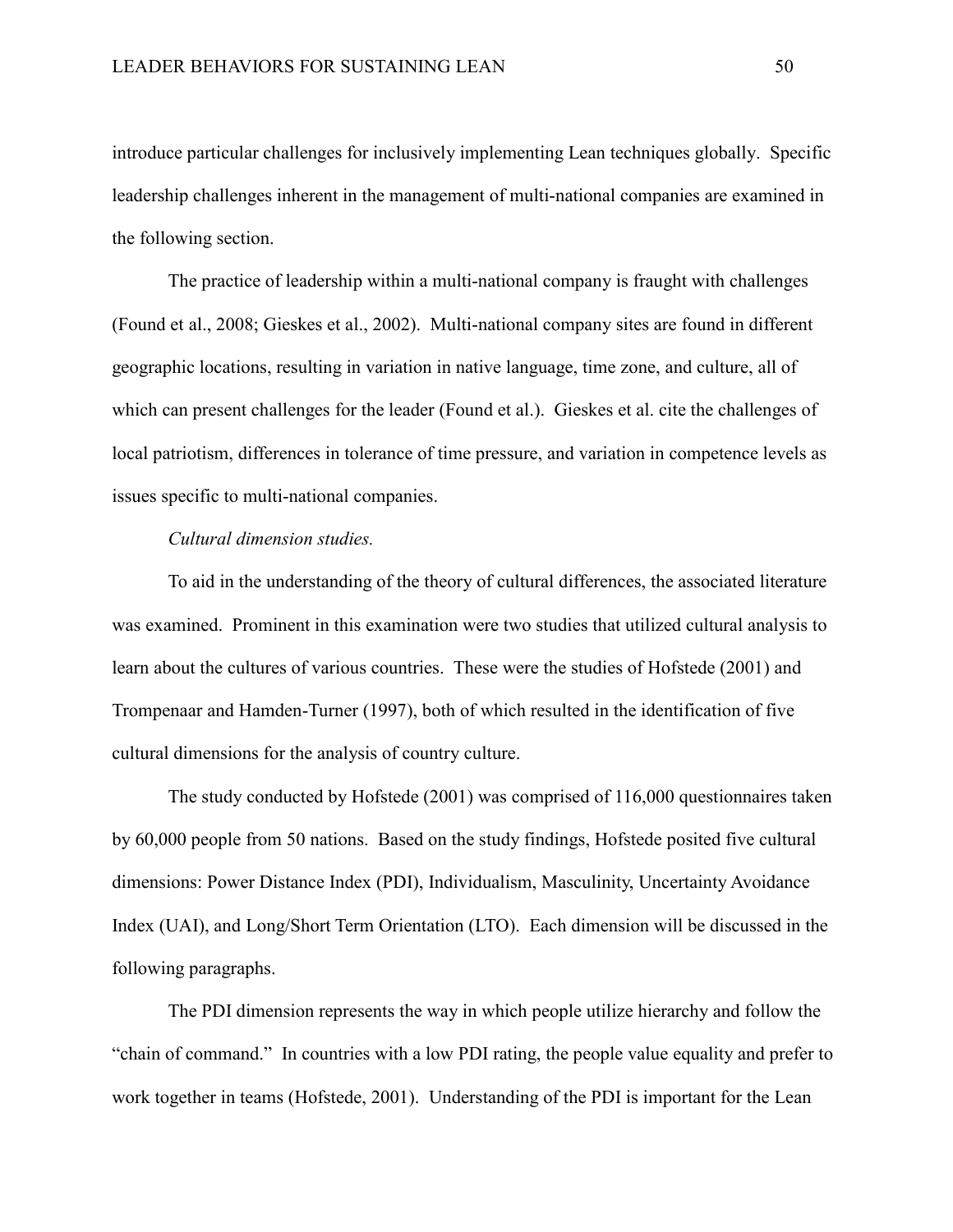leader because of the frequent incorporation of team-based projects involved in Lean (Starbird & Cavanagh, 2011).

The Individualism dimension relates to a person's willingness to identify with their work group or team (Hofstede, 2001). In countries with a high Individualism rating, people may not readily adopt performance targets set for their work group. Instead, they will be focused on their own performance and appraisal (Hofstede). This is important knowledge for the Lean leader because performance is often tracked at the work group level in Lean organizations (Plenert, 2012).

The Masculinity dimension measures a person's task and result-orientation. In countries with a high masculinity rate, people enjoy competition and seek big achievements along with quick results (Hofstede, 2001). The Lean leader may utilize knowledge of this dimension to understand the tendency for a specific site to be motivated by competition with other sites. Also, the Lean leader would do well to remind sites with a high Masculinity rating that improvements are typically small and continuous, as opposed to big and quick (Liker, 2004).

The UAI dimension assesses a person's comfort level with change, rules, and standard practices (Hofstede, 2001). In countries with high UAI ratings, people may resist change, struggle with innovation, and desire clear standards and rules. This is critical information for the Lean leader as the implementation of Lean involves organizational change as well as the introduction of standardized work practices (Plenert, 2012).

The LTO dimension measures a person's predilection toward achievement of long-term or short-term goals. In countries with high LTO ratings, people are willing to work hard for long periods of time in order to realize a goal or accomplishment (Hofstede, 2001). Understanding of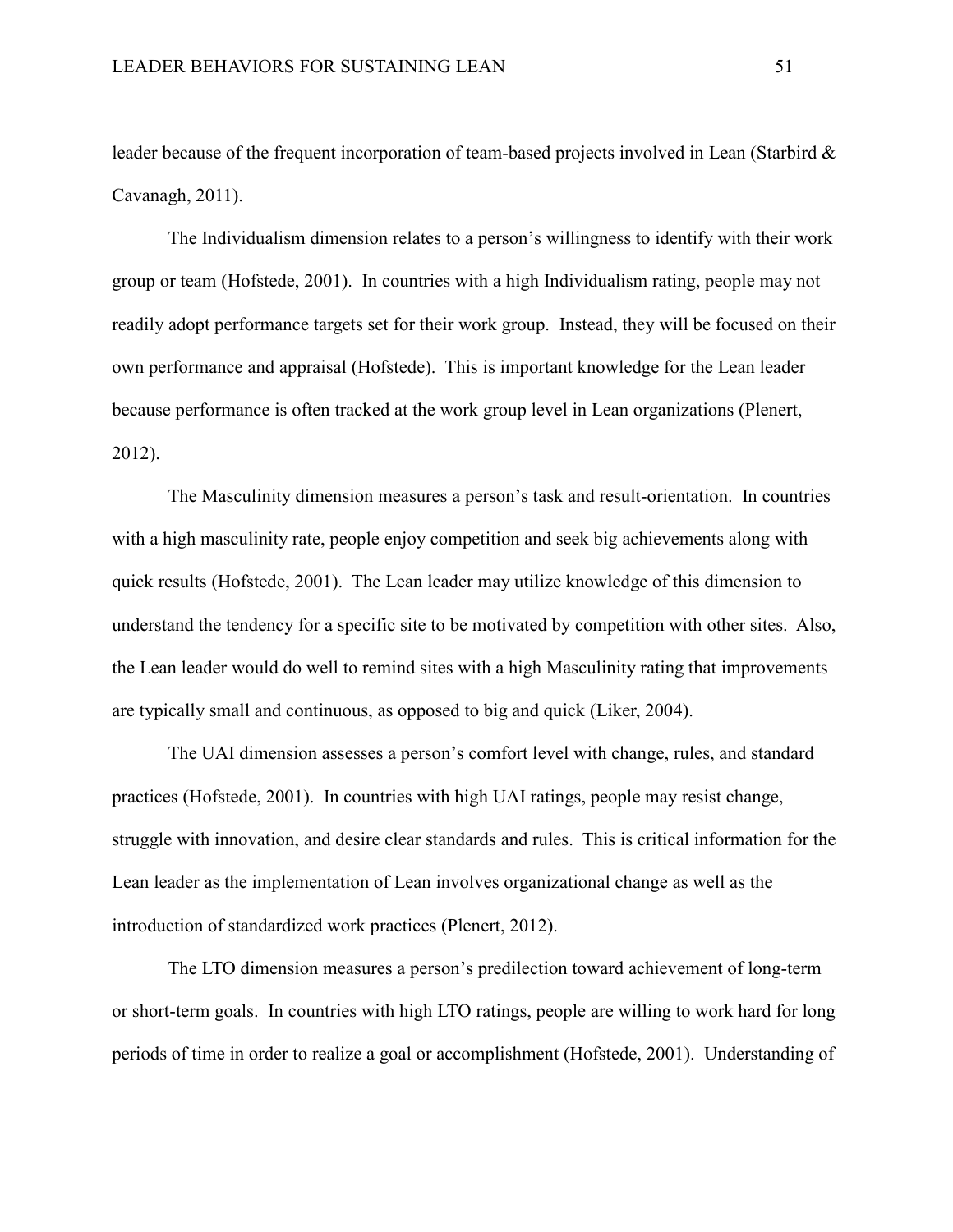the LTO rating for a site is important for the Lean leader because Lean is intended to be a longterm approach and this must be emphasized regularly to keep employees engaged (Liker, 2004).

The study conducted by Trompenaar and Hamden-Turner (1997) focused on people of different cultures and how they behave and interact with one another. This study resulted in the identification of five cultural dimensions. The cultural dimensions identified by Trompenaar and Hamden-Turner include Universalism vs. Particularism, Individualism vs. Collectivism, Neutral vs. Affective Relationships, Specific vs. Diffuse Relationships, and Achievement vs. Ascription. Each dimension will be discussed in the following paragraphs.

The Universalism vs. Particularism dimension evaluates a person's preferences toward rules and relationships. In countries with a Universalism rating, people prefer to follow rules and contracts (Trompenaar & Hamden-Turner, 1997). Knowledge of the rating of this dimension for the Lean leader would shed light on the likelihood that the structure and conformance associated with the Lean tool of standard work would be embraced (Plenert, 2012).

The Individualism vs. Collectivism dimension measures a person's tendency to focus on themselves or their team (Trompenaar & Hamden-Turner, 1997). In countries with a low Individualism rating, people are likely to readily embrace team work and team-based projects. The Lean leader can utilize an understanding of this rating to gauge the likely success of the implementation of work teams, which are a key part of Lean (Starbird  $&$  Cavanaugh, 2011).

The Neutral vs. Affective Relationships dimension assesses how likely a person is to show their emotions (Trompenaar & Hamden-Turner, 1997). In countries with a Neutral rating, people tend to be reserved and cool with little outward display of their emotions. Effective twoway communication is a key element of the organization change process associated with Lean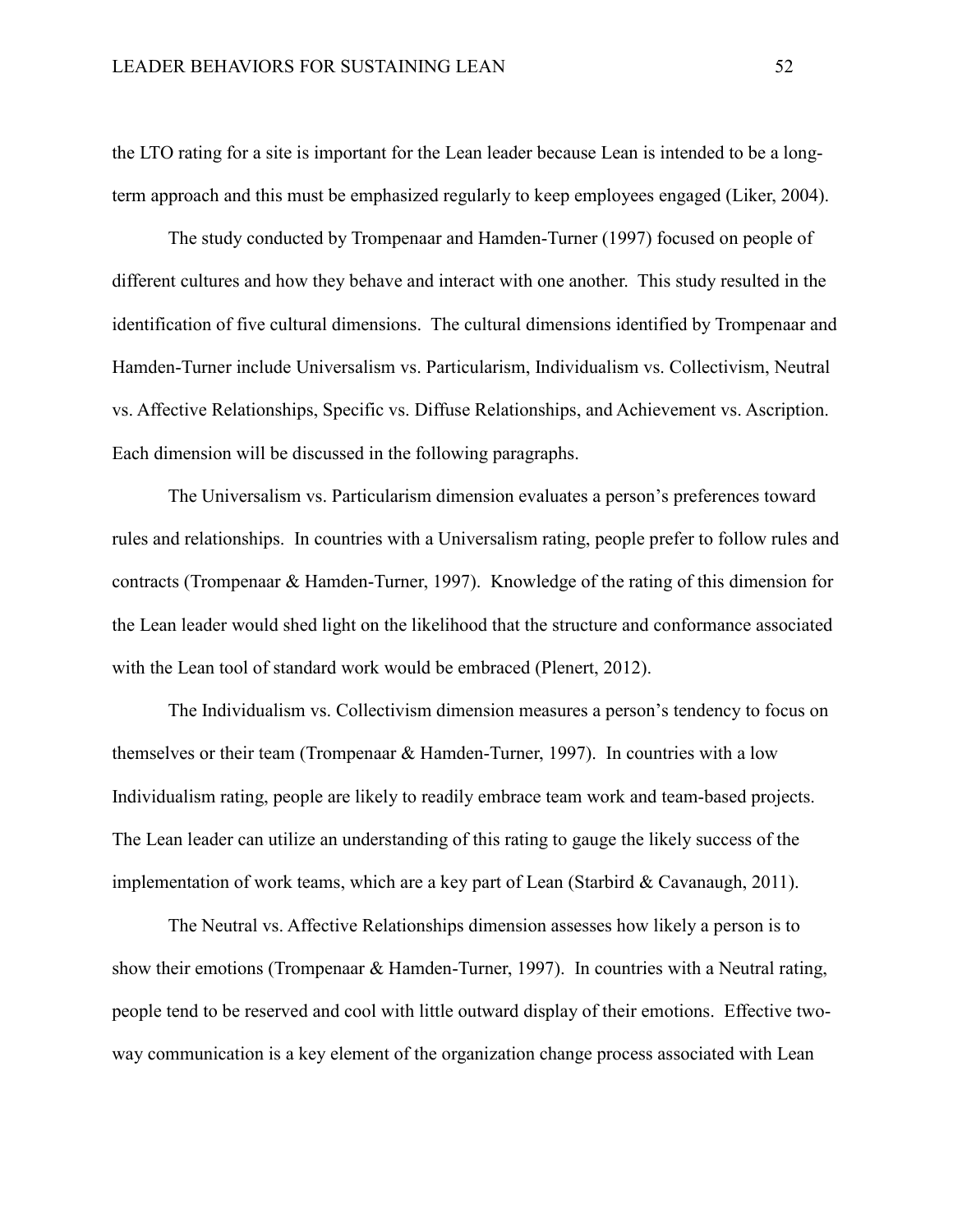implementation (Dibia et al., 2014), therefore the Lean leader would do well to grasp the rating for this dimension which would likely impact effective communication.

The Specific vs. Diffuse Relationships dimension relates to a person's tolerance for direct communication. In countries with a Specific rating, people prefer clear and direct communication (Trompenaar & Hamden-Turner, 1997). As in the previous dimension, the Lean Leader could utilize knowledge of this rating to optimize communication, which is a key element of Lean implementation (Dibia et al., 2014).

The Achievement vs. Ascription dimension evaluates if a person assigns esteem to another person based on their position or their accomplishments (Trompenaar & Hamden-Turner, 1997). In countries with an Ascription rating, people tend to honor and follow their superiors. For the Lean leader, understanding this rating could assist in the development of an effective strategy for selecting leaders in the Lean implementation. For the Ascription culture, the formal leaders of the organization should be equipped to disseminate the Lean principles and tools, while in the Achievement culture, the Lean leader should place those who achieve early improvements into leadership roles.

With regard to the specific case of Lean implementation within a multi-national company, Found et al. (2008) postulated that the existence of cultural differences was a significant factor. According to Cudney and Elrod (2010), cultural and language barriers introduce particular challenges for inclusively implementing Lean techniques globally. A specific challenge for leaders of multi-national companies is the need to transform multiple locations with disparate languages and cultures (Found et al.). In many situations, leaders of multi-national companies have failed to adjust their Lean implementation strategies and tactics to account for these cultural differences (Found et al.). A criticism of some leaders of the Lean movement is that their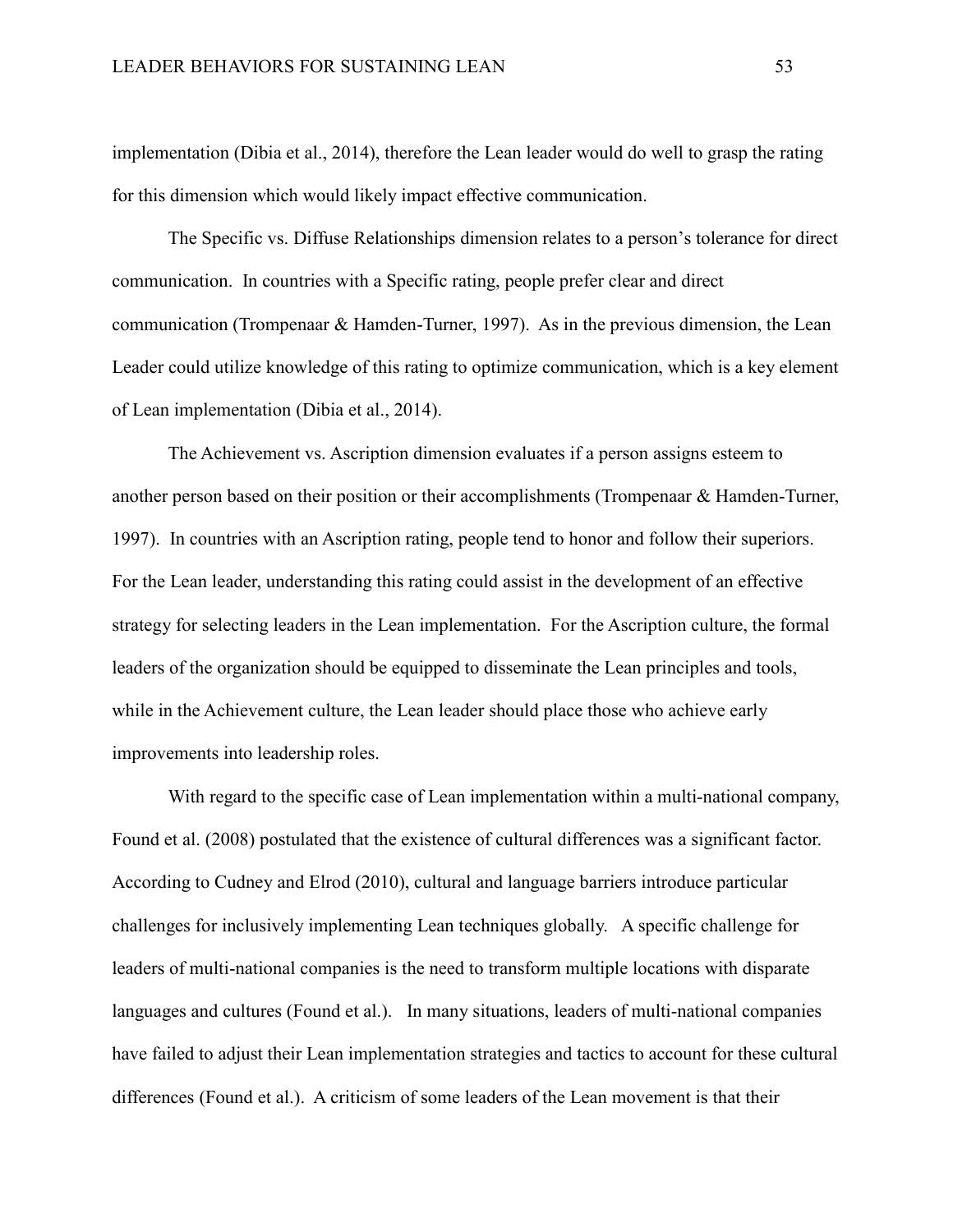guidance is prescriptive and lacking in contingency based on cultural differences (Found et al.). The inference that there is only one way to implement Lean is counter to the fact that sites within a multi-national company have differing cultures. In their study of Lean implementation, Hu, Mason, Williams, and Found (2015) proposed that because research into this topic area has been largely focused on western countries, there is a need to conduct more research in developing regions of the world.

With regard to the hierarchical taxonomy of leadership behaviors provided by Yukl (2012), the leader behaviors that demonstrated cultural change were largely change-oriented. However, some relations-oriented and task-oriented behaviors were also found to exist. The change-oriented leader behaviors of advocating change, envisioning change, and facilitating collective learning were clearly identified in the literature along with the relations-oriented leader behavior of supporting and the task-oriented leader behavior of clarifying.

## *Leader behavior and employee empowerment.*

Empowerment of employees by leaders of companies implementing Lean was found to be a key behavior for the sustainment of the implementation (Arthur, 2014; Found et al., 2008; Rymaszewska, 2014; TickFei et al., 2015). According to Arthur, leaders can help employees to develop a high level of buy-in to the Lean implementation by giving them ownership of projects and empowering them to make changes. TickFei et al. posited that engaging and empowering shop floor employees in the Lean implementation was found to be extremely conducive to generating desired results and sustaining Lean. This finding is consistent with the fourteenth of Deming's fourteen points for leaders pursuing Total Quality Management (a precursor to Lean) which emphasized the importance of placing every member of the company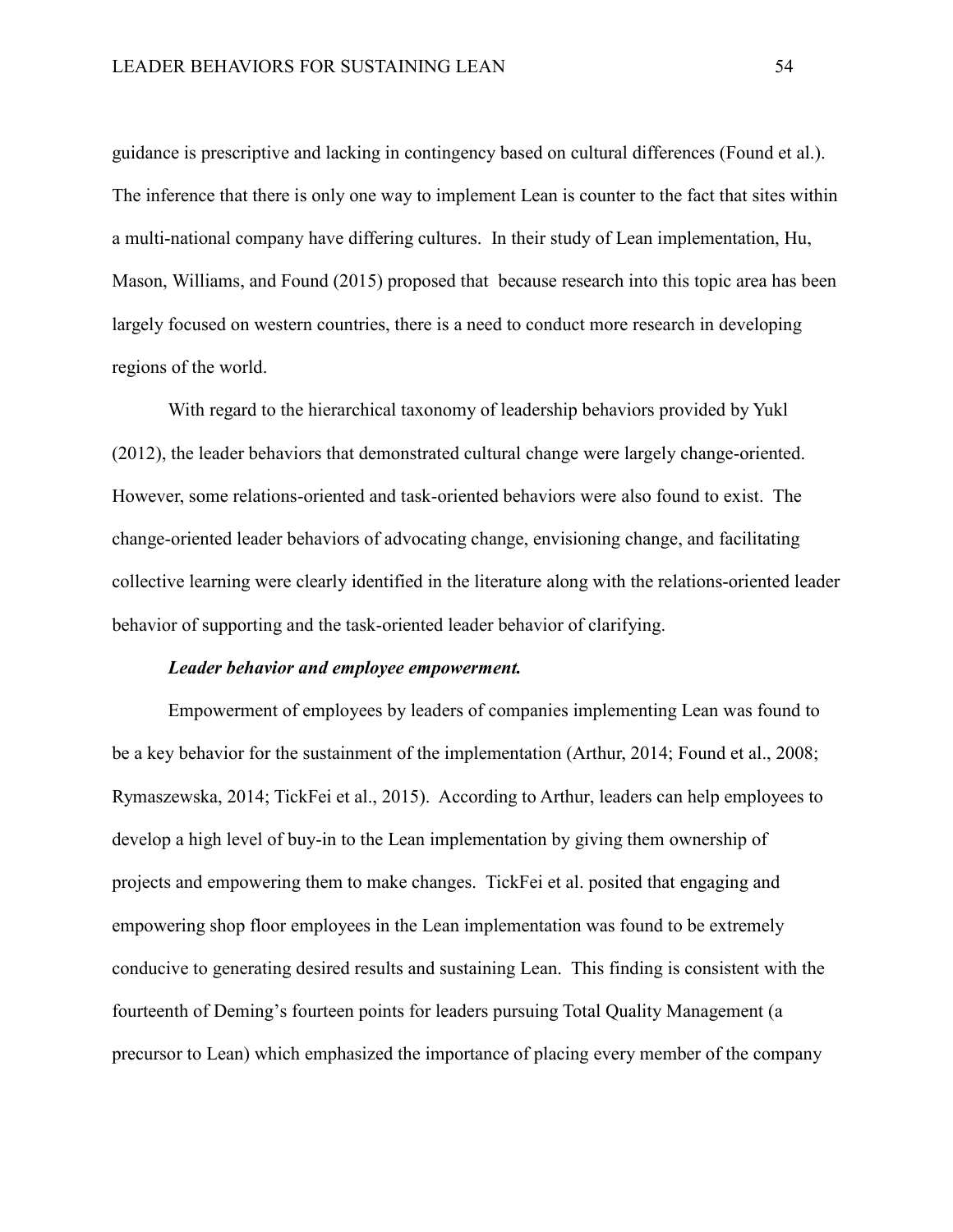in charge of the transformation that would result from the adoption of the preceding thirteen points (Ali & Ivanov, 2015).

Jadhav et al. (2014) identified a lack of empowered employees as a leading barrier to a sustained Lean implementation. According to Landry (2008), such lack of empowerment may stem from leaders resistance to giving up control in terms of allowing decision-making to flow downward to the workers and then providing support for what gets decided. Similarly, Barrett and Fraile (2005) indicated that red tape and bureaucracy removes the decision-making authority from the employees and limits the scope of Lean changes that can be pursued without involvement of leadership. In addition to the potential administrative constraints, Jones and Womack (2011) posited that leaders may limit employee empowerment by being overly riskaverse and not encouraging experimentation by the employees. A failed experiment may cause temporary difficulties, but it also enables employees to learn and it demonstrates a level of trust and empowerment by leaders (Jones & Womack).

In a study of small and medium enterprises (SMEs), Rymaszewska (2014) found that providing more authority and power to employees was a strong supporting factor for Lean implementation. To facilitate this, Rymaszewska observed that SME leaders streamlined the decision-making processes and focused on the development of multi-skilled employees capable of handling various tasks (including improvement and problem-solving activities). In larger companies, where several dedicated Lean resources may be utilized, Found et al. (2008) cautioned that employees may not be empowered if the improvement and problem-solving activities are only performed by the Lean experts. To counter this potentiality, the heavy utilization of empowered teams was emphasized (Found et al.).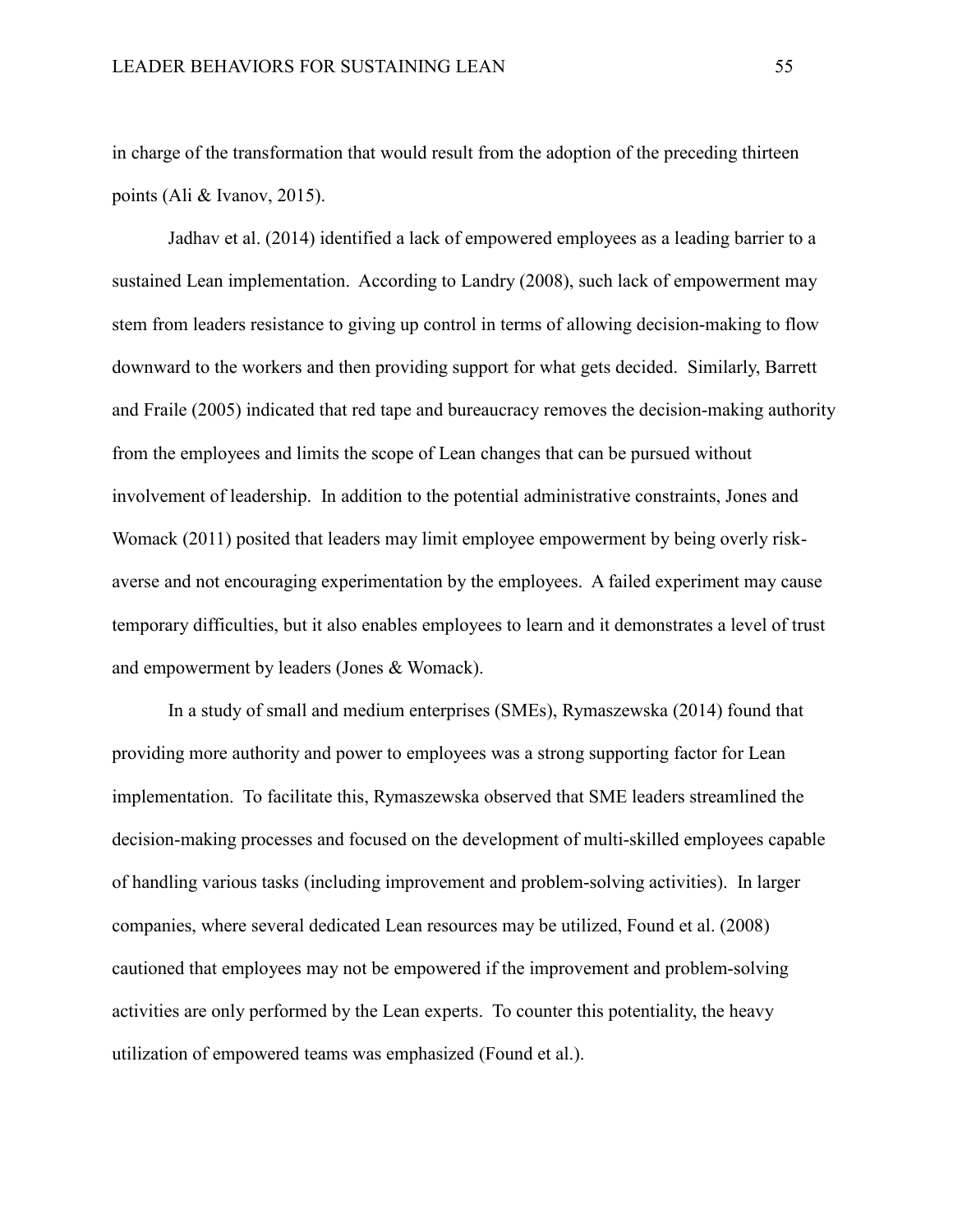Teams are a specific type of Lean tool and a major pillar of the Lean methodology (Byrne, 2013; Shah & Ward, 2003). That is the case because much of the improvement activity associated with Lean is performed by the employees who are responsible for the work, as opposed to specialists from outside (Starbird & Cavanagh, 2011). The natural work team provides an ideal structure and sense of ownership that greatly enhances the inherent power of any continuous improvement activity, including Lean (Liker, 2004; Starbird & Cavanagh, 2011).

With regard to the hierarchical taxonomy of leadership behaviors provided by Yukl (2012), the leader behaviors that demonstrated empowerment were largely relations-oriented. However, some change-oriented behaviors were also found to exist. The relations-oriented leader behaviors of empowering, supporting, developing, and recognizing were clearly identified in the literature along with the change-oriented leader behaviors of encouraging innovation and facilitating collective learning.

# *Leader behavior and communication.*

Communication by leaders of organizations implementing Lean was identified as an extremely important leader behavior (Brun, 2010; Dibia et al., 2014; Henderson & Evans, 2000). According to Laureani and Antony, (2015), establishing and utilizing effective communication was crucial for engaging employees and achieving buy-in to improvement measures. Leaders of companies that have succeeded in implementing Lean have indicated that the best way to prevent resistance to change is through increased and sustained communication (Coronado & Antony, 2002). The importance of communication was emphasized by Dibia et al. (2014) who listed it as a central element of each of the four components (Leadership, People, Process, and Outcome) of their Lean implementation model.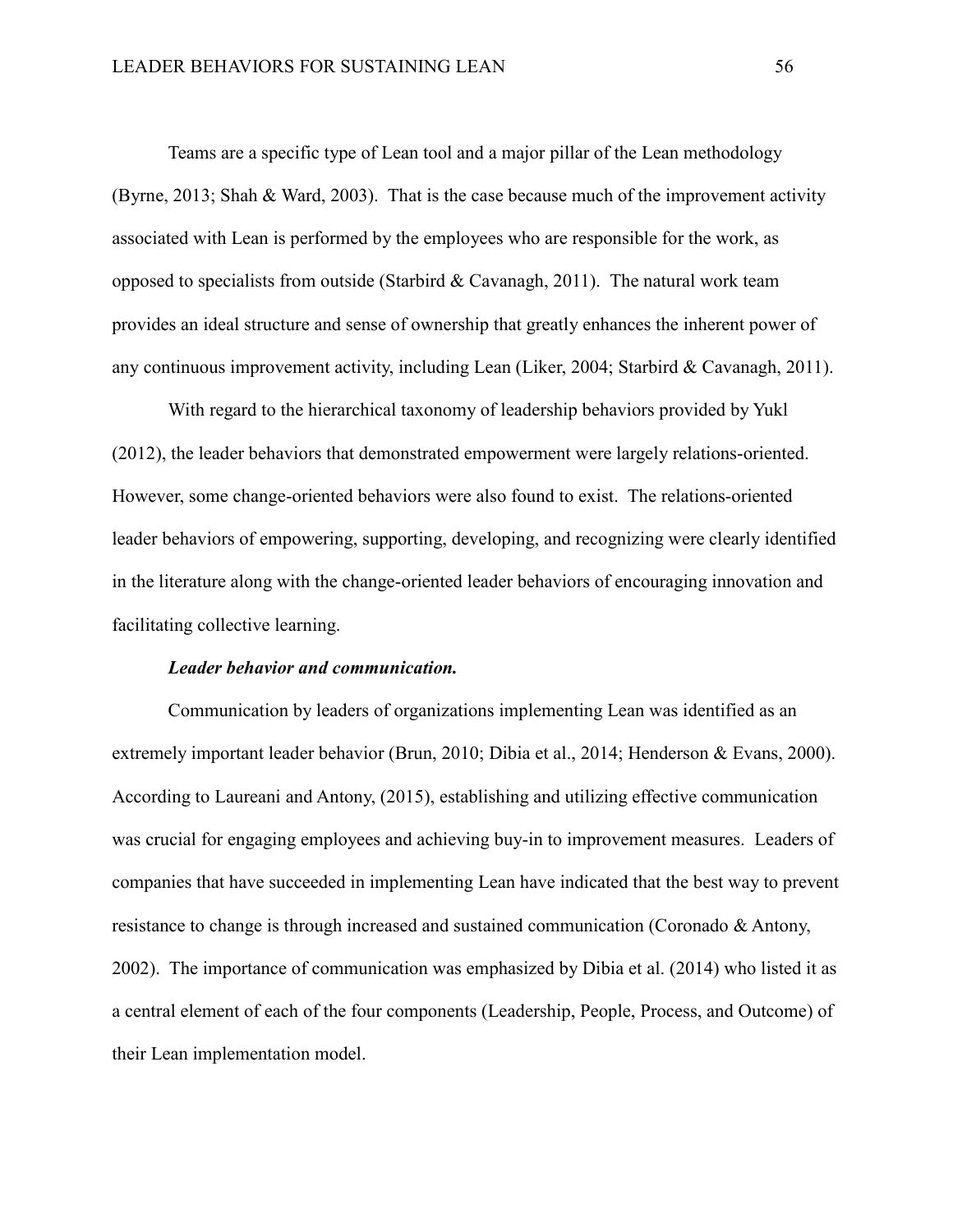Cudney and Elrod (2010) posited that employees need to be properly informed of changes that were being implemented for the sustainment of Lean. Additionally, Henderson and Evans (2000) found that early and sustained communication served to reduce employees' fear of changes brought about by the Lean implementation. This greatly improved the likelihood of the sustainment of Lean. This is especially true of the communication of successes, which can help to stimulate organizational support and excitement (Jadhav et al., 2014). Similarly, Coronado and Antony (2002) found that the communication of successes helped to encourage employees; however, they also emphasized the need to communicate failed efforts as a method for learning from mistakes and acknowledging that some Lean efforts may not succeed.

 Several researchers commented on the systems and structure for communication associated with Lean implementation. Sisson and Eishennawy (2015) proposed that leaders should provide regular communications on Lean throughout the company. The communication should explain the reason for changes being made and should incorporate multiple modes: town hall meetings, face-to-face communication, newsletters, and videos (Sisson & Eishennawy). An overall communication strategy and infrastructure are necessary to organize and facilitate the who, what, and how aspects of Lean communications (Coronado & Antony, 2002). Items such as slogans, banners, newsletters, and video displays were often utilized to communicate Lean philosophies, tools, and results (Coronado & Antony). Interestingly, Rymaszewska (2014) also found that effective communication was critically important within a smaller company pursuing Lean implementation; however, it was actually made easier due to the fewer number of people and informality.

Laureani and Antony (2015) interviewed twenty-one leaders and identified communication systems and structures to be a critical factor in the implementation of Lean.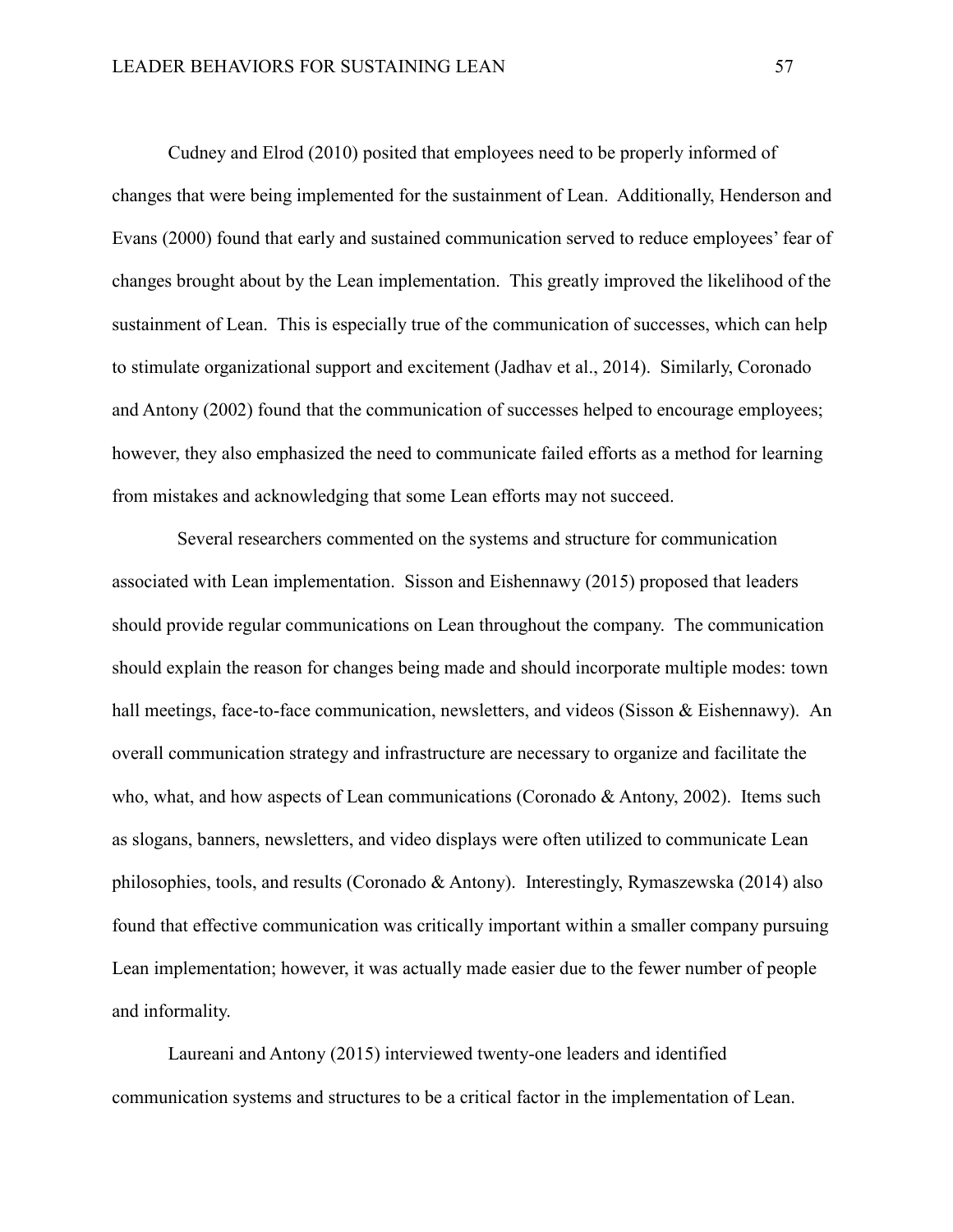According to Laureani and Antony, "participants' comments suggested a need for both verbal and visual communication systems as mutually reinforcing mechanisms for communicating the message" (p. 7). In addition, regular Lean events, conferences, and lunch and learns were identified as communication methods for giving recognition and showcasing success (Laureani & Antony). While definitely supportive of communication, one participant of Laureani and Antony's study did offer a slight caution against communicating too much, too soon, and to too many. The concern with such widespread communication was that employee expectations may be unduly raised and not immediately met, thus resulting in employee frustration and apathy in the longer term (Laureani & Antony).

With regard to the hierarchical taxonomy of leadership behaviors provided by Yukl (2012), the leader behaviors that demonstrated communication were largely change-oriented. However, some task-oriented and relations-oriented behaviors were also found to exist. The change-oriented leader behaviors of advocating change, envisioning change, and facilitating collective learning were clearly identified in the literature along with the task-oriented leader behavior of clarifying and the relations-oriented leader behavior of recognizing.

#### *Leader behavior and strategy.*

According to Rumelt (2011), "the core of strategy work is always the same: discovering the critical factors in a situation and designing a way of coordinating and focusing actions to deal with those factors" (p. 2). The leader behavior of linking existing business strategy to the implementation of Lean was found to be extremely important to the sustained success of the implementation (Spear & Bowen, 1999; Brun, 2010; Laureani & Antony, 2012; Naslund, 2013). In two studies where participants were asked to indicate if they agreed (using the Likert scale) that linking Lean to the business strategy was important to sustained Lean implementation, the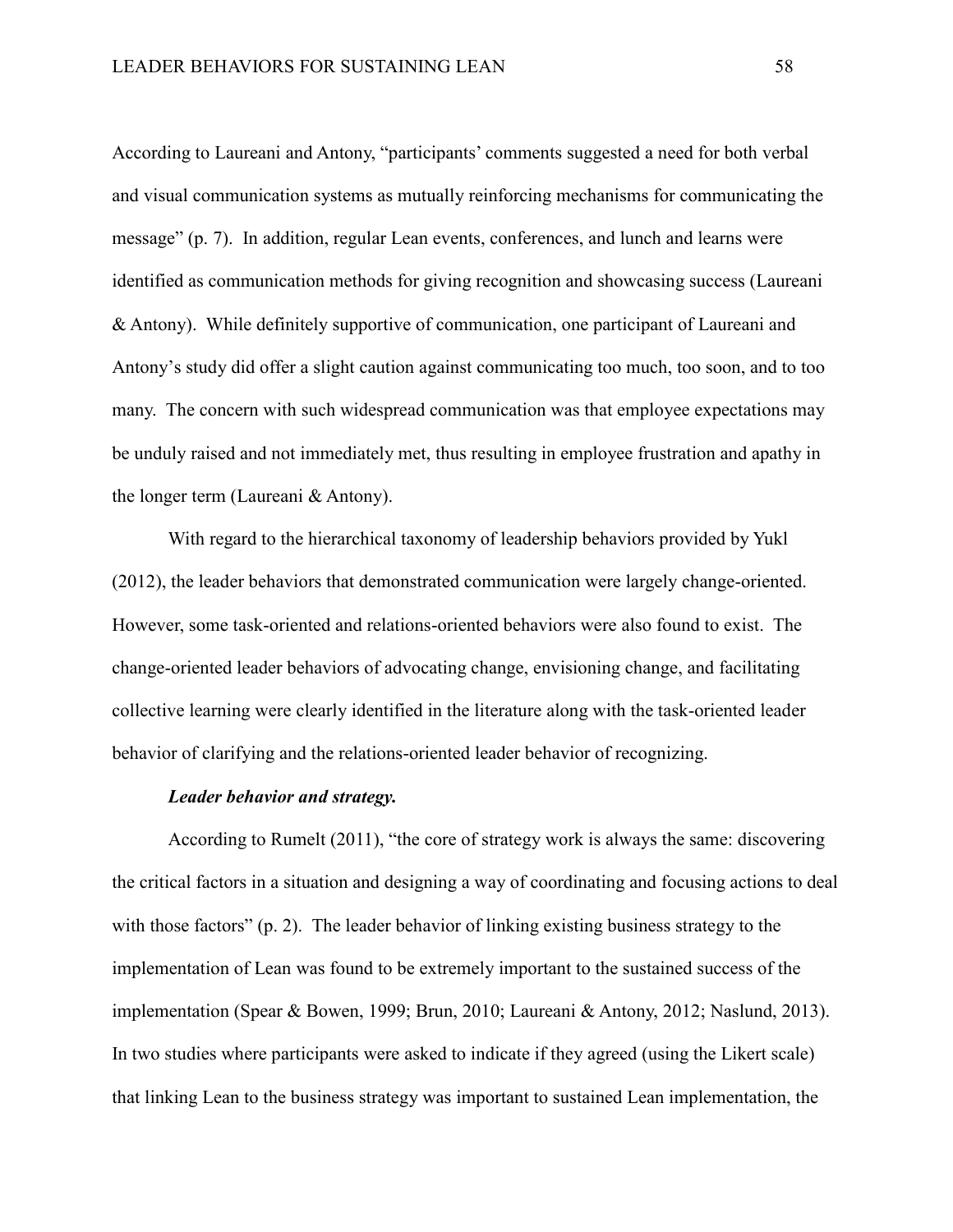average of the ratings provided were 4.1 and 4.26 (Brun; Laureani, & Antony, 2015). Based on an extensive review of the literature, Coronado and Antony identified linking the Lean implementation to the business strategy as a key ingredient for sustained success. Without this linkage to existing strategy, the probability of a sustained Lean implementation may diminish significantly (Naslund).

According to Coronado and Antony (2002), Lean cannot be treated as a stand-alone activity; rather it must support and connect with the existing company strategy. This should be true at a high level and for every single improvement project; the link to the business strategy should be made clear (Coronado & Antony). Naslund (2013) described this linkage as strategic alignment and indicated that the Lean implementation "should be linked to as well as support the organization's strategy, that the reason for starting the initiative should be based on substantive factors and that the organization has a long-term view of the effort" (p. 90). Pay (2008) posited that there are multiple improvement methodologies to consider and before a company chooses Lean, they should be certain that it will directly support their strategy. Coronado and Antony emphasized that the Lean implementation should be viewed as an enterprise-wide effort and not only focused on one area (e.g. manufacturing).

In terms of time frame, a Lean implementation should be viewed as a long-term initiative as opposed to a quick fix (Womack & Jones, 1996). According to Liker (2004), a key element to Toyota's success has been the willingness to base management decisions on a long-term philosophy, even at the expense of short-term financial goals. Womack and Jones posited that at least three years are required before significant organizational results occur while Velmurugan (2008) stated that it often takes five years before a specific project provides returns sufficient to cover the start-up and maintenance cost. Regardless of the precise number of years required for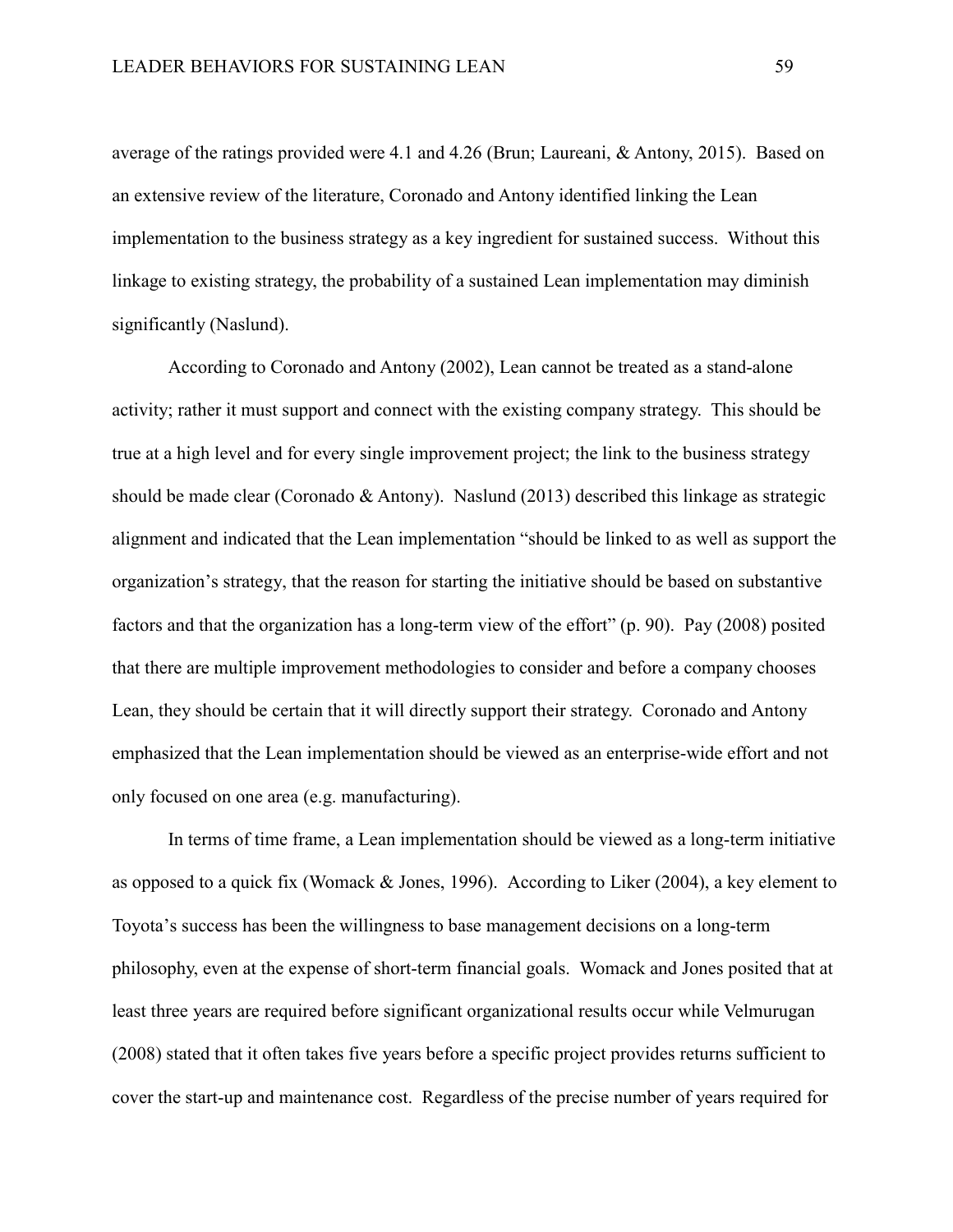results to occur, Lean implementation is clearly a long-term proposition. Finally, because of the long-term nature of Lean implementation, Naslund cautions that companies avoid the temptation to not stay the course when changes in leadership occur.

With regard to the hierarchical taxonomy of leadership behaviors provided by Yukl (2012), the leader behaviors that demonstrated linkage to strategy were largely task-oriented. However, some change-oriented behaviors were also found to exist. The task-oriented leader behaviors of clarifying, planning, and problem solving operations were clearly identified in the literature along with the change-oriented leader behaviors of envisioning change and advocating change.

# **Transition and Summary**

In summary, in an effort to further understand how leaders of multi-national companies utilized specific behaviors to sustain the implementation of Lean methodologies within their organizations, the Lean literature was explored. An overview of Lean was provided to establish the background and context for this study. Within the Lean literature, it was found that leader behaviors supporting management commitment, cultural change, empowerment, communication, and linkage to strategy were critical for sustained Lean implementation. With respect to BT, the leader behaviors identified as supportive of sustained Lean implementation represented the taskoriented, relations-oriented, and change-oriented meta-categories. For example, to demonstrate management commitment, researchers found that leaders should participate in Lean training and improvement projects (task-based) and spend time with employees to develop excitement for the Lean implementation (relationship-based).

This study was an exploration of the behaviors to be utilized by leaders striving to sustain the implementation of Lean in multi-national companies. As a foundation to the overall study,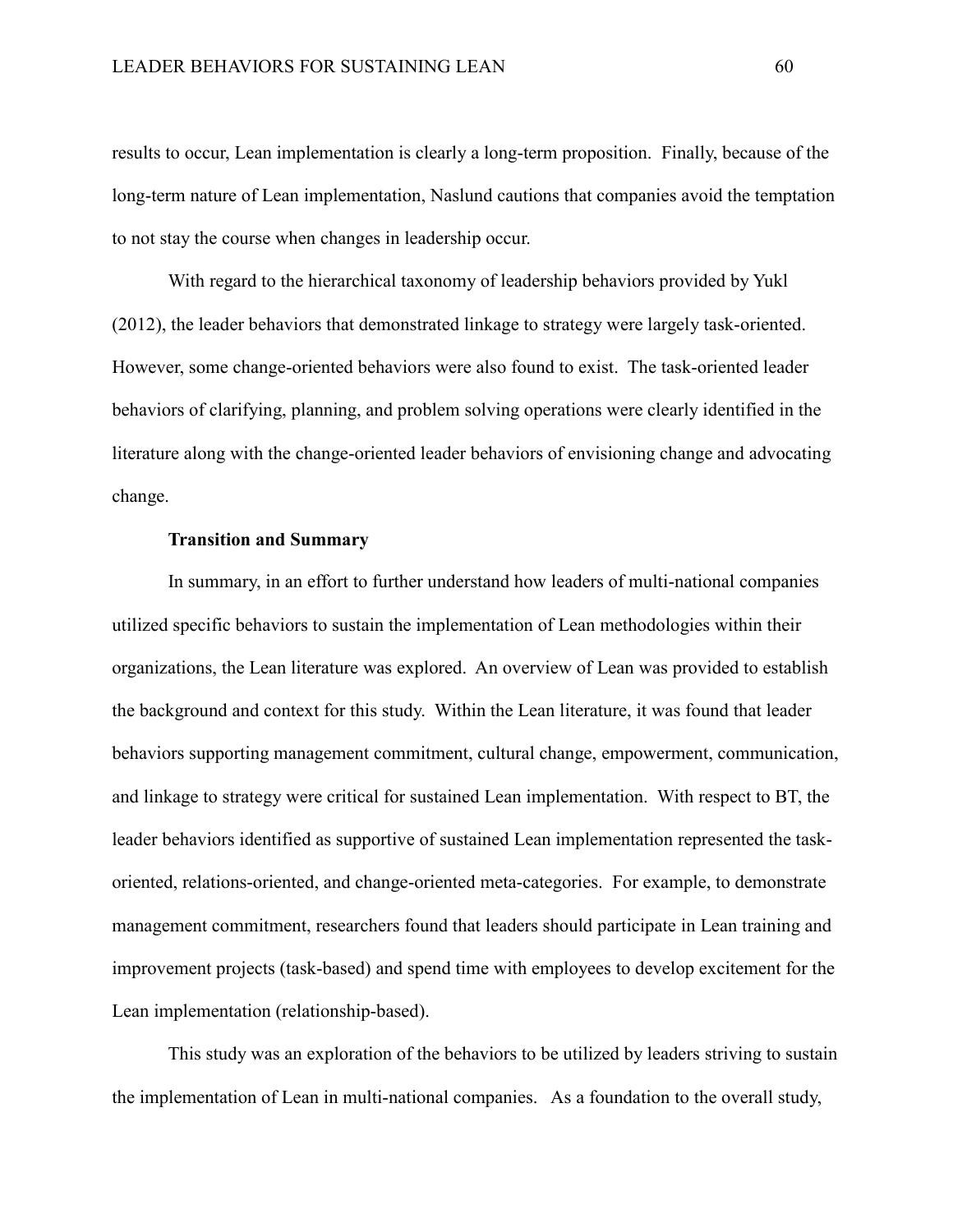this section provided important information about the problem to be examined and the overall purpose to be achieved. Also, the approach utilized for research was described, several key terms and assumptions were presented, and the significance of the study was discussed. Finally, a thorough review of the associated professional and scholarly literature was presented along with potential themes and perceptions to be examined by this study. The next section will discuss the research project in detail with emphasis on the research design and method.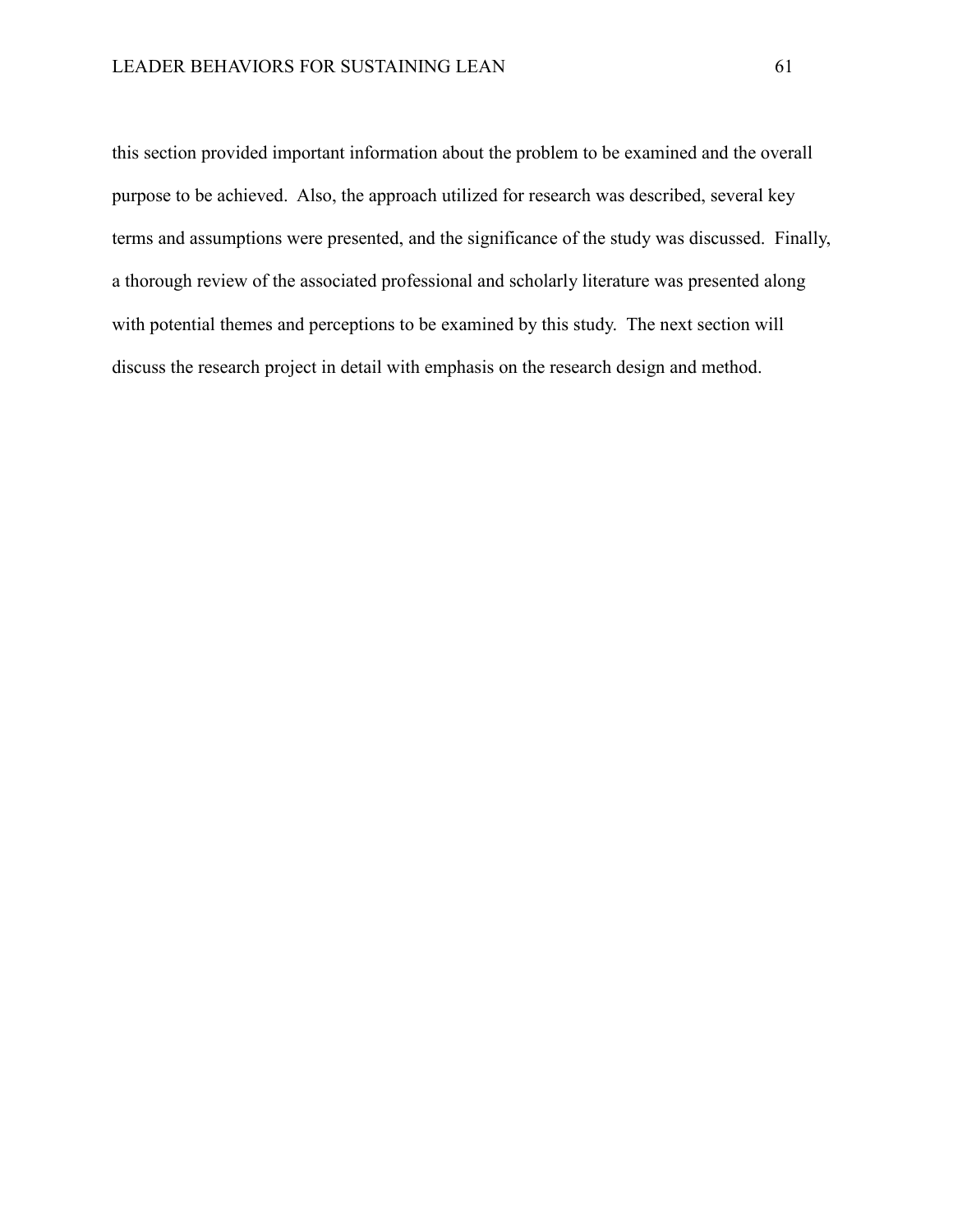#### **Section 2: The Project**

This study investigated how leaders of multi-national companies utilized specific behaviors to sustain the implementation of Lean methodologies within their organizations. To explore this research question, leaders of multi-national companies sustaining a Lean implementation for at least three years were interviewed, Lean processes were observed, and organizational documents were reviewed. A qualitative study, utilizing case study methodology, was employed to address the research question. This section describes the research project details by providing information about the overall purpose to be achieved and the role of the researcher and participants. Also, the research method and design, population and sampling, and data collection will be described. Finally, a thorough review of the data analysis techniques will be presented along with the overall study reliability and validity considerations.

## **Purpose Statement**

The purpose of this qualitative case study was to increase the empirical knowledge of multi-national company leader behaviors required to sustain the implementation of Lean methodologies for at least three years. More specifically, the intent of this investigation was to make the relationship between leader behavior and sustained Lean implementations better understood. According to Stake (2010), such an increase in the understanding of a key relationship is a leading purpose of scholarly and applied research.

In addition, this study was intended to identify and communicate specific leader behaviors that supported sustained Lean implementations. The intention of communicating these leader behaviors was to better equip business leaders to address the problem of the relatively poor Lean implementation sustainment rate described in the Problem Statement. Therefore, the ultimate purpose of this study was to improve the practice of Lean implementation so that higher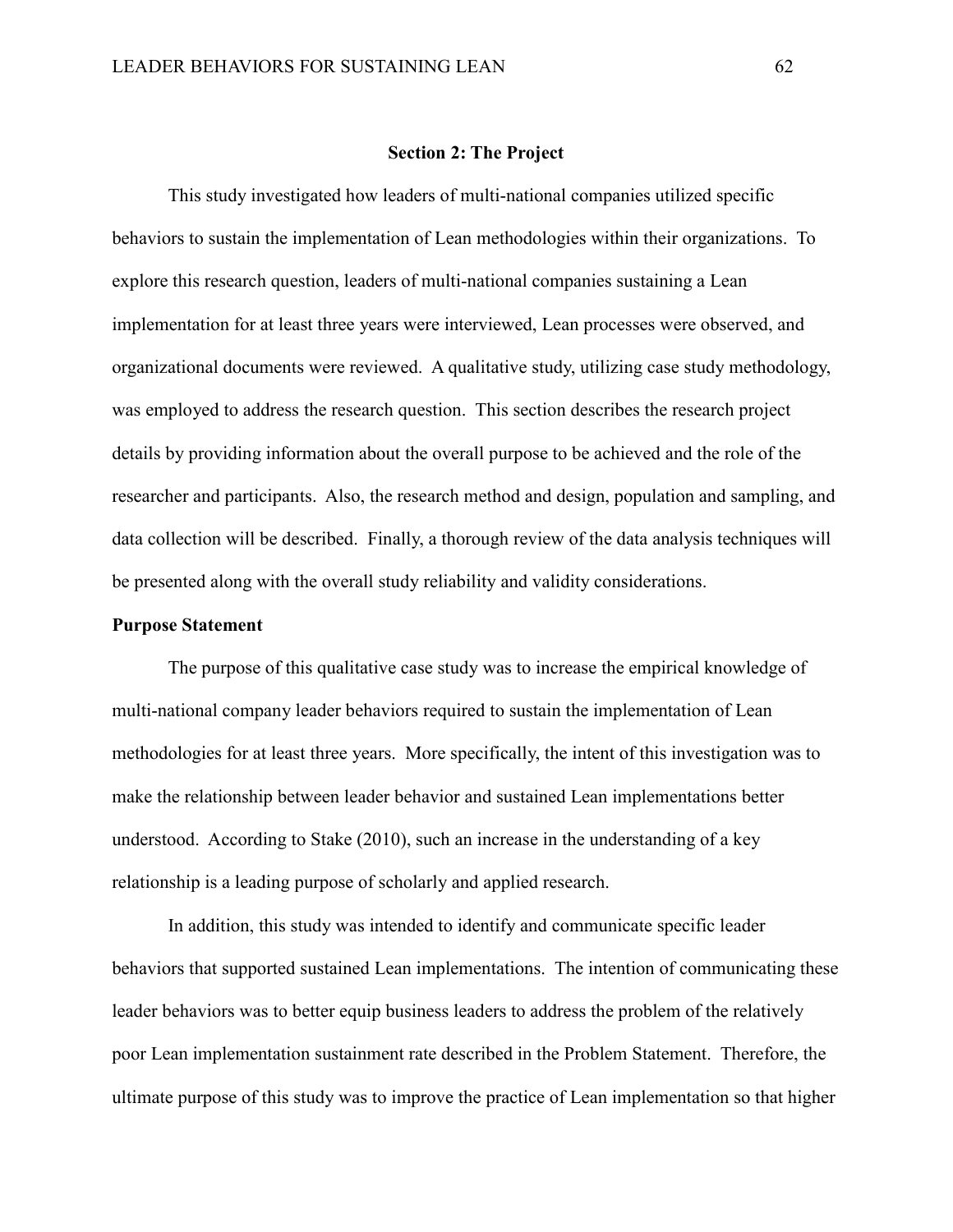rates of sustainment would be achieved. Such improvement in business practice is a key purpose of scholarly research (Creswell, 2012; Merriam, 2009).

Several steps were taken to accomplish the purpose of this study. A review of the associated professional and scholarly literature was conducted to establish the current understanding of this topic. In addition to the information gleaned from the literature review, new research data was gathered by examining three multi-national companies that had sustained their Lean implementations for more than three years. The examination included personal interviews, direct observation and review of relevant documents.

# **Role of the Researcher**

The role of the researcher in a qualitative study is that of the data collection instrument (Creswell, 2012; Stake, 2010; Yin, 2009). For this study, the researcher collected the data through in-depth participant interviews designed to elicit detailed information and insight. In addition, the researcher supplemented the interview process with follow up discussions, on-site observations, document reviews, and relevant company web site reviews in an effort to discover key findings through triangulation.

## **Participants**

Merriam (2009) posits that qualitative research participants should be knowledgeable about the research question and willing to share information and support the exploration process. Participants in this study met these criteria as they were senior leaders of three multi-national companies able to sustain their implementation of Lean for at least three years and willing to participate in this research. Initially, participants received an email (see Appendix A) describing the requirements of the study and including an attached consent form. Participants then submitted the completed consent form and scheduled a phone interview with the researcher (see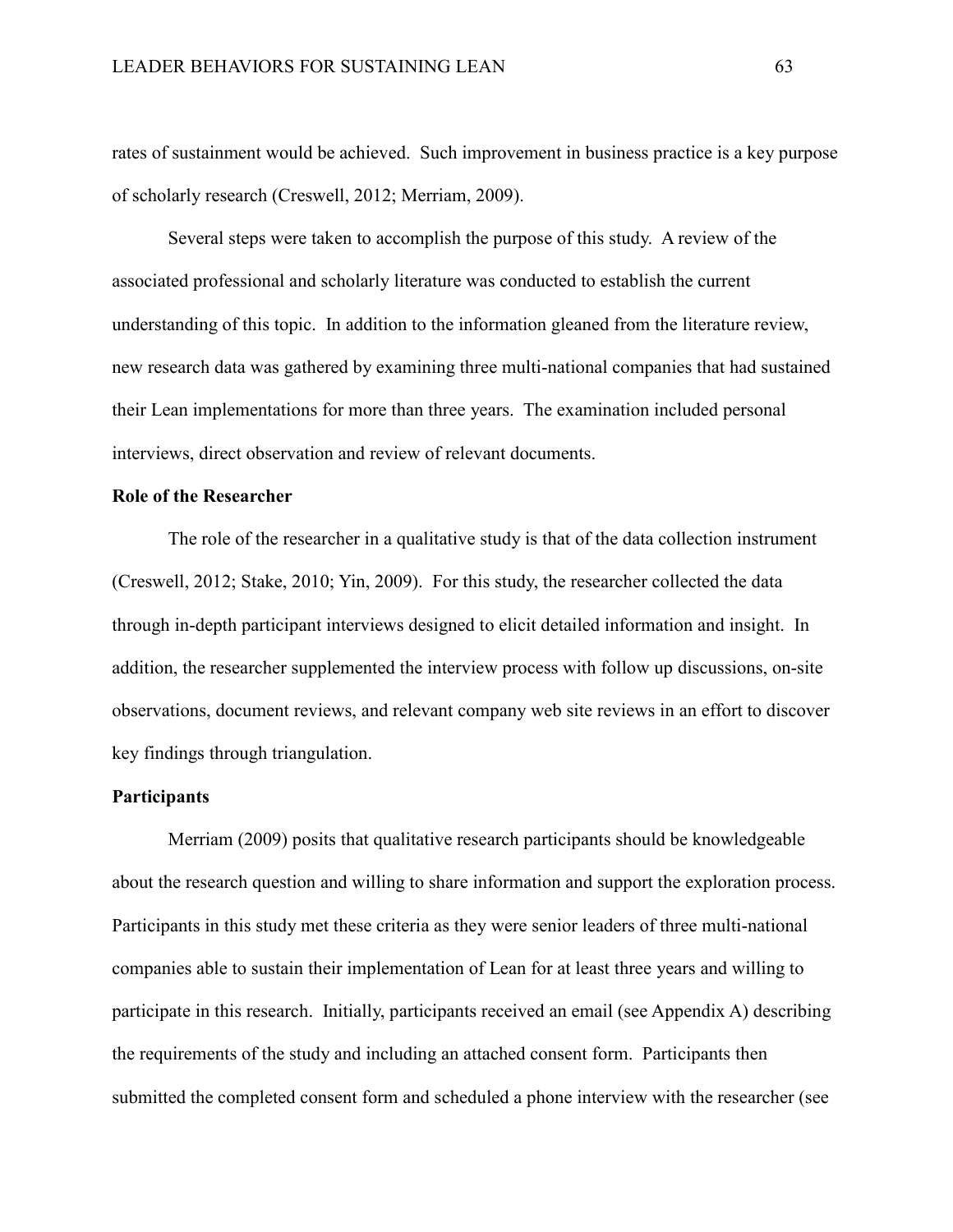Appendix B). The telephone interviews consisted of eight open-ended questions designed to explore the Lean implementation experiences of each participant (see Appendix C). Before moving to the open-ended questions, the researcher discussed the study background and requirements. By doing so, the researcher established a rapport and also confirmed that each participant met the study requirements. In addition, the researcher clearly indicated that the participant was able to withdraw from the study at any time if they so desired. The phone interviews were recorded and then transcribed soon thereafter. Each participant was asked for approval of the recording of the telephone interviews and each received a copy of the interview transcript for the review.

Confidentiality of the information provided by the participants was paramount and was protected through multiple methods. All electronic files resided only on the researcher's computer which was password protected. The principal researcher was the sole individual with access to the computer and password. All associated hard copy documents were kept in a locked file drawer which only the researcher could open. The telephone interviews occurred in the researcher's office behind a closed door beyond which the words of the interview could not be heard. Also, the recordings of the telephone interviews were kept in a locked drawer and codes were used in place of participant and company names to preserve anonymity and confidentiality (see Table 2). Finally, all records will be destroyed three years after the completion of the research.

Table 2

|               | Company A | Company B | Company C |
|---------------|-----------|-----------|-----------|
| Participant 1 |           |           |           |
| Participant 2 |           |           |           |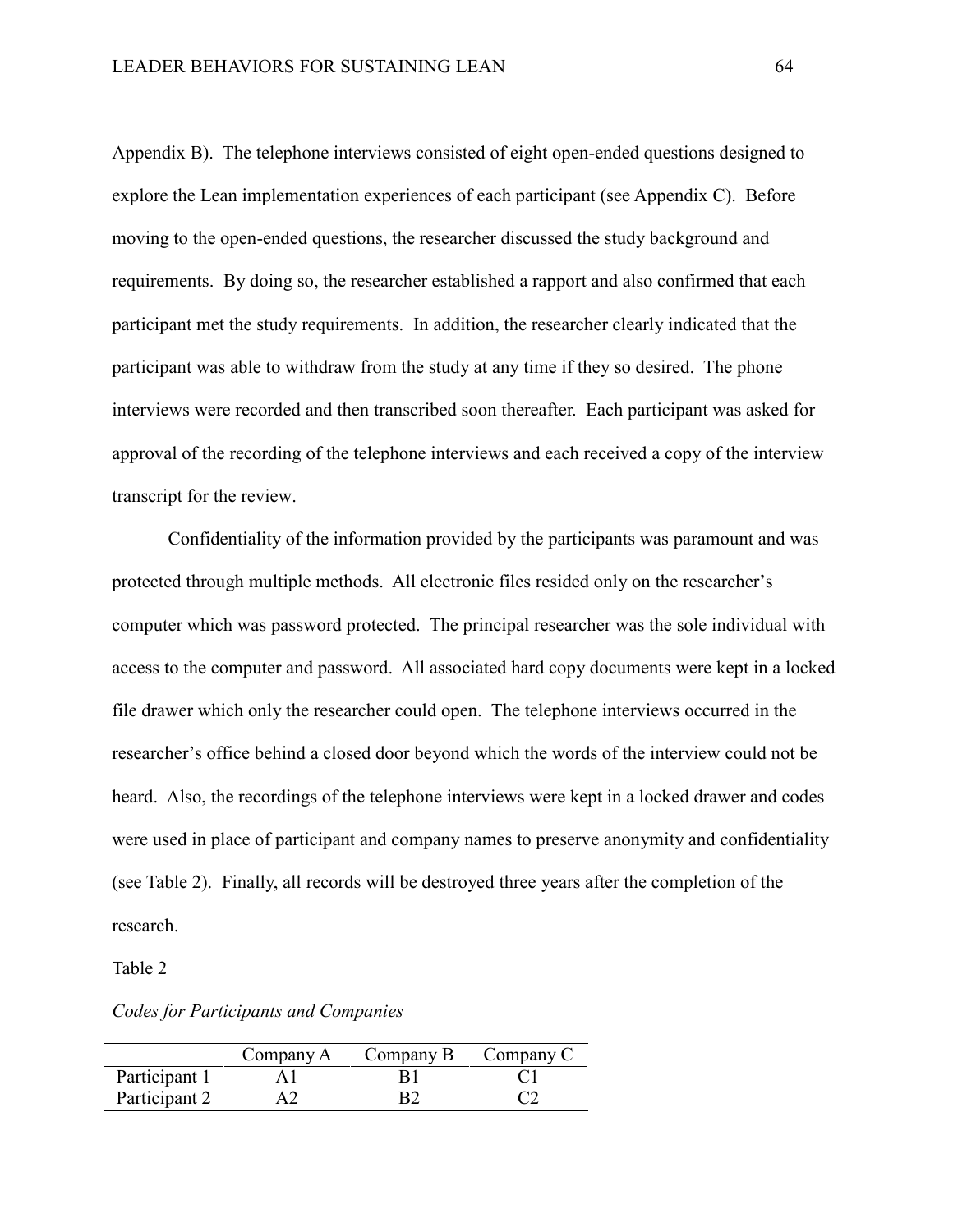#### **Research Method and Design**

According to Stake (2010), scholarly research should be intended to make some relationship or situation better understood. With regard to specific research methodology, Creswell (2012) defined scholarly research as a six-step process: identify a research problem, review the literature, specify a research purpose, collect data, analyze and interpret the data, and report the findings. Similarly, Yin (2009) proposed that the process of research consisted of planning, designing, preparing, collecting, analyzing, and sharing. While their lists of research steps were different, both Creswell and Yin emphasized the importance of the appropriate research method and design to effectively answer research questions. Therefore, utilization of the appropriate research method and design are regarded as crucially important matters for the researcher (Creswell, 2012; Merriam, 2009; Yin, 2009).

The qualitative method and multiple-case study design were utilized to address the research question of this study. These were selected for multiple reasons based on the nature of the study and current recommended practices for effective research. The rationale for utilizing the qualitative method and multiple-case study design will be explained in the following sections.

#### **Method.**

According to Creswell (2014, pp. 3-4), the three research methods are:

**Quantitative - a means for testing objective theories by examining the relationship** among variables. These variables, in turn, can be measured, typically on instruments, so that numbered data can be analyzed using statistical procedures.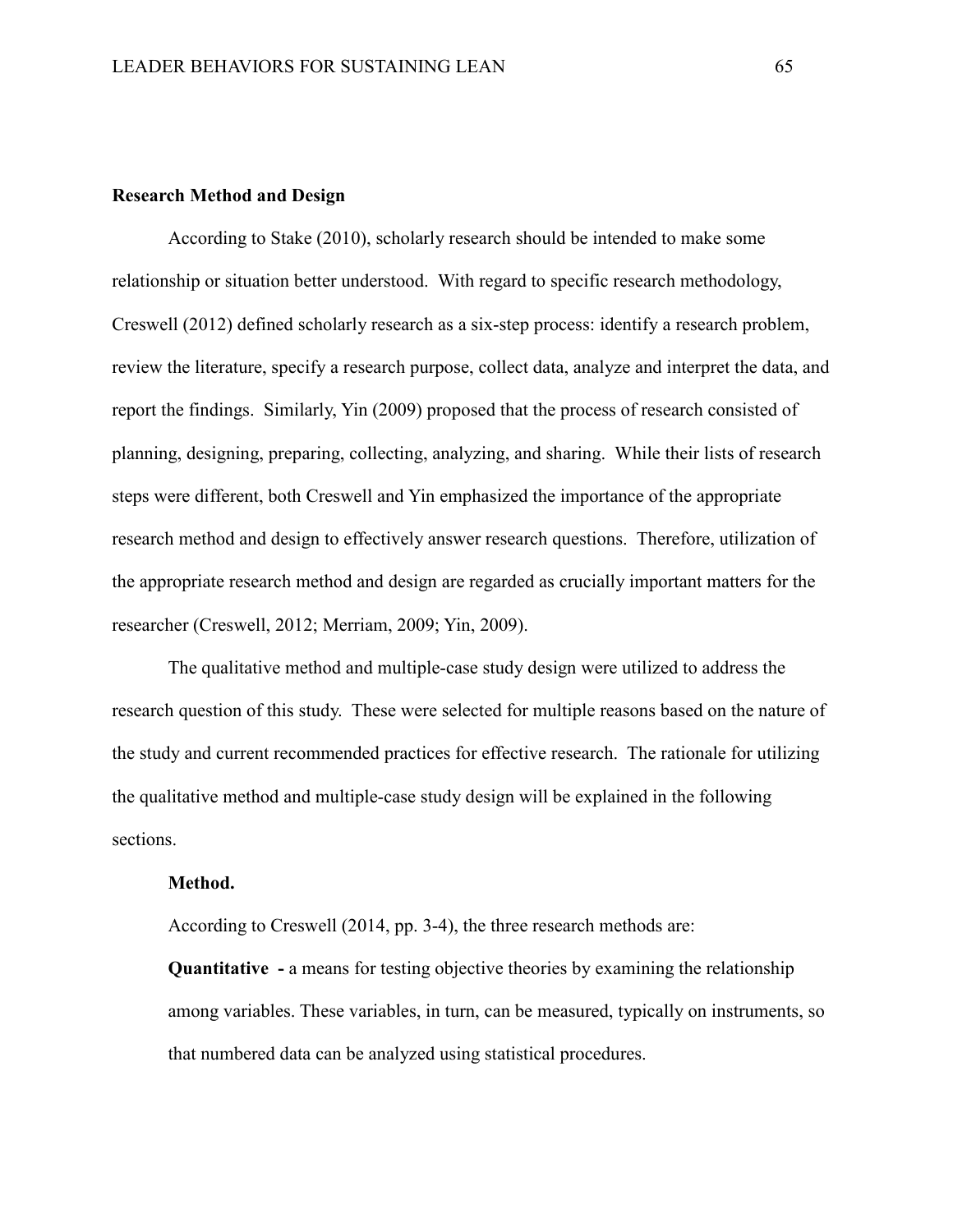**Qualitative -** a means for exploring and understanding the meaning individuals or groups ascribe to a social or human problem. The process of research involves emerging questions and procedures, data typically collected in the participant's setting, data analysis inductively building from particulars to general themes, and the researcher making interpretations of the meaning of the data.

**Mixed methods -** an approach to inquiry that combines or associates both qualitative and quantitative forms. It involves philosophical assumptions, the use of qualitative and quantitative approaches, and the mixing of both approaches in a study.

The above description of the qualitative method best matched the nature of this study. Also, the qualitative approach suited this study because it was interpretive (gained insights through the discovery of meanings) and naturalistic (the research took place in real world settings as they unfolded naturally), which are two key elements of the qualitative method according to Stake (2010). In addition, this method was chosen because the study largely involved words and open-ended questions rather than numbers and statistics, which is often the distinction between qualitative and quantitative methods according to Creswell (2014) and Corbin and Strauss (1990).

Because this study did not meet Creswell's (2014) condition of testing an objective theory by analyzing data with statistical procedures, the quantitative method was not appropriate. Further, this study did not involve precise numerical findings, large random, samples, or inanimate data collection instruments, which Merriam (2009) purports are characteristics of the quantitative method. Also, this study was not a mixture of quantitative and qualitative approaches, which is a required condition for mixed methods according to Creswell and Yin (2009); therefore this method was not utilized.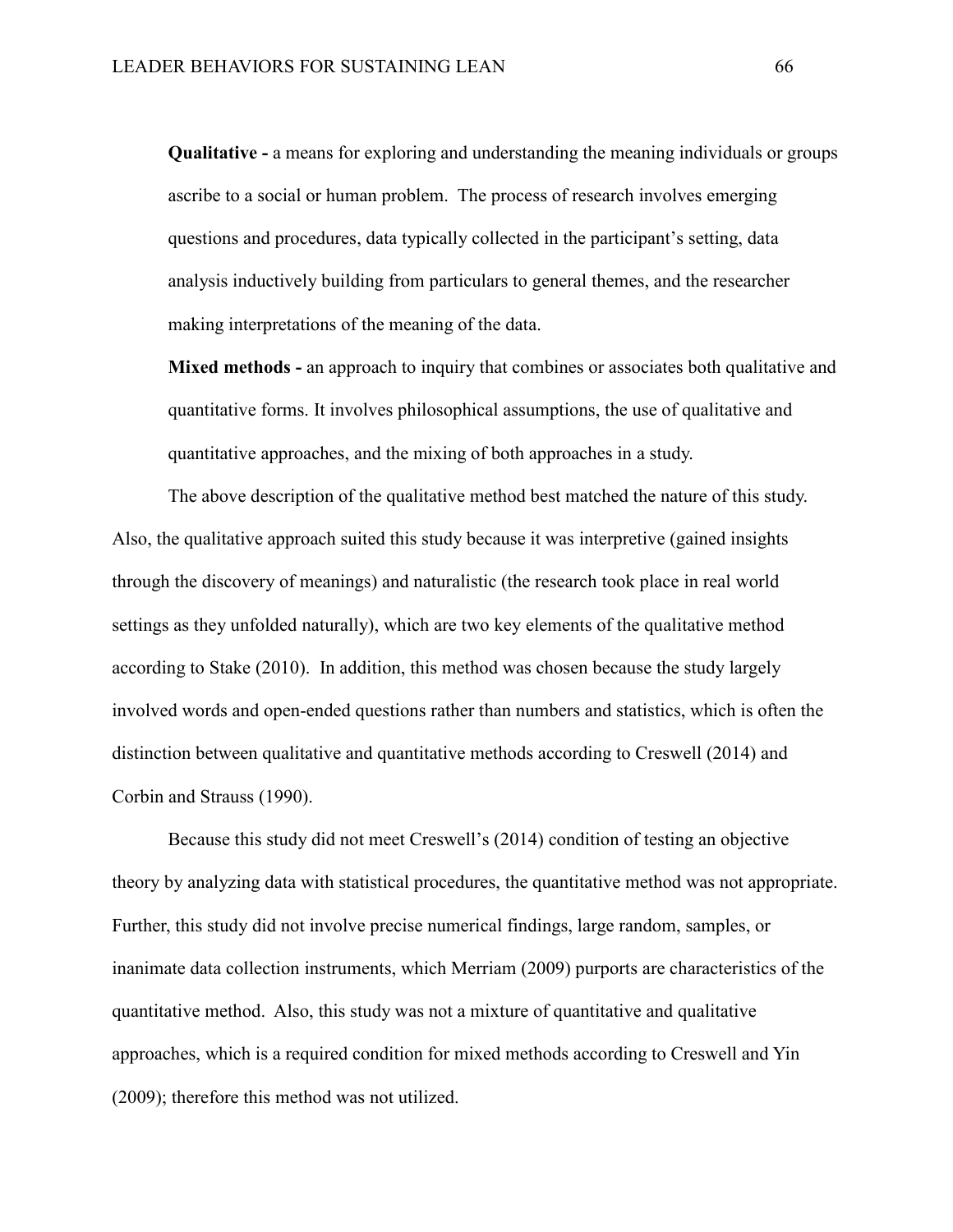#### **Research design.**

The design of research has been defined and described by multiple researchers. For example, Nachimias and Nachimias (1992, p. 77) defined research design as "a plan that guides the investigator in the process of collecting, analyzing, and interpreting observations." To help describe the purpose of research design, Philliber, Schwab, and Sloss (1980) proposed that research design must address four problems: what questions to study, what data are relevant, what data to collect, and how to analyze the results. According to Merriam (2009), the designs of the qualitative method are narrative analysis, ethnography, phenomenology, grounded theory, and case study.

The case study design was selected as the most appropriate design of qualitative method for this study. Eisenhardt (1989) purported that the case study design can be utilized for providing description and theory testing. This study aimed at leadership theory testing and addressing the broader context of Lean implementation in multi-national companies in particular, thus matching one of Eisenhardt's uses for the case study design. Additionally, Yin (2009) posited that the selection of the qualitative method design is dependent upon three conditions: the type of research question posed (how, why? or who, what, where, how many, how much?), the need for investigator control over actual behavioral events of the participants (yes or no), and the focus on contemporary as opposed to historical events (yes or no). For this study, the research question was a how question (How were leaders of multi-national companies able to utilize specific behaviors to sustain the implementation of Lean methodologies within their organizations?), which fit Yin's first condition for the case study design. Also, Yin's second case study condition was met as control over the behavioral events of the study participants was not required. Finally, this study focused solely on how leaders are currently implementing Lean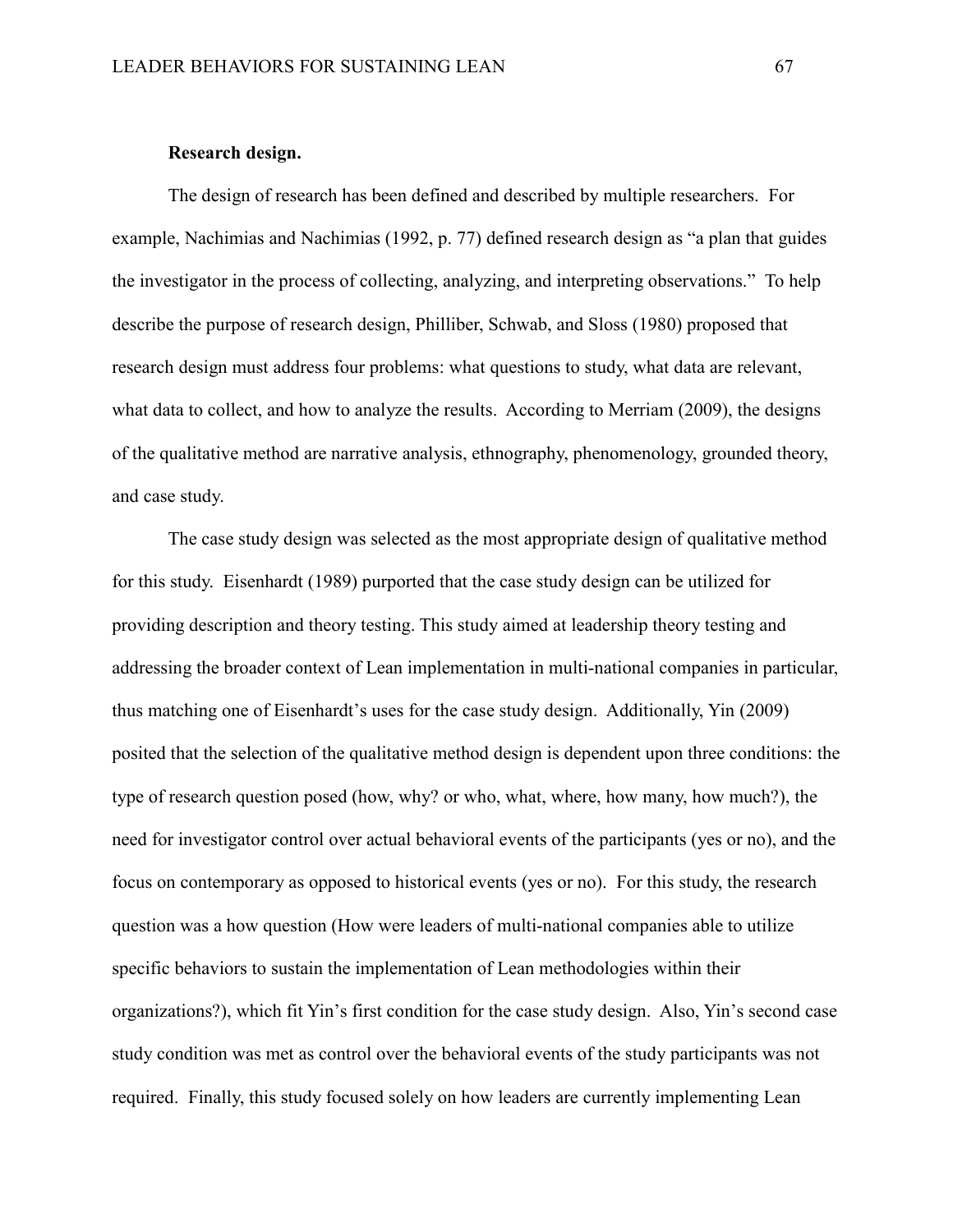methodologies, thus Yin's third case study condition was met. The other qualitative designs (narrative analysis, grounded theory, ethnography, and phenomenology) were not selected for this study for the reasons cited in the following paragraphs.

According to Creswell (2012), narrative analysis involves "qualitative procedures in which researchers describe the lives of individuals, collect and tell stories about these individuals' lives, and write narratives about their experiences" (p. 22). As the name implies, the narrative analysis is best used to tell a story to help make sense of a person's experience (Merriam, 2009). An example of a narrative analysis would be the utilization of first-person stories of students in an attempt to better understand the classroom experience (Creswell). For the study of leader behaviors in Lean implementations, the researcher believed that gathering information through personal interviews (a form of storytelling) was important, however, other methods of data collection were also deemed useful. In order to base conclusions on more than personal accounts, it was desired to use direct observations and document reviews as well. Thus, the narrative analysis approach was not the most appropriate choice for this study.

Ethnographic designs seek to "describe, analyze, and interpret a cultural group's shared patterns of behaviors, beliefs, and language that develop over time" (Creswell, 2012, p. 21). According to Merriam (2009), the heart of ethnography is the thick description of a group's culture. For the study of leader behaviors in Lean implementations, the researcher believed that it was important to learn about the impact of culture and the behaviors of leaders (which are aspects of ethnography), however, the data was to be collected over a very short period of time. Therefore, the ethnographic approach was not the most appropriate choice for this study.

Phenomenology seeks to describe experiences as they are lived (Merriam, 2009). The experiences are associated with a specific phenomenon or event and they are best conveyed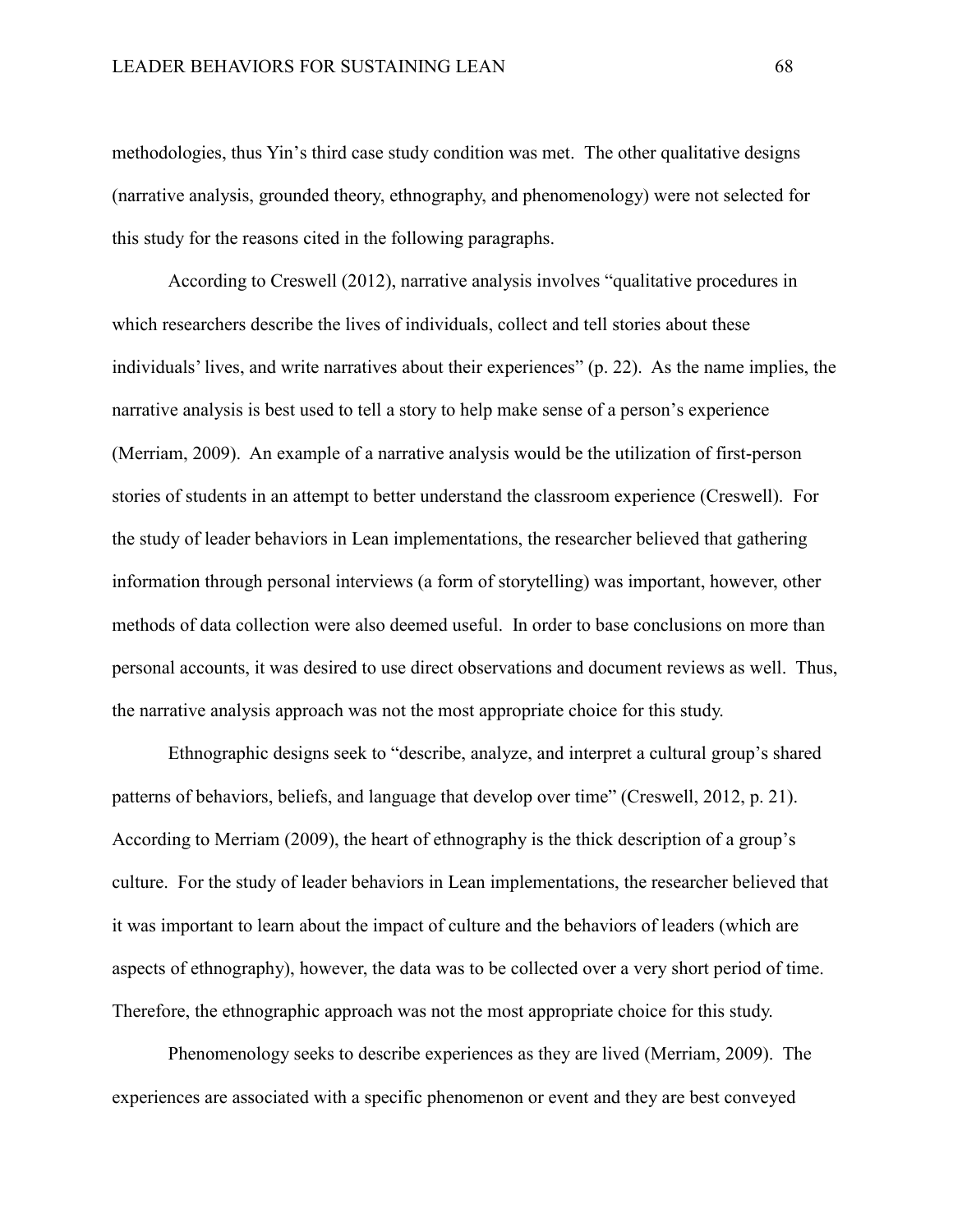through interview and direct observation (Merriam). For the study of leader behaviors in Lean implementations, the researcher believed that it was important to learn from leaders who experienced the phenomenon of Lean implementations, however, the intent was more related to fact finding as opposed to an understanding of feelings or perceptions. Therefore, the phenomenology approach was not the most appropriate choice for this study.

Grounded theory designs are used to generate a general explanation for a process or action that is grounded in the views of the participants (Creswell, 2012). According to Merriam (2009), the focus on building theory is what differentiates grounded theory from the other qualitative designs. For the study of leader behaviors in Lean implementations, the researcher believed that it was important to test certain leadership theories and their applicability for Lean implementations within multi-national organizations, however, the intent was not to build new theories. Therefore, the grounded theory approach was not the most appropriate choice for this study.

Also, for the specific design of case study research, Yin (2009) posited that careful and thoughtful design serves as the blueprint for a robust, reliable, and valid study. This blueprint consists of five parts: a study's questions, its propositions, its unit(s) of analysis, the logic linking that data to the propositions, and the criteria for interpreting the findings (Yin).Need at least a third sentence to form a paragraph. Because this study utilized the case study design, Yin's design blueprint was followed. The first two elements, the research question and research propositions, will be examined in the following paragraphs while the final three elements of the design: unit(s) of Analysis (Population and Sampling), logic linking the data to the propositions (Data Collection), and criteria for interpreting the findings (Data Analysis) will be discussed in later segments of Section 2.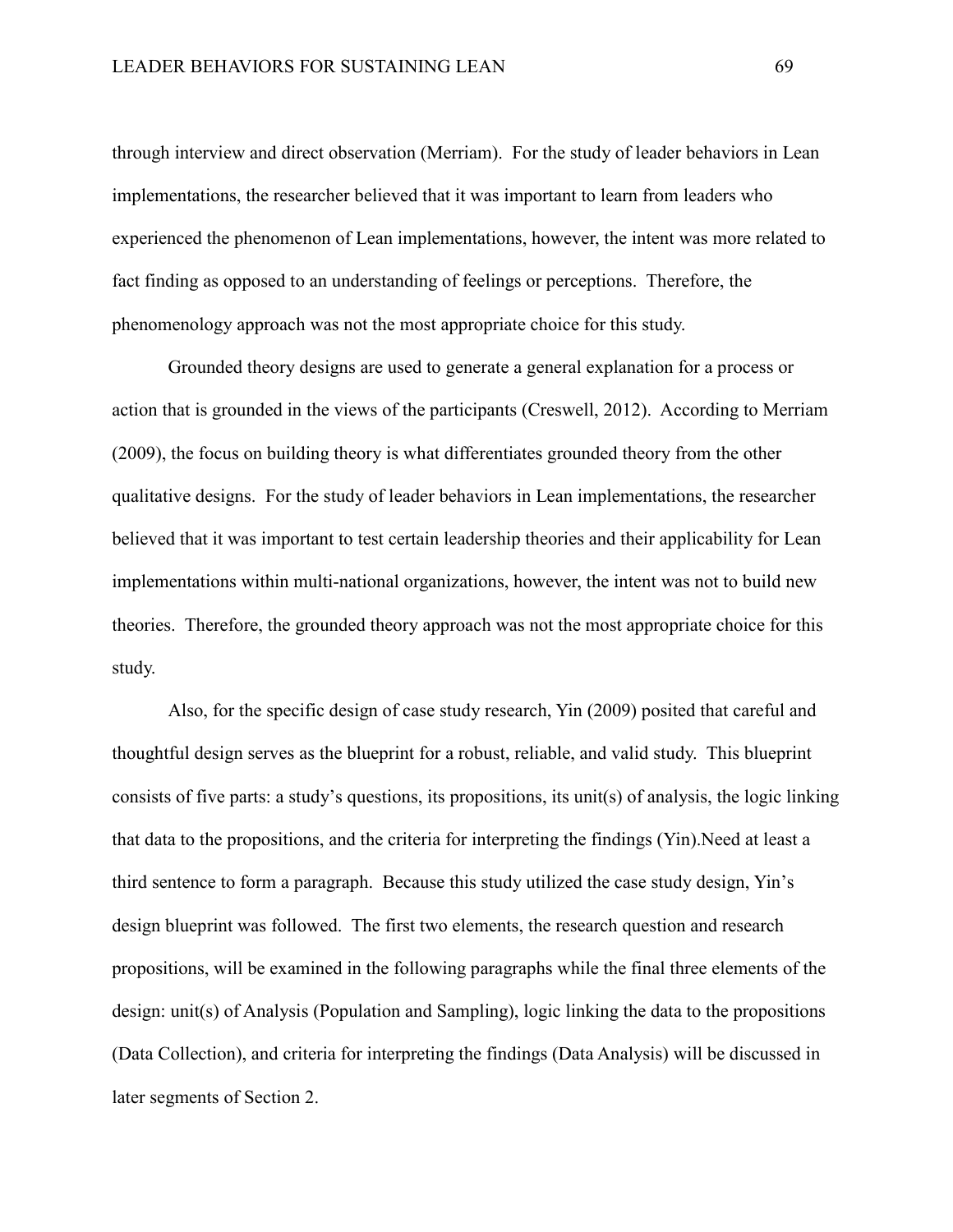The first element of the design was the research question, which was discussed in Section 1: How were leaders of multi-national companies able to utilize specific behaviors to sustain the implementation of Lean methodologies within their organizations? This question helped to guide the research design and provided focus for the literature review. The development of the research question was based on two key findings in the literature. First, it was found from examining the Leadership literature that there existed a correlation between leader behaviors and organizational outcomes (Blake & Mouton, 1985; Stogdill, 1974; Yukl, 2013). Second, it was found from exploring the Lean literature that effective leadership was critical to the successful implementation of Lean methodologies (Dibia et al., 2014). Therefore, it was important that the research question for this study focused on the connection between leader behaviors and organizational outcomes (e.g. Lean implementation).

The second element of the design was propositions (or secondary aspects of the research question), which helped to move research study in the right direction. For this study, two propositions influenced the case study design. First, it was found in the literature that an inherent challenge in implementing Lean domestically and internationally was variation in culture, language, size, history, technology, labor situation and other circumstances (Netland & Ferdows, 2014). This was found to be especially true in multi-national companies where efforts to effectively communicate and standardize were exacerbated by the variation in culture, language, and social norms (Found et al., 2008). Therefore, the theory supporting this proposition was explored in the literature review and examined in the participant interviews. Second, it was found in the literature that the inability to sustain the implementation of Lean methodologies represented an important gap in business practices (Jadhav et al., 2014). According to Pope (2016), nearly 60% of Lean implementations fail within the first three years and over 92% fail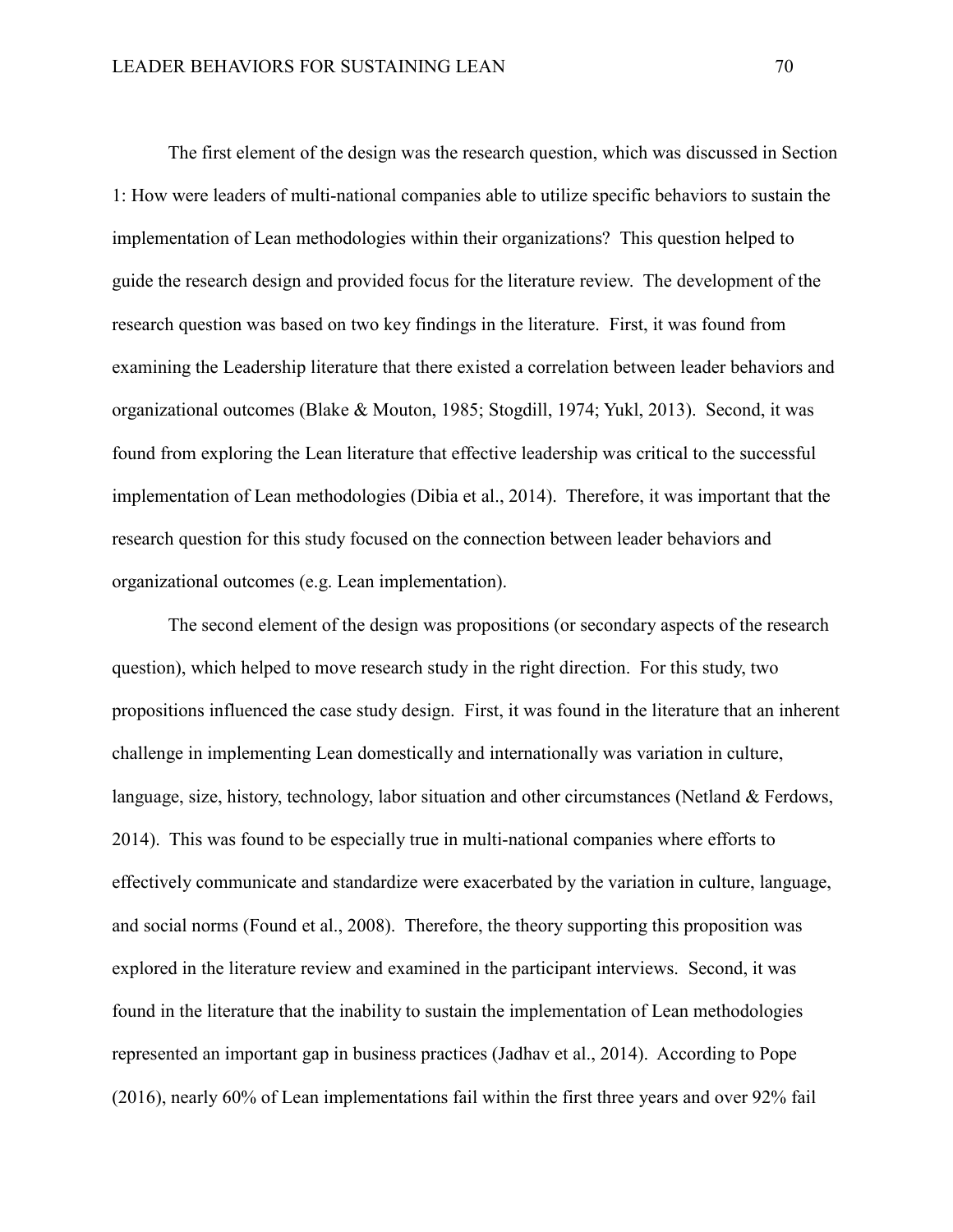within ten years. Therefore, only companies that had sustained Lean implementation for at least three years were selected for this study.

#### **Population and Sampling**

According to Merriam (2009), two levels of sampling are necessary in qualitative case studies. First, the case must be selected and then the individuals within the case to be studied must be selected. For this study, the cases included three multi-national companies that had implemented Lean methodologies for at least three years and the individuals studied within these cases were the associated senior leaders. The term "senior leader" refers to individuals with the title of CEO, president, vice president, general manager, director, plant manager, and operations manager. Senior leaders were selected because of their heavy involvement in significant strategic initiatives, such as the implementation of Lean methodologies (Coleman et al., 2013). Multi-national companies were selected because these companies face particularly difficult challenges in implementing organizational change. According to Jadhav et al. (2014), the variations in culture, language, size, history, technology, labor situation and other circumstances of sites associated with multi-national companies can become barriers to the implementation of Lean and may greatly limit its effectiveness.

To qualify as a participant for this study, senior leaders (C-level officers, vice presidents, directors, and plant managers) must have been directly involved in their company's Lean implementation for a minimum of three years. The three year time frame was selected because Pope (2016) found that nearly 60% of Lean implementations fail before they reach the end of their third year. These inclusion requirements helped to ensure that participants had in-depth knowledge regarding the specific research topic, as recommended by Yin (2009). In addition, participants had to be willing and available to participate in the research study and willing to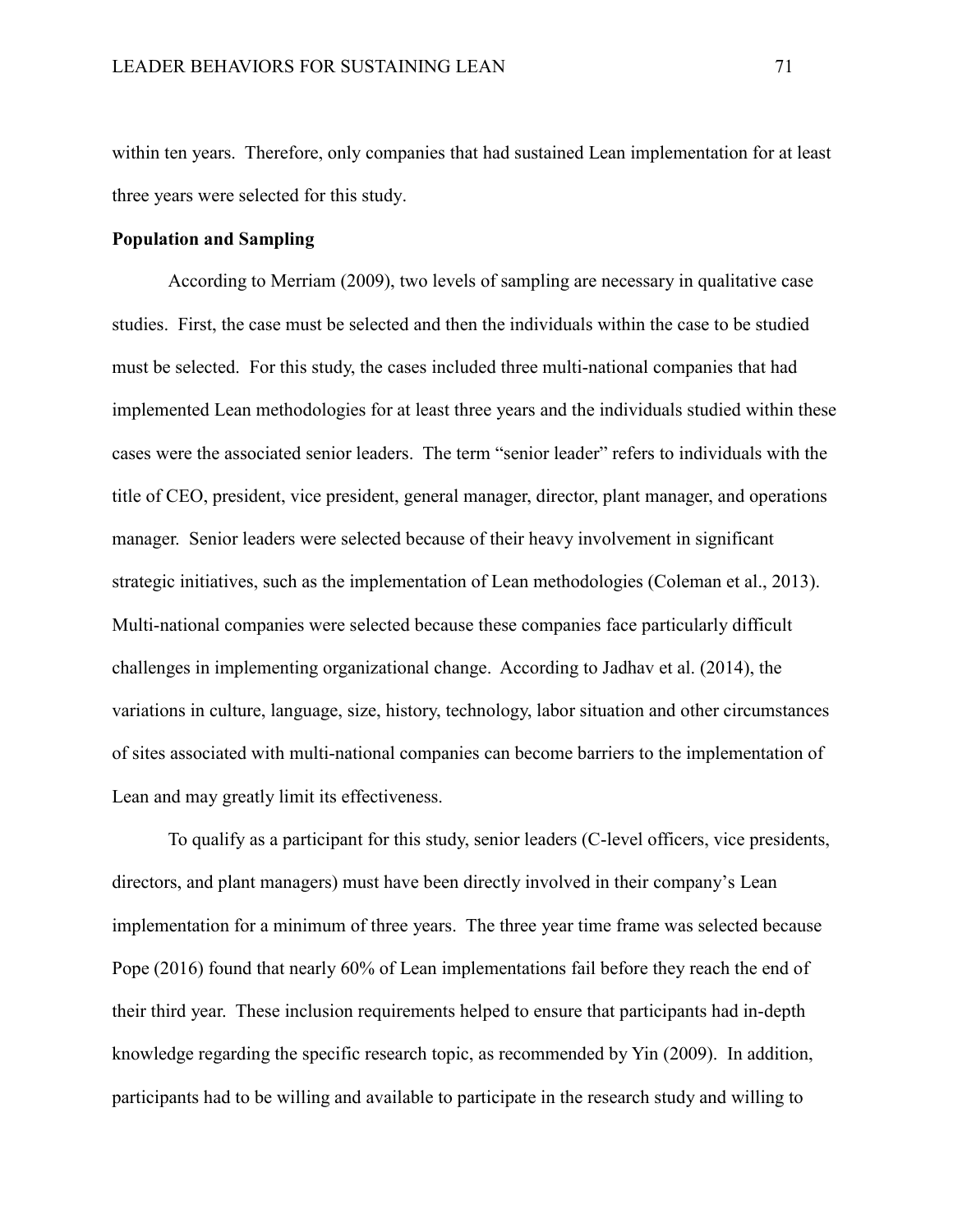share their experiences and knowledge regarding their Lean implementation. These requirements supported the recommendation by Knapik (2006) that case study participants possessed a willingness to provide their valuable information to others.

Three companies (cases) provided senior leader participants for this study, thus exceeding the minimum requirement of one or more cases for a valid qualitative case study (Creswell, 2012; Yin, 2009). Two senior leaders from each company participated, which resulted in a total of six participants. This provided a significant amount of relevant information with some replication. In sampling from a designated population for a multiple-case study with two or more cases, a great deal of similarity or replication among participants is desired (Yin). In addition, Creswell posited that participants for qualitative research are intentionally selected from the designated population. Therefore, the participants for this study were purposefully selected by the researcher based upon knowledge of each potential participant's experiences and background.

### **Data Collection**

According to Creswell (2012), case study research is a qualitative approach in which the investigator explores a case or multiple cases over time, through detailed, in-depth data collection involving multiple sources of information. Yin (2009) proposed that the three principles of data collection are using multiple sources of evidence, creating a case study database, and maintaining a chain of evidence. Additionally, Yin advocated that the six sources of research evidence include documentation, archival records, interviews, direct observation, participant-observation, and physical artifacts. The most important advantage presented by using multiple sources of evidence is the development of converging lines of inquiry, which is a triangulation process that results in findings that are likely to be more convincing and accurate.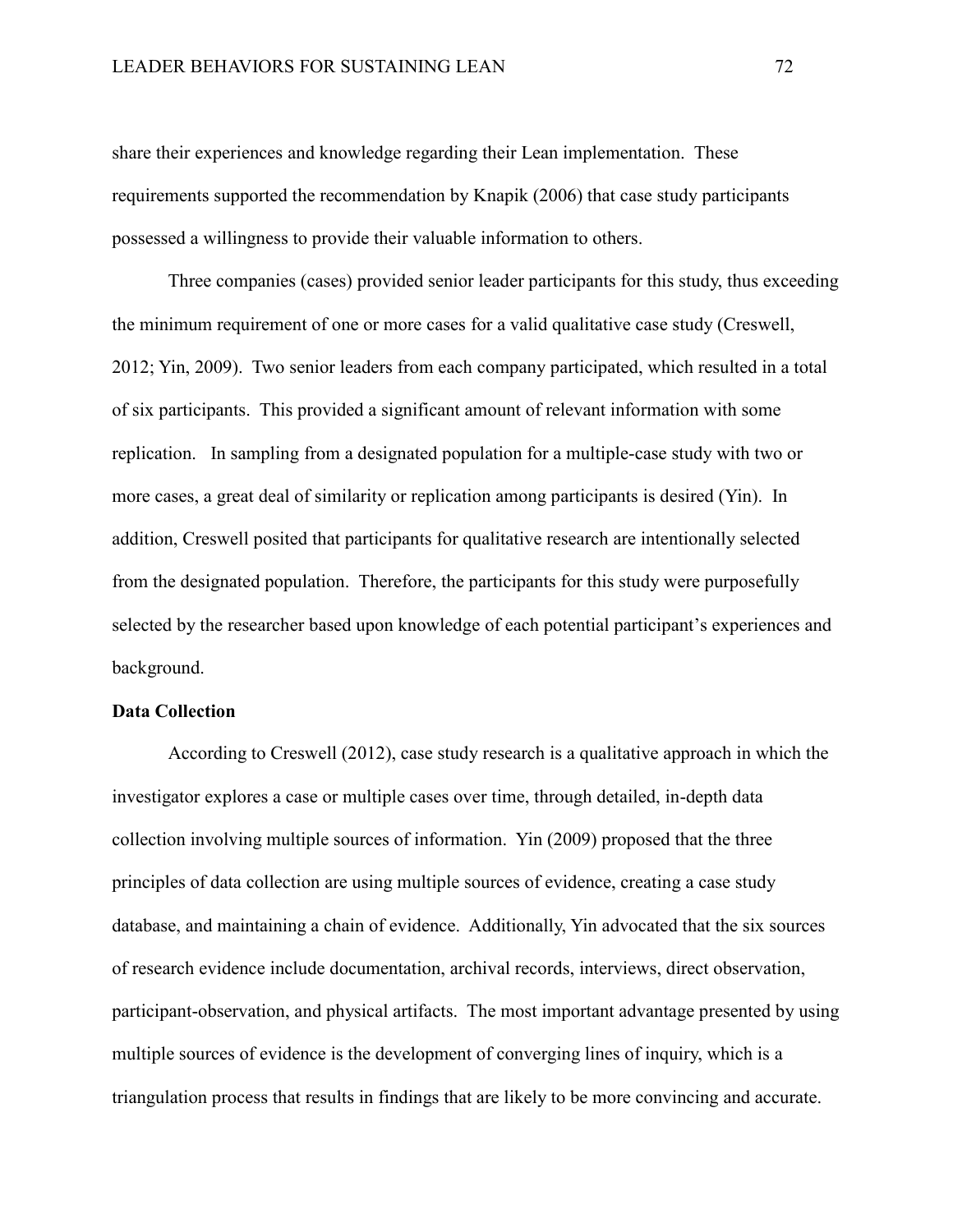The specific details for the data collection utilized in this study will be examined in the Instruments, Data Collection Techniques, and Data Organization segments below.

### **Instruments.**

Unlike quantitative research, where the instrument for collecting data is typically a welldesigned survey or questionnaire, the instrument for data collection in qualitative research is often the actual researcher (Creswell, 2012). For this study, the principal investigator was the primary instrument employed for collecting data. The sources of data or evidence explored by the principal investigator included participant interviews, direct observation, and document review. Additionally, the principal investigator examined these data sources from three different cases in order to increase the amount of data collected as well as the number of viewpoints considered.

# **Data collection technique.**

The first data collection technique utilized for this study was the participant interview. According to Yin (2009), interviews are an essential source of case study evidence because most case studies are about human affairs or behavioral events. This study concerned behavioral events of leaders as they implemented Lean methodologies, thus interviews were used to collect data. More specifically, focused interviews (as defined by Yin) were utilized as the principal investigator interviewed participants for a short period of time in a conversational tone and following a certain set of questions derived from the case study protocol.

The interviews consisted of open-ended questions which were designed to aid the examination of the overall research question of the study. The development of the interview questions was informed by the work of many researchers (Found et al., 2008; Jadhav et al., 2014; Laureani & Antony, 2015; Liker, 2004; Liker & Convis, 2011; Naslund, 2013; Rymaszewska,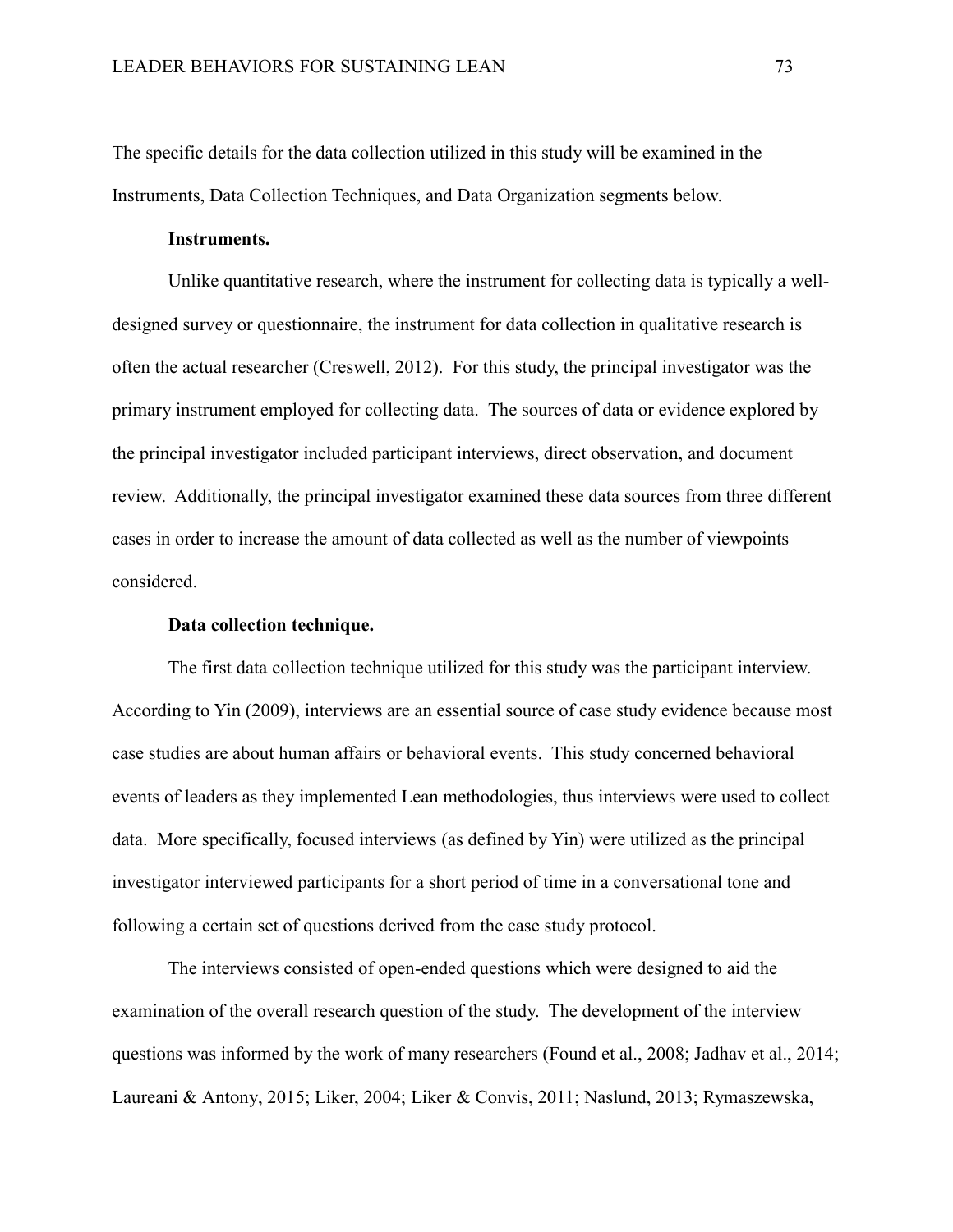2014; Yukl, 2013) which was examined in the literature review for this study. The interview process consisted of two steps. First, potential participants received an email inviting them to take part in the study. The email provided a description of the study, an indication of the process that they were being asked to follow, and included an attached consent form. Second, willing participants that met the requirements of the study took part in a phone interview with the principal investigator. The interviews were made up of eight open-ended questions designed to capture actual experiences associated with the implementation of Lean in a multi-national company (Appendix C). The interviews were recorded and the recordings were transcribed verbatim for further review by the principal investigator and participants. Each participant was provided a copy of the phone interview transcript for their review.

The second data collection technique utilized for this study was the direct observation of participants in the setting of the Lean implementations. Yin (2009) posited that direct observational evidence is often useful in providing additional information about the research topic. A strong point of the direct observation of evidence is the contextual background that is gained as behaviors are observed in the actual setting of the case and in real time (Yin). The principal investigator travelled to one site for each of the three participating companies (cases) for approximately one day to meet participants in-person and to observe relevant processes and behavior.

The third data collection technique utilized for this study was the review of associated documentation. According to Yin (2009), documents can be used to corroborate and augment evidence from other sources, thus they play an explicit role in case study data collection. For this study, the principal investigator reviewed supporting documents (related emails, meeting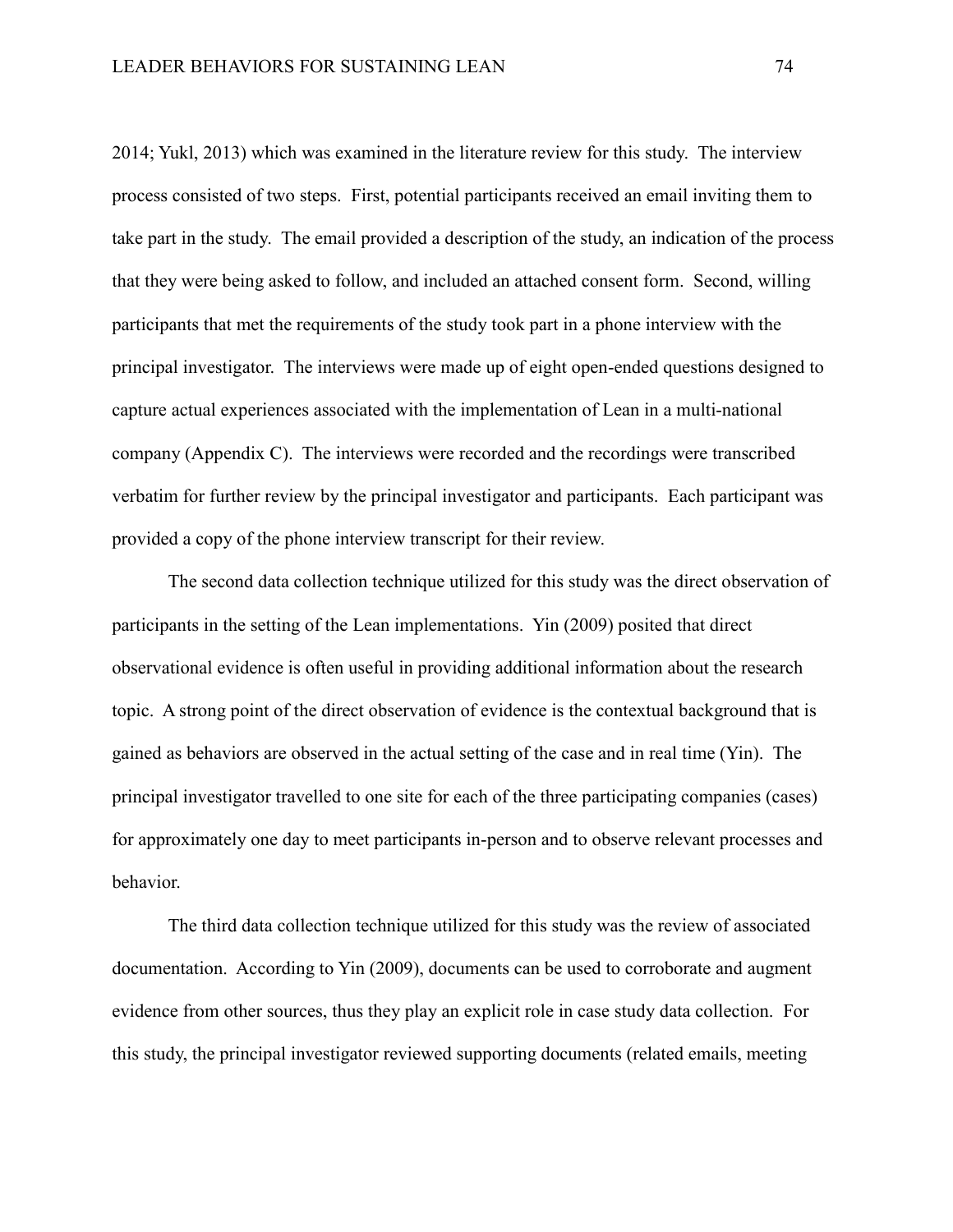minutes, etc.) supplied by the participants as well as relevant company web site material for each case. This technique helped to triangulate and confirm certain emerging findings.

## **Data Organization Techniques**

According to Merriam (2009), a system for organizing and managing research data should be devised early in the life of a study. Further, Merriam posited that the scheme for organizing the data should enable the researcher to access any piece of data at any time. Yin (2009) described the data organization for case study research as a database with four components: case study notes, case study documents, tabular materials, and narratives. The extensive amount of data collected for this study was generated through six focused interviews, three day-long direct observations, and the review of several dozen documents. Therefore, a comprehensive and systematic data organization plan utilizing the techniques proposed by Yin was utilized to assist in effective data compilation and retrieval.

For this study, the first component of the database contained the case study notes. According to Yin (2009), for case studies, the researcher's notes are likely to be the most common database component. For this study, the transcripts of the participants' recorded interviews included the notes taken by the principal investigator during the interview as they comprised the largest portion of this database component. Additionally, as the principal investigator reviewed the interview transcripts, notes written on colored post-it notes were attached directly to the transcript in the location of the associated interview question/answer. The post-it note colors corresponded to certain study themes. In a similar fashion, notes were made by the principal investigator on colored post-it notes and attached to documents received from participating companies, as appropriate. Finally, general notes were kept by the principal investigator in a journal.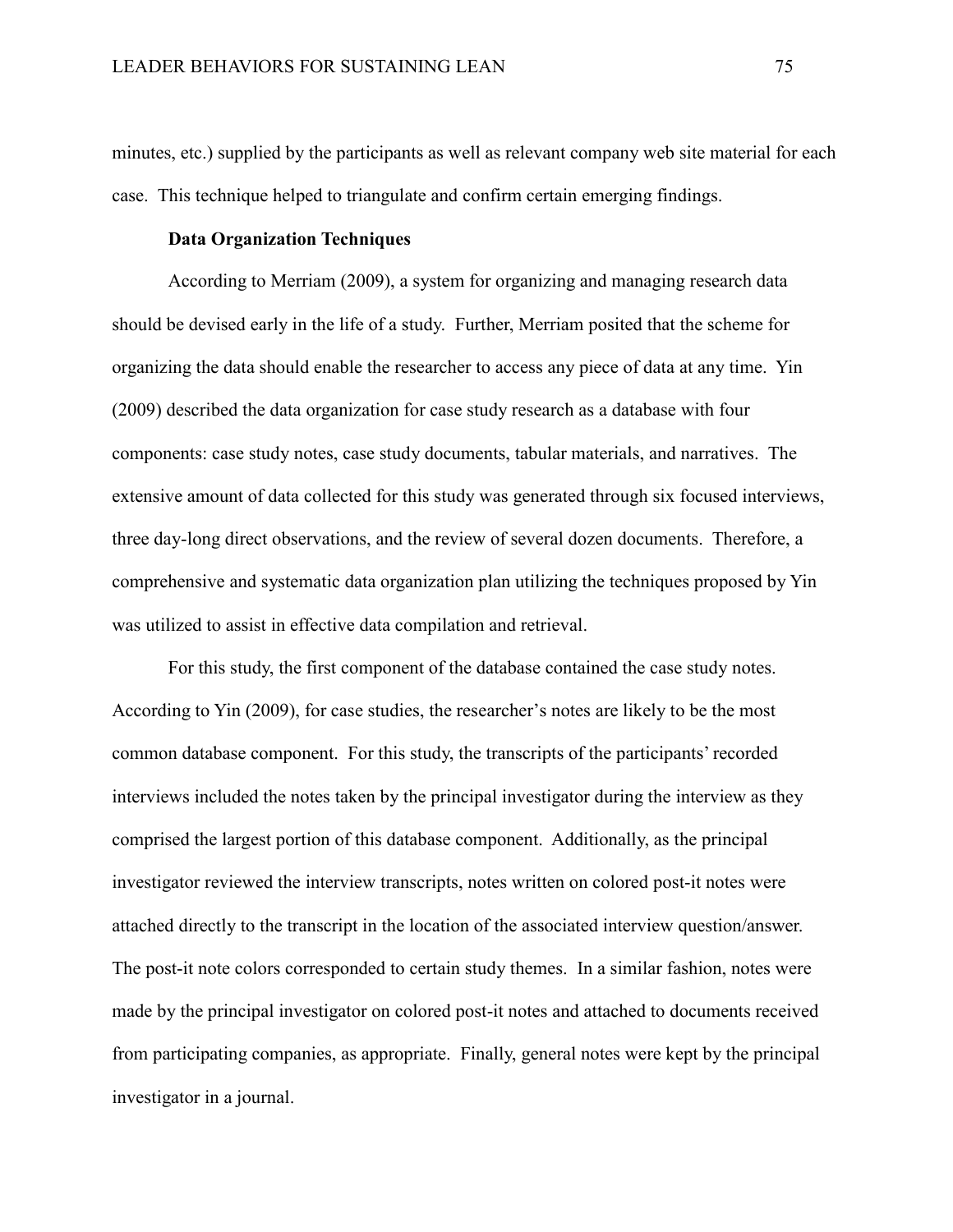The second component of the database contained the case study documents. According to Yin (2009), documents can often be multi-paged with key information somewhat hidden inside, therefore, efforts to mark and highlight the key information must be made. For this study, an annotated bibliography was utilized to summarize the key information of each document along with the notation of the associated page and paragraph numbers. In addition, important cross-reference or corroboration notes were included in the bibliography (e.g. data on page 4 supports the comments made by participant A1 regarding Question 3).

The third component of the database for this study was the tabular materials. Yin (2009) described tabular materials as any data based on surveys, observational counts, or archival data. For this study, this portion of the database consisted of only one item: a table showing the number of notes (along with their associated source) found that related to each research proposition. This was not a technique for analyzing or interpreting the data, but a technique for categorization and location of case study notes.

The fourth component of the database contained the narratives. According to Yin (2009), narratives reflect a special practice of answering case study propositions based on collected data. For this study, the principal investigator developed narratives for each study proposition for further review in the data analysis phase.

Another key element of data organization is the maintenance of security and confidentiality. For this study, data was secured through multiple precautions. First, all electronic files were maintained on the principal investigator's computer which required a password to access. The principal researcher was the sole individual who had access to the password that was changed every 90 days to further preserve confidentiality. Second, all hard copy documents were kept in a locked drawer in the desk of the principal investigator. Only the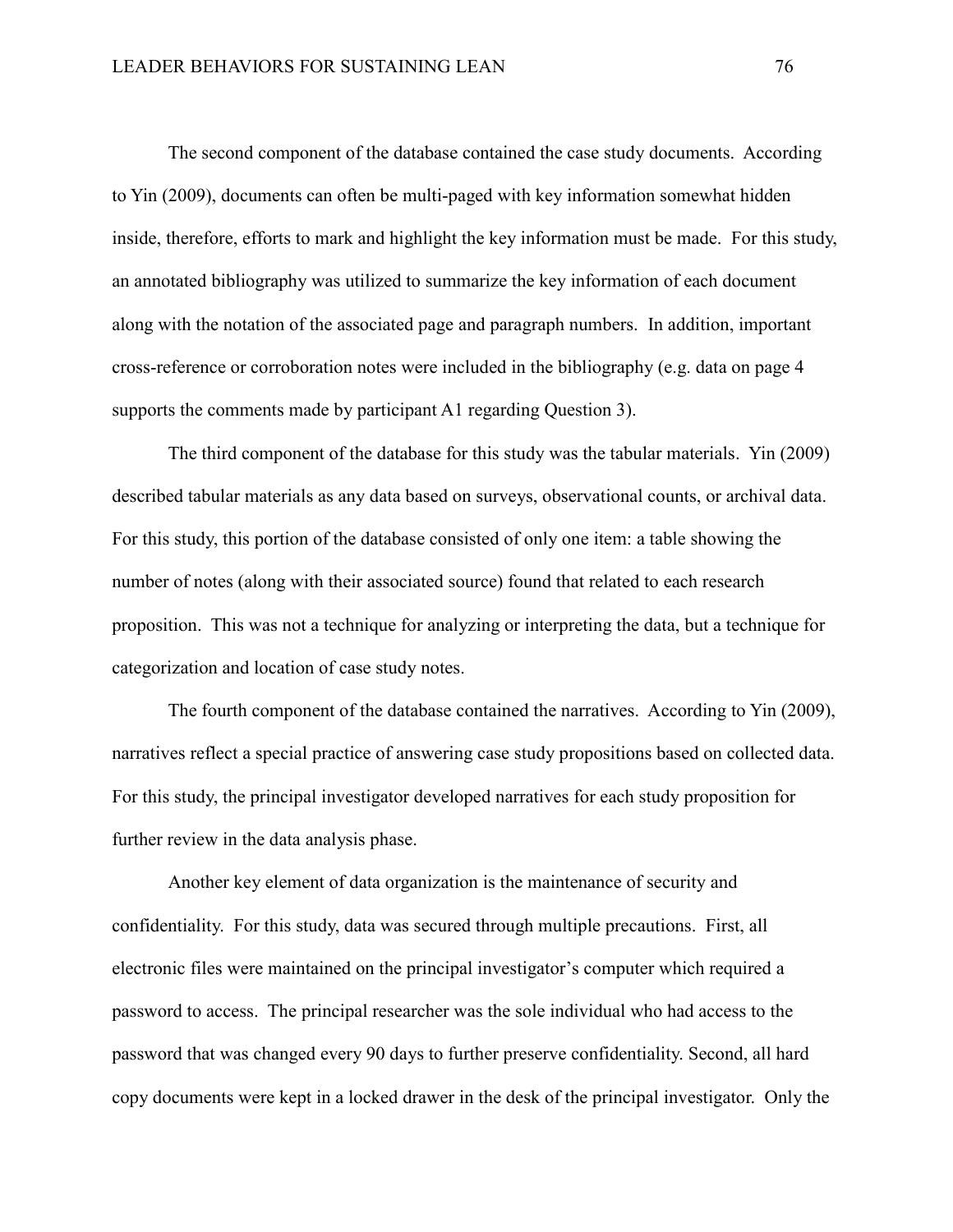principal investigator had a key to this drawer. Finally, the phone interview recordings were also kept in a locked drawer in the principal investigator's desk.

#### **Data Analysis Technique**

According to Yin (2009), four general strategies exist for the analysis of case study data. These strategies include relying on theoretical propositions, developing a case study descriptive framework, using both qualitative and quantitative data, and examining rival explanations. For this study, the theoretical propositions were utilized to guide the overall study, the literature review, the interview question selection, and the data analysis. For example, the research indicated that leader behaviors had a direct bearing on leadership effectiveness (the sustainment of Lean in this case); therefore, this was a key focus area in the data analysis.

Yin (2009) also proposed that along with the aforementioned general strategies, there exist five case study data analysis techniques to facilitate this important process. These techniques include pattern matching, explanation building, time series analysis, logic models, and cross-case synthesis (Yin). According to Yin, the brief definition of each of these techniques follows:

- 1. Pattern matching involves the comparison of patterns predicted before data collection and those derived from the collected data.
- 2. Explanation building is a special type of pattern matching consisting of the determination of causal links that explain how or why something happened.
- 3. Time-series analysis is utilized to compare a theoretically significant trend specified before the onset of the case study to the study's observed (empirical) trend.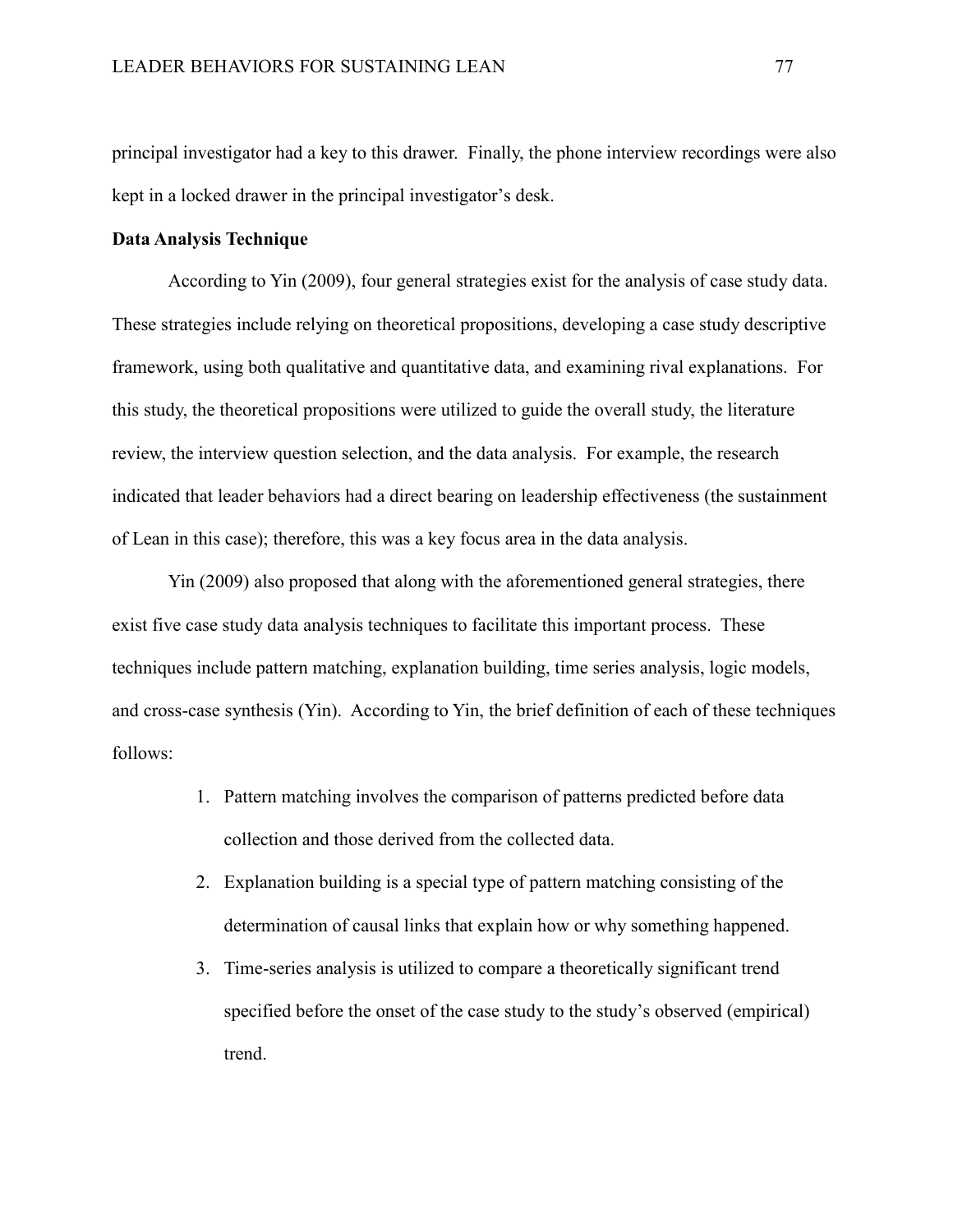- 4. Logic models are another special type of pattern matching involving the staging of events in a repeated cause-effect-cause-effect sequence and then comparing empirically observed events to theoretically predicted events.
- 5. Cross-case synthesis applies specifically to the analysis of multiple cases and involves the aggregation of findings across the cases by utilizing one of the other four techniques.

For this study, the techniques of explanation building (explaining how leaders implemented Lean methodologies) and cross-case synthesis (aggregating the findings of three separate cases) were utilized for the data analysis.

The data analysis through explanation building for this study consisted of four steps and the process was consistent with the research question and the underlying conceptual framework. The research question involved the exploration of how leaders in multi-national companies effectively implemented Lean methodologies and the underlying conceptual framework was built upon the theory that leader behaviors are correlated with organizational outcomes. The data analysis was designed to answer the research question and test the underlying theory. This is an example of the grounded theory approach (Yin, 2009).

The first step of the data analysis was the preparation of the data. The data was gathered through interviews of participants who were each assigned a unique alphanumeric code. These interviews were recorded and each recording was transcribed into typed text. Participants were provided a copy of the transcription for their review.

The second and third steps of the data analysis aided in the understanding of the study data by identifying and coding significant themes. The second step involved a thorough reading of each transcript with the intent of identifying major themes. This process is referred to as open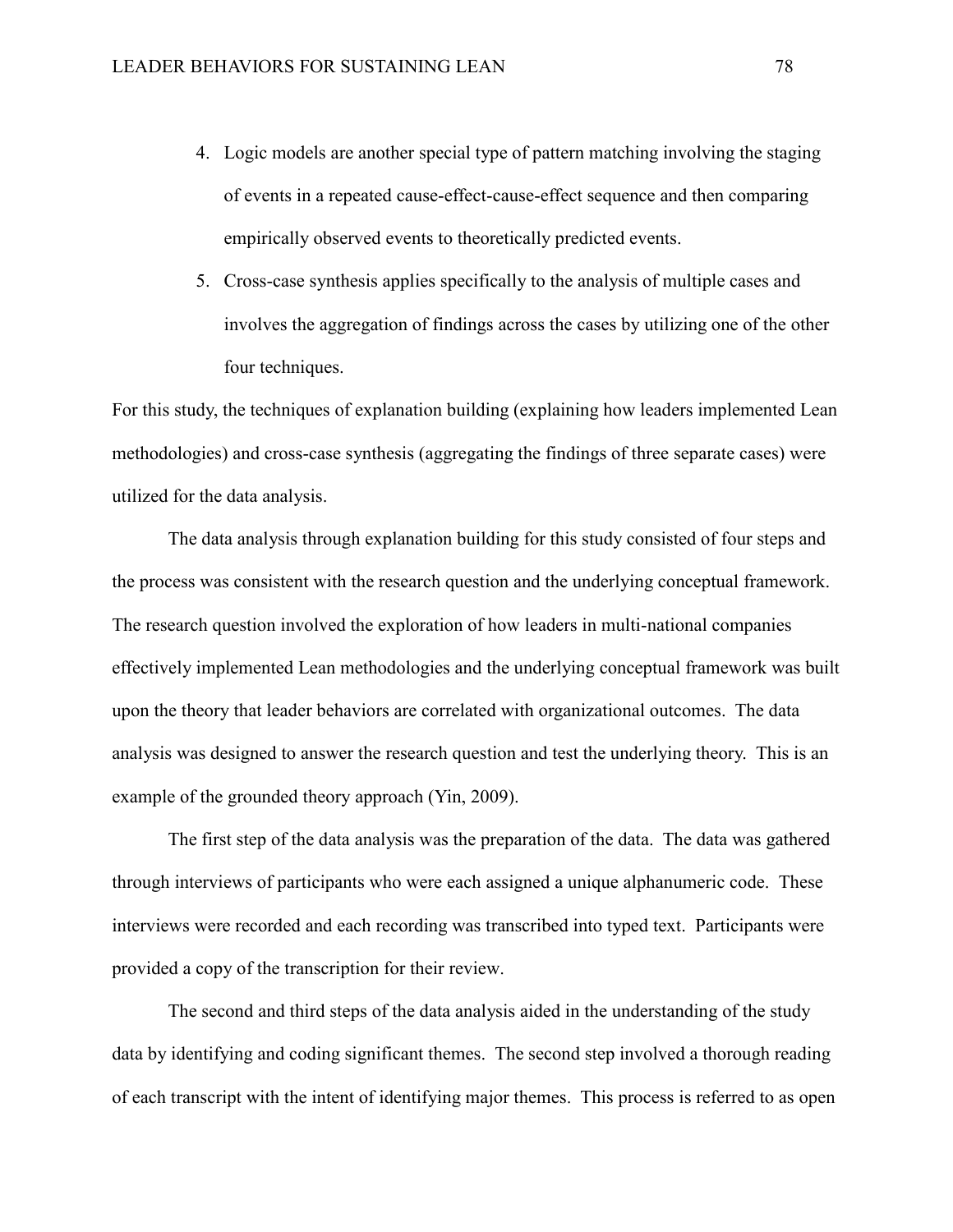coding and it served to identify data that might be relevant to the study (Merriam, 2009). Special attention was paid to behaviors that participants mentioned as either a help or hindrance to their Lean implementation (e.g. behaviors that supported management commitment, cultural change, empowerment, etc.). Any such text was highlighted with notes made directly on the transcript. Multiple readings of each transcript were required in this step. The third step of the data analysis consisted of an extensive process called axial coding. This process was utilized to relate categories and properties to each other resulting in the eventual narrowing of the number of categories. According to Merriam, axial coding is a useful tool for this type of process. As themes emerged, they were given a code number and any text that was associated with that theme was marked with the appropriate code number. A summary table was also created and the relevant text was copied such that it was filed under the associated heading. The alphanumeric code of the participant who provided the data was also noted. As an example, the behaviors supporting management commitment were coded as "1" and any text from the interview transcripts that discussed management commitment was physically marked with "1". Additionally, each of these sections of text were copied and pasted into the data summary table under the heading, "1 – Management Commitment". Steps two and three resulted in the identification of the major themes and the grouping of the associated data.

The fourth step of the data analysis involved an interpretation of the data with respect to the research question and underlying conceptual framework. Therefore, the data summary table was carefully reviewed to determine which leader behaviors were most often and most significantly mentioned by participants. To determine the magnitude of a behavior, a simple count of the number of times it was mentioned was made along with a review of the strength of the associated language. The relative consistency across participants and cases was also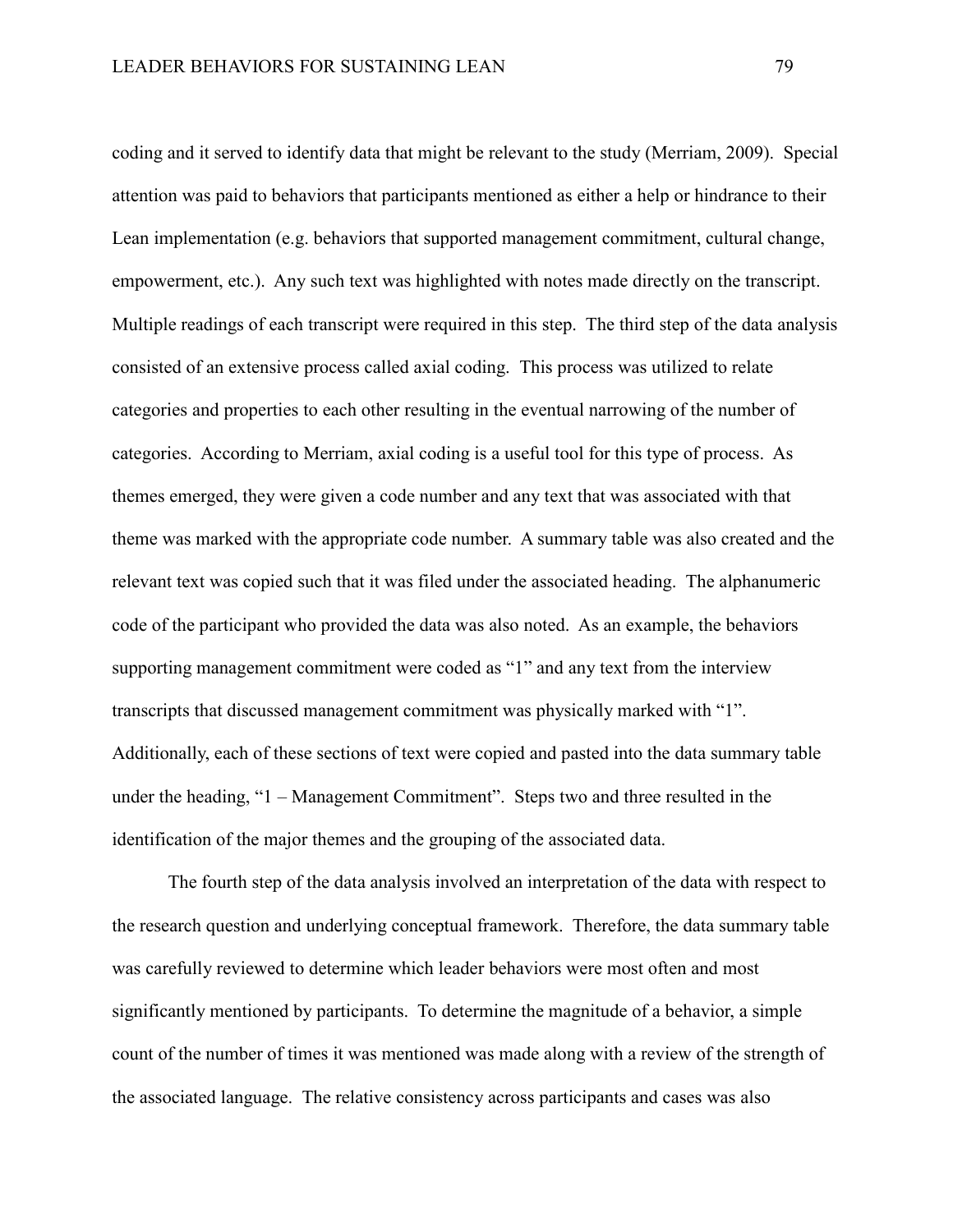examined to determine the universality of opinion regarding factors. This review of the major themes led to the development of a comprehensive narrative that captured the answer to the study research question and an evaluation of the theory to be tested as part of the underlying conceptual framework. More specifically, the behaviors associated with how leaders in multinational companies effectively implement Lean methodologies were identified and the theory that suggested a correlation between the behaviors and the sustainment of the Lean implementation was explored.

The data analysis process described in the previous paragraphs was completed for each of the three cases separately. After the individual case data analyses were completed, a cross-case analysis was undertaken. In essence, this involved the creation of a master data summary table that was comprised of the aggregation of the findings from each of the three cases. This resulted in the overall summation of the findings from all three cases and it allowed for the identification of consistent and contradictory findings.

### **Reliability and Validity**

Research quality and credibility are essential if findings are to be utilized in practice (Noble & Smith, 2015). According to Patton (2001), validity and reliability are crucial factors to be considered by any qualitative researcher seeking to maintain quality, credibility, and trustworthiness. Long and Johnson (2000) posited that reliability refers to the consistency of the analytical procedures utilized, while validity described the integrity of the research methodology and the accuracy with which the research findings match the gathered data. Although there are no universally accepted criteria for evaluating the reliability and validity of qualitative research, recommended strategies include accounting for personal biases, meticulous record keeping, demonstrating clarity of thought processes, participant validation, member checking, and data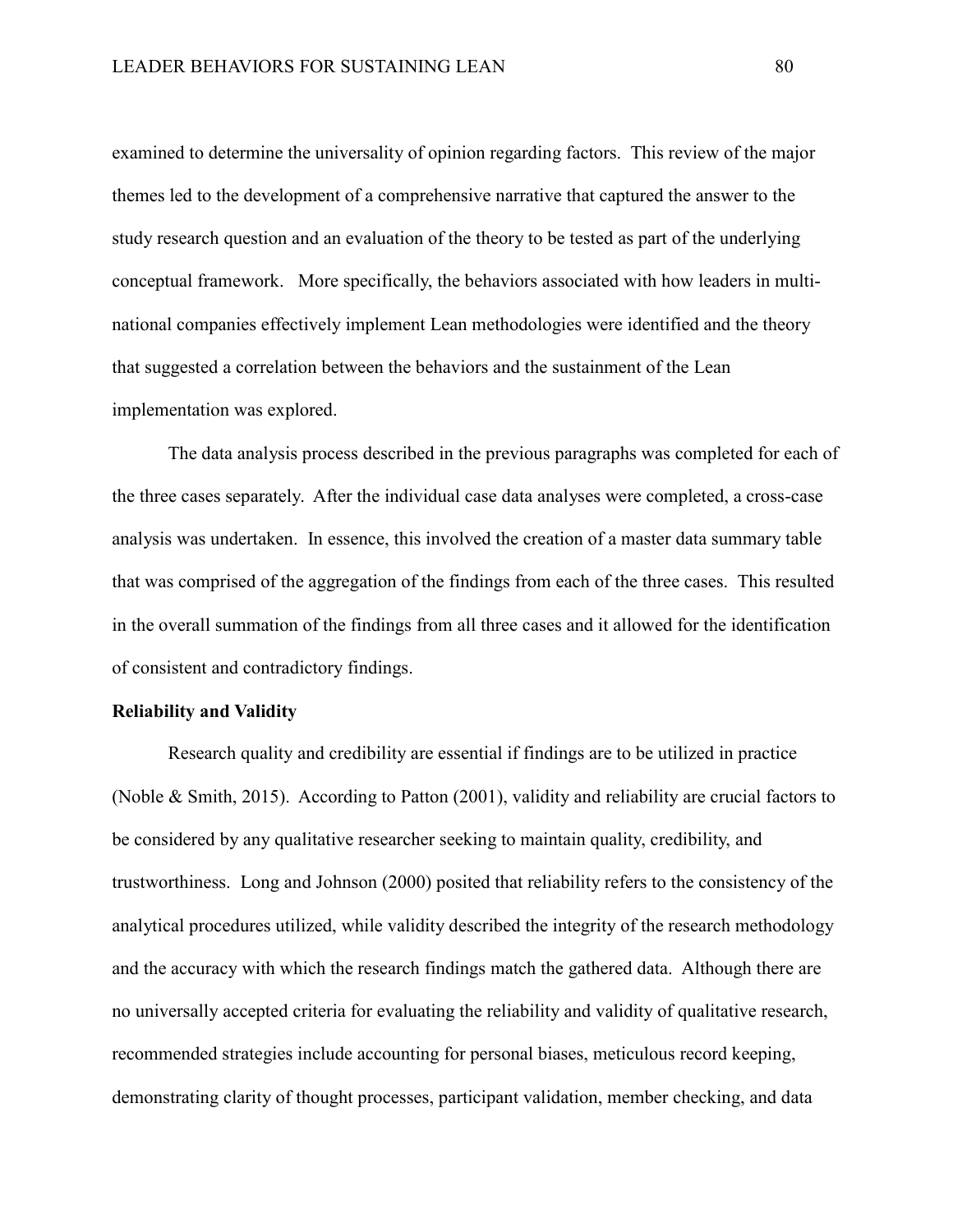triangulation (Creswell, 2012; Noble & Smith, 2015). Also, Yin (2009, p.40) posited that the following four tests are fairly common to all social sciences for establishing the quality of empirical research:

- 1. Construct validity identifying correct operational measures for the concepts being studied
- 2. Internal validity seeking to establish a causal relationship, whereby certain conditions are believed to lead to other conditions, as distinguished from spurious relationships
- 3. External validity defining the domain to which a study's findings can be generalized
- 4. Reliability demonstrating that the operations of a study can be repeated with the same results

# **Reliability.**

Reliability of qualitative research is largely governed by the consistency of analytical procedures and the accounting for personal and research method biases (Noble & Smith, 2015). For this study, the research reliability was controlled through the consistent application of the data collection, data organization, and data analysis techniques described in the previous section segments. The process for selecting participants was applied consistently to all potential participants and it required that they each met the same criteria to be eligible. The participants that were selected had no significant relationship to the principal investigator, thus no bias could be introduced due to such a relationship. Upon selection, participants followed the same process for the collection of data consisting of identical email invitations, consent forms, and personal interviews. Once data was collected, the same systematic approach for data organization was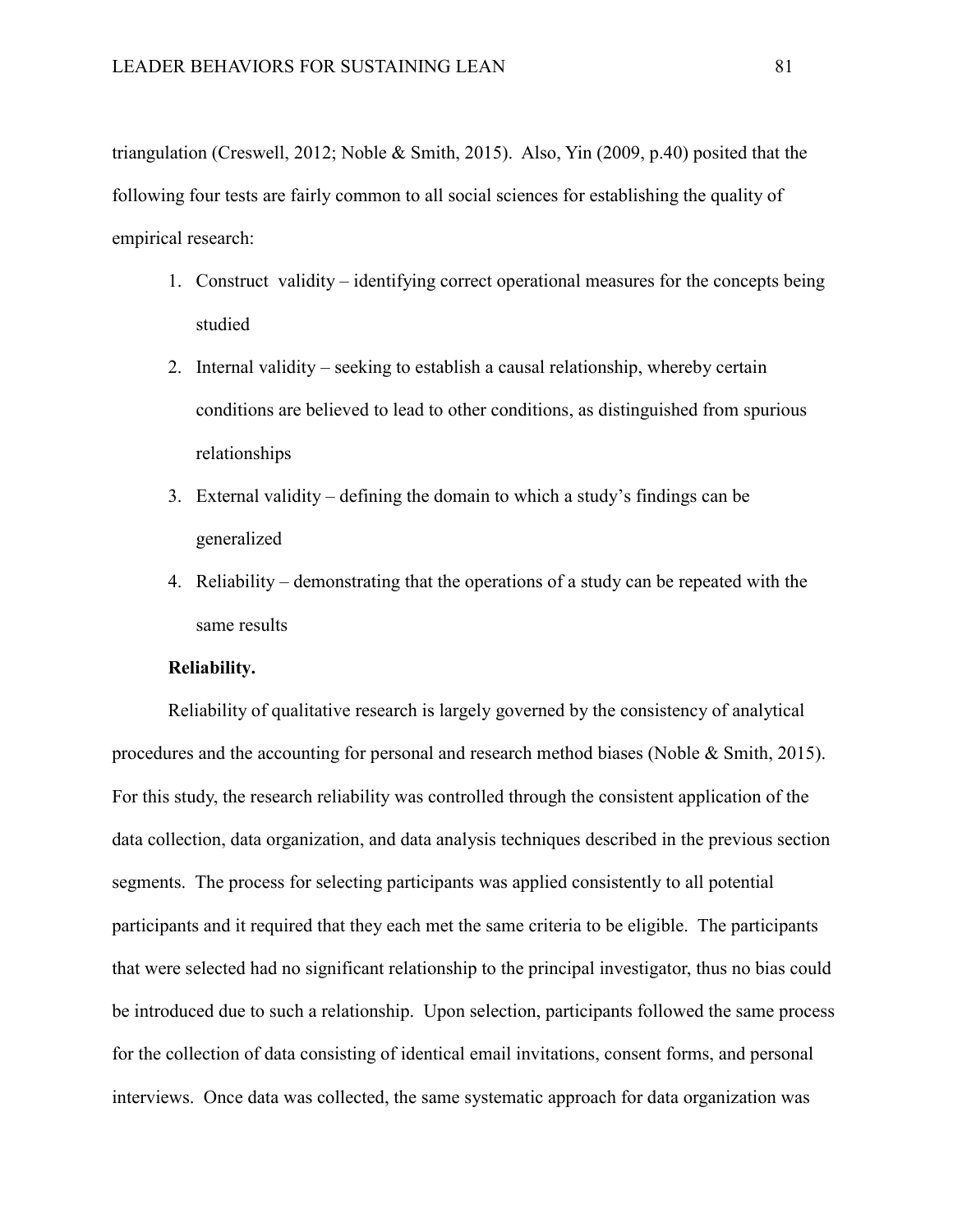utilized and the maintenance of data security and confidentiality was accomplished in the same way for each participant. Finally, all of the participant data were analyzed and interpreted through the utilization of the same four-step process.

As the chief instrument of data collection was the personnel interview, the reliability of the interview questions played a significant role in the maintenance of the overall study reliability. Each interview consisted of the same eight open-ended questions that were read verbatim to the participant (Appendix C). Upon completion of the interviews, the participants' recorded answers were transcribed verbatim for further review by the principal investigator. Participants then received a copy of the interview transcripts for review.

### **Validity.**

Qualitative research validity involves the precision with which the findings accurately reflect the collected data and consists of an internal and external component (Yin, 2009). Internal validity for the qualitative case study refers to the extent to which the research findings are a true reflection of reality (Creswell, 2012; Yin, 2009). For this study, internal validity was maintained through several of the techniques including limiting personal biases, meticulously keeping records, and allowing participants to validate responses. In addition, data triangulation was achieved by utilizing multiple sources of data, which further enhanced the internal validity of the study. External validity in case study research relates to the generalizability of the findings from the selected cases to the overall population (Gerring, 2007). The population for this study is multi-national companies that have sustained lean for at least three years. Because this study involved only three such companies, a claim of high external validity would be difficult to support. However, the duplication of this study involving additional qualified cases would result in increased external validity with each replication.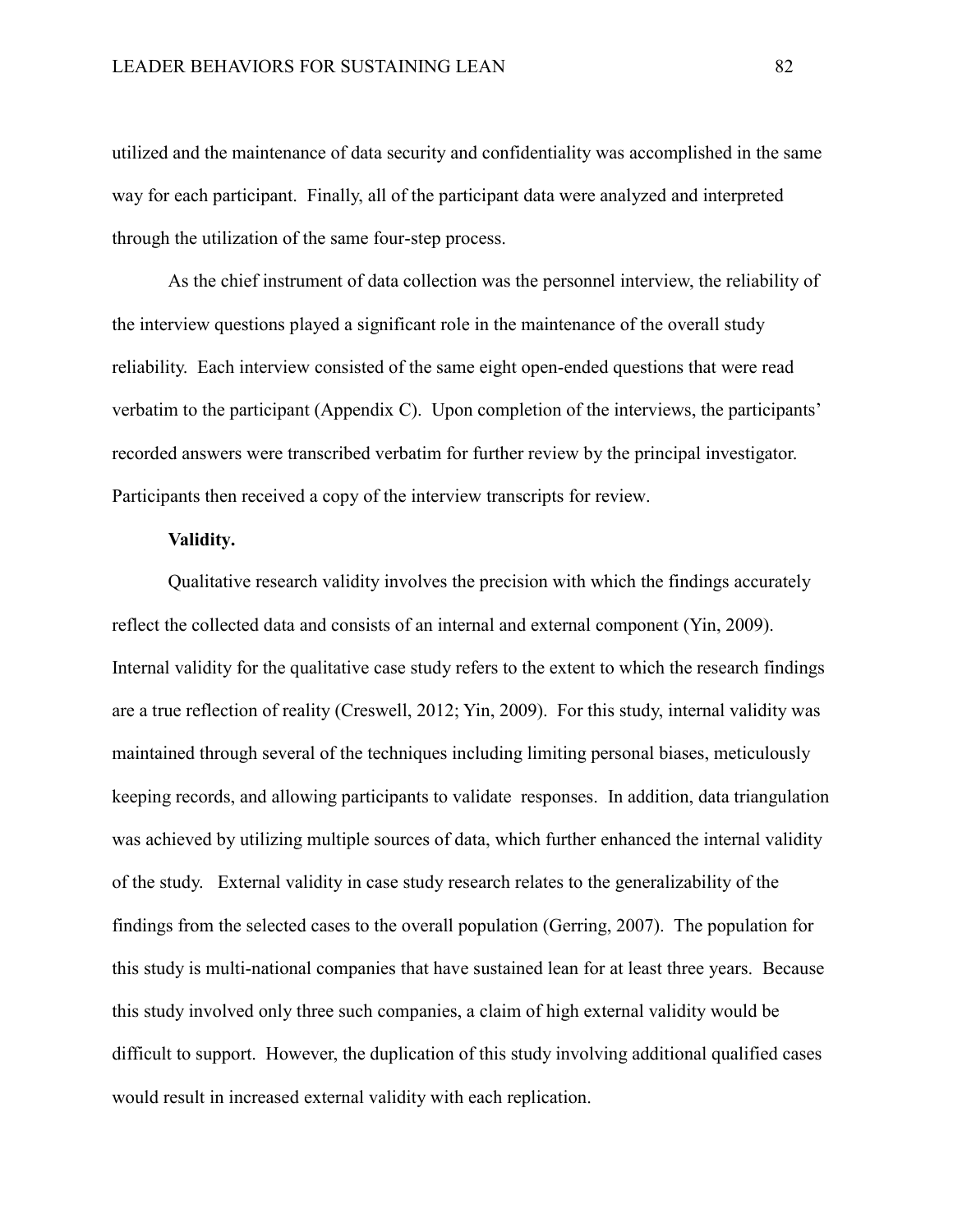#### **Transition and Summary**

This study investigated how leaders of multi-national companies utilized specific behaviors to sustain the implementation of Lean methodologies within their organizations. To explore this research question, leaders of multi-national companies sustaining a Lean implementation for at least three years were interviewed, Lean processes were directly observed, and organizational documents were reviewed. A qualitative multiple-case study was employed to address the research question in three companies where leaders had implemented Lean methodologies. This section described the research project details by providing information about the overall purpose to be achieved and the role of the researcher and participants. Also, the research method and design, population and sampling, and data collection techniques were described. Finally, a thorough review of the data analysis techniques was presented along with the overall study reliability and validity considerations. The findings from the data analysis were organized and presented in narrative form and are discussed in the following section.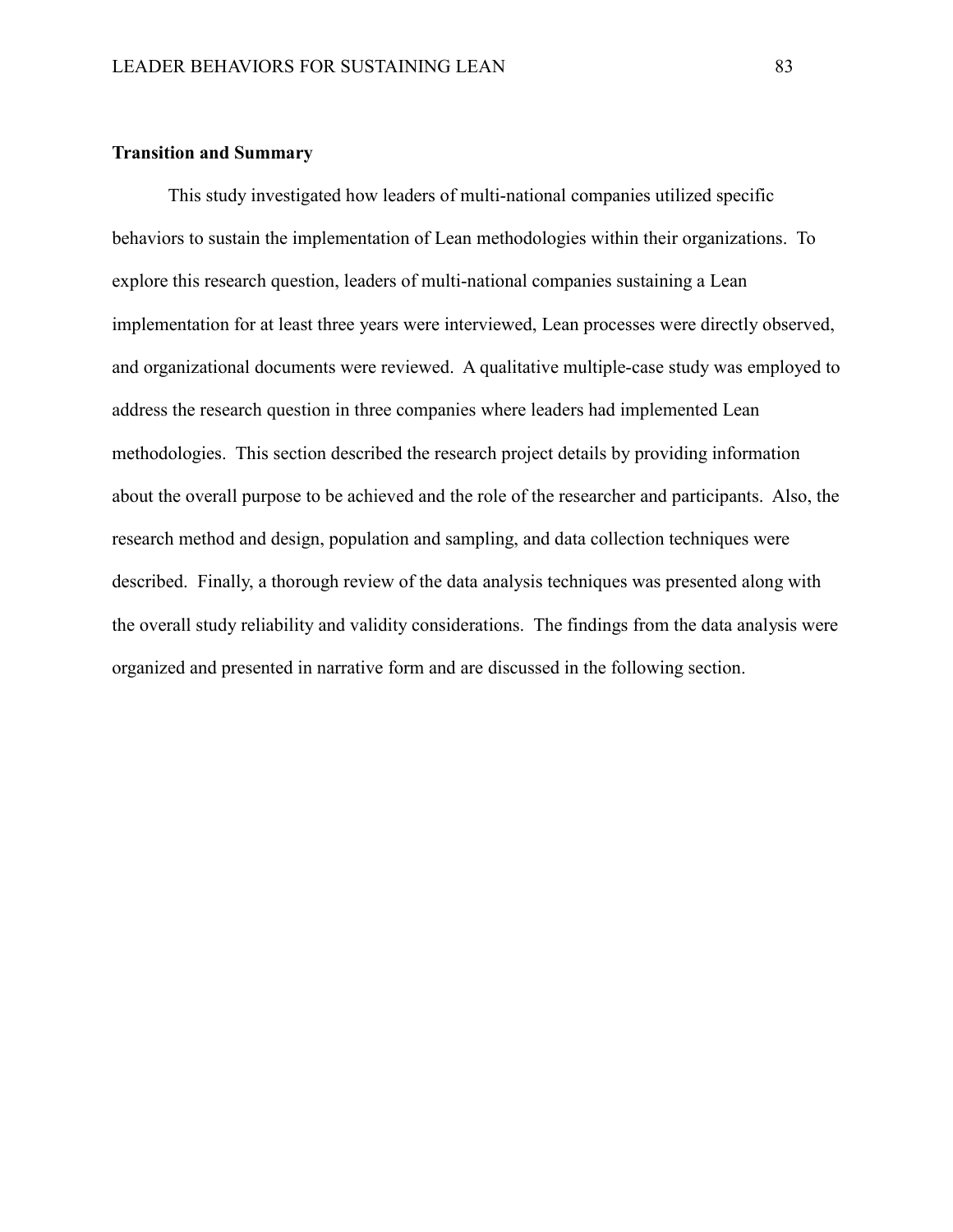#### **Section 3: Application to Professional Practice and Implications for Change**

As a culmination to the overall study, this section was written to present the findings, applications, and recommendations associated with the qualitative analysis of the data gathered from a multiple-case study. The section begins with a brief overview of the study that addresses leader behaviors and Lean implementation. The overview includes a discussion of the study's purpose and process, a review of the questions being addressed, and a brief summary of the findings. This is followed by the in-depth presentation and interpretation of the findings including conclusions that address the research question and a discussion of the relationship to the behavioral theory of leadership literature. A detailed discussion of the applicability of the findings with respect to the professional practice of business, leadership, and a biblical worldview is presented and followed by recommendations. The recommendations concern useful action steps for those impacted by the findings and further study of topics that need closer examination. This is followed by a reflection on the researcher's experience with the research process including possible personal biases, effects on the participants, changes in thinking, and examination of the associated biblical principles. This section concludes with a summary of the most salient points and a brief discussion of how the research closed a gap in the literature.

### **Overview of Study**

This qualitative case study explored how business leaders utilized specific behaviors to sustain the implementation of Lean methodologies within their multi-national organizations. This was an important topic because, despite the fact that companies throughout the world have attempted to implement Lean for over thirty years, the great majority has failed to sustain Lean implementation or has fallen short of the desired targets (Rymaszewska, 2014). Pope (2016) found that nearly 60% of companies had abandoned Lean implementation efforts within three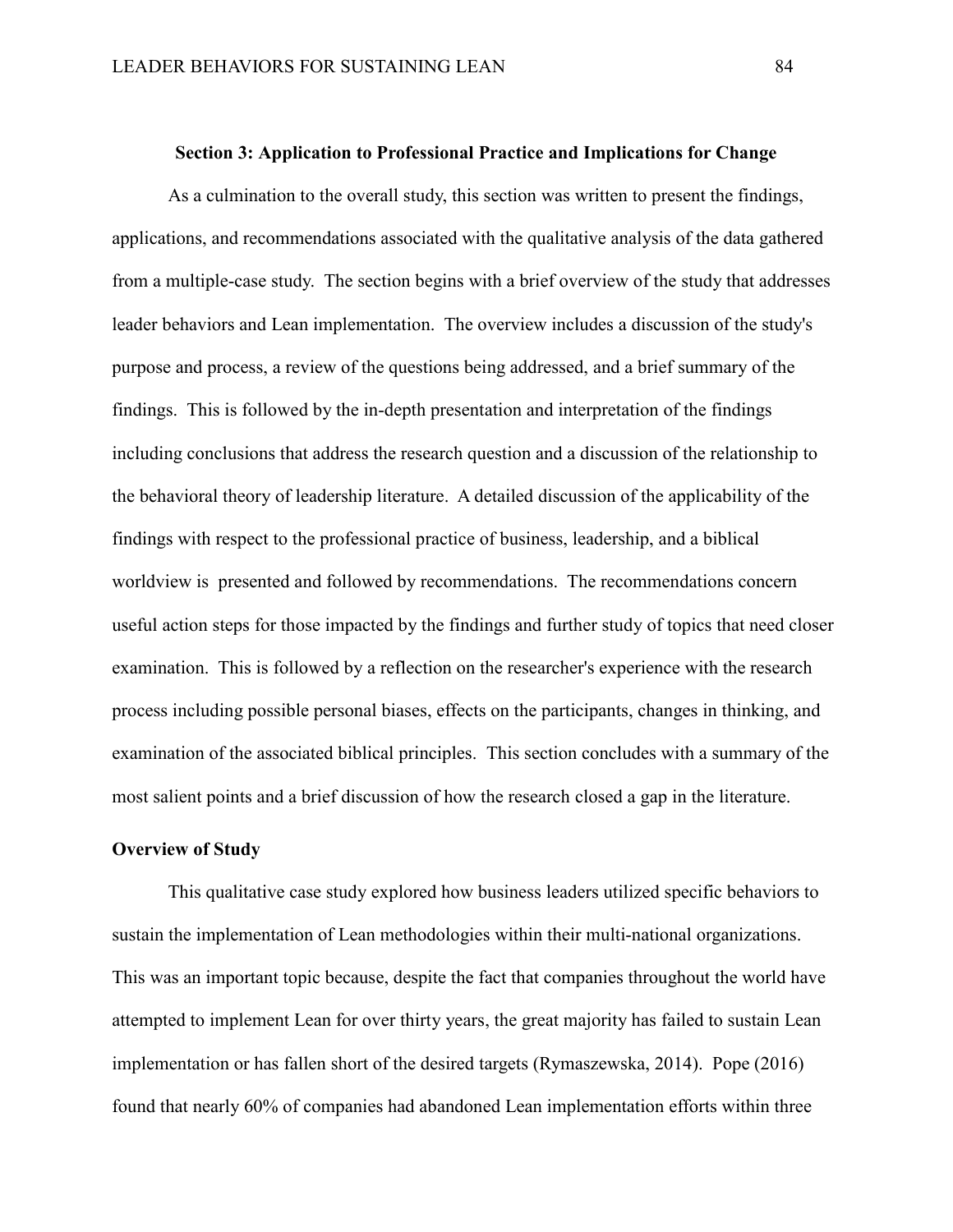years and over 92% failed within ten years. One key reason identified for Lean implementation failure was the lack of the leaders' knowledge of the behaviors associated with a successful Lean implementation (Jadhav et al., 2014). Therefore, the focus of this study was the identification of the critical behaviors exhibited by the leaders of multi-national businesses that had sustained Lean implementation for at least three years.

The purpose of identifying the critical behaviors exhibited by the leaders of multinational businesses that had sustained their Lean implementations was so that the relationship between leader behavior and sustained Lean implementations could be better understood and communicated. The intention of communicating these leader behaviors is to better equip business leaders to address the problem of the relatively poor rate of Lean implementation sustainment. Therefore, the ultimate purpose of this study was to improve the practice of Lean implementation so that higher rates of sustainability would be achieved.

The initial step in accomplishing the purpose of this study was a review of the associated professional and scholarly literature to establish the current understanding of these topics. This understanding enabled the researcher to develop the conceptual framework for this study. This conceptual framework was built upon the idea that leadership is a process whereby the leader influences a group of individuals to achieve a common goal (Bass, Bass, & Bass, 2008; Burns, 1978; Northouse, 2013) and that, according to Yukl (2013), leaders influence a group of individuals most directly through their behavior. Because the purpose of this study was to better understand the relationship between leader behavior and Lean implementation, the behavioral theory of leadership was selected to ground the associated research. Further review of the literature identified several categories of leader behaviors that supported the sustainment of Lean implementations.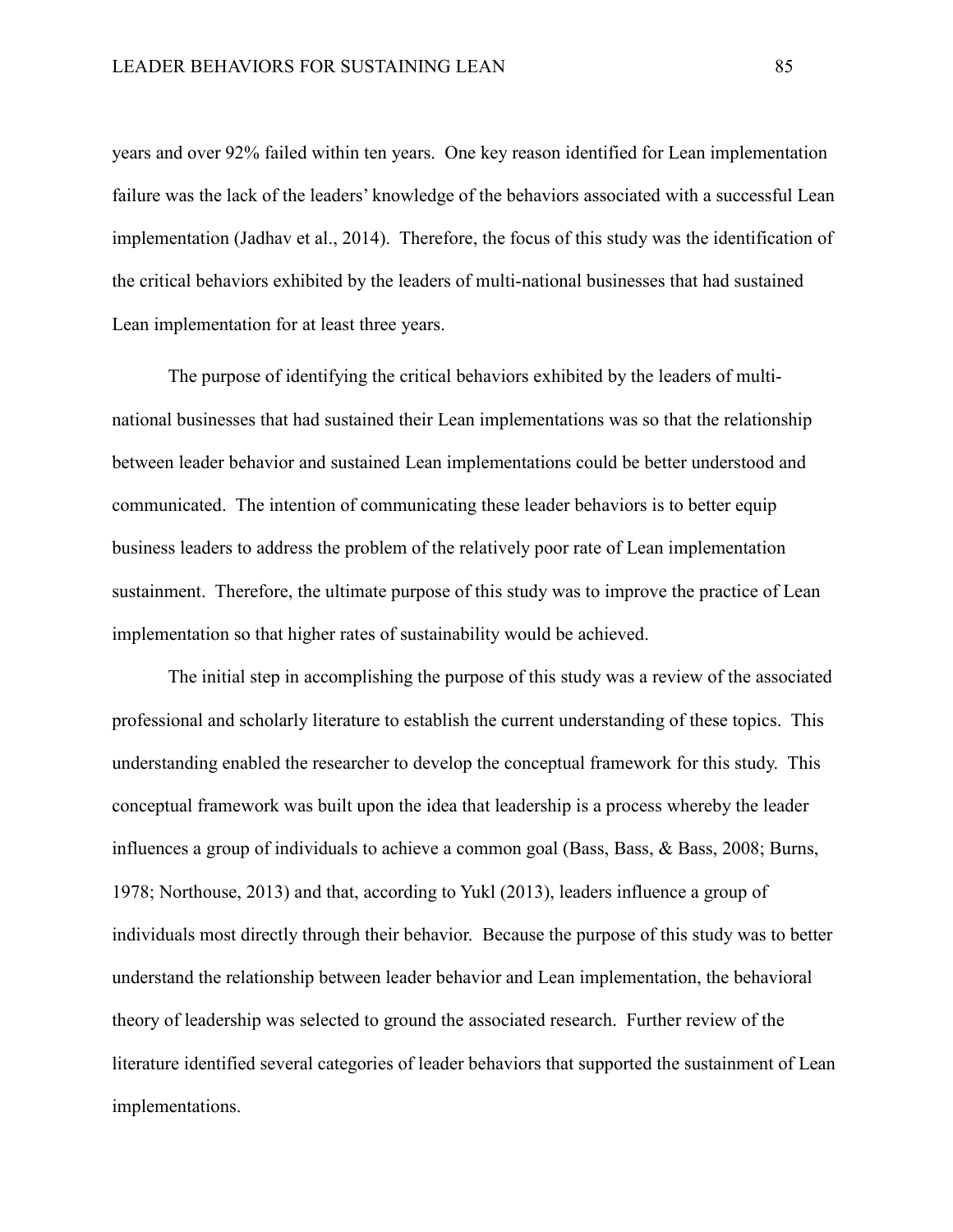In addition to the information gleaned from the literature review, new research data was gathered by examining three multi-national companies that had sustained their Lean implementations for more than three years. The qualitative method and multiple-case study design were utilized and included the interpretation of personal interviews of leaders, direct observation, and a review of relevant documents. The triangulation resulting from the utilization of multiple cases and multiple sources of data enhanced the reliability and validity of the study.

The findings of this study addressed the associated research question: How were leaders of multi-national companies able to utilize specific behaviors to sustain the implementation of Lean methodologies within their organizations? The findings were based on data collected from open-ended interviews, document reviews, and observations. Observations were obtained when the researcher spent a full day at one site for each of the case study companies. During these visits, the researcher observed leaders interacting with team members as part of their normal work day. For example, leaders participating in daily team performance presentations, departmental strategic initiative updates, staff meetings, and improvement event report outs were observed. Documents reviewed by the researcher included presentations, meeting notes, and working documents that were associated with each company's Lean implementation. For example, documents related to Leader Standard Work, Lean implementation plans, Lean assessment, visual management system procedures, and work team structure were reviewed.

Key concepts associated with the collected data were utilized to categorize and code them accordingly. The process of axial coding was utilized to compare new data and categories to previously coded data resulting in the eventual narrowing of the number of categories and the identification of their relationship to the research question. According to Merriam (2009), axial coding is an effective tool for relating categories and properties to each other, thus refining the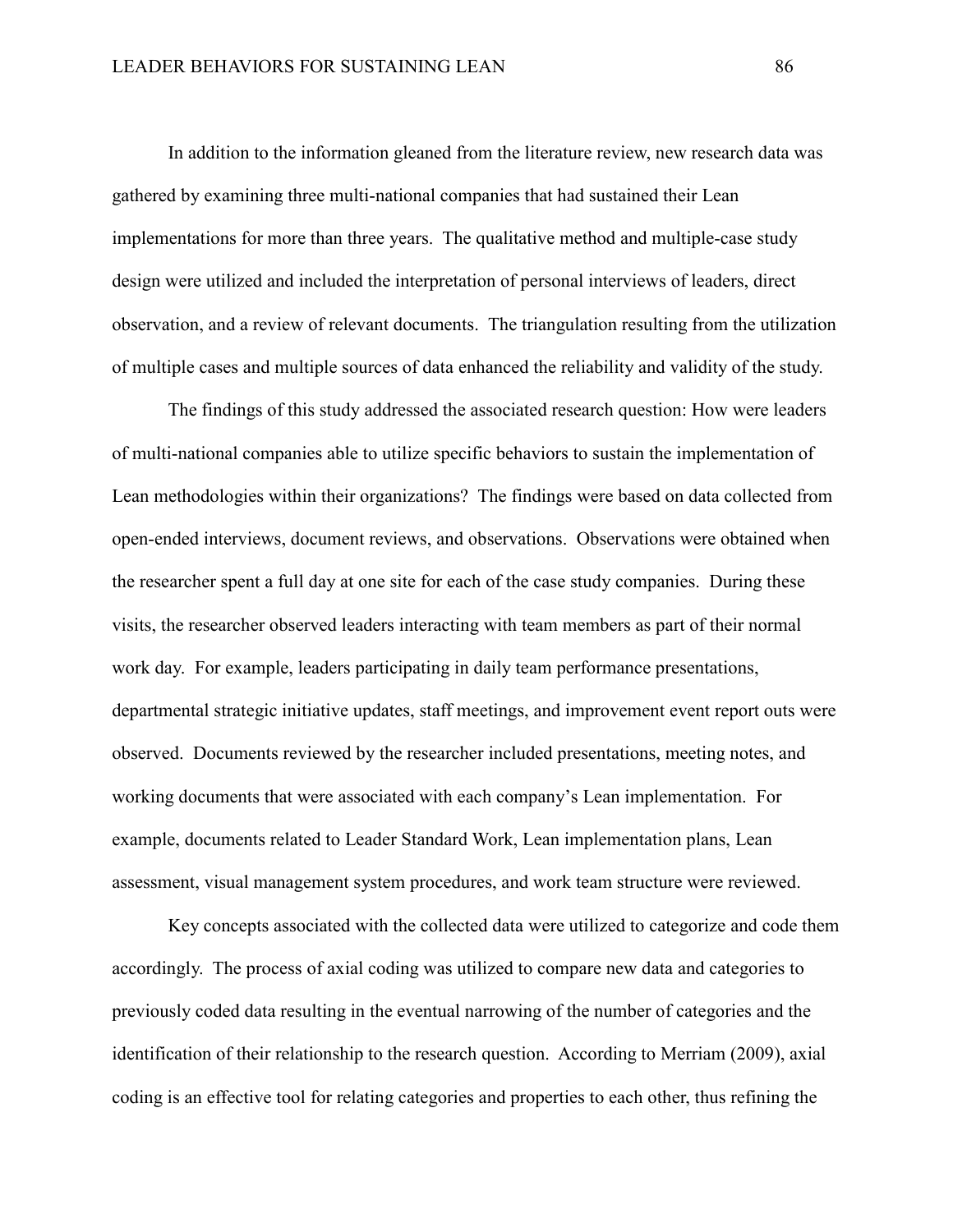category scheme. In summary, the categories of leader behavior utilized to sustain Lean implementations were found to include: (1) leaders demonstrate their commitment, (2) leaders facilitate the transformation of the company culture, (3) leaders communicate the "why" and "how" consistently, (4) leaders facilitate employee empowerment, (5) leaders link the Lean implementation to existing company strategy, (6) leaders "go see" what is happening in person, (7) leaders ask why when abnormal conditions exist, (8) leaders show respect to employees, and (9) leaders learn from experts.

In addition, the findings of this study addressed the proposition that variations in country culture may require different leader behaviors to sustain Lean implementations. The axial coding approach was utilized to distill and interpret the collected data. According to Merriam (2009), axial coding is an effective tool for relating categories and properties to each other, thus refining the category scheme. In summary, the categories of leader behaviors utilized to address variations in country culture were found to include: (1) generally, leaders do not need to tailor their behaviors based on cultural differences, (2) in very specific cases, leaders tailor their interactions based on the local emphasis on hierarchy, and (3) in very specific cases, leaders tailor their behaviors based on individualism vs. collectivism preference.

For the most part, the findings from the examination of three case study companies were consistent with the review of the associated body of literature. For example, the utilization of leader behavior as the key method for influencing those being led was consistently supported in both the literature and study findings. In addition, the leader behavior categories of management commitment, communication, and linkage of Lean to existing strategy were highlighted in both the literature and study findings as important for the sustainment of Lean. A few minor differences between the literature and the study findings did emerge. These minor differences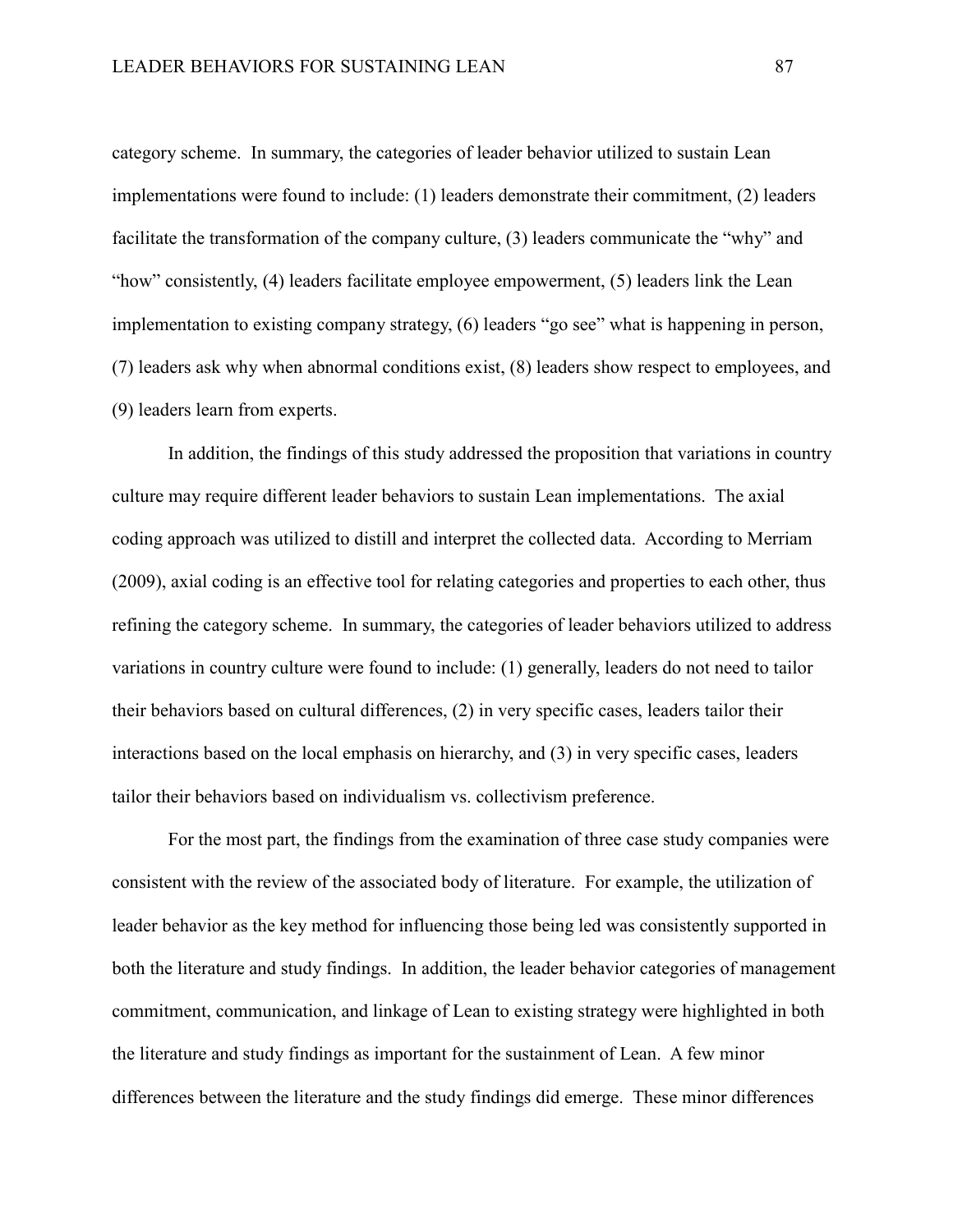included the identification of cultural change and employee empowerment as important precursors to Lean implementation in the literature versus outcomes of the Lean implementation in the case study findings. In addition, the leader behavior categories of go see, ask why, show respect and learn from experts were strongly emphasized as keys to Lean sustainment in the case study findings while they were only given somewhat minor mention in the literature. Finally, a rather significant contradiction was discovered as the need for leaders to tailor their behaviors based upon cultural differences was emphasized in the literature, while it was not in the case study findings.

# **Presentation of the Findings**

The presentation of the findings of this qualitative analysis included interpretations that address the research question and relate to the associated literature. Major themes, patterns, and relationships were discussed. In addition, the findings were explored through the lens of the conceptual framework of this study. This framework was built upon the idea that leadership is a process whereby the leader influences a group of individuals to achieve a common goal (Bass, Bass, & Bass, 2008; Burns, 1978; Northouse, 2013). More specifically, leaders influence a group of individuals most directly through their behavior (Yukl, 2013) and because the purpose of this study was to better understand the relationship between leader behavior and Lean implementation, the behavioral theory of leadership was selected to ground the associated research. The data gathered for this study came from three cases. Data were gathered from the case companies by interviewing senior leaders directly responsible for their Lean implementations, visiting sites, and reviewing multiple relevant documents. In addition, case study participants were asked to review the researcher's interpretation of the data to assess its accuracy and appropriateness.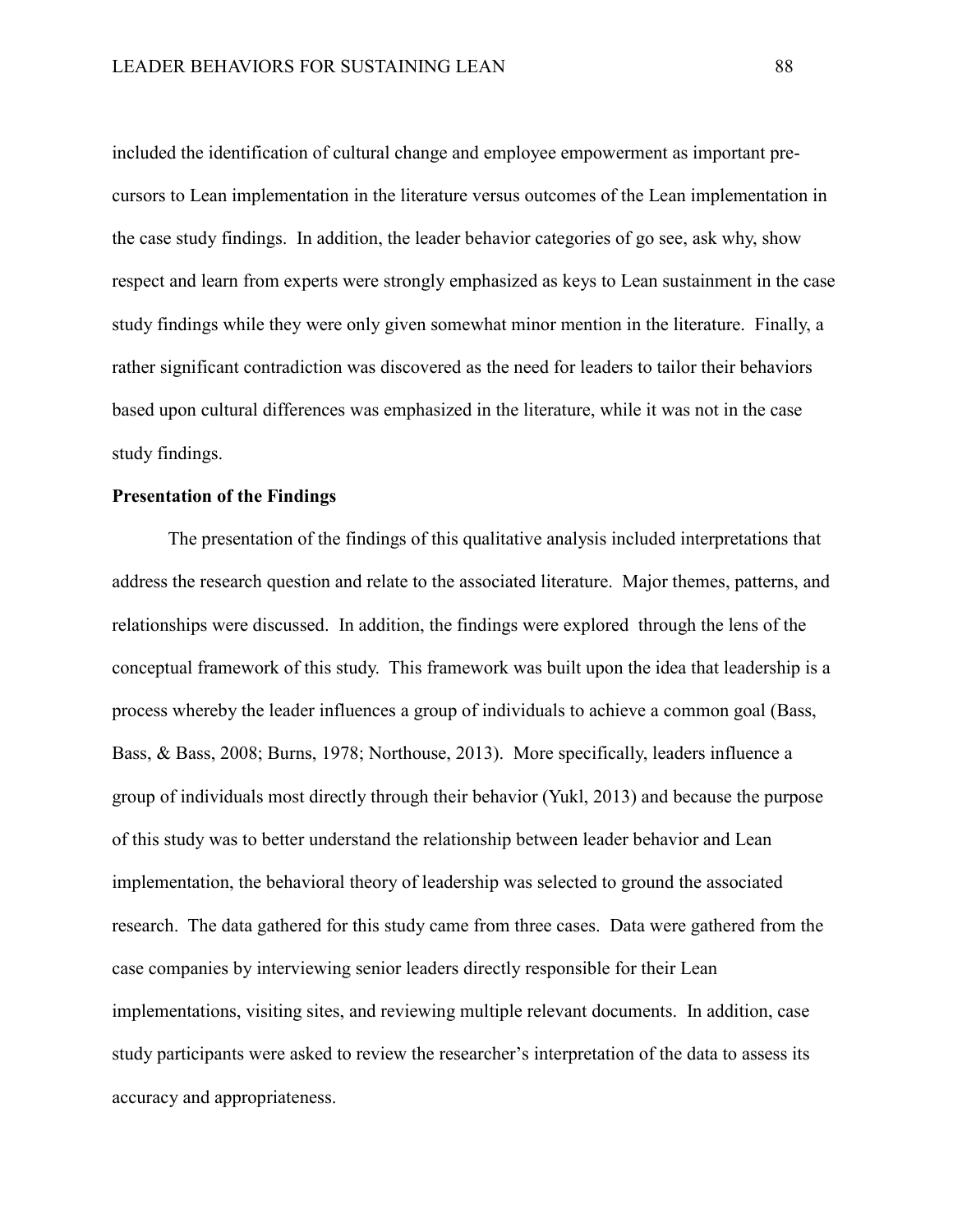#### **Case study companies.**

Company A was a manufacturer of consumer electronics with annual sales of approximately \$3.5 billion and nearly 12,000 employees. It was headquartered in the United States with manufacturing, distribution, and sales locations throughout the world. Its Lean implementation began in 2001 with Lean being implemented in all locations and all departments. The methodology for implementation consisted of extensive training (especially of the senior leaders), accountability of the leaders for their respective areas of responsibility, and projectbased improvement efforts. Initially, two significant improvement projects were undertaken (one in manufacturing and one in sales) and led by the responsible leaders of those areas. These projects produced impressive results thereby demonstrating to the entire company that the Lean principles and tools could be successfully implemented in both manufacturing and administrative areas. After that, pilot improvement projects were implemented at each location and in each department with support from internal Lean experts. The progress made by the locations and departments has been fairly consistent throughout the company (A1, personal communication, March 8, 2017).

Company B was a manufacturer of automotive components with annual sales of approximately \$20 billion and nearly 55,000 employees. It was headquartered in the United States with manufacturing, distribution, and sales locations throughout the world. Its Lean implementation began in 2009 with Lean being implemented in all locations and all departments. The implementation of Lean was an edict from the top and all locations and departments were directed to participate. A Lean Department consisting of several Lean experts was established at the corporate level. The Lean experts were given the responsibility to assist all the locations and departments through training and the facilitation of improvement events. The progress made by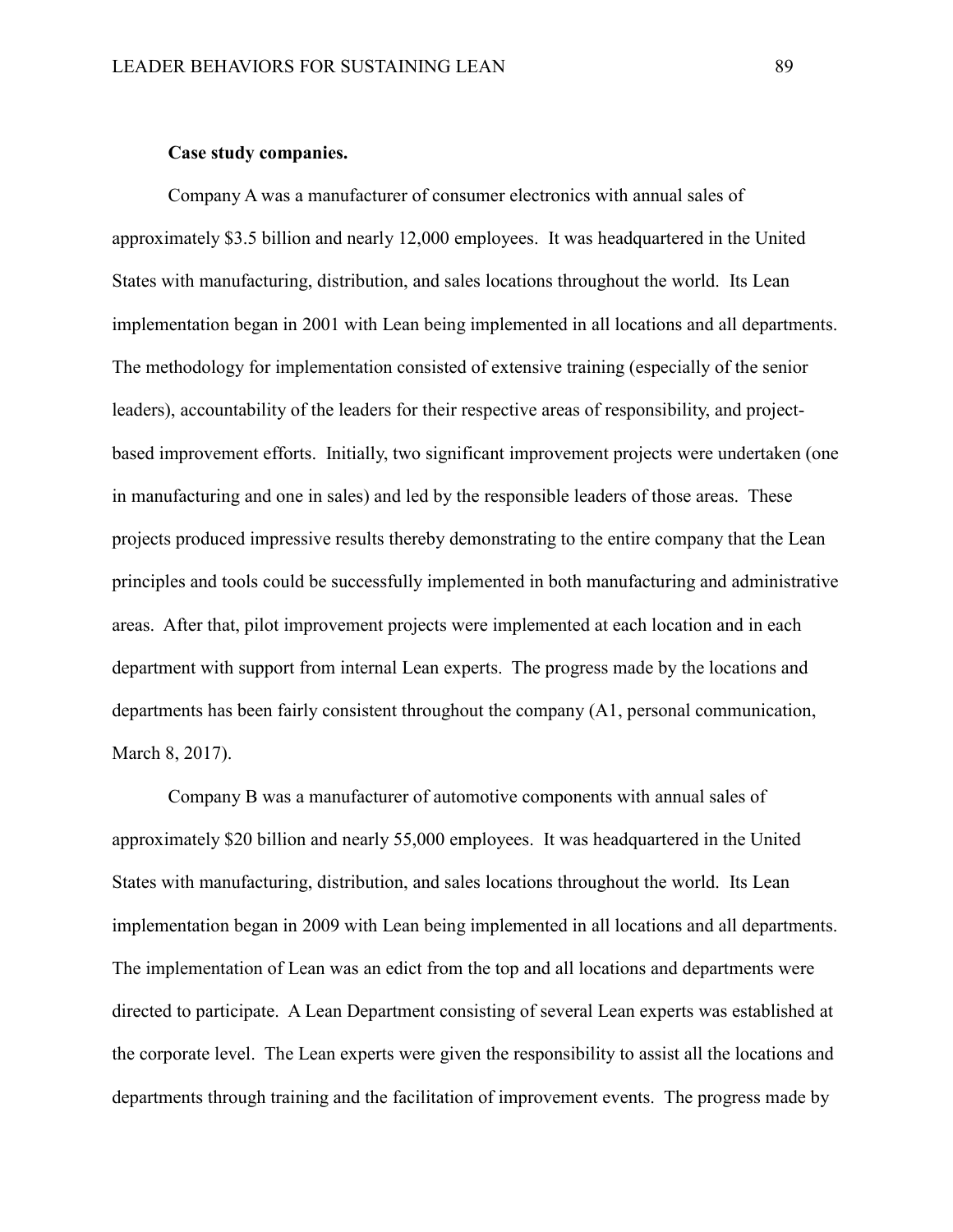the locations and departments has been highly inconsistent throughout the company with some areas being very successful while others have made almost no progress (B1, personal communication, March 13, 2017).

Company C was a manufacturer of consumer food products with annual sales of nearly \$2 billion and 5,500 employees. It was headquartered in the United States with manufacturing, distribution, and sales locations throughout the world. Its Lean implementation began in 2012 with Lean being implemented in all locations and all departments. The implementation of Lean began as an objective of the CEO who brought in an experienced senior leader to champion the implementation. The methodology for implementation consisted of extensive, company-wide training followed by the application of Lean tools through specific improvement events. The progress made by the locations and departments has been fairly consistent throughout the company, although they are still quite immature in their Lean knowledge and experience (C1, personal communication, March 21, 2017).

The diversity of industries represented by these companies provided the researcher with a broad spectrum from which to gather data. Interestingly, despite the diversity in the industries represented, there were many significant similarities associated with the findings. For example, the participants from all three companies concurred that leaders most effectively influence those that they lead through their behaviors. In addition, the participants were unanimous in their strong support of the leader behavior categories of management commitment, communication, go see, ask why, show respect, and learn from the experts as instrumental in the sustainment of Lean. The most significant difference among the case study company leaders dealt with the need for leaders to tailor their behavior based on cultural differences associated with local sites. While leaders from all three companies generally indicated that there was no need for such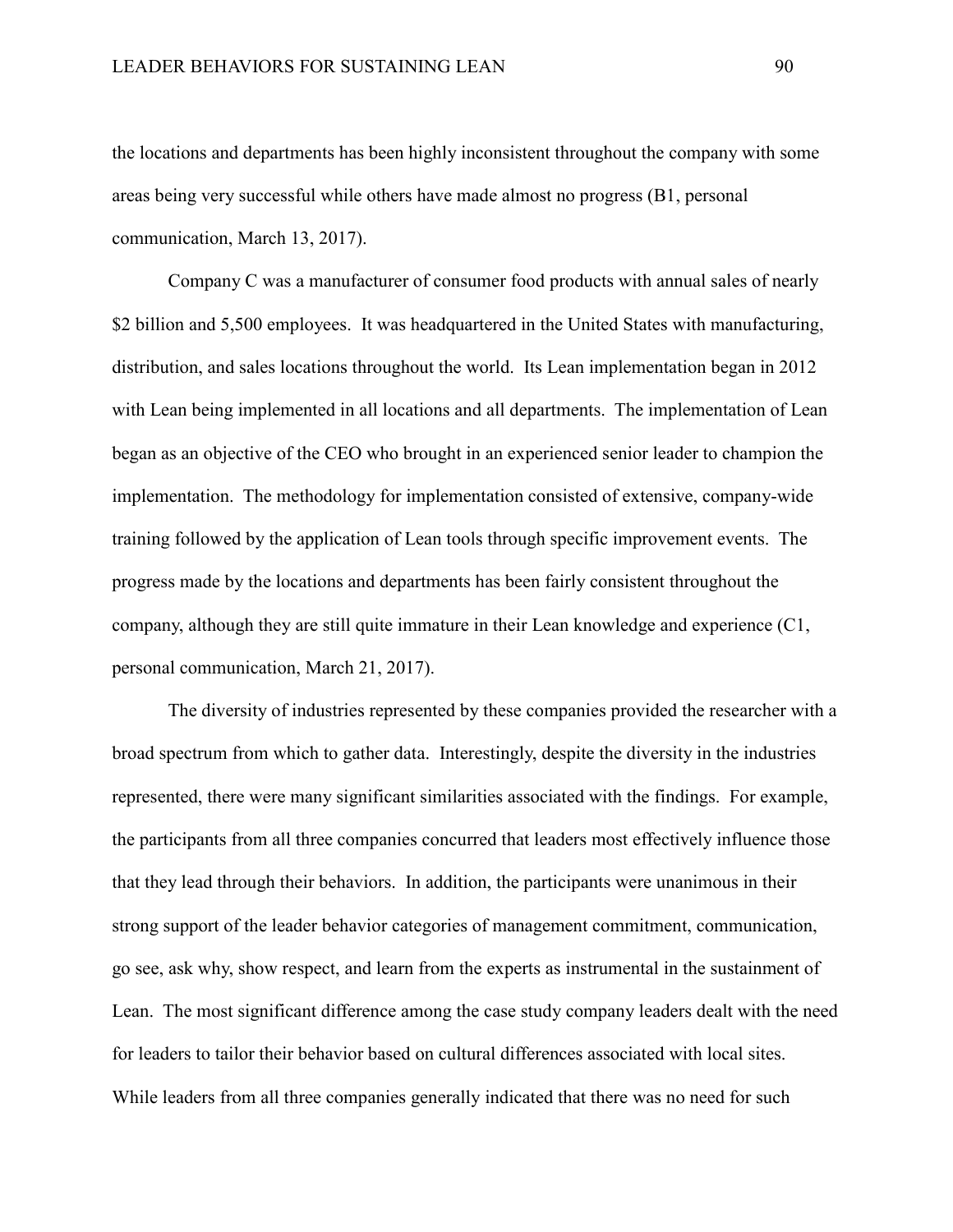tailoring of behavior, Company B (manufacturer of automotive components) leaders did indicate that they tailored their behavior in two specific countries based on local cultural preferences. Upon review of the countries involved, the researcher discovered that Company A had sites in both of these countries while Company C did not.

 The researcher interacted with these case study companies to gather data through personal communication, personal observation and relevant document review. The purpose of the data collection was to determine which specific leader behaviors were utilized to sustain the company's Lean implementation. Several dozen leader behaviors were identified by the case study companies as supportive of their Lean implementation.

### **How leaders utilize specific behaviors to sustain Lean implementations.**

Researchers in the Lean leadership literature posited that leader behaviors supportive of the sustainment of Lean implementation fell into five main categories: management commitment, cultural change, communication, employee empowerment, linkage to strategy (Laureani & Antony, 2015; Naslund, 2013; Worley & Doolen, 2006). When leaders were asked how they utilize specific behaviors to sustain their Lean implementation, answers typically fell into these five categories as well as four emerging categories: go see, ask why, show respect, and learn from experts. Findings associated with each of these nine categories of leader behaviors supportive of Lean implementation are presented in the following sub-sections.

### *Leaders demonstrate their commitment.*

The demonstration of management commitment by leaders of organizations implementing Lean was found to be critically important to the sustained success of the implementation (Arthur, 2014; Dibia et al., 2014; Laureani & Antony, 2015; Sisson & Elshennawy, 2015; Worley & Doolen, 2006). While the term management commitment was not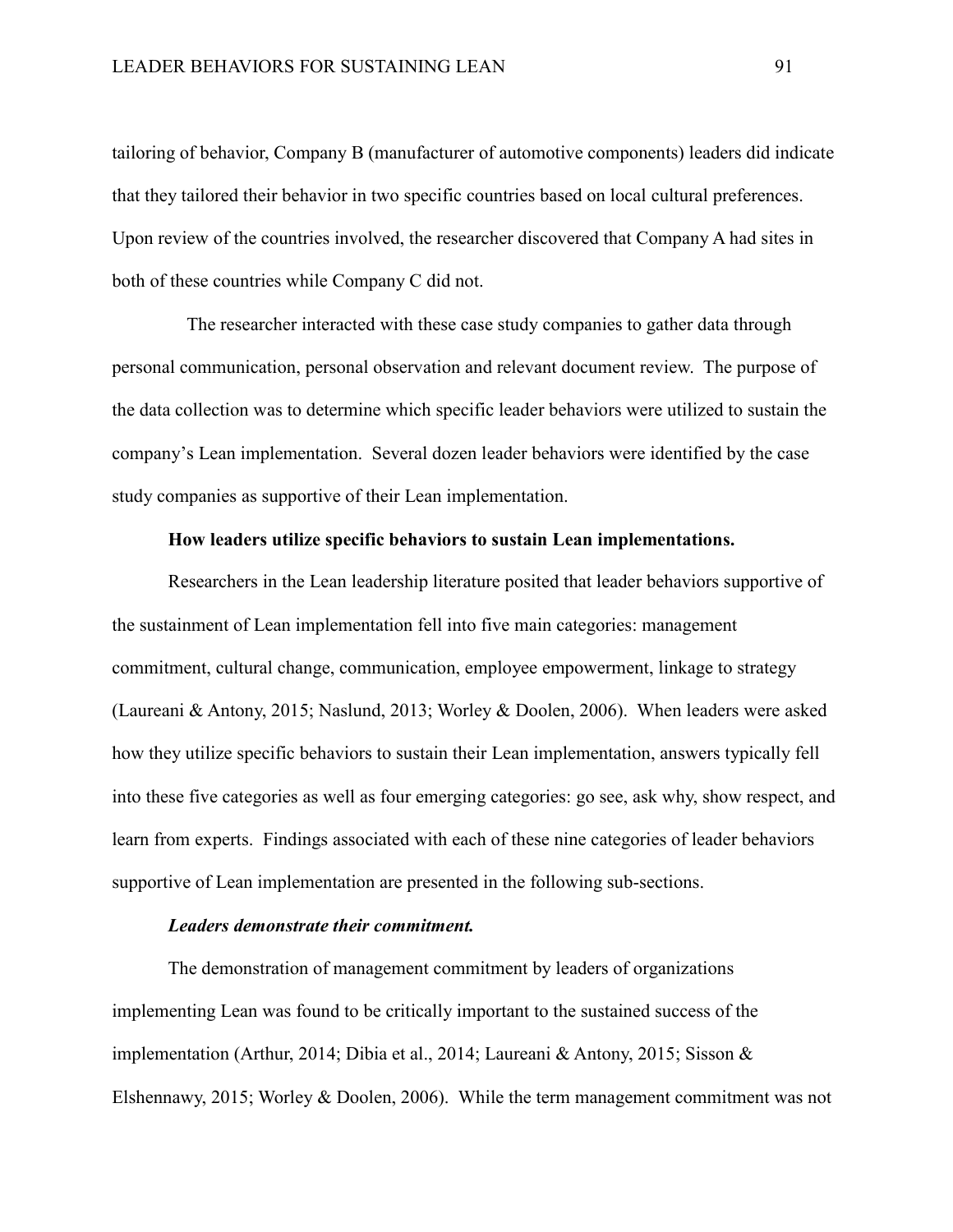defined in the literature, the common conceptualization utilized seemed to be the direct participation by the highest level executives in a specific and critically important aspect or program of an organization (Achanga, Shehob, Roy, & Nelder, 2006). Coronado and Antony (2002) posited that senior leaders needed to participate in Lean projects and regular progress updates to demonstrate their commitment.

Leaders from the case study companies also indicated that to support their Lean implementation, they needed to demonstrate their commitment to the effort through specific behaviors. This point was emphasized by A2 by stating, "Commitment has to be demonstrated by walking the talk. You can't just say we're going to be Lean, you have to visibly get involved" (personal communication, March 10, 2017). As one key element of this demonstrated commitment, A2 noted that follow up is paramount:

You get what you measure and you get what you follow up on. You have to be at a high frequency of follow up. If you direct someone to implement 5S or conduct an improvement event, you need to mark a date on your calendar for following up on that and then do it. After doing that several times, your people get the message that you are committed. (personal communication, March 10, 2017)

A1 provided even more detail about the extensive follow up behaviors utilized by leaders of Company A:

We have a structured and layered process for follow up. Once boss and subordinate agree to a specific action and due date, they both show their commitment by consistently participating in updates as needed. These updates occur on a daily, weekly, or monthly basis; whatever is appropriate. We have a culture of not missing these updates and being prepared for them. This demonstrates everyone's commitment. When people witness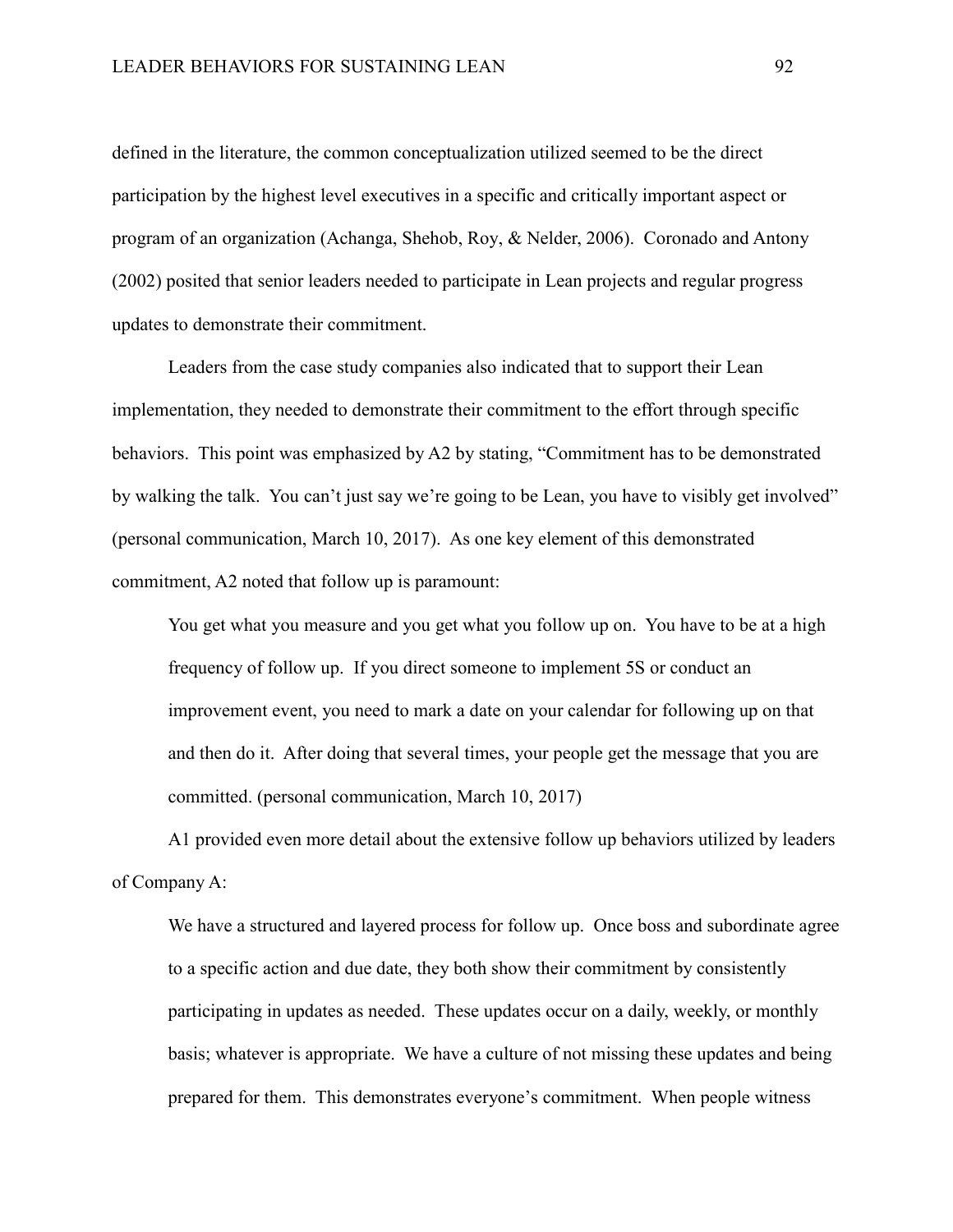this, they know that management isn't just giving lip service to Lean. (personal communication, March 8, 2017)

A1 concluded by stating, "Executive follow up and follow through are key to our Lean sustainment" (personal communication, March 8, 2017). This practice is also described in detail in A1's Leader Standard Work (document A3).

B1 added the idea of creating a sense of urgency through leader behavior. This sense of urgency was critically important according to B1 who stated, "One of our leaders knew that he had to create a burning platform to get his people on board with Lean. He did this by firing the Materials Manager, who had not actively gone along with the Lean concepts" (B1, personal communication, March 13, 2017). While other leaders indicated that it was important to demonstrate their commitment by identifying those who were not embracing Lean, most felt that firing those individuals was a last resort to be utilized if they repeatedly demonstrated that they would not "buy in".

 C1 proposed that the best way to demonstrate management commitment through leader behavior was to get involved in improvement activities. C1 stated:

I believe management commitment goes beyond just support, it goes to doing. I have led hundreds of kaizen events in my career. Early on in our Lean implementation at Company C, I was leading an event every few weeks. My thinking was that this demonstrated to others that I was 110% committed to Lean and that it wasn't going away anytime soon. I also encouraged my direct reports to do the same. That way, we weren't asking people to do something that we ourselves weren't willing to do. (C1, personal communication, March 21, 2017)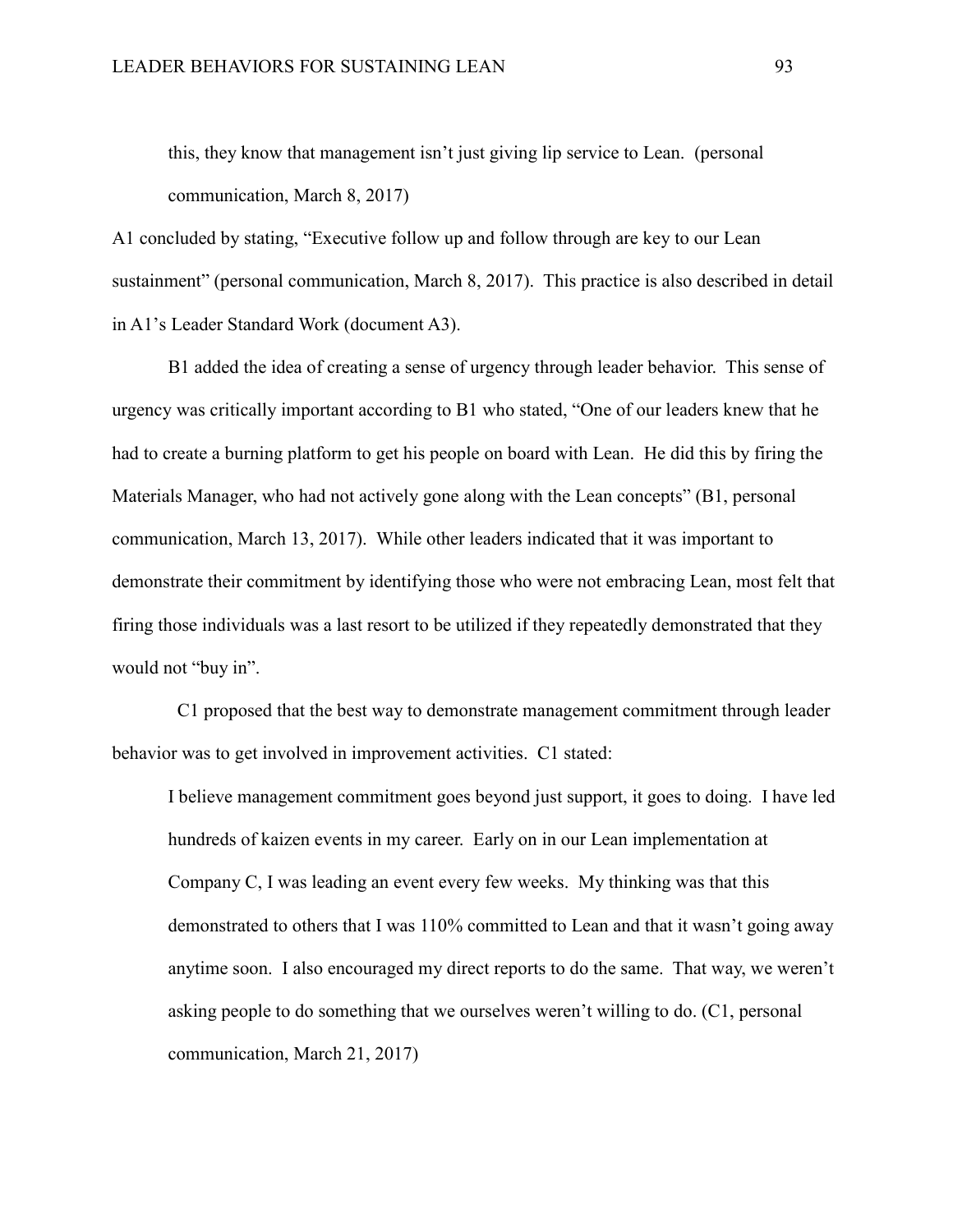Similarly, B2 emphasized the importance of spending time on the shop floor and departmental areas to demonstrate interest and commitment to the Lean activities being undertaken. During the researcher's visit to Company B, B2 was seen assisting a continuous improvement team during a project and conducting a 5S audit (personal observation, March 29, 2017). This leader clearly demonstrated a high level of management commitment through his actions and behaviors. This approach is consistent with the guidelines provided in the Daily Management System and Leader Standard Work documents utilized at Company B (documents B1 & B2).

C2 asserted that the best way for leaders to formalize the process of demonstrating their commitment to Lean through behavior was to utilize Leader Standard Work (personal communication, March 24, 2017). Support for this approach was echoed by participants from all three case study companies. A1 stated:

Leader Standard Work was the Holy Grail for us when it came to demonstrating management commitment. When we first started, we were inconsistent in how we engaged in the Lean activities. So, we created a template for all of our leaders and insisted that they utilize it. Things like Gemba walks, kaizen event participation, visual board reviews, 5S audits, and follow up sessions were all included. The frequencies were standardized based on the level in the organization. This has worked very well for us. (personal communication, March 8, 2017)

B1 indicated that Company B utilized Leader Standard Work from the outset of their Lean implementation and that it was extremely useful in getting their leaders engaged. This engagement, "was crucial in demonstrating to all of our employees that the leadership team was fully committed to Lean" (personal communication, March 13, 2017). Similarly, C1 stated, "It doesn't make sense to ask hourly folks to follow Standard Work if the leaders won't do it. We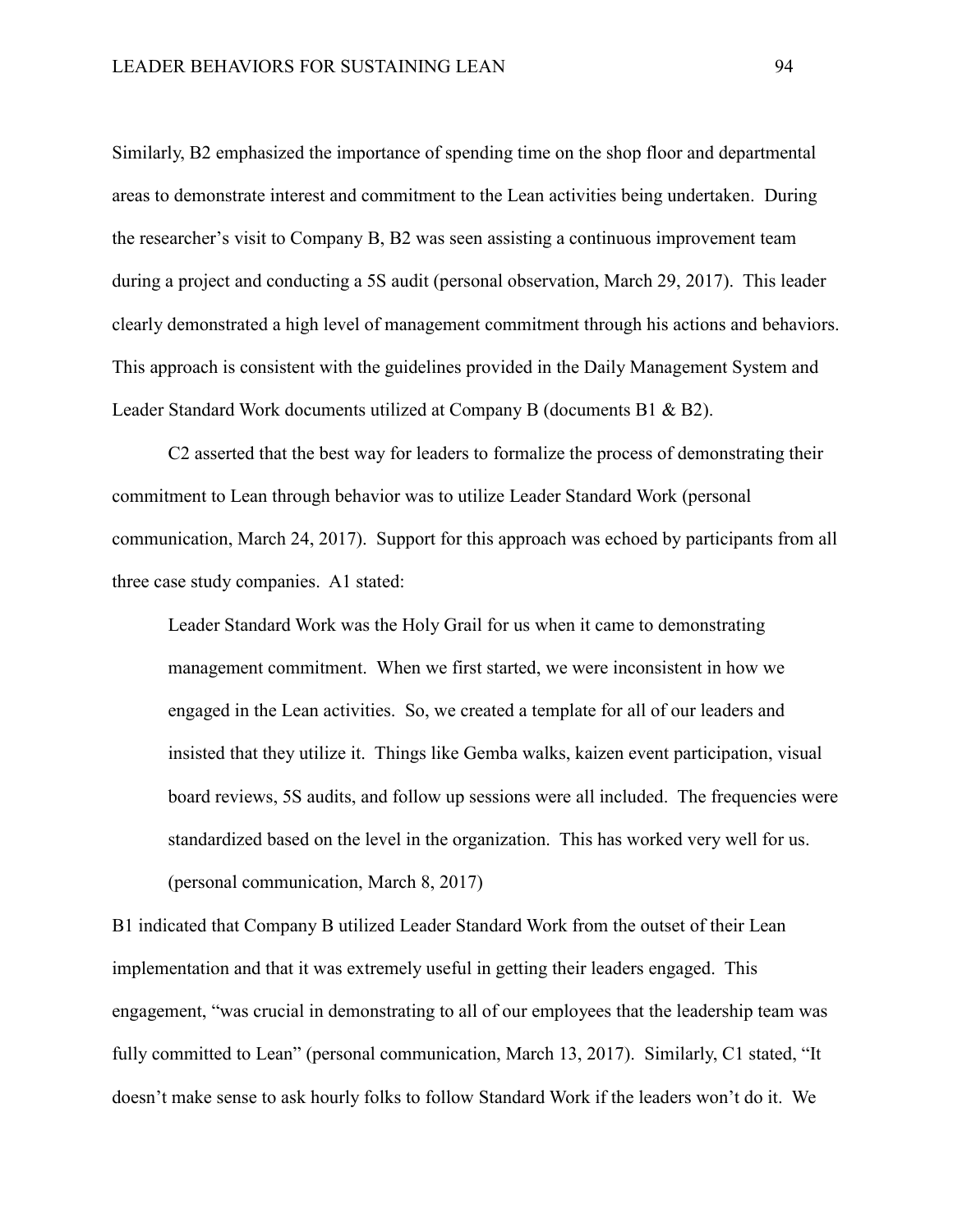definitely required all of our managers to follow Leader Standard Work and our employees have noticed."

The final leader behavior found to demonstrate management commitment to Lean implementation concerns resources and time management. B2 posited that leaders must provide the required resources to support Lean. As an example, B2 stated:

If you are going to ask employees to contribute ideas for improving their work areas, then you have to be sure there are enough Maintenance people to handle the work. Otherwise employees will get frustrated, stop making suggestions, and suspect that management is not committed to Lean. (personal communication, March 17, 2017)

Similarly, C2 indicated that, "If you add Gemba walks and visual management board reviews, then you have to cancel something else. Otherwise, employees will associate Lean with additional work" (Personal communication, March 24, 2017).

### *Leaders facilitate the transformation of the company culture.*

The impact of leader behavior on cultural change of organizations implementing Lean was found to be extremely important to the sustained success of the implementation (Ali  $\&$ Ivanov, 2015; Doval, 2015; Eckes, 2000; Naslund, 2013; van der Merwe, Pieterse, & Lourens, 2014). Additionally, Bhasin and Burcher (2006) posited that "whilst Lean is concerned with reducing waste at all levels; it is also about changing corporate culture" (p. 58). Significant aspects of Lean culture include the willingness to transparently expose problems publically and to strive for continuous improvement (Coronado & Antony, 2002). Antony and Banuelas (2002) found that in addition to changing culture, it was often necessary to make organizational changes to fit the Lean environment.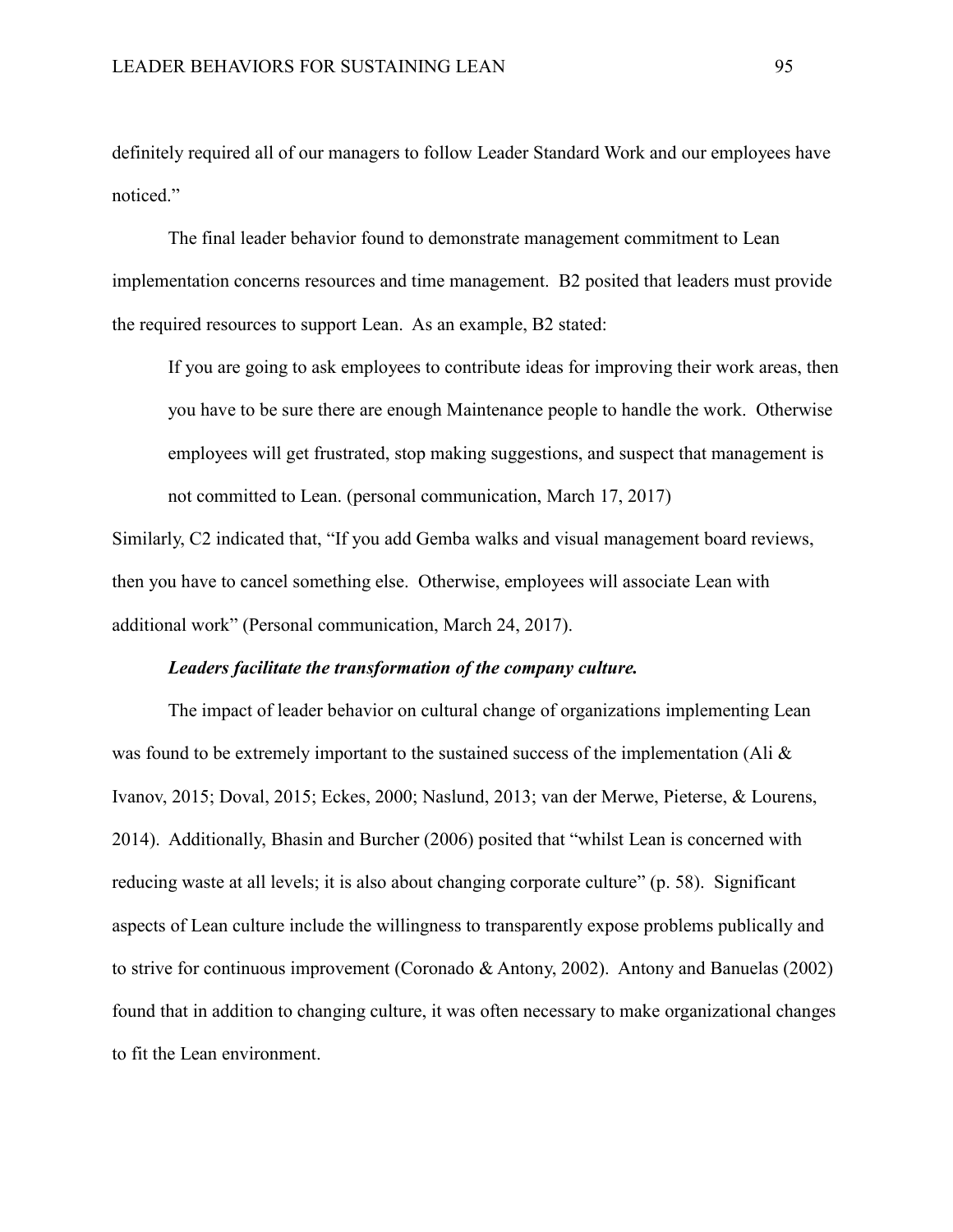Leaders involved in Lean implementations concurred that it was necessary to facilitate the transformation of the company culture through specific behaviors. In many cases, the implementation of Lean required people to do things in ways that were different from what had been done in the past. Therefore, employees needed to observe that the behaviors of their leaders were consistent with the Lean approach and not the old way of doing things. For example, in a Lean culture, it is important to make problems transparent so they can be fixed. In many traditional company cultures, problems are hidden to avoid embarrassment and possible reprimand. If that is the case, the leader of a Lean implementation must welcome the exposure of problems and emphasize the importance of problem solving versus assignment of blame. B2 highlighted this point by stating, "You have to support failure and encourage employees to surface problems. This was hard for us at first and still is to an extent. We had to shift our culture from 'blamestorming' to brainstorming" (personal communication, March 17, 2017).

C1 also had insight to offer regarding the importance of the culture change with respect to problem solving:

Culture change with respect to problems has to start with leadership. Treating problems as gold is easy to say, but it's extremely difficult to do. We want to create a process where problems are exposed. The people who expose those problems need to be treated like they should be treated; otherwise problems go underground and don't get fixed. (personal communication, March 21, 2017)

Participants from all three case study companies suggested that initial training and orientation regarding Lean and the associated culture changes were crucial. C2 stated:

Our strategy was to do intensive and widespread Lean culture training before we got too deep into the tools and technical aspects. We thought it was very important to let people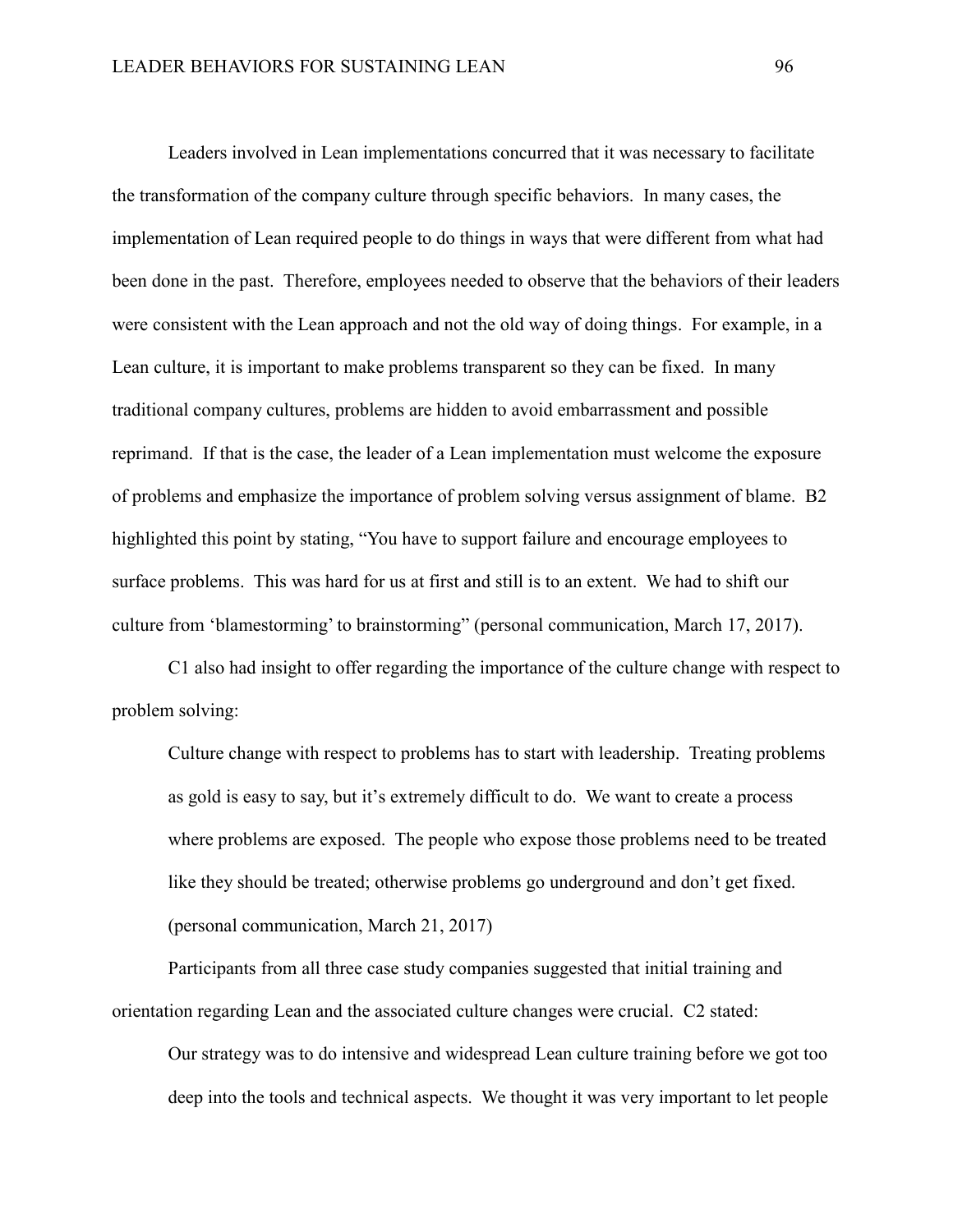know that the way we view and do things was changing. (personal communication, March 24, 2017).

A1 echoed this sentiment by stating, "Our first effort was to teach leadership what it meant to operate in a Lean culture and then we cascaded that same training throughout the organization" (personal communication, March 8, 2017 and document A1). Similarly, B1 utilized the following quote from Jim Womack in their early Lean leadership training to emphasize to Company B leaders that they needed to give time and attention to the culture transformation: "We all have the culture that we take the time to create as leaders" (personal communication, March 13, 2017).

Interestingly, some participants from the case study companies indicated that culture transformation may be more of an outcome than a category for specific leader behaviors. For example, A1 stated:

I think cultural change comes as we deploy. You can't change the culture without doing something. You've got to act your way into a new way of thinking rather than think your way into a new way of acting. Culture change is an outcome, in my opinion, of a good Lean journey. If you don't have a good Lean journey, your culture won't change. I think it is very important but I don't think it is the driver of the Lean journey, I think it is an outcome. (personal communication, March 8, 2017)

B2 agreed by stating, "My original response would be that you don't set out to change the culture. The change of the culture is a by-product of your setting out to drive Lean and change people's mindsets" (personal communication, March 17, 2017). C1 added, "Once the Lean mindsets are working, starting with leadership down to the organization, then the cultural change starts to occur" (personal communication, March 21, 2017).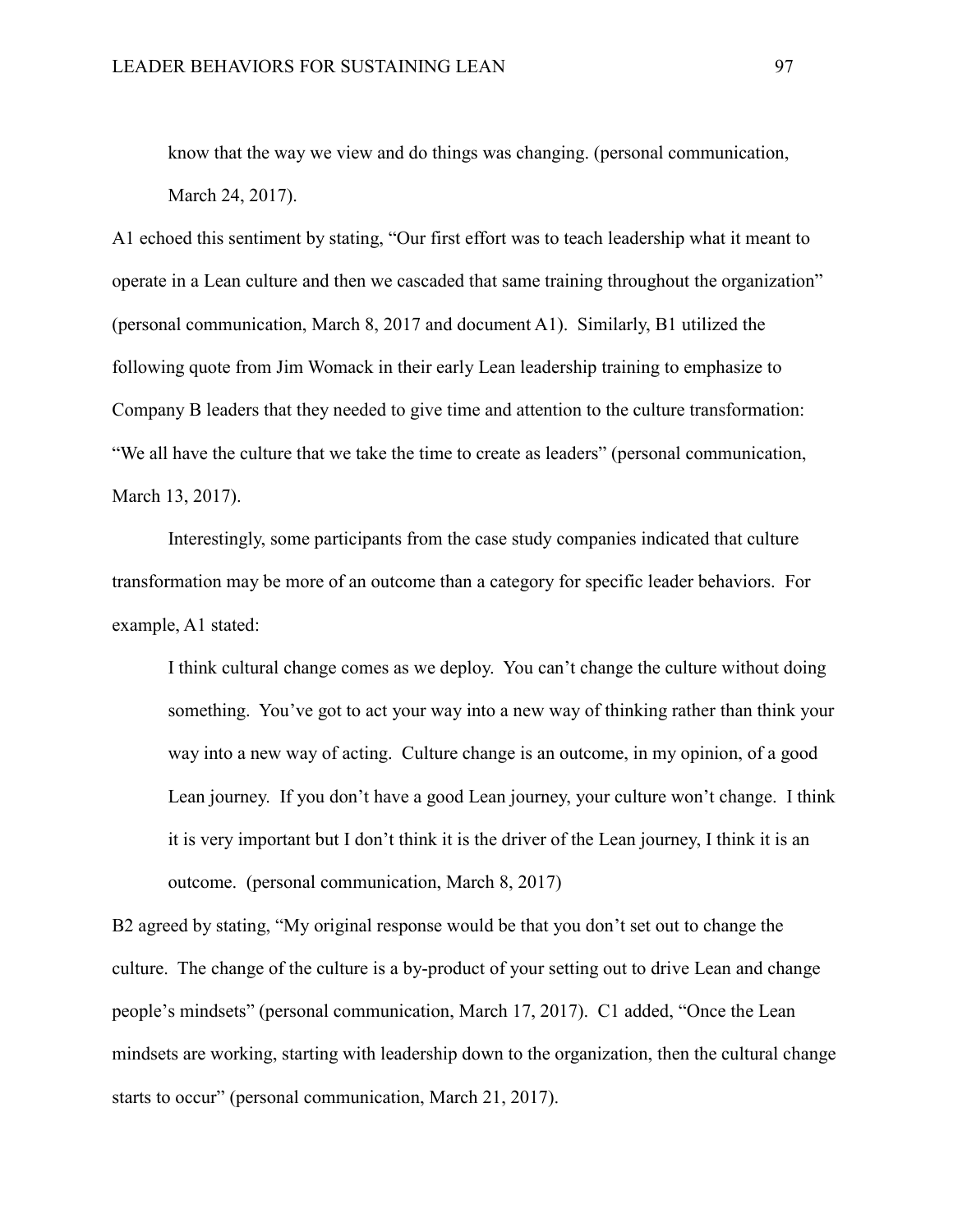#### *Leaders facilitate employee empowerment.*

Empowerment of employees by leaders of companies implementing Lean was found to be a key behavior for the sustainment of the implementation (Arthur, 2014; Found et al., 2008; Rymaszewska, 2014; TickFei et al., 2015). According to Arthur, leaders can help employees to develop a high level of buy-in to the Lean implementation by giving them ownership of projects and empowering them to make changes. C1 proposed that the best way for leaders to empower and engage their employees is to involve them in the improvement of their work areas. In addition, C1 stated:

There are at least three positive outcomes when employees are empowered to fix or improve things in their own work area. First, the employees know the work area better than anyone else, so the improvement ideas are the best ones available. Second, the employees become more motivated about their work because they are being given a voice in how their work area is designed. Third, this frees the supervisor from working on these tasks and allows them to do other improvement activity. Win, win & win! (personal communication, March 21, 2017)

The utilization of an employee suggestion system was also cited as a key method for empowering employees to engage in the overall improvement efforts. A1 suggested that it was important for every employee to be thinking about how to get better every day. When discussing an example at one of Company A's larger sites, A1 emphasized this point by stating, "Doesn't it make more sense to involve all 1500 employees in problem solving and improvement versus about 150 engineers and managers?" (personal communication, March 8, 2017).

To assess progress in employee empowerment, two of the case study companies kept track of the number of suggestions made. According to A1: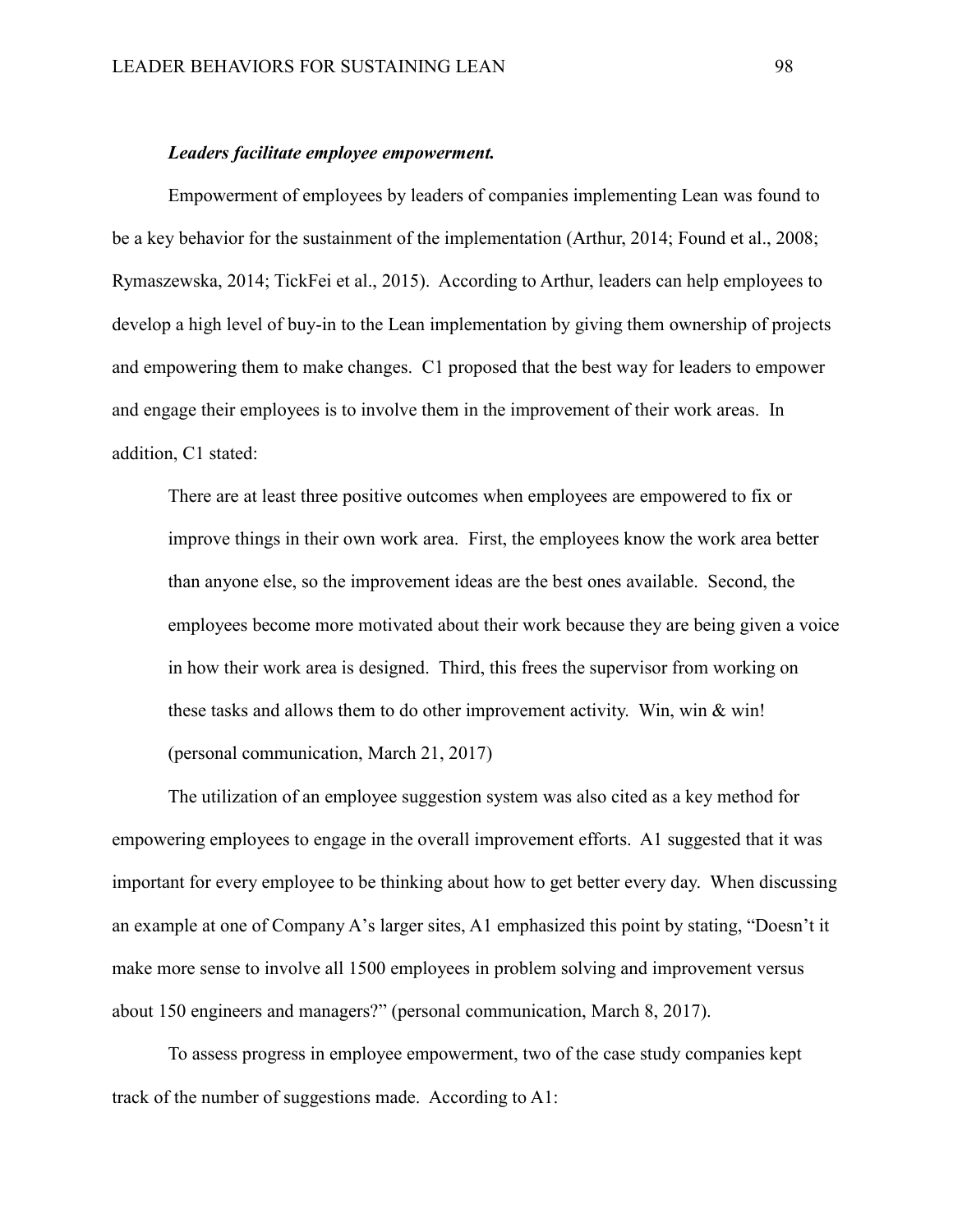In the first year, we had 4,400 kaizen suggestions. The next year, we expanded the number of lines involved and we had 10,000 suggestions. The next year we had 30,000, then 60,000, and then 90,000. In 2015 we stopped counting, but someone told me that they thought we might have had as many as 185,000 in 2016. That a lot of engagement and improvement! (personal communication, March 8, 2017)

Similarly, B1 indicated that Company B completed 50 kaizens in their first year and increased that to about 4,500 in the third year. Both A1 and B1 indicated that this type of growth in employee empowerment only comes when leaders are willing to accept employee input and provide the support needed to act upon the suggestions.

Another common approach to employee empowerment is the utilization of teams for problem solving, improvement and operations. According to Byrne (2013), teams are a specific type of Lean tool and a major pillar of the Lean methodology. That is the case because much of the improvement activity associated with Lean is performed by the employees who are responsible for the work, as opposed to "specialists" from outside (Starbird & Cavanagh, 2011). The leaders at Company B fully implemented the team approach to further empower their employees to make decisions and solve problems. B2 stated, "Not only has the team approach empowered our employees, but it has also resulted in significant improvements in safety, quality, delivery, and cost. Not bad for a union shop" (personal communication, March 29, 2017 at document B3).

In conjunction with the team approach, Company C leaders implemented team boards and daily team huddles. The team boards displayed the key performance measures and the important activities for the day and week. The team huddles consisted of a daily review of the team board led by one of the team members (not a manager or supervisor). According to C2,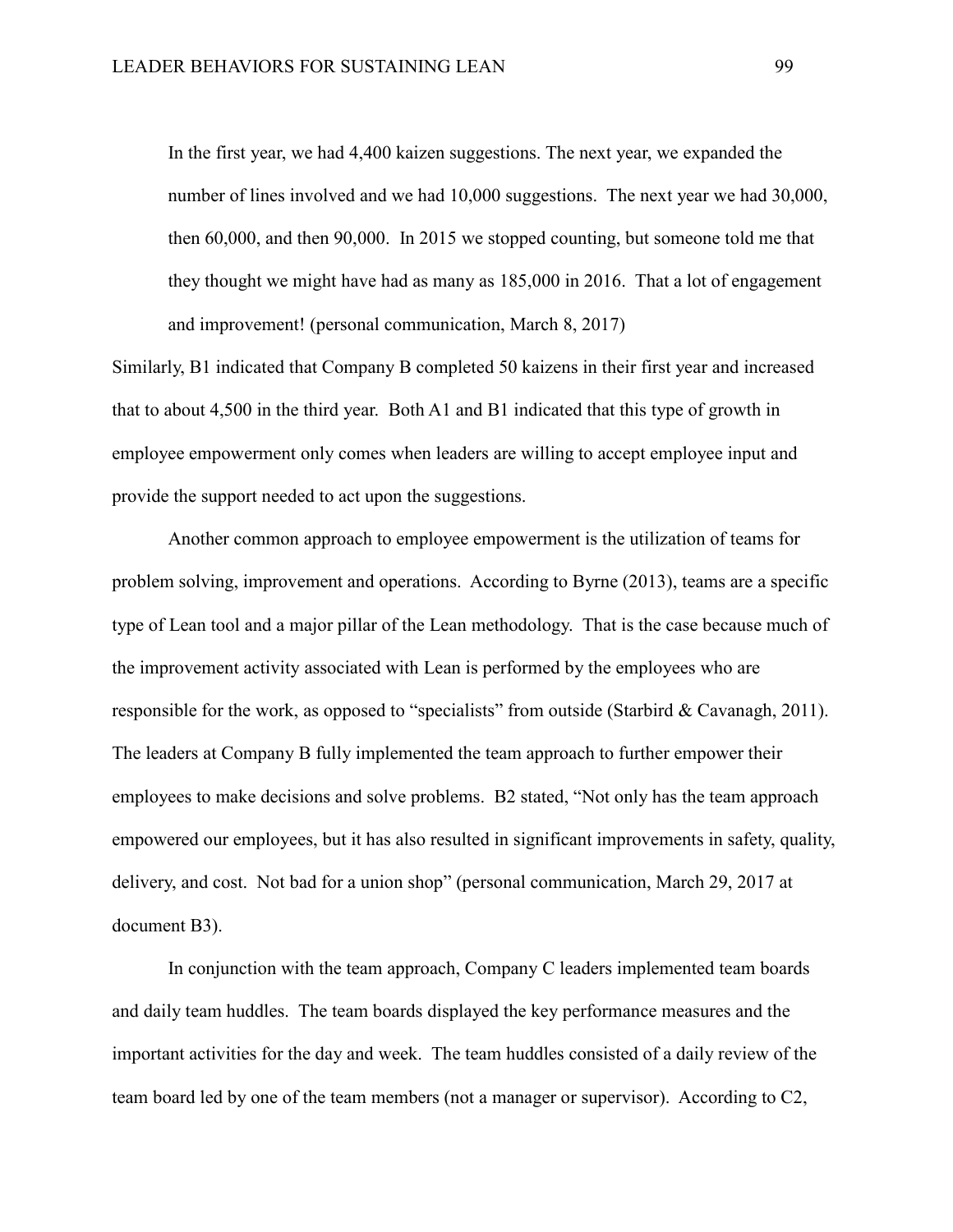"The team boards and team huddles have led the employees to view their work area as their own small business" (personal communication, March 24, 2017). As an overall summary comment on this subject, A2 cited a well-known Chinese proverb:

Give a man a fish, he eats for a day. Teach a man to fish and he eats for a lifetime. This was our approach to how we were to start building excitement and momentum for Lean. We wanted to equip people so they could get involved instead of just standing up and giving a bunch of rah-rah speeches touting empowerment and engagement. (personal communication, March 10, 2017)

### *Leaders communicate the "why" and "how" consistently.*

According to Laureani and Antony, (2015), establishing and utilizing effective communication was crucial for engaging employees and achieving buy-in to improvement measures associated with Lean implementation. Sisson and Eishennawy (2015) proposed that leaders should provide regular communications on Lean throughout the company. The communication should explain the reason for changes being made and should incorporate multiple modes: town hall meetings, face-to-face communication, newsletters, and videos (Sisson & Eishennawy). In addition, regular Lean events, conferences, and lunch and learns were identified as communication methods for giving recognition and showcasing success (Laureani & Antony).

Leaders from the case study participants agreed that a key element in the implementation of Lean is communication. According to B1, "I don't think you can ever over-communicate in a Lean atmosphere. There always has to be dialogue" (personal communication, March 13, 2017. Similarly, B2 stated: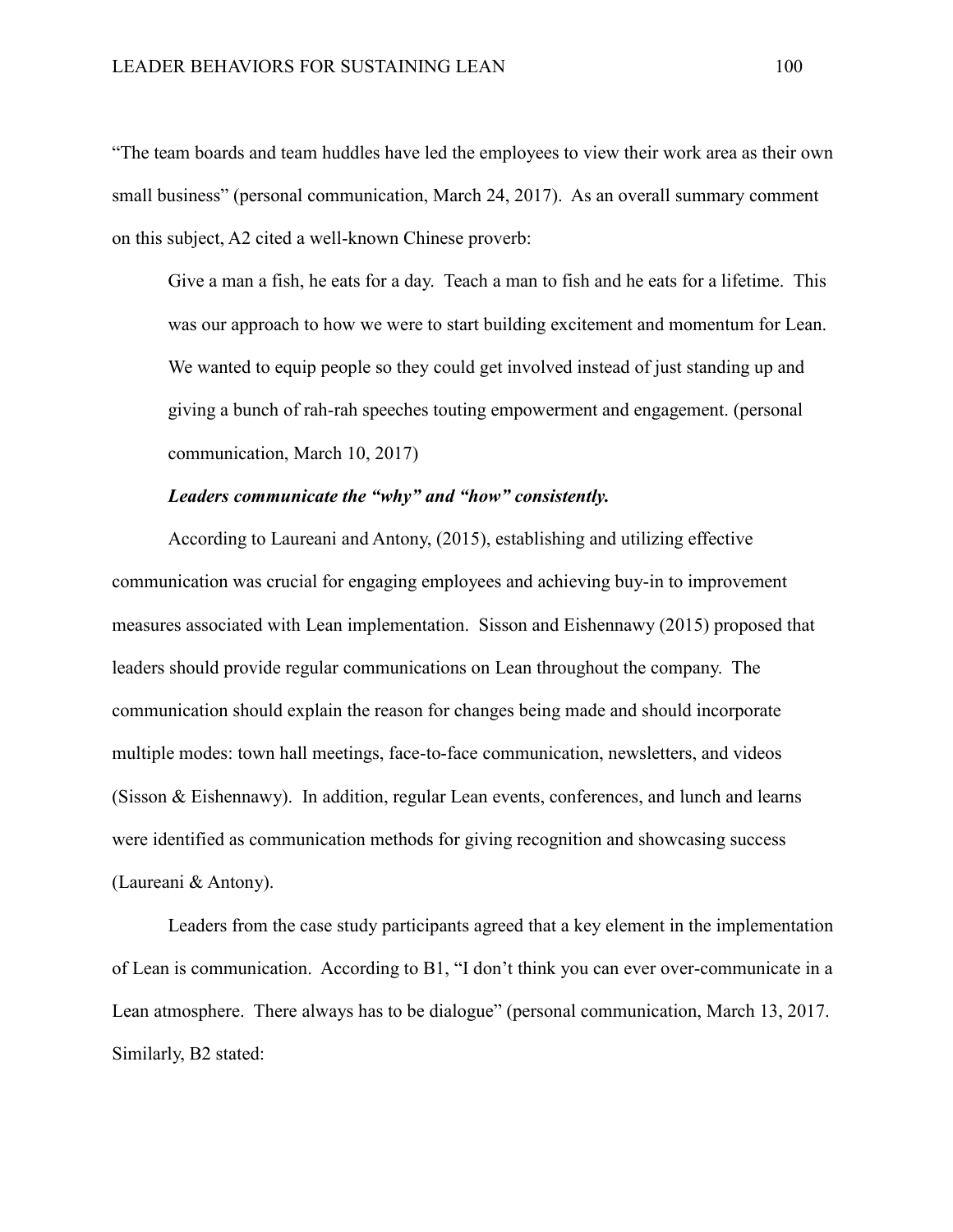If you don't communicate, then you're in big trouble because you are making a lot of changes but you are not telling people why you're doing it. So, communicate. You need to do it. Do it often. Do it effectively. This is absolutely critical. You simply must consistently communicate the "why" and "how" of the Lean implementation. (personal communication, March 17, 2017)

Leaders from the case study companies identified several forms of communication that were thought to be key elements of their Lean implementations. Company A utilized personal individual meetings called "1-1s" as a critical tool for communicating expectations, status, and best practice sharing (document A3). These meetings involved a boss and subordinate or a site leader and a key support area leader. The preferred format was face-to-face, but occasionally the 1-1s occurred by phone. A1 stated:

We did town hall meetings and newsletters, but I think the 1-1s were the most important and effective tool that we used for communication. This direct connection allowed everyone to know what was expected and why things were being done. I have at least fifty regularly scheduled 1-1s on my calendar right now. Through them, I hear everything that is going on and they hear everything that I want them to hear. There are multiple layers of communication connecting people on this Lean journey across the globe, very tightly. (personal communication, March 8, 2017)

Another key tool for communication associated with the Lean implementation is the visual management system. According to B2, "The visual management system is a collection of display boards that show plans, goals, performance, problems, root problem causes, and associated corrective action. This system covers the entire operation, is interconnected, and provides a wealth of information" (personal communication, March 29, 2017).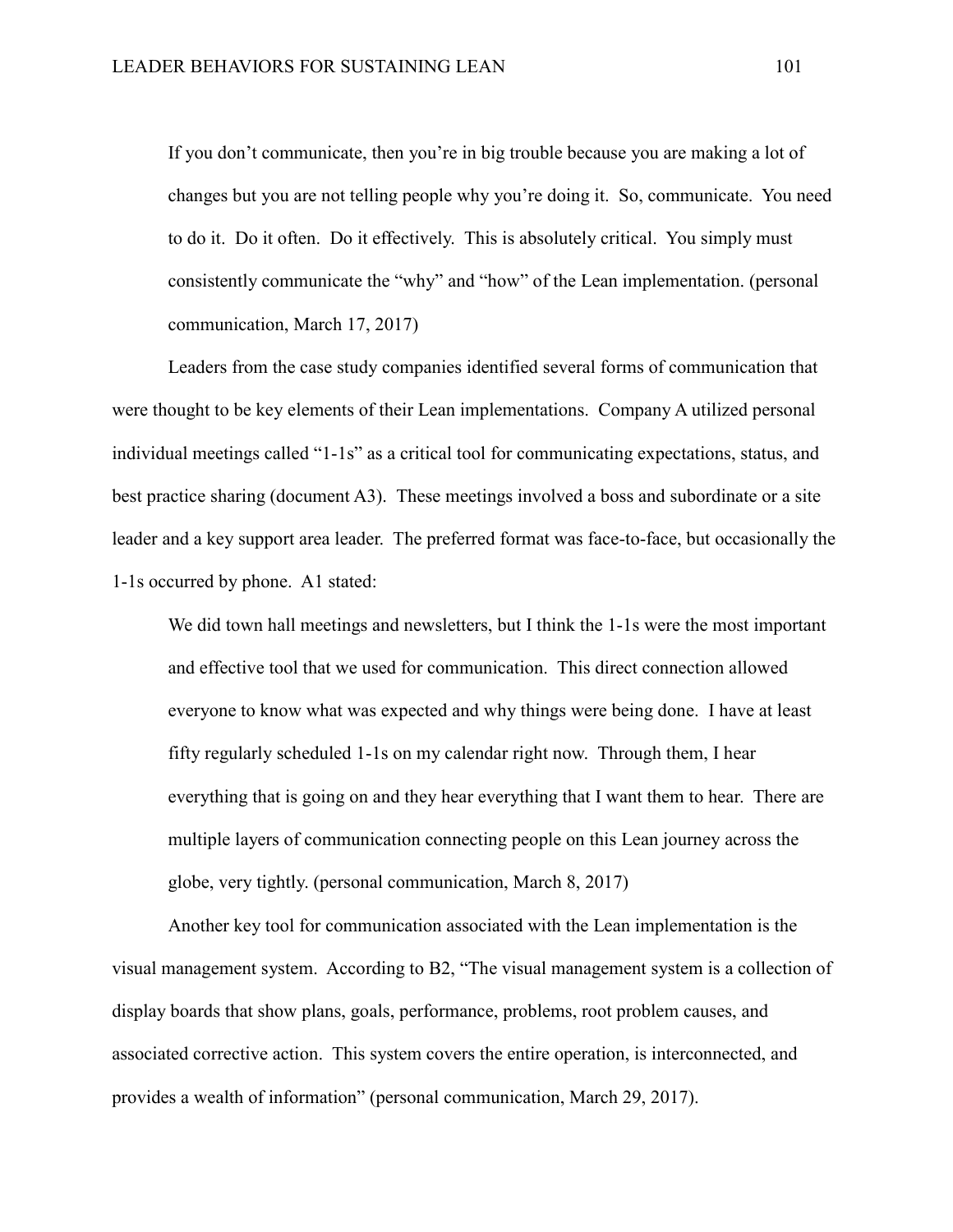The display boards are combined with a regular review, often called a Gemba walk. B1 is an advocate of the display board and review process and described it this way:

We run the business through what we call the mini-business review. Every morning at 9:30 am, the team cross-functionally comes together and they communicate by sharing information back and forth. Everybody is engaged in the process. I think it is one of the big deals of our Lean environment (personal communication, March 13, 2017).

Company B created a document with pictures and text entitled "What is Mini-Business Daily Management System?" to communicate why and how it works. This document communicates all aspects of this management system including the key principles to be utilized. These principles include the intention that Performance be Understood and that Critical Information is shared (document B1). Another key behavior of a Company B leader is that they be a conduit for information instead of keeping it to themselves (document B1).

Company C leaders emphasized the need to communicate openly in a Lean environment and they described their system for doing so. C2 explained that:

We want our leaders and team members to have very open communication channels so that problems are identified as soon as possible and so that everyone understands expectations and performance status. We facilitate this through 1-1 meetings, plant wides, skip-levels, and brown bags. 1-1s are monthly discussions between boss and subordinate and plant wides are town hall meetings where key information is communicated and questions are taken. Skip-levels are meetings between boss and their direct reports' subordinates and brown bags are open discussions between the site leader and a randomly selected group of employees from a cross-section of the organization. (personal communication, March 24, 2017)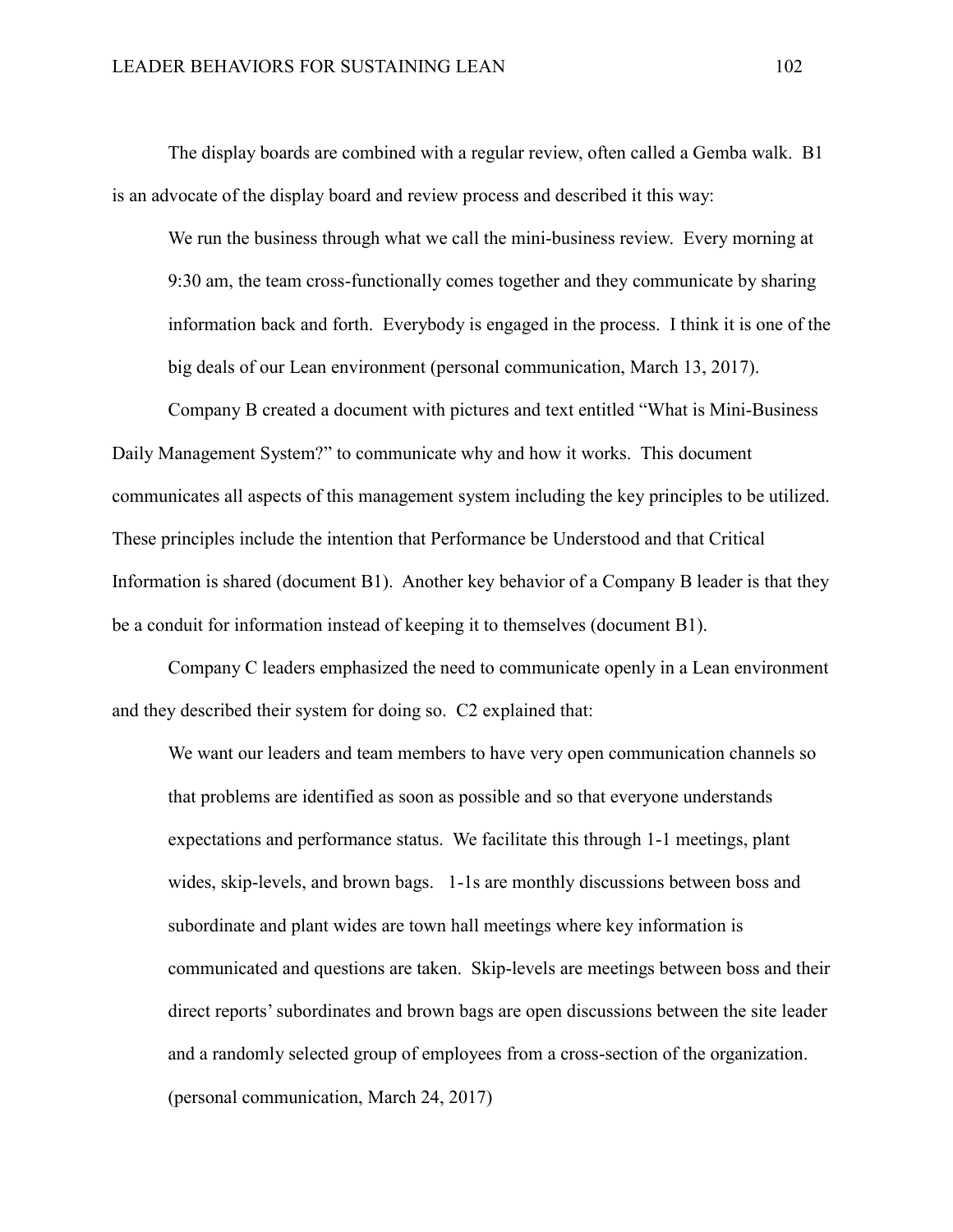#### *Leaders link the Lean Implementation to existing company strategy.*

The leader behavior of linking existing business strategy to the implementation of Lean was found to be extremely important to the sustained success of the implementation (Brun, 2010; Laureani & Antony, 2012; Naslund, 2013; Spear & Bowen, 1999). For each of the three case study companies, the tool that leaders utilized for this linkage of existing business strategy and Lean was strategy deployment. C2 described strategy deployment as "a way to communicate and cascade the company vision and associated strategic initiatives required to reach that vision" (personal communication, March 24, 2017). C2 indicated that strategy deployment is a critically important way for the leadership to communicate what needs to be done and why.

The strategy deployment process involves several steps and aspects. According to B2, catchball and the goal tree are two of the more important elements. B2 described these tools and commented on their effectiveness:

The goal tree is just like the name implies. We start with the corporate goals as the branches at the top of the tree and then just keep adding branches as we move down the organization. The tree gets wider and more detailed with each level. This allows everyone to see the company goals and their interconnection. It is a great visual. To help set the goals, we use the catchball process. Image tossing a ball back and forth. That is what we do with goals. I will start by tossing the goal of 90% productivity to my production manager. He will toss it back and say that he can make 85%, but could make 90% if we upgraded two specific pieces of equipment. I toss back 87.5% with the upgrade of one piece of equipment. At that point we agree. This process gives him more ownership of the goal and allows both of us to understand what it takes to meet the goals.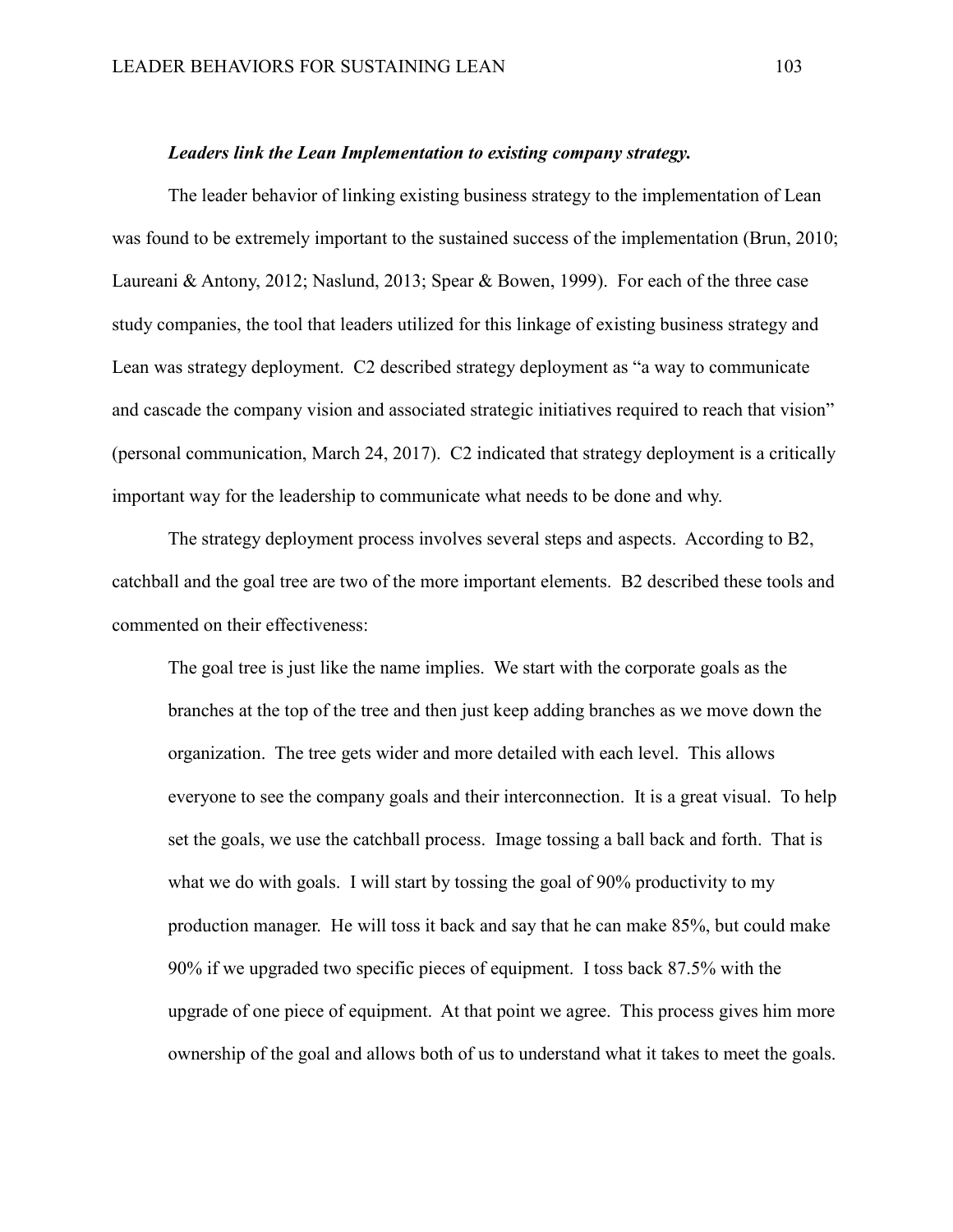It has been a great tool for us. (personal communication, March 17, 2017 at document B2)

A1 identified strategy deployment as one of the five key drivers for Company A's Lean implementation (document A2). However, A1 didn't agree with the idea of linking the Lean implementation to existing business strategies because he thought this implied that the Lean implementation was just another strategy. Instead he emphasized that Lean was the vehicle for accomplishing most of Company A's strategies and goals. To illustrate this, A1 stated:

Our Lean journey, our Lean training and education, our infrastructure of Lean thinking provide the just-in-time knowledge, tools, and capabilities to execute our strategies. They're very linked together and they become more linked as we continue to mature. The same is true for operational goals. In our pilot lines, we set aggressive goals of improving quality by 50%, productivity by 50%, use of space by 50%, and inventory by 50%. We achieve those through the use of Lean principles and tools. So, the improvement goals were what we wanted to achieve and Lean was just the means by which we did it (personal communication, March 8, 2017).

One of the key principles of Lean is the focus on the customer. According to A2, this is the best link between Lean and the existing business strategies. A2 stated, "Going back to the Toyota days, Lean is all about putting the customer first. Most of our strategies are also built around taking care of the customer. It is important for leaders to point out this key connection" (personal communication, March 10, 2017). C2 echoed this sentiment by stating, "Leaders involved in Lean implementations must emphasize that Lean is not the next 'flavor of the month'. If employees see it that way, as something on top of everything else, then it will never work" (personal communication, March 24, 2017).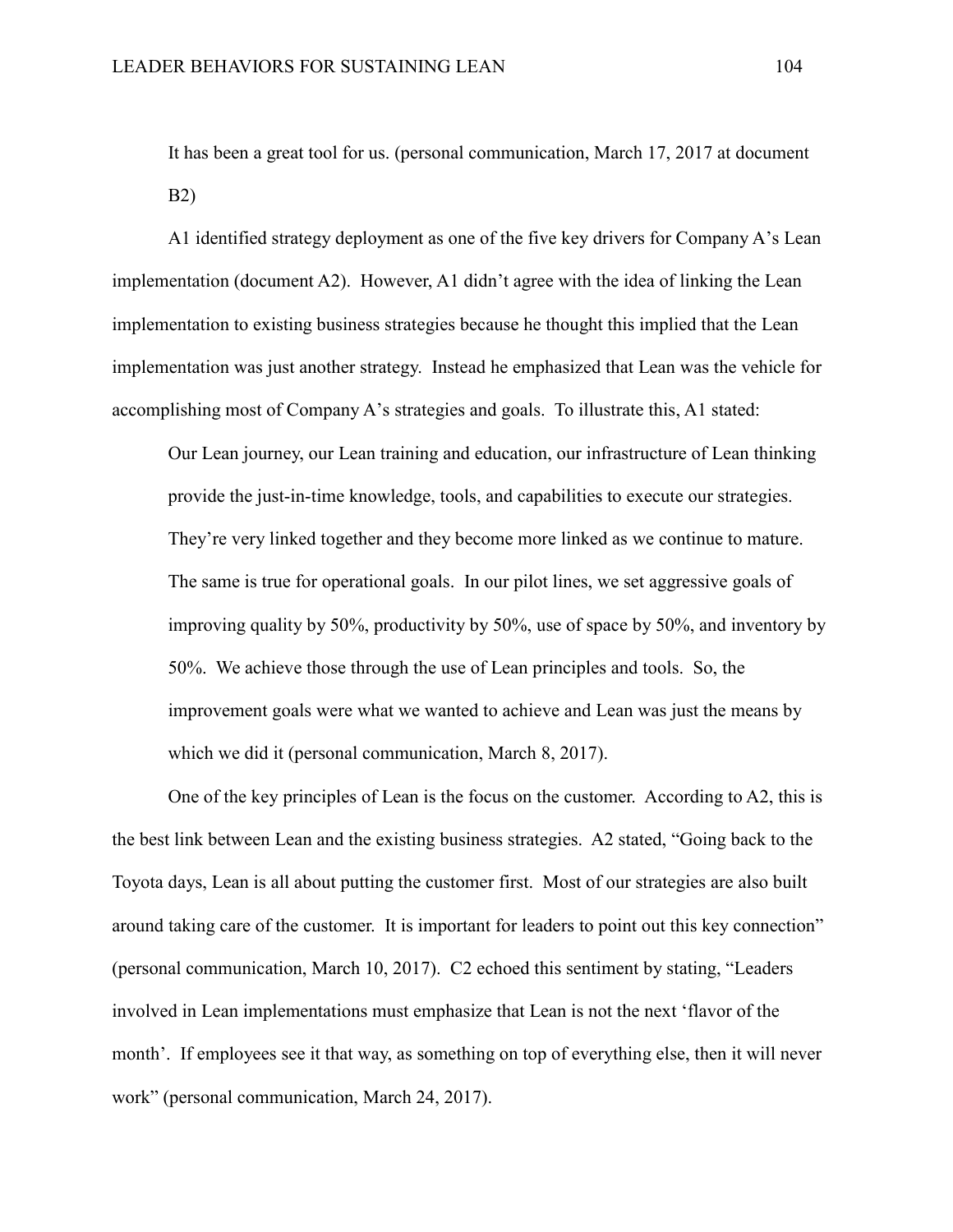### *Leaders "go see" what is happening in person.*

When discussing leader behaviors associated with management commitment, communication, and culture change, several leaders mentioned the importance of going to see what was happening in person. This was mentioned so frequently that it emerged as a separate category of leader behavior for the sustainment of Lean implementation. According to Liker (2004), this leader behavior is called, "go see" and the benefits are three-fold: leaders gain a better picture of situations, employees see their leaders as interested in what happens in their work areas, and the reliance on untimely and occasionally incorrect reports and spreadsheets is replaced by accurate reviews conducted in real-time.

A tool often utilized to encourage leaders to go see for themselves is Leader Standard Work. This document typically lays out a schedule for leaders to visit specific areas on certain days and times (document B2 at document A3). C1 proposed that "Leader Standard Work and go see enable what I call 'connective checking'. This type of checking connects different areas and levels and can only be done by going and seeing in person" (personal communication, March 21, 2017). B1 had several go see items included in his own Leader Standard Work and indicated that the only way he could assess the Lean progress of a site was to go and see it in person. He contrasted this to "reports and status updates, which rarely give a true picture of a situation" (personal communication, March 13, 2017).

The leader behavior of go see can also be utilized by leaders of a Lean implementation as a way to discover best practices. This concept is used extensively by Company B (documents B1- B2). B2 described the practice:

Once we broke down the old culture of competition between locations, we began to actually share good ideas and practices. Every six months or so, we would get all the site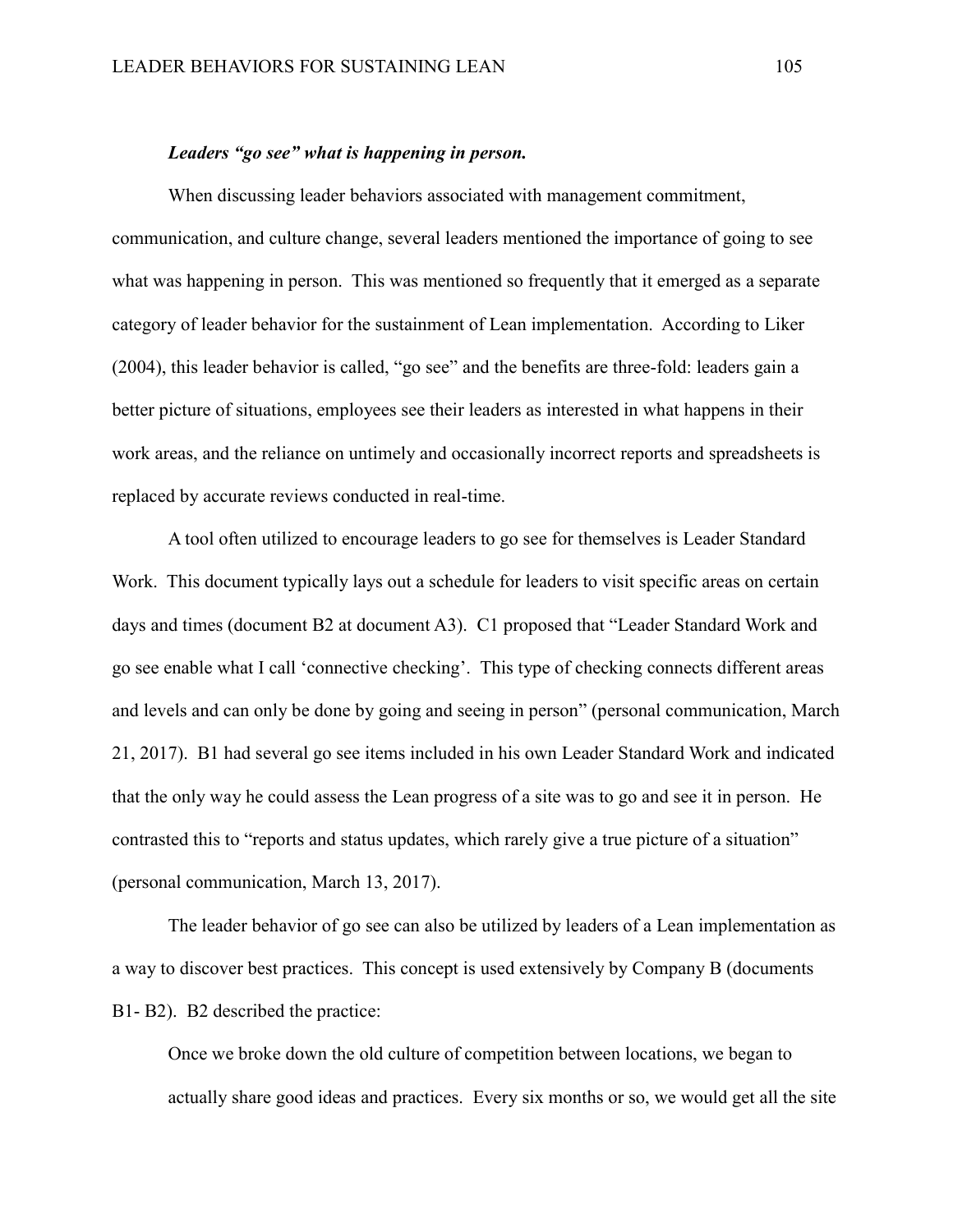leaders to meet at one of our sites. The leaders at that site would then show off all the great things they were doing. The other site leaders would steal shamelessly. Plus, we would also look at the problems at the site and brainstorm ideas based on what was being done at the other sites. The only way we could have done this effectively was to get everyone on the plane and go see. If we had tried to do it by teleconference or WebEx, it would have flopped. As it was, it was one of the most effective things that we did.

The go see approach can be quite a culture shift for many leaders. The practice of sitting in an office or conference room and reviewing documents is fairly well ingrained for many. A1 described some interesting situations in which Company A strove to transform themselves:

One time we were in a meeting with basically all the leadership of Company A. Our CEO stated that we all were moving to Missouri. After several puzzled looks and nervous chuckles around the room, the CEO said that we had to do this because Missouri is the "show me" state and he wanted all of us to have a "show me" attitude. He said that when people are telling us about something and killing us with PowerPoints, we should stop everything and say, "show me". This was one approach to getting everybody out and about. Another time, a site leader had all the chairs removed from the conference rooms because he wanted people to be out where the action was and not in meetings all day. There were many other examples that have had the desired effect. Our leaders are much better at go see now (personal communication, March 8, 2017).

## *Leaders ask why when abnormal conditions exist.*

In conjunction with the "go see" leader behavior, the practice of "asking why" certain conditions exist was emphasized by several leaders of the three case study companies. This leader behavior seems to be best utilized when reviewing visual displays in general, and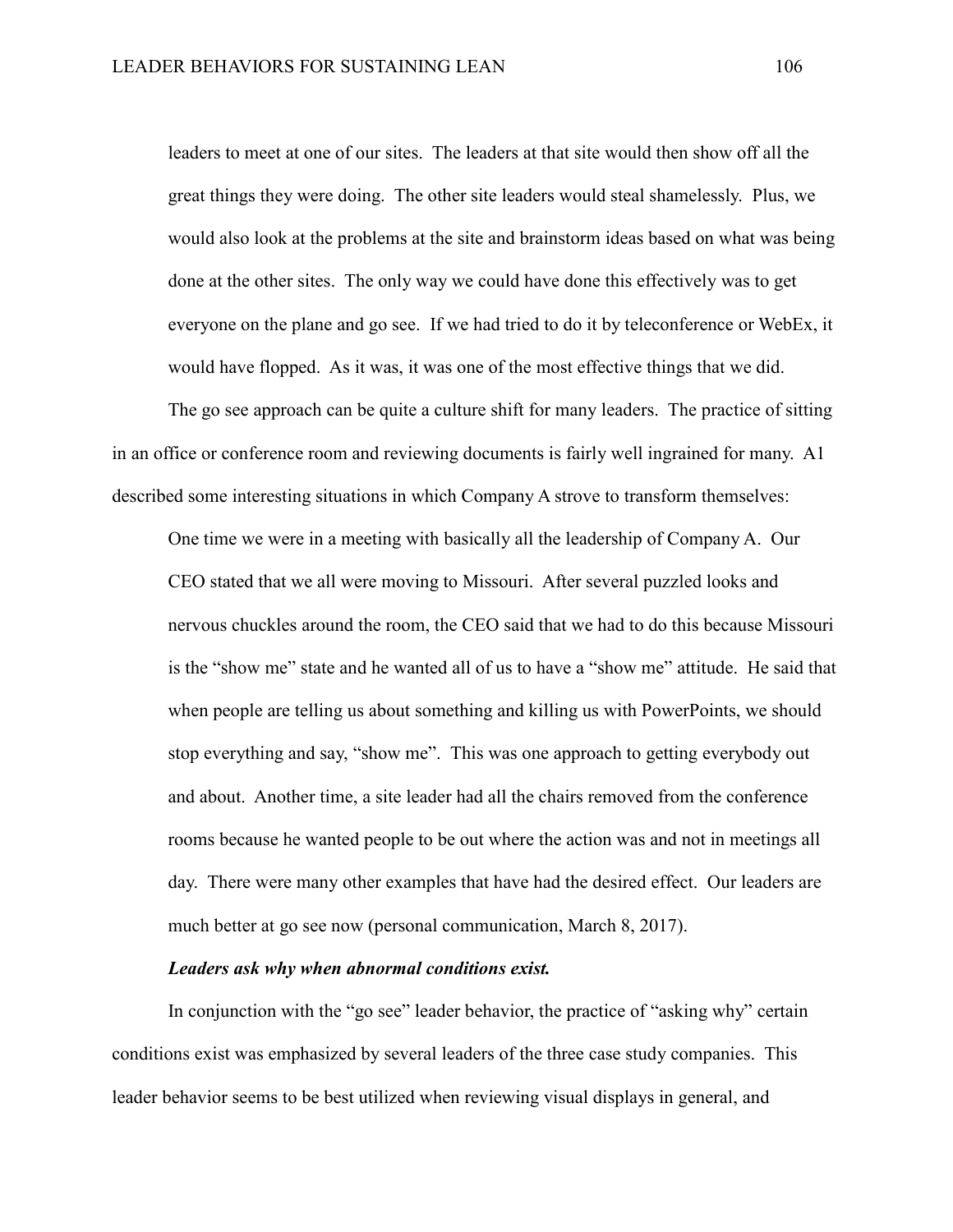abnormal or "red" conditions in particular (Liker, 2004). This simple question is intended to initiate a rich discussion of potential root causes and corrective actions without presenting the threat of rebuke or condemnation (documents B1  $\&$  B2). A popular tool for this approach is called, the "5 whys". This approach requires that the questioner ask why enough times (possibly five) in order to move past problem symptoms in order to reach the true root cause (Plenert, 2012).

C2 provided an interesting contrast to this concept of leaders asking why something failed to meet the goal. C2 shared this story:

Early in my career, I worked for a guy who definitely didn't ask why something happened, he only wanted to know if the goal was met. He used to say, 'C2, don't tell me about the labor pains, just deliver the baby!' He didn't care how something was done as long as the goal was met. Nowadays, we try to understand more about the "labor pains" so we can get better. If the process is bad, but you got good results, you may have just been lucky. So, we want the goals to be met and we also want to develop robust and effective processes. (personal communication, March 24, 2017)

To that end, C2 noted that the leaders in his company have implemented a somewhat extreme behavior for learning why things happen as they do. Following an example provided by a Lean consultant, leaders stand in a specific spot for up to 30 minutes to observe the processes going on around them. The leaders look for abnormal conditions and waste and make note of them. Afterward, the leaders ask the team members involved for their ideas about why these things happen. According to C2, "It is not easy for me to stand still for that long, but the things that we have learned have made it worthwhile" (personal communication, March 24, 2017).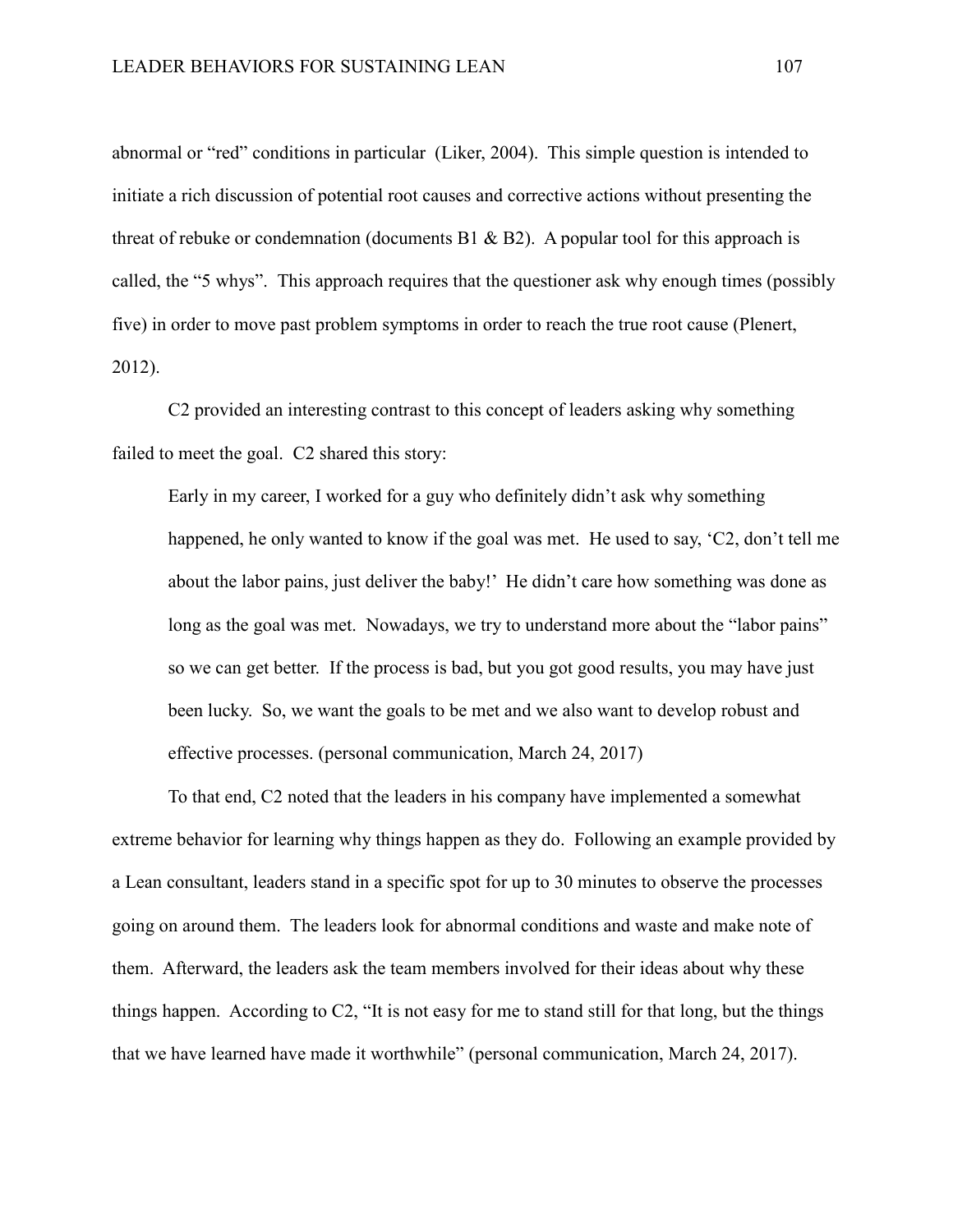Leaders who fully embraced this behavior welcomed the opportunity to learn from mistakes or failures and improve. A1 indicated that his fellow leaders at Company A now seek out these situations and share the learnings across the company (document A1). According to A1, this was illustrated in a large new product launch update meeting when a product line leader stated that they were experiencing about a 25% return rate for the initial products delivered to customers. The leader then stated that this was great because it provided rich input about what was not working for the customers. Once the issues were understood and corrected, the product was revised and the return rate dropped significantly. A1 stated, asking why and "learning so much from the customers" was the secret (personal communication, March 8, 2017).

The similarity of the "ask why" approach and the scientific method is not accidental according to several of the leaders of the case study companies. B1 indicated that the Lean implementation at Company B was one huge experiment. In many cases, the leaders at Company B encouraged their teams to ask a question, formulate a hypothesis, test the hypothesis, analyze the results, and draw conclusions. Similarly, C1 stated that, "The leader is a teacher who helps facilitate learning by asking why something happened and strengthens other's capability to think" (personal communication, March 21, 2017).

One of the most frequent reasons given for not asking why things happened was that it takes too much time. A2 suggested that:

Sometimes you have to go slow to go fast. Most people find time to firefight, but they don't take the time to figure out what went wrong and how they can learn from the mistake/failure. Like several other Lean concepts, this is counterintuitive, but true and effective. If you do this enough times, you will improve the chronic problem situations and make your processes more streamlined (personal communication, March 10, 2017).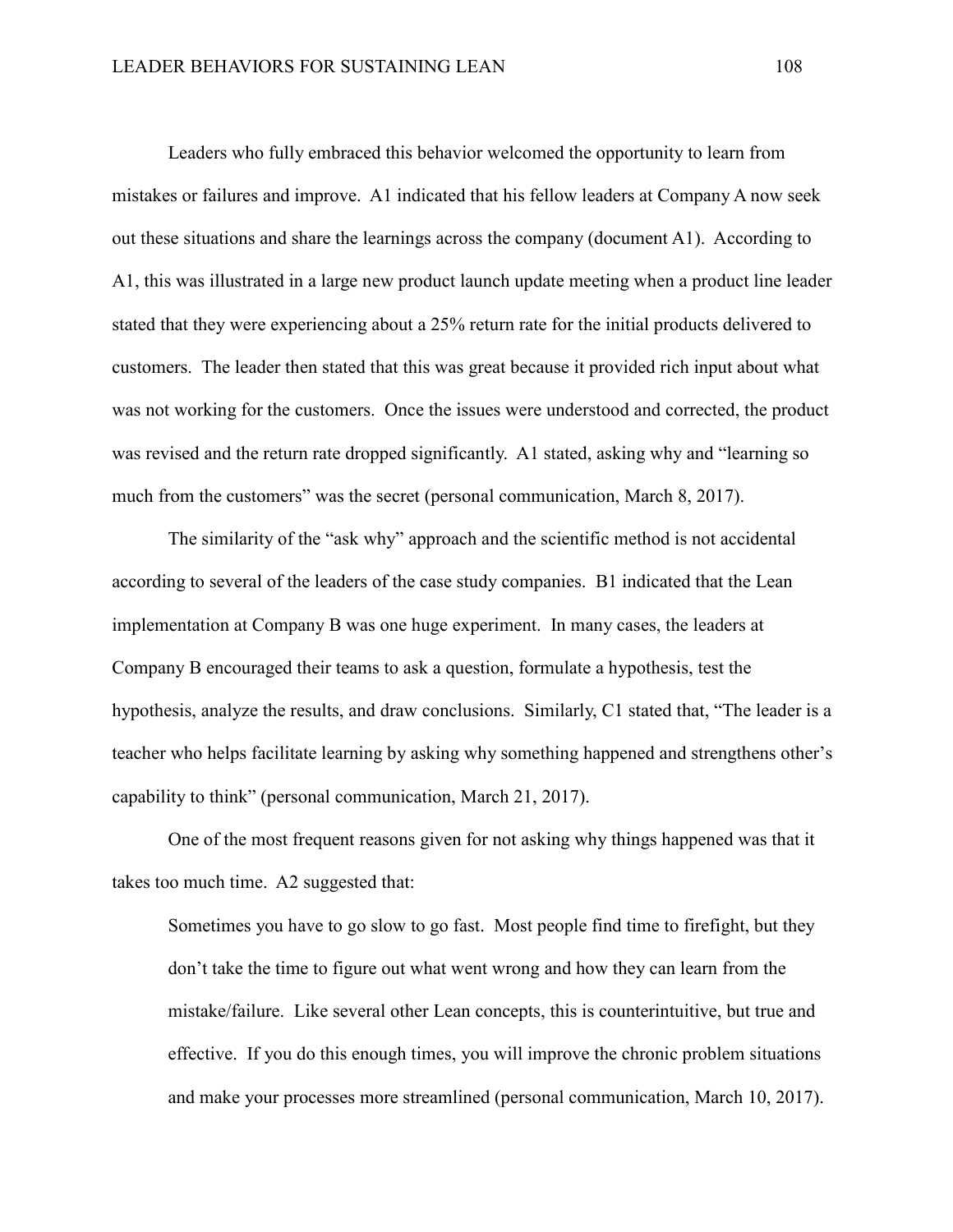### *Leaders show respect to employees.*

Several researchers credited leaders at Toyota for breaking new ground when they emphasized the importance of showing respect for team members (Byrne, 2013; Liker, 2004; Liker & Convis, 2012; Mann, 2005). Demonstration of this respect went beyond common courtesy and kindness as this leader behavior consisted of many other aspects. Included is respect for the first-hand process knowledge possessed by the experts (i.e. team members). Also included is the practice of treating people with respect by holding them accountable for results and improvement and removing offensive/condescending practices (separate lunch rooms, separate policies, lack of team member involvement in decision making, etc.).

The leaders of Company A adopted "respect for people" as a key driver of their Lean implementation. This was manifested by training team members, engaging them in improvement activities, and holding them accountable (document A1). A2 explained, "By teaching our team members to fish (i.e. to make improvements on their own), we not only equipped them to solve problems and drive improvement, but we also communicated that we respected them enough to essentially allow them to run their own work area" (personal communication, March 10, 2017). In addition, A1 indicated that the leaders at Company A strove to assess the effectiveness of their efforts to show respect through their team member engagement survey. This survey included several questions that specifically addressed this issue. The results were quite positive. A1 stated, "The results were in the high 70s which was up in the world class category" (personal communication, March 8, 2017). A2 echoed the assertion that Company A leadership's effort to demonstrate respect for their team members translated into high engagement survey scores when he stated, "Let's just say there was an extremely strong correlation to employee engagement scores to who was most mature in the Lean journey" (personal communication, March 10, 2017).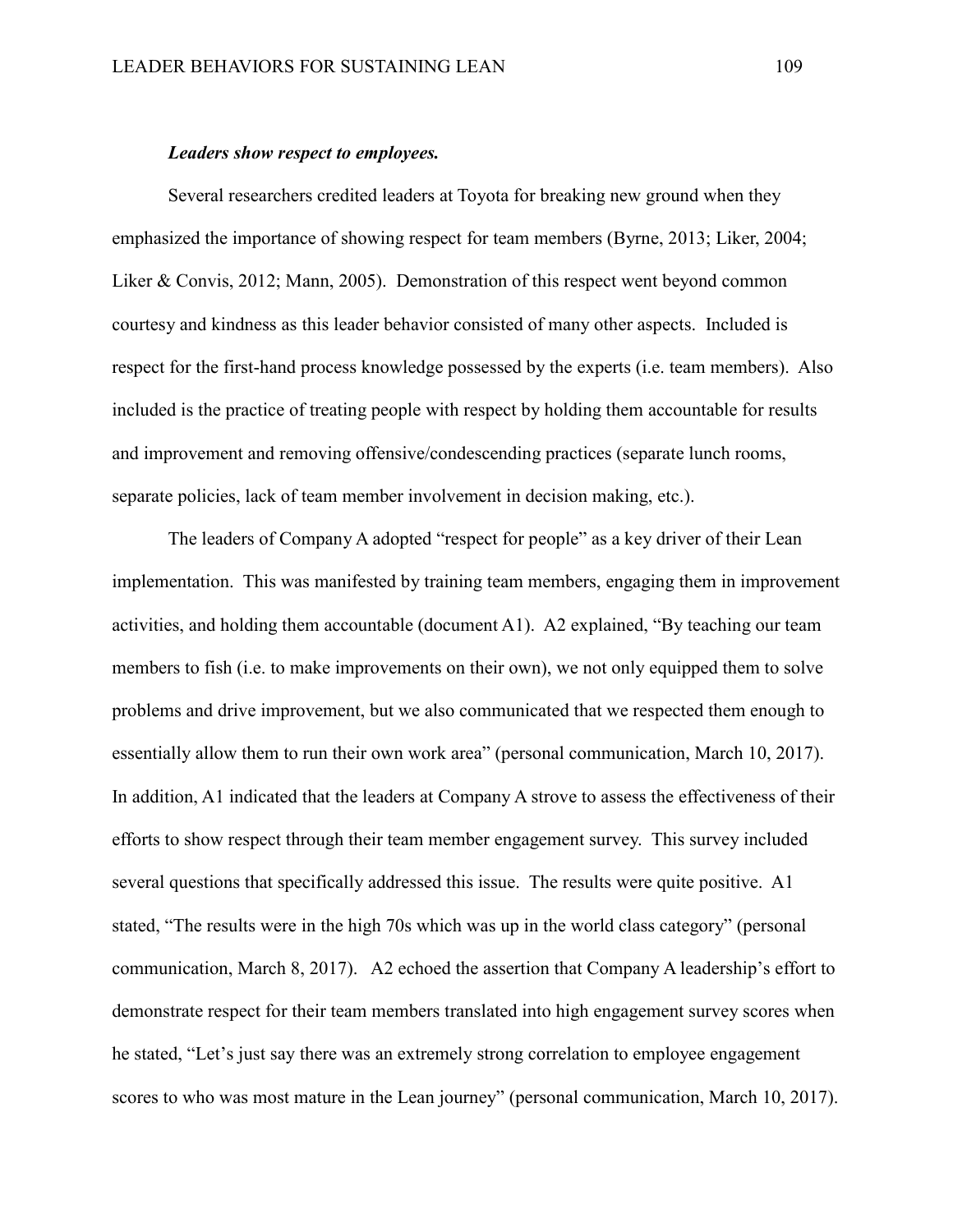Company B leaders also placed great emphasis on the importance of showing respect for their employees in order to sustain their Lean implementation. When asked how Company B leaders demonstrated their commitment to Lean implementation, B1 stated:

Those leaders had a real passion for the people that worked day in and day out in the plant. They cared more about their needs than their own needs. They showed them that kind of respect and in return, the employees would run through a wall for them. (personal communication, March 13, 2017).

B2 added, "We as leaders talked a lot about showing respect for our employees, but I found that the most important thing was to show that respect by making sure that they had the resources they needed" (personal communication, March 29, 2017).

The Company C leaders also acknowledged that showing respect for their employees was a key contributor to the sustainment of their Lean implementation. C1 mentioned three key leader behaviors for showing respect to their employees: recognize their achievement, ask them for their ideas, and let them present the information of their visual management boards. C1 indicated that they originally did not let the employees present the information on their boards, but instead had the supervisors and managers do so. As a result, C1 indicated that, "The employees were disengaged and offended. We said we respected their expertise, but then we didn't even think they could present their own boards. We quickly recognized our mistake and made the adjustment to having them present" (personal communication, March 21, 2017). C2 described a very interesting approach to showing respect for employees:

Whenever I start a new leadership job, I work in the area for about a week. I work the whole shift and really do work. I don't just "shadow" someone. And it has to be a job that won't jeopardize safety, quality, delivery, or cost. So many times it is fairly menial.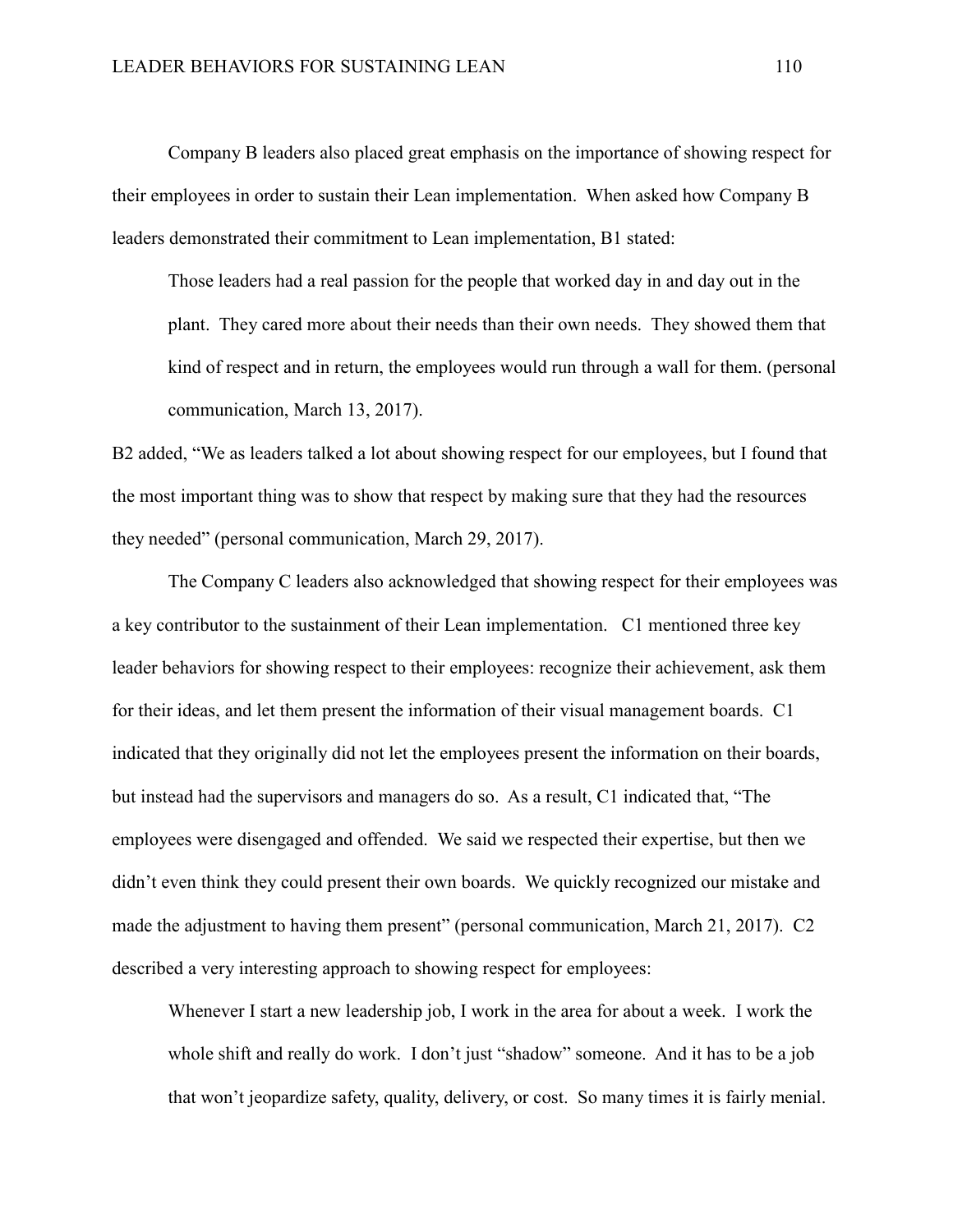It lets me learn about the 3 Ps: process, people and product. It also shows the team members that I am not above them and I respect what they do every day. (personal communication, March 24, 2017).

## *Leaders learn from experts.*

According to Mann (2005), one of the best ways for leaders to develop Lean thinking skills was to learn from others who are more knowledgeable and experienced in Lean. Although each company's Lean experience is unique, knowledge about certain key principles and tools can be transferred from a company more experienced with Lean to one that is new to it (Mann). The case study company leaders adhered to this approach by seeking out Lean knowledge from multiple sources.

The three key methods utilized by the case study companies for gaining Lean expertise from others included hiring a Lean consultant, spending time with Lean subject matter experts, and benchmarking other Lean companies. Each of the three case study companies utilized a Lean consultant during some period of their Lean implementation. For example, B1 indicated that Company B contracted with a Lean consultant to develop Lean training material (personal communication, March 29, 2017). Also, C2 noted that a Lean consultant helped with the early application of continuous improvement projects(personal communication, March 24, 2017). In addition, the participation in Lean seminars, workshops, and conferences was identified as helpful by multiple case study company leaders. Finally, case study company leaders indicated that they observed the operations of other companies in order to gain a better understanding of the application of Lean principles and tools. This "benchmarking" process was especially helpful to Company A as they learned a great deal from the observations and associated conversations (A1, personal communication, March 8, 2017).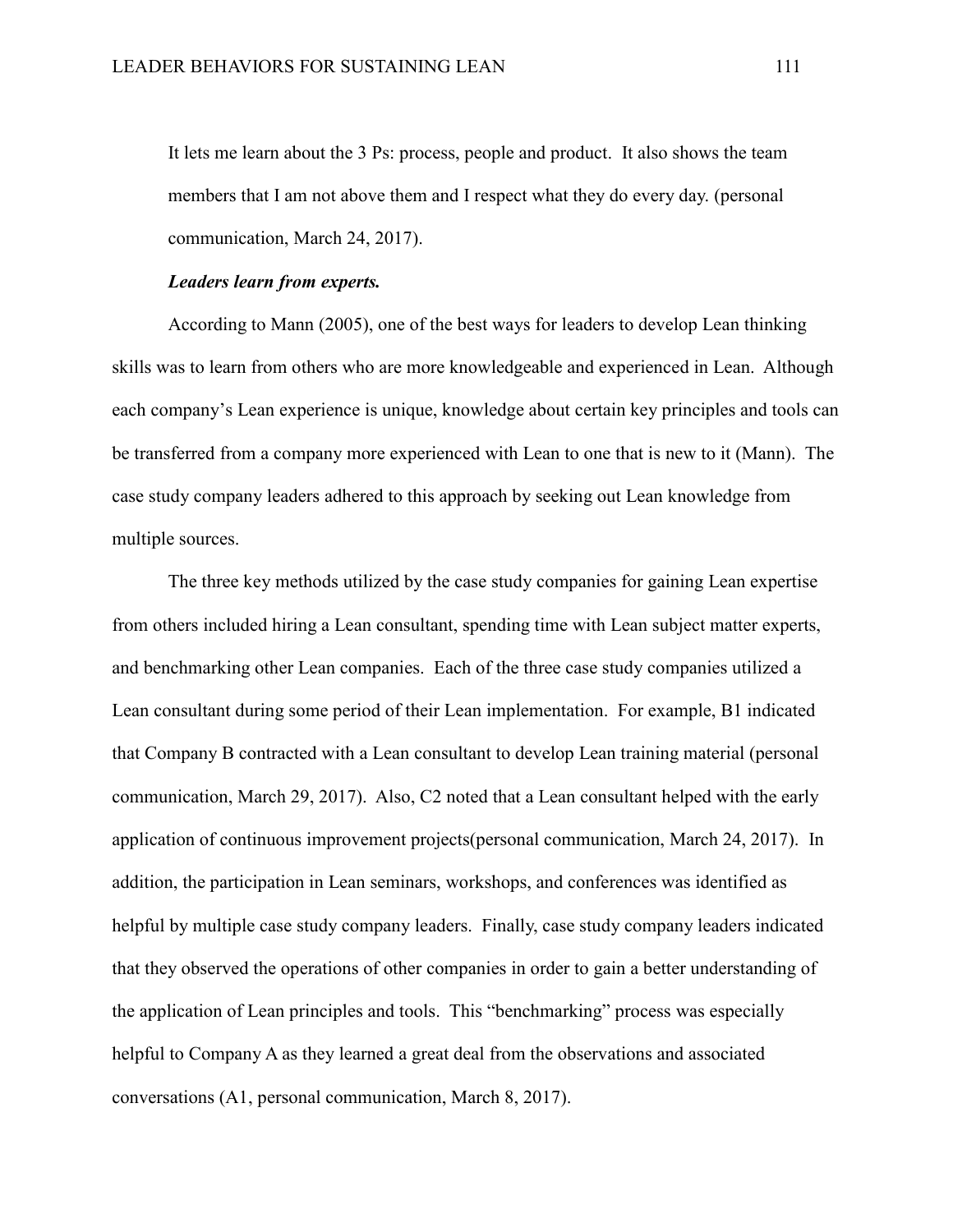## **How leaders utilize specific behaviors to address cultural differences.**

Researchers found that an organizational change, such as the implementation of Lean in a multi-national company, probably faced different cultures in each location (Boscari et al., 2016; Found et al., 2008). Netland and Ferdows (2014) found that the effectiveness of the communication of the organization's key initiatives, such as Lean, was often less than ideal because every location within an organization was different with variation in culture, language, size, history, technology, labor situation, and other circumstances. These variations can become barriers to the effective implementation of Lean and may greatly limit its effectiveness (Jadhav et al., 2014). According to Cudney and Elrod (2010), cultural and language barriers introduce particular challenges for leaders attempting to inclusively implement Lean techniques globally. The studies of Hofstede (2001) and Trompenaar and Hamden-Turner (1997) examined the dimensions of cultural differences. Hofstede identified the dimensions of Power Distance Index (PDI), Individualism, Masculinity, Uncertainty Avoidance Index (UAI), and Long/Short Term Orientation (LTO) while cultural dimension identified by Trompenaar and Hamden-Turner included Universalism vs. Particularism, Individualism vs. Collectivism, Neutral vs. Affective Relationships, Specific vs. Diffuse Relationships, and Achievement vs. Ascription.

When leaders were asked how cultural differences impacted the sustainment of their Lean implementation, the majority indicated that the impact was minimal or non-existent. However, a few examples provided by leaders did acknowledge an impact associated with cultural differences among locations. For those examples, the leader behaviors utilized to address the cultural differences fell into two categories: leaders tailor their behaviors based on the local emphasis on hierarchy and leaders tailor their behaviors based on individualism vs. collectivism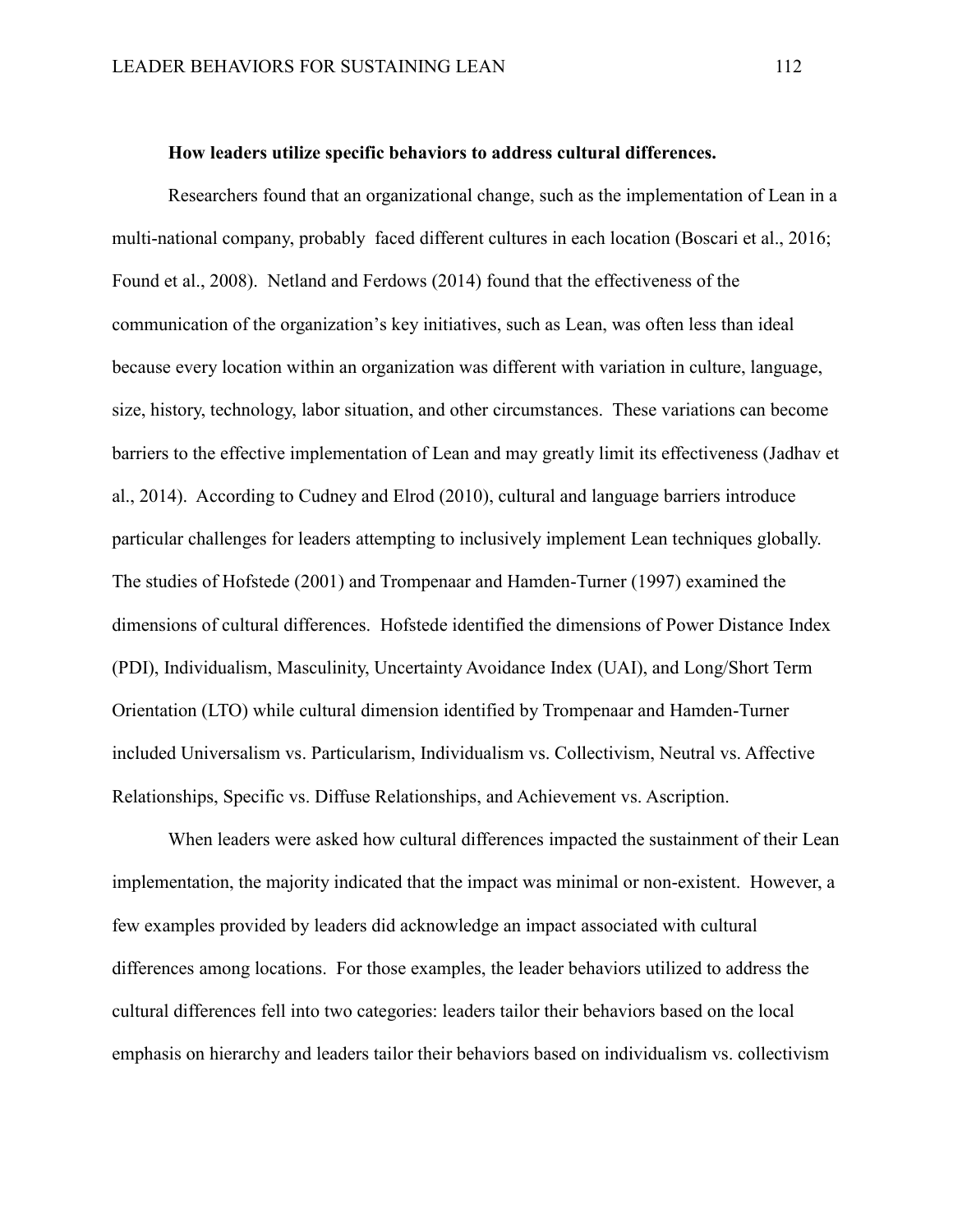preference. Findings associated with the leader behaviors supportive of Lean implementation in differing cultures are presented in the following sub-sections.

#### *Leaders do not tailor their behaviors to address cultural differences.*

For the most part, case study company leaders indicated that the universality of the Lean principles applied equally well in any culture, therefore the tailoring of leader behaviors to account for cultural differences was not necessary. When asked about the impact of cultural differences on their global implementation of Lean, A2 stated, "I can be pretty certain saying this. Relative to my experience, absolutely none. I did not see any challenge from that perspective. My belief is that we would have succeeded anywhere in the world" (personal communication, March 10, 2017). Similarly, B2 stated, "We have Lean deployments that were very successful in Singapore, China, India, Mexico, and Belgium to name a few and Kentucky. There was no major difference between those areas" (personal communication, March 17, 2017).

A1 echoed this sentiment and offered a potential explanation for the universal acceptance of a generic approach to Lean implementation by leaders:

Could be in Japan, could be in China, could be in Mexico, Ireland, Malaysia, India, it doesn't matter. Everyone, if you engage them, you ask for their suggestions, you train them on how to execute on problem solving, and you build an infrastructure of support around them, you'll get a good result (personal communication, March 8, 2017).

C1 concurred with regard to the underlying explanation for the universality of Lean:

I would say broadly speaking I've seen very positive good experiences everywhere. Generally speaking if you do things that make it better for the people who do the work to make it smoother, easier, better. It's safe. You're making a quality product that's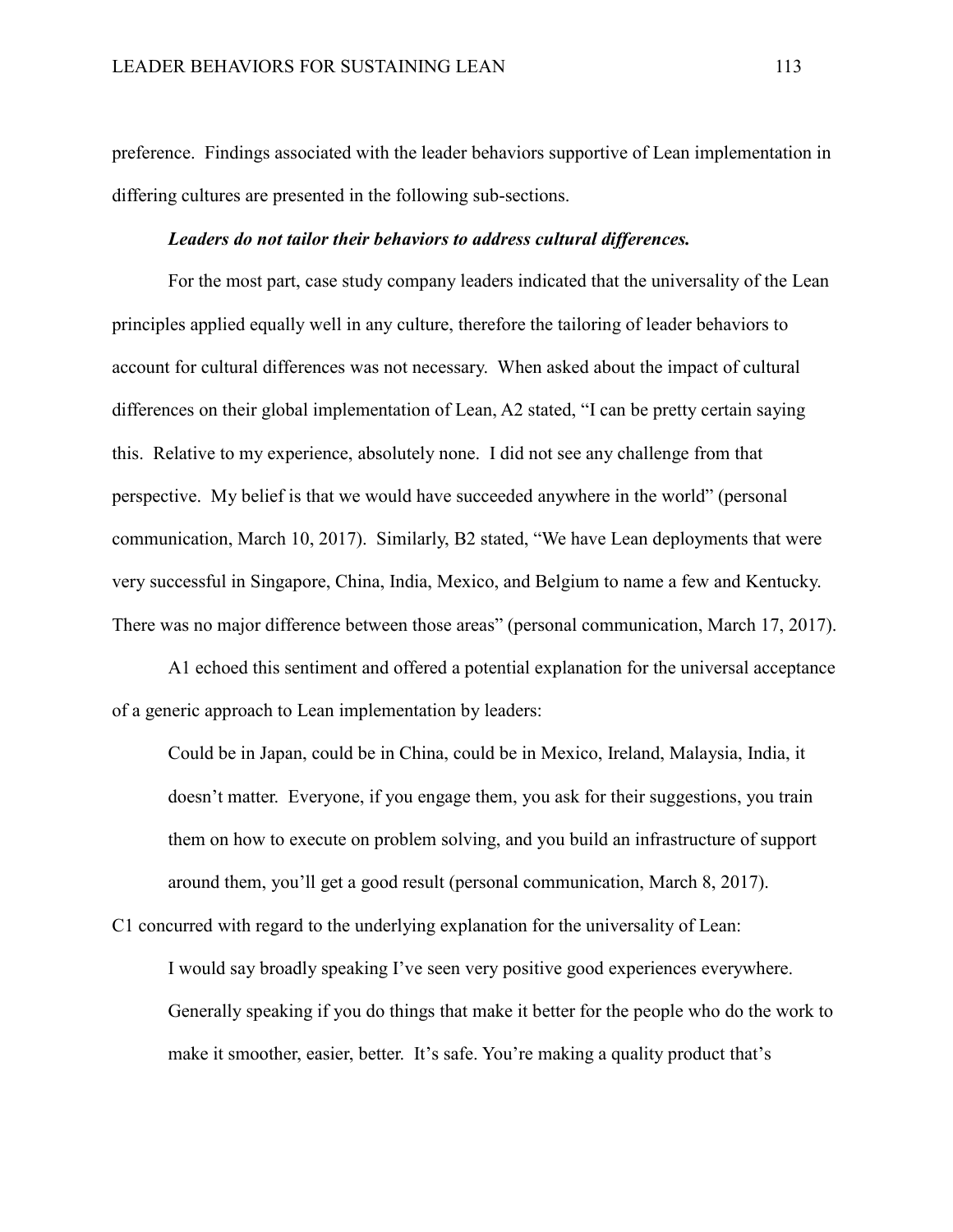servicing the customer at a lower cost. It's very rare people don't think that's a good idea (personal communication, March 21, 2017).

A2 added to the support for this idea by stating, "At the end of the day, people want to feel engaged. They want to know what they can do to make a difference, and when you acknowledge that, they engage more" (personal communication, March 10, 2017).

While generally indicating that cultural differences didn't require leaders to tailor their behaviors, some leaders vacillated on the point. A1 stated, "You have to understand some of these cultures, but notwithstanding some cultural things that you need to understand; no it didn't matter where you were" (personal communication, March 8, 2017). B1 equivocated a bit by stating, "Yeah I did see a gap when you got to culture, but it really didn't matter much for us" (personal communication, March 13, 2017). Also, B2 stated, "The bottom line is, you've got some cultural differences there and if you're aware of those you're okay. But you don't have to change the leader's approach" (personal communication, March 17, 2017). Finally, C1 stated:

It's a really good question. I think the answer is yes you do have to account for cultural differences, but I don't think it is pervasive. I don't think there's so much of a difference that you go, 'you know I have to really think, customize totally about how I might deal with a transformation or working with a different country culture.' As much as it is being nimble for recognizing that and how you adjust the playbook. I think if you come in with a mindset I have a playbook and I'm going to play it purely, you're likely to get jettisoned (personal communication, March 21, 2017).

## *Leaders tailor their behaviors based on the local emphasis on hierarchy.*

Company A leaders did make a reference to the need to tailor their Lean implementation behaviors based on the emphasis on hierarchy exhibited by the employees of the local site. This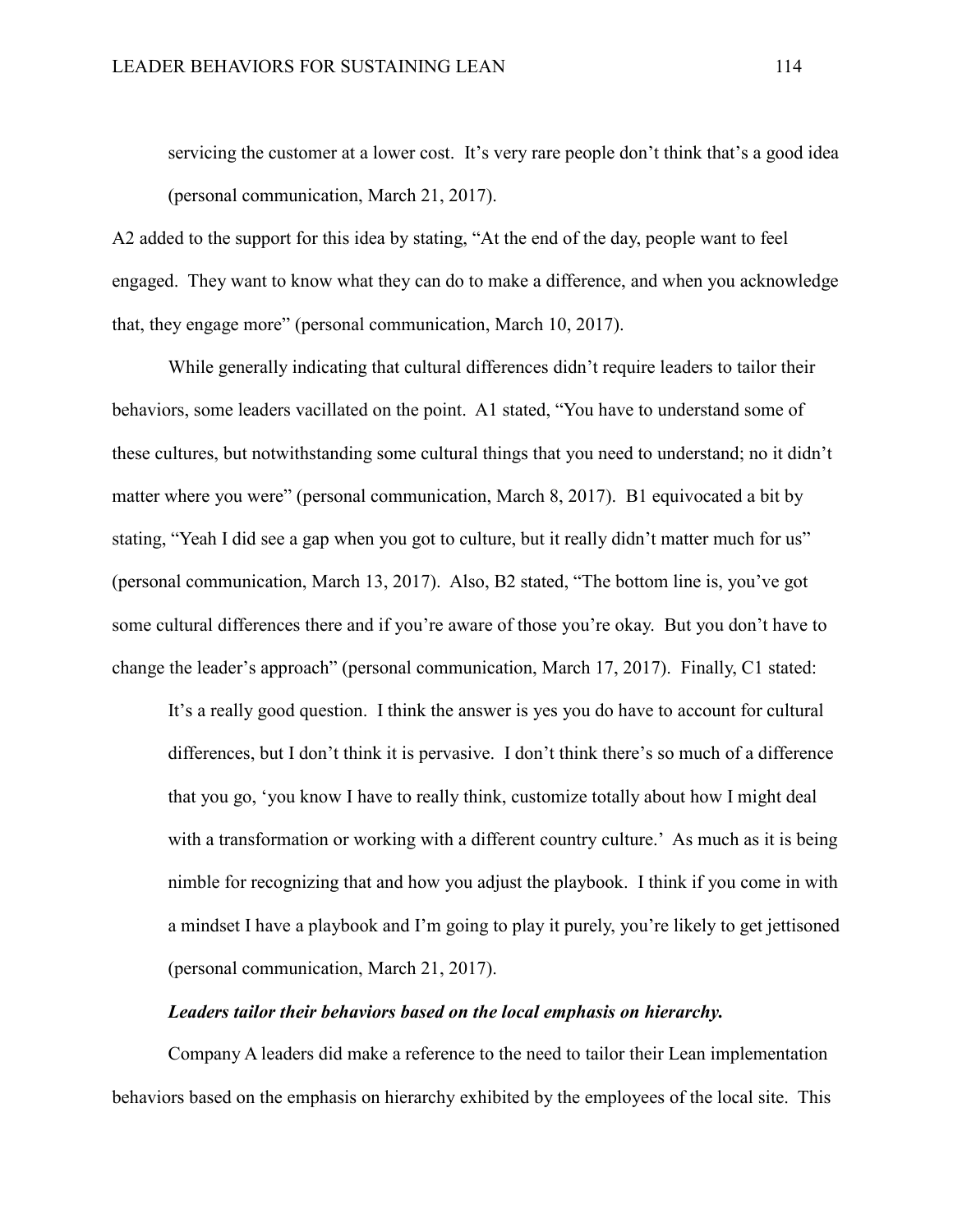cultural dimension was described by Hofstede (2001) as the Power Distance Index (PDI) and it represents the way in which people utilize hierarchy and follow the "chain of command." Trompenaar and Hamden-Turner (1997) referred to this as the Achievement vs. Ascription dimension and it evaluates if a person assigns esteem to another person based on their position or their accomplishments.

A1 indicated that for their employees in China, hierarchy was very important. This led to the tailoring of three key leader behaviors associated with the implementation of Lean in China. First, leaders needed to "respect and utilize the 'chain of command' for communication and giving direction to avoid confusion and uncertainty. Shop floor employees were not always comfortable interacting with senior leaders if their immediate boss wasn't around" (A2, personal communication, March 10, 2017). Second, leaders had to de-emphasize the use of ad-hoc teams to solve problems and had to work through the existing hierarchy instead (A2, personal communication, March 10, 2017). Third, leaders had to be certain that the local leaders were the champions of the Lean implementation because the rest of the employees were looking to them for guidance. This differs from other countries (such as the United States) where Lean champions might come from any level of the organization (A2, personal communication, March 10, 2017).

### *Leaders tailor their behaviors based on individualism vs. collectivism preference.*

C2 suggested that leaders needed to tailor their Lean implementation behaviors based on the local culture's stance on individualism. This cultural aspect is described by Hofstede (2001) as the Individualism dimension and it relates to a person's willingness to identify with their work group or team (Hofstede, 2001). Trompenaar and Hamden-Turner (1997) referred to this as the Individualism vs. Collectivism dimension and it measures a person's tendency to focus on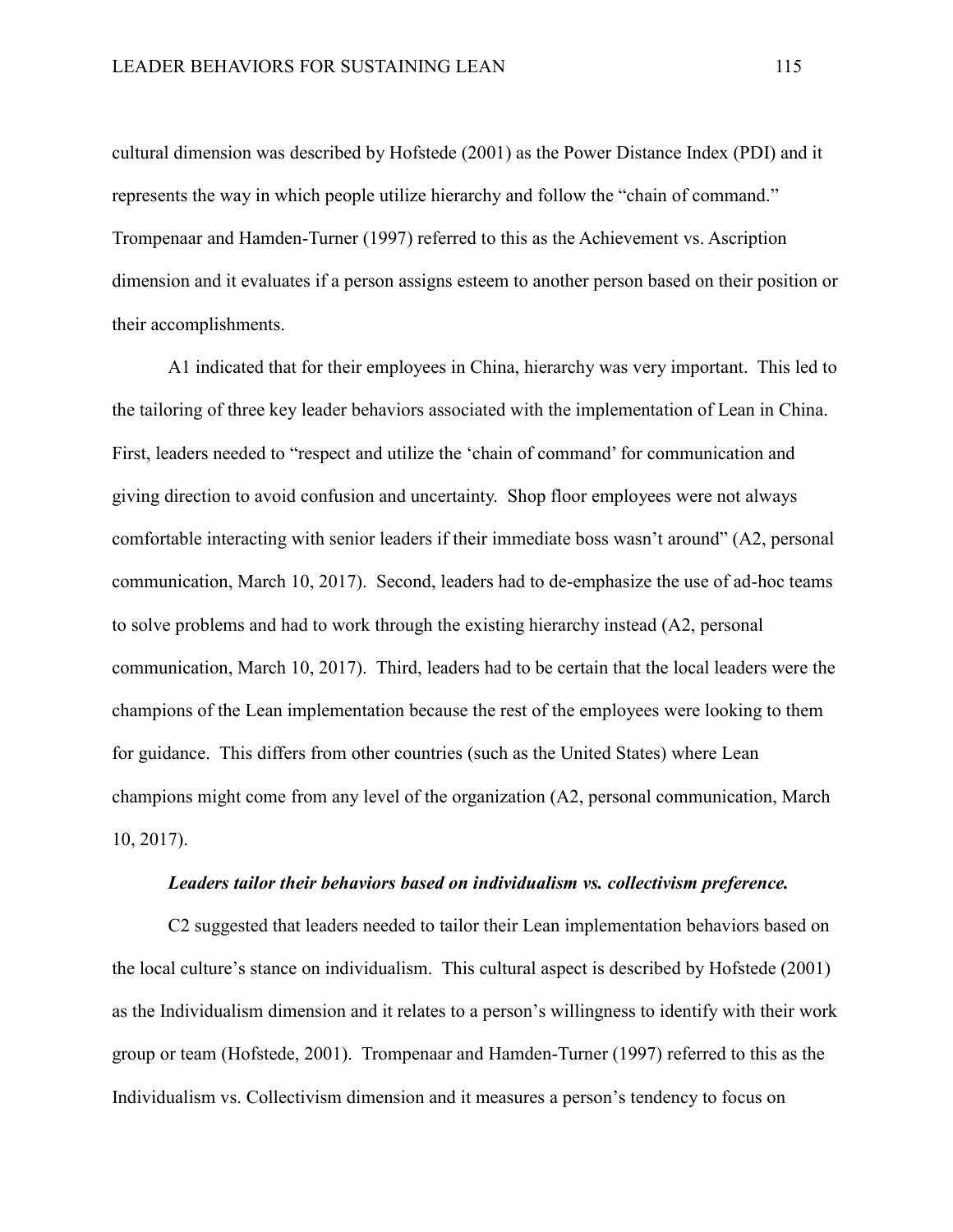themselves or their team. According to Hofstede, in countries with a high Individualism rating, people may not readily adopt performance targets set for their work group. Instead, they will be focused on their own performance and appraisal (Hofstede). This is precisely what C2 experienced in the Lean implementation at one of their sites:

We implemented Lean in exactly the same way as our other sites. However, we quickly noticed that the employees were not embracing their team boards and team goals. They had always been recognized based on their individual performance and that was how they liked it to be. Therefore, the senior leaders and local leaders had to make some adjustments and figure out how to bring back some of the individual metrics and combine them with the new team metrics. Lesson learned (personal communication, March 24, 2017).

## **How findings relate to conceptual framework.**

The findings of this study were interpreted through the lens of the study's conceptual framework in order to draw relevant conclusions. The conceptual framework was based on the leadership literature dealing with the Behavioral Theory (BT) of leadership, which according to Yukl (2013), suggests that leaders influence a group of individuals most directly through their behavior. Study findings supported the validity of BT as several leaders indicated that leader behaviors were critically important for sustaining a Lean implementation. In addition, several specific behaviors were recommended by leaders who participated in this study.

## *Conceptual framework.*

The conceptual framework for this study was built upon the theory that leadership is a process whereby the leader influences a group of individuals to achieve a common goal (Bass, Bass, & Bass, 2008; Burns, 1978; Northouse, 2013). Proponents of BT posited that leader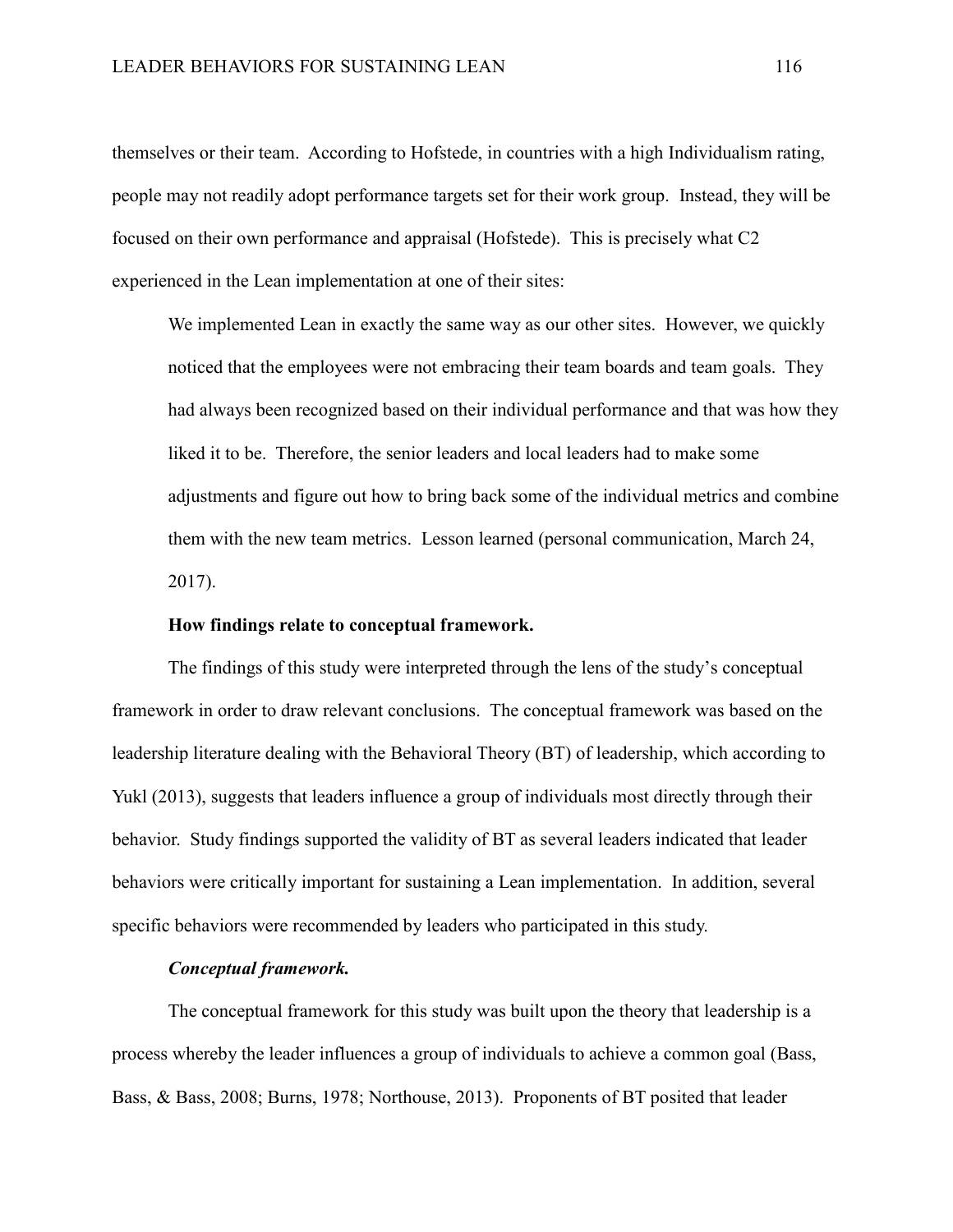behavior is the best predictor of leadership influence and as a result, is the best determinant of leadership success (Derue, Nahrgang, Wellman, & Humphrey, 2011; Yukl, 2013). Hall (2013) posited that BT dealt with what leaders actually do as opposed to their inborn traits or capabilities.

A compelling strength of this theory of leadership was the possibility of defining leadership success in terms of describable actions that can be learned. Theoretically, it is easier to teach and learn behaviors than to adopt or develop the more ephemeral "traits" or "capabilities" (Yukl, 2012). The identification of the desired behaviors can be facilitated by assessing leadership outcomes and correlating specific behaviors with successful outcomes. In addition, behaviors which contribute to failure can be identified, thus adding a second layer of understanding (Fishbein & Ajzen, 2010). Researchers have categorized the two general kinds of leadership behavior as task-based and relationship-based (Yukl, 2013). The task-based behaviors aided in the achievement of objectives, while relationship-based behaviors assisted employees to feel more comfortable with themselves, their co-workers, and their situations (Northouse, 2013). A chief aim of BT was to assist in the explanation of how leaders' task-based and relationshipbased behaviors combine to influence employees in their achievement of objectives.

Because the purpose of this study was to better understand the relationship between leader behavior and Lean implementation, BT was selected to ground the associated research. The underlying premise that leader behaviors correlate to leadership success is extremely useful for this study (Yukl, 2012). The research question of this study was: How were leaders of multinational companies able to utilize specific behaviors to sustain the implementation of Lean methodologies within their organizations? This question was based on the presumption that there was a correlation between leader behaviors and organizational outcomes (e.g. successful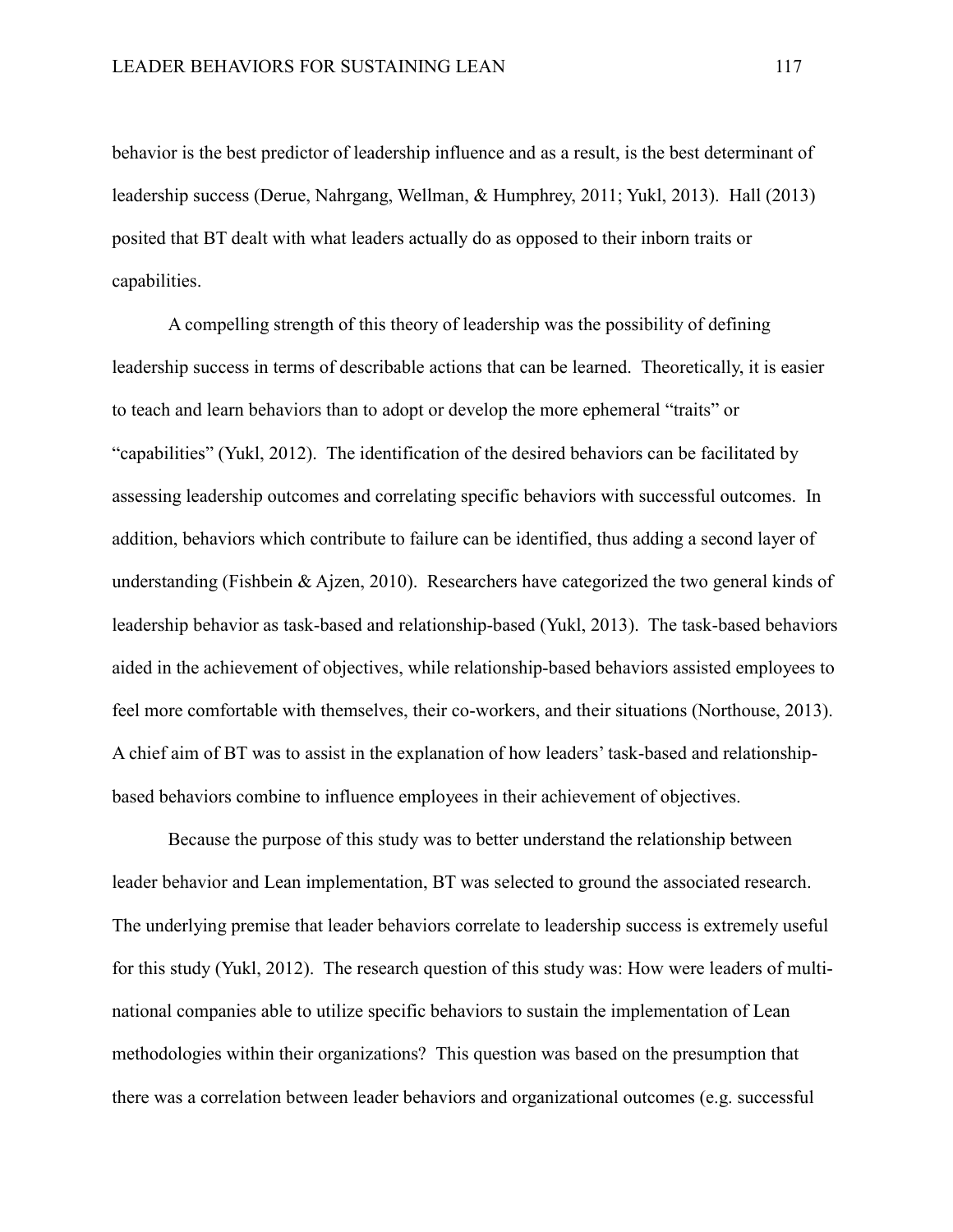Lean implementations), which was grounded in BT (Blake & Mouton, 1985; Stogdill, 1974; Yukl, 2012). Additionally, the purpose of this study was to better equip business leaders for Lean implementation by communicating desired leader behaviors. The idea that desired leader behaviors can be identified and taught to others was grounded in BT (Stogdill, 1974; van Dun, Hicks & Wilderom, 2016; Yukl, 2012). Finally, the researcher assumed that there may be "soft" (working relationship-centered) and "hard" (task-centered) leader behaviors necessary for successful Lean implementation. This combination of behavior types was consistent with the inclusion of task-based and relationship-based behaviors within BT norms (Blake & Mouton, 1958; Stogdill, 1974; Yukl, 2012).

## *Findings related to conceptual framework.*

Lean researchers have emphasized the importance of leadership and leader behavior in the implementation of Lean methodologies. Dibia et al. (2014) proposed that leadership was not only important, but was actually the most critical factor in the implementation of Lean. According to Liker (2004), leadership that fails to take action and embrace the Lean implementation would inevitably interrupt or derail the effort.

Several leaders of the case study companies concurred with the critical importance of leadership and specific leader behaviors in the sustainment of Lean implementations. C1 stated:

Leadership and certain leader behaviors/actions are probably the aspect that I believe is missed many times. It is easier for people to discuss the tools. Every day that I've been on the journey longer I more and more believe that it comes entirely down to leadership and leader actions. Succeed or fail in that regard. I'm kind of on this quest to find out how robust you can build it. I don't believe you can build it robust enough to withstand what I'll call really bad leadership(personal communication, March 21, 2017).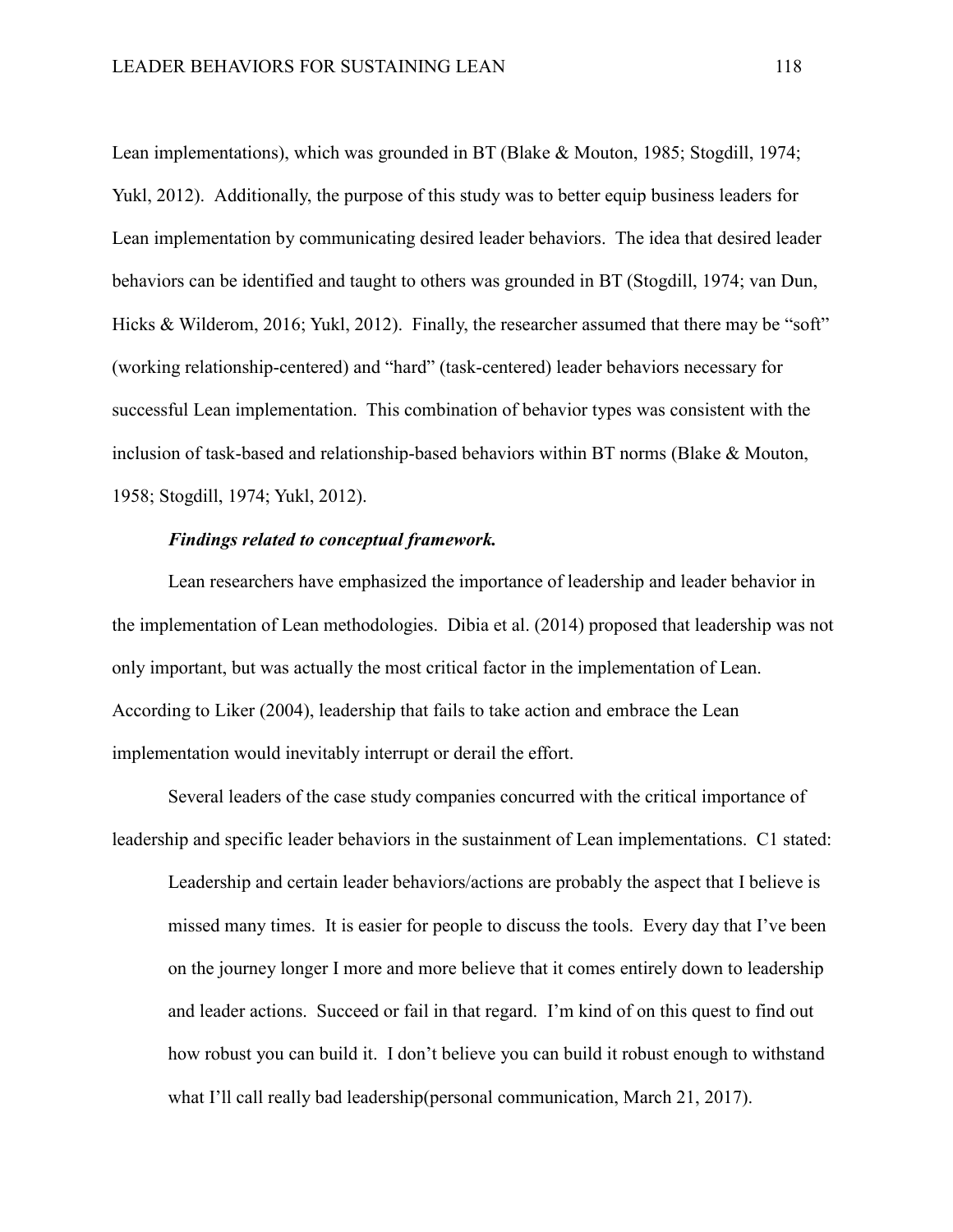B1 expressed a similar focus on leadership and their associated behaviors with regard to succession planning:

It takes that leader's commitment and involvement to really make the whole thing work. We knew that, but we shot ourselves in the foot in one case. We had great leaders in place who were doing all the right things to sustain our Lean implementation. In fact, they were so good that they all got promoted at about the same time. The next three leaders that came in behind them were not well-trained and they were not doing what needed to be done. In short order, the Lean implementation took a big step backward due to poor leadership. This led us to do a better job in succession planning and preparing the next batch of leaders (personal communication, March 29, 2017).

Both leaders at Company A indicated that leadership and their behaviors were the key ingredients for their sustained Lean implementation. A2 stated, "It takes leadership to commit to the journey and holding people accountable. Without one-on-one follow up, this won't work" (personal communication, March 10, 2017). A2 continued:

This has to be lived from the top. Leaders have to show up in the areas that they lead, follow through, and celebrate victories with their teams. Also, it is important to understand that the leader's role never ends. It's just never over. If the leader thinks their work is done, then they don't really understand Lean. Plus, this isn't something that can be delegated in any way (personal communication, March 10, 2017).

A1 provided a nuance to this theme by suggesting that, while leadership is the key element for sustaining Lean, it has to be genuine. According to A1:

People can tell when a leader is faking it. The leader needs to be out in front leading, but if it isn't sincere, it won't work. As I said before, 'you've got to act your way into a new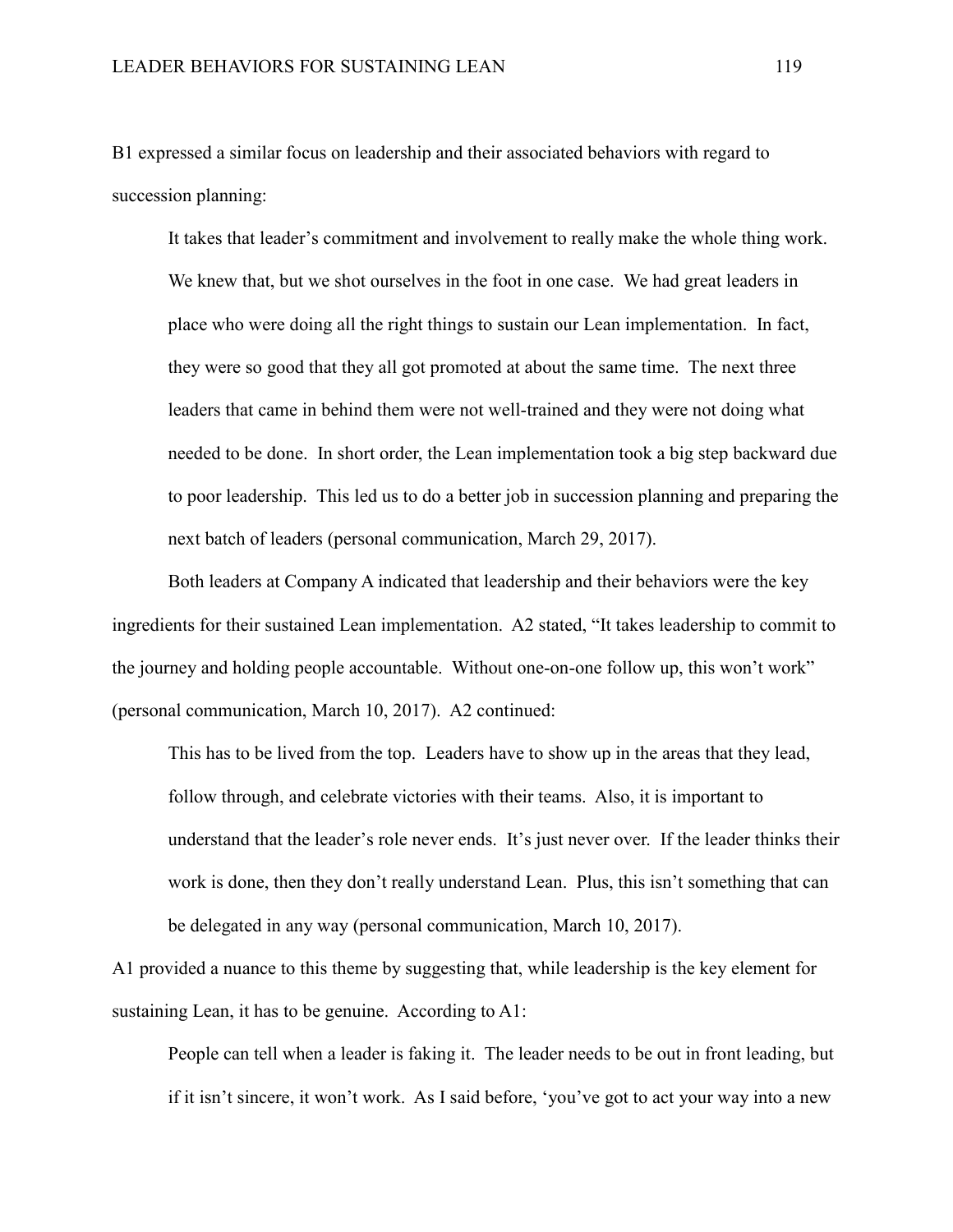way of thinking rather than think your way into a new way of acting.' (personal communication, March 8, 2017).

Interestingly, the leader behaviors described by the case study participants as required for the sustainment of Lean consisted of both task-oriented and relations-oriented elements. This is consistent with Yukl's (2012) taxonomy of leadership behaviors which is comprised of taskoriented behaviors (clarifying, planning, monitoring operations, and problem solving) and relations-oriented behaviors (supporting, developing, recognizing, and empowering). This combination of "hard" (task-centered) and "soft" (working relationship-centered) leader behaviors was indicated to be very important to the sustainment of a Lean implementation. C2 stated, "While it is possible to teach a potential leader the behaviors needed to sustain Lean, it does require that that person be able to eventually master both hard and soft skills" (personal communication, March 24, 2017).

Several examples of task-oriented leader behaviors were provided by the case study participants. The need to monitor operations and follow up was mentioned consistently with the leaders of Company A identifying this as critically important to their Lean sustainment. Clarifying behaviors were also identified as necessary for the sustainment of Lean. This was seen as especially relevant when leaders were communicating information and setting expectations. B1 stated, "I don't think you can ever over-communicate" when describing the need to be clear about why and how Lean was being implemented. (personal communication, March 13, 2017). B2 emphasized the leader behavior of allocating resources as a key to properly supporting the Lean activities.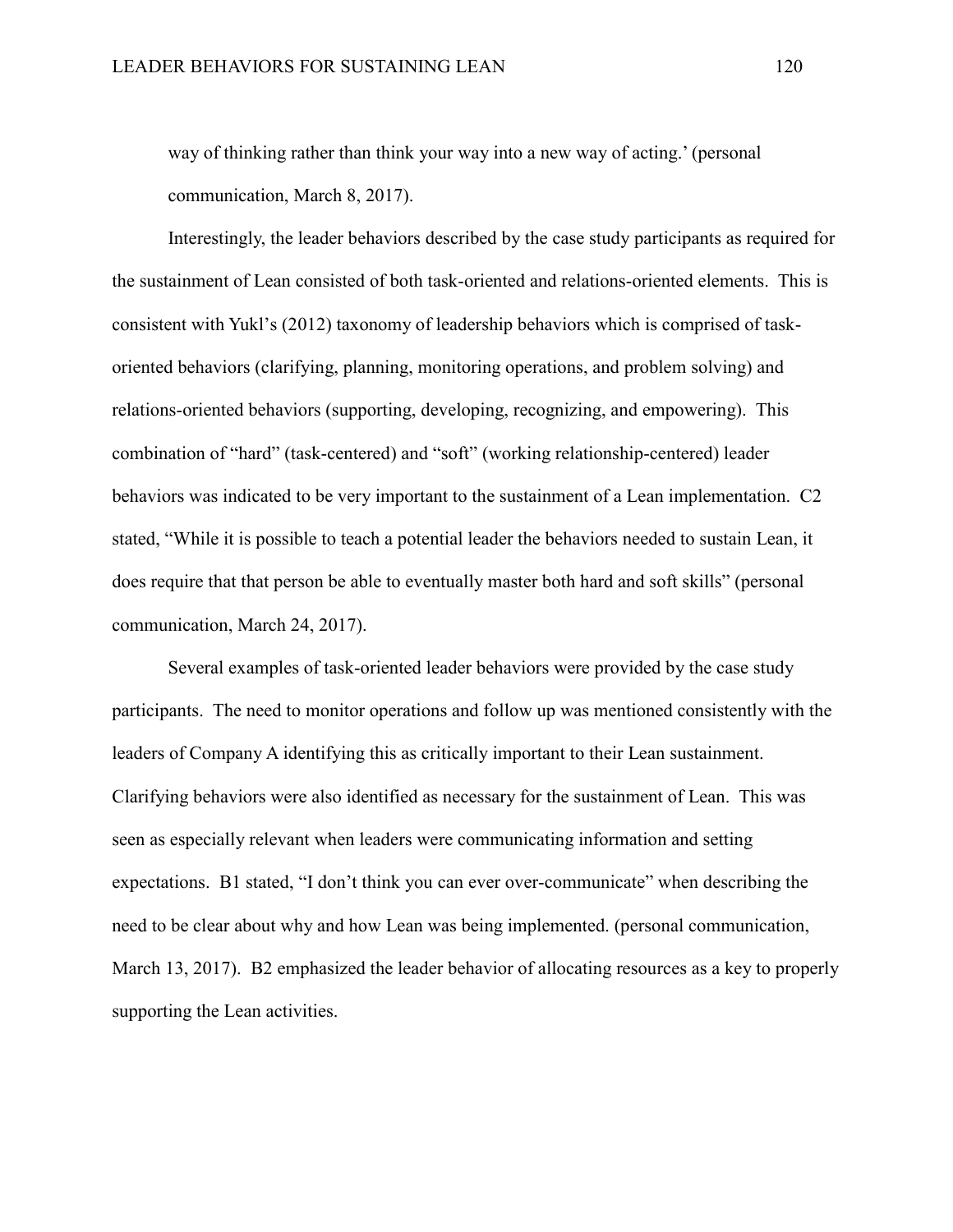Along with the task-oriented leader behaviors, examples of relations-oriented behaviors were also provided. Supporting behaviors were referenced often with A 2 describing the following case in point:

I was reviewing the action items for several Lean projects with a group of middle managers. I noticed that the middle managers were quite anxious about being responsible for the action items. I asked the group why they were so anxious and one of them replied that they were afraid that they may fail to deliver. I assured them that they had my full support and that I wouldn't let them fail. This support and reassurance seemed to calm them down (personal communication, March 10, 2017).

Development was also a key relations-oriented leader behavior that was emphasized as multiple references to training were made. The training was provided so that team members were properly equipped to take on the new roles and activities associated with the implementation of Lean in their companies. In addition, several accounts of team members receiving more autonomy and influence over work decisions were provided as examples of relations-oriented leader behaviors.

#### **Applications to Professional Practice**

The findings of this study addressed the associated research question: How were leaders of multi-national companies able to utilize specific behaviors to sustain the implementation of Lean methodologies within their organizations? This sub-section provided a detailed discussion on the applicability of the findings with respect to the professional practice of business leadership. Specifically, how and why the findings were relevant to improving the business practice of Lean implementation was discussed. Also, the implication of the findings in relation to the biblical framework of the study and the academic field of business leadership was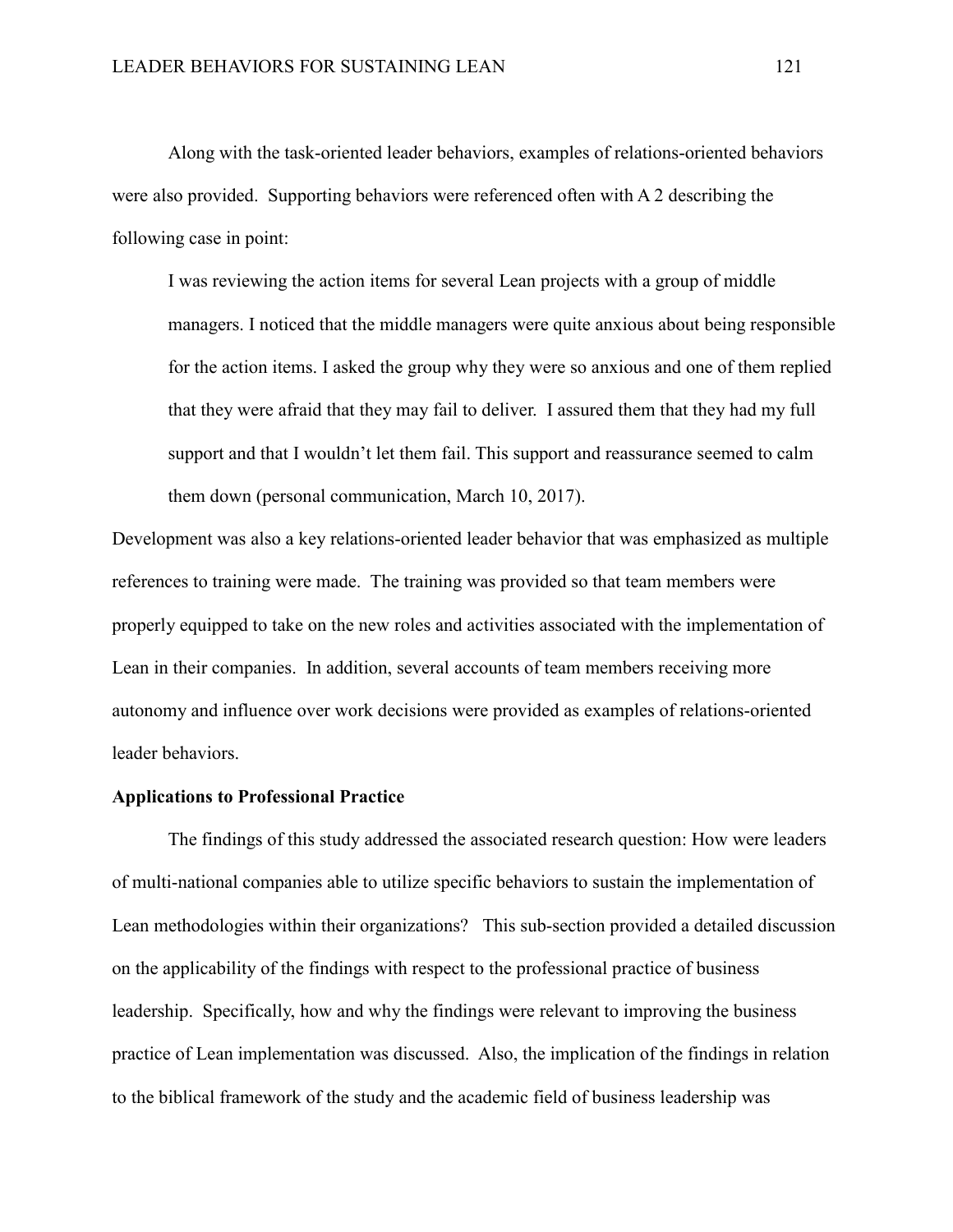discussed.

### **How leaders utilize specific behaviors to sustain Lean implementations.**

Researchers in the Lean leadership literature posited that leader behaviors supportive of the sustainment of Lean implementation fell into five main categories: management commitment, cultural change, communication, employee empowerment, linkage to strategy (Laureani & Antony, 2015; Naslund, 2013; Worley & Doolen, 2006). The analysis of the findings from three case study companies largely supported this proposition while also offering additional perspective. Most importantly, the analysis of the findings strongly supported the theory that leadership is best demonstrated through leader behaviors. Also, leaders from the case study companies provided strong indication that the leader behaviors must demonstrate management commitment and facilitate open consistent communication. Interestingly, while cultural change and employee empowerment were identified as important elements of Lean implementation, case study leaders identified them more as by-products than focus areas for leader behaviors. Similarly, while linkage to strategy was seen as an important, leaders much more frequently emphasized the need to utilize a process called, "strategy deployment" to support the development and dissemination of strategic plans and actions. Finally, in analyzing the findings of this multiple-case study, four other categories of essential leader behaviors for the sustainment of Lean implementation were identified: go see, ask why, show respect, and learn from experts.

## *Leaders must lead through behaviors.*

Perhaps the strongest theme found in the analysis of three case study companies was that leaders must lead the Lean implementation through their behaviors. Whether answering questions about how to demonstrate management commitment or describing the importance of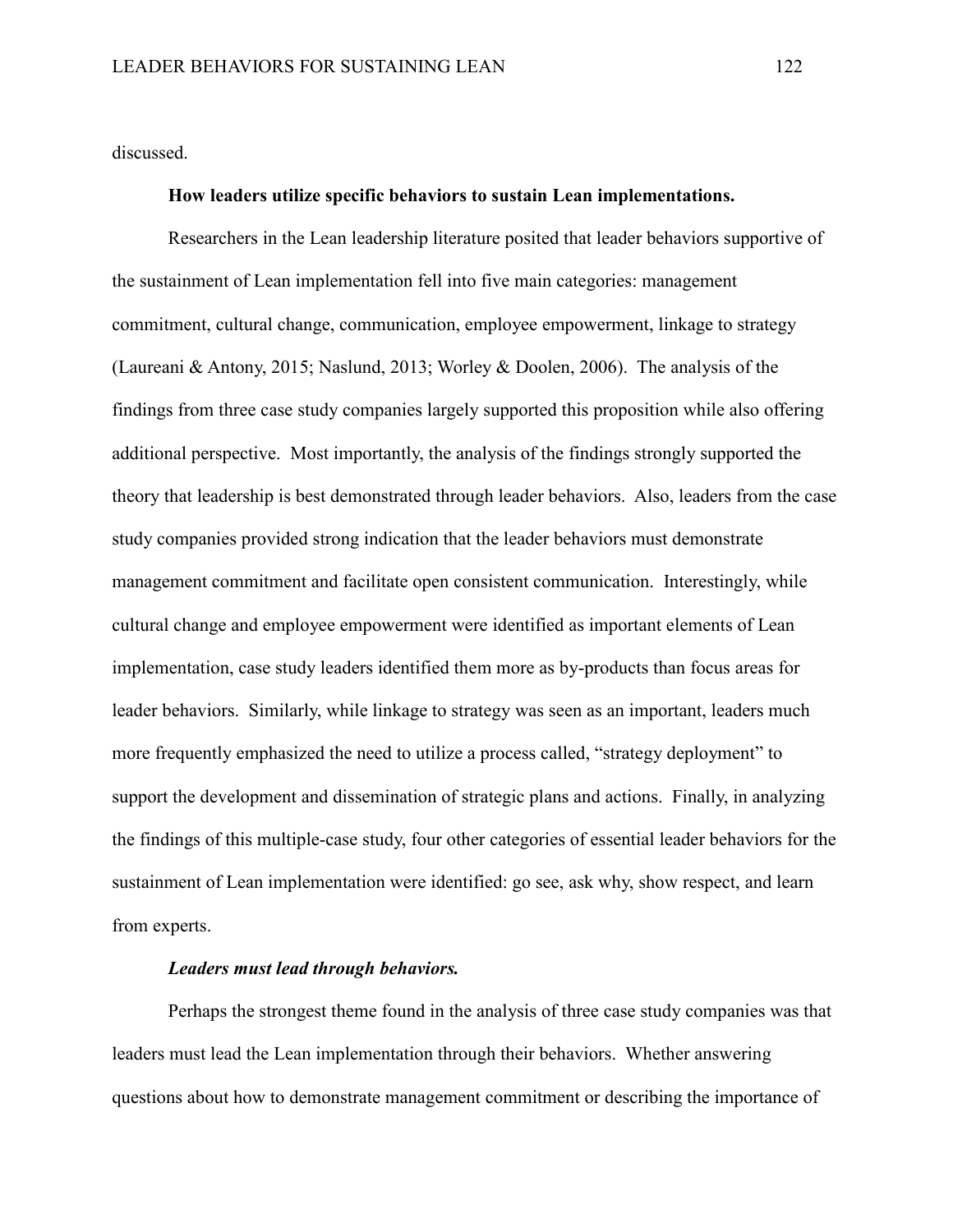going and seeing something in the workplace, these leaders consistently emphasized the critical need for personal and visible involvement in the Lean implementation. B1 summarized this concept by stating, "It takes that leader's commitment and involvement to really make the whole thing work" (personal communication, March 8, 2017).

This emphasis on leadership through behavior certainly supported the BT conceptualization of leadership which suggested that specific behaviors of a leader are the best predictor of leadership influences and the best determinant of leadership success. However, it also had significant applicability and relevance to the contemporary leader involved with Lean implementation. Several implications were presumed based on the need for the leader to exhibit specific behaviors in a Lean implementation.

One implication of this need for active and demonstrative leadership was the leader cannot delegate this responsibility. Although delegation is often an effective tool for improved time management and subordinate development, it doesn't seem to be a wise choice in the case of Lean implementation. The leader must remain fully engaged and relentless in the commitment to personally follow up and participate in improvement activities.

A second practical implication of this emphasis on leading through leader behaviors was that the leader must somehow find the time for such activities. This seems to imply that other duties and activities must be jettisoned or lessoned such that less time is required for them. If this isn't accomplished, then the leader will likely find it necessary to increase the amount of time spent at work. Regardless, this is a real practical consideration for the leader involved in a Lean implementation.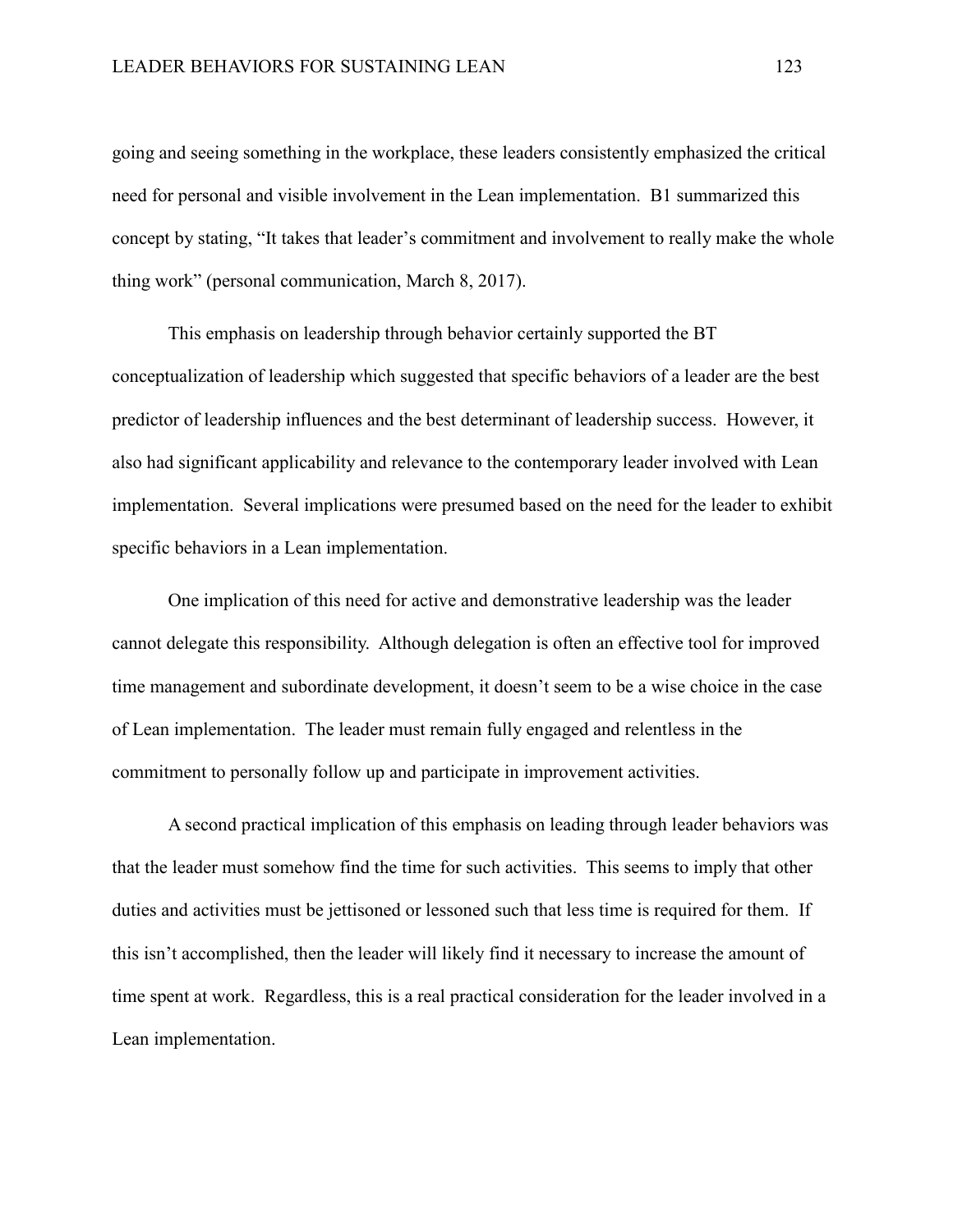A third practical matter for the leader of a Lean implementation was the need for sincerity. According to A1, "People can tell when a leader is faking it. The leader needs to be out in front leading, but if it isn't sincere, it won't work" (personal communication, March 8, 2017). Therefore, leaders may need to do some "soul searching" to determine if they find themselves truly passionate about the Lean implementation. Apparently, a high level of sincerity aids the leader in their ability to meet the time and personal involvement requirements and, when evident, demonstrates to employees the importance of Lean to the company.

### *Leaders must demonstrate their commitment.*

A special case of leaders demonstrating their leadership through specific behaviors was the need to demonstrate management's commitment through actions and behaviors. A2 described this by stating, "Commitment has to be demonstrated by walking the talk. You can't just say we're going to be Lean, you have to visibly get involved" (personal communication, March 10, 2017). The relevance for the contemporary Lean leader is that this requires that they adopt several behaviors. These behaviors include personal follow up, the appropriate allocation of resources, the generation of a sense of urgency, utilizing "Leader Standard Work", and the recognition of good performance and addressing of poor performance.

The leaders from Company A attributed a great deal of their success in sustaining their Lean implementation with a robust follow up process. The use of this process clearly communicated to employees that Company A management was fully committed to Lean and it was not just another "flavor of the month". Therefore, leaders involved with a Lean implementation should expect that they would need to be involved in such a process for placing emphasis on Lean activities and for holding people accountable.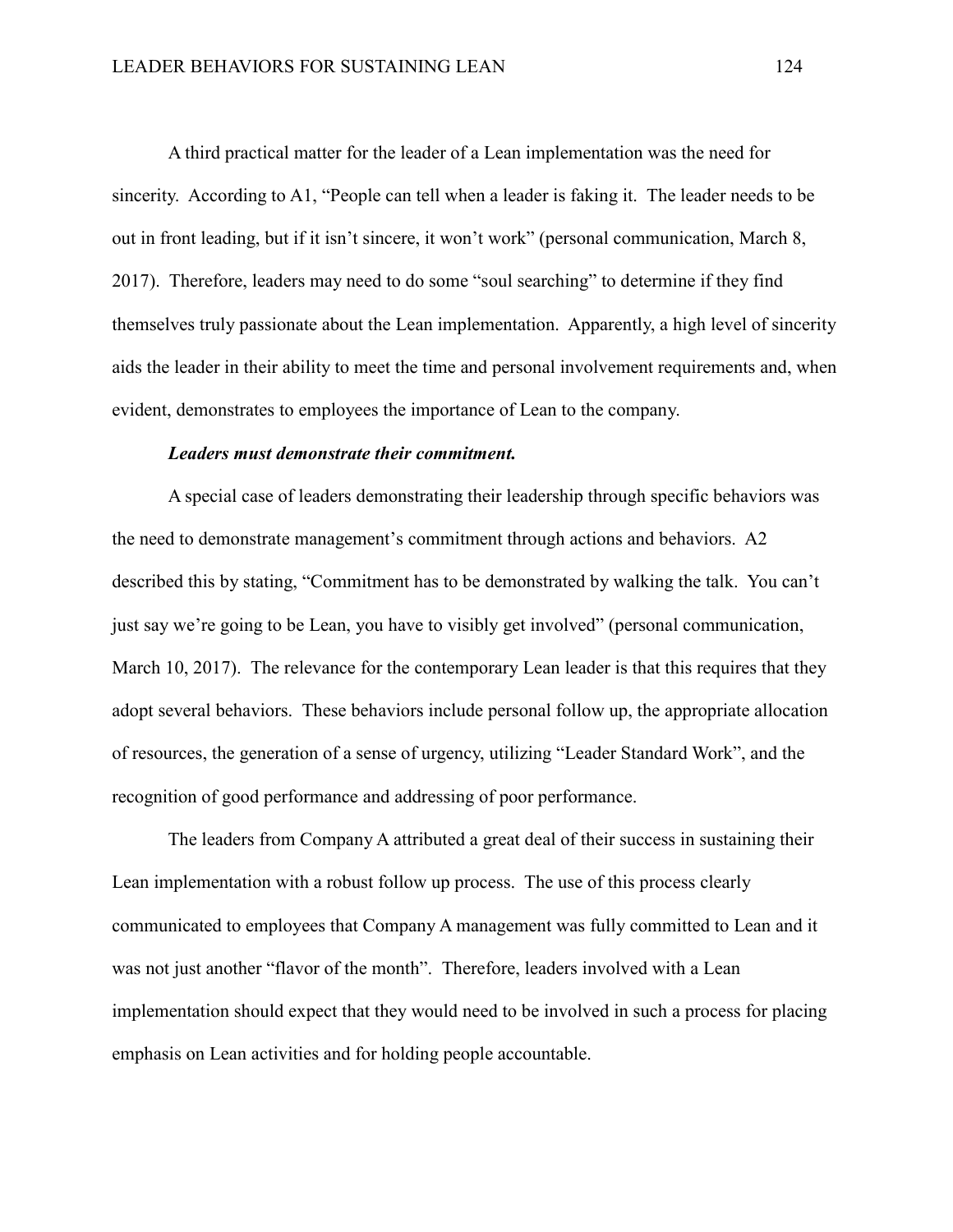Leaders engaged in a Lean implementation must also be sure to recognize both good and poor performance in a timely fashion. Once employees understand what constitutes good and poor performance in a Lean environment, they will quickly become aware of who is performing in each category. The expectation will be that good performers are recognized and rewarded, while poor performers are appropriately coached and disciplined. This discipline could even include termination if the employee is not "buying in" to the Lean approach. When done appropriately, this can be one of the most clear demonstrations of management commitment according to the leaders at Company A.

This need for demonstrating management commitment through leader behavior was also relevant for potential implementers of Lean because it requires the allocation of needed resources. If employees are asked to perform their work in a new way, but they are not properly equipped to do so, they will assume that management is not truly committed. B2 highlighted this point when indicating that their sites had to put additional maintenance resources in place to address the significant number of employee suggestions for improvement that were being submitted. This could also apply to the provision of training resources as well as allowing time for employees to conduct improvement activities. According to C2, "Lean leaders need to be prepared to "put their money where their mouth is" when it comes to resourcing the Lean implementation (personal communication, March 24, 2017).

Lean implementation leaders should also expect to be engaged personally in improvement activities to demonstrate management commitment to Lean. Often referred to as "kaizen events", these activities are great opportunities for leaders to personally involve themselves. Actually leading an event is likely the best way to understand the kaizen event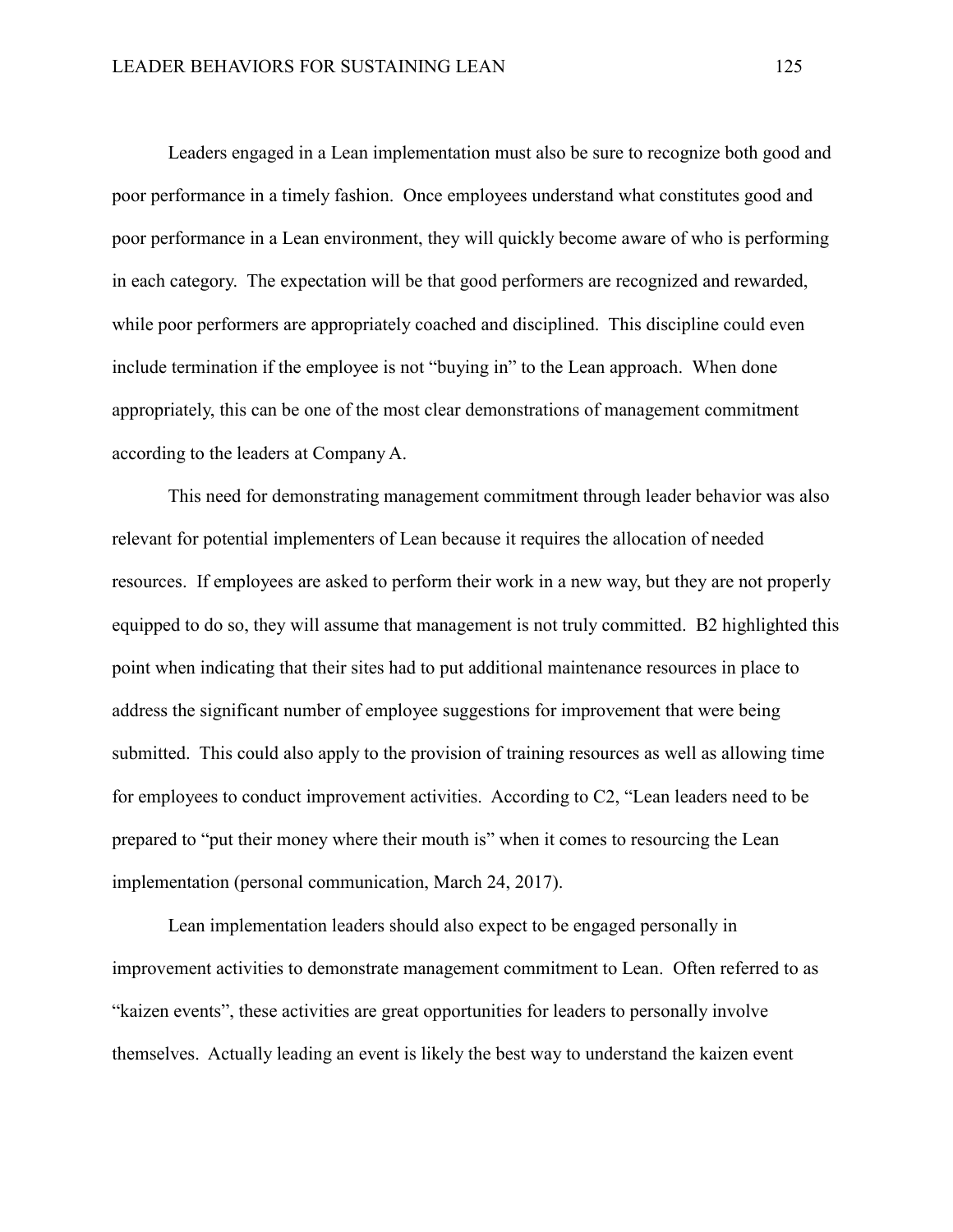process as well as the specific problem being addressed. In addition, participating on a team and regularly attending event report outs are staples in the Lean leader work life.

Fortunately, there is something in the Lean "tool box" to assist the Lean leader in keeping track of all the necessary behaviors and actions required to demonstrate their commitment to Lean. The tool is called, "Leader Standard Work" and it provides the leader with a calendarized listing of their Lean activities. Leaders at Company A indicated that this was a key element in their demonstration of their commitment to Lean because it kept them on track.

## *Leaders should monitor the transformation of the company culture.*

The impact of leader behavior on cultural change of organizations implementing Lean was identified as a key issue in the literature (Ali & Ivanov, 2015; Doval, 2015; Eckes, 2000; Naslund, 2013; van der Merwe, Pieterse, & Lourens, 2014), but was seen more as a by-product by the case company leaders. For example, C1 stated, "Once the Lean mindsets are working, starting with leadership down to the organization, then the cultural change starts to occur" (personal communication, March 21, 2017).

This reduction in emphasis on the need to change the culture is counter to much of the academic and professional literature, thus it was an important inference from the study findings. To support this mindset, A1 asserted, "I think cultural change comes as we deploy. You can't change the culture without doing something. Culture change is an outcome, in my opinion, of a good Lean journey" (personal communication, March 8, 2017). B2 agreed by stating, "My original response would be that you don't set out to change the culture. The change of the culture is a by-product of your setting out to drive Lean and change people's mindsets" (personal communication, March 17, 2017).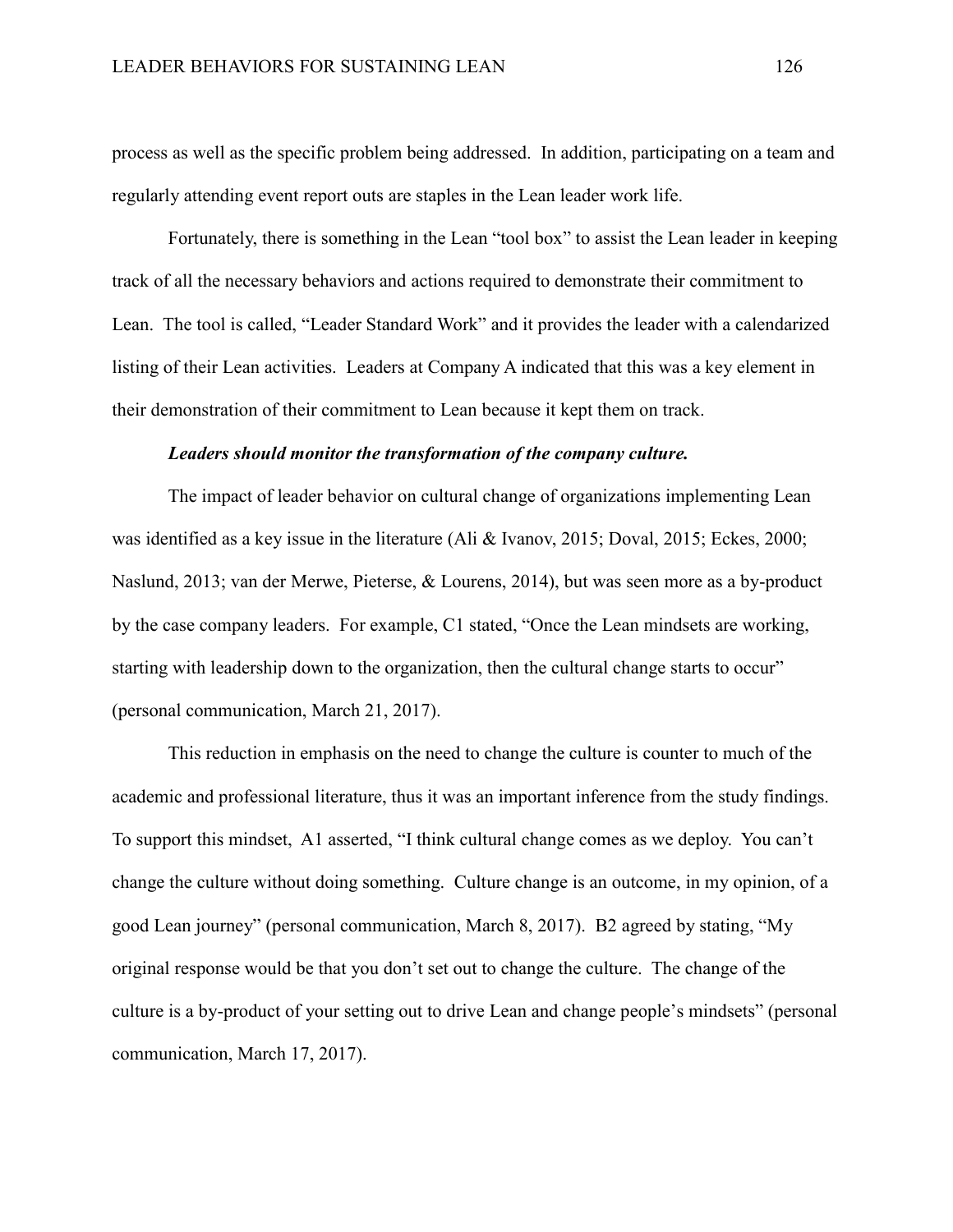The relevance for the contemporary leader implementing Lean is that this may be an area that merits monitoring more so than one that requires significant involvement. However, that is not to suggest that the case study company leaders did not offer any recommendations for leader behaviors that may support culture change. Employees needed to observe that the behaviors of their leaders were consistent with the Lean approach and not the old way of doing things. For example, in a Lean culture, it is important to make problems transparent so they can be fixed. Therefore, the leader of a Lean implementation must welcome the exposure of problems and emphasize the importance of problem solving versus assignment of blame. B2 highlighted this point by stating, "You have to support failure and encourage employees to surface problems. We had to shift our culture from "blamestorming" to brainstorming" (personal communication, March 17, 2017).

Lean leaders pursuing a change to a Lean culture should also anticipate the need to support a fairly high level of training in support of this effort. Participants from all three case study companies suggested that initial training and orientation regarding Lean and the associated culture changes were crucial. C2 stated, "We opted to do widespread Lean culture training before we got too deep into the tools and technical aspects. We thought it was important to let people know that the way we view and do things was changing" (personal communication, March 24, 2017). A1 echoed this sentiment by stating, "Our first effort was to teach leadership what it meant to operate in a Lean culture and then we cascaded that same training throughout the organization" (personal communication, March 8, 2017 at document A1).

#### *Leaders must facilitate employee empowerment.*

Leaders involved in the implementation of Lean should anticipate the need to support processes and exhibit behaviors that facilitate the empowerment and engagement of employees.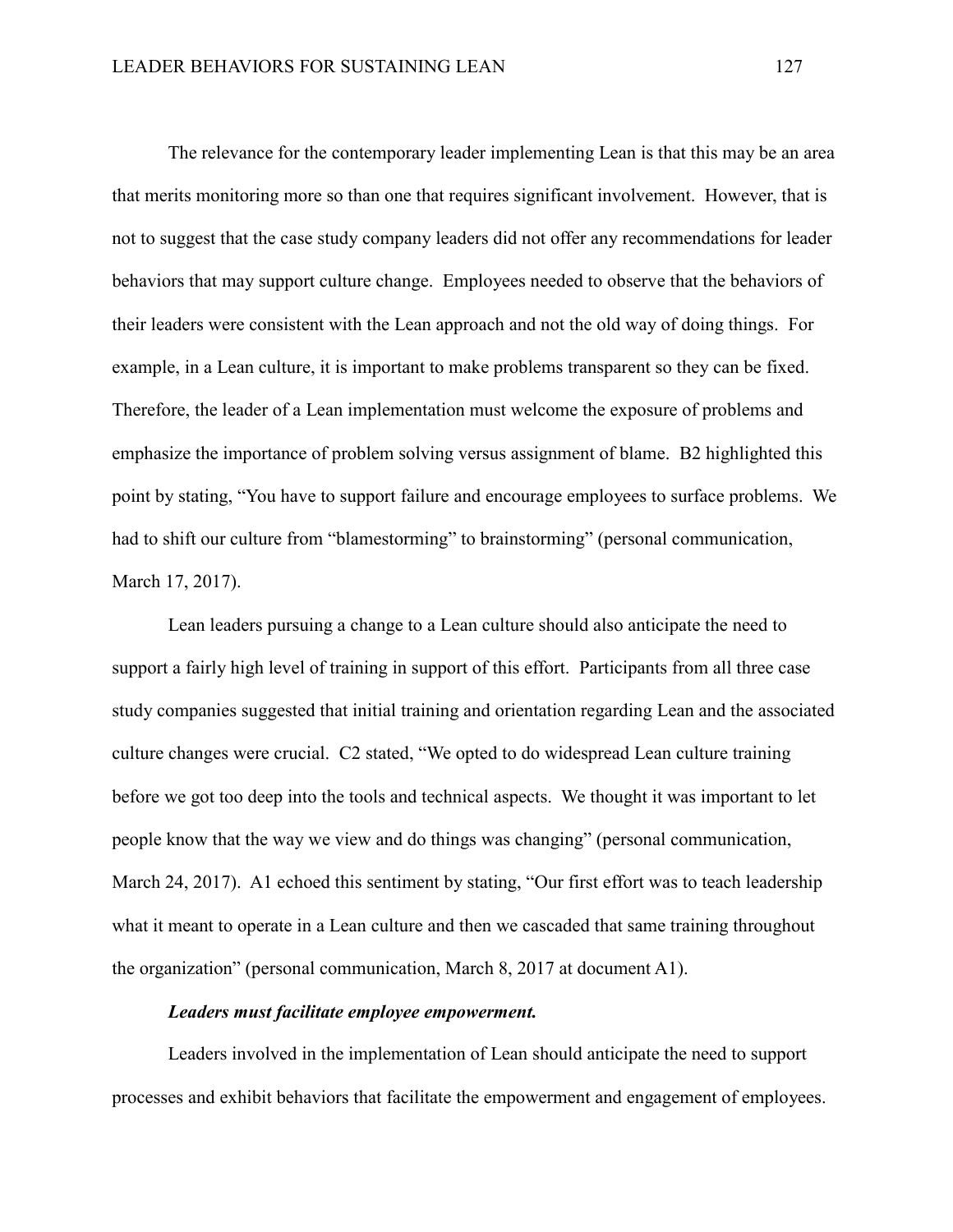The employee empowerment and engagement are necessary to leverage the experience and knowledge possessed by the employees so widespread and robust problem solving and improvement activities can be conducted. In addition, leaders can help employees to develop a high level of buy-in to the Lean implementation by giving them ownership of projects and empowering them to make changes (Arthur, 2014).

One of the most common ways for leaders to empower and engage employees has been through the implementation of teams and team work. As a team structure is established, teambased performance metrics, team visual management boards, and team kaizen events are often utilized to support the team development. As a consequence, Lean leaders must become knowledgeable about team dynamics so they can "coach" and nourish the emerging teams.

The utilization of an employee suggestion system was also cited as a key method for empowering employees to engage in the overall improvement efforts. A1 suggested that it was important for every employee to be thinking about how to get better every day. Also, both A1 and B1 indicated that this type of growth in employee empowerment only comes when leaders are willing to accept employee input and provide the support needed to act upon the suggestions. Therefore, Lean leaders not only need to drive the implementation and utilization of a robust suggestion system, they must also demonstrate their acceptance of the associated employee input. This is best done by ensuring that the appropriate resources are available and that employee suggestions are being reviewed and implemented on a timely basis.

# *Leaders must communicate openly and consistently.*

Not surprisingly, leaders of case study companies indicated that effective communication was paramount to sustaining their Lean implementation. According to B1, "I don't think you can ever over-communicate in a Lean atmosphere. There always has to be dialogue" (personal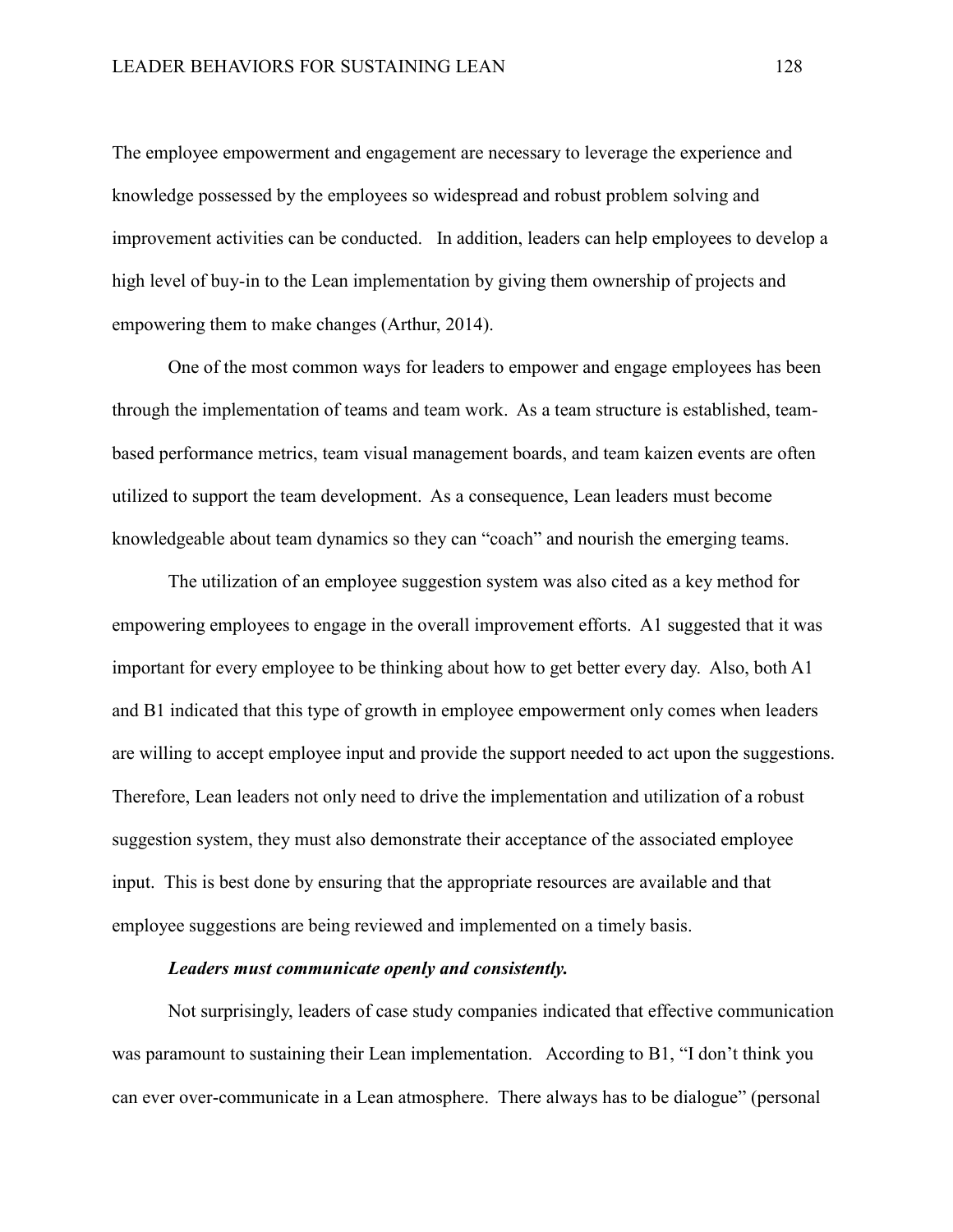communication, March 13, 2017). Similarly, B2 stated, "If you don't communicate, you're in big trouble because you are making a lot of changes but you are not telling people why. So, communicate. You need to do it. Do it often. Do it effectively" (personal communication, March 17, 2017).

This topic is relevant to the Lean leader for two reasons. First, a specific mindset regarding communication is required and second, several specific communication tools have been identified as helpful in a Lean environment. The Lean leader must adopt both the mindset and the tools for effective communication in a sustained Lean implementation.

The Lean leader must embrace open communication with an emphasis on welcoming "bad news" and openly sharing information. C2 emphasized the welcoming of "bad news" aspect by stating, "We want our leaders and team members to have very open communication channels so that problems are identified as soon as possible and so that everyone understands expectations and performance status" (personal communication, March 24, 2107). This may represent a change for leaders who have become accustom to hiding problems in the hope that they will go unnoticed or perhaps can eventually be blamed on someone else. The open sharing of information is also a key aspect of the development and dissemination of strategic information. Lean leaders must learn to trust employees with strategic information so they can all "pull in the same direction".

In addition to emphasizing the need for the correct mindset, leaders from the case study companies identified several forms of communication that were thought to be key elements of their Lean implementations. These included town halls, newsletters, video displays, various types of face-to-face meetings, visual management systems, and Gemba walks. According to B2, "Our visual management system is a collection of interconnected display boards that show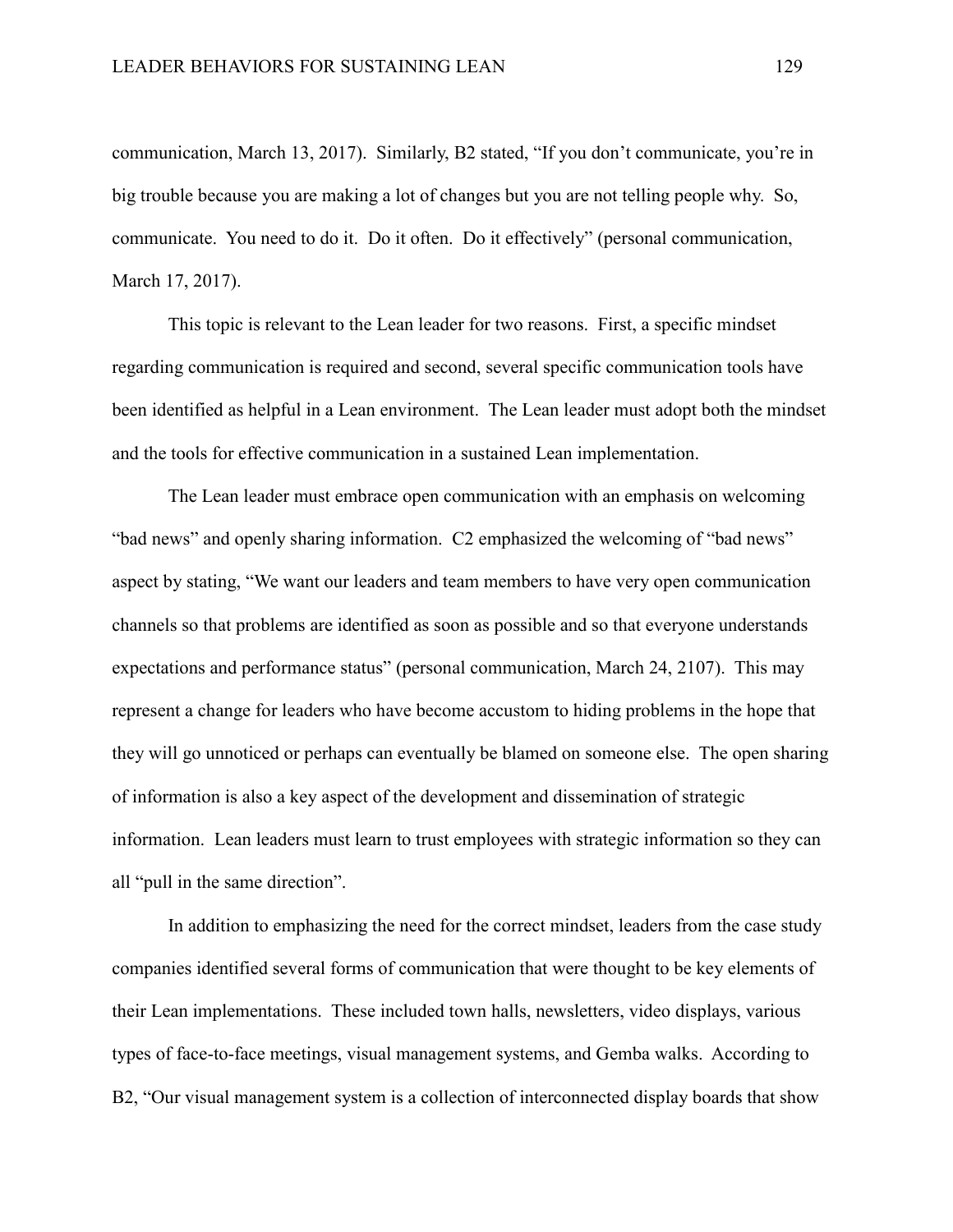plans, goals, performance, problems, root problem causes, and associated corrective action that we review during our daily Gemba walk" (personal communication, March 29, 2017). Visual management systems and Gemba walks have received a great deal of attention in the Lean literature and they are powerful tools for real-time communication. However, the Lean leader must become knowledgeable and proficient in each of the types of communication mentioned above for the best results.

## *Leaders must utilize strategy deployment.*

The literature indicated that the leader behavior of linking existing business strategy to the implementation of Lean was found to be extremely important to the sustained success of the implementation (Spear & Bowen, 1999; Brun, 2010; Laureani & Antony, 2012; Naslund, 2013). However, while the leaders of the case study companies didn't disagree, they clearly indicated that the most important issue related to strategy was the importance of utilizing a Lean tool called "strategy deployment". C2 described strategy deployment as "a way to communicate and cascade the company vision and associated strategic initiatives required to reach that vision" (personal communication, March 24, 2017). Also, Company A lists strategy deployment as one of the five key drivers for their Lean implementation (document A2).

The relevance for the practicing Lean leader is what seems to be a clear indication that companies with sustained Lean implementations utilize some form of strategy deployment (a.k.a. policy deployment & goal deployment). Therefore, the need for the thorough understanding of and appreciation for this tool should be a requirement for the contemporary Lean leader. In addition, it is important for the Lean leader to communicate that the implementation of Lean is not a strategy by itself. Instead, Lean is the vehicle for accomplishing most of the company's strategies and goals. To illustrate this, A1 stated, "Our Lean training and infrastructure provide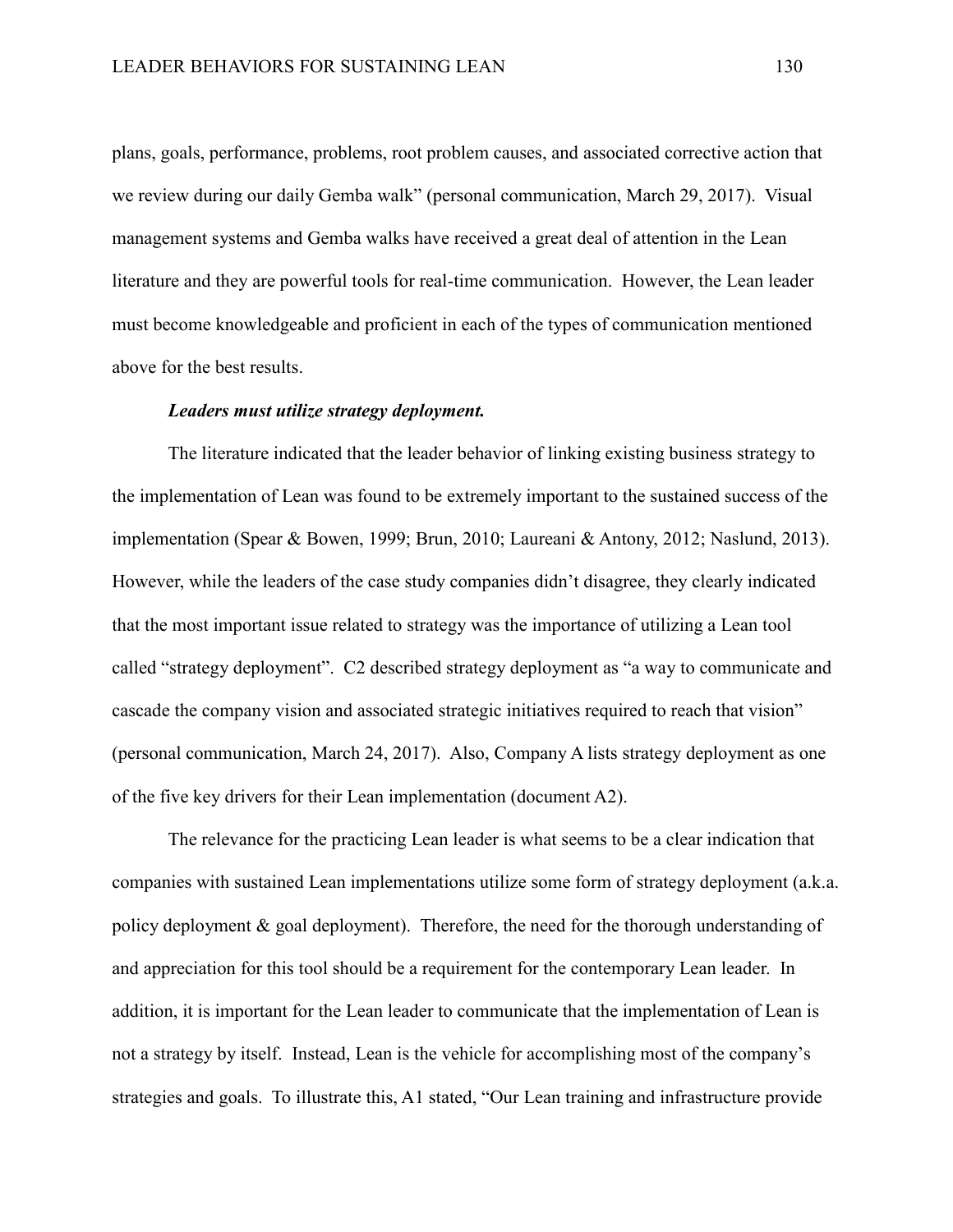the just-in-time knowledge, tools, and capabilities to execute our strategies. We achieve those through the use of Lean principles and tools" (personal communication, March 8, 2017).

## *Leaders must go see.*

Although not mentioned prominently in the literature, the importance of going to see what was happening in person was repeatedly mentioned by the case study company leaders as a key element of a sustained Lean implementation. The benefits of this leader behavior seem to be three-fold: leaders gain a better picture of situations, employees see their leaders as interested in what happens in their work areas, and the reliance on untimely and occasionally incorrect reports and spreadsheets is replaced by accurate reviews conducted in real-time.

The implications of this leader behavior seem to be quite similar to those associated with the previous assertion that leaders must lead through behaviors. As was true in that case, leaders involved in a Lean implementation must make time to go see what is happening, cannot delegate the activity, and must be sincere during the process. The lack of sincerity can easily be perceived by the involved employees as the leader gives clues that they are merely going through the motions instead of being genuinely interested. Also, this behavior cannot be delegated as that defeats the whole purpose of personally exploring a particular situation. Finally, this behavior absolutely requires the leader to make time for this important activity. If the leader is a frequent "no show" for the go see opportunities, then they are communicating that they do not place much value on them. A barrier to go see that is related to making time is the conception that leaving the office or travelling somewhere will take too much of a leader's time. While such movement and travel do take time, the benefits accrued from the go see behavior more than offset any associated cost.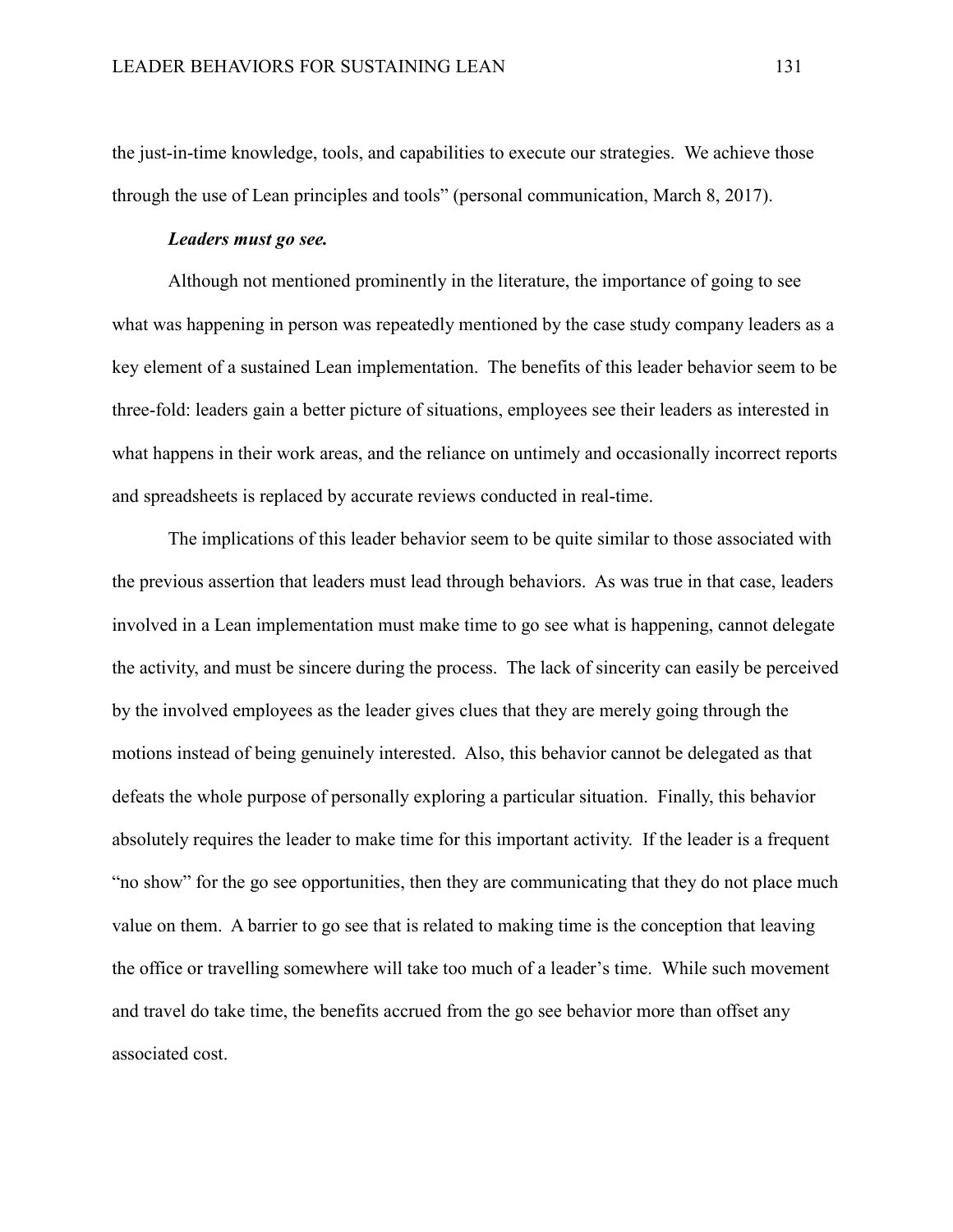The aforementioned Leader Standard Work can be an invaluable tool for the organization of various go see behaviors. This document typically lays out a schedule for leaders to visit specific areas on certain days and times and aids in keeping the leader on track. However, it is important to avoid using this document as a means to "check the box" when a go see activity is completed.

### *Leaders must ask why.*

The behavior of "asking why" was identified as an effective compliment to the practice of "go see" for Lean leaders. This was because when the leader goes to see what was happening, they can then learn the root cause of abnormal or underperforming situations by asking why. This simple question was intended to initiate a rich discussion of potential root causes and corrective actions without presenting the threat of rebuke or condemnation. This behavior was identified by the case study leaders as an important tool for sustaining a Lean implementation, especially when reviewing visual display boards and participating in Gemba walks.

The main implications for the Lean leader are a few potential changes in mindset that might be required. It is absolutely imperative that the Lean leader asks why to determine the root problem cause and not to assign blame. B2 described this as the difference between "blamestorming" and brainstorming. Lean leaders must learn to fully embrace this behavior and welcome opportunities to learn from mistakes or failures so that improvements can be made. If a leader is accustom to becoming visibly upset when mistakes occur or assigning blame, then the transformation to Lean leadership may be a difficult and long process.

In support of the utilization of the "ask why" behavior, leaders might do well to become familiar with the scientific and Socratic methods. These methods incorporate the practice of learning through the asking of questions and the testing of hypotheses. Many Lean leaders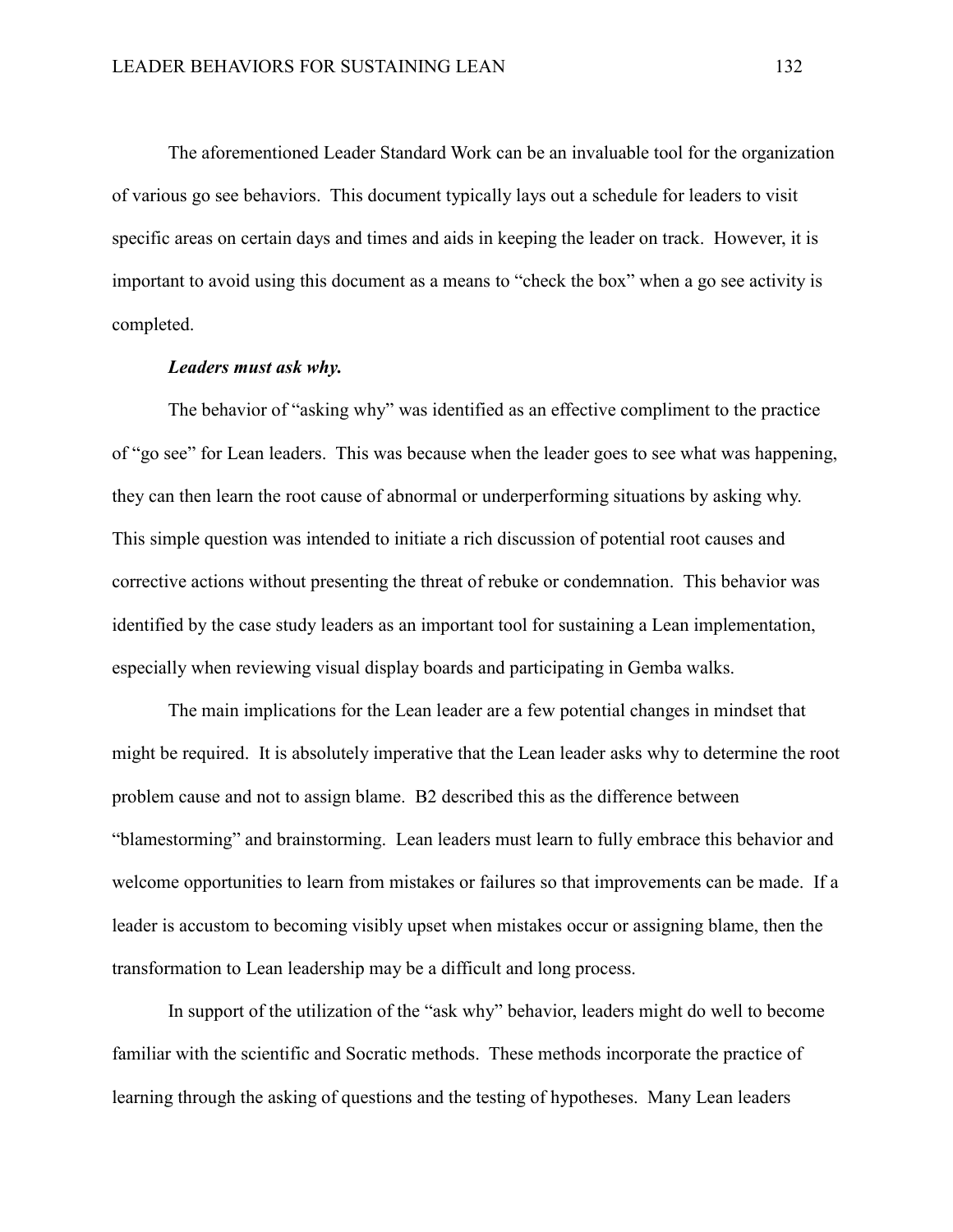describe their Lean implementation as an experiment in which they are trying to learn how to solve problems and make improvements every day. The need to patiently ask questions to eventually reach the root cause of an issue is often identified as a mainstay of Lean. While this leader behavior may seem to be slow and painful at times, it is thought to be worth the wait and effort. A2 described it as "going slow to go fast" when discussing how leaders view the "ask why" behavior at Company A.

#### *Leaders must show respect.*

Case study company leaders consistently identified the need to show respect to their employees as a key leader behavior associated with the sustainment of their Lean implementation. Showing respect to employees seems to be a common sense approach to leadership, however this behavior incorporates a few unexpected facets in the Lean context. Common courtesy, kindness, and fairness are certainly included in the Lean concept of showing respect, but so are empowerment, engagement, and accountability.

The accountability aspect is what typically surprises many potential Lean leaders. However, the underlying theory is quite logical. If a leader does not respect an employee as a competent and productive team member, then it is likely that the leader expects the employee to be mistake-prone and unproductive. Conversely, if a leader respects an employee, then it seems reasonable that the leader would expect the employee to make few mistakes and be productive. So in this way of thinking, if a leader does not hold employees accountable for their performance, the leader is indicating that they do not respect the employee or expect much from them. The implication of this aspect of the "show respect" leader behavior is that some Lean leaders may need to take time and make special effort to learn it as it may be counter to personal past practices.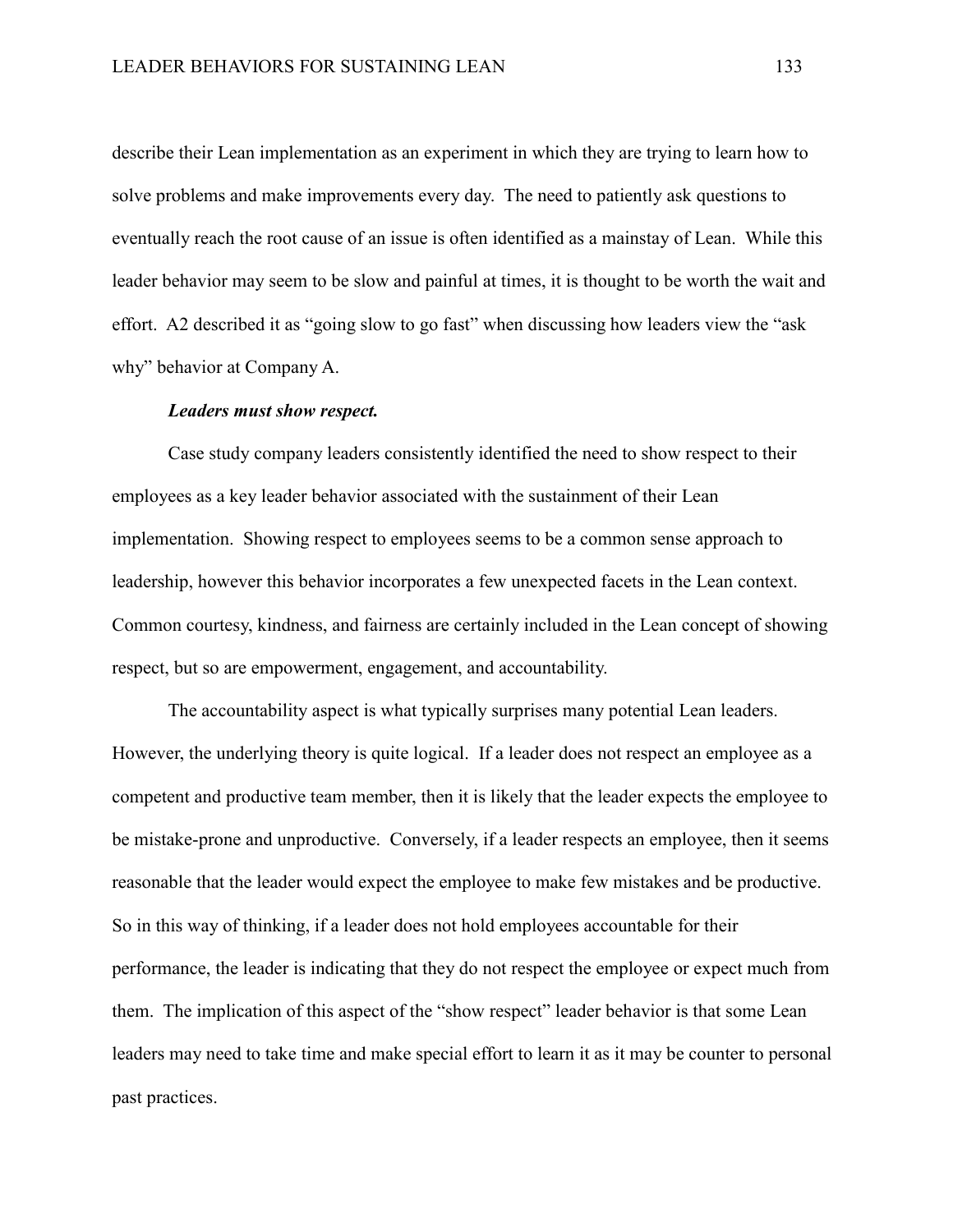In addition, the empowerment and engagement elements of the "show respect" leader behavior may represent new approaches for some Lean leaders. To a large extent, this Lean approach is manifested through the use of team-based problem solving and employee suggestions. Some leaders reached their current positions by knowing all the answers and keeping that information to themselves. Therefore, the empowerment and engagement of others may pose a threat to those leaders. Supporters of the "show respect" concept often invoke the "servant leadership" model as the most appropriate for this aspect of Lean leadership. B1 described that approach thusly, "Those leaders had a real passion for the people. They cared more about their needs than their own needs. They showed them that kind of respect and in return, the employees would run through a wall for them" (personal communication, March 13, 2017).

## *Leaders learn from experts.*

Each Lean implementation is unique, however, much can be learned by a leader implementing Lean from one who has more experience and knowledge. Therefore, Lean leaders should expect to dedicate some time and resources to the acquisition of knowledge from Lean experts. Three potential methods for learning from Lean experts include hiring a Lean consultant, spending time with Lean subject matter experts (conferences, seminars, workshops, etc.), and benchmarking other Lean companies.

## **How leaders utilize specific behaviors to address cultural differences.**

Researchers found that an organization change such as the implementation of Lean in a multi-national company will likely face different cultures in each location (Boscari et al., 2016; Found et al., 2008). These variations can become barriers to the effective implementation of Lean and may greatly limit its effectiveness (Jadhav et al., 2014). The studies of Hofstede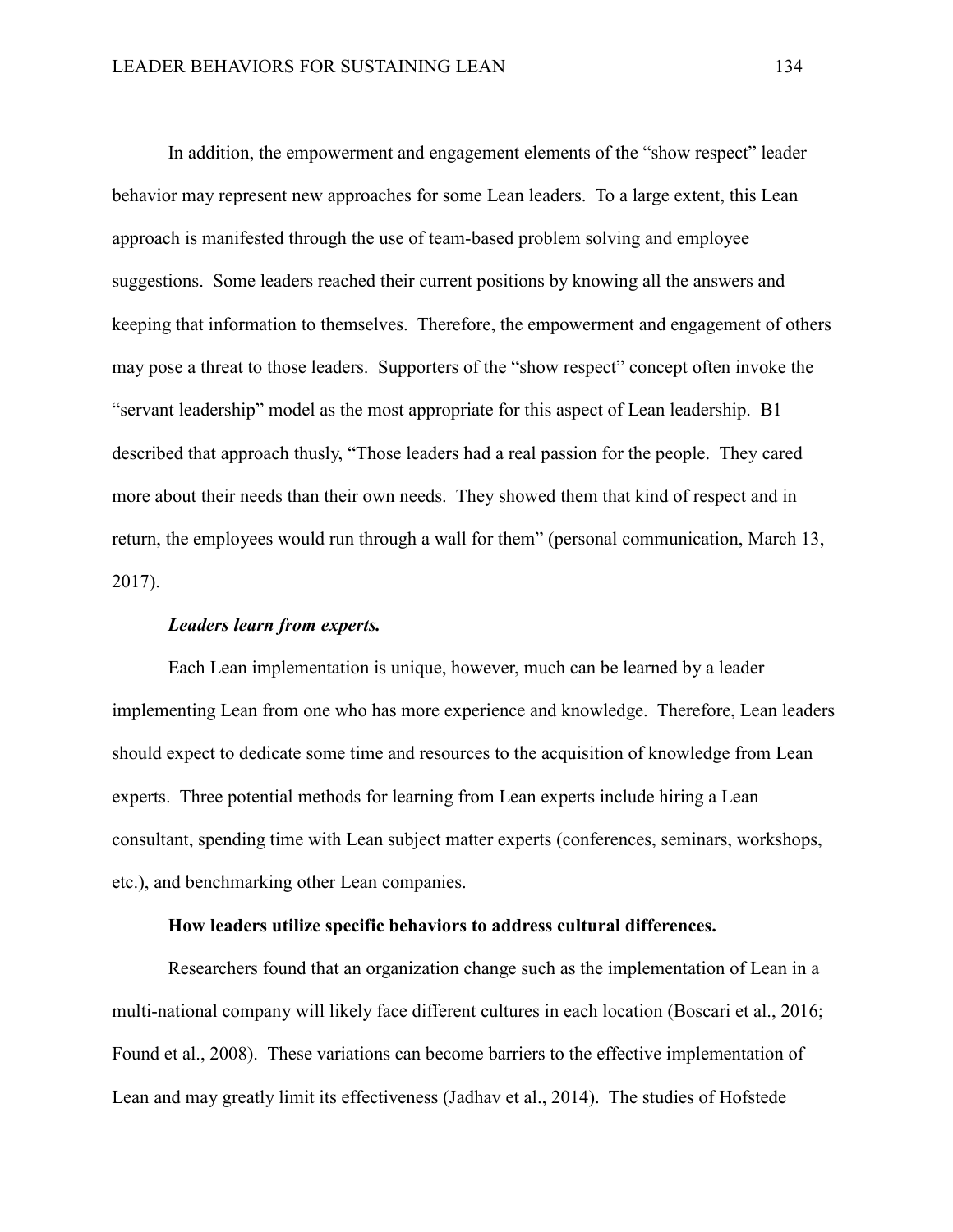(2001) and Trompenaar and Hamden-Turner (1997) examined the dimensions of cultural differences with each study identifying five distinct dimensions. Interestingly, the analysis of the findings from three case study companies indicated that most leaders did not believe that there was a need to tailor their behavior based on country culture. Those leaders who did believe that leader behavior should be tailored indicated that this only applied to two cultural dimensions: local adherence to hierarchy and local preference for individualism vs. collectivism.

## *No action required for leaders.*

Case study company leaders generally indicated that the universality of the Lean principles applied equally well in any culture, therefore the tailoring of leader behaviors to account for cultural differences was not necessary. When asked about the impact of cultural differences on their global implementation of Lean, A2 stated, "I can be pretty certain saying this. Relative to my experience, absolutely none. I did not see any challenge from that perspective. My belief is that we would have succeeded anywhere in the world" (personal communication, March 10, 2017). Leaders indicated that they believed this was the case because employees, regardless of their home country, so appreciated the opportunity for engagement and empowerment, that they were more than willing to adopt Lean. If this is indeed the case, then there is no implication for Lean leaders involved in the multi-national implementation of Lean. The approach and their behaviors should be universal or generic.

## *Leaders should tailor behavior based on local level of adherence to hierarchy.*

Leaders from Company A did indicate that there was a need to tailor their Lean implementation behaviors based on the emphasis on hierarchy exhibited by the employees of the local site. A1 indicated that for their employees in China, hierarchy was very important which led them to make a few changes in the behaviors of their leaders. These changes addressed the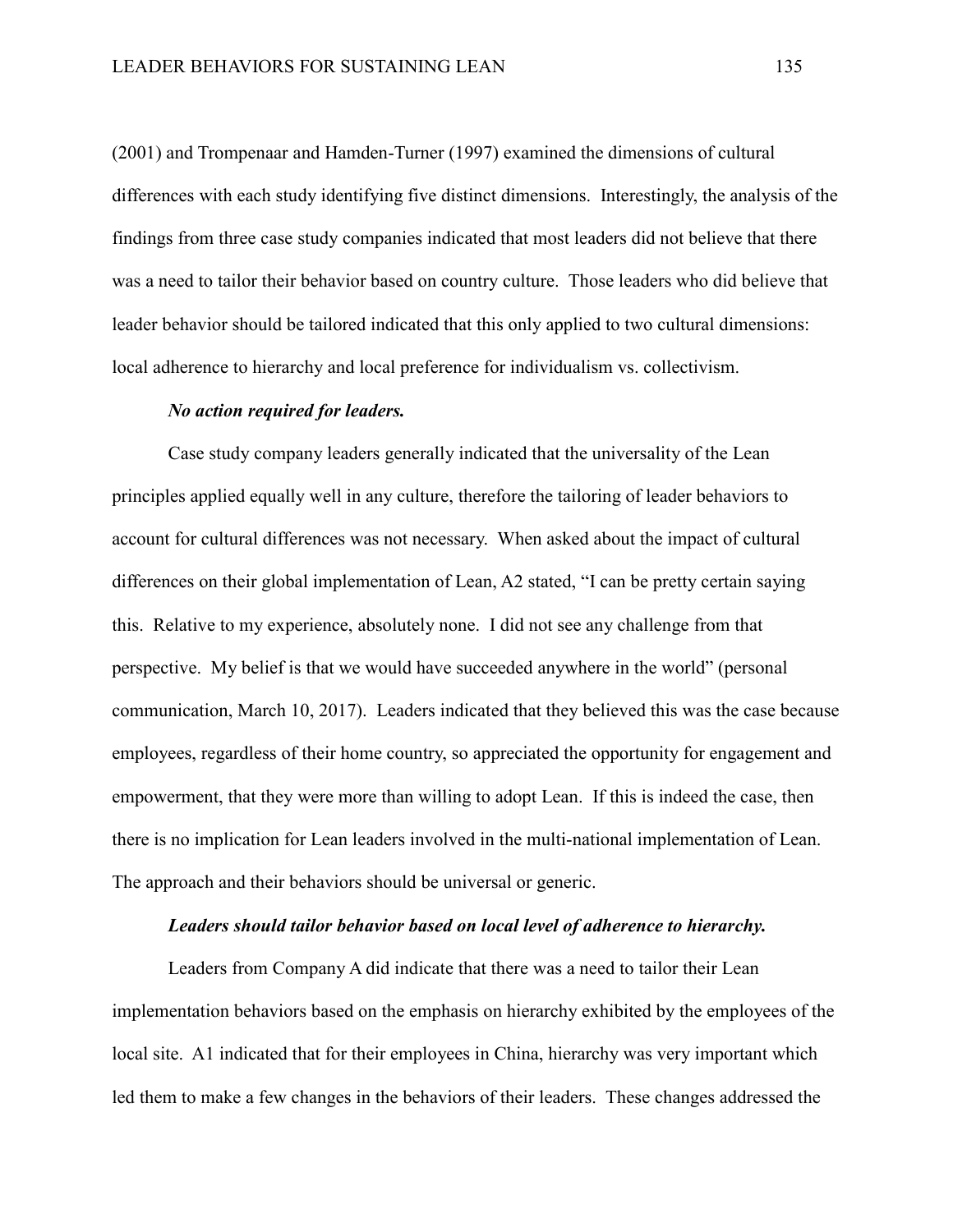emphasis placed on the "chain of command" by the Chinese employees. The relevance of this point for other Lean leaders is fairly obvious. Based on the experiences of Company A of this study, leaders of companies implementing Lean in a Chinese location should take into account the cultural penchant for respecting the "chain of command". This could impact how information is communicated as well as the approach to certain engagement and empowerment activities.

# *Leaders should tailor behavior based on local preference for individualism vs. collectivism.*

C2 indicated that their Lean implementation in a specific country did experience an unusual reaction to the use of team-based metrics. Apparently, the employees at that site were much more comfortable with having their individual performance measured as opposed to being held responsible for the team performance. Therefore, the leaders at Company C made a few adjustments in their approach and moved forward. The implication of this finding is that Lean leaders should assess the individualism vs. collectivism cultural dimension before implementing team-based metrics.

#### **Biblical framework implications.**

The biblical framework for this study mainly consisted of the biblical view of the leader and leader behavior. Other elements of the biblical framework included the biblical perspective on the pursuit of excellence and stewardship, diversity, and God's purpose for business. The findings of this study dealt closely with the topics of leader behavior, Lean, cultural differences, and business in general. The implications of the findings in relation to the biblical framework for this study are important to consider and are discussed in the following sub-sections.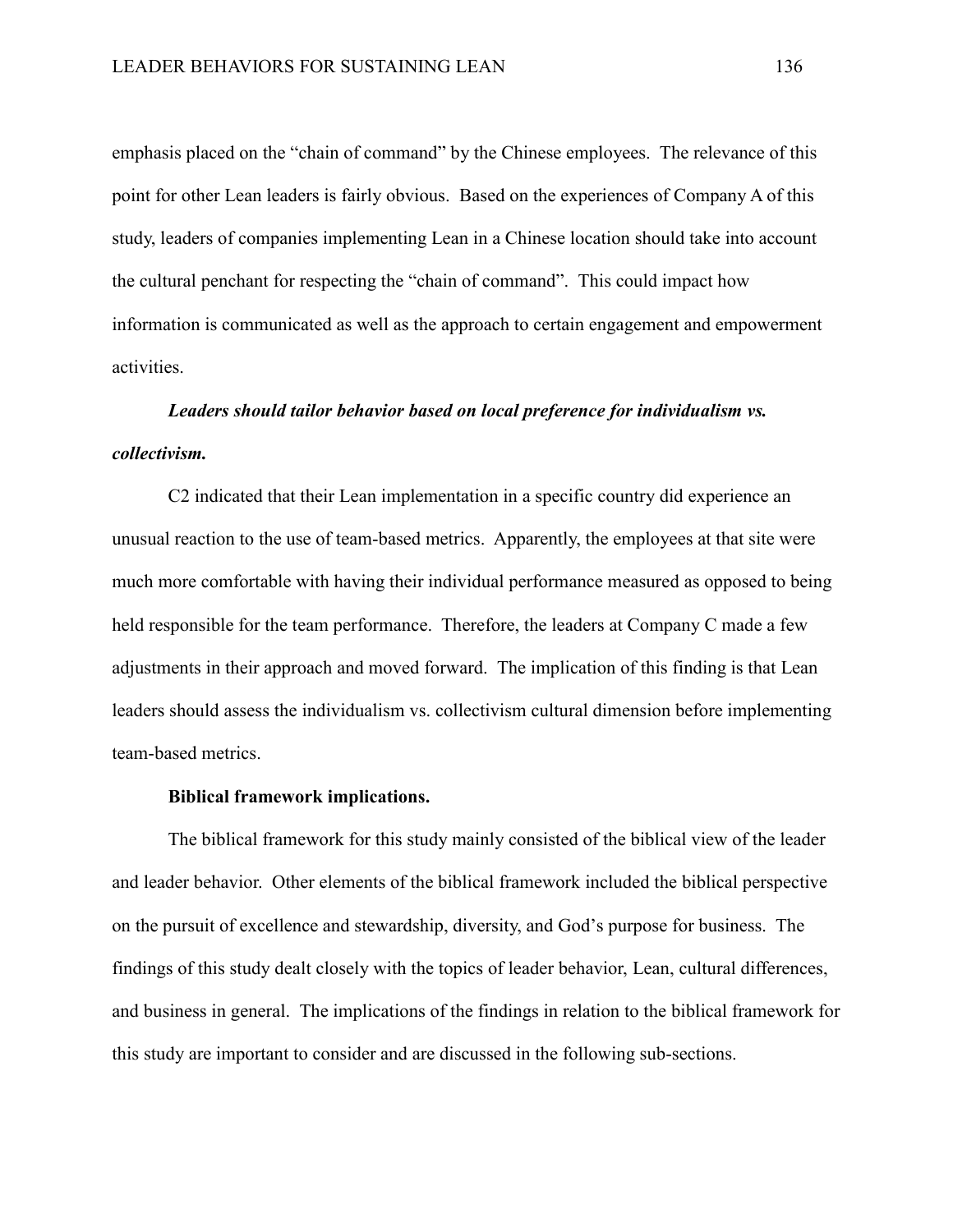#### *Biblical leadership principles.*

The Bible contains considerable information about leaders and leadership. The integration of this information with the study of leader behaviors and Lean implementation revealed several interesting points. Most notable was the applicability of the servant leadership behavior demonstrated by Jesus, the honest and open communication of John the Baptist, Peter's ability to learn from his mistakes, and the conviction and determination of Joshua, and Joseph. There was found to be a great deal of consistency between the biblical and Lean leadership models and the implication of this is that the biblical leader would do well as a Lean leader. That was because a leader following the biblical framework for leadership would exhibit the behaviors of servant leadership, open and honest communication, learning from mistakes, conviction, and determination; which are hallmarks of the consummate Lean leader. An analysis of these leader behaviors follows.

To model servant leadership, Jesus washed the feet of the disciples. When Jesus finished, He said to the disciples, "You call me Teacher and Lord, and you are right, for so I am. If I then, your Lord and Teacher, have washed your feet, you ought to wash one another's feet. For I have given you an example, that you also should do just as I have done to you" (John 13:13-15, ESV). Jesus was teaching the disciples that leaders focus on serving those who they lead. Interestingly, the concept of servant leadership was referenced in the Lean literature and by some of the case study company leaders when describing the preferred behavior for a Lean leader. This Lean concept applies to the practices of showing respect, engaging and empowering employees, and working to solve their problems and improve their processes.

John the Baptist was once approached by religious leaders who asked to be baptized because they believed it was the popular thing to do and not because they actually wanted to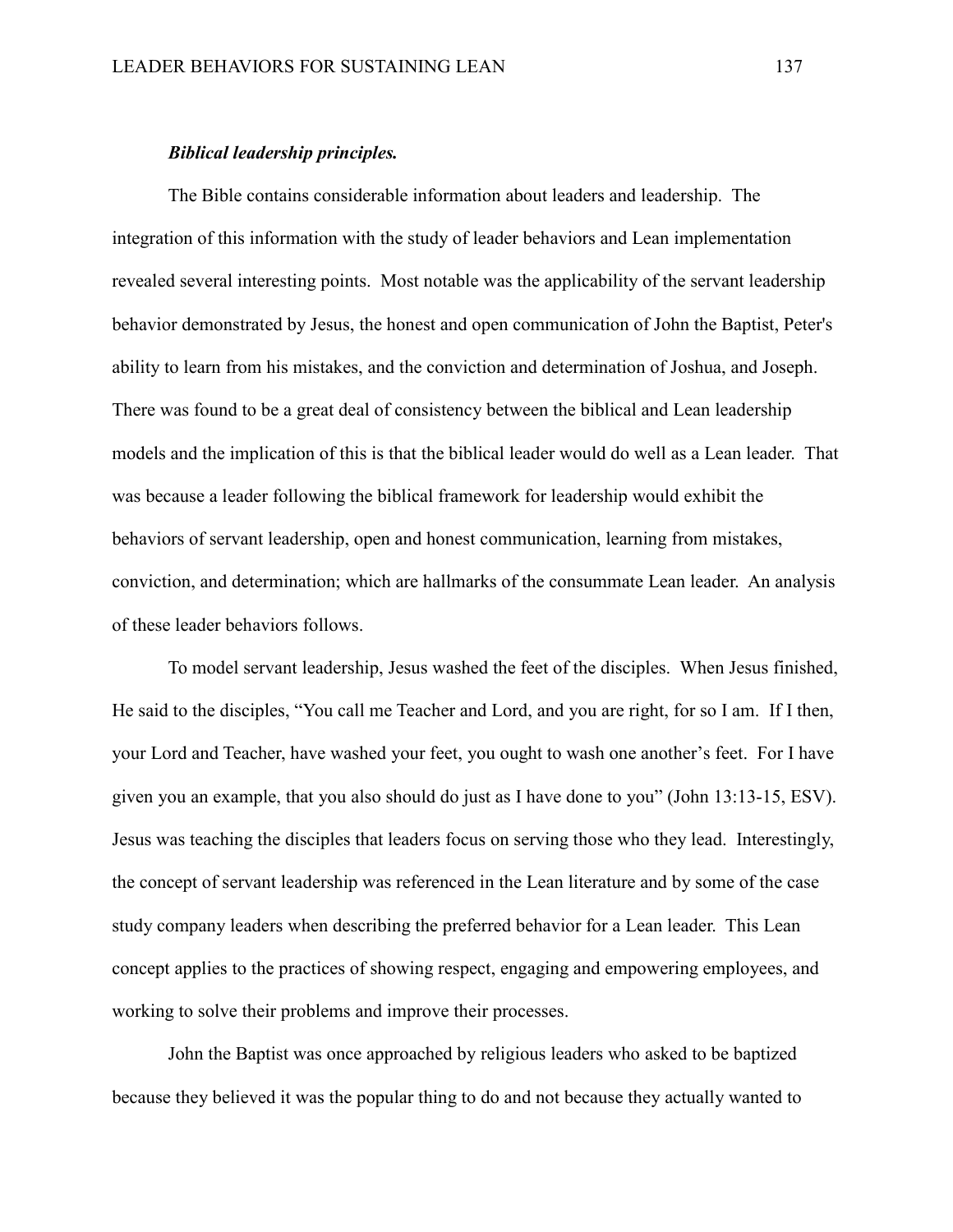change their ways. John the Baptist spoke in honesty when he rebuked the insincere religious leaders by stating, "Even now the axe is laid to the root of the trees. Every tree therefore that does not bear good fruit is cut down and thrown into the fire" (Matthew 3: 10, ESV). These leadership behaviors of speaking honestly and acting with sincerity are both identified as key elements of Lean. A key element of Lean's visual management system and Gemba walk is the requirement for the transparency of problems and open and honest feedback. Also, Lean leaders need to demonstrate their sincere commitment to Lean through their behaviors in order for the employees to realize that their company management is committed to the implementation and practice of Lean.

Peter was a disciple of Jesus who demonstrated that leaders don't give up in the face of failure, but instead they learn from their mistakes and move forward. Peter demonstrated this by making the mistake of denying that he even knew Jesus (Matthew 26: 69-75, ESV), but then later reversing himself when he publicly praised Jesus in what is described as the first sermon of the gospel message (Acts 2:14-41, ESV). The Lean literature is replete with this concept of learning from mistakes which was also often mentioned by the case study company leaders. This is a foundational element of Lean, therefore Lean leaders should exhibit this behavior regularly.

From the Old Testament of the Bible, Joseph, and Joshua provide examples of commitment and dedication to their God and religion, even in the face of adversity. For example, after being sold into slavery by his brothers and eventually imprisoned for a crime he did not commit, Joseph continued to demonstrate his faith in God by praying to Him and praising Him publicly. Also, when Joshua was faced with the option of serving the God who led the Israelites out of Egypt or the gods of the surrounding lands, he stated, "But as for me and my house, we will serve the Lord (Joshua 24:15, ESV). This concept of commitment and dedication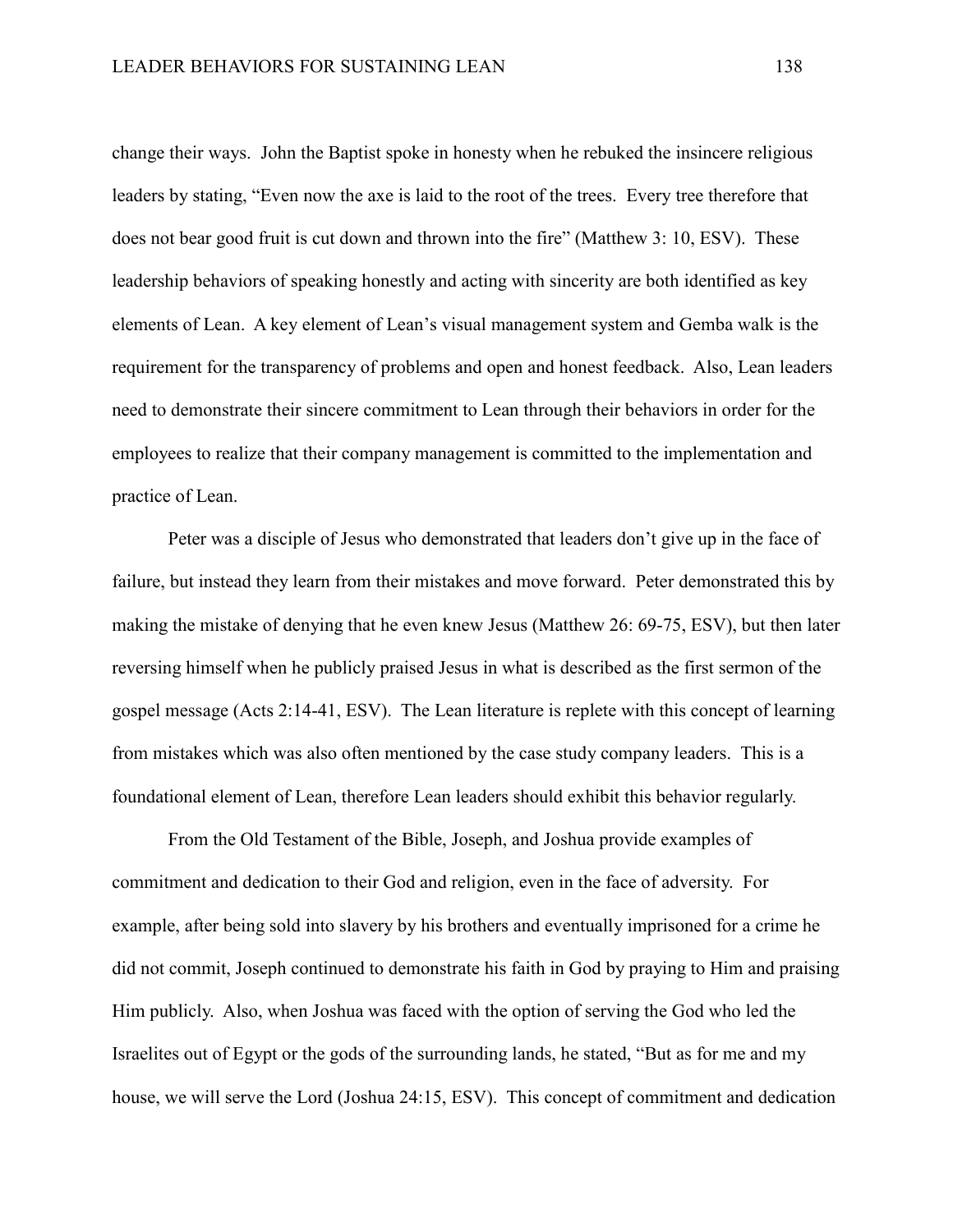was often found in the study of leader behaviors and Lean implementation. It was found that a high level of patience and dedication is required to sustain a Lean implementation.

## *Excellence and stewardship.*

The biblical framework for this study incorporated the biblical concepts of excellence and stewardship, as defined in scripture. Excellence was described by Paul in his letter to the Colossians when he wrote, "So as to walk in a manner worthy of the Lord, fully pleasing to him, bearing fruit in every good work and increasing in the knowledge of God." (Colossians 1:10, ESV). The call to walk in a manner worthy of the Lord beckons the reader to do so in an excellent way. In relation to stewardship, the writer of Proverbs offered this sage advice: "A good man leaves an inheritance to his children's children, but the sinner's wealth is laid up for the righteous" (Proverbs 13:22, ESV) and "Precious treasure and oil are in a wise man's dwelling, but a foolish man devours it." (Proverbs 21:20, ESV). In both cases, the reader is encouraged to avoid wasting the resources that they have and are warned against the peril associated with not heeding this advice.

According to Shah and Ward (2003), the intent of Lean is to enable organizations to provide their customers with the product or service they need exactly when they need it while simultaneously identifying and eliminating sources of waste in order to achieve and maintain high quality and low manufacturing costs. These concepts of high quality and waste elimination are consistent with the biblical principles of excellence and stewardship. The implication is that the Lean leader is well-positioned to practice these biblical principles in the pursuit of Lean in their organization.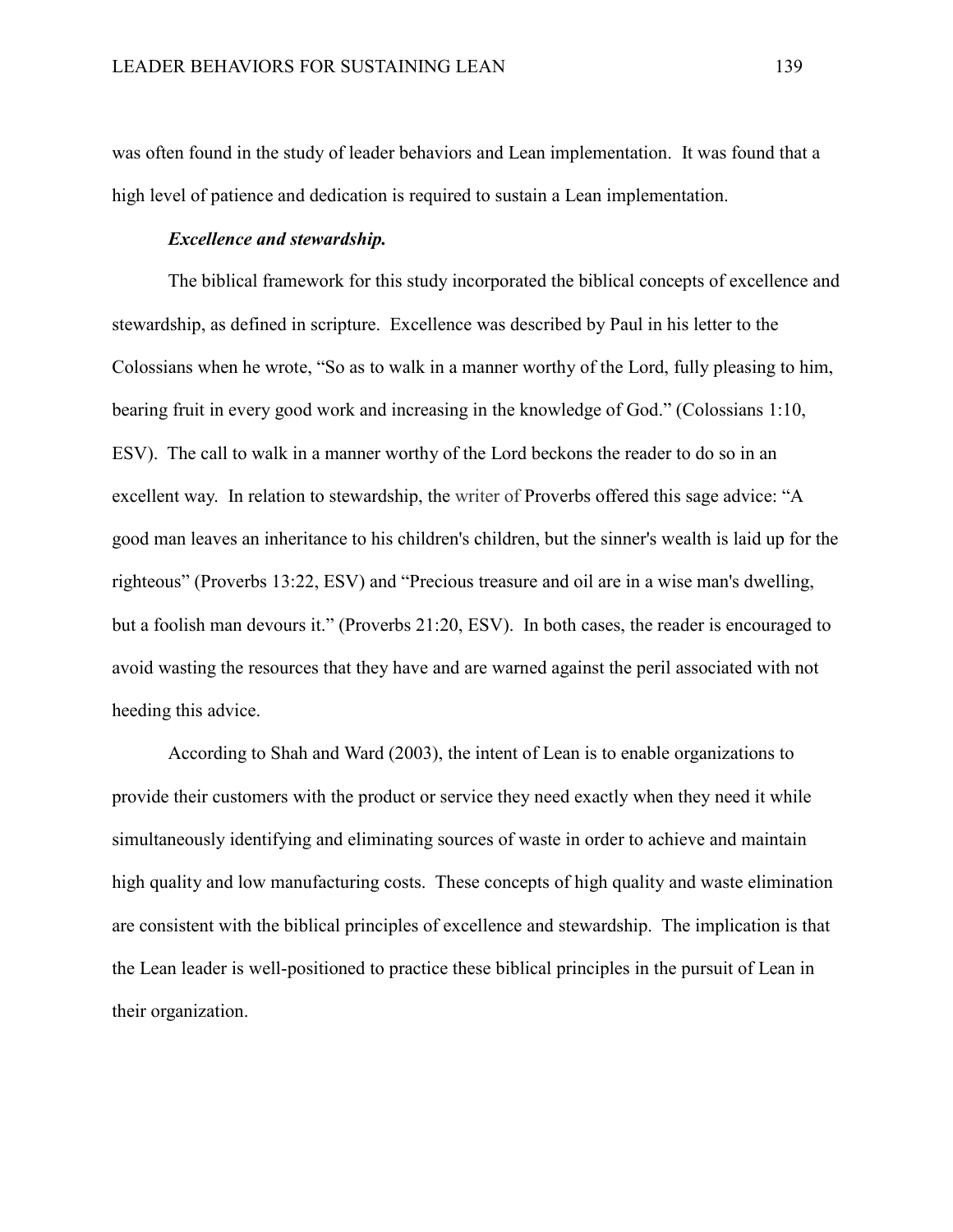## *Diversity.*

The biblical perspective on human diversity was also an element of the biblical framework for this study. According to Van Duzer (2010), God delights in the diversity of the created order and several scripture passages emphasize the importance of recognizing that the whole is made up of several parts, all of which are necessary. For example, Paul wrote, "If the whole body were an ear, where would be the sense of smell? But as it is, God arranged the members in the body, each one of them, as he chose. If all were a single member, where would the body be?" (1 Corinthians 12:18-19 ESV).

The subject of diversity applies to Lean leaders because there can be issues related to cultural differences found in multi-national companies implementing Lean. This issue is certainly found in the literature. For example, Netland and Ferdows (2014) posited that an inherent challenge in implementing Lean in multi-national companies is that every location is different with variation in culture, language, history, technology, labor situation and other circumstances. Also, Found et al. (2008) asserted that this challenge is made more difficult when leaders failed to adjust their implementation strategies and tactics to account for cultural differences. However, when case study leaders were asked about this issue, they dismissed it for the most part because they believed that Lean principles were universal and cultural differences did not matter. Therefore, the impact of diversity and cultural differences in relation of Lean implementation in a multi-national company is unclear based on the findings of this study.

# *God's purposes for business.*

The final element of the biblical framework for this study is an understanding of God's purpose for business. According to Van Duzer (2010), "If Christians can understand that the work they are doing is God's work they can bring a sense of joy, meaning, purpose, and hope to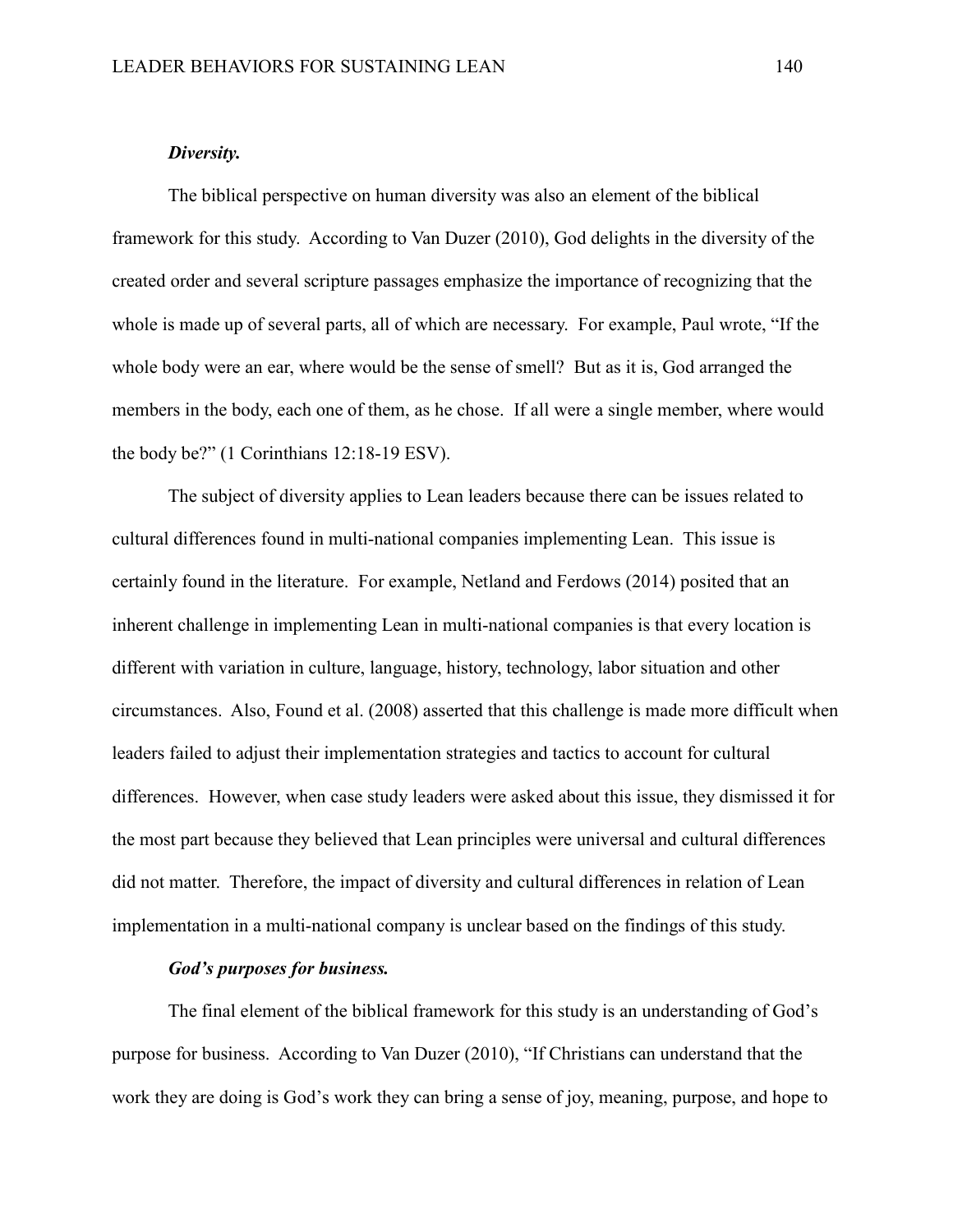their tasks that might otherwise elude them" (p. 19). Van Duzer defined God's purpose for business as providing the community with goods and services that will enable it to flourish and providing opportunities for meaningful work that will allow employees to express their Godgiven creativity.

Based on the findings of this study, leaders are pursuing the implementation of Lean in order to improve their processes and prolong their existence in their market. In addition, Lean incorporates several principles (engagement, empowerment, process improvement, etc.) designed to make work more meaningful for employees. Therefore, the implication of the findings associated with Lean leader implementing Lean is that by doing so they are equipping their companies to better achieve God's purpose for business.

## **Field of study implications.**

The researcher's field of study was leadership as it related to business. Therefore, this study was directly related to the field of leadership in the business setting as it explored how leaders of multi-national companies were able to sustain the implementation of Lean methodologies within their organizations. This study focused upon the implementation of Lean methodologies in multi-national companies, which is heavily guided and influenced by leaders and their behaviors (Dibia et al., 2014; Dumitrascu, 2014; Liker & Convis, 2012). Because of this focus on leader behaviors, the specific theory of leadership that was integrated in this study was the Behavioral Theory (BT). Also, because the companies studied were multi-nationals, the need to tailor leader behaviors based on cultural differences was explored.

#### *Importance of leader behaviors.*

BT provided a systematic framework for the study of leadership. The proponents of BT sought to identify aspects of behavior that explain leader influence on the performance of a team,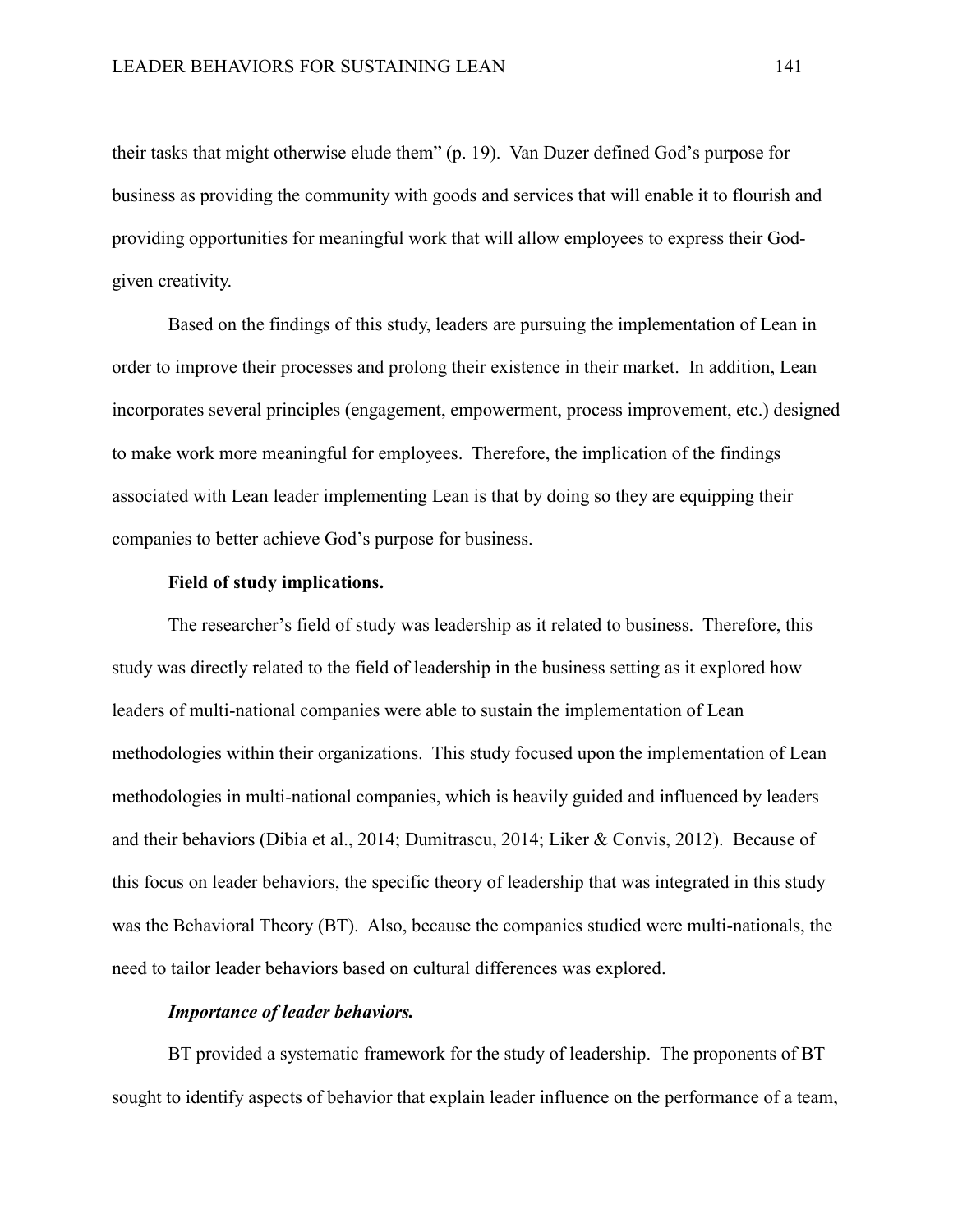work unit, or organization (Yukl, 2012). Early BT researchers posited that leadership consisted of two general kinds of behavior: task-based and relationship-based (Yukl). The task-based behaviors aid in the achievement of objectives, while relationship-based behaviors assist employees to feel more comfortable with themselves, their co-workers, and their situations (Northouse, 2013). The chief aim of the BT approach is to assist in the explanation of how leaders' task-based and relationship-based behaviors combine to influence employees in their achievement of objectives (Derue et al., 2011).

The purpose of this study was to better understand the relationship between specific leader behaviors and the sustainability of Lean implementations. The implications of the findings in relation to the study of leadership are three-fold. First, the findings of the study provide further confirmation of the Behavioral Theory of leadership. Second, the findings of the study provide clarification regarding the specific leader behaviors that support the sustainment of Lean. Third, the findings of the study provide support for the emphasis on both task-based and relations-based leader behaviors.

A2 emphasized that it was the leader behaviors that mattered most in Lean sustainment by stating, "Commitment has to be demonstrated by walking the talk. You can't just say we're going to be Lean, you have to visibly get involved" (personal communication, March 10, 2017). The case study company leaders consistently confirmed that the behaviors of their leaders have the greatest impact on their ability to sustain their Lean implementation. This provides further support to the BT perspective on leadership.

In addition, clarification was provided in relation to the specific leader behaviors that best support the sustainment of Lean. Leader behaviors that demonstrate management commitment and support communication were identified in the literature and in the company case study as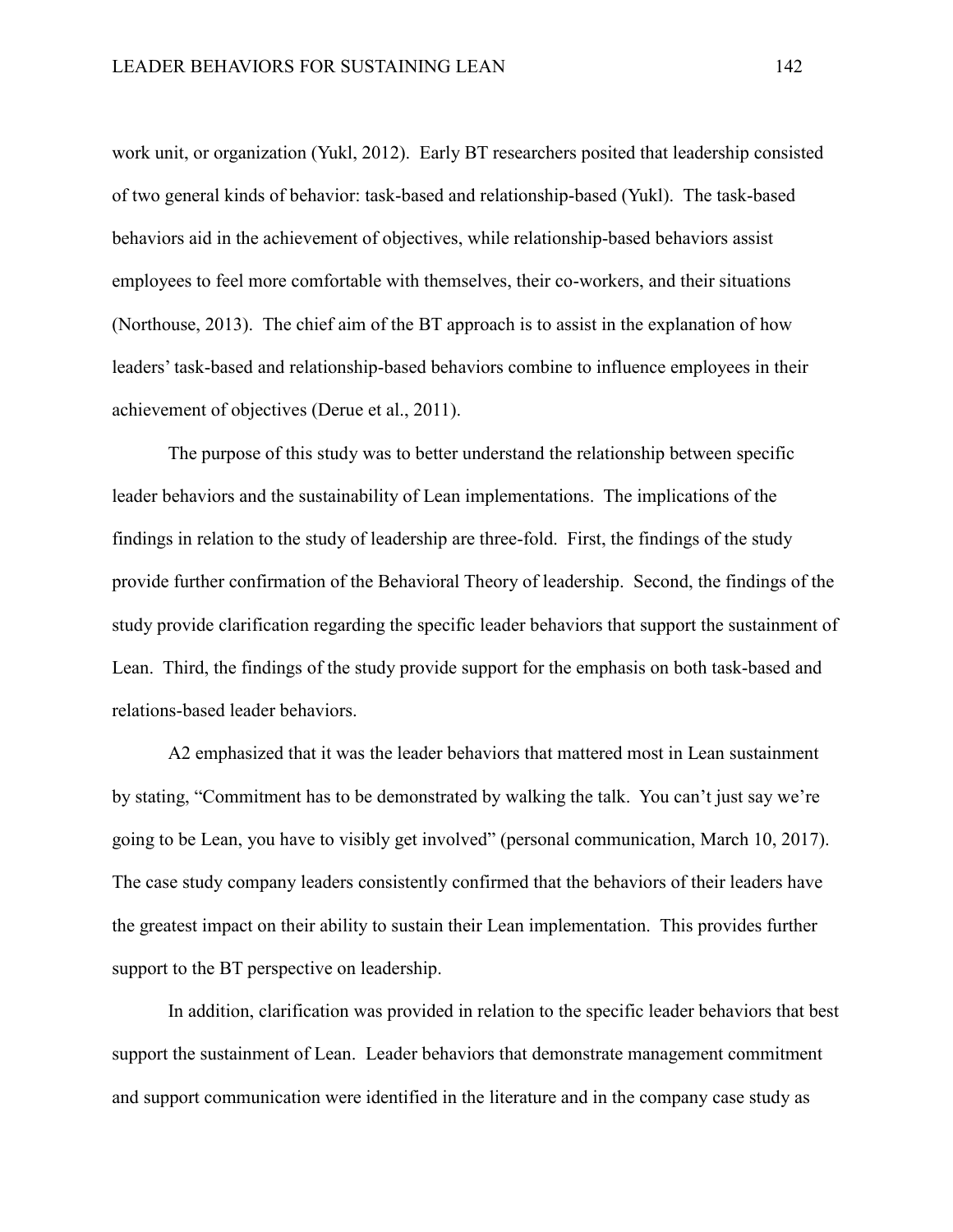critically important. Leader behaviors that support culture change and employee empowerment were identified in the literature as key elements for Lean sustainment, but in the company case study, they were identified more as by-products of their Lean implementation. Finally, the leader behavior categories of go see, ask why, show respect, and learn from experts emerged from the company case study as important areas for the Lean leader. This clarification of Leader behaviors for the sustainment of Lean adds to the academic and professional understanding of the topic.

Both task-based and relations-based leader behaviors were identified by the case study company leaders as necessary for the sustainment of Lean. For example, Lean leaders need to clarify expectations, which is a task-based behavior. In addition, Lean leaders must empower employees, which is a relations-based behavior. This identification of the need for a combination of task-based and relations-based behaviors adds to the academic and professional understanding of the topic.

# *Managing cultural differences.*

Leaders in multi-national companies faced varying cultures in each location when implementing Lean. These variations can become barriers to the effective implementation of Lean and may greatly limit its effectiveness (Jadhav et al., 2014). However, the case study company leaders essentially dismissed this issue when discussing their Lean implementation experiences. These leaders indicated that the universality of the Lean principles overshadowed cultural differences which meant that it was not necessary to tailor leader behaviors. This seemingly contradictory information highlights the need for further study.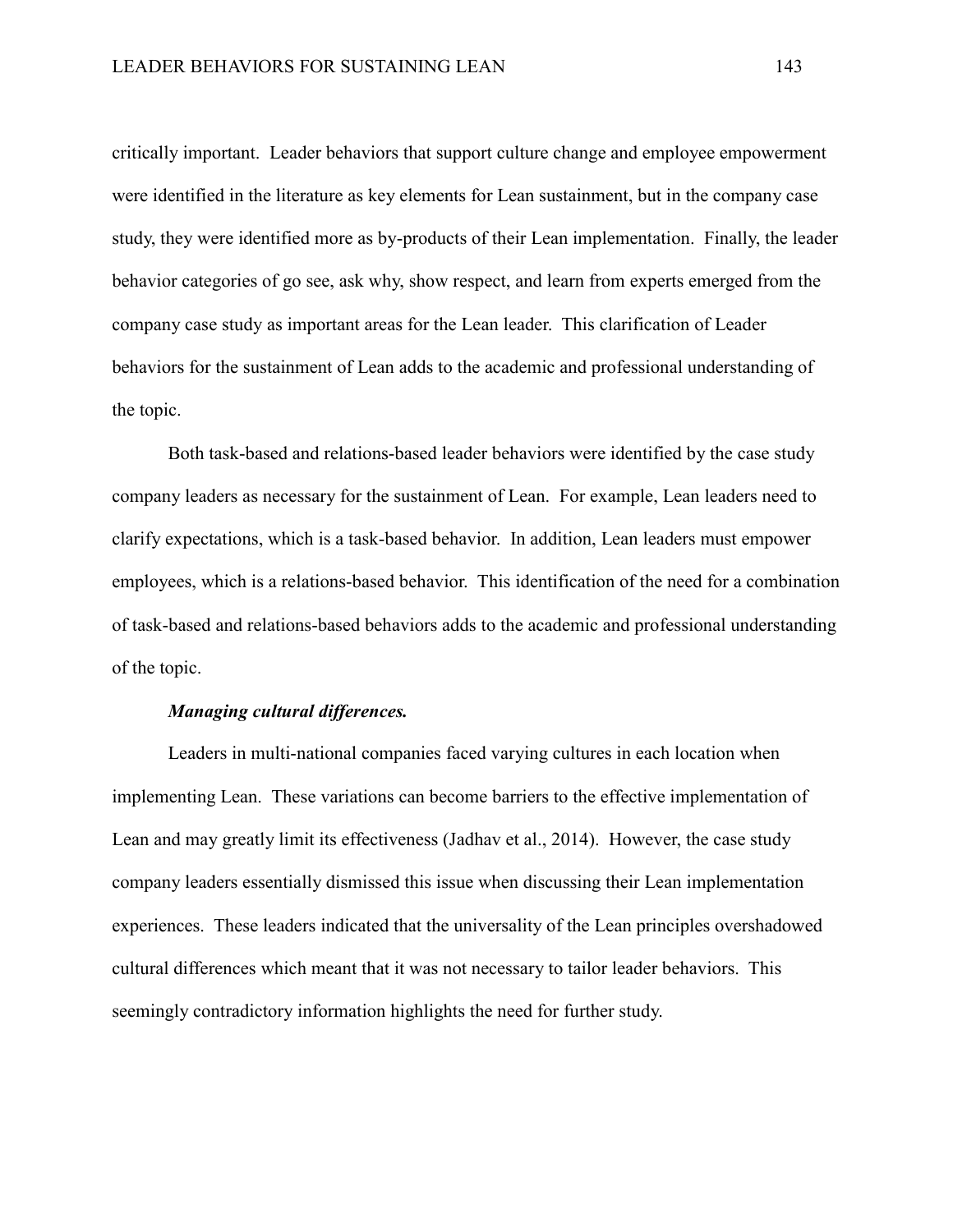#### **Recommendations for Action**

The findings of this study may impact multi-national business leaders implementing Lean methodologies in their organizations. There were two significant conclusions of this study of leader behaviors and Lean implementation that were relevant for all leaders striving to sustain Lean implementations. The first relevant conclusion was the notion that leaders need to express leadership of the Lean implementation through behaviors. Leaders cannot lead their Lean implementations as absentee figureheads or through words alone. Instead they must exhibit specific behaviors and take specific actions. The second relevant conclusion was the proposition that the specific categories of leader behaviors and actions include the need to demonstrate management's commitment; effectively communicate the "whys" and "hows" of the Lean implementation; monitor the development of a Lean culture and employee empowerment; go see, ask why, show respect, and learn from experts; and utilize the specific tools of Strategy Deployment, Leader Standard Work, Visual Management, and Kaizen.

The implication of the conclusions resulting from this study was that Lean leaders needed to be better equipped to utilize specific behaviors so that the overall success rate of Lean implementations was improved. Therefore, specific recommendations flowed from the study findings and applications for multi-national leaders implementing Lean. These recommendations fall into three categories: apply general principles, apply specific tools, and learn from the experts. Also, the recommendations include specific actions to be taken by leaders implementing Lean along with the reading of specific books and articles. The books and articles are not scholarly sources of empirical data, but they have been found to be useful and applicable by the researcher.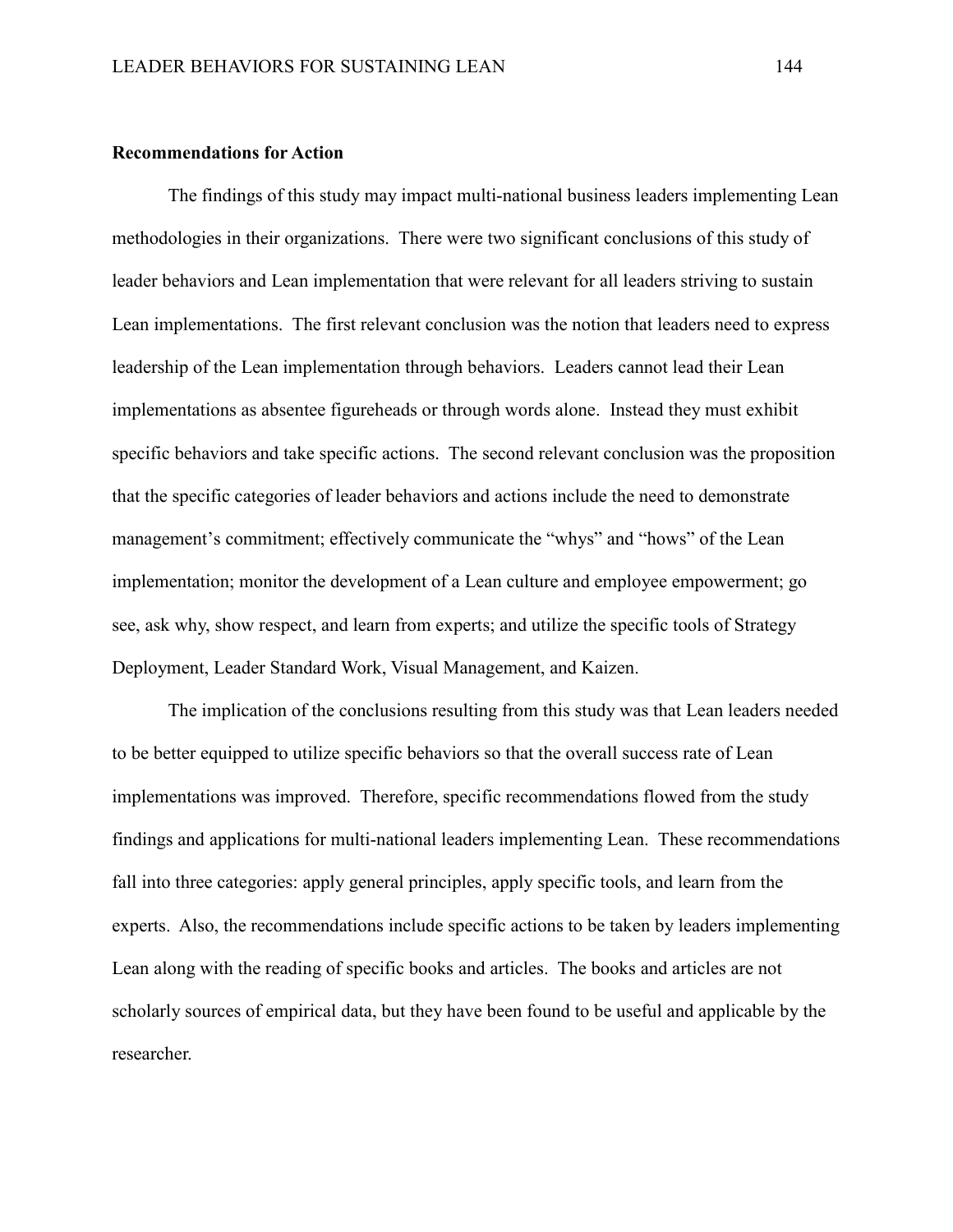The researcher intended to disseminate the study findings, applications, and recommendations through multiple methods. The publication of this paper was to be the chief avenue for disseminating the results. In addition, the publication of journal articles based on this study, presentations at related conferences, and speaking to professional groups were considered to be viable options for further dissemination.

#### **Apply general principles.**

The general principles of demonstrating leadership through behavior; Lean thinking; servant and biblical leadership; demonstrating management commitment through behaviors; communicating the "why" and "how"; go see, ask why, and show respect; and fostering a Lean culture of employee empowerment must be ingrained in the Lean leader. These general principles must first be understood and then applied. Therefore, the following recommendations are made.

### *Recommendation 1: Study key books and articles.*

Before applying these principles it is recommended that the Lean leader invest some time in study. Several books and articles are available to assist this activity. *Effective Leadership Behaviors: What We Know and What Questions Need More Attention* by Gary Yukl is an article that offers an introduction to the Behavioral Theory of leadership. This provides the Lean leader with a deeper understanding of the connection between their behaviors and the effectiveness of their leadership. Also, *Everything I Know About Lean I Learned in First Grade* by Robert Martichenko is a good primer on Lean thinking with *The Toyota Way* by Jeffrey Liker serving as a much more in-depth discussion. This broad understanding of Lean thinking is critical as it permeates all the principles and tools. Also, much of Lean thinking is counterintuitive, thus requiring careful study. Another key element of Lean leadership is the concept of servant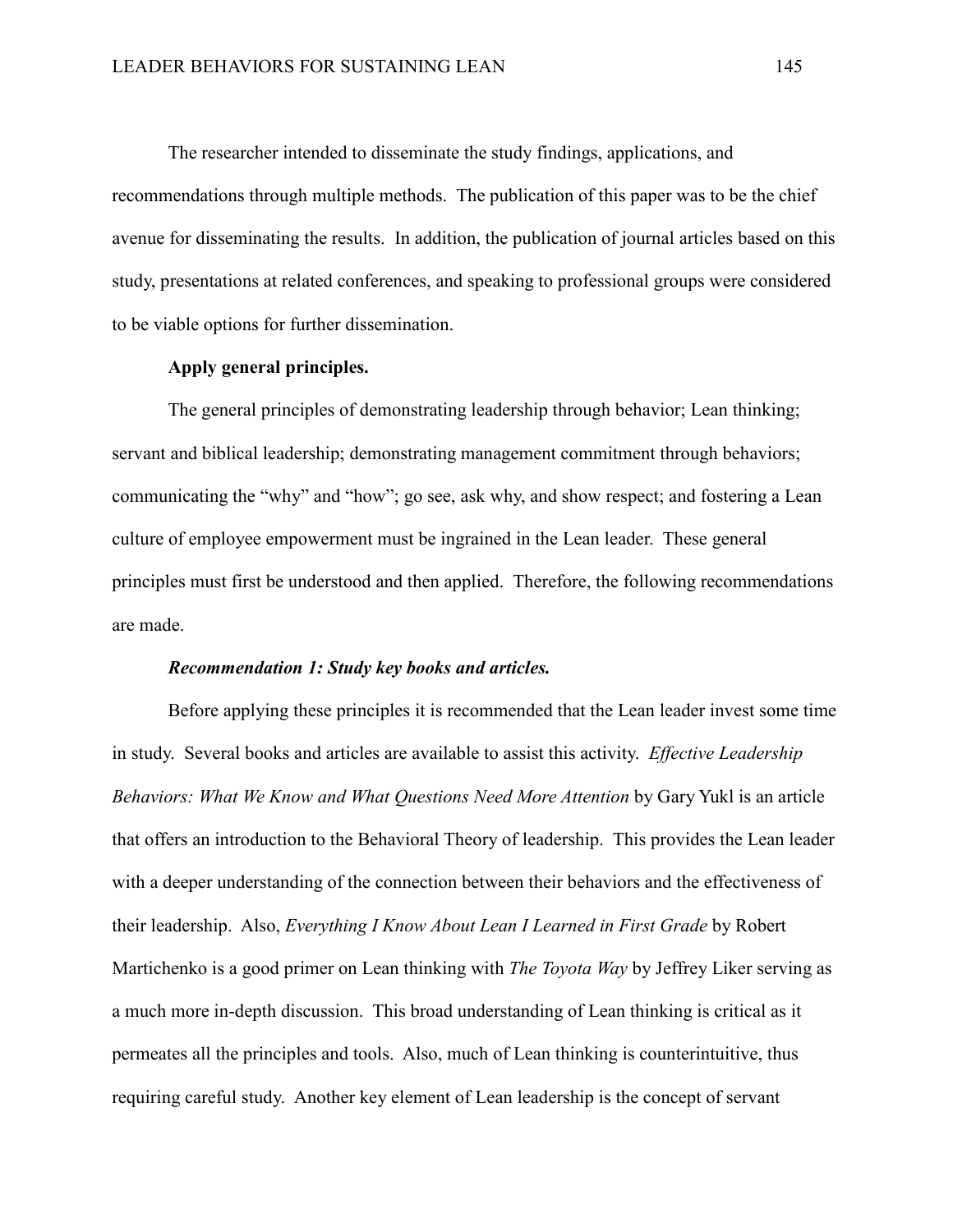leadership along with the biblical leadership principles of honest communication, learning from mistakes, and dedication even in the face of adversity. Therefore, *Practicing Servant Leadership* by Larry Spears and Michele Lawrence and *The Bible on Leadership* by Lorin Woolfe are recommended. Finally, *The Lean Turnaround* by Art Byrne and *Creating a Lean Culture* by David Mann are books written by Lean leaders for Lean leaders that provide excellent discussion of relevant and practical aspects of Lean.

# *Recommendation 2: Lead with behaviors to demonstrate management commitment.*

Specific leader behaviors identified as strong indicators of management commitment to the implementation of Lean include the recognition of good performance, addressing of poor performance or a lack of "buy in" for Lean, intensive follow up, and the appropriate allocation of resources to support Lean activities. Therefore, it is recommended that Lean leaders utilize each of these behaviors to demonstrate their commitment to Lean. *The Lean Turnaround* by Art Byrne provides practical advice regarding each of these areas, thus it is recommended that Lean leaders read this book to learn more about demonstrating management commitment. Also, it is worth noting that recruiting firms that specialize in hiring individuals with Lean experience can be utilized, if it becomes necessary to fill a position vacated by a "non-believer".

# *Recommendation 3: Lead with behaviors to communicate.*

Findings from this study also indicated that it was important for Lean leaders to utilize behaviors that resulted in the communication of why and how the company's Lean implementation was taking place. Therefore, it is recommended that Lean leaders actively engage in multiple forms of communication to this end. Town hall meetings, newsletters, 1-1 meetings, and video displays have been identified as effective tools for such communication and should be utilized.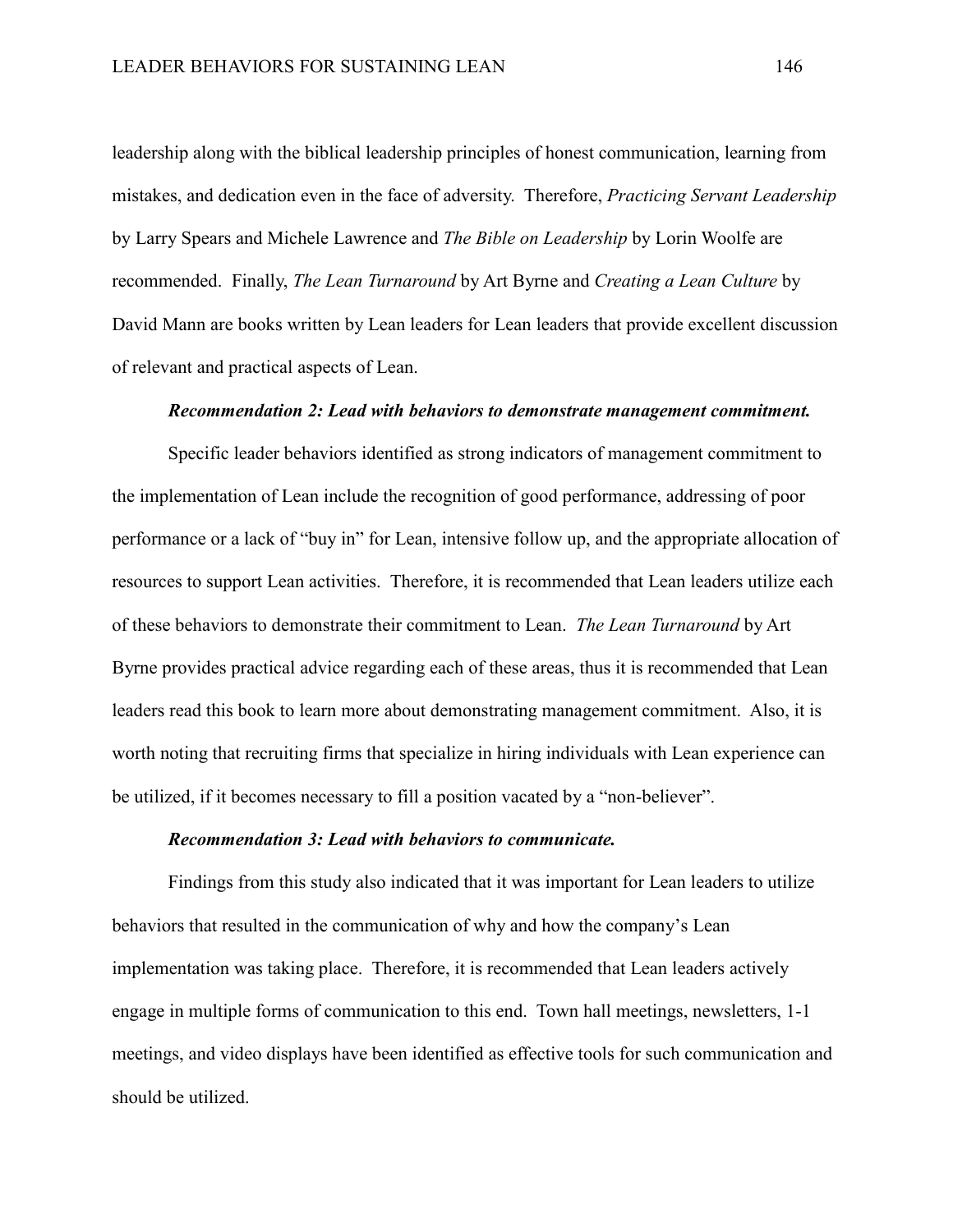#### *Recommendation 4: Lead with behaviors to go see, ask why, and show respect.*

The categories of Lean leader behaviors described as "go see, ask why, show respect" were identified by the case study participants as key elements to the sustainment of their Lean implementations. Therefore, it is recommended that Lean leaders utilize behaviors that support this behavioral model. Further understanding of this concept can be gained by reading the article *How to go the Gemba: Go See, Ask Why & Show Respect* by John Shook of the Lean Enterprise Institute.

## *Recommendation 5: Monitor culture change and employee empowerment.*

This study identified the monitoring of the Lean culture development and the empowerment and engagement of employees as key Lean leader behaviors as well. These areas were seen as outcomes of a sustained Lean implementation more so than distinct items to be implemented. Therefore, it is recommended that Lean leaders employ techniques and behaviors to monitor and assess growth in these important areas. *Creating a Lean Culture* by David Mann provides a good blueprint for Lean culture and employee engagement, thus it is a good resource for this Lean leader behavior.

#### **Apply specific tools.**

In conjunction with the general principles described above, there are several specific tools that Lean leaders can utilize to sustain their Lean implementations. These tools support the general principles and provide a structure for applying them. Therefore, the following recommendations are made.

#### *Recommendation 6: Participate in and lead kaizen events.*

An excellent tool for driving continuous improvement is the kaizen event. This tool also provides the Lean leader with an opportunity to actively participate, thus demonstrating their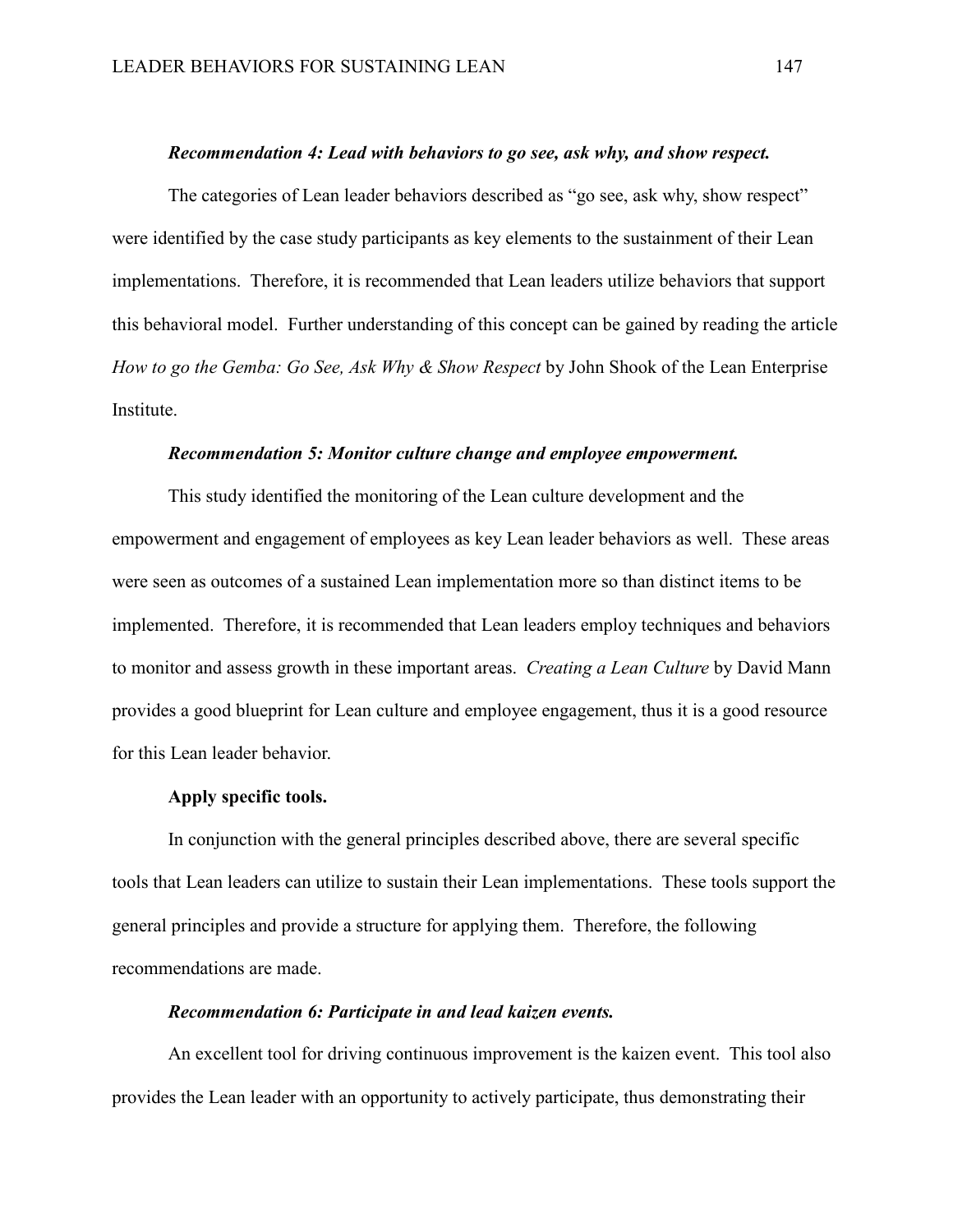commitment and increasing their learning about this improvement process. Therefore, it is recommended that Lean leaders participate in and lead kaizen events whenever possible. Also, Lean leaders should participate in kaizen event report outs by offering encouragement and asking probing questions. *Kaizen and Kaizen Event Implementation* by Chris Ortiz is an excellent resource for learning more about this key Lean activity.

#### *Recommendation 7: Utilize visual management systems.*

The visual management system is critically important as it supports the interaction of the Lean leader and the employees in the discussion of performance and problem solving. This important tool also provides a structure for the "go see, ask why, and show respect" activity. Therefore, it is recommended that Lean leaders utilize the visual management systems in their company to assess their Lean progress and interact with their employees. *Visual Workplace Visual Thinking* by Gwendolyn Galsworth and *Creating a Lean Culture* by David Mann are useful sources of information for this Lean activity.

## *Recommendation 8: Utilize Leader Standard Work.*

Leader Standard Work is a tool used by Lean leaders to document their Lean leader activities in one place. It serves as a reminder and organizer of the leaders regularly scheduled Lean undertakings. By utilizing this tool, Lean leaders are much more likely to accomplish the multiple Lean activities to which they have committed. Therefore it is recommended that Lean leaders utilize Leader Standard Work. *Creating a Lean Culture* by David Mann has a chapter dedicated to Leader Standard Work, thus it is a useful resource for this item.

#### *Recommendation 9: Utilize Strategy Deployment.*

Strategy Deployment is utilized by Lean leaders to interactively develop strategy, disseminate it throughout the organization, and track its progress over time. This results in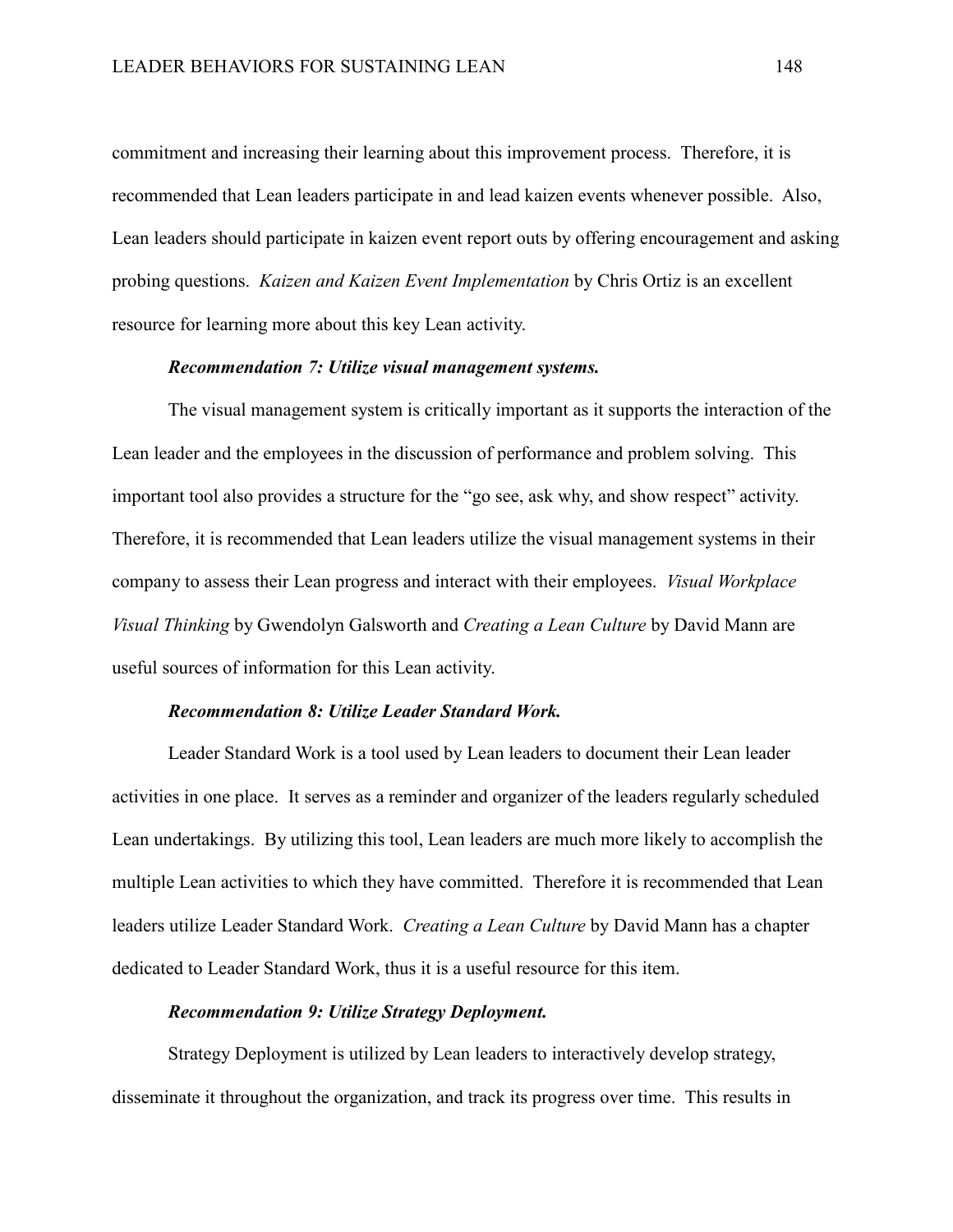higher quality information because of the involvement of the people that do the work and a higher level of ownership for the same reason. Therefore, it is recommended that Lean leaders utilize Strategy Deployment to help sustain their Lean implementations. *Strategy Deployment in Business Units* by Maik Schlickel is a good source of information about this tool.

# **Learn from experts.**

Lean is not a new concept as companies have been implementing its principles and tools for over thirty years. Because of this, a wealth of information exists based upon the experiences and learnings from those who have been involved in the implementation of Lean methodologies. Several books and articles have already been recommended as helpful sources of important Lean information. In addition, other sources of Lean knowledge exist which Lean leaders can leverage in order to advance their own Lean implementations. Therefore, the following recommendations are made.

### *Recommendation 10: Explore hiring a Lean consultant.*

It is not uncommon for Lean leaders to work with consulting companies who specialize in Lean. These consultants may have experience in working as a leader in a Lean company and they are able to provide expertise in the Lean principles and tools. Services provided by consultants include training, kaizen event leadership, Lean program design, and more. Utilizing a Lean consulting company has helped many companies to sustain their Lean implementations. Therefore, it is recommended as an option to be considered by Lean leaders. A few of the wellknown and larger Lean consulting companies are Next Level Partners (especially for Strategy Deployment), Simpler, TBM and Shingijustu.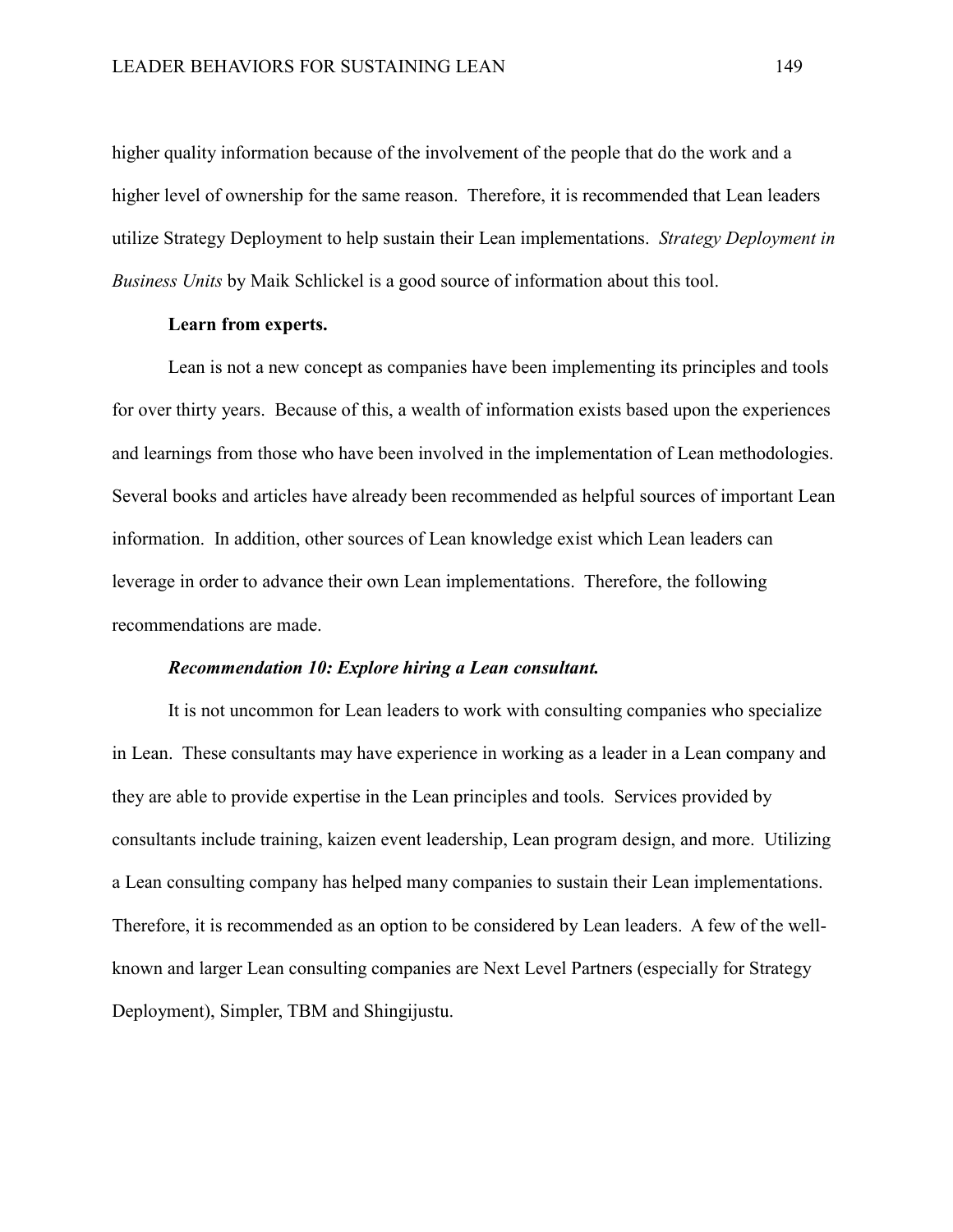#### *Recommendation 11: Engage with established Lean subject matter experts.*

In addition to Lean consulting companies, there are several subject matter experts who make Lean information available through conferences, workshops, webinars, podcasts, forums, and training videos. Significant learning opportunities exist with these training and education sources. Therefore, it is recommended that Lean leaders pursue these options as a way to bolster their Lean knowledge. A few of the established and best known subject matter experts are The Lean Enterprise Institute, The Shingo Institute, and The Gemba Academy.

# *Recommendation 12: Benchmark other Lean businesses.*

Many companies that have already started Lean implementation are willing to share experiences with fledgling Lean practitioners. There are also consortia that consist of several companies that have agreed to share their Lean practices so they can learn from one another. This practice is known as "benchmarking" and it is one of the best ways for new Lean leaders to learn from their peers and to observe actual Lean environments. Therefore, it is recommended that Lean leaders actively participate in benchmarking opportunities so that they can learn from fellow professionals.

The researcher intends to disseminate the study findings, applications, and recommendations through the publication of this paper, publication of journal articles based on this study, presentations at related conferences, and speaking to professional groups.

# **Recommendations for Further Study**

The purpose of this multiple-case study investigation was to better understand which behaviors were utilized by leaders to sustain the implementation of Lean methodologies in multinational companies. Several Leader behaviors and actions were suggested by the data gathered from this study; however, this research process also highlighted a few areas that would benefit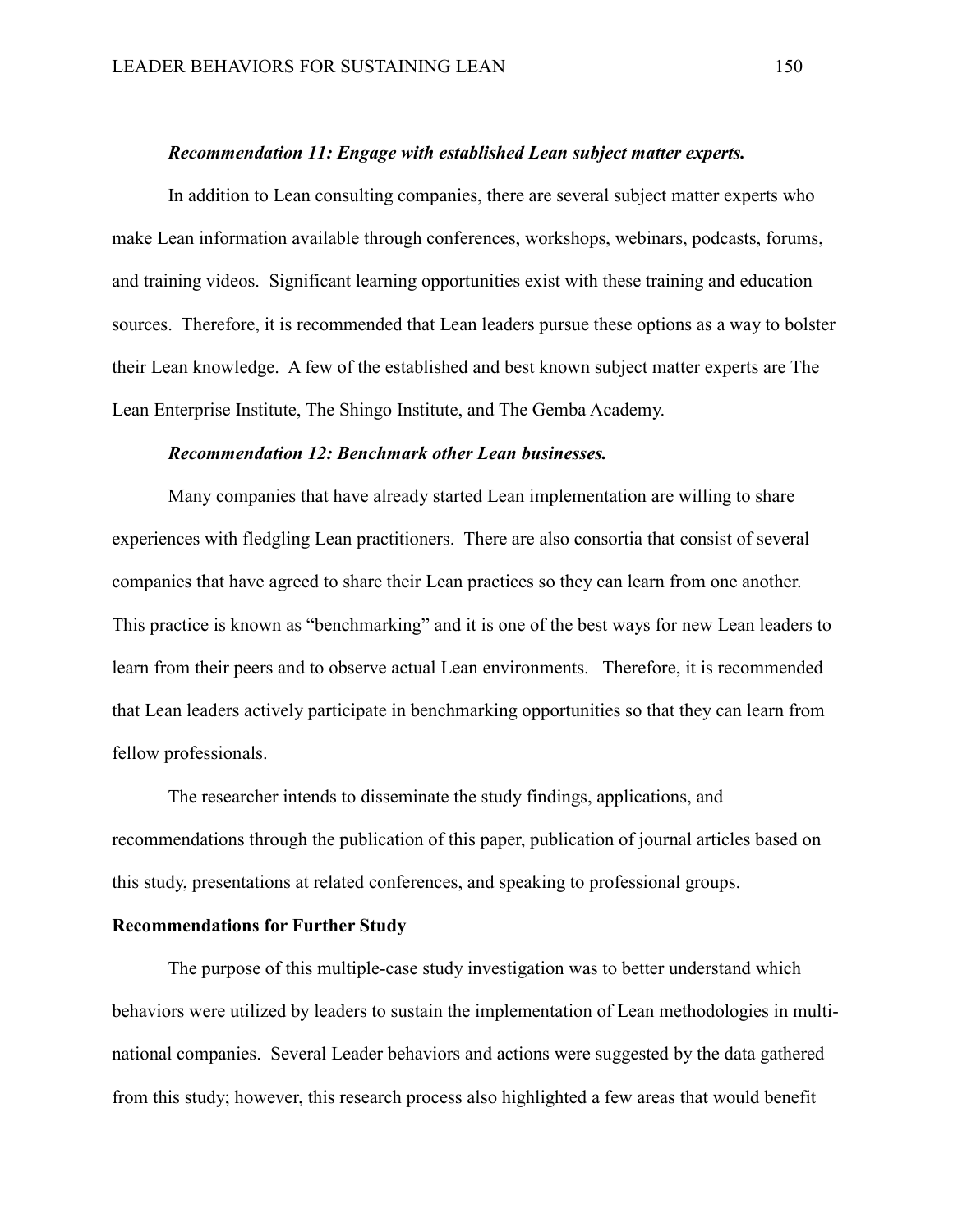from further examination. One significant area requiring further study is the impact of siterelated cultural differences on the consistency of behaviors utilized by leaders implementing Lean. In addition, data gleaned from case study participants raised the question of whether culture change and employee empowerment are outcomes of the implementation of Lean or items that need to be accomplished before Lean could flourish. Therefore, the following are recommendations for further study that could add to the literature and contribute to the equipping of leaders such that they may be better able to sustain the implementation of Lean in their multinational organizations.

### **Recommendation 1: Investigate the impact of cultural differences.**

By definition, multi-national companies have locations throughout the world. A review of the literature indicated several studies highlighting the cultural differences associated with groups from different countries. A few examples of these cultural difference dimensions included how people tend to accept open and direct communication, people's preference for individualism or collectivism, and people's respect for organizational hierarchy. The implication of such cultural differences was presumed to be that leaders may have to adjust their behavior accordingly if they want to be effective in the various cultures. However, the case study leaders associated with this study largely dismissed this notion by indicating that their Lean leaders adopted the same behaviors in each culture and were effective. Thus, further study focusing squarely on this issue of Lean implementation in multi-national companies is recommended as it might uncover important information regarding the need for leaders to tailor their behavior based on the cultural characteristics of the country involved.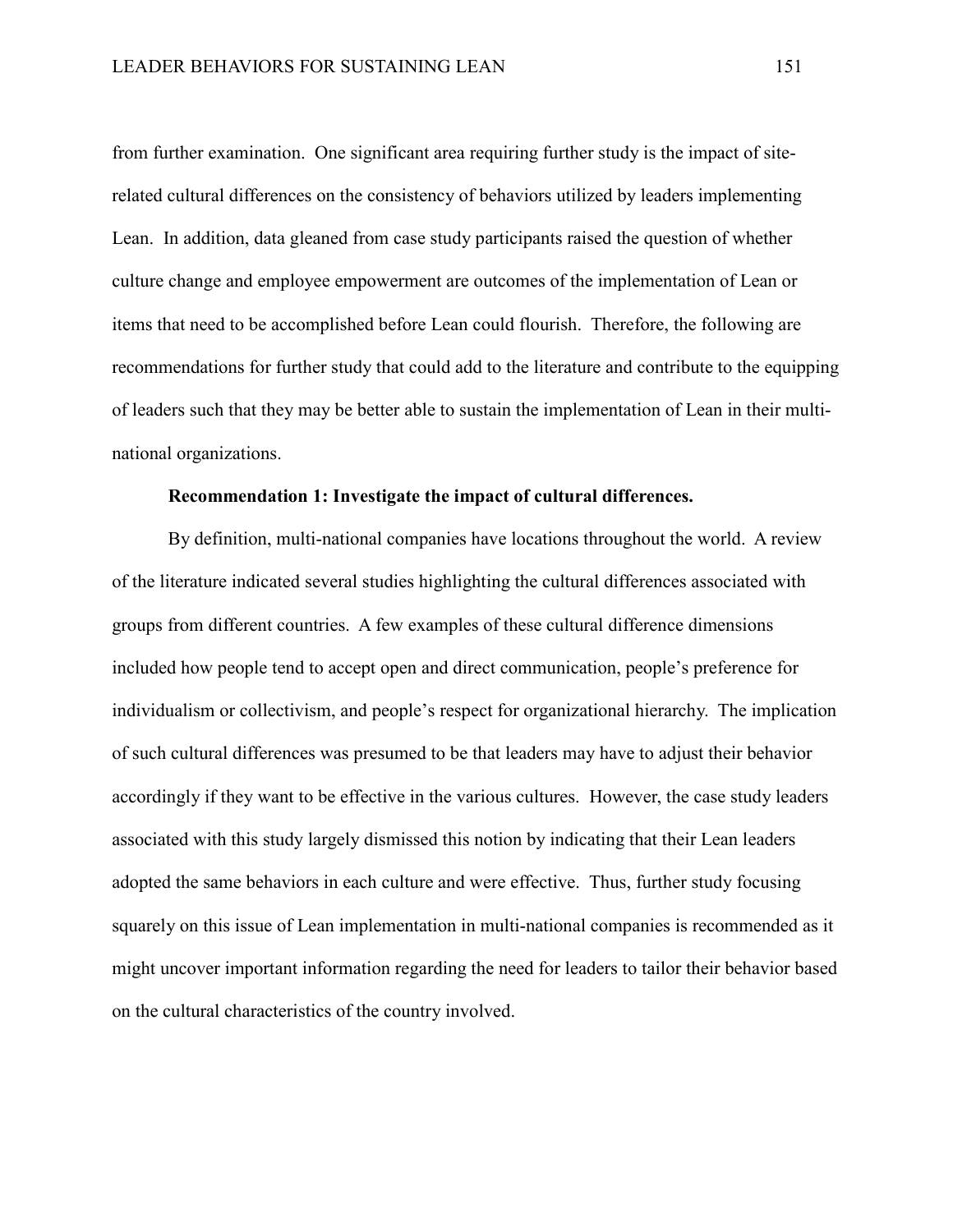#### **Recommendation 2: Investigate if culture change is an outcome or a precursor.**

When implementing Lean in an organization, it is often assumed that there will be a need for the company culture to change from what it has always been to that of a Lean culture. This premise is often found in the academic literature and multiple professional books on the topic have been written. Typically, this culture change has been described as something that has to be done in order for a Lean implementation to be sustained. However, the case study participants provided a slight nuance by indicating that the transformation to a Lean culture is more of an outcome than something that has to be done separately. Therefore, it is recommended that further study on the relation between culture change and Lean implementation be conducted to help determine if culture change must occur for Lean to be sustained or if culture is changed because Lean is being sustained.

# **Recommendation 3: Investigate if empowerment is an outcome or a precursor.**

A key principle of Lean is the empowerment and engagement of employees so that their expertise can be leveraged in problem solving and so that a feeling of ownership is engendered. This proposition is widely supported in both the academic and professional literature. However, based on the data collected from this study's participants, there seems to be some question about whether this shift to employee empowerment is a precursor to Lean or a by-product. Therefore, it is recommended that further study be conducted to determine whether employee empowerment is an outcome of Lean implementation or whether it is an item that must be addressed as an initial step supporting the Lean implementation.

# **Reflections**

In reflecting on this multiple-case study of behaviors utilized by leaders implementing Lean in multi-national companies, the researcher noted several interesting points. These points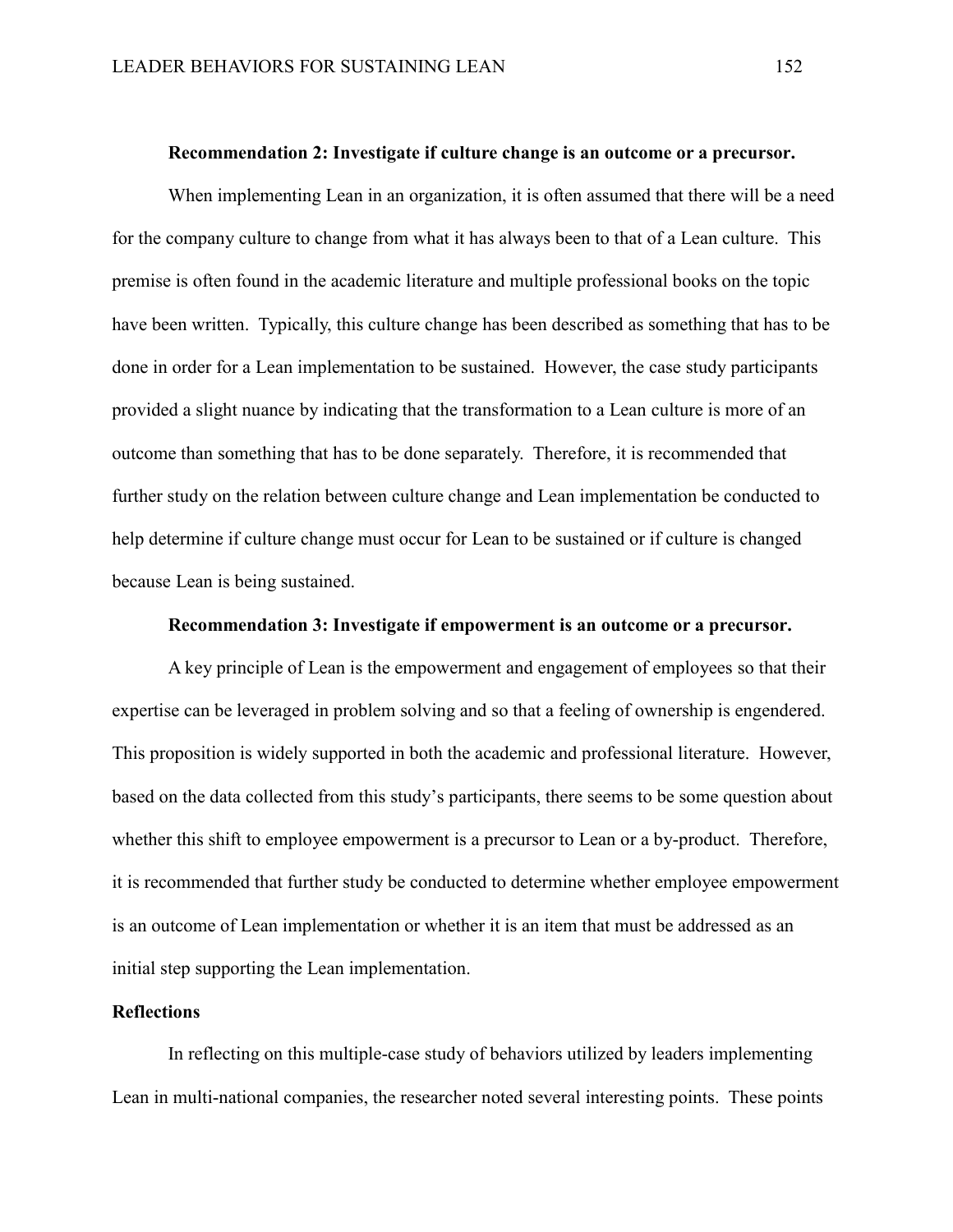relate to the effects on the study caused by personal biases and preconceived ideas of the researcher as well as changes in the researcher's thinking resulting from the research process. In addition, reflections on the biblical principles associated with the study were also identified.

## **Researcher biases.**

Because the researcher is an experienced Lean leader, some personal biases toward leader behaviors and how they contribute to the sustainment of a Lean implementation exist. As a leader of multiple Lean implementations, the researcher naturally has knowledge about the relative effectiveness of various leader behaviors based on personal experiences. In addition, as a practitioner of leadership and Lean, the researcher has a slight predilection toward professional practice versus academic literature as a source of learning. This results in the belief that knowledge gained from hands-on experience may be superior to that stemming from purely academic study. The potential effects of the researcher's biases on the participants of the study and the study itself are two-fold. First, it is possible the researcher, especially when compared to a researcher with no experience in leadership or Lean, may have steered the participant discussion based on personal experiences and some biases toward certain theories. Second, the overall conclusions and recommendations of the study may reflect a bias toward data gleaned from case study participants as opposed to that derived from academic literature review.

# **Changes in thinking.**

The researcher experienced changes in thinking as a result of conducting this study on Leader behaviors and Lean implementation. For example, the phrase of "brainstorming vs. blamestorming" mentioned by a case study participant represented a new and refreshing way to address the important subject of problem solving. For the researcher, this seemingly simple use of words provides a powerful way to emphasize the need to focus on solving the problem and not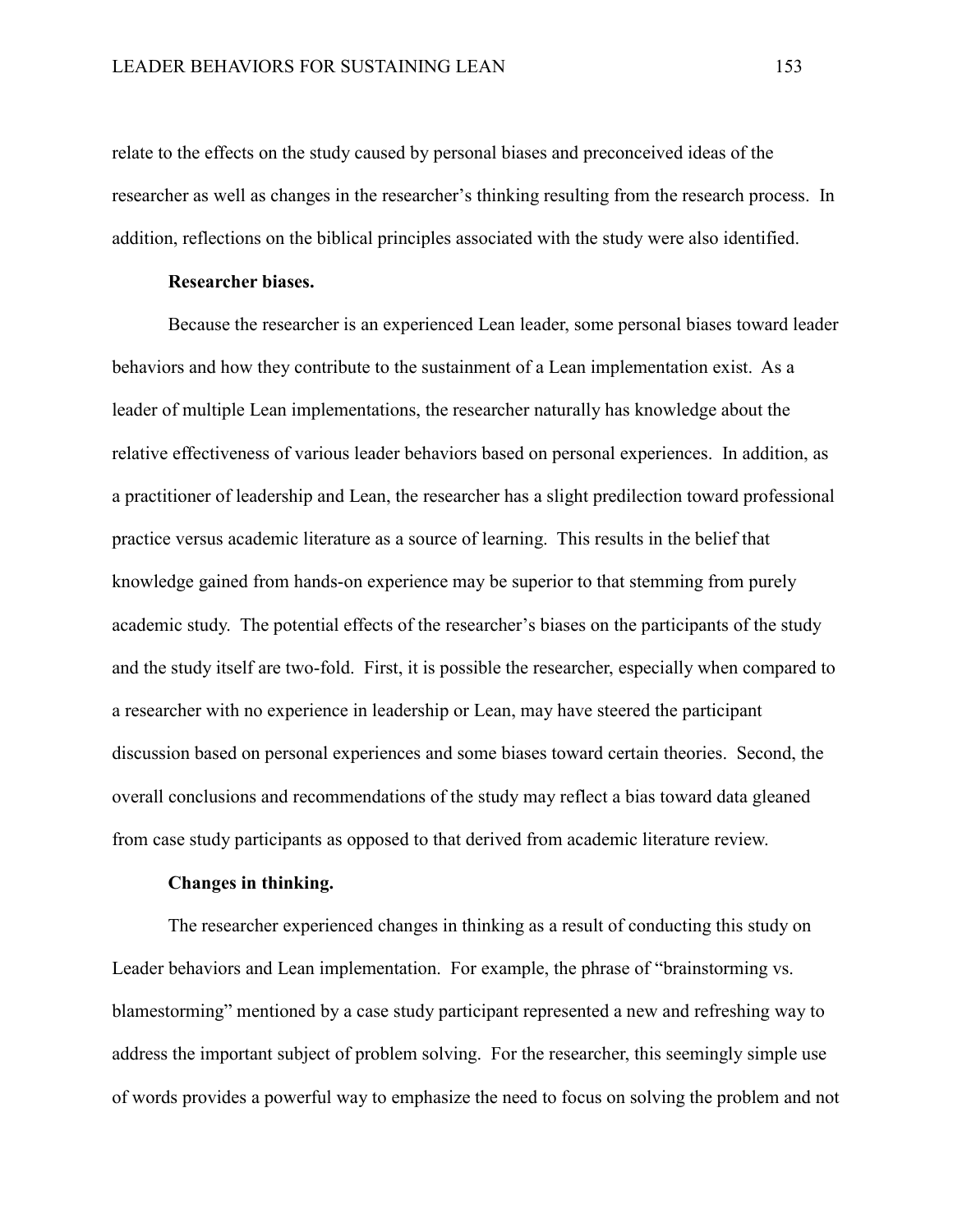blaming people. Another example of a change in thinking for the researcher concerned the view that culture change and employee empowerment are more outcomes of the Lean implementation than they are precursors. Typically, culture change and employee empowerment have been described as items that must occur before or along with the Lean implementation, so this concept of viewing them as by-products is an interesting and new perspective for the researcher.

#### **Biblical principles.**

When reflecting on the biblical principles of leadership, it is interesting to note that several of the same principles are mentioned when describing effective Lean leaders. The concept of servant leadership is often said to reflect the leadership style of Jesus Christ and it is also regularly mentioned as the preferred approach for Lean leaders. It addition, the biblical leadership principles of open and honest communication, learning from mistakes, and dedication in the face of adversity are also hallmarks of the consummate Lean leader.

# **Summary and Study Conclusions**

In summary, this section presented the findings, applications, and recommendations associated with the qualitative analysis of the data gathered from a multiple-case study of leader behaviors utilized to sustain Lean implementations. The study findings addressed the research question: How were leaders of multi-national companies able to utilize specific behaviors to sustain the implementation of Lean methodologies within their organizations? Research data was gathered by examining three multi-national companies that had sustained their Lean implementations for more than three years. The examination included personal interviews of leaders, direct observation, and review of relevant documents.

The triangulation resulting from the examination of multiple cases and multiple sources of data enhanced the reliability and validity of the study and resulted in several important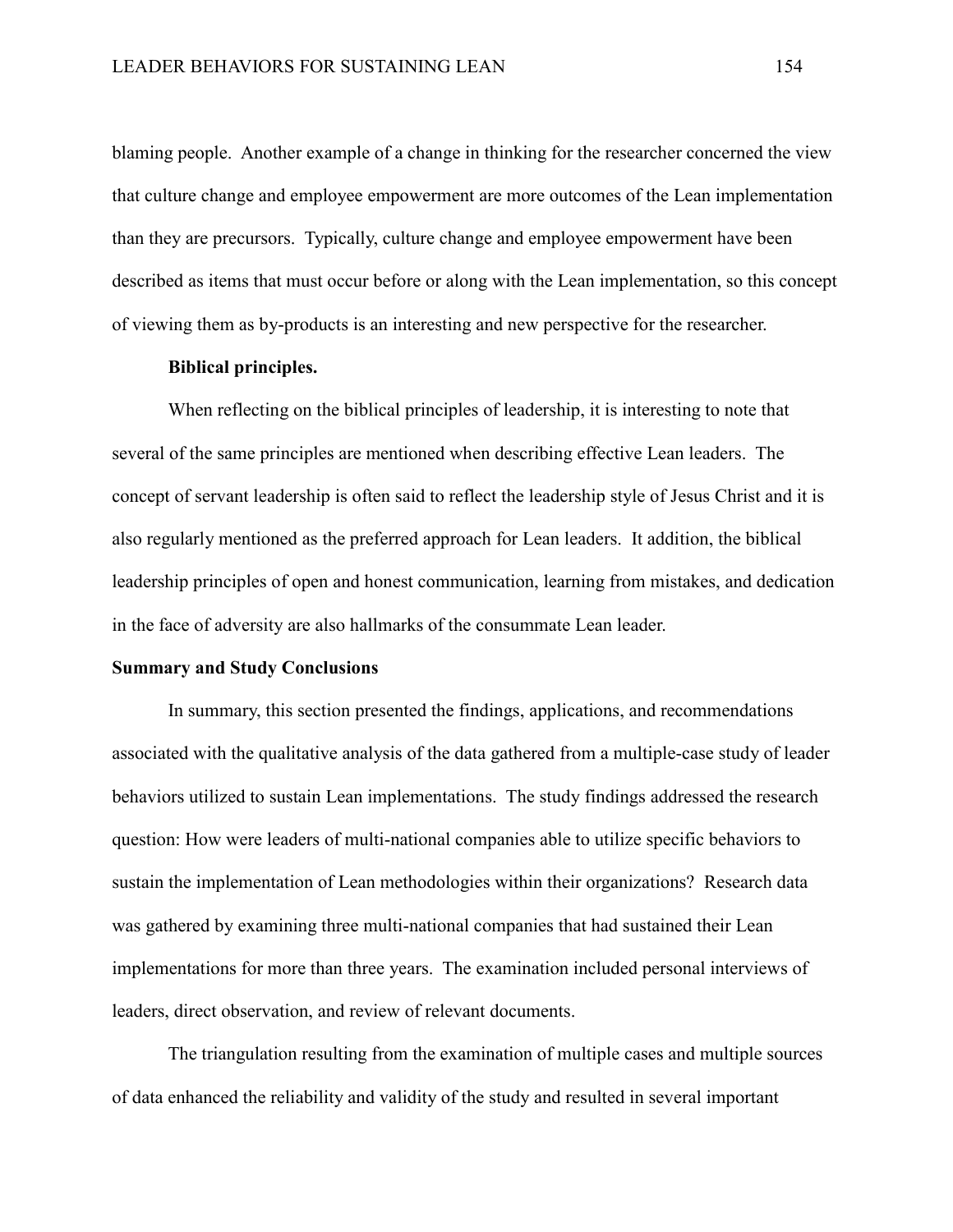conclusions and recommendations. A significant conclusion of this study was that leaders can best sustain a Lean implementation through their behaviors and actions. This supports the Behavioral Theory of leadership, which grounded the study. Another major conclusion was that the categories of specific leader behaviors utilized to sustain Lean implementations were found to include: (1) leaders demonstrate their commitment, (2) leaders monitor the transformation of the company culture, (3) leaders communicate the "why" and "how" consistently, (4) leaders monitor the use of employee empowerment, (5) leaders use Strategy Deployment to disseminate strategy, (6) leaders "go see" what is happening in person, (7) leaders "ask why" when abnormal conditions exist, (8) leaders show respect to employees, and (9) leaders learn from experts. Based on these conclusions, the following recommendations to contemporary Lean leaders were made: (1) study key books and articles, (2) lead with behaviors to demonstrate management commitment, (3) lead with behaviors to communicate, (4) lead with behaviors to go see, ask why, and show respect, (5) monitor culture change and employee empowerment, (6) participate in and lead kaizen events, (7) utilize visual management systems, (8) utilize Leader Standard Work, (9) utilize Strategy Deployment, (10) consider hiring a Lean consultant, (11) engage with established Lean subject matter experts, (12) benchmark other Lean businesses.

In conclusion, by identifying the critical behaviors exhibited by leaders of multi-national businesses that had sustained their Lean implementations for at least three years, this research provides a means to close a gap in the professional practice associated with the sustainment of Lean implementation. Despite the fact that companies throughout the world have been attempting to implement Lean for over thirty years, the great majority has failed to sustain their Lean implementation or has fallen well short of their desired targets (Rymaszewska, 2014). One key reason identified for Lean implementation failure was the lack of the leaders' knowledge of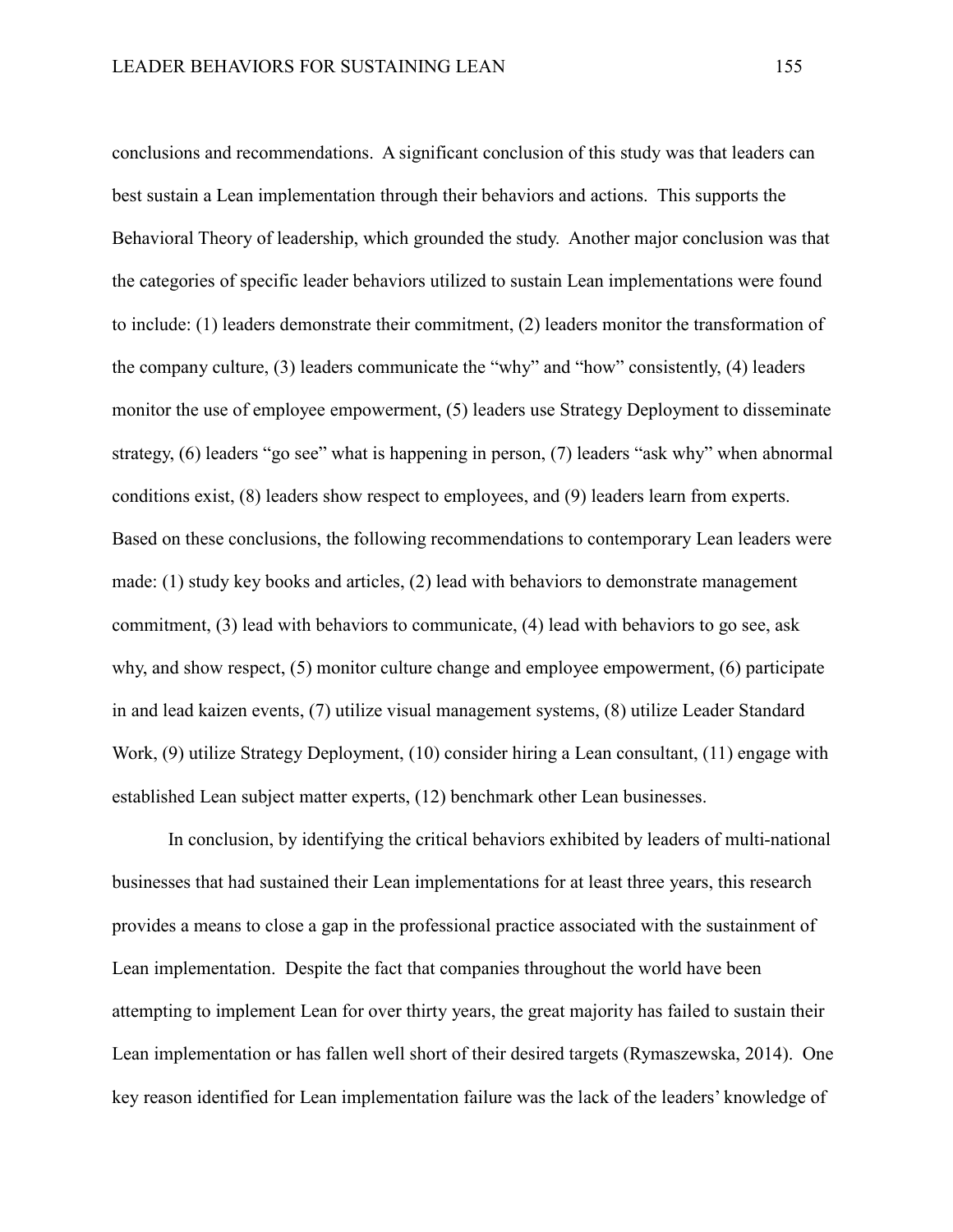the behaviors associated with a successful Lean implementation (Jadhav et al., 2014). Therefore, the communication of these critical behaviors to Lean leaders will serve to better equip them to address the problem of the relatively poor Lean implementation sustainment rate.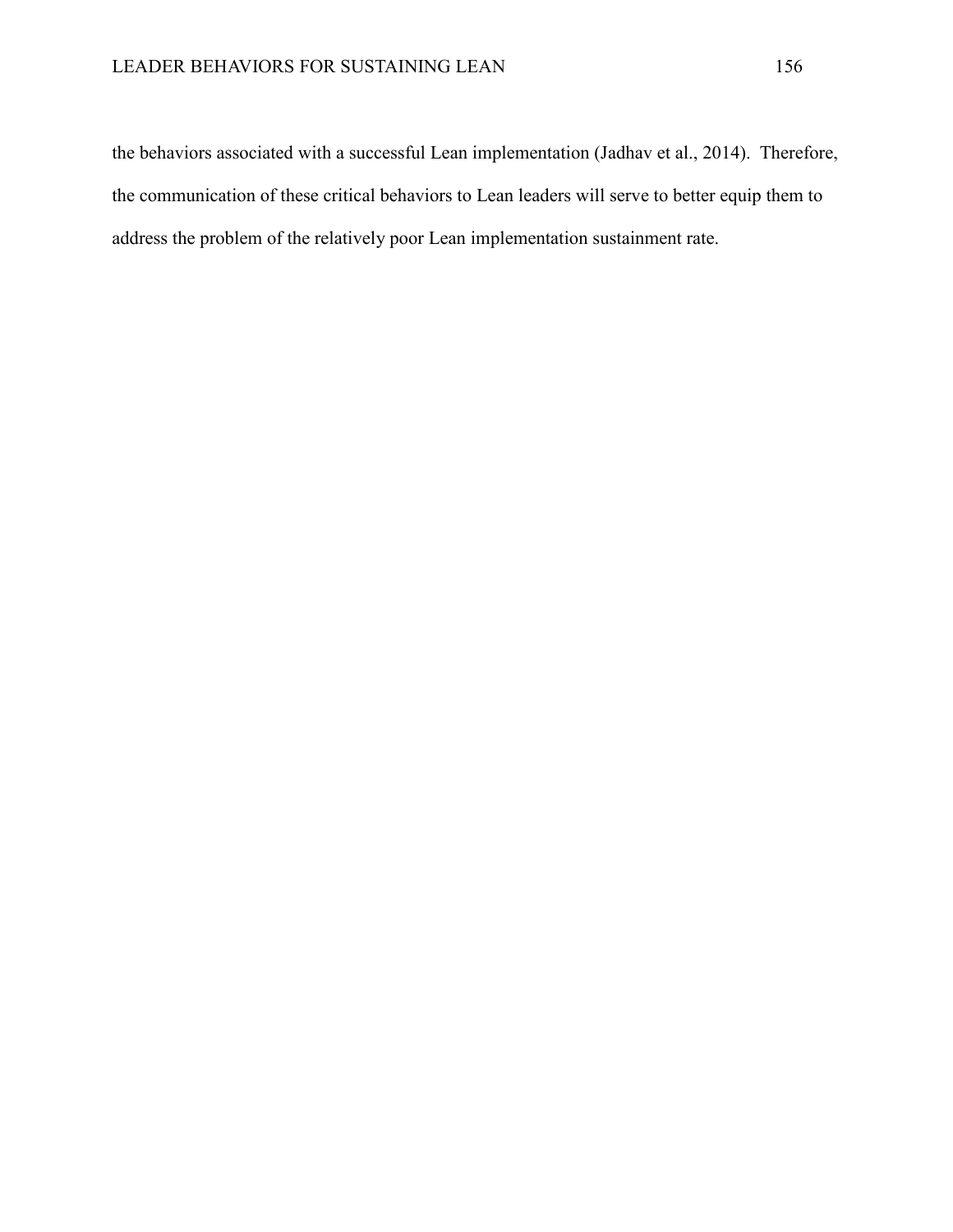#### **References**

- Achanga, P., Shehob, E., Roy, R., & Nelder, G. (2006). Critical success factors for lean implementation within SMEs. *Journal of Manufacturing Technology Management, 17*(4), 460-471.
- Ali, A., & Ivanov, S. (2015). Change management issues in a large multinational corporation: A study of people and systems. *International Journal of Organization Innovation, 8*(1), 24- 30.
- American Society for Quality. (n.d.) Glossary. Retrieved from http://asq.org/glossary/t.html.
- Antony, J., & Banuelas, R. (2002). Key ingredients for the effective implementation of six sigma program. *Measuring Business Excellence, (6)*4, 20–27.
- Antony, J. (2014). Readiness factors for the lean Six Sigma journey in the higher education sector. *International Journal of Productivity and Performance*, *63*(2), 257-264. http://dx.doi.org.ezproxy.liberty.edu:2048/10.1108/IJPPM-04-2013-0077.
- Arthur, J. (2014). Lean Six Sigma: A fresh approach to achieving quality management, *The Quality Management Journal*, *21*(4), 6-9. Retrieved from http://search.proquest.com/docview/1611014767?accountid=12085.
- Barrett, B., & Fraile, L. (2005). Lean at the C-5 Galaxy depot: Essential elements of success, *Lean Enterprise Change Research Case Studies*.
- Bass, B. M., Bass, R., & Bass, B. M. (2008). *The Bass handbook of leadership: Theory, research, and managerial applications*. New York: Free Press.
- Bennis, W. G., & Nanus, B. (2007). *Leaders: The strategies for taking charge*. New York: Harper & Row.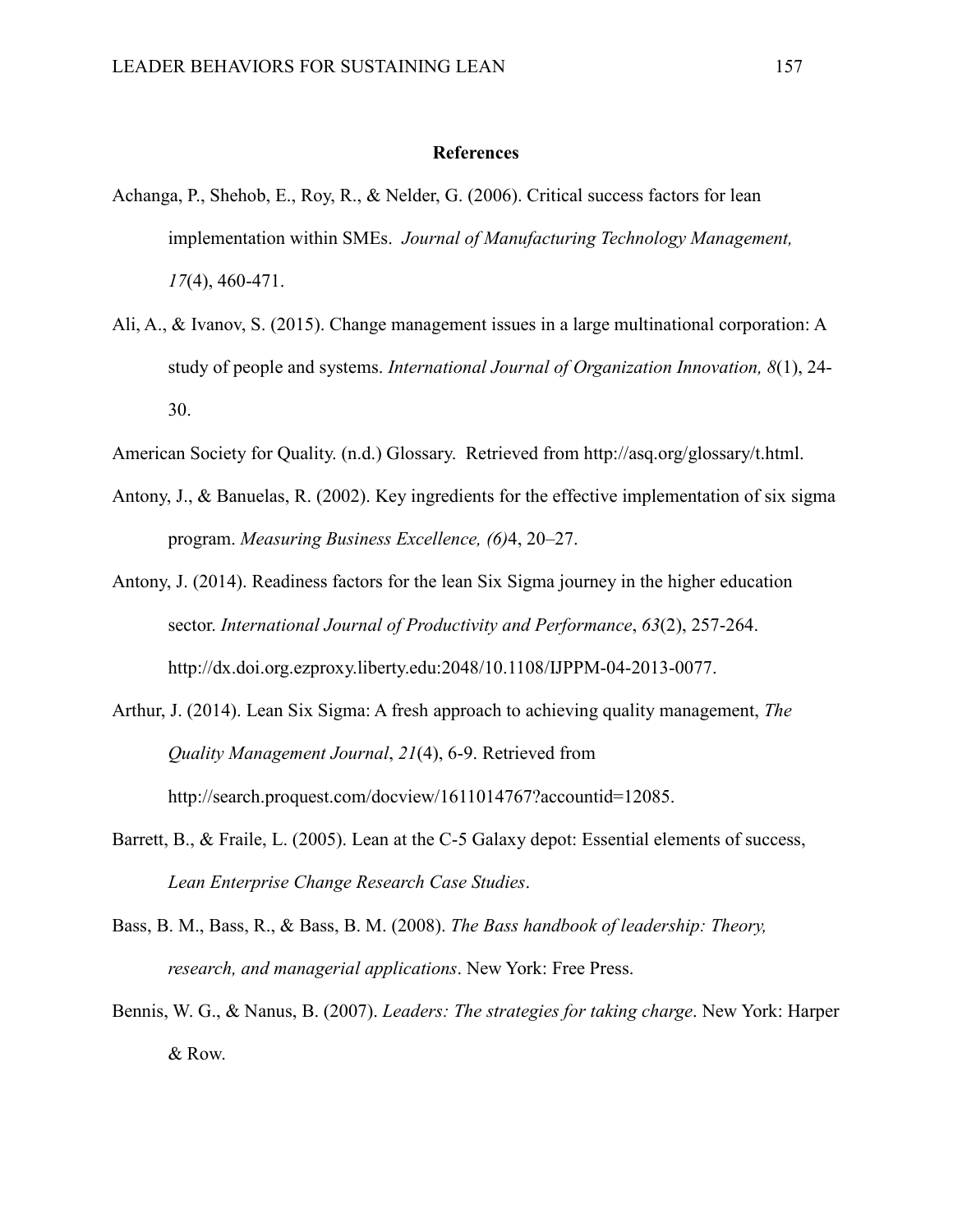Bhasin, S., & Burcher, P. (2006). Lean viewed as a philosophy, *Journal of Manufacturing Technology Management, 17*(1), 56 - 72.

Blake, R., & Mouton, J. (1964). *The managerial grid.* Houston, TX: Gulf.

Blake, R., & Mouton, J. (1985). *The managerial grid III.* Houston, TX: Gulf.

- Blanchard, K. (1985). *SLII: A situational approach to managing people.* Escondido, CA: Blanchard Training and Development.
- Boal, K., & Hooijberg, R. (2000). Strategic leadership research: Moving on. *The Leadership Quarterly, 11*(4), 515-549.
- Boscari, S., Danese, P. & Romano, P. (2016). Implementation of Lean production in multinational corporations: A case study of the transfer process from headquarters to subsidiaries. *International Journal of Production Economics, 176*, 53-68.
- Bowers, D. G., & Seashore, S. E. (1966). Predicting organizational effectiveness with a four factor theory of leadership. *Administrative Science Quarterly, 11*, 238-263.
- Brun, A. (2010). Critical success factors of Six Sigma implementations in Italian companies. International Journal of Production Economics, 158-164.
- Bryman, A. (1992). *Charisma and leadership in organizations.* London: Sage.
- Burns, J. (1978). *Leadership.* New York: Harper & Row.
- Burnes, B. (2000): *Managing change: A strategic approach to organizational dynamics*, 3rd ed. Harlow, England; New York: Financial Times/Prentice Hall.
- Burke, C., Stagl, K., Klein, C., Goodwin, G., Salas, E, & Halpin, S. (2006). What type of leadership behaviors are functional in team? *The Leadership Quarterly*, *17*, 288-307.
- Byrne, A. (2013). *The lean turnaround: How business leaders use lean principles to create value and transform their company*. New York: McGraw-Hill.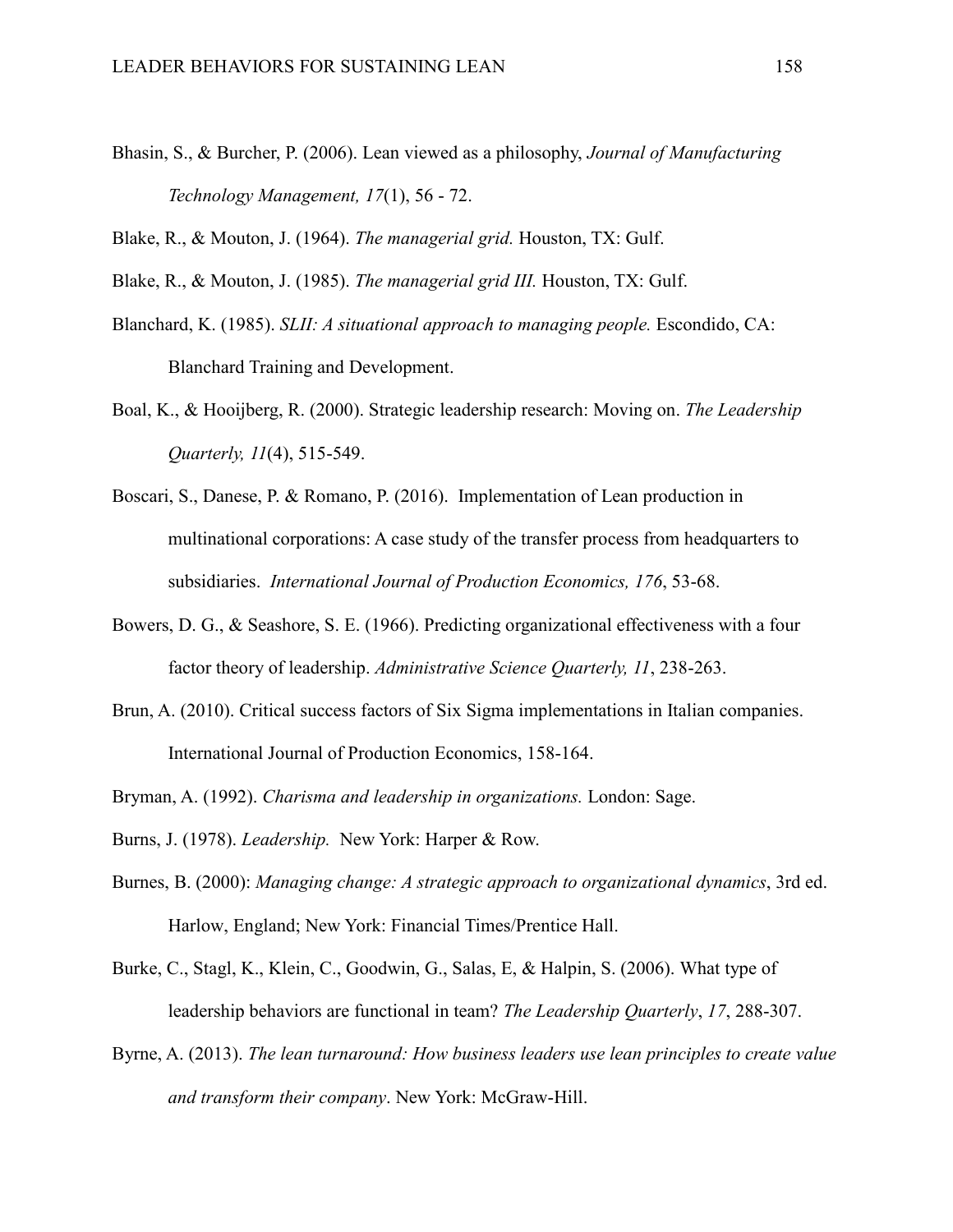- Coleman, M., Brooks, T. & Ewart, D. (2013). Building critical mass by creating continuous improvement momentum. *The Journal for Quality and Participation, 36*(2), 17-20. Retrieved from http://search.proquest.com/docview/1426765347?accountid=12085*.*
- Corbin, J., & Strauss, A. (1990). Grounded theory research: Procedures, canons, and evaluative criteria. *Qualitative Sociology, 13*(1), 3-21.
- Coronado, R., & Antony, J. (2002). Critical success factors for the successful implementation of six sigma projects in organizations. *The TQM Magazine, 14*(2), 92-99.
- Creswell, J. (2012). *Educational Research: Planning, Conducting, and Evaluating Quantitative and Qualitative Research*. Boston: Pearson.
- Creswell, J. (2014). *Research Design: Quantitative, Qualitative, and Mixed Methods Approaches*. Los Angeles: Sage.
- Cudney, E., & Elrod, C. (2010 ). Incorporating lean concepts into supply chain management, *International Journal of Six Sigma and Competitive Advantage, 6*(1/2),12-30.
- Day, D. V., & Antonakis, J. (2012). *The nature of leadership*. Thousand Oaks, CA: Sage.
- Deming, W. E. (1985). Transformation of western style of management. *Interfaces, 15*(3), 6-11. Retrieved from: http://www.jstor.org/stable/25060686.
- Derue, S., Nahrgang, J., Wellman, N., & Humphrey, S. (2011). Trait and behavioral theories of leadership: An integration and meta-analytic test of their relative validity, *Personnel Psychology, 64*(1), 7-52.
- Dibia, I. K., Dhakal, H. N., & Onuh, S. (2014). Lean "leadership people process outcome" (LPPO) implementation model. *Journal of Manufacturing Technology Management, 25*(5), 694-711. doi:http://dx.doi.org/10.1108/JMTM-08-2011-0076.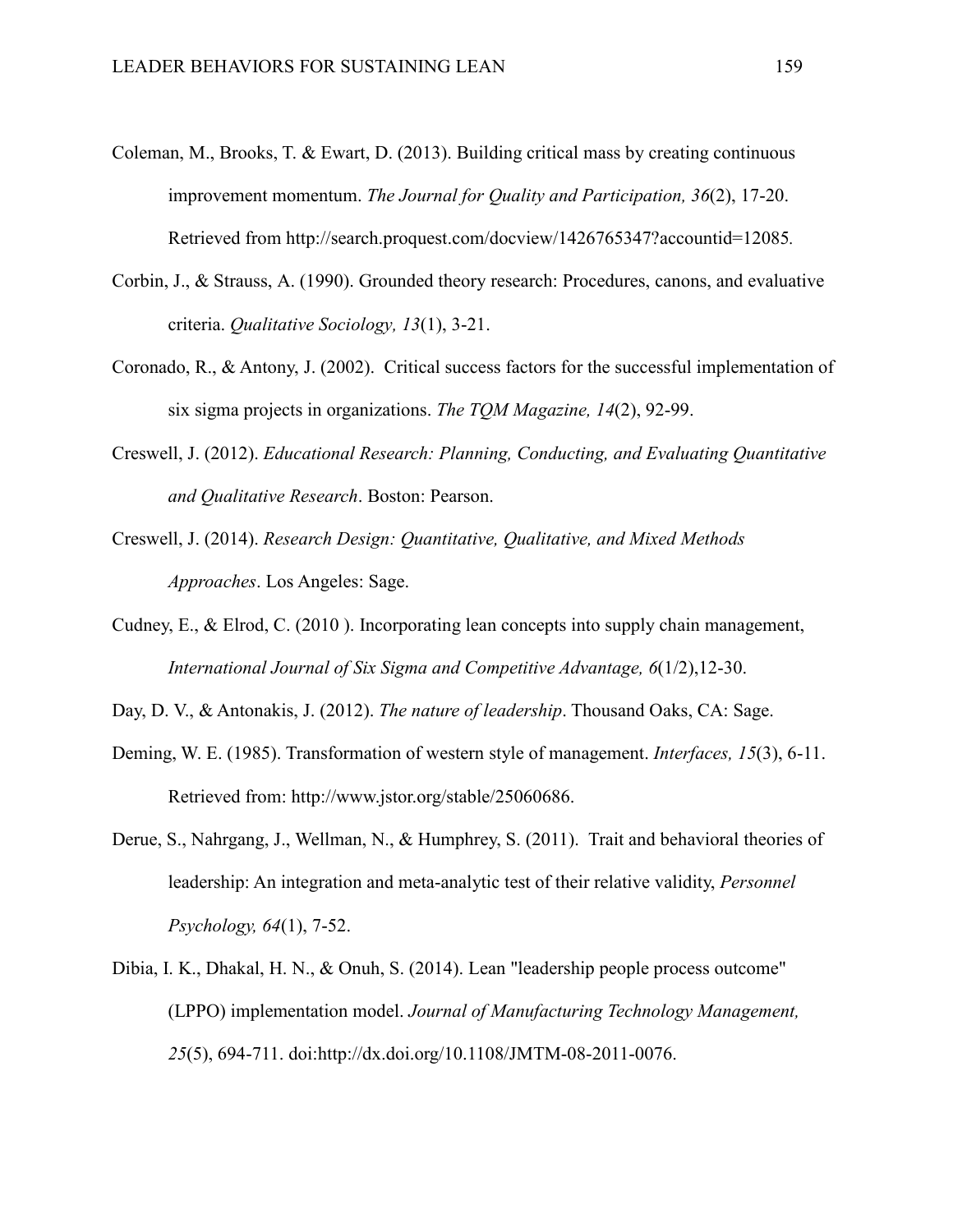Doval, E. (2015). Lean strategy applied in the organizational change process management. Review of General Management *22*(2), 150-158.

Dumitrascu, V. (2014). Leadership functions in modern business organizations. *Knowledge Horizons.Economics, 6*(1), 57-59. Retrieved from http://ezproxy.liberty.edu:2048/login?url=http://search.proquest.com/docview/153795025 0?accountid=12085.

- Eckes, G. (2000). *The Six Sigma Revolution,* New York: Wiley.
- Eisenhardt, K. (1989). Building theories from case study research. *The Academy of Management Review, 14*(4), 532-550.

Fiedler, F. (1967). *A theory of leadership effectiveness*. New York: McGraw-Hill.

- Fiedler, F., & Chemers, M. (1974). *Leadership and effective management*. Glenview, IL: Scott, Foresman.
- Fishbein, M., & Ajzen, I. (2010). *Predicting and changing behavior: The reasoned action approach*. New York: Psychology Press (Taylor & Francis).
- Found, P., Hines, P., Griffiths, G., & Harrison, R. (2008). Creating a sustainable lean business system within a multi-national group company. *IIE Annual Conference.Proceedings,* , 302-307. Retrieved from http://ezproxy.liberty.edu:2048/login?url=http://search.proquest.com/docview/192464994

?accountid=12085.

Gerring, J. (2007). *Case study research: Principles and practices*. Boston: Cambridge University Press.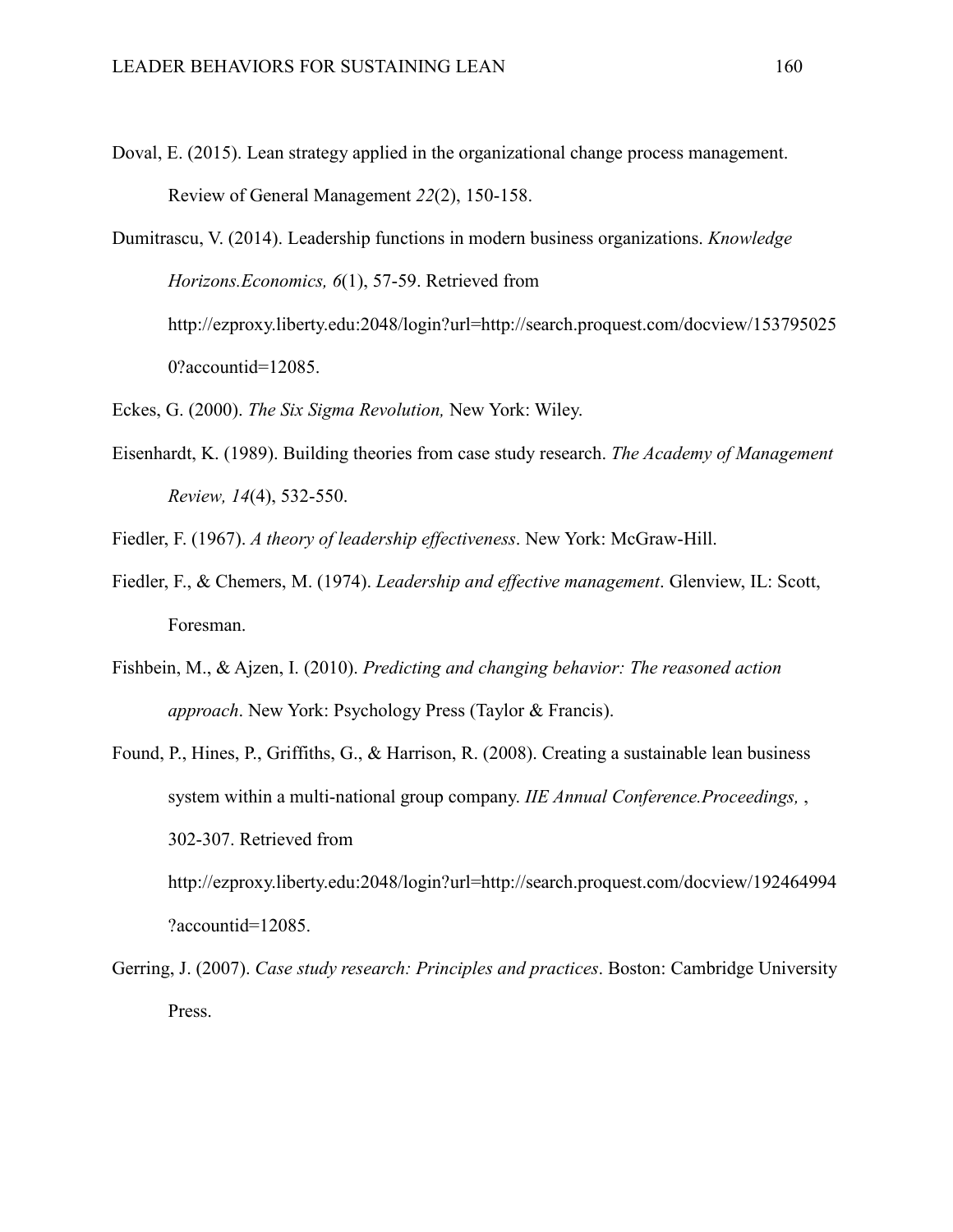- Gershon, M. & Rajashekharaiah, J. (2011). Double Lean Six Sigma a structure for applying Lean Six Sigma, *The Journal of Applied Business and Economics*, *12*(6), 26-31. Retrieved from http://search.proquest.com/docview/1000461284?accountid=12085.
- Gieskes, J., Hyland, P., & Magnusson, M. (2002). Organizational learning barriers in distributed product development: Observations from a multinational corporation. *Journal of Workplace Learning, 14*(7,8), 310-319.
- Goodridge, D., Westhorp, G., Rotter, T., Dobson, R., & Bath, B. (2015). Lean and leadership practices: Development of an initial realist program theory. *BMC Health Services Research, 15*, 362. http://doi.org/10.1186/s12913-015-1030-x.
- Hall, D. (2013). Leadership: Theories, styles and visioning. *NAAAS & Affiliates Conference Monographs*, 36-59.
- Hardy, L. (1990). *The fabric of this world: Inquiries into calling, career choice, and the design of human work*. Grand Rapids, MI: William B. Eerdmans.
- Henderson, K., & Evans, J. (2000). Successful implementation of Six Sigma: Benchmarking General Electric Company. *Benchmarking: An International Journal, (7)*4, 260-282.
- Hersey, P., & Blanchard, K. (1977). *Management of organizational behavior: Utilizing human resources* (3rd ed.). Englewood Cliffs, NJ: Prentice Hall.
- Hofstede G. (2001). Cultural consequences: Comparing values, behaviors, institutions and organizations across nations. 2nd Ed. London: Sage.
- Holweg, M. (2007). The genealogy of lean production. *Journal of Operations Management, 25*, 420-437.
- Hoption, C. (2016). It does not add up: Comparing episodic and general leadership ratings. *Leadership, (12)*4, 491-503.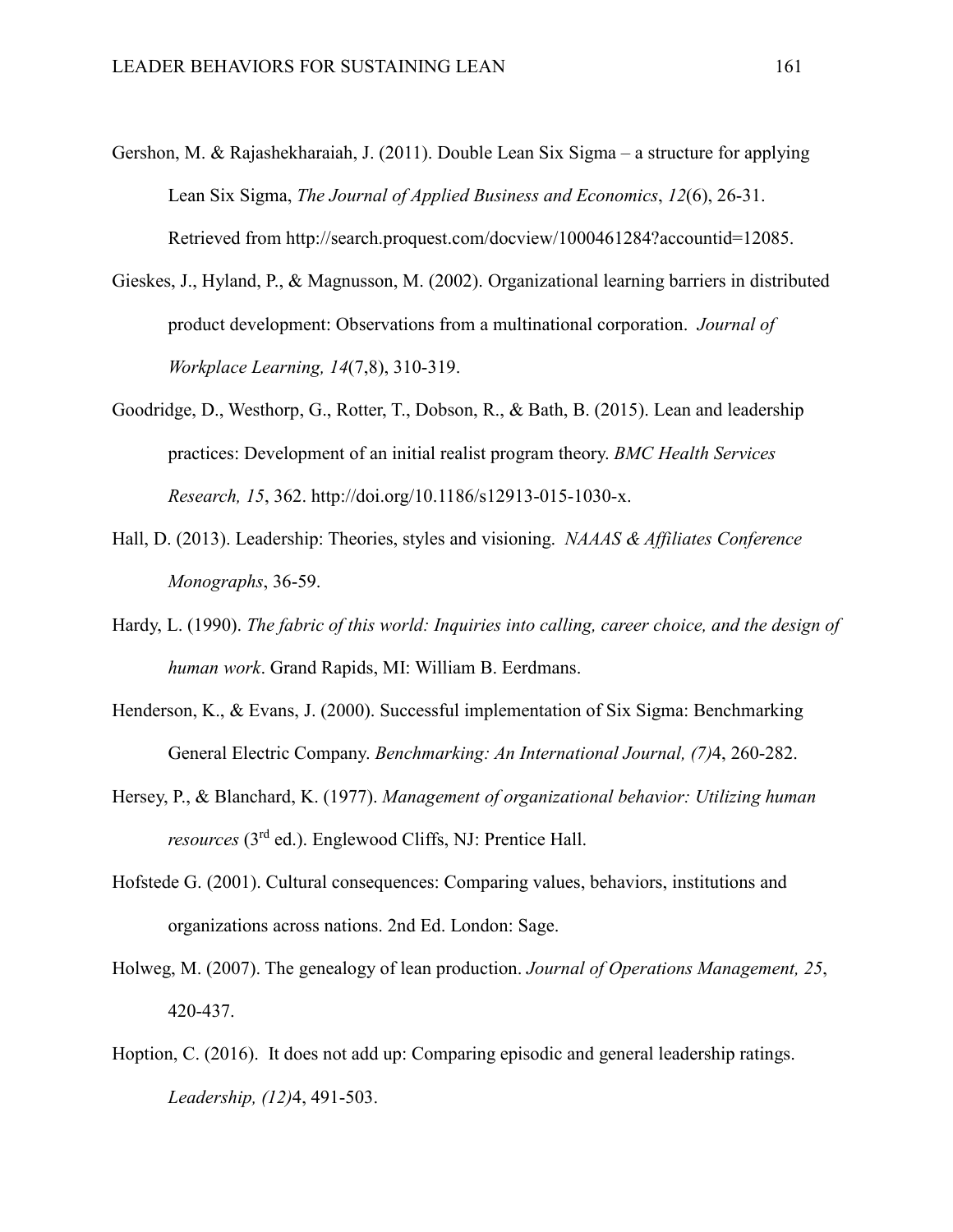- Hu, Q., Mason, R., Williams, S., & Found, P. (2015). Lean implementation within SMEs: A literature review, *Journal of Manufacturing Technology Management, 26*(7), 980 – 1012, DOI: http://dx.doi.org.ezproxy.liberty.edu:2048/10.1108/JMTM-02-2014-0013.
- Jadhav, J., Mantha, S., & Rane, S. (2014). Exploring barriers in lean implementation. *International Journal of Lean Six Sigma, 5*(2), 122. Retrieved from http://ezproxy.liberty.edu:2048/login?url=http://search.proquest.com/docview/165058025 4?accountid=12085.
- Jayaram J., Vickery S., & Droge, C. (2008). Relationship building, lean strategy and firm performance: an exploratory study in the automotive supplier industry, *International Journal of Productivity, 46*(20), 5633–5649.
- Jones D., & Womack, J. (2011). *Seeing the whole value stream*. Brookline, MA: The Lean Enterprise Institute. ISBN: 978-1-934109-32-8.
- Katz, R. L. (1955). Skills of an effective administrator. *Harvard Business Review, 33*(1), 33-42.
- Knapik, M. (2006). The qualitative research interview: Participants' responsive participation in knowledge making. *International Journal of Qualitative Methods*, *5*(3), Article 6. Retrieved from http://www.ualberta.ca/~iiqm/backissues/5\_3/html/knapik.htm.

Kouzes, J., & Posner, B. (2002). *The leadership challenge* (3rd ed.), San Francisco: Josey-Bass.

- Krafcik, J. (1988). Triumph of the lean production system. *Sloan Management Review, 30*(1), 41-452.
- Kruger, W. (2004). *Implementation of the core task of management*, London: Thomson.
- Landry, S. (2008). Do modern Japanese inventory methods apply to Hong Kong?, *International Business and Economics Research Journal, 7*(4), 21-36.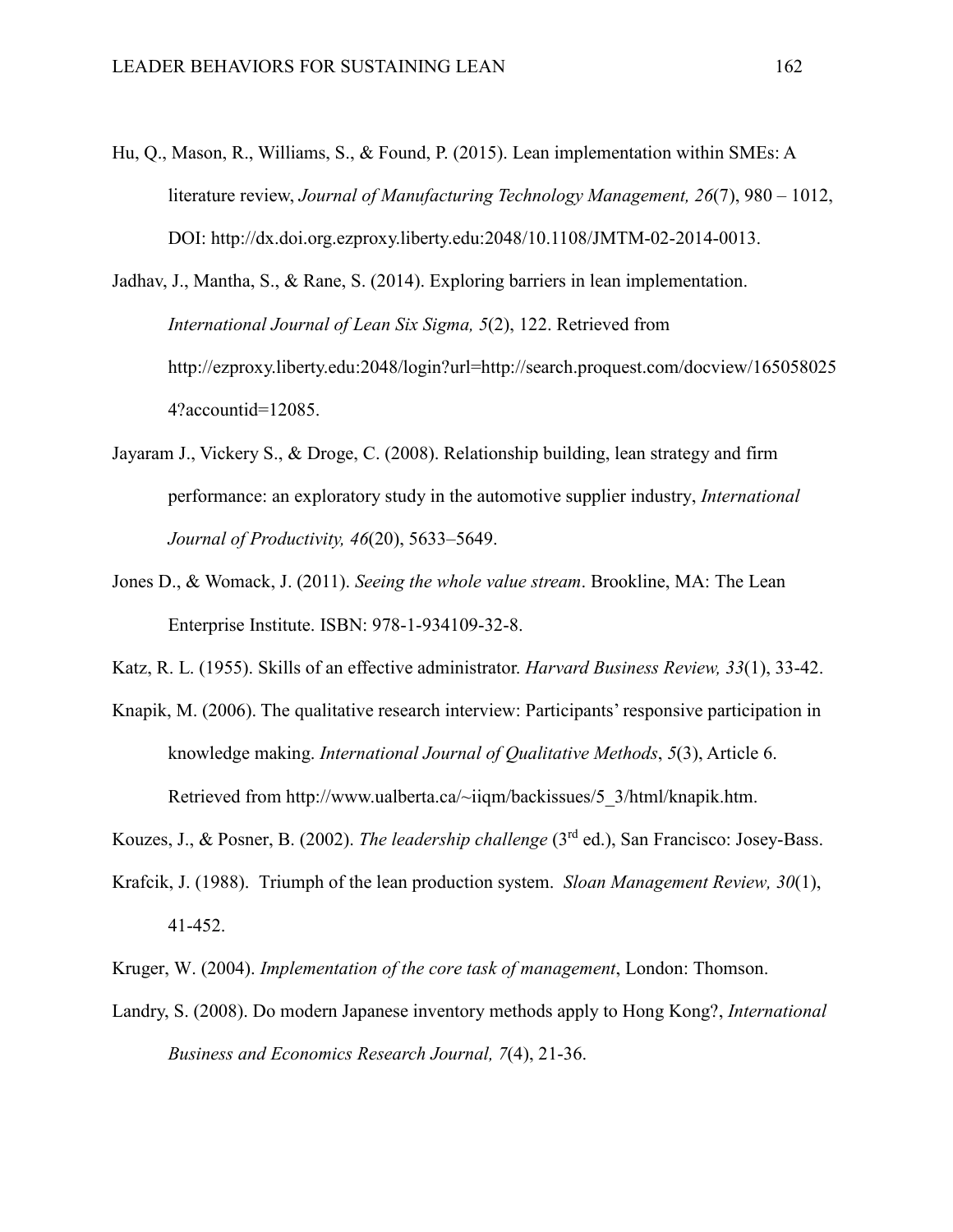- Larsson, J. & Vinberg, S. (2010). Leadership behaviour in successful organisations: Universal or situation-dependent?. *Total Quality Management & Business Excellence, 21*(3), 317-334. doi:10.1080/14783360903561779.
- Laureani, A. & Antony, J. (2015). Leadership characteristics for Lean Six Sigma. *Total Quality Management and Business Excellence,* 1-22.
- Lean Enterprise Institute. (2014). Lean lexicon: A graphical glossary for lean thinkers. Retrieved from: http://www.lean.org/lexicon/toyota-production-system.
- Lewin, K., Lippitt, R., & White, R. K. (1939). Patterns of aggressive behavior in experimentally created social climates. *The Journal of Social Psychology, 10*, 271-299.
- Liker, J. (2004). *The Toyota way: 14 management principles from the world's greatest manufacturer.* New York: McGraw-Hill.
- Liker, J., & Convis, G. (2012). *The Toyota way to Lean leadership: Achieving and sustaining excellence through leadership development.*. New York: McGraw-Hill.
- Likert, R. (1961). New patterns of management. New York: McGraw-Hill.
- Long, T., & Johnson, M. (2000). Rigor, reliability, and validity in qualitative research. *Clinical Effectiveness in Nursing 4*(1), 30–37.
- Lord, R. G., DeVader, C. L., & Alliger, G. M. (1986). A meta-analysis of the relation between personality traits and leadership perceptions: An application of validity generalization procedures. *Journal of Applied Psychology, 71*, 402-410.

Macdonald, J. (1998). The quality revolution in retrospect. *TQM Magazine, 10*(5), 321-333.

Mann, R. D. (1959). A review of the relationship between personality and performance in small groups. *Psychological Bulletin, 56*, 241-270.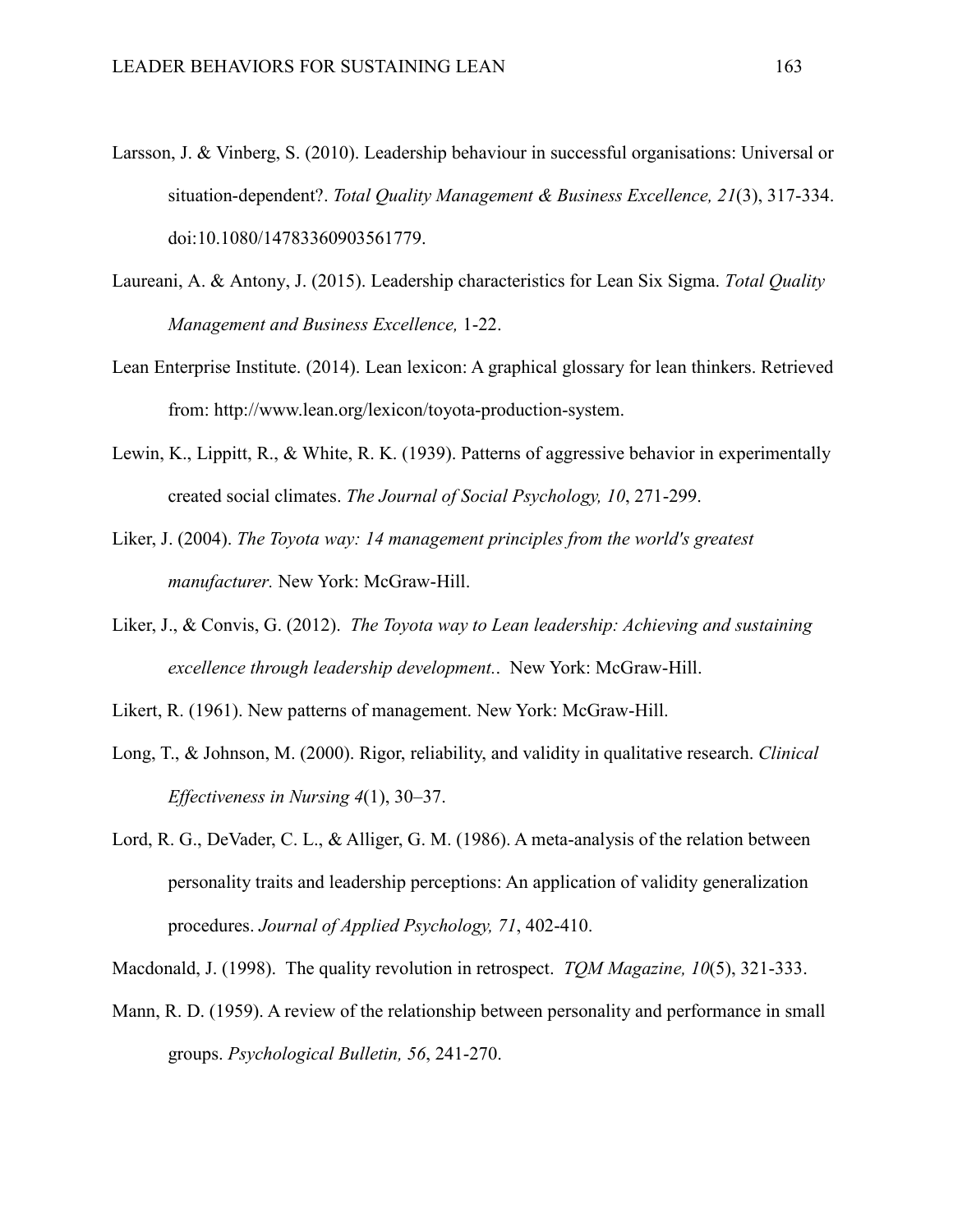- Mann, D. (2005). *Creating a lean culture: Tools to sustain Lean conversions.* New York: Productivity Press.
- Mann, R. (2008). Revisiting a TQM project: The quality improvement activities of TQM. *Total Quality Management, 19*(7-8), 751-761.
- Marley, K., & Ward, P. (2013). Lean management as a countermeasure for "normal" disruptions. *Operations Management Research, 6*(1-2), 44-52. doi:http://dx.doi.org/10.1007/s12063- 013-0077-2.
- Maslanka, Maslanka, A. M. (2004). Evolution of leadership theories (Order No. 1424602). Available from ProQuest Central. (305047607). Retrieved from http://ezproxy.liberty.edu/login?url=https://search-proquestcom.ezproxy.liberty.edu/docview/305047607?accountid=12085.
- McCreery, J. K., Mazur, L. M., & Rothenberg, L. (2011). Exploring the power of social networks and leadership styles during lean program implementation in hospitals. *IIE Annual Conference.Proceedings, , 1*-7. Retrieved from http://ezproxy.liberty.edu:2048/login?url=http://search.proquest.com/docview/119041200

6?accountid=12085.

- Merriam, S. (2009). *Qualitative research: A guide to design and implementation*. San Francisco, CA, Josey-Bass.
- Multinational corporation (MNC). *In BusinessDictionary* online. Retrieved January 09, 2017, from BusinessDictionary.com website:

http://www.businessdictionary.com/definition/multinational-corporation-MNC.html

Mumford, M. D., Zaccaro, S. J., Connelly, M. S., & Marks, M. A. (2000). Leadership skills: Conclusions and future directions. *Leadership Quarterly,* 11(1), 155-170.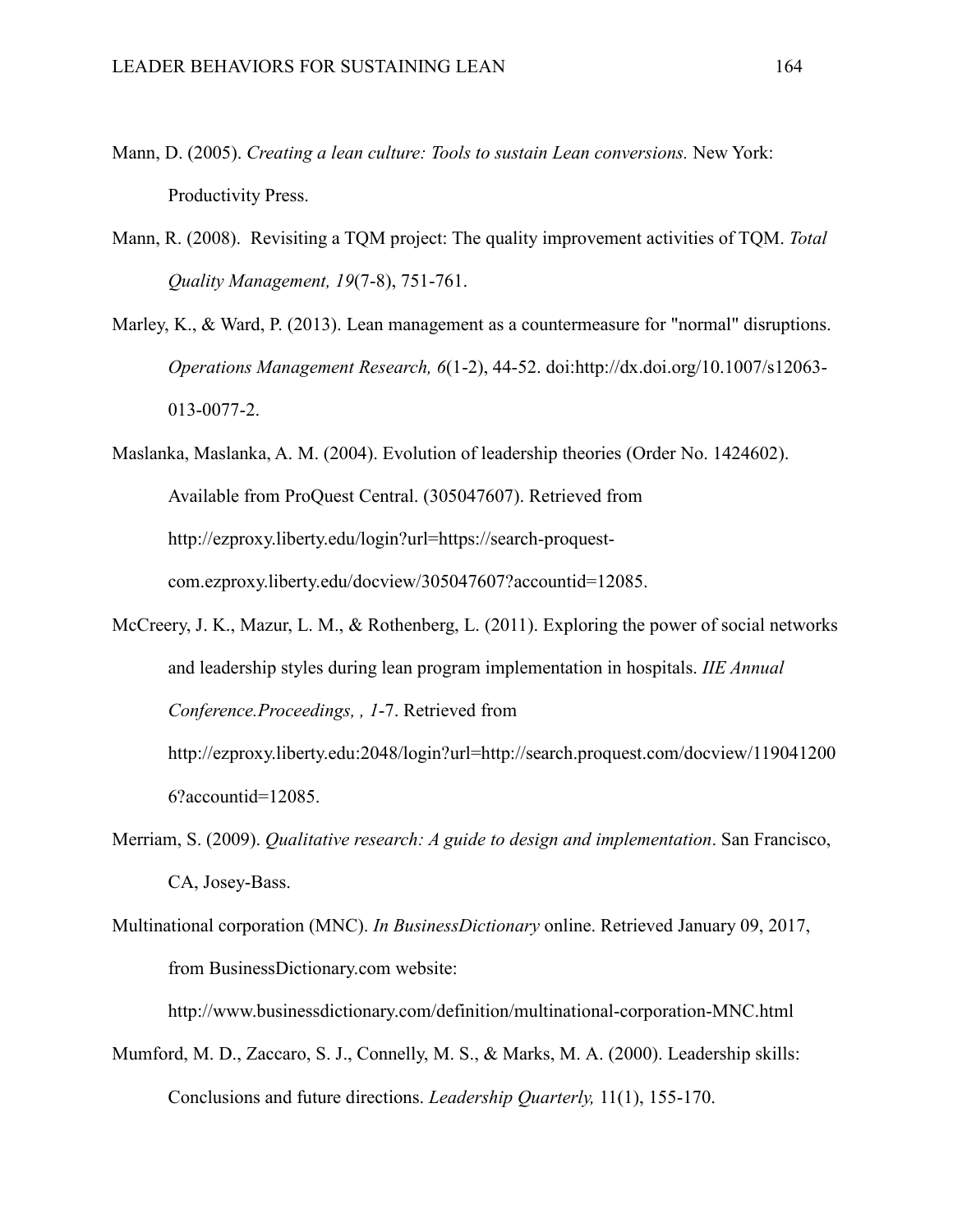Nachmias, C., & Nachmias, D. (1992). *Research methods in the social sciences* (4<sup>th</sup> ed.). New York: St. Martin's Press.

Naslund, D. (2013). Lean and Six Sigma – critical success factors revisited. *International Journal of Quality and Services Sciences, 5*(1), 86-100. doi:http://dx.doi.org/10.1108/17566691311316266.

- Netland, T., & Ferdows, K. (2014). What to expect from corporate lean programs. *MIT Sloan Management Review, 55*(4), 83-89. Retrieved from http://ezproxy.liberty.edu:2048/login?url=http://search.proquest.com/docview/154370993 0?accountid=12085.
- Noble, H., & Smith, J. (2015). Issues of validity and reliability in qualitative research. *Evidence Based Nursing, 18*(2), 34. doi:http://dx.doi.org/10.1136/eb-2015-102054

Northouse, P. (2013). *Leadership: Theory and practices*. Thousand Oaks, CA: Sage.

Patton, M. (2001). *Qualitative research and evaluative methods.* Saint Paul, MN: Sage.

- Pay, R. (2008, May). Everybody's jumping on the Lean bandwagon, but many are being taken for a ride – Lean might not always produce the expected benefits and here's why. *Industry Week*.
- Peus, C., Frey, D., Gerkhardt, M., Fischer, P., & Traut-Mattausch, E. (2009). Leading and managing organizational change initiatives. *Management Review, 20*, 159-178, Retrieved from

http://ezproxy.liberty.edu:2048/login?url=http://search.proquest.com/docview/201558752 ?accountid=12085.

Philliber, S., Schwab, M., & Sloss, G. (1980). *Social research*. Adelaide: F.E. Peacock Publishers.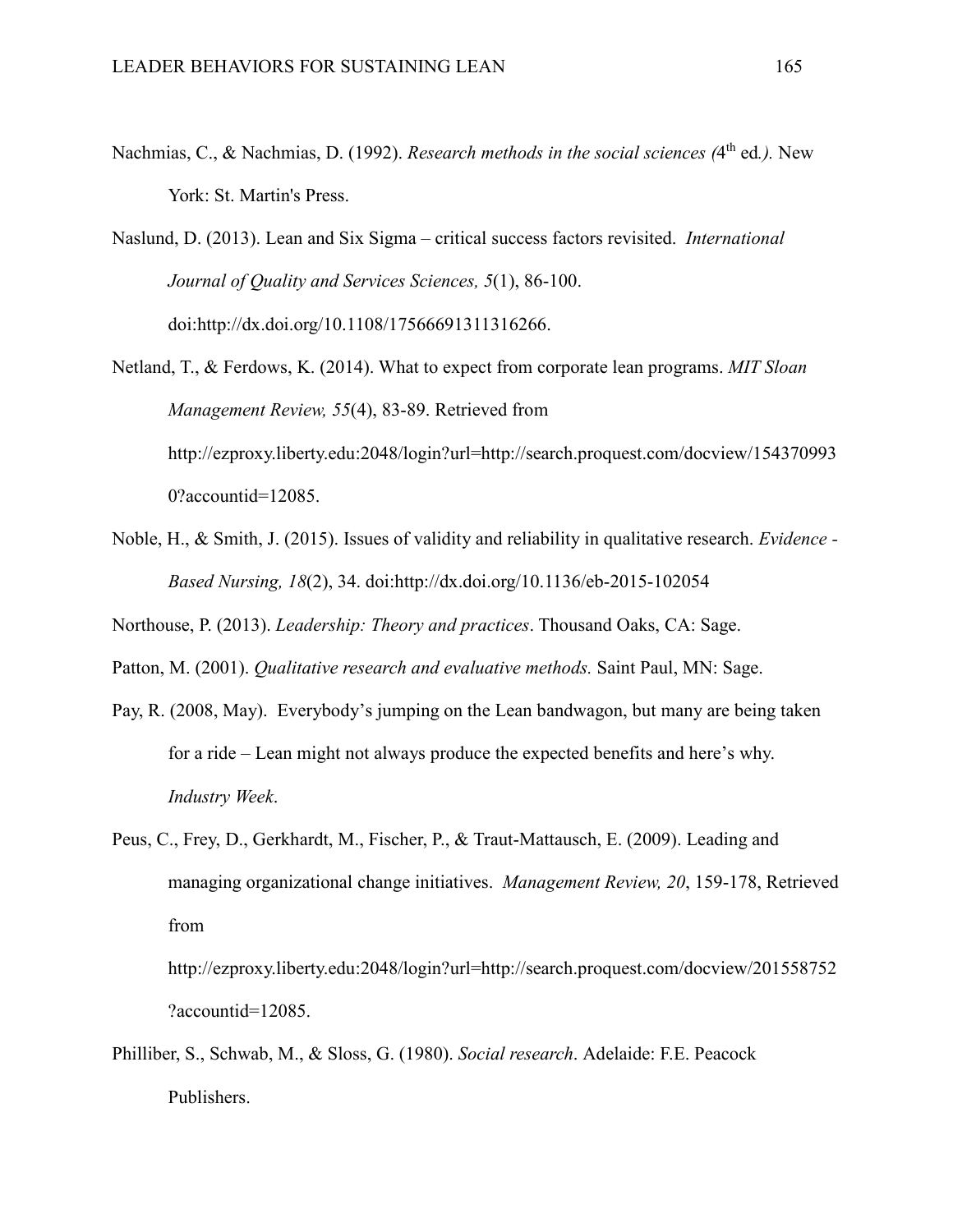- Plenert, G. (2012). *Strategic continuous process improvement: Which quality tools to use, and when to use them*. New York, NY: McGraw-Hill.
- Pope, E. (2016, May 21). *Building a sustainable and powerful continuous improvement culture*. Video File Retrieved from:

http://www.youtube.com/watch?v=WwRSdAQHMN8&sns=em.

Rost, J. (1991). *Leadership for the twenty-first century.* New York: Praeger.

- Rumelt, R. (2011). *Good strategy and bad strategy: The difference and why it matters.* New York: Crown Publishing.
- Rymaszewska, A. (2014). The challenges of lean manufacturing implementation in SMEs. *Benchmarking: An International Journal, 21*(6), 987 – 1002. doi http://dx.doi.org.ezproxy.liberty.edu:2048/10.1108/BIJ-10-2012-0065.
- Schonberger, R. (2007). Japanese production management: An evolution with mixed success. *Journal of Operations Management, 25*, 403-409.
- Shah, R., & Ward, P. (2003), Lean manufacturing: Context, practice bundles, and performance. *Journal of Operations Management, 21*(2), 129-149.
- Sisson, J., & Eishennawy, A. (2015). Achieving success with Lean: An analysis of key factors in Lean transformation at Toyota and beyond. *International Journal of Lean Six Sigma, 6.3*, 263-280.
- Spear, S., & Bowen, H. (1999). Decoding the DNA of the Toyota Production System from an industrial engineering viewpoint. *Harvard Business Review*, 95-106.
- Spector, B. (2013). *Implementing organizational change: Theory into practice.* Boston, MA: Pearson.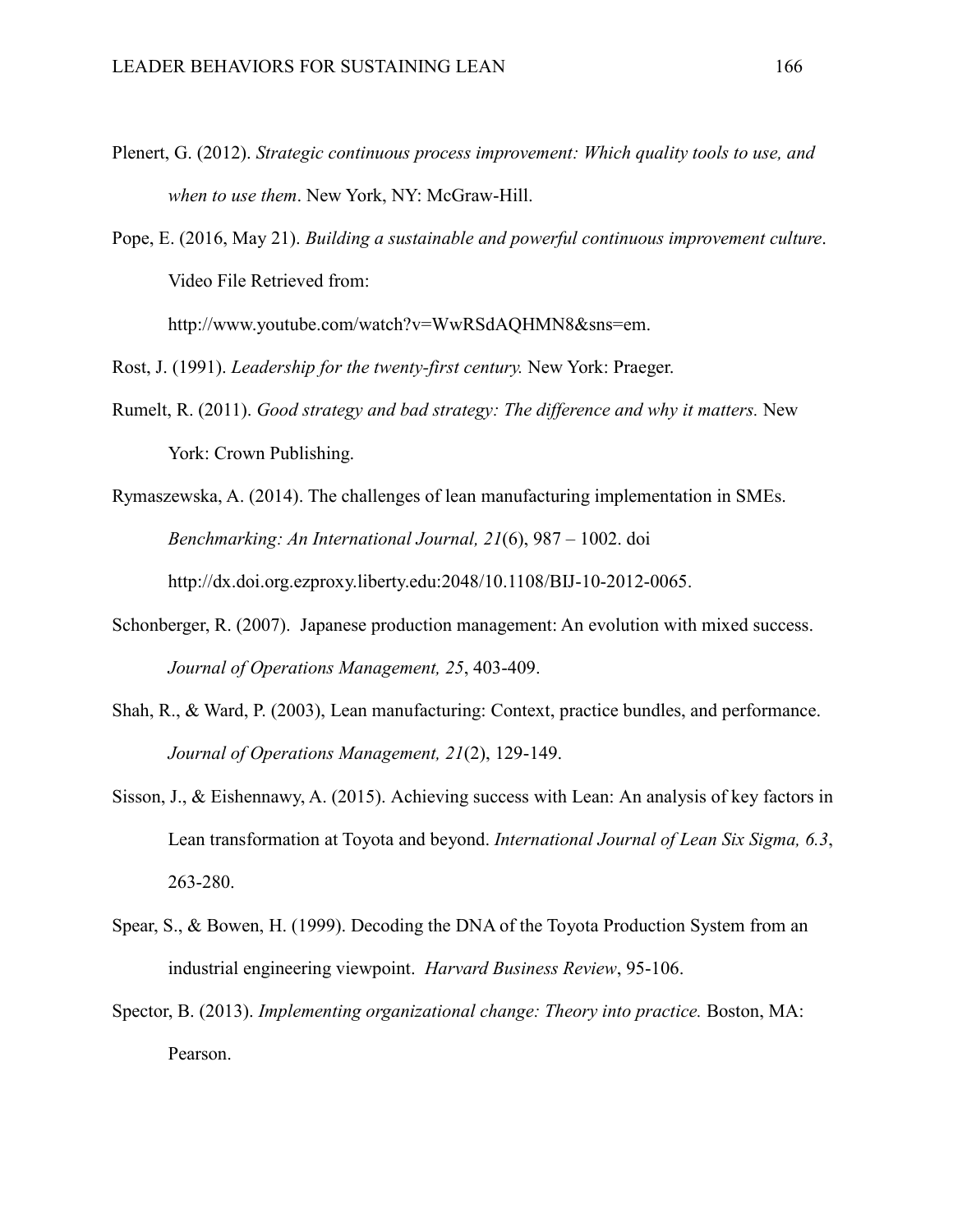- Stake, R. (2010). *Qualitative research: Studying how things work*. New York: The Guilford Press.
- Starbird, D., & Cavanagh, R. (2011). *Building engaged team performance: Align your processes and people to achieve game-changing business results*. New York: McGraw-Hill.
- Stogdill, R. (1948). Personal factors associated with leadership: A survey of the literature, *Journal of Psychology*, 25, 35-71.
- Stogdill, R. (1974). *Handbook of leadership: A survey of theory and research.* New York: Free Press.
- TickFei, C., YuChun, X., Ashutosh, T., & FooSoon, C. (2015) Towards lean transformation: The analysis of lean implementation frameworks, *Journal of Manufacturing Technology Management, 26*(7), 1031 – 1052. doi:

http://dx.doi.org.ezproxy.liberty.edu:2048/10.1108/JMTM-10-2013-0143.

- Trompenaar, F., & Hamden-Turner, A. (1997), *Riding the waves of culture: Understanding cultural diversity in business* (2nd ed.). London: Nicholas Brealey.
- Van der Merwe, K., Pieterse, J., & Lourens, A. (2014). The development of a theoretical Lean culture casual framework to support the effective implementation of Lean in automotive component manufacturers. *South African Journal of Industrial Engineering, 25*(1), 131- 144. Retrieved from http://ezproxy.liberty.edu/login?url=http://search.proquest.com.ezproxy.liberty.edu/docvie w/1536114605?accountid=12085.
- Van Dun, D., Hicks, J., & Wilderom, C. (2016). Values and behaviors of effective lean managers: Mixed-methods exploratory research. *European Management Journal*, 2016, 1-13.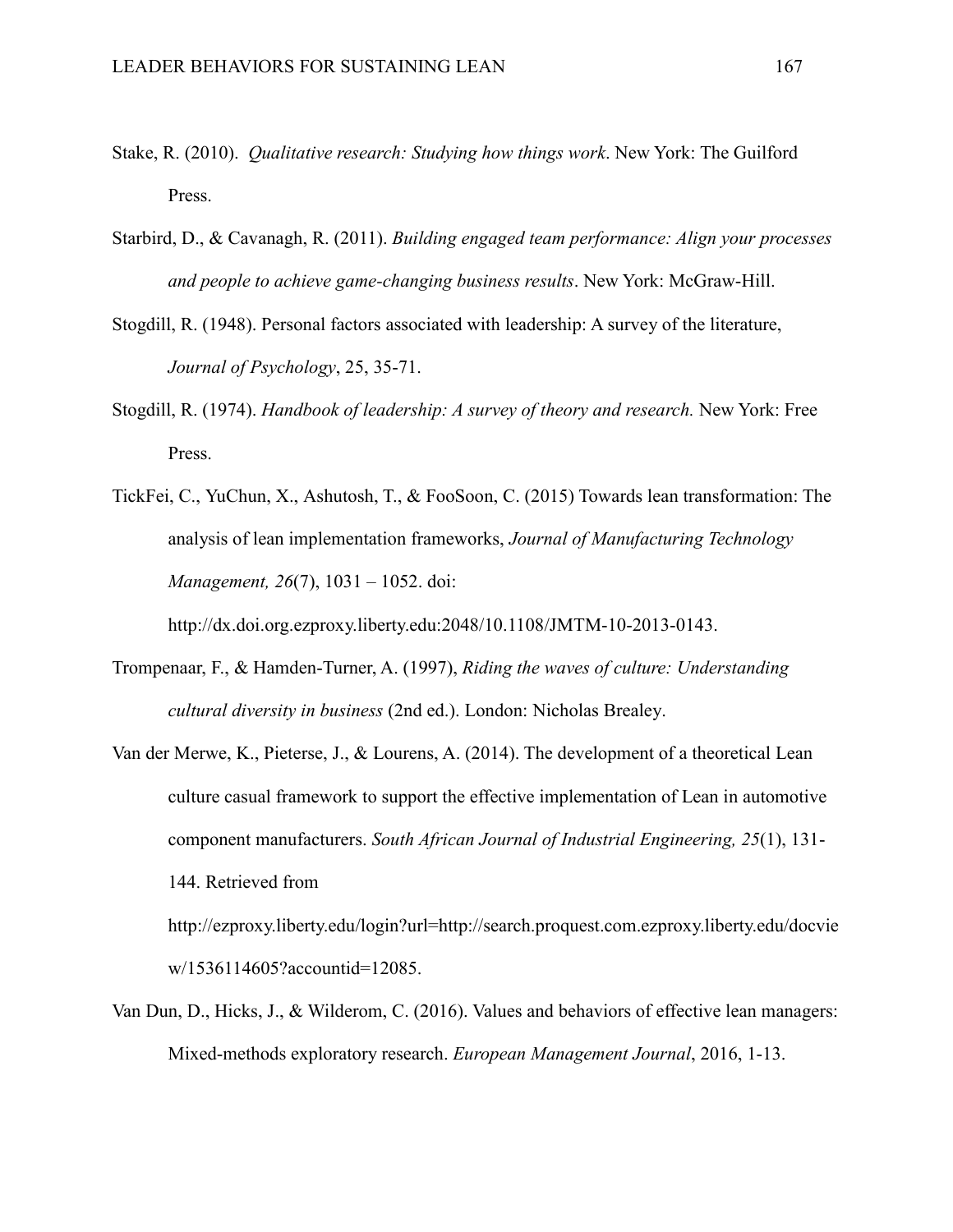- Van Duzer, J. B. (2010). *Why business matters to God: (And what still needs to be fixed)*. Downers Grove, Ill.: InterVarsity Press.
- Vecchio, R. P., & Boatwright, K. J. (2002). Preferences for idealized style of supervision. *Leadership Quarterly*, *13*, 327-342.
- Vecchio, R. P., Bullis, R. C., & Brazil, D. M. (2006). The utility of situational leadership theory: A replication in a military setting. *Small Group Leadership*, *37*, 407-424.
- Velmurugan, M. (2008). The success and failure of ABC systems, *Journal of Performance Management, 23*(2), 3-33.
- Wang, H., Tsui, A., & Xin, K. (2011). CEO leadership behaviors, organizational performance, and employee attitudes. *The Leadership Quarterly, 22*(1), 92-105.
- Womack, J., & Jones, D. (1996). *Lean thinking: Banish waste and create wealth in your corporation*. New York, NY: Simon & Schuster.
- Womack, J., Jones, D., Roos, D., & Massachusetts Institute of Technology. (1990). *The machine that changed the world: Based on the Massachusetts Institute of Technology 5-million dollar 5-year study on the future of the automobile*. New York: Rawson Associates.
- Worley, J., & Doolen, T. (2006). The role of communication and management support in a lean manufacturing implementation, *Management Decision, 44*(2), 228-245.

Yin, R. (2009). *Case study research: Design and methods.* Los Angeles, Sage.

- Yukl, G., O'Donnell, M., & Taber, T. (2009). Influence of leader behaviors on the leader-member exchange relationship, *Journal of Managerial Psychology, 24*(4), 289-299.
- Yukl, G. (2012). *Leadership in organizations* (8<sup>th</sup> ed.). Upper Saddle River, NJ: Prentice Hall.
- Yukl, G. (2013) Effective leadership behavior: What we know and what questions need more attention. *Academy of Management Perspectives, (26)*4, p66-85.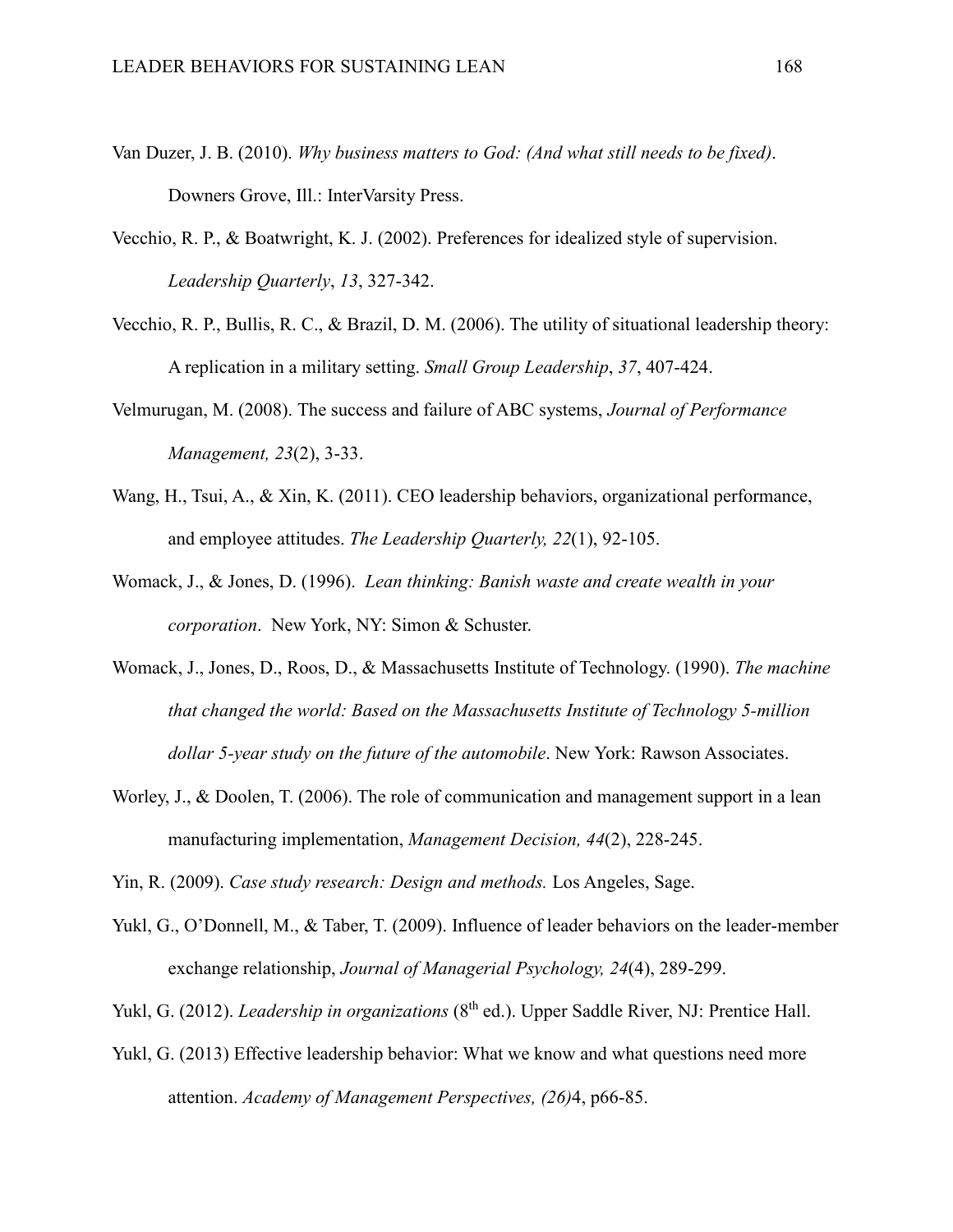Zacaro, S. J., Kemp, C., & Bader, P. (2004). Leader traits and attributes. In J. Atonakis, A.T. Cianciolo, & R. J. Sternberg (Eds.), *The Nature of Leadership* (pp. 101-124). Thousand Oaks, CA: Sage.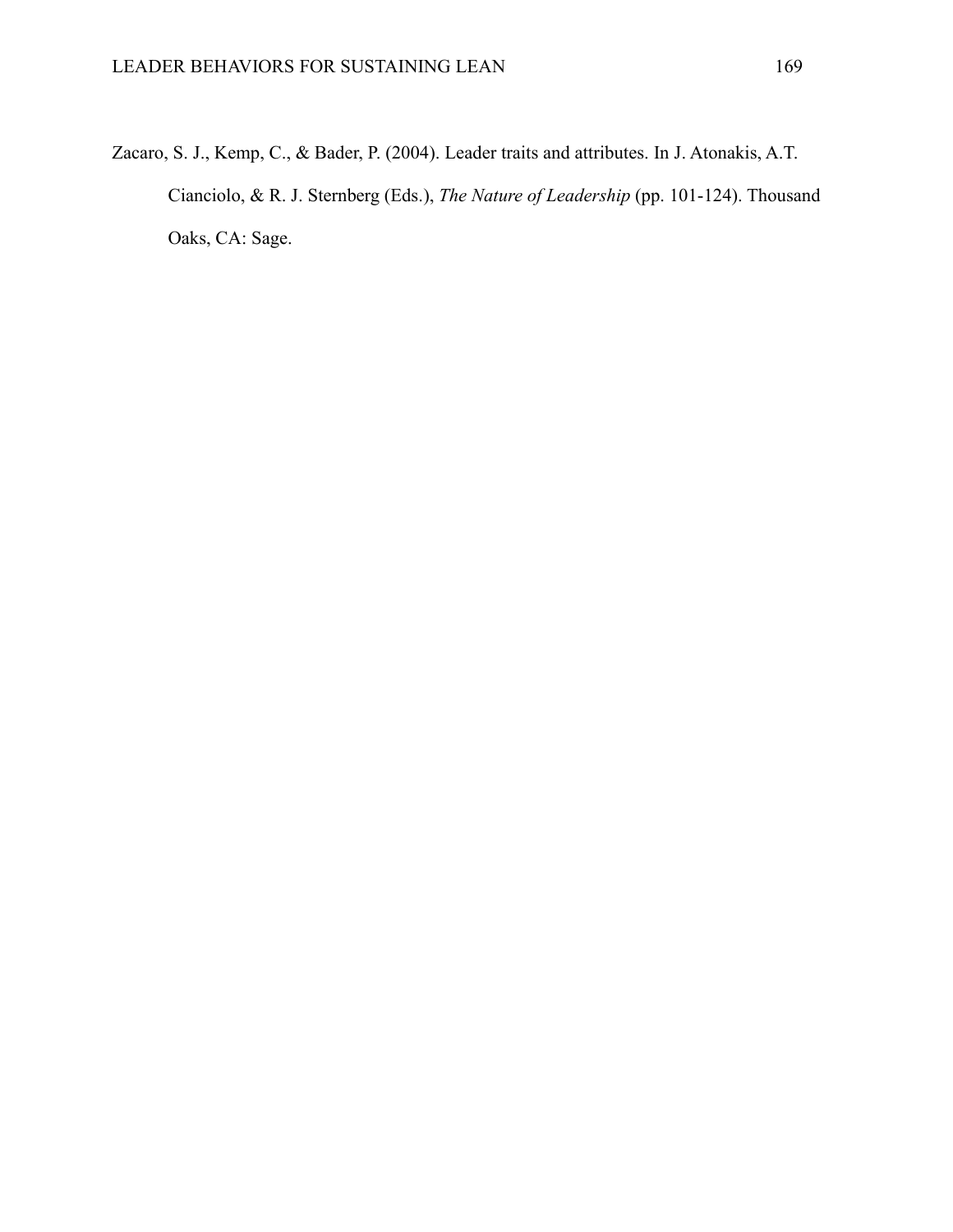# **Appendix A: Participant Recruitment Email**

[Insert Date]

[Recipient] [Title] [Company] [Address 1] [Address 2] [Address 3]

Dear [Recipient]:

My name is Gary Vance, and as a graduate student in the School of Business at Liberty University, I am conducting research as part of the requirements for a doctorate degree. The purpose of my research is to increase the understanding of the leader behaviors utilized to sustain the implementation of Lean in a multi-national company. I am writing to invite you to participate in my study.

If you are a leader of a multi-national company that has implemented Lean and are willing to participate, you will be asked to take part in a phone interview. It should take approximately one hour for you to complete the interview. Your name will be requested as part of your participation, but the information will remain confidential.

I will follow up with you by phone in a few days to answer any questions that you might have. In the meantime, if you decide that you would like to participate, please contact me at 407-850- 4215 or gary.vance@jbtc.com to schedule an interview.

A consent document is attached to this letter. Please sign the consent document and return it to me before our interview. You may do this by scanning the signed document and sending it to me as an email attachment or by mailing it to me at the address shown below.

Sincerely,

Gary Vance Liberty University Doctoral Student 7300 Presidents Drive Orlando, FL 32809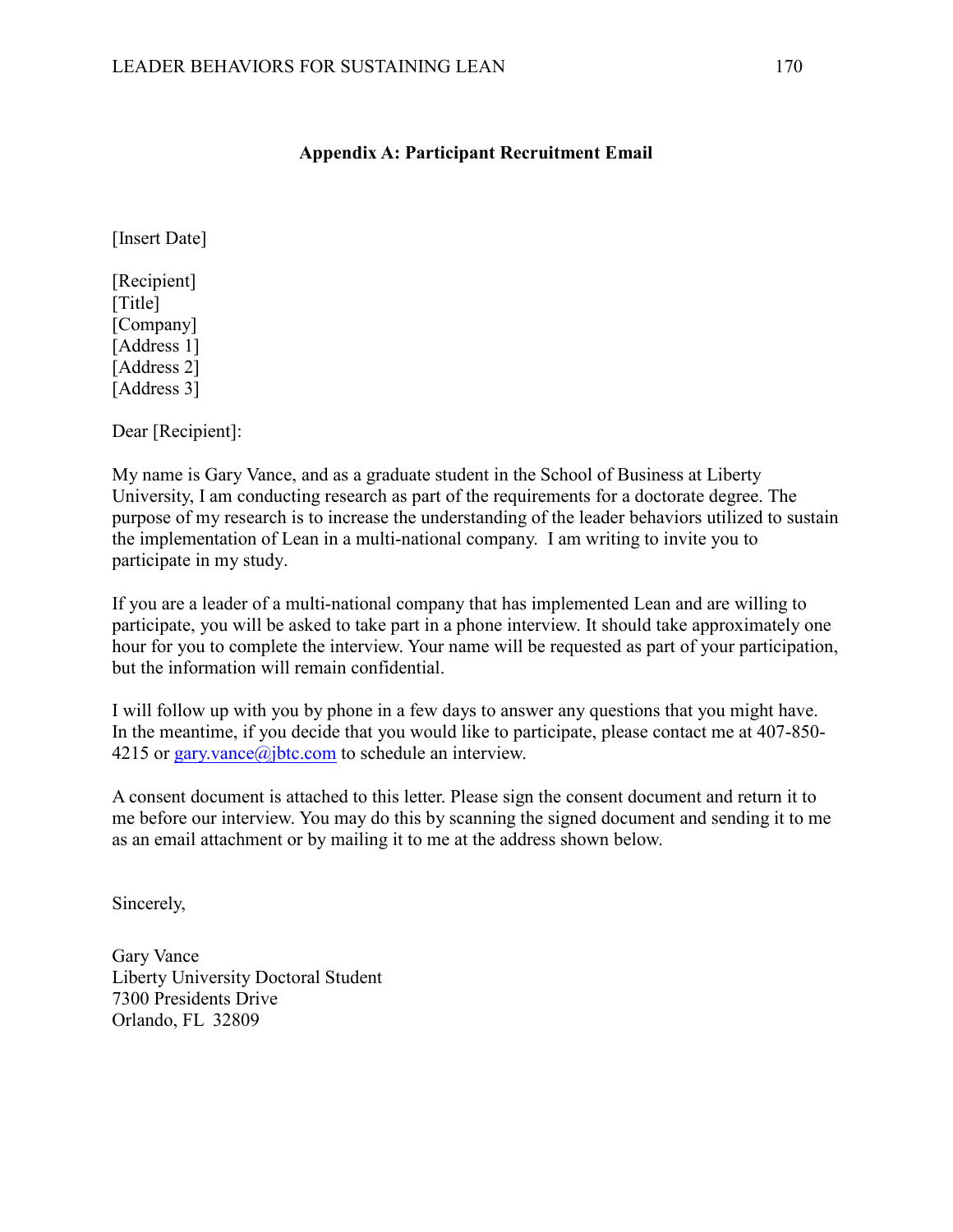# **Appendix B: Participant Consent Form**

Gary Vance, a doctoral candidate in the School of Business at Liberty University, is conducting this study.

**Background Information**: The purpose of this study is to explore the critical success factors for the implementation of Lean within a multi-national company.

**Procedures:** If you agree to be in this study, I would ask you to do the following: 1.) Take part in a 60-minute phone interview with open-ended questions designed to solicit information about your Lean implementation experience. The interview will be recorded so that I can be sure to accurately document your answers. The information that you provide will be kept confidential (i.e., I'll know what data belongs to whom, but I will not disclose identities.). 2.) Provide relevant documents (meeting minutes, emails, etc.) that you believe would assist in the description of your Lean implementation experience.

**Risks and Benefits of being in the Study**: The risks involved in this study are no more than the participant would encounter in everyday life.

The benefits to participation are that the body of knowledge associated with Lean implementation will be increased and others may experience greater success with their Lean implementation than they may have otherwise.

**Compensation:** Participants in this study will not receive compensation.

**Confidentiality:** The records of this study will be kept private. In any sort of report I might publish, I will not include any information that will make it possible to identify a participant. Research records will be stored securely and only the researcher will have access to the records. I will be the only one with access to the written documents, electronic files, and audio recordings associated with this study and I will dispose of and/or delete them after three years.

**Voluntary Nature of the Study:** Participation in this study is voluntary. Your decision whether or not to participate will not affect your current or future relations with Liberty University or me. If you decide to participate, you are free to not answer any question or withdraw at any time without affecting those relationships.

**How to Withdraw from the Study:** If you choose to withdraw from the study, please contact the researcher at the email address/phone number included in the next paragraph. Should you choose to withdraw, data collected from you will be destroyed immediately and will not be included in this study.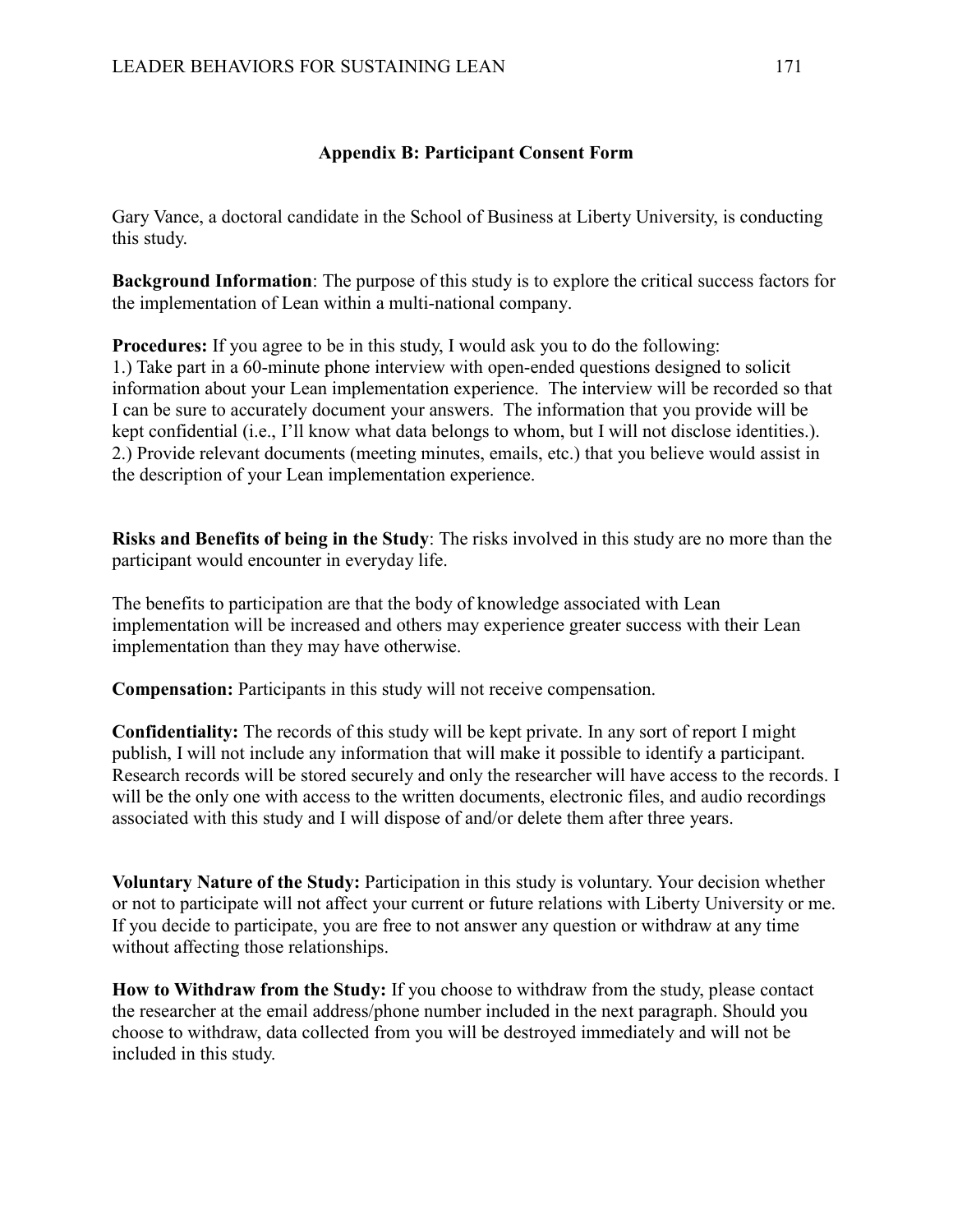**Contacts and Questions:** The researcher conducting this study is Gary Vance. You may ask any questions you have now. If you have questions later, **you are encouraged** to contact Gary at 407- 850-4215 or gary.vance@jbtc.com. You may also contact the researcher's faculty advisor, Dr. David Duby at dduby@liberty.edu.

If you have any questions or concerns regarding this study and would like to talk to someone other than the researcher, **you are encouraged** to contact the Institutional Review Board, 1971 University Blvd, Carter 134, Lynchburg, VA 24515 or email at irb@liberty.edu*.*

## *Please notify the researcher if you would like a copy of this information to keep for your records*

## **Statement of Consent:**

I have read and understood the above information. I have asked questions and have received answers. I consent to participate in the study.

## (NOTE: DO NOT AGREE TO PARTICIPATE UNLESS IRB APPROVAL INFORMATION WITH CURRENT DATES HAS BEEN ADDED TO THIS DOCUMENT.)

 $\_$  , and the contribution of the contribution of  $\mathcal{L}_1$  , and  $\mathcal{L}_2$  , and  $\mathcal{L}_3$  , and  $\mathcal{L}_4$  , and  $\mathcal{L}_5$ 

 $\_$  , and the contribution of the contribution of  $\mathcal{L}_1$  , and  $\mathcal{L}_2$  , and  $\mathcal{L}_3$  , and  $\mathcal{L}_4$  , and  $\mathcal{L}_5$ 

 $\Box$  The researcher has my permission to audio-record me as part of my participation in this study.

Signature Date

| Signature of Investigator | Date |
|---------------------------|------|
|                           |      |